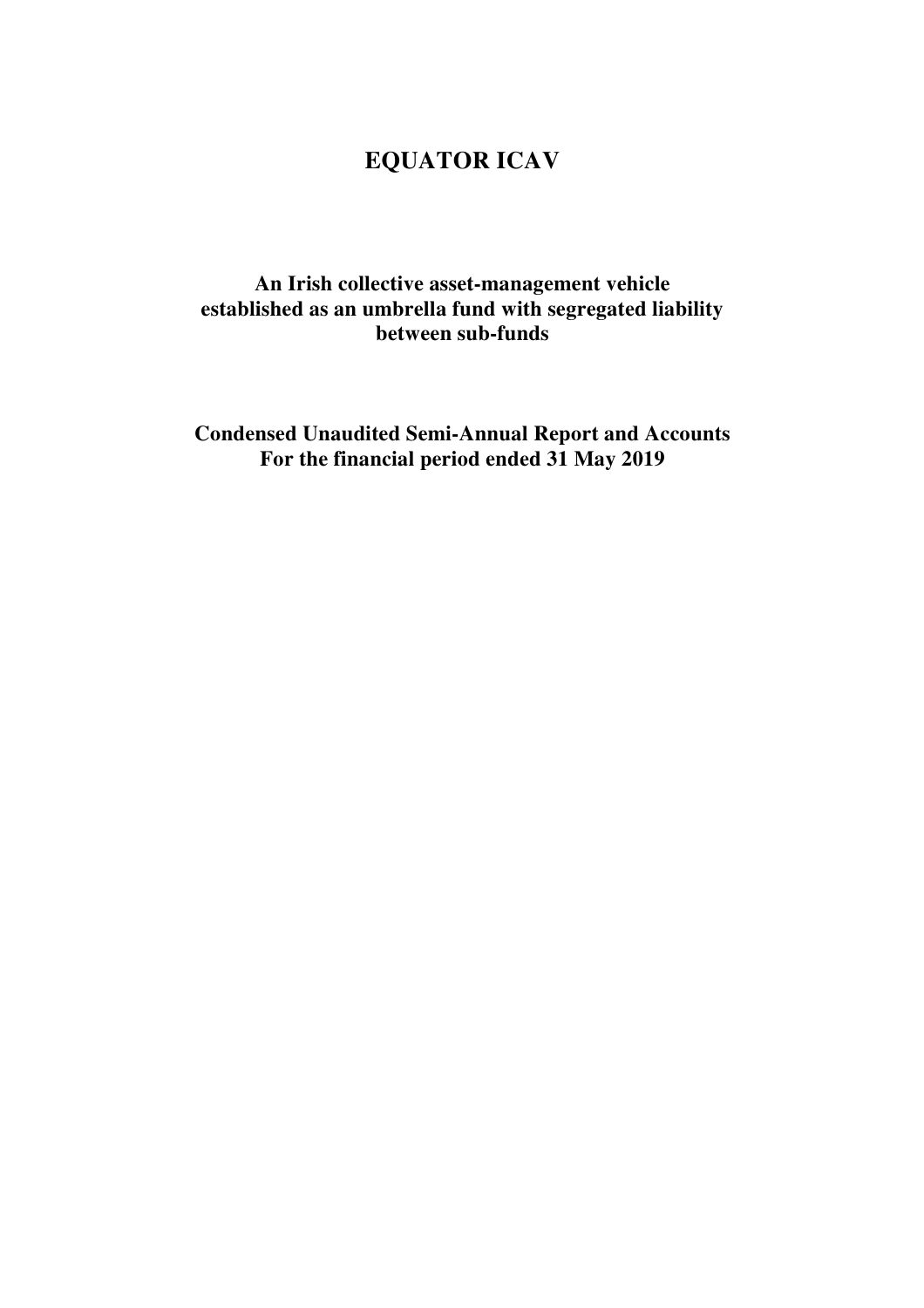## **Table of Contents**

### Page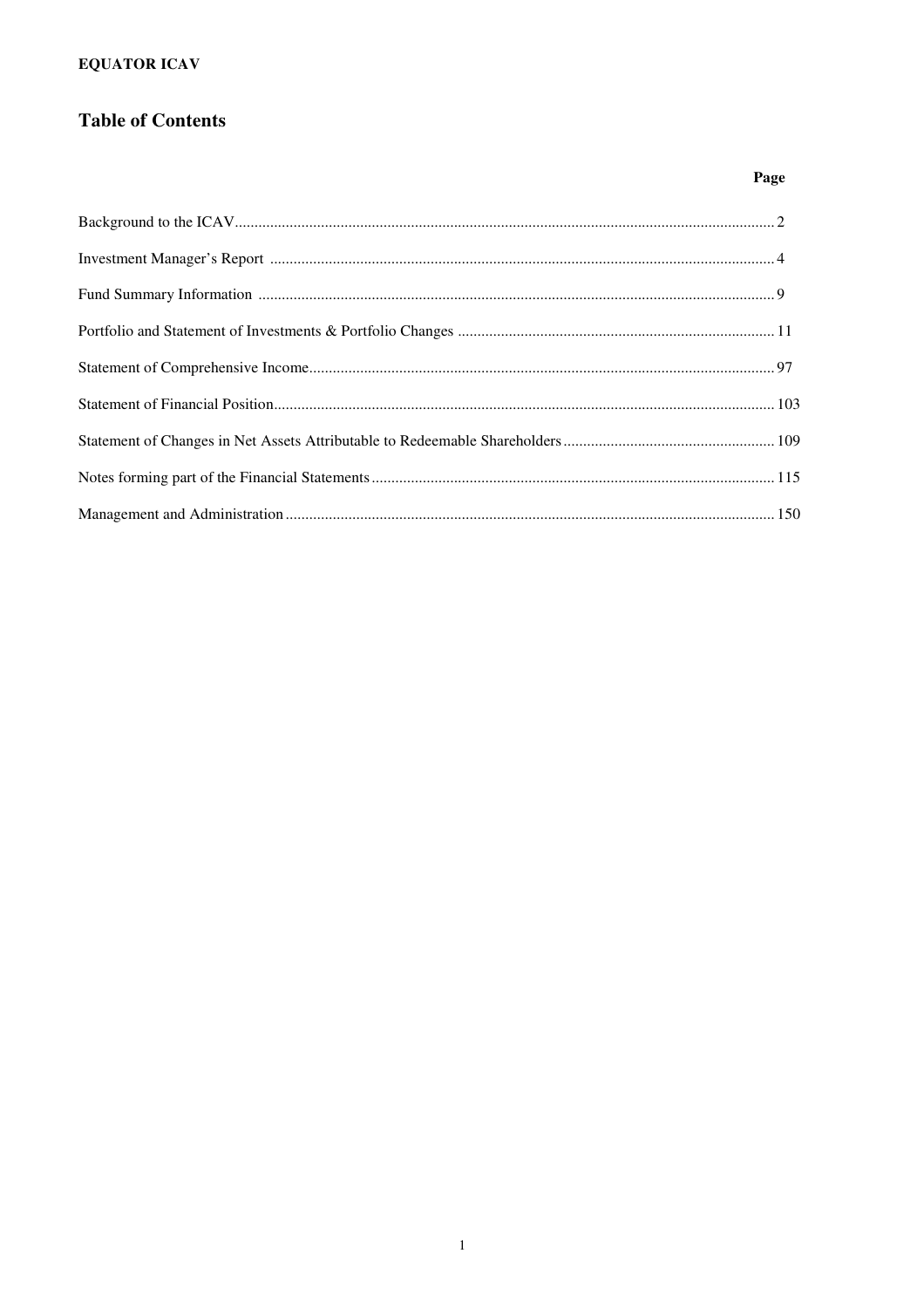### **Background to the ICAV**

Equator ICAV (the "ICAV") was registered on 1 July 2016 with the Central Bank of Ireland (the "CBI") as an Irish Collective Asset-management Vehicle under the Irish Collective Asset-management Vehicles Act 2015 (the "ICAV Act 2015").

The ICAV is authorised by the CBI pursuant to the provisions of the European Communities (Undertakings for Collective Investment in Transferable Securities) Regulations 2011 (S.I. 352 of 2011) (as amended) (the "UCITS Regulations") and the Central Bank (Supervision and Enforcement) Act 2013 (Section 48(1)) (Undertakings for Collective Investment in Transferable Securities) (Amendment) Regulations 2019 (the "Central Bank UCITS Regulations").

The ICAV is structured as an umbrella fund with segregated liability between sub-funds (each a "Fund", together the "Funds") and with variable capital. Shares representing interests in different Funds of the ICAV may be issued from time to time by the Directors.

A separate portfolio of assets will be maintained for each Fund and will be invested in accordance with the investment objective and strategies applicable to the particular Fund. Accordingly, any liability incurred on behalf of or attributable to any Fund shall be discharged solely out of the assets of that Fund.

The specific investment objectives and policies for each Fund are detailed in the ICAV's Prospectus and Fund Supplements.

The different share classes available for issue in each Fund are set out in the Supplement for the relevant Fund. The different share classes in a Fund may, inter alia, have the following distinguishing features:

- Currency of denomination
- Hedging arrangements
- Levels of fees and expenses to be charged
- Different minimum initial / additional investment amounts

The Funds issue both accumulating and distributing shares which represent interests in the same distinct portfolio of investments. The income per distributing share may be distributed or re-invested in accordance with the dividend policy for the Fund as set out in the relevant Supplement. No dividends or distributions shall be made in respect of the accumulating shares.

The ICAV has 15 authorised Funds as of 31 May 2019. They are as follows:

| <b>Fund Name</b>                         | <b>Base Currency</b> | <b>Launch Date</b> |
|------------------------------------------|----------------------|--------------------|
| Coutts Multi Asset UK Funds              |                      |                    |
| Coutts Multi Asset UK Defensive Fund     | <b>GBP</b>           | 15 November 2012   |
| Coutts Multi Asset UK Balanced Fund      | <b>GBP</b>           | 15 November 2012   |
| Coutts Multi Asset UK Growth Fund        | <b>GBP</b>           | 15 November 2012   |
| Coutts Multi Asset UK Equity Growth Fund | GBP                  | 15 November 2012   |
| Coutts Multi Asset Global Funds          |                      |                    |
| Coutts Multi Asset Global Defensive Fund | USD                  | 15 November 2012   |
| Coutts Multi Asset Global Balanced Fund  | <b>USD</b>           | 15 November 2012   |
| Coutts Multi Asset Global Growth Fund    | <b>USD</b>           | 15 November 2012   |
| Personal Portfolio Funds                 |                      |                    |
| Personal Portfolio 1 Fund                | <b>GBP</b>           | 1 June 2016        |
| Personal Portfolio 2 Fund                | <b>GBP</b>           | 1 June 2016        |
| Personal Portfolio 3 Fund                | <b>GBP</b>           | 1 June 2016        |
| Personal Portfolio 4 Fund                | <b>GBP</b>           | 1 June 2016        |
| Personal Portfolio 5 Fund                | <b>GBP</b>           | 1 June 2016        |
| Equator Funds                            |                      |                    |
| <b>Equator UK Equity Fund</b>            | <b>GBP</b>           | 24 February 2017   |
| Equator UK Sovereign Bond Fund           | <b>GBP</b>           | 24 February 2017   |
| Equator US Equity Fund                   | USD                  | 24 February 2017   |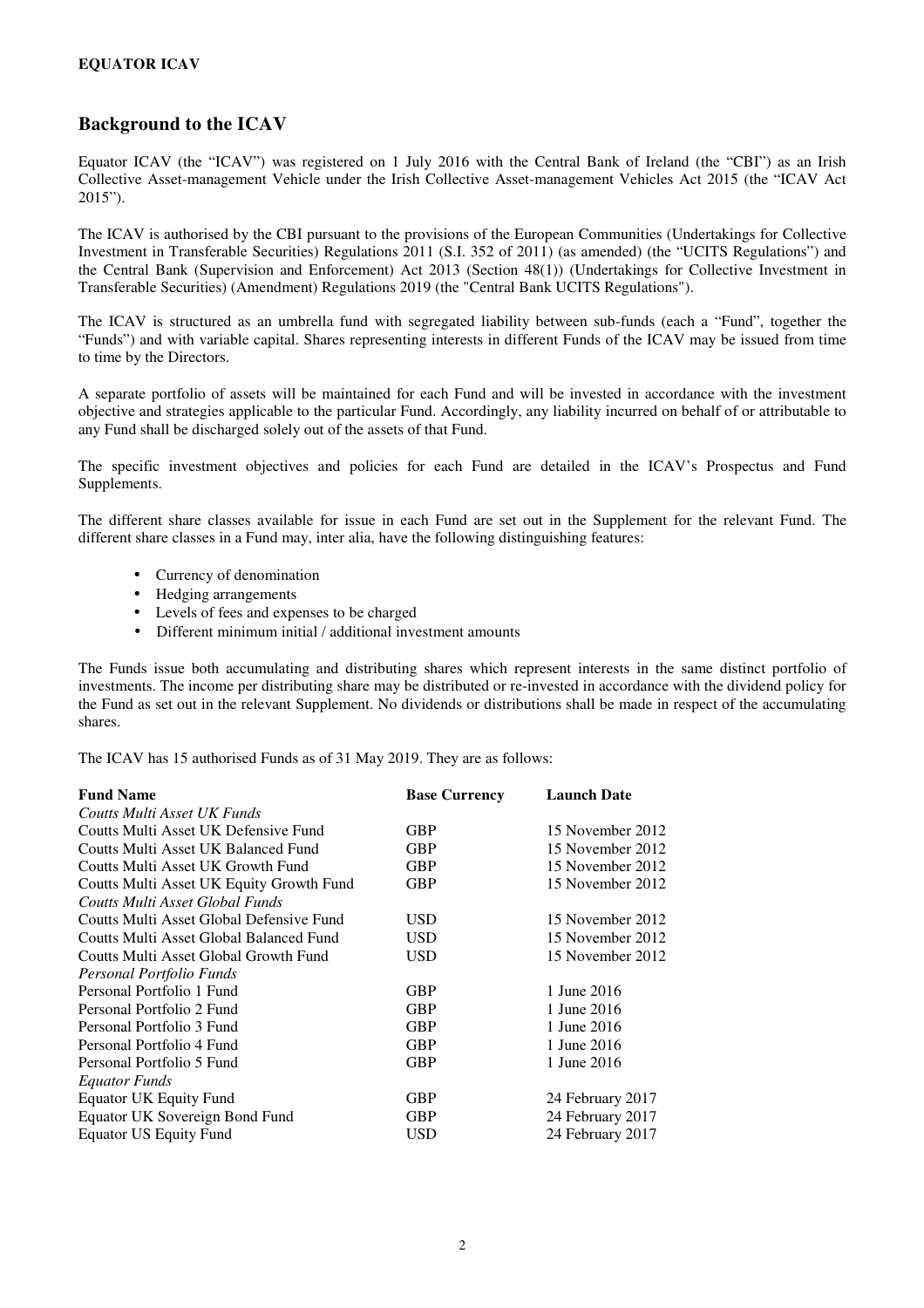### **Background to the ICAV (continued)**

The Coutts Multi Asset UK Funds and Coutts Multi Asset Global Funds may offer A and B accumulating and distributing share classes and C distributing share classes.

The Personal Portfolio Funds may offer A and B accumulating share classes.

The Equator UK Equity Fund, Equator UK Sovereign Bond Fund and Equator US Equity Fund may offer B and C distributing share classes.

The Equator US Equity Fund may offer (Unhedged) Class B–Distributing, (Unhedged) Class C–Distributing and (Hedged) Class C–Distributing share classes.

The Coutts Multi Asset Global Funds may offer all share classes in Swiss Franc (CHF), Euro (EUR), Pound Sterling (GBP) and US Dollar (USD).

The Coutts Multi Asset UK Funds, Personal Portfolio Funds, Equator UK Equity Fund and Equator UK Sovereign Bond Fund may offer all share classes in GBP only.

The Equator US Equity Fund may offers all share classes in GBP and USD.

The following are hedged share classes:

| <b>Coutts Multi Asset Global</b><br><b>Defensive Fund</b> | <b>Coutts Multi Asset Global</b><br><b>Balanced Fund</b> | <b>Coutts Multi Asset Global</b><br><b>Growth Fund</b> |
|-----------------------------------------------------------|----------------------------------------------------------|--------------------------------------------------------|
| EUR Class A-Accumulating                                  | <b>CHF Class B-Accumulating</b>                          | EUR Class A-Accumulating                               |
| EUR Class B-Accumulating                                  | <b>CHF Class B-Distributing</b>                          | <b>EUR Class A-Distributing</b>                        |
| EUR Class B-Distributing                                  | <b>EUR Class A-Accumulating</b>                          | EUR Class B-Accumulating                               |
| <b>EUR Class C-Distributing</b>                           | <b>EUR Class A-Distributing</b>                          | <b>EUR Class C-Distributing</b>                        |
| <b>GBP Class A-Accumulating</b>                           | EUR Class B-Accumulating                                 | <b>GBP Class A-Accumulating</b>                        |
| <b>GBP Class A-Distributing</b>                           | <b>EUR Class B-Distributing</b>                          | <b>GBP Class A-Distributing</b>                        |
| <b>GBP Class B-Accumulating</b>                           | <b>EUR Class C-Distributing</b>                          | <b>GBP Class B-Accumulating</b>                        |
| <b>GBP Class B-Distributing</b>                           | <b>GBP Class A-Accumulating</b>                          | <b>GBP Class B-Distributing</b>                        |
| <b>GBP Class C-Distributing</b>                           | <b>GBP Class A-Distributing</b>                          | <b>GBP Class C-Distributing</b>                        |
|                                                           | <b>GBP Class B-Accumulating</b>                          |                                                        |
|                                                           | <b>GBP Class B-Distributing</b>                          |                                                        |
|                                                           | <b>GBP Class C-Distributing</b>                          |                                                        |

No other share classes on the Funds were hedged.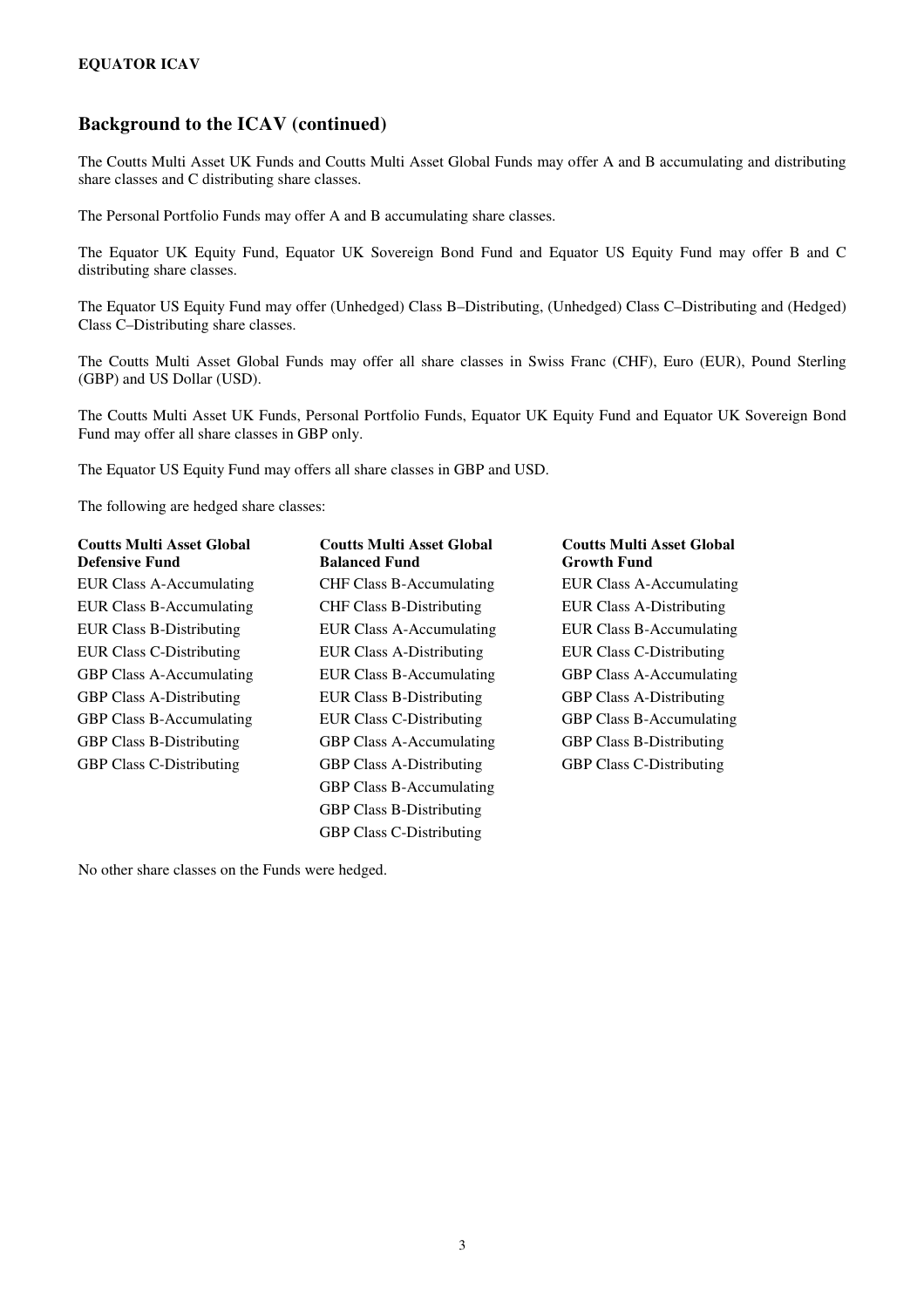### **Investment Manager's Report**

After a challenging end to 2018, markets staged a dramatic rebound during the first few months of 2019. As prices fell, the sell-off began to appear overdone and valuations became more attractive, luring investors back into the market. Overall, the MSCI World Index returned 1.4% between 30 November 2018 and 31 May 2019, translating to 2.6% for UK investors.

The major catalyst for the rally at the start of the year was the change in the US Federal Reserve's (the "Fed") monetary policy outlook. In January, the Fed adopted a more patient approach to raising interest rates, signalling that it would ease off its tightening plans. This move gave investors more confidence as it reduced the pressure of rising borrowing costs.

Meanwhile, as expected, the Bank of England kept interest rates on hold at 0.75% at its May policy meeting and suggested a long-term average of just 1%, lower than previous estimates. Governor Mark Carney did say that rate increases could be "more frequent" than expected if the economy continued growing at a healthy pace, but that ongoing Brexit-related uncertainty made increases unlikely any time soon.

While the world economy continued to expand, the pace of growth slowed as we approached the latter stages of the business cycle. In April, the International Monetary Fund cut its 2019 growth outlook to 3.3%, shaving 0.2% off its January forecast of 3.5%.

Despite the slow-down, ongoing economic expansion combined with the low interest rate environment to create a supportive backdrop for investors.

#### **Trade tension and Brexit bother**

The trade war once again hit the headlines during the period as China announced it would increase tariffs on a range of American goods. It was in retaliation to President Donald Trump's decision to raise duties on \$200 billion worth of Chinese exports following the breakdown of talks.

This all took its toll on stock markets, with the MSCI World Index returning -2.5% in sterling terms in May. However, President Trump gave investors a slight moment of relief with a decision to delay imposing auto tariffs on Europe and Japan.

Meanwhile, on the other side of the Atlantic, UK equities seemed unperturbed when the Brexit deadline was pushed back six months in April, as further delays had been broadly expected and priced-in by investors. Similarly, British Prime Minister Theresa May's well-flagged resignation didn't shake markets too much.

The UK economy grew 0.5% in the first three months of 2019, up from 0.2% in the previous quarter, according to the Office for National Statistics<sup>2</sup>. But a slower global economy and increased political uncertainty have started to have an effect, UK GDP fell  $0.4\%$  in April<sup>3</sup>.

There is a potential silver lining on the cloud cast by Brexit. Although the future remains shrouded in uncertainty, a Brexit resolution when finally reached should release pent-up investment, potentially benefitting the UK economy and investors.

#### **Chinese economy shows signs of recovery**

The Chinese economy strengthened over the period despite the renewed trade tensions, a development that could help improve conditions for investors worldwide.

According to official data released in April, the country's economy expanded by  $6.4\%$  year-on-year in the first quarter<sup>4</sup>, level with the last three months of 2018, while industrial output and retail sales also increased.

This suggests that government efforts to boost fiscal stimulus and loosen monetary policy may be paying off.

As the world's second largest economy, China's fortunes can make a big difference to other markets around the world. If it does continue to improve, as well as boosting Chinese equities it could also spur positive moves elsewhere, most notably key exporters to the country such as Germany and Japan.

(3) Office for National Statistics https://www.ons.gov.uk/economy/grossdomesticproductgdp/bulletins/gdpmonthlyestimateuk/april2019

<sup>(1)</sup> International Monetary Fund, World Economic Outlook, April 2019: 'Growth Slowdown, Precarious Recovery'. https://www.imf.org/en/Publications/WEO/Issues/2019/03/28/world-economic-outlook-april-2019

<sup>&</sup>lt;sup>(2)</sup> Office for National Statistics https://www.ons.gov.uk/economy/grossdomesticproductgdp/bulletins/gdpmonthlyestimateuk/march2019

<sup>(4)</sup> Trading Economics https://tradingeconomics.com/china/gdp-growth-annual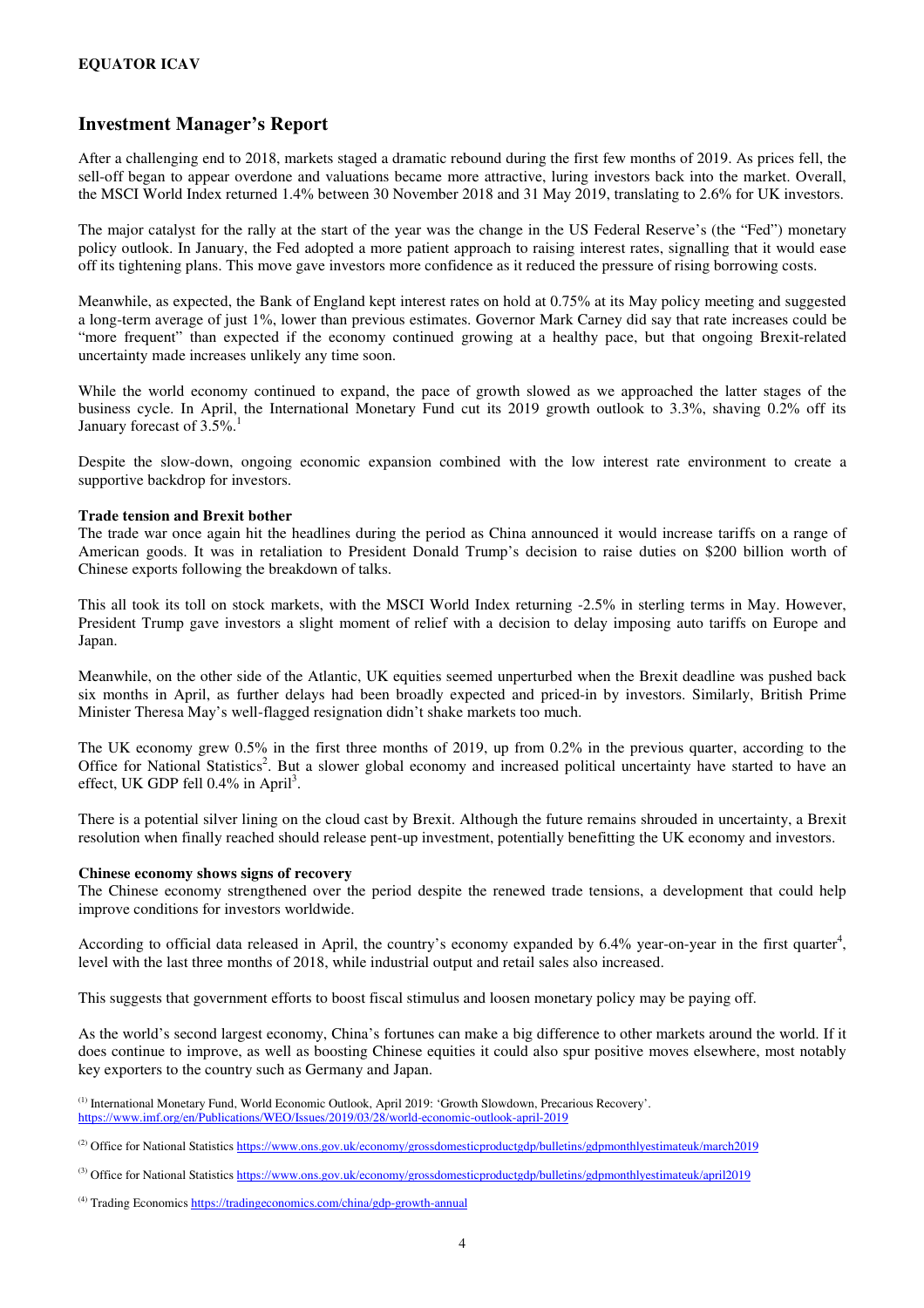#### **Coutts Multi Asset UK Funds (for Coutts Multi Asset UK Defensive Fund, Coutts Multi Asset UK Balanced Fund and Coutts Multi Asset UK Growth Fund)**

The Funds reflect a broadly neutral position in equities but a modest preference for them over fixed income.

At the start of 2019 markets recovered robustly from December's declines. As prices fell, the sell-off began to appear overdone and more attractive valuations encouraged investors back into the market. A key factor behind the shift in mood was the Fed adopting a more patient approach to raising interest rates.

The global economy is still growing but the pace of that growth continues to slow as we reach the latter stages of the business cycle. Against this backdrop, while remaining cautiously positive on risk assets, we have tilted our allocation towards developed markets, gradually changing focus to regions that look more attractive in a slower-growth environment. We have also trimmed our equity exposure in favour of government bonds.

#### **Equities**

In January we removed our financial sector equity theme from the Funds. The sector looks less attractive with slower economic growth and central banks dialling down the pressure on interest rates.

We tilted our investment in UK equities slightly towards mid-cap companies, which largely focus on meeting domestic demand and stand to benefit from a Brexit resolution. But if we see prolonged uncertainty, we might consider some alternative options further down the line.

#### **Fixed income**

We added to holdings in UK gilts and US Treasuries as we believe they stand to benefit from slower rate rises and lower inflation expectations. We bought more Treasuries than gilts because the latter are vulnerable to Brexit-fuelled uncertainty.

Government bonds provide valuable diversification benefits, particularly in volatile markets, so we increased our investments in US and UK bonds throughout 2018 and at the start of 2019. In May, investors started to price-in potential interest rate cuts by the Fed in the second half of the year, which has further supported bond prices.

#### **Alternatives**

Absolute return strategies had a difficult 2018 and our conviction in their value as diversifiers in difficult markets has diminished. But we continue to hold some investments while we look for other options.

### **Coutts Multi Asset UK Equity Growth Fund**

The vast majority of this Fund is made up of equities.

At the start of 2019 markets recovered robustly from December's declines. As prices fell, the sell-off began to appear overdone and more attractive valuations encouraged investors back into the market. A key factor behind the shift in mood was the Fed adopting a more patient approach to raising interest rates.

The global economy is still growing but the pace of that growth continues to slow as we reach the latter stages of the business cycle. Against this backdrop, while remaining cautiously positive on risk assets, we have tilted our allocation towards developed markets, gradually changing focus to regions that look more attractive in a slower-growth environment. We have also trimmed our equity exposure in favour of government bonds.

#### **Equities**

In January we removed our financial sector equity theme from the Fund. The sector looks less attractive with slower economic growth and central banks dialling down the pressure on interest rates.

We tilted our investment in UK equities slightly towards mid-cap companies, which largely focus on meeting domestic demand and stand to benefit from a Brexit resolution. But if we see prolonged uncertainty, we might consider some alternative options further down the line.

#### **Alternatives**

Absolute return strategies had a difficult 2018 and our conviction in their value as diversifiers in difficult markets has diminished. But we continue to hold some investments while we look for other options.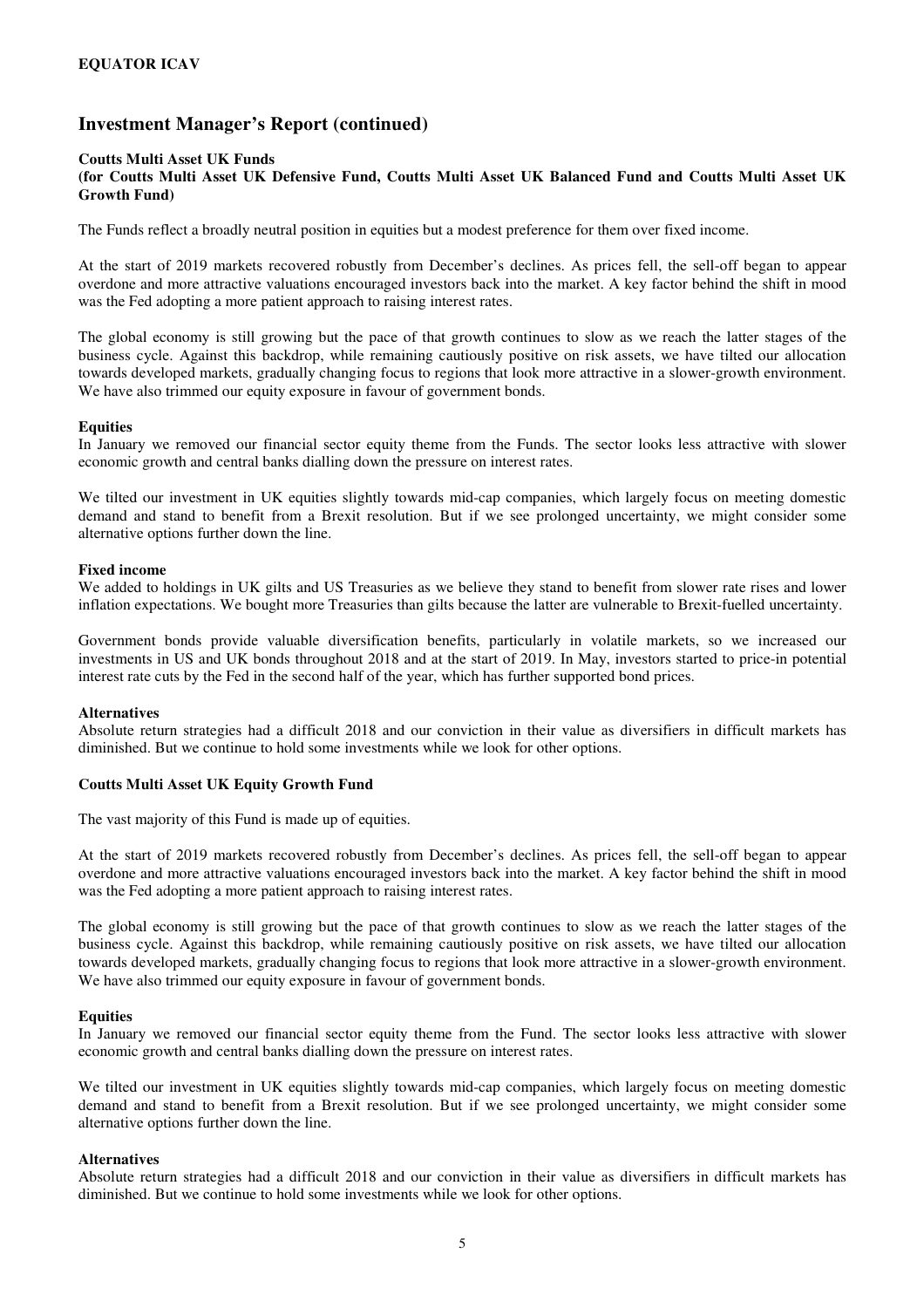#### **Coutts Multi Asset Global Funds (for Coutts Multi Asset Global Defensive Fund, Coutts Multi Asset Global Balanced Fund and Coutts Multi Asset Global Growth Fund)**

The Funds reflect a broadly neutral position in equities but a modest preference for them over fixed income.

At the start of 2019 markets recovered robustly from December's declines. As prices fell, the sell-off began to appear overdone and more attractive valuations encouraged investors back into the market. A key factor behind the shift in mood was the Fed adopting a more patient approach to raising interest rates.

The global economy is still growing but the pace of that growth continues to slow as we reach the latter stages of the business cycle. Against this backdrop, while remaining cautiously positive on risk assets, we have tilted our allocation towards developed markets, gradually changing focus to regions that look more attractive in a slower-growth environment. We have also trimmed our equity exposure in favour of government bonds.

### **Equities**

In January we removed our financial sector equity theme from the Funds. The sector looks less attractive with slower economic growth and central banks dialling down the pressure on interest rates.

We tilted our investment in UK equities slightly towards mid-cap companies, which largely focus on meeting domestic demand and stand to benefit from a Brexit resolution. But if we see prolonged uncertainty, we might consider some alternative options further down the line.

#### **Fixed income**

We added to holdings in UK gilts and US Treasuries as we believe they stand to benefit from slower rate rises and lower inflation expectations. We bought more Treasuries than gilts because the latter are vulnerable to Brexit-fuelled uncertainty.

Government bonds provide valuable diversification benefits, particularly in volatile markets, so we increased our investments in US and UK bonds throughout 2018 and at the start of 2019. In May, investors started to price-in potential interest rate cuts by the Fed in the second half of the year, which has further supported bond prices.

### **Alternatives**

Absolute return strategies had a difficult 2018 and our conviction in their value as diversifiers in difficult markets has diminished. But we continue to hold some investments while we look for other options.

### **Personal Portfolio 1 Fund**

This Fund is made up mostly of bonds (at least 70%).

Diversification within the Fund benefitted performance during the period. The UK economy grew 0.5% in the first three months of 2019, up from 0.2% in the previous quarter, according to the Office for National Statistics<sup>1</sup>. But a slower global economy and increased political uncertainty have started to have an effect, with UK GDP falling  $0.4\%$  in April<sup>2</sup>.

In the first quarter of the year we trimmed equity exposure in favour of cash. In the current environment, a higher cash allocation provides flexibility to take advantage of any opportunities that arise.

We also increased our exposure to longer duration gilts, and subsequently benefitted from gains.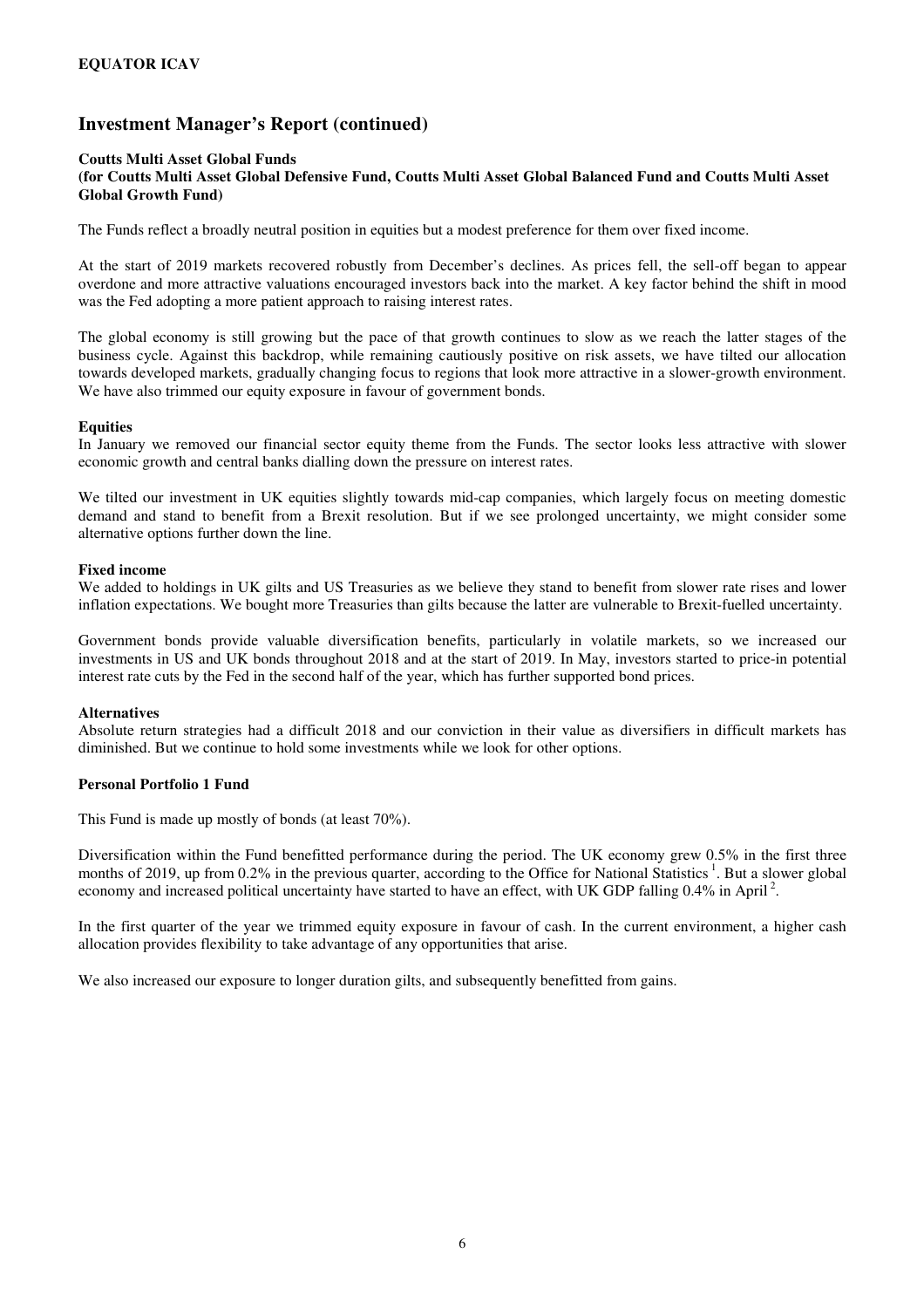### **Personal Portfolio 2 Fund**

This Fund is made up mostly of bonds (at least 50%) and some equity.

Diversification within the Fund benefitted performance during the period. The UK economy grew 0.5% in the first three months of 2019, up from 0.2% in the previous quarter, according to the Office for National Statistics<sup>1</sup>. But a slower global economy and increased political uncertainty have started to have an effect, with UK GDP falling  $0.4\%$  in April<sup>2</sup>.

In the first quarter of the year we trimmed equity exposure in favour of cash. In the current environment, a higher cash allocation provides flexibility to take advantage of any opportunities that arise.

We also increased our exposure to longer duration gilts, and subsequently benefitted from gains.

### **Personal Portfolio 3 Fund**

This Fund is made up of a mix of equities (at least 45%) and bonds.

Diversification within the Fund benefitted performance during the period. The UK economy grew 0.5% in the first three months of 2019, up from 0.2% in the previous quarter, according to the Office for National Statistics<sup>1</sup>. But a slower global economy and increased political uncertainty have started to have an effect, with UK GDP falling  $0.4\%$  in April<sup>2</sup>.

In the first quarter of the year we trimmed equity exposure in favour of cash. In the current environment, a higher cash allocation provides flexibility to take advantage of any opportunities that arise.

We also increased our exposure to longer duration gilts, and subsequently benefitted from gains.

### **Personal Portfolio 4 Fund**

This Fund is made up mostly of equities (at least 65%) and some bonds.

Diversification within the Fund benefitted performance during the period. The UK economy grew 0.5% in the first three months of 2019, up from 0.2% in the previous quarter, according to the Office for National Statistics<sup>1</sup>. But a slower global economy and increased political uncertainty have started to have an effect, with UK GDP falling  $0.4\%$  in April<sup>2</sup>.

In the first quarter of the year we trimmed equity exposure in favour of cash. In the current environment, a higher cash allocation provides flexibility to take advantage of any opportunities that arise.

We also increased our exposure to longer duration gilts, and subsequently benefitted from gains.

### **Personal Portfolio 5 Fund**

This Fund is made up mostly of equities (at least 90%), with a minor cash allocation.

Diversification within the Fund benefitted performance during the period. The UK economy grew 0.5% in the first three months of 2019, up from 0.2% in the previous quarter, according to the Office for National Statistics<sup>1</sup>. But a slower global economy and increased political uncertainty have started to have an effect, with UK GDP falling 0.4% in April<sup>2</sup>.

In the first quarter of the year we trimmed equity exposure in favour of cash. In the current environment, a higher cash allocation provides flexibility to take advantage of any opportunities that arise.

<sup>(1)</sup> Office for National Statistics https://www.ons.gov.uk/economy/grossdomesticproductgdp/bulletins/gdpmonthlyestimateuk/march2019

<sup>(2)</sup> Office for National Statistics https://www.ons.gov.uk/economy/grossdomesticproductgdp/bulletins/gdpmonthlyestimateuk/april2019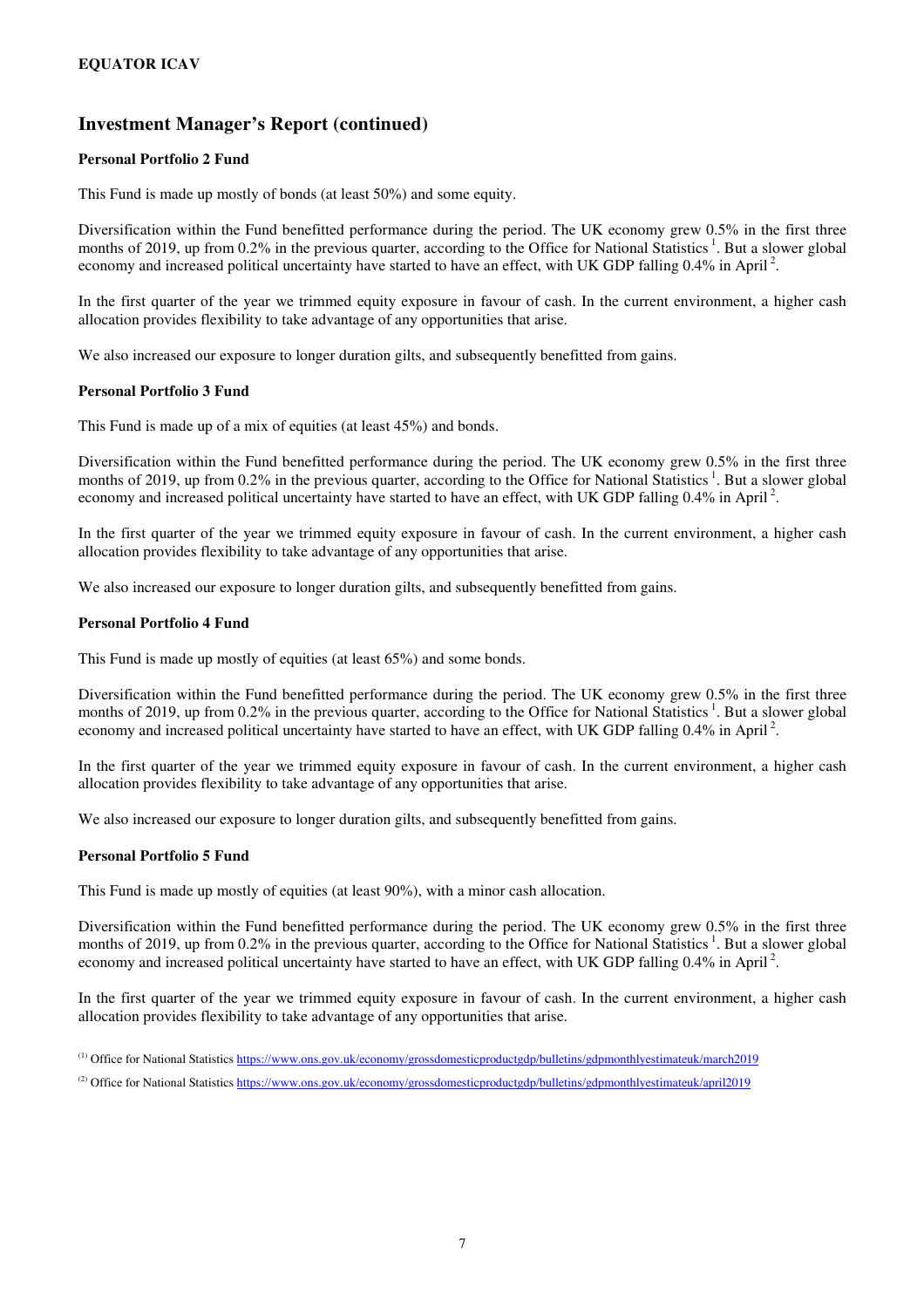### **Equator UK Equity Fund**

The Fund aims to achieve long-term capital growth from a portfolio primarily invested in shares of UK companies and/or in collective investment schemes that, in turn, predominantly invest in shares of UK companies.

#### Fund report

The MSCI UK Index returned 4.7% from 30 November 2018 to 31 May 2019.

While the world economy continues to expand, the pace of growth is slowing as we reach the latter stages of the business cycle. The UK weathered Brexit-fuelled uncertainty reasonably well during the first quarter of 2019, with growth of 0.5% according to the Office for National Statistics<sup>1</sup>. But a slower global economy and increased political uncertainty are beginning to have an effect, UK GDP fell  $0.4\%$  in April<sup>2</sup>.

In February, we tilted our investment in UK equities slightly towards mid-cap companies, which largely focus on meeting domestic demand and stand to benefit from a Brexit resolution. But if we see prolonged uncertainty, we might consider some alternative options further down the line.

#### **Equator US Equity Fund**

The Fund aims to achieve long-term capital growth from a portfolio primarily invested in shares of US companies and/or in collective investment schemes that, in turn, predominantly invest in shares of US companies.

#### Fund report

After a challenging end to 2018, US equities staged a rebound during the first few months of 2019. As prices fell, the selloff began to appear overdone and more attractive valuations encouraged investors back into the market. A key factor behind the shift in mood was the Fed adopting a more patient approach to raising interest rates.

Meanwhile the world economy continues to expand, albeit at a slowing pace as we reach the latter stages of the business cycle. Overall, we remain cautiously positive on equity markets, with ongoing economic expansion and a low interest rate environment creating a supportive backdrop.

#### **Equator UK Sovereign Bond Fund**

The Fund aims to achieve a total return (both capital growth and income) from a portfolio primarily invested in UK government bonds.

#### Fund report

The Fund holds six gilts with maturities ranging between 2020 and 2047. We select individual gilts to focus on relative value, roll down and contribution to yield curve risk.

The UK gilt index has a long duration of around 12 years, which is high compared with other sovereign bond indices, and our portfolio is marginally below this level. As a result, the Fund is slightly less sensitive to yield changes so less volatile than the broad index. The current duration level of around 11 years reflects the balance of exposures we want from our gilt portfolio.

(1) Office for National Statistics https://www.ons.gov.uk/economy/grossdomesticproductgdp/bulletins/gdpmonthlyestimateuk/march2019

<sup>(2)</sup> Office for National Statistics https://www.ons.gov.uk/economy/grossdomesticproductgdp/bulletins/gdpmonthlyestimateuk/april2019

**Coutts & Co** 

**Date: July 2019**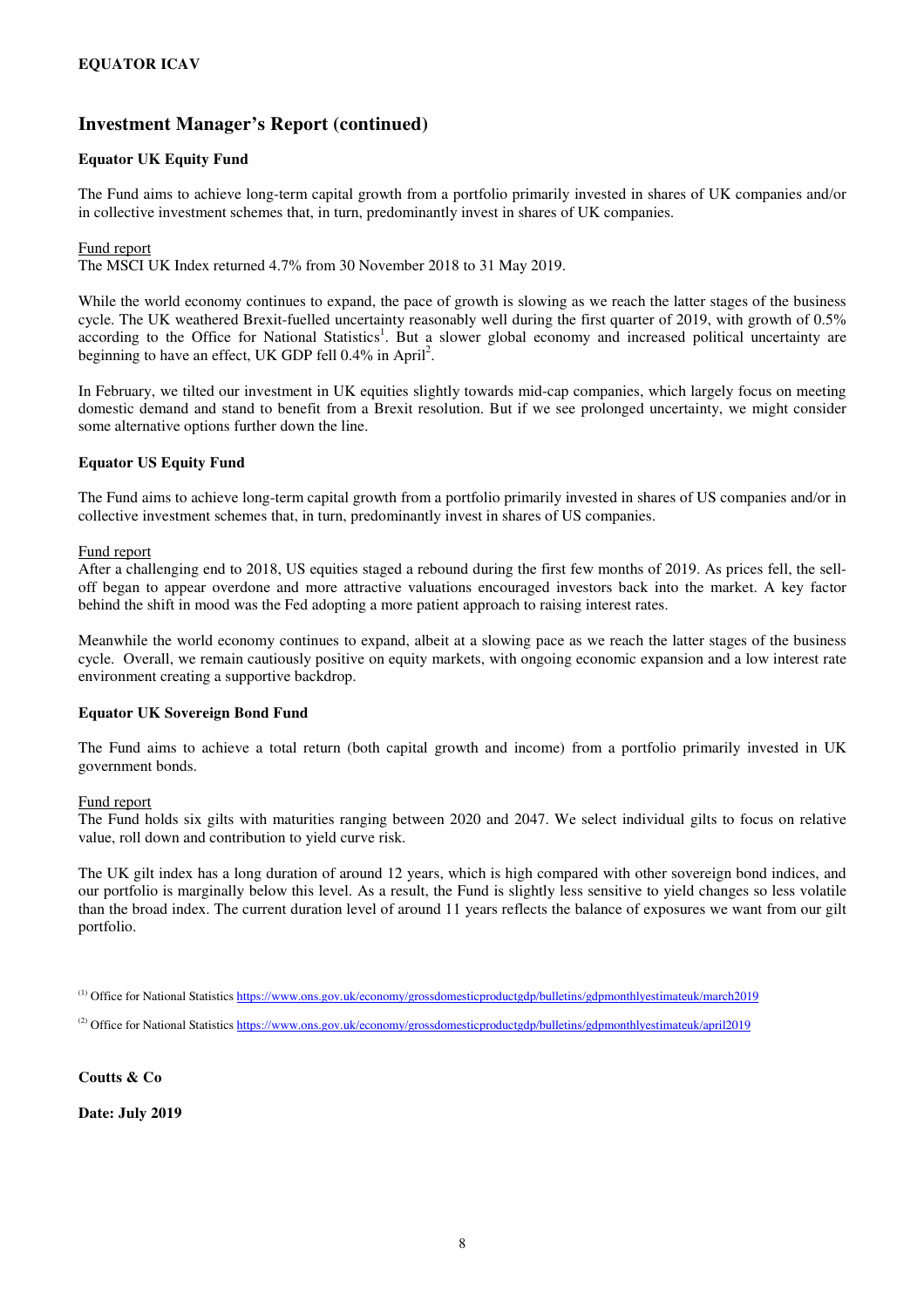# **Fund Summary Information**

### **Dividend Rates**

|                                                 | Semi-Annual<br><b>Dividend Rate</b> | Semi-Annual<br><b>Dividend Rate</b> |
|-------------------------------------------------|-------------------------------------|-------------------------------------|
|                                                 | 31 May 2019*                        | 31 May 2018**                       |
| <b>Coutts Multi Asset UK Defensive Fund</b>     |                                     |                                     |
| <b>GBP Class A-Distributing</b>                 | £0.0125                             | £0.0136                             |
| <b>GBP Class B-Distributing</b>                 | £0.0093                             | £0.0102                             |
| <b>GBP Class C-Distributing</b>                 | £0.0126                             | £0.0136                             |
| <b>Coutts Multi Asset UK Balanced Fund</b>      |                                     |                                     |
| <b>GBP Class A-Distributing</b>                 | £0.0104                             | £0.0112                             |
| <b>GBP Class B-Distributing</b>                 | £0.0070                             | £0.0077                             |
| <b>GBP Class C-Distributing</b>                 | £0.0103                             | £0.0111                             |
| <b>Coutts Multi Asset UK Growth Fund</b>        |                                     |                                     |
| <b>GBP Class A-Distributing</b>                 | £0.0132                             | £0.0114                             |
| <b>GBP Class B-Distributing</b>                 | £0.0090                             | £0.0073                             |
| <b>GBP Class C-Distributing</b>                 | £0.0124                             | £0.0109                             |
| <b>Coutts Multi Asset UK Equity Growth Fund</b> |                                     |                                     |
| <b>GBP Class A-Distributing</b>                 | £0.0103                             | £0.0083                             |
| <b>GBP Class B-Distributing</b>                 | £0.0060                             | £0.0041                             |
| <b>GBP Class C-Distributing</b>                 | £0.0098                             | £0.0081                             |
| <b>Coutts Multi Asset Global Defensive Fund</b> |                                     |                                     |
| <b>EUR Class B-Distributing</b>                 | €0.0051                             | €0.0069                             |
| <b>EUR Class C-Distributing</b>                 | €0.0086                             | €0.0108                             |
| <b>GBP Class A-Distributing</b>                 | £0.0064                             | £0.0079                             |
| <b>GBP Class B-Distributing</b>                 | £0.0045                             | £0.0060                             |
| <b>GBP Class C-Distributing</b>                 | £0.0068                             | £0.0083                             |
| USD Class A-Distributing <sup>1</sup>           | n/a                                 | US\$0.0123                          |
| <b>USD Class B-Distributing</b>                 | US\$0.0074                          | US\$0.0094                          |
| <b>USD Class C-Distributing</b>                 | US\$0.0107                          | US\$0.0127                          |
| <b>Coutts Multi Asset Global Balanced Fund</b>  |                                     |                                     |
| <b>CHF Class B-Distributing</b>                 | CHF 0.0061                          | CHF0.0078                           |
| <b>EUR Class A-Distributing</b>                 | €0.0089                             | €0.0105                             |
| <b>EUR Class B-Distributing</b>                 | €0.0052                             | €0.0066                             |
| <b>EUR Class C-Distributing</b>                 | $\mathcal{C}0.0088$                 | €0.0104                             |
| <b>GBP Class A-Distributing</b>                 | £0.0068                             | £0.0080                             |
| <b>GBP Class B-Distributing</b>                 | £0.0046                             | £0.0056                             |
| <b>GBP Class C-Distributing</b>                 | £0.0069                             | $\pounds0.0080$                     |
| <b>USD Class A-Distributing</b>                 | US\$0.0112                          | US\$0.0127                          |
| <b>USD Class B-Distributing</b>                 | US\$0.0075                          | US\$0.0088                          |
| <b>USD Class C-Distributing</b>                 | US\$0.0108                          | US\$0.0122                          |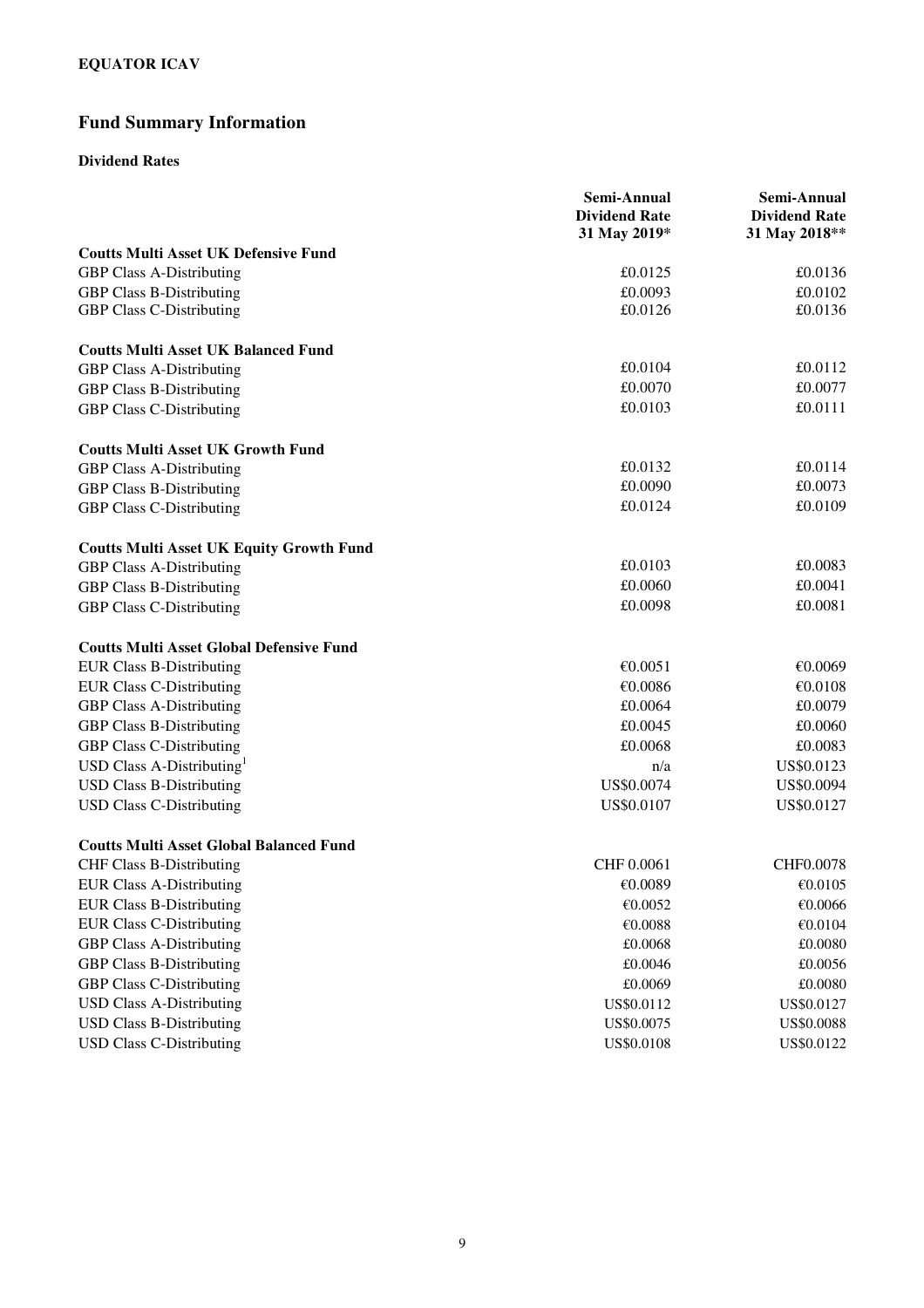### **Fund Summary Information (continued)**

#### **Dividend Rates (continued)**

|                                              |                                                     |                                                          | Semi-Annual<br><b>Dividend Rate</b><br>31 May 2019*  | Semi-Annual<br><b>Dividend Rate</b><br>31 May 2018**      |
|----------------------------------------------|-----------------------------------------------------|----------------------------------------------------------|------------------------------------------------------|-----------------------------------------------------------|
| <b>Coutts Multi Asset Global Growth Fund</b> |                                                     |                                                          |                                                      |                                                           |
| <b>EUR Class A-Distributing</b>              |                                                     |                                                          | €0.0087                                              | €0.0077                                                   |
| <b>EUR Class C-Distributing</b>              |                                                     |                                                          | €0.0088                                              | €0.0080                                                   |
| <b>GBP Class A-Distributing</b>              |                                                     |                                                          | £0.0072                                              | £0.0063                                                   |
| <b>GBP Class B-Distributing</b>              |                                                     |                                                          | £0.0047                                              | £0.0037                                                   |
| <b>GBP Class C-Distributing</b>              |                                                     |                                                          | £0.0069                                              | £0.0061                                                   |
| <b>USD Class A-Distributing</b>              |                                                     |                                                          | US\$0.0120                                           | US\$0.0101                                                |
| USD Class B-Distributing <sup>2</sup>        |                                                     |                                                          | n/a                                                  | US\$0.0055                                                |
| <b>USD Class C-Distributing</b>              |                                                     |                                                          | US\$0.0110                                           | US\$0.0095                                                |
| <b>Equator UK Equity Fund</b>                |                                                     |                                                          |                                                      |                                                           |
| <b>GBP Class B-Distributing</b>              |                                                     |                                                          | £0.0085                                              | £0.0094                                                   |
| <b>GBP Class C-Distributing</b>              |                                                     |                                                          | £0.0110                                              | £0.0120                                                   |
|                                              | Semi-Annual<br><b>Dividend Rate</b><br>31 May 2019* | Quarterly<br><b>Dividend Rate</b><br>28 February 2019*** | Semi-Annual<br><b>Dividend Rate</b><br>31 May 2018** | Quarterly<br><b>Dividend Rate</b><br>28 February 2018**** |
| <b>Equator UK Sovereign Bond Fund</b>        |                                                     |                                                          |                                                      |                                                           |
| <b>GBP Class B-Distributing</b>              | £0.0019                                             | £0.0018                                                  |                                                      |                                                           |
| <b>GBP Class C-Distributing</b>              | £0.0032                                             | £0.0030                                                  | £0.0010                                              | £0.0010                                                   |

<sup>1</sup> The share class was fully redeemed on 3 December 2018.

<sup>2</sup>The share class was fully redeemed on 4 September 2018.

\* The above dividends were declared on 17 May 2019 and paid on 31 May 2019.

\*\* The above dividends were declared on 16 May 2018 and paid on 31 May 2018.

\*\*\*The above dividends were declared on 15 February 2019 and paid on 28 February 2019.

\*\*\*\*The above dividends were declared on 13 February 2018 and paid on 28 February 2018.

No other dividends were declared and paid during the financial period. No dividends are paid on the GBP Class A Accumulating share class on the Personal Portfolio Funds as they are non-distributing shares classes. No dividends are paid on the non-distributing share classes on the Equator US Equity Fund as dividends are paid only in November of each financial year.

#### **Soft Commission Arrangements**

There were no soft commission arrangements in operation during the financial periods ended 31 May 2019 or 31 May 2018.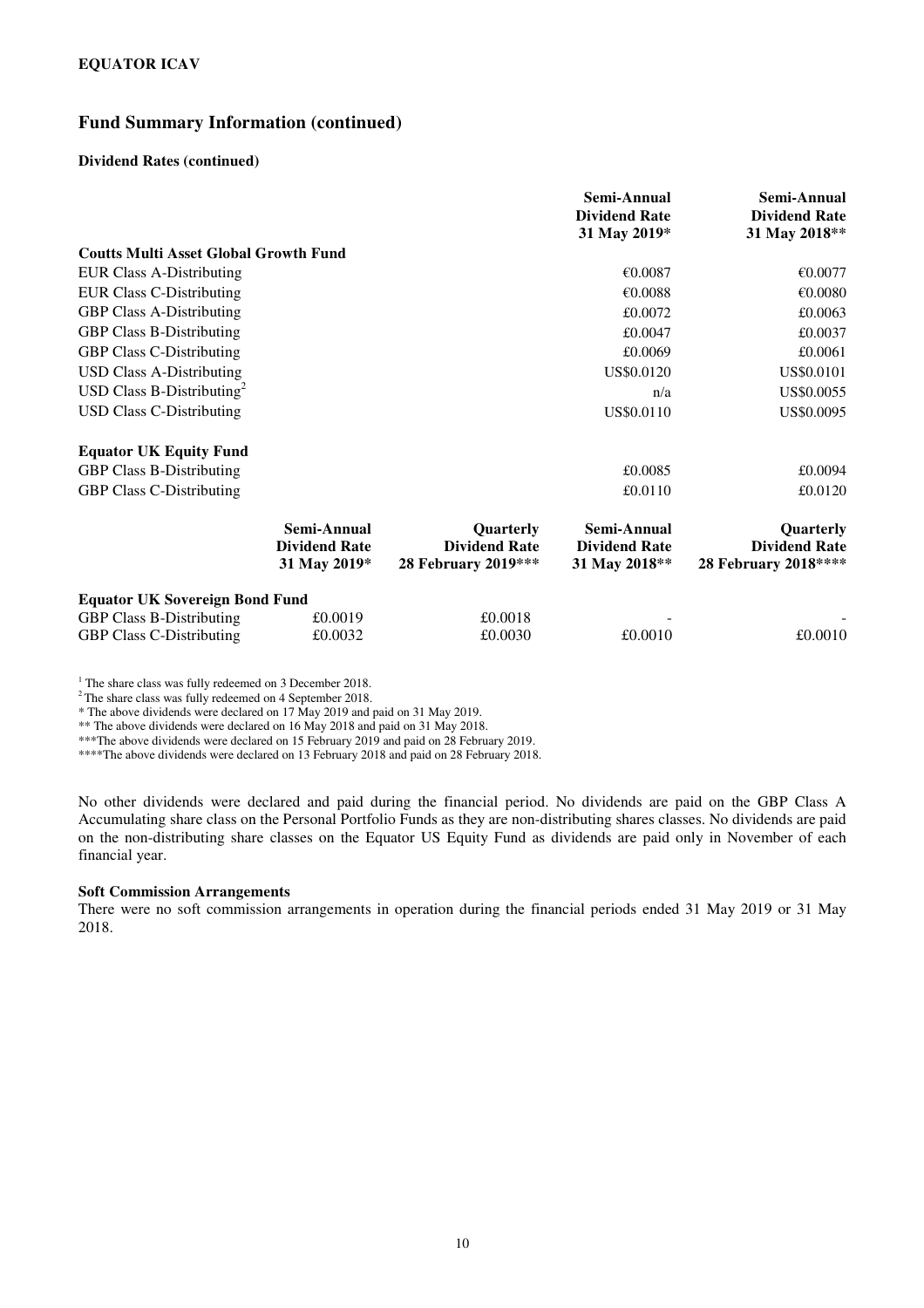# **Portfolio and Statement of Investments as at 31 May 2019**

| <b>Description</b>                                                                          | <b>Nominal</b><br><b>Holdings</b> | Fair<br><b>Value</b><br>£ | $%$ of<br><b>Net</b><br><b>Assets</b> |
|---------------------------------------------------------------------------------------------|-----------------------------------|---------------------------|---------------------------------------|
| <b>Investment Funds</b>                                                                     |                                   |                           |                                       |
| AXA Fixed Interest Investment ICVC - Sterling Credit Short                                  |                                   |                           |                                       |
| <b>Duration Bond Fund</b>                                                                   | 3,467,590                         | 3,438,809                 | 2.19                                  |
| Blackstone/GSO Loan Financing Ltd~                                                          | 3,350,000                         | 1,450,473                 | 0.92                                  |
| Colchester Local Markets Bond Fund/The~                                                     | 238,300                           | 2,319,970                 | 1.48                                  |
| Edgewood L Select - US Select Growth                                                        | 14,050                            | 2,234,371                 | 1.42                                  |
| International Public Partnerships Ltd~                                                      | 981,075                           | 1,483,385                 | 0.94                                  |
| Investec Fund Series i - UK Alpha Fund                                                      | 380,600                           | 1,336,857                 | 0.85                                  |
| Investec Fund Series i - UK Special Situations Fund                                         | 1,111,670                         | 1,553,003                 | 0.99                                  |
| iShares Core FTSE 100 UCITS ETF - ETF                                                       | 421,490                           | 3,012,811                 | 1.92                                  |
| iShares Europe ex-UK Index Fund                                                             | 195,820                           | 3,324,112                 | 2.11                                  |
| iShares UK Property UCITS ETF - ETF                                                         | 160,000                           | 901,920                   | 0.57                                  |
| J O Hambro Capital Management UK Umbrella Fund - UK Equity                                  |                                   |                           |                                       |
| Income Fund~                                                                                | 6,218,815                         | 5,696,435                 | 3.62                                  |
| JPMorgan Liquidity Funds - GBP Liquidity LVNAV Fund                                         | 2,900,000                         | 2,900,000                 | 1.84                                  |
| LF Lindsell Train UK Equity Fund~                                                           | 1,347,440                         | 2,281,890                 | 1.45                                  |
| Merian Global Investors Series Plc - Merian Global Equity                                   |                                   |                           |                                       |
| Absolute Return Fund                                                                        | 677,000                           | 1,066,004                 | 0.68                                  |
| Merrill Lynch Investment Solutions - Marshall Wace Tops UCITS                               |                                   |                           |                                       |
| Fund                                                                                        | 11,800                            | 1,601,378                 | 1.02                                  |
| Morant Wright Fuji Yield Fund                                                               | 153,785                           | 1,473,291                 | 0.94                                  |
| NB Global Floating Rate Income Fund Ltd~                                                    | 997,443                           | 894,706                   | 0.57                                  |
| Neuberger Berman Short Duration Emerging Market Debt Fund                                   | 321,060                           | 3,085,387                 | 1.96                                  |
| PIMCO GIS Global Investment Grade Credit Fund                                               | 116,125                           | 1,597,880                 | 1.02                                  |
| PIMCO GIS UK Long Term Corporate Bond Fund                                                  | 105,760                           | 1,651,971                 | 1.05                                  |
| Robeco Capital Growth Funds - Robeco QI Emerging                                            |                                   |                           |                                       |
| <b>Conservative Equities</b>                                                                | 10,700                            | 1,398,276                 | 0.89                                  |
| Royal London Bond Funds ICVC - Enhanced Cash Plus Fund                                      | 3,981,500                         | 3,940,542                 | 2.51                                  |
| Royal London Cash Plus                                                                      | 4,935,805                         | 4,947,804                 | 3.15                                  |
| Royal London Short Duration Global High Yield Bond Fund                                     | 2,344,270                         | 2,051,940                 | 1.31                                  |
| Schroder ISF Asian Total Return                                                             | 2,770                             | 958,449                   | 0.61                                  |
| THEAM Quant - Equity Eurozone Income Defensive/Luxembourg                                   | 20,710                            | 1,570,315                 | 1.00                                  |
| Threadneedle Investment Funds ICVC - UK Equity Income Fund                                  | 1,787,980                         | 3,054,585                 | 1.94                                  |
| TwentyFour Income Fund Ltd~                                                                 | 863,507                           | 997,351                   | 0.63                                  |
| TwentyFour Select Monthly Income Fund Ltd~                                                  | 258,845                           | 239,690                   | $0.15\,$                              |
| UK Mortgages Ltd~                                                                           | 1,983,637                         | 1,586,910                 | 1.01                                  |
| Total Investment Funds - 40.74% (30 November 2018: 48.04%)                                  |                                   | 64,050,515                | 40.74                                 |
| <b>Transferable Securities - Equities</b>                                                   |                                   |                           |                                       |
| Guernsey - 1.54% (30 November 2018: 0.85%)                                                  |                                   |                           |                                       |
| UK Commercial Property REIT Ltd (REIT)                                                      | 2,656,771                         | 2,428,289                 | 1.54                                  |
| Japan - 0.00% (30 November 2018: 0.16%)                                                     |                                   |                           |                                       |
| United Kingdom - 1.76% (30 November 2018: 1.74%)                                            |                                   |                           |                                       |
| AEW UK REIT Plc (REIT)                                                                      | 2,879,548                         | 2,764,366                 | 1.76                                  |
| Total Fair Value of Transferable Securities - Equities - 3.30% (30 November<br>2018: 2.75%) |                                   | 5,192,655                 | 3.30                                  |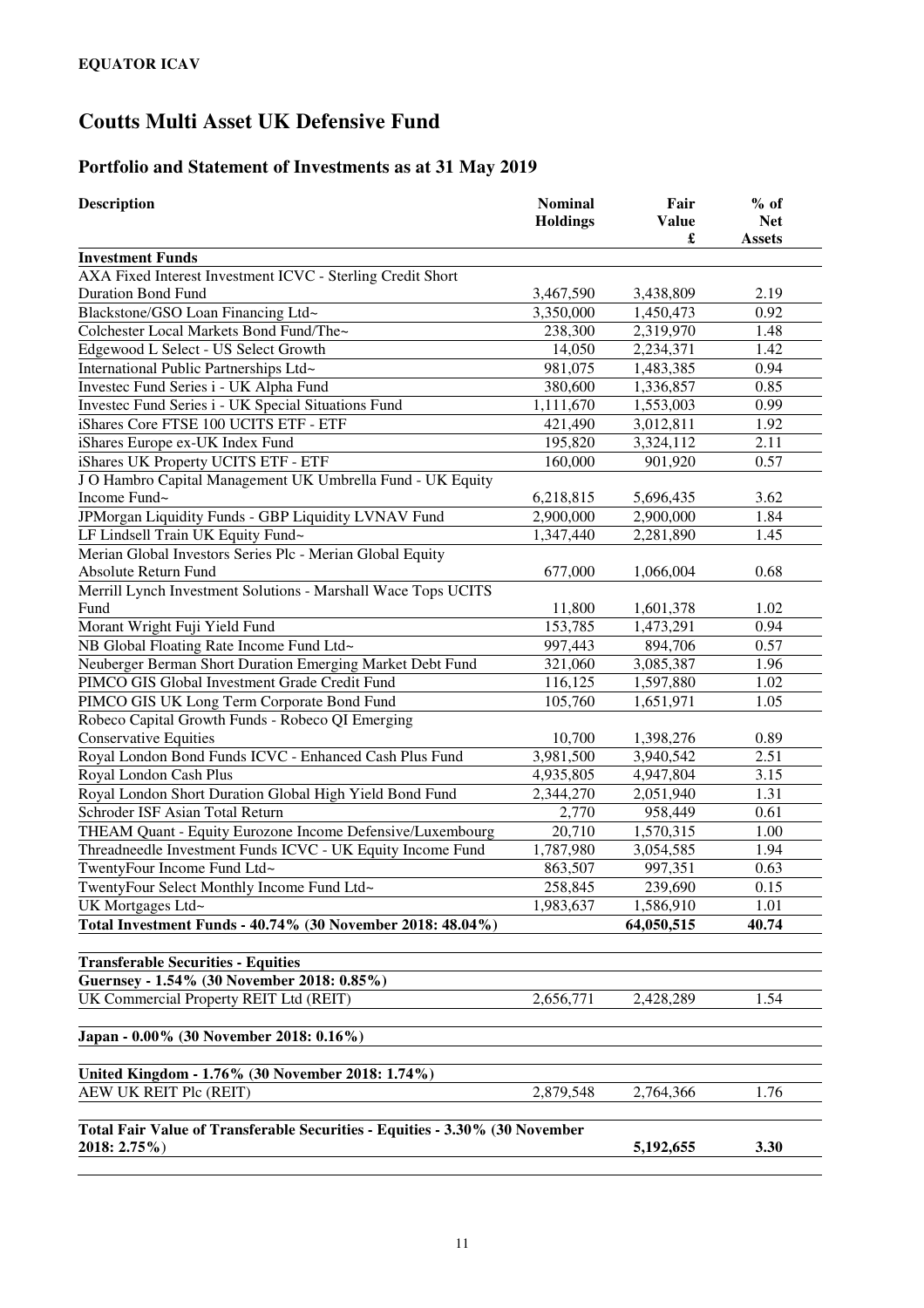| <b>Description</b>                                                                             | <b>Nominal</b><br><b>Holdings</b> | Fair<br><b>Value</b> | $%$ of<br><b>Net</b> |
|------------------------------------------------------------------------------------------------|-----------------------------------|----------------------|----------------------|
|                                                                                                |                                   | £                    | <b>Assets</b>        |
| <b>Transferable Securities - Bonds</b><br>Australia - 0.81% (30 November 2018: 0.86%)          |                                   |                      |                      |
| Australia & New Zealand Banking Group Ltd 'REGS' FRN                                           |                                   |                      |                      |
| 09/11/2022                                                                                     | 250,000                           | 197,982              | 0.13                 |
| National Australia Bank Ltd 'REGS' FRN 12/01/2021                                              | 750,000                           | 594,446              | 0.38                 |
| Westpac Banking Corp FRN 11/01/2023                                                            | 600,000                           | 473,953              | 0.30                 |
|                                                                                                |                                   | 1,266,381            | 0.81                 |
|                                                                                                |                                   |                      |                      |
| Belgium - 0.50% (30 November 2018: 0.52%)                                                      |                                   |                      |                      |
| Anheuser-Busch InBev SA/NV 'EMTN' 1.75% 07/03/2025                                             | 800,000                           | 791,251              | 0.50                 |
| Brazil - 0.30% (30 November 2018: 0.30%)                                                       |                                   |                      |                      |
| Petrobras Global Finance BV 8.75% 23/05/2026                                                   | 500,000                           | 477,497              | 0.30                 |
|                                                                                                |                                   |                      |                      |
| Canada - 0.25% (30 November 2018: 0.26%)                                                       |                                   |                      |                      |
| Toronto-Dominion Bank/The 'GMTN' FRN 17/09/2020                                                | 489,000                           | 388,146              | 0.25                 |
| France - 3.51% (30 November 2018: 3.70%)                                                       |                                   |                      |                      |
| BNP Paribas SA 'EMTN' 2.375% 20/11/2019                                                        | 225,000                           | 226,381              | 0.14                 |
| Credit Agricole Assurances SA FRN 29/01/2048                                                   | 1,100,000                         | 904,476              | 0.58                 |
| Orange SA FRN (Perpetual)                                                                      | 800,000                           | 725,740              | 0.46                 |
| Societe Generale SA 1.6% 09/01/2020                                                            | 2,080,000                         | 2,288,208            | 1.46                 |
| Societe Generale SA 'REGS' 5% 17/01/2024                                                       | 500,000                           | 415,881              | 0.27                 |
| TOTAL SA 'EMTN' FRN (Perpetual)                                                                | 400,000                           | 382,244              | 0.24                 |
| TOTAL SA 'EMTN' FRN (Perpetual)                                                                | 600,000                           | 572,590              | 0.36                 |
|                                                                                                |                                   | 5,515,520            | 3.51                 |
| Germany, Federal Republic - 0.33% (30 November 2018: 1.59%)                                    |                                   |                      |                      |
| Volkswagen International Finance NV FRN (Perpetual)                                            | 600,000                           | 513,296              | 0.33                 |
|                                                                                                |                                   |                      |                      |
| Guernsey - 0.58% (30 November 2018: 0.59%)                                                     |                                   |                      |                      |
| Pershing Square Holdings Ltd 'REGS' 5.5% 15/07/2022                                            | 1,100,000                         | 904,928              | 0.58                 |
|                                                                                                |                                   |                      |                      |
| International - 1.54% (30 November 2018: 1.61%)                                                |                                   |                      |                      |
| European Investment Bank 6% 07/12/2028                                                         | 1,700,000                         | 2,413,678            | 1.54                 |
| Italy - 2.34% (30 November 2018: 2.48%)                                                        |                                   |                      |                      |
| Italy Buoni Poliennali Del Tesoro 0.05% 15/04/2021                                             | 2,600,000                         | 2,270,652            | 1.45                 |
| Republic of Italy Government International Bond 'EMTN' 6%                                      |                                   |                      |                      |
| 04/08/2028                                                                                     | 500,000                           | 585,723              | 0.37                 |
| UniCredit SpA 'EMTN' FRN 28/10/2025                                                            | 500,000                           | 460,907              | 0.29                 |
| UniCredit SpA 'EMTN' FRN 03/01/2027                                                            | 400,000                           | 360,996              | 0.23                 |
|                                                                                                |                                   | 3,678,278            | 2.34                 |
|                                                                                                |                                   |                      |                      |
| Mexico - 0.65% (30 November 2018: 0.66%)<br>Mexico Government International Bond 'EMTN' 5.625% |                                   |                      |                      |
| 19/03/2114                                                                                     | 1,000,000                         | 1,021,760            | 0.65                 |
|                                                                                                |                                   |                      |                      |
| Netherlands - 0.25% (30 November 2018: 0.62%)                                                  |                                   |                      |                      |
| ING Groep NV FRN 29/03/2022                                                                    | 500,000                           | 400,774              | 0.25                 |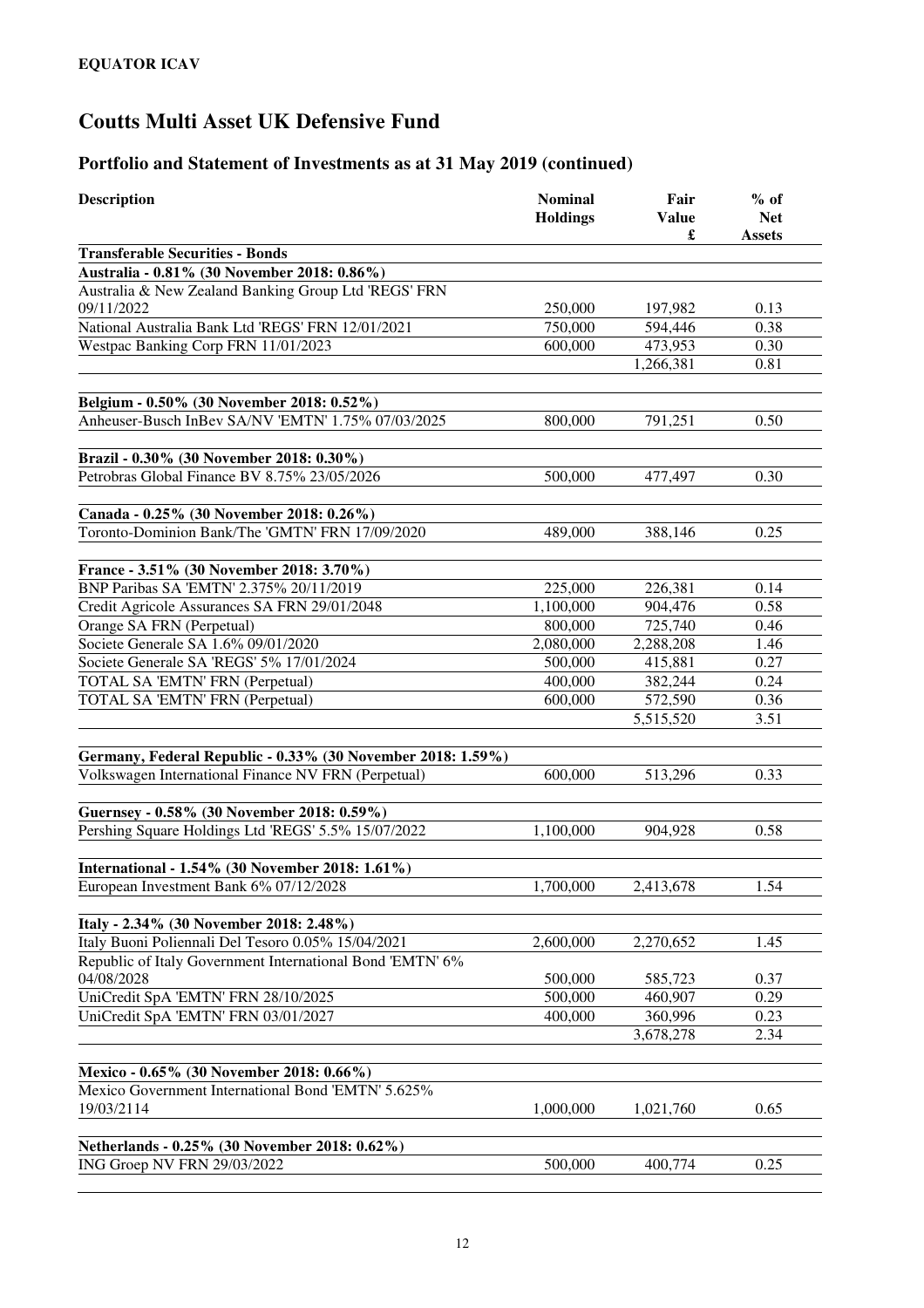| £<br><b>Assets</b><br><b>Transferable Securities - Bonds (continued)</b><br>New Zealand - 0.13% (30 November 2018: 0.14%)<br>ANZ New Zealand Int'l Ltd/London 'REGS' FRN 25/01/2022<br>0.13<br>250,000<br>200,039<br>Norway - 0.25% (30 November 2018: 0.27%)<br>DNB Bank ASA 'REGS' FRN 02/06/2021<br>500,000<br>0.25<br>400,850<br>Portugal - 1.62% (30 November 2018: 2.01%)<br>Portugal Government International Bond 'REGS' 5.125%<br>15/10/2024<br>0.83<br>1,500,000<br>1,311,322<br>Portugal Obrigacoes do Tesouro OT '144A' 2.875% 15/10/2025<br>1,200,000<br>1,241,524<br>0.79<br>2,552,846<br>1.62<br>Russian Federation - 0.27% (30 November 2018: 0.28%)<br>Sberbank of Russia Via SB Capital SA 'REGS' 6.125% 07/02/2022<br>500,000<br>418,058<br>0.27<br>South Africa - 0.83% (30 November 2018: 0.81%)<br>MTN Mauritius Investments Ltd 'REGS' 4.755% 11/11/2024<br>600,000<br>467,597<br>0.30<br>MTN Mauritius Investments Ltd 'REGS' 6.5% 13/10/2026<br>700,000<br>588,706<br>0.37<br>Myriad International Holdings BV 'REGS' 4.85% 06/07/2027<br>300,000<br>246,516<br>0.16<br>1,302,819<br>0.83<br>Spain - 0.88% (30 November 2018: 1.23%)<br>Spain Government International Bond 'EMTN' 5.25% 06/04/2029<br>470,000<br>575,598<br>0.37<br>Telefonica Emisiones SA 'EMTN' 1.447% 22/01/2027<br>400,000<br>0.23<br>364,721<br>300,000<br>275,233<br>Telefonica Europe BV FRN (Perpetual)<br>0.17<br>200,000<br>172,854<br>Telefonica Europe BV FRN (Perpetual)<br>0.11<br>1,388,406<br>0.88<br>Switzerland - 0.20% (30 November 2018: 0.22%)<br>Glencore Canada Financial Corp 'EMTN' 7.375% 27/05/2020<br>300,000<br>316,985<br>0.20<br>United Kingdom - 30.53% (30 November 2018: 20.80%)<br>Aviva Plc 'EMTN' FRN 12/09/2049<br>0.32<br>500,000<br>501,088<br>Barclays Bank Plc 'REGS' 10.179% 12/06/2021<br>500,000<br>446,205<br>0.28<br>Barclays Plc 'EMTN' FRN 24/01/2026<br>0.49<br>900,000<br>773,680<br>BAT Capital Corp 3.557% 15/08/2027<br>0.19<br>400,000<br>304,401<br>BAT Capital Corp 'EMTN' 2.125% 15/08/2025<br>0.12<br>200,000<br>195,720<br>GlaxoSmithKline Capital Plc 'EMTN' 0.625% 02/12/2019<br>0.28<br>500,000<br>443,519<br>HBOS Sterling Finance Jersey LP FRN (Perpetual)<br>0.56<br>600,000<br>882,722<br>HSBC Bank Plc 'EMTN' FRN 04/11/2030<br>0.29<br>400,000<br>457,983<br>HSBC Holdings Plc FRN 18/05/2021<br>395,750<br>0.25<br>500,000<br>Imperial Brands Finance Plc 'EMTN' 7.75% 24/06/2019<br>0.19<br>300,000<br>301,023<br>Imperial Brands Finance Plc 'EMTN' 3.375% 26/02/2026<br>0.50<br>800,000<br>790,655<br>Legal & General Group Plc 'EMTN' FRN 27/10/2045<br>0.35<br>500,000<br>542,255 | <b>Description</b>                              | <b>Nominal</b><br><b>Holdings</b> | Fair<br><b>Value</b> | $%$ of<br><b>Net</b> |
|----------------------------------------------------------------------------------------------------------------------------------------------------------------------------------------------------------------------------------------------------------------------------------------------------------------------------------------------------------------------------------------------------------------------------------------------------------------------------------------------------------------------------------------------------------------------------------------------------------------------------------------------------------------------------------------------------------------------------------------------------------------------------------------------------------------------------------------------------------------------------------------------------------------------------------------------------------------------------------------------------------------------------------------------------------------------------------------------------------------------------------------------------------------------------------------------------------------------------------------------------------------------------------------------------------------------------------------------------------------------------------------------------------------------------------------------------------------------------------------------------------------------------------------------------------------------------------------------------------------------------------------------------------------------------------------------------------------------------------------------------------------------------------------------------------------------------------------------------------------------------------------------------------------------------------------------------------------------------------------------------------------------------------------------------------------------------------------------------------------------------------------------------------------------------------------------------------------------------------------------------------------------------------------------------------------------------------------------------------------------------------------------------------------------------------------------------------------------------------------------------------------------------------------------------------------------------------------------------------------------------------------------------------|-------------------------------------------------|-----------------------------------|----------------------|----------------------|
|                                                                                                                                                                                                                                                                                                                                                                                                                                                                                                                                                                                                                                                                                                                                                                                                                                                                                                                                                                                                                                                                                                                                                                                                                                                                                                                                                                                                                                                                                                                                                                                                                                                                                                                                                                                                                                                                                                                                                                                                                                                                                                                                                                                                                                                                                                                                                                                                                                                                                                                                                                                                                                                          |                                                 |                                   |                      |                      |
|                                                                                                                                                                                                                                                                                                                                                                                                                                                                                                                                                                                                                                                                                                                                                                                                                                                                                                                                                                                                                                                                                                                                                                                                                                                                                                                                                                                                                                                                                                                                                                                                                                                                                                                                                                                                                                                                                                                                                                                                                                                                                                                                                                                                                                                                                                                                                                                                                                                                                                                                                                                                                                                          |                                                 |                                   |                      |                      |
|                                                                                                                                                                                                                                                                                                                                                                                                                                                                                                                                                                                                                                                                                                                                                                                                                                                                                                                                                                                                                                                                                                                                                                                                                                                                                                                                                                                                                                                                                                                                                                                                                                                                                                                                                                                                                                                                                                                                                                                                                                                                                                                                                                                                                                                                                                                                                                                                                                                                                                                                                                                                                                                          |                                                 |                                   |                      |                      |
|                                                                                                                                                                                                                                                                                                                                                                                                                                                                                                                                                                                                                                                                                                                                                                                                                                                                                                                                                                                                                                                                                                                                                                                                                                                                                                                                                                                                                                                                                                                                                                                                                                                                                                                                                                                                                                                                                                                                                                                                                                                                                                                                                                                                                                                                                                                                                                                                                                                                                                                                                                                                                                                          |                                                 |                                   |                      |                      |
|                                                                                                                                                                                                                                                                                                                                                                                                                                                                                                                                                                                                                                                                                                                                                                                                                                                                                                                                                                                                                                                                                                                                                                                                                                                                                                                                                                                                                                                                                                                                                                                                                                                                                                                                                                                                                                                                                                                                                                                                                                                                                                                                                                                                                                                                                                                                                                                                                                                                                                                                                                                                                                                          |                                                 |                                   |                      |                      |
|                                                                                                                                                                                                                                                                                                                                                                                                                                                                                                                                                                                                                                                                                                                                                                                                                                                                                                                                                                                                                                                                                                                                                                                                                                                                                                                                                                                                                                                                                                                                                                                                                                                                                                                                                                                                                                                                                                                                                                                                                                                                                                                                                                                                                                                                                                                                                                                                                                                                                                                                                                                                                                                          |                                                 |                                   |                      |                      |
|                                                                                                                                                                                                                                                                                                                                                                                                                                                                                                                                                                                                                                                                                                                                                                                                                                                                                                                                                                                                                                                                                                                                                                                                                                                                                                                                                                                                                                                                                                                                                                                                                                                                                                                                                                                                                                                                                                                                                                                                                                                                                                                                                                                                                                                                                                                                                                                                                                                                                                                                                                                                                                                          |                                                 |                                   |                      |                      |
|                                                                                                                                                                                                                                                                                                                                                                                                                                                                                                                                                                                                                                                                                                                                                                                                                                                                                                                                                                                                                                                                                                                                                                                                                                                                                                                                                                                                                                                                                                                                                                                                                                                                                                                                                                                                                                                                                                                                                                                                                                                                                                                                                                                                                                                                                                                                                                                                                                                                                                                                                                                                                                                          |                                                 |                                   |                      |                      |
|                                                                                                                                                                                                                                                                                                                                                                                                                                                                                                                                                                                                                                                                                                                                                                                                                                                                                                                                                                                                                                                                                                                                                                                                                                                                                                                                                                                                                                                                                                                                                                                                                                                                                                                                                                                                                                                                                                                                                                                                                                                                                                                                                                                                                                                                                                                                                                                                                                                                                                                                                                                                                                                          |                                                 |                                   |                      |                      |
|                                                                                                                                                                                                                                                                                                                                                                                                                                                                                                                                                                                                                                                                                                                                                                                                                                                                                                                                                                                                                                                                                                                                                                                                                                                                                                                                                                                                                                                                                                                                                                                                                                                                                                                                                                                                                                                                                                                                                                                                                                                                                                                                                                                                                                                                                                                                                                                                                                                                                                                                                                                                                                                          |                                                 |                                   |                      |                      |
|                                                                                                                                                                                                                                                                                                                                                                                                                                                                                                                                                                                                                                                                                                                                                                                                                                                                                                                                                                                                                                                                                                                                                                                                                                                                                                                                                                                                                                                                                                                                                                                                                                                                                                                                                                                                                                                                                                                                                                                                                                                                                                                                                                                                                                                                                                                                                                                                                                                                                                                                                                                                                                                          |                                                 |                                   |                      |                      |
|                                                                                                                                                                                                                                                                                                                                                                                                                                                                                                                                                                                                                                                                                                                                                                                                                                                                                                                                                                                                                                                                                                                                                                                                                                                                                                                                                                                                                                                                                                                                                                                                                                                                                                                                                                                                                                                                                                                                                                                                                                                                                                                                                                                                                                                                                                                                                                                                                                                                                                                                                                                                                                                          |                                                 |                                   |                      |                      |
|                                                                                                                                                                                                                                                                                                                                                                                                                                                                                                                                                                                                                                                                                                                                                                                                                                                                                                                                                                                                                                                                                                                                                                                                                                                                                                                                                                                                                                                                                                                                                                                                                                                                                                                                                                                                                                                                                                                                                                                                                                                                                                                                                                                                                                                                                                                                                                                                                                                                                                                                                                                                                                                          |                                                 |                                   |                      |                      |
|                                                                                                                                                                                                                                                                                                                                                                                                                                                                                                                                                                                                                                                                                                                                                                                                                                                                                                                                                                                                                                                                                                                                                                                                                                                                                                                                                                                                                                                                                                                                                                                                                                                                                                                                                                                                                                                                                                                                                                                                                                                                                                                                                                                                                                                                                                                                                                                                                                                                                                                                                                                                                                                          |                                                 |                                   |                      |                      |
|                                                                                                                                                                                                                                                                                                                                                                                                                                                                                                                                                                                                                                                                                                                                                                                                                                                                                                                                                                                                                                                                                                                                                                                                                                                                                                                                                                                                                                                                                                                                                                                                                                                                                                                                                                                                                                                                                                                                                                                                                                                                                                                                                                                                                                                                                                                                                                                                                                                                                                                                                                                                                                                          |                                                 |                                   |                      |                      |
|                                                                                                                                                                                                                                                                                                                                                                                                                                                                                                                                                                                                                                                                                                                                                                                                                                                                                                                                                                                                                                                                                                                                                                                                                                                                                                                                                                                                                                                                                                                                                                                                                                                                                                                                                                                                                                                                                                                                                                                                                                                                                                                                                                                                                                                                                                                                                                                                                                                                                                                                                                                                                                                          |                                                 |                                   |                      |                      |
|                                                                                                                                                                                                                                                                                                                                                                                                                                                                                                                                                                                                                                                                                                                                                                                                                                                                                                                                                                                                                                                                                                                                                                                                                                                                                                                                                                                                                                                                                                                                                                                                                                                                                                                                                                                                                                                                                                                                                                                                                                                                                                                                                                                                                                                                                                                                                                                                                                                                                                                                                                                                                                                          |                                                 |                                   |                      |                      |
|                                                                                                                                                                                                                                                                                                                                                                                                                                                                                                                                                                                                                                                                                                                                                                                                                                                                                                                                                                                                                                                                                                                                                                                                                                                                                                                                                                                                                                                                                                                                                                                                                                                                                                                                                                                                                                                                                                                                                                                                                                                                                                                                                                                                                                                                                                                                                                                                                                                                                                                                                                                                                                                          |                                                 |                                   |                      |                      |
|                                                                                                                                                                                                                                                                                                                                                                                                                                                                                                                                                                                                                                                                                                                                                                                                                                                                                                                                                                                                                                                                                                                                                                                                                                                                                                                                                                                                                                                                                                                                                                                                                                                                                                                                                                                                                                                                                                                                                                                                                                                                                                                                                                                                                                                                                                                                                                                                                                                                                                                                                                                                                                                          |                                                 |                                   |                      |                      |
|                                                                                                                                                                                                                                                                                                                                                                                                                                                                                                                                                                                                                                                                                                                                                                                                                                                                                                                                                                                                                                                                                                                                                                                                                                                                                                                                                                                                                                                                                                                                                                                                                                                                                                                                                                                                                                                                                                                                                                                                                                                                                                                                                                                                                                                                                                                                                                                                                                                                                                                                                                                                                                                          |                                                 |                                   |                      |                      |
|                                                                                                                                                                                                                                                                                                                                                                                                                                                                                                                                                                                                                                                                                                                                                                                                                                                                                                                                                                                                                                                                                                                                                                                                                                                                                                                                                                                                                                                                                                                                                                                                                                                                                                                                                                                                                                                                                                                                                                                                                                                                                                                                                                                                                                                                                                                                                                                                                                                                                                                                                                                                                                                          |                                                 |                                   |                      |                      |
|                                                                                                                                                                                                                                                                                                                                                                                                                                                                                                                                                                                                                                                                                                                                                                                                                                                                                                                                                                                                                                                                                                                                                                                                                                                                                                                                                                                                                                                                                                                                                                                                                                                                                                                                                                                                                                                                                                                                                                                                                                                                                                                                                                                                                                                                                                                                                                                                                                                                                                                                                                                                                                                          |                                                 |                                   |                      |                      |
|                                                                                                                                                                                                                                                                                                                                                                                                                                                                                                                                                                                                                                                                                                                                                                                                                                                                                                                                                                                                                                                                                                                                                                                                                                                                                                                                                                                                                                                                                                                                                                                                                                                                                                                                                                                                                                                                                                                                                                                                                                                                                                                                                                                                                                                                                                                                                                                                                                                                                                                                                                                                                                                          |                                                 |                                   |                      |                      |
|                                                                                                                                                                                                                                                                                                                                                                                                                                                                                                                                                                                                                                                                                                                                                                                                                                                                                                                                                                                                                                                                                                                                                                                                                                                                                                                                                                                                                                                                                                                                                                                                                                                                                                                                                                                                                                                                                                                                                                                                                                                                                                                                                                                                                                                                                                                                                                                                                                                                                                                                                                                                                                                          |                                                 |                                   |                      |                      |
|                                                                                                                                                                                                                                                                                                                                                                                                                                                                                                                                                                                                                                                                                                                                                                                                                                                                                                                                                                                                                                                                                                                                                                                                                                                                                                                                                                                                                                                                                                                                                                                                                                                                                                                                                                                                                                                                                                                                                                                                                                                                                                                                                                                                                                                                                                                                                                                                                                                                                                                                                                                                                                                          |                                                 |                                   |                      |                      |
|                                                                                                                                                                                                                                                                                                                                                                                                                                                                                                                                                                                                                                                                                                                                                                                                                                                                                                                                                                                                                                                                                                                                                                                                                                                                                                                                                                                                                                                                                                                                                                                                                                                                                                                                                                                                                                                                                                                                                                                                                                                                                                                                                                                                                                                                                                                                                                                                                                                                                                                                                                                                                                                          |                                                 |                                   |                      |                      |
|                                                                                                                                                                                                                                                                                                                                                                                                                                                                                                                                                                                                                                                                                                                                                                                                                                                                                                                                                                                                                                                                                                                                                                                                                                                                                                                                                                                                                                                                                                                                                                                                                                                                                                                                                                                                                                                                                                                                                                                                                                                                                                                                                                                                                                                                                                                                                                                                                                                                                                                                                                                                                                                          |                                                 |                                   |                      |                      |
|                                                                                                                                                                                                                                                                                                                                                                                                                                                                                                                                                                                                                                                                                                                                                                                                                                                                                                                                                                                                                                                                                                                                                                                                                                                                                                                                                                                                                                                                                                                                                                                                                                                                                                                                                                                                                                                                                                                                                                                                                                                                                                                                                                                                                                                                                                                                                                                                                                                                                                                                                                                                                                                          |                                                 |                                   |                      |                      |
|                                                                                                                                                                                                                                                                                                                                                                                                                                                                                                                                                                                                                                                                                                                                                                                                                                                                                                                                                                                                                                                                                                                                                                                                                                                                                                                                                                                                                                                                                                                                                                                                                                                                                                                                                                                                                                                                                                                                                                                                                                                                                                                                                                                                                                                                                                                                                                                                                                                                                                                                                                                                                                                          |                                                 |                                   |                      |                      |
|                                                                                                                                                                                                                                                                                                                                                                                                                                                                                                                                                                                                                                                                                                                                                                                                                                                                                                                                                                                                                                                                                                                                                                                                                                                                                                                                                                                                                                                                                                                                                                                                                                                                                                                                                                                                                                                                                                                                                                                                                                                                                                                                                                                                                                                                                                                                                                                                                                                                                                                                                                                                                                                          |                                                 |                                   |                      |                      |
|                                                                                                                                                                                                                                                                                                                                                                                                                                                                                                                                                                                                                                                                                                                                                                                                                                                                                                                                                                                                                                                                                                                                                                                                                                                                                                                                                                                                                                                                                                                                                                                                                                                                                                                                                                                                                                                                                                                                                                                                                                                                                                                                                                                                                                                                                                                                                                                                                                                                                                                                                                                                                                                          |                                                 |                                   |                      |                      |
|                                                                                                                                                                                                                                                                                                                                                                                                                                                                                                                                                                                                                                                                                                                                                                                                                                                                                                                                                                                                                                                                                                                                                                                                                                                                                                                                                                                                                                                                                                                                                                                                                                                                                                                                                                                                                                                                                                                                                                                                                                                                                                                                                                                                                                                                                                                                                                                                                                                                                                                                                                                                                                                          |                                                 |                                   |                      |                      |
|                                                                                                                                                                                                                                                                                                                                                                                                                                                                                                                                                                                                                                                                                                                                                                                                                                                                                                                                                                                                                                                                                                                                                                                                                                                                                                                                                                                                                                                                                                                                                                                                                                                                                                                                                                                                                                                                                                                                                                                                                                                                                                                                                                                                                                                                                                                                                                                                                                                                                                                                                                                                                                                          |                                                 |                                   |                      |                      |
|                                                                                                                                                                                                                                                                                                                                                                                                                                                                                                                                                                                                                                                                                                                                                                                                                                                                                                                                                                                                                                                                                                                                                                                                                                                                                                                                                                                                                                                                                                                                                                                                                                                                                                                                                                                                                                                                                                                                                                                                                                                                                                                                                                                                                                                                                                                                                                                                                                                                                                                                                                                                                                                          |                                                 |                                   |                      |                      |
|                                                                                                                                                                                                                                                                                                                                                                                                                                                                                                                                                                                                                                                                                                                                                                                                                                                                                                                                                                                                                                                                                                                                                                                                                                                                                                                                                                                                                                                                                                                                                                                                                                                                                                                                                                                                                                                                                                                                                                                                                                                                                                                                                                                                                                                                                                                                                                                                                                                                                                                                                                                                                                                          |                                                 |                                   |                      |                      |
|                                                                                                                                                                                                                                                                                                                                                                                                                                                                                                                                                                                                                                                                                                                                                                                                                                                                                                                                                                                                                                                                                                                                                                                                                                                                                                                                                                                                                                                                                                                                                                                                                                                                                                                                                                                                                                                                                                                                                                                                                                                                                                                                                                                                                                                                                                                                                                                                                                                                                                                                                                                                                                                          |                                                 |                                   |                      |                      |
|                                                                                                                                                                                                                                                                                                                                                                                                                                                                                                                                                                                                                                                                                                                                                                                                                                                                                                                                                                                                                                                                                                                                                                                                                                                                                                                                                                                                                                                                                                                                                                                                                                                                                                                                                                                                                                                                                                                                                                                                                                                                                                                                                                                                                                                                                                                                                                                                                                                                                                                                                                                                                                                          |                                                 |                                   |                      |                      |
|                                                                                                                                                                                                                                                                                                                                                                                                                                                                                                                                                                                                                                                                                                                                                                                                                                                                                                                                                                                                                                                                                                                                                                                                                                                                                                                                                                                                                                                                                                                                                                                                                                                                                                                                                                                                                                                                                                                                                                                                                                                                                                                                                                                                                                                                                                                                                                                                                                                                                                                                                                                                                                                          |                                                 |                                   |                      |                      |
|                                                                                                                                                                                                                                                                                                                                                                                                                                                                                                                                                                                                                                                                                                                                                                                                                                                                                                                                                                                                                                                                                                                                                                                                                                                                                                                                                                                                                                                                                                                                                                                                                                                                                                                                                                                                                                                                                                                                                                                                                                                                                                                                                                                                                                                                                                                                                                                                                                                                                                                                                                                                                                                          |                                                 |                                   |                      |                      |
|                                                                                                                                                                                                                                                                                                                                                                                                                                                                                                                                                                                                                                                                                                                                                                                                                                                                                                                                                                                                                                                                                                                                                                                                                                                                                                                                                                                                                                                                                                                                                                                                                                                                                                                                                                                                                                                                                                                                                                                                                                                                                                                                                                                                                                                                                                                                                                                                                                                                                                                                                                                                                                                          |                                                 |                                   |                      |                      |
|                                                                                                                                                                                                                                                                                                                                                                                                                                                                                                                                                                                                                                                                                                                                                                                                                                                                                                                                                                                                                                                                                                                                                                                                                                                                                                                                                                                                                                                                                                                                                                                                                                                                                                                                                                                                                                                                                                                                                                                                                                                                                                                                                                                                                                                                                                                                                                                                                                                                                                                                                                                                                                                          |                                                 |                                   |                      |                      |
|                                                                                                                                                                                                                                                                                                                                                                                                                                                                                                                                                                                                                                                                                                                                                                                                                                                                                                                                                                                                                                                                                                                                                                                                                                                                                                                                                                                                                                                                                                                                                                                                                                                                                                                                                                                                                                                                                                                                                                                                                                                                                                                                                                                                                                                                                                                                                                                                                                                                                                                                                                                                                                                          | Legal & General Group Plc 'EMTN' FRN 21/03/2047 | 700,000                           | 547,694              | 0.35                 |
| Lloyds Banking Group Plc FRN (Perpetual)<br>700,000<br>701,999<br>0.45<br>0.32                                                                                                                                                                                                                                                                                                                                                                                                                                                                                                                                                                                                                                                                                                                                                                                                                                                                                                                                                                                                                                                                                                                                                                                                                                                                                                                                                                                                                                                                                                                                                                                                                                                                                                                                                                                                                                                                                                                                                                                                                                                                                                                                                                                                                                                                                                                                                                                                                                                                                                                                                                           |                                                 |                                   |                      |                      |
| Marks & Spencer Plc 'EMTN' 3% 08/12/2023<br>500,000<br>509,096<br>Nats En Route Plc 5.25% 31/03/2026<br>0.20<br>280,665<br>321,857                                                                                                                                                                                                                                                                                                                                                                                                                                                                                                                                                                                                                                                                                                                                                                                                                                                                                                                                                                                                                                                                                                                                                                                                                                                                                                                                                                                                                                                                                                                                                                                                                                                                                                                                                                                                                                                                                                                                                                                                                                                                                                                                                                                                                                                                                                                                                                                                                                                                                                                       |                                                 |                                   |                      |                      |
| 0.27<br>Rolls-Royce Plc 'EMTN' 3.375% 18/06/2026<br>400,000<br>430,885                                                                                                                                                                                                                                                                                                                                                                                                                                                                                                                                                                                                                                                                                                                                                                                                                                                                                                                                                                                                                                                                                                                                                                                                                                                                                                                                                                                                                                                                                                                                                                                                                                                                                                                                                                                                                                                                                                                                                                                                                                                                                                                                                                                                                                                                                                                                                                                                                                                                                                                                                                                   |                                                 |                                   |                      |                      |
| Tesco Plc 'REGS' 6.15% 15/11/2037<br>0.34<br>600,000<br>529,315                                                                                                                                                                                                                                                                                                                                                                                                                                                                                                                                                                                                                                                                                                                                                                                                                                                                                                                                                                                                                                                                                                                                                                                                                                                                                                                                                                                                                                                                                                                                                                                                                                                                                                                                                                                                                                                                                                                                                                                                                                                                                                                                                                                                                                                                                                                                                                                                                                                                                                                                                                                          |                                                 |                                   |                      |                      |
| Tesco Property Finance 3 Plc 5.744% 13/04/2040<br>387,432<br>468,291<br>0.30                                                                                                                                                                                                                                                                                                                                                                                                                                                                                                                                                                                                                                                                                                                                                                                                                                                                                                                                                                                                                                                                                                                                                                                                                                                                                                                                                                                                                                                                                                                                                                                                                                                                                                                                                                                                                                                                                                                                                                                                                                                                                                                                                                                                                                                                                                                                                                                                                                                                                                                                                                             |                                                 |                                   |                      |                      |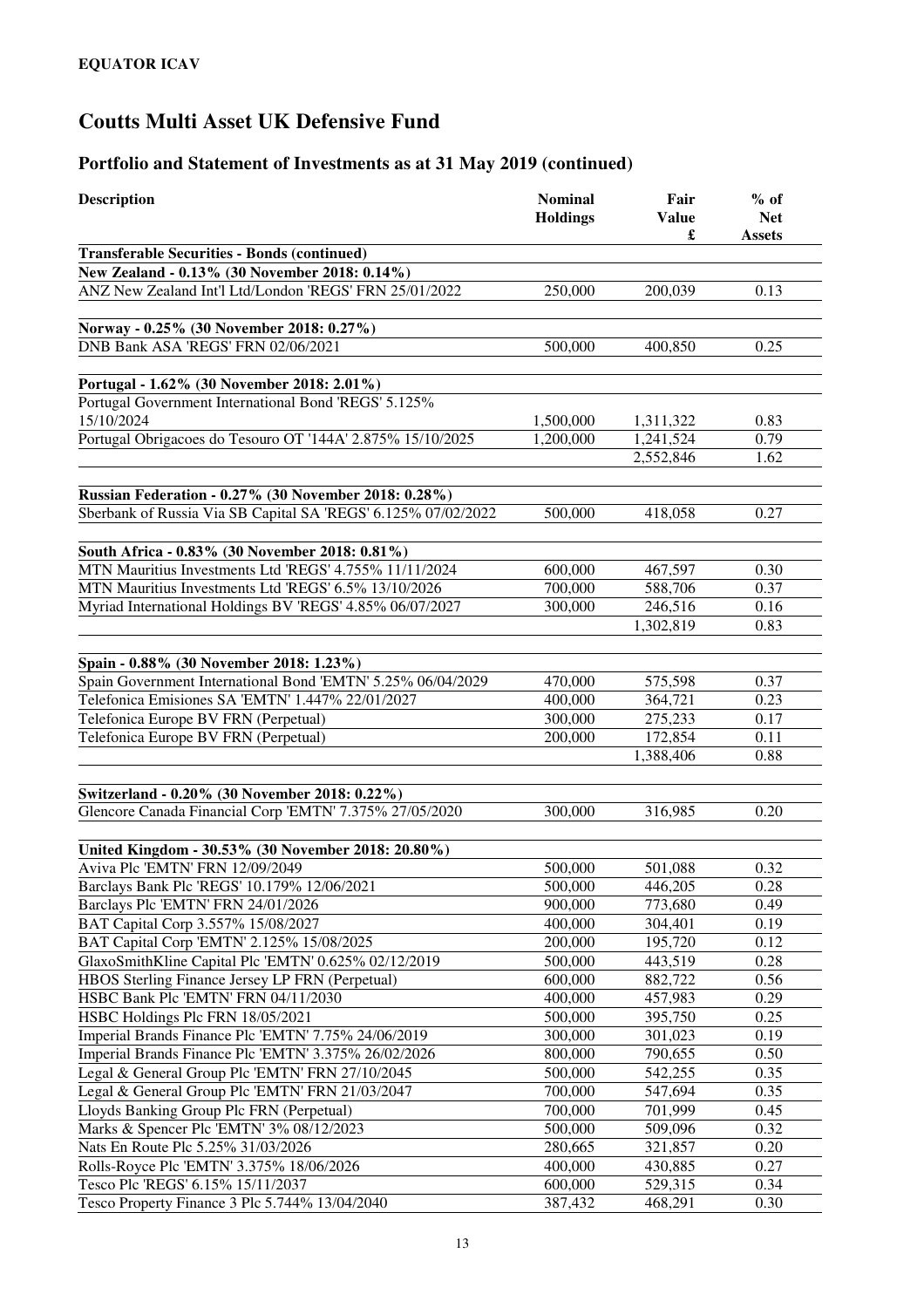| <b>Description</b>                                                                                                | <b>Nominal</b><br><b>Holdings</b> | Fair<br><b>Value</b><br>£ | $%$ of<br><b>Net</b><br><b>Assets</b> |
|-------------------------------------------------------------------------------------------------------------------|-----------------------------------|---------------------------|---------------------------------------|
| <b>Transferable Securities - Bonds (continued)</b>                                                                |                                   |                           |                                       |
| United Kingdom - 30.53% (30 November 2018: 20.80%) (continued)                                                    |                                   |                           |                                       |
| United Kingdom Gilt 4.75% 07/03/2020                                                                              | 3,260,000                         | 3,360,897                 | 2.14                                  |
| United Kingdom Gilt 1.5% 22/01/2021                                                                               | 8,251,100                         | 8,371,566                 | 5.33                                  |
| United Kingdom Gilt 0.5% 22/07/2022                                                                               | 2,602,000                         | 2,596,432                 | 1.65                                  |
| United Kingdom Gilt 1.5% 22/07/2026                                                                               | 5,232,000                         | 5,515,208                 | 3.51                                  |
| United Kingdom Gilt 4.25% 07/06/2032                                                                              | 4,185,000                         | 5,777,811                 | 3.68                                  |
| United Kingdom Gilt 4.25% 07/09/2039                                                                              | 4,788,000                         | 7,206,419                 | 4.58                                  |
| United Kingdom Gilt 1.5% 22/07/2047                                                                               | 5,159,000                         | 5,183,763                 | 3.30                                  |
| Wm Morrison Supermarkets Plc 'EMTN' 4.625% 08/12/2023                                                             | 400,000                           | 449,416                   | 0.29                                  |
|                                                                                                                   |                                   | 48,005,650                | 30.53                                 |
| United States - 6.85% (30 November 2018: 6.34%)                                                                   |                                   |                           |                                       |
| AT&T Inc 3.15% 04/09/2036                                                                                         | 600,000                           | 572,065                   | 0.36                                  |
| Citigroup Inc 'EMTN' 5.15% 21/05/2026                                                                             | 400,000                           | 474,405                   | 0.30                                  |
| Comcast Corp 3.95% 15/10/2025                                                                                     | 1,000,000                         | 839,131                   | 0.53                                  |
| GE Capital UK Funding Unlimited Co 'EMTN' 5.875%                                                                  |                                   |                           |                                       |
| 18/01/2033                                                                                                        | 500,000                           | 620,758                   | 0.40                                  |
| JPMorgan Chase & Co 'EMTN' FRN 18/05/2028                                                                         | 700,000                           | 647,131                   | 0.41                                  |
| JPMorgan Chase Bank NA 'BKNT' FRN 01/02/2021                                                                      | 500,000                           | 395,727                   | 0.25                                  |
| JPMorgan Chase Bank NA 'BKNT' FRN 26/04/2021                                                                      | 500,000                           | 395,817                   | 0.25                                  |
| Kraft Heinz Foods Co 4.125% 01/07/2027                                                                            | 400,000                           | 429,182                   | 0.27                                  |
| McDonald's Corp 'MTN' FRN 28/10/2021                                                                              | 250,000                           | 197,695                   | 0.13                                  |
| Morgan Stanley 'GMTN' FRN 08/05/2024                                                                              | 500,000                           | 399,950                   | 0.25                                  |
| United States Treasury Note/Bond 2.25% 15/08/2027                                                                 | 2,800,000                         | 2,241,571                 | 1.43                                  |
| United States Treasury Note/Bond 2.875% 15/05/2028                                                                | 1,900,000                         | 1,595,006                 | 1.02                                  |
| Wells Fargo & Co 'EMTN' 3.5% 12/09/2029                                                                           | 700,000                           | 762,812                   | 0.49                                  |
| Wells Fargo & Co 'MTN' FRN 22/07/2020                                                                             | 1,500,000                         | 1,195,237                 | 0.76                                  |
|                                                                                                                   |                                   | 10,766,487                | 6.85                                  |
| Total Fair Value of Transferable Securities - Bonds - 52.62% (30 November<br>2018: 45.29%)                        |                                   | 82,723,649                | 52.62                                 |
| <b>Transferable Securities - Structured Notes</b>                                                                 |                                   |                           |                                       |
| Switzerland - 0.39% (30 November 2018: 0.38%)                                                                     |                                   |                           |                                       |
| UBS AG 08/01/2020                                                                                                 | 490,000                           | 623,530                   | 0.39                                  |
| United States - 0.83% (30 November 2018: 0.88%)                                                                   |                                   |                           |                                       |
| JP Morgan Structured Products BV 08/01/2020                                                                       | 43                                | 498,422                   | 0.32                                  |
| JP Morgan Structured Products BV 08/01/2020                                                                       | 70                                | 801,360                   | 0.51                                  |
|                                                                                                                   |                                   | 1,299,782                 | 0.83                                  |
| Total Fair Value of Transferable Securities - Structured Notes - 1.22% (30<br>November 2018: 1.26%)               |                                   | 1,923,312                 | 1.22                                  |
| Total Fair Value of Transferable Securities - 57.14% (30 November 2018:                                           |                                   |                           |                                       |
| 49.30%)                                                                                                           |                                   | 89,839,616                | 57.14                                 |
| Total Fair Value of Investments excluding Financial Derivative Instruments -<br>97.88% (30 November 2018: 97.34%) |                                   | 153,890,131               | 97.88                                 |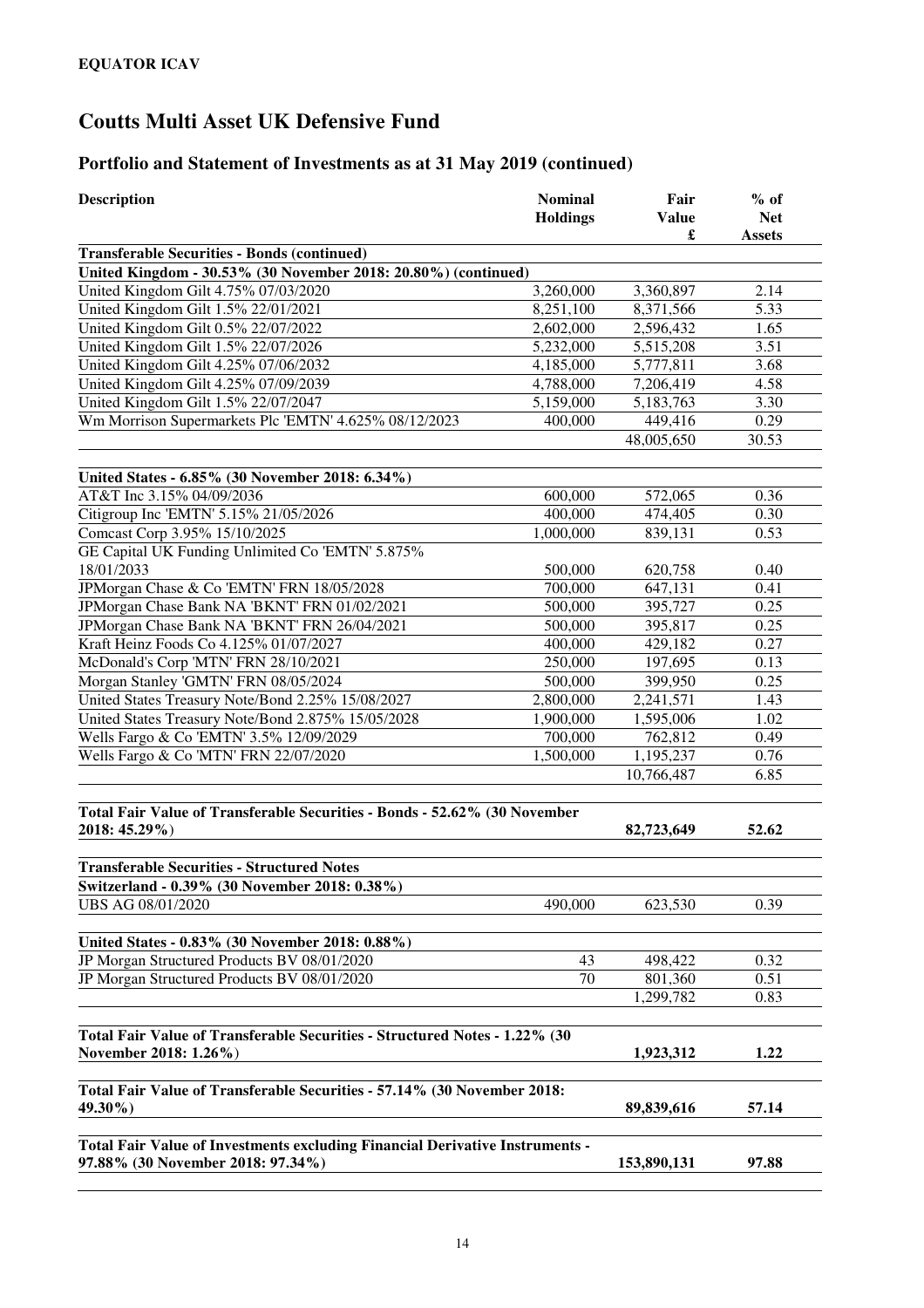## **Portfolio and Statement of Investments as at 31 May 2019 (continued)**

### **Financial Derivative Instruments**

| Futures (a)      |                                         |                    |                                                                          |                         |                                 |                   |                           |
|------------------|-----------------------------------------|--------------------|--------------------------------------------------------------------------|-------------------------|---------------------------------|-------------------|---------------------------|
| No. of           |                                         |                    |                                                                          |                         | <b>Notional</b><br><b>Value</b> | <b>Value</b>      | % of Net                  |
| Contracts        |                                         | <b>Description</b> |                                                                          |                         | £                               | £                 | <b>Assets</b>             |
| 13               |                                         |                    | Long Gilt Future September 2019                                          |                         | 1,685,450                       | 1,170             | 0.00                      |
| 120              |                                         |                    | U.S. 10 Year Note CBT September 2019                                     |                         | 12,030,848                      | 96,450            | 0.06                      |
|                  |                                         |                    |                                                                          |                         |                                 | 97,620            | 0.06                      |
|                  | <b>Forward Exchange Contracts (b)</b>   |                    |                                                                          |                         |                                 |                   |                           |
| <b>Purchases</b> |                                         |                    | <b>Sales</b>                                                             | <b>Maturity</b><br>Date | No. of<br><b>Contracts</b>      | <b>Value</b><br>£ | % of Net<br><b>Assets</b> |
| <b>EUR</b>       | 2,000,000                               | <b>GBP</b>         | (1,769,116)                                                              | 16/08/2019              | 2                               | 2,643             | 0.00 <sup>1</sup>         |
| <b>GBP</b>       | 946,029                                 | <b>USD</b>         | (1,200,000)                                                              | 16/08/2019              | 1                               | 352               | 0.00 <sup>1</sup>         |
| <b>USD</b>       | 4.400.000                               | <b>GBP</b>         | (3,444,255)                                                              | 16/08/2019              | 3                               | 23,228            | 0.02 <sup>1</sup>         |
|                  |                                         |                    |                                                                          |                         |                                 | 26,223            | 0.02                      |
|                  |                                         |                    | Total Financial Derivative Instruments - 0.08% (30 November 2018: 0.00%) |                         |                                 | 123,843           | 0.08                      |
|                  | November 2018: 97.34%)                  |                    | Total Financial Assets at Fair Value through Profit or Loss - 97.96% (30 |                         |                                 | 154,013,974       | 97.96                     |
|                  |                                         |                    | Other Current Assets - 2.59% (30 November 2018: 4.46%)                   |                         |                                 | 4,058,949         | 2.59                      |
|                  |                                         |                    | Total Assets - 100.55% (30 November 2018: 101.80%)                       |                         |                                 | 158,072,923       | 100.55                    |
|                  | <b>Financial Derivative Instruments</b> |                    |                                                                          |                         |                                 |                   |                           |
| Futures (a)      |                                         |                    |                                                                          |                         |                                 |                   |                           |
|                  |                                         |                    |                                                                          |                         | <b>Notional</b>                 |                   |                           |

| No. of           |                                                             | туонопат<br>Value | Value     | $%$ of Net    |  |
|------------------|-------------------------------------------------------------|-------------------|-----------|---------------|--|
| <b>Contracts</b> | <b>Description</b>                                          |                   |           | <b>Assets</b> |  |
| 220              | EURO STOXX 50 Index Dividend<br><b>Future December 2019</b> | 2.365.821         | (26.952)  | (0.02)        |  |
| 82               | S&P 500 E-Mini Future June 2019                             | 8.926.439         | (149.367) | (0.09)        |  |
|                  |                                                             |                   | (176,319) | (0.11)        |  |
|                  |                                                             |                   |           |               |  |

## **Forward Exchange Contracts (b)**

|                  |                                                                     |            |              | <b>Maturity</b> | No. of           | <b>Value</b> | % of Net      |
|------------------|---------------------------------------------------------------------|------------|--------------|-----------------|------------------|--------------|---------------|
| <b>Purchases</b> |                                                                     |            | <b>Sales</b> | Date            | <b>Contracts</b> | £            | <b>Assets</b> |
| <b>GBP</b>       | 17,434,424                                                          | <b>EUR</b> | (20,000,000) | 16/08/2019      |                  | (283, 164)   | (0.18)        |
| <b>GBP</b>       | 12,798,668                                                          | <b>USD</b> | (16,600,000) | 16/08/2019      |                  | (283,200)    | $(0.18)^1$    |
|                  |                                                                     |            |              |                 |                  | (566, 364)   | (0.36)        |
|                  |                                                                     |            |              |                 |                  |              |               |
| $(0.77\%)$       | Total Financial Derivative Instruments - (0.47%) (30 November 2018: |            |              |                 |                  | (742, 683)   | (0.47)        |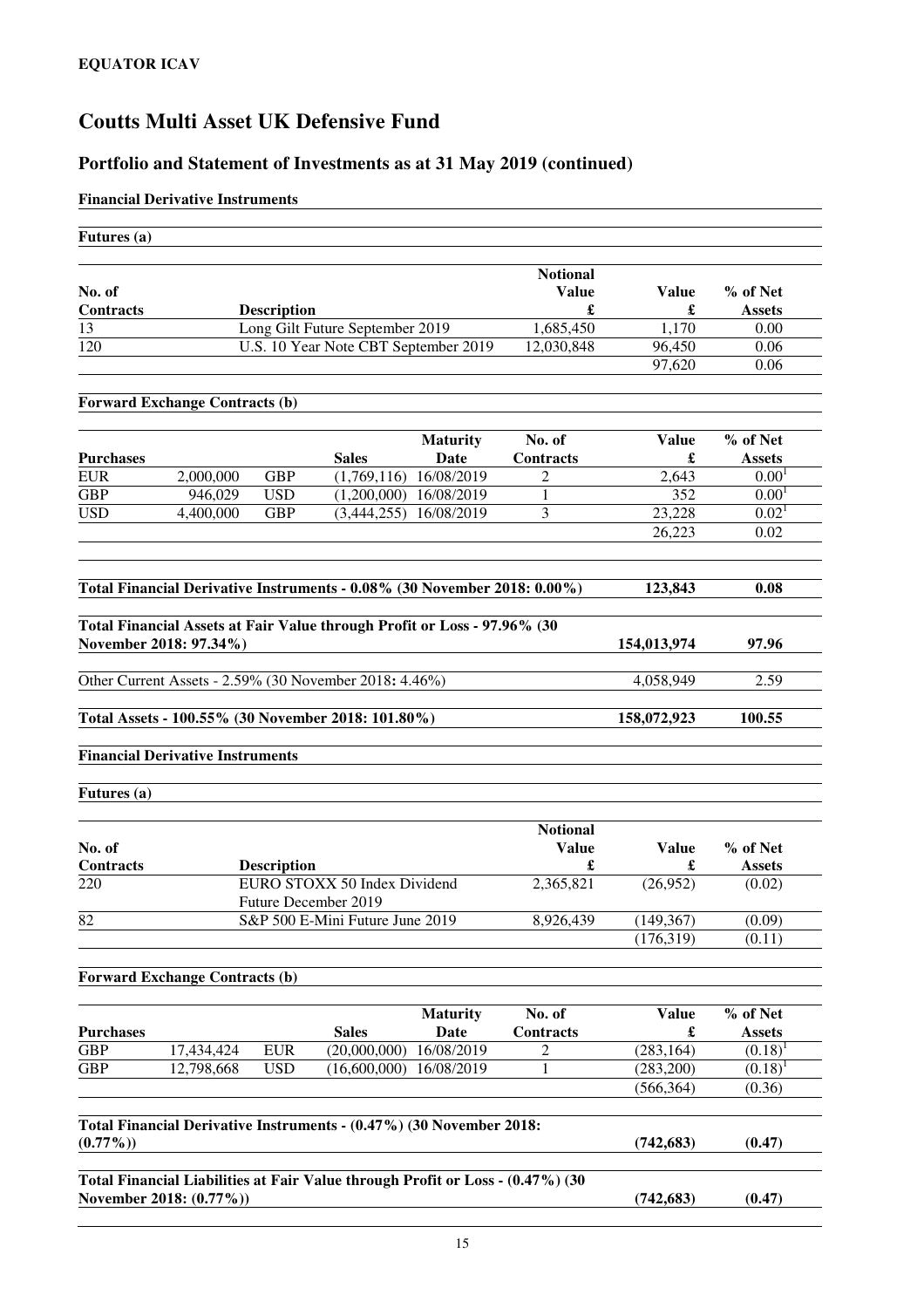### **Portfolio and Statement of Investments as at 31 May 2019 (continued)**

|                                                                                                                                      | <b>Value</b>  | $%$ of<br><b>Net</b> |
|--------------------------------------------------------------------------------------------------------------------------------------|---------------|----------------------|
|                                                                                                                                      | £             | <b>Assets</b>        |
| Other Current Liabilities - $(0.08\%)$ (30 November 2018: $(1.03\%)$ )                                                               | (114,677)     | (0.08)               |
| <b>Net Assets Attributable to Redeemable Shareholders</b>                                                                            | 157, 215, 563 | 100.00               |
| <b>Classification:</b>                                                                                                               |               |                      |
| (a) Exchange traded financial derivative instruments.                                                                                |               |                      |
| (b) OTC financial derivative instruments.                                                                                            |               |                      |
| All transferable securities held at financial period end are listed on an official stock exchange or dealt on a regulated<br>market. |               |                      |

| <b>Analysis of Total Assets</b>                                                             | % of Total<br><b>Assets</b> |
|---------------------------------------------------------------------------------------------|-----------------------------|
|                                                                                             |                             |
| Investment funds                                                                            | 40.52                       |
| Transferable securities listed on an official stock exchange or dealt on a regulated market | 56.83                       |
| Exchange traded derivative instruments                                                      | 0.06                        |
| OTC financial derivative instruments                                                        | 0.02                        |
| Other current assets                                                                        | 2.57                        |
|                                                                                             | 100.00                      |

Analysis of Total Assets rather than Net Assets is required under Schedule 12 of the UCITS Regulations.

<sup>~</sup>Non-UCITS Investment Fund. All other Investment Funds are UCITS. <sup>1</sup> Forward Exchange Contracts are held with The Bank of New York Mellon.

All futures are held with Morgan & Co. International Plc.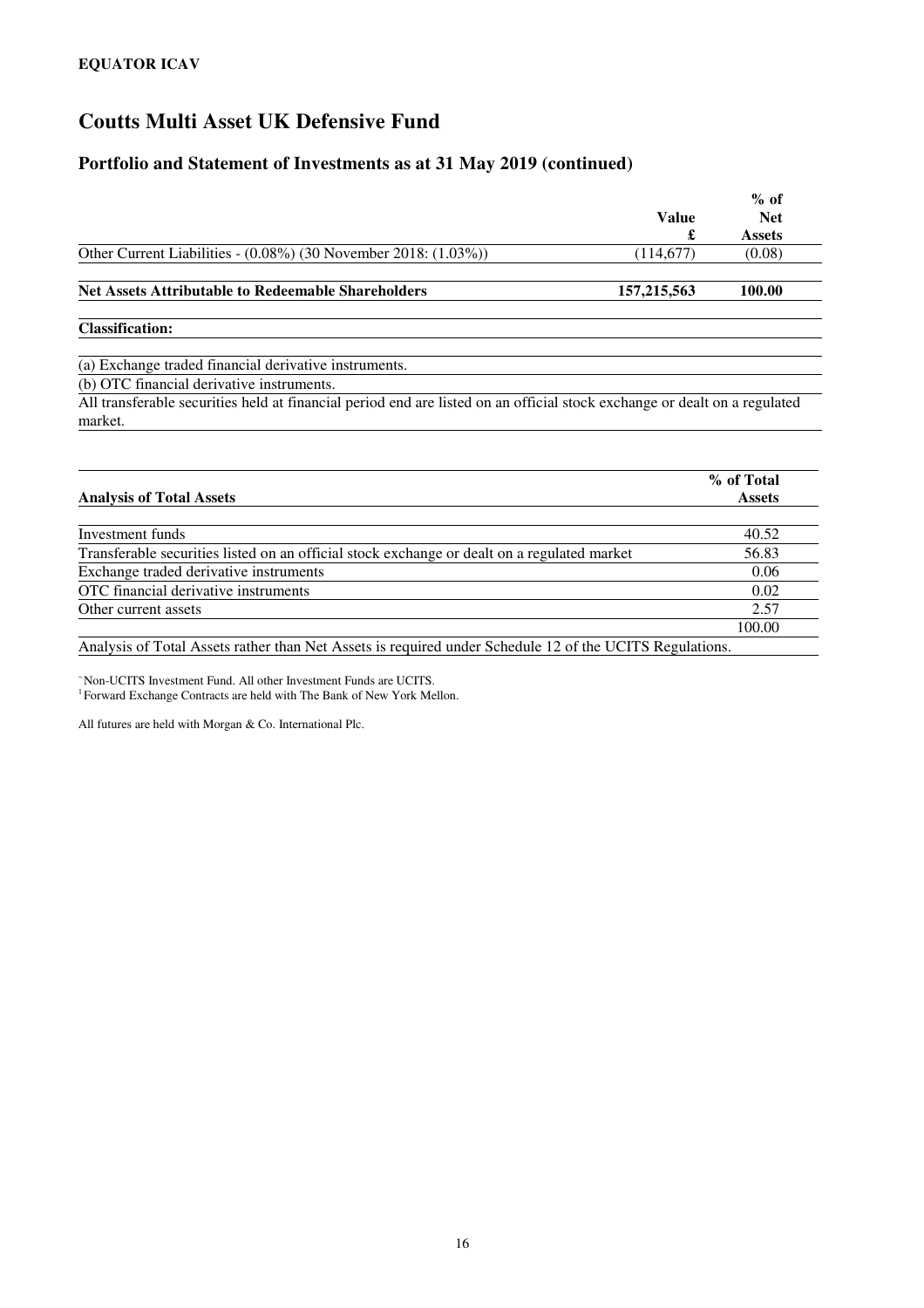# **Portfolio Changes – Material Acquisitions for the financial period ended 31 May 2019**

| <b>Description</b>                                                            | <b>Acquisitions</b><br><b>Nominal</b> | Cost<br>£ |
|-------------------------------------------------------------------------------|---------------------------------------|-----------|
| United Kingdom Gilt 1.5% 22/01/2021                                           | 8,251,100                             | 8,367,425 |
| JPMorgan Liquidity Funds - GBP Liquidity LVNAV Fund                           | 5,960,808                             | 5,960,808 |
| Royal London Cash Plus                                                        | 5,445,090                             | 5,450,170 |
| Royal London Bond Funds ICVC - Enhanced Cash Plus Fund                        | 3,981,500                             | 3,937,527 |
| iShares Core FTSE 100 UCITS ETF - ETF                                         | 482,380                               | 3,550,541 |
| iShares Europe ex-UK Index Fund                                               | 195,820                               | 3,334,656 |
| Threadneedle Investment Funds ICVC - UK Equity Income Fund                    | 1,787,980                             | 3,140,408 |
| Neuberger Berman Short Duration Emerging Market Debt Fund                     | 321,060                               | 3,069,003 |
| AXA Fixed Interest Investment ICVC - Sterling Credit Short Duration Bond Fund | 2,655,513                             | 2,618,240 |
| United Kingdom Gilt 4.25% 07/09/2039                                          | 1,800,000                             | 2,595,280 |
| Colchester Local Markets Bond Fund/The                                        | 238,300                               | 2,350,492 |
| PIMCO GIS Global Investment Grade Credit Fund                                 | 171,625                               | 2,319,281 |
| Colchester MSGBF Plc Local Markets Bond Fund                                  | 228,930                               | 2,314,689 |
| United States Treasury Note/Bond 2.25% 15/08/2027                             | 2,800,000                             | 2,123,405 |
| Legal & General Global Health and Pharmaceuticals Index Trust                 | 3,205,557                             | 2,019,839 |
| United Kingdom Gilt 4.25% 07/06/2032                                          | 1,500,000                             | 2,005,836 |
| United Kingdom Gilt 1.5% 22/07/2026                                           | 1,900,000                             | 1,960,689 |
| United Kingdom Gilt 1.5% 22/07/2047                                           | 1,900,000                             | 1,788,259 |
| Merrill Lynch Investment Solutions - Marshall Wace Tops UCITS Fund            | 11,800                                | 1,593,118 |
| Investec Fund Series i - UK Special Situations Fund                           | 1,111,670                             | 1,578,905 |
| United Kingdom Gilt 4.75% 07/03/2020                                          | 1,500,000                             | 1,563,539 |
| United States Treasury Note/Bond 2.88% 15/05/2028                             | 1,900,000                             | 1,480,204 |
| Robeco Capital Growth Funds - Robeco QI Emerging Conservative Equities        | 10,700                                | 1,431,660 |
| UK Commercial Property REIT Ltd (REIT)                                        | 1,156,771                             | 1,015,002 |
| United Kingdom Gilt 0.5% 22/07/2022                                           | 1,000,000                             | 989,458   |
| Schroder ISF Asian Total Return                                               | 2,762                                 | 938,469   |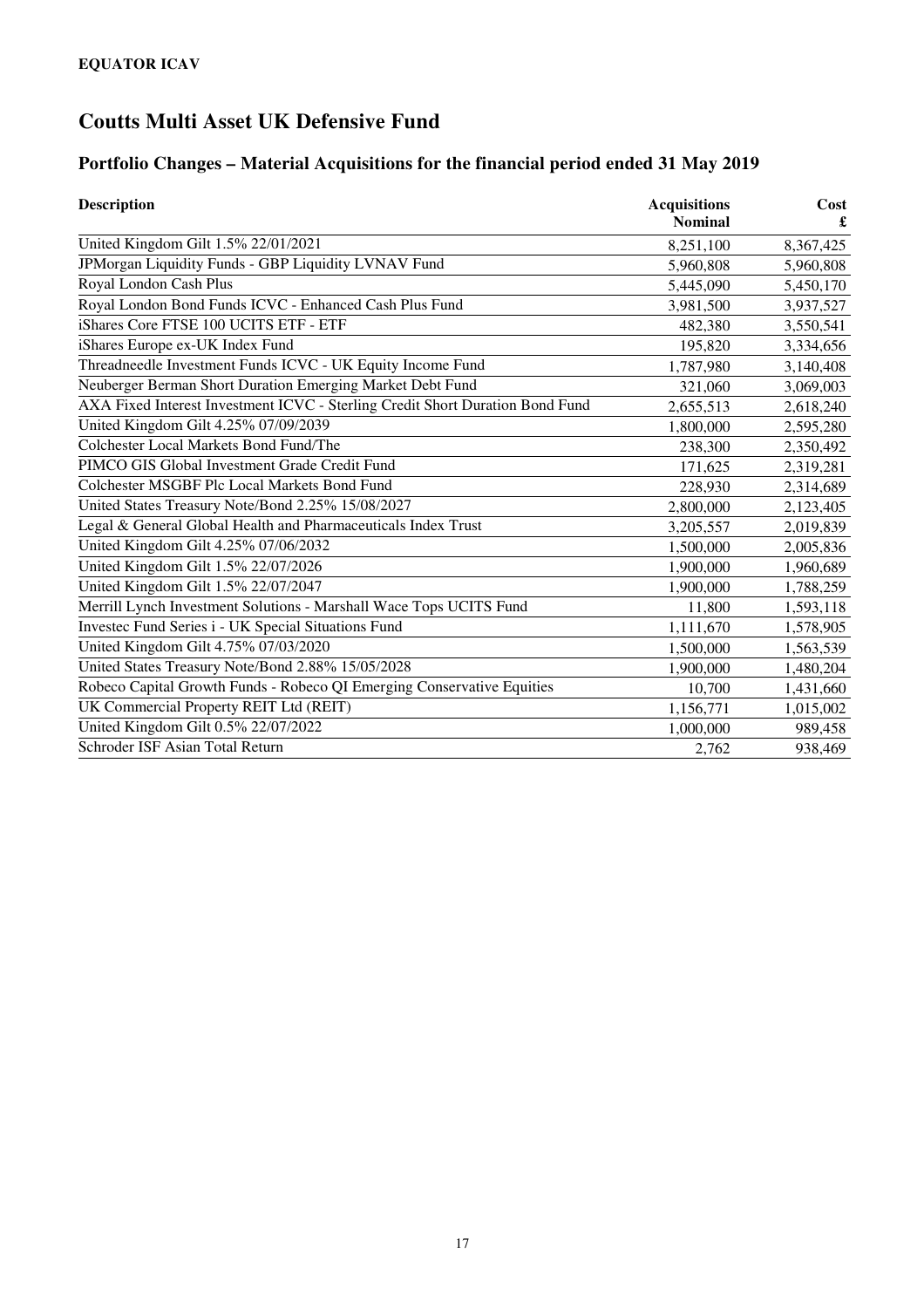# **Portfolio Changes – Material Disposals for the financial period ended 31 May 2019**

| <b>Description</b>                                                            | <b>Disposals</b><br><b>Nominal</b> | <b>Proceeds</b> |
|-------------------------------------------------------------------------------|------------------------------------|-----------------|
| SPDR S&P UK Dividend Aristocrats UCITS ETF - ETF                              | 573,930                            | 6,454,469       |
| PIMCO GIS Global Investment Grade Credit Fund                                 | 362,023                            | 4,807,665       |
| PIMCO GIS UK Long Term Corporate Bond Fund                                    | 280,225                            | 4,240,512       |
| Legal & General Global Health and Pharmaceuticals Index Trust                 | 5,930,557                          | 3,831,733       |
| BlackRock Global Funds - Emerging Markets Local Currency Bond Fund            | 477,610                            | 3,357,598       |
| AXA Fixed Interest Investment ICVC - Sterling Credit Short Duration Bond Fund | 3,120,153                          | 3,067,111       |
| JPMorgan Liquidity Funds - GBP Liquidity LVNAV Fund                           | 3.060.808                          | 3,060,808       |
| Colchester MSGBF Plc Local Markets Bond Fund                                  | 228,930                            | 2,255,987       |
| Algebris UCITS Funds Plc - Algebris Financial Credit Fund                     | 20,450                             | 2,141,007       |
| SPDR S&P US Dividend Aristocrats UCITS ETF - ETF                              | 51,360                             | 2,044,463       |
| Bluebay Funds - Bluebay Financial Capital Bond Fund                           | 17,565                             | 1,652,340       |
| Nomura Cross Asset Momentum UCITS Fund                                        | 17,300                             | 1,621,415       |
| Invesco Fixed Interest Investment Series - Corporate Bond Fund                | 773,880                            | 1,608,664       |
| iShares Core FTSE 100 UCITS ETF - ETF                                         | 218,390                            | 1,596,186       |
| Royal London Cash Plus                                                        | 1,548,860                          | 1,551,995       |
| FP CRUX European Fund                                                         | 1,589,616                          | 1,518,129       |
| Schroder ISF Asian Total Return                                               | 3,877                              | 1,395,848       |
| JPMorgan Investment Funds - Global Macro Opportunities                        | 13,040                             | 989,997         |
| Deutsche Bank AG 'EMTN' 2.75% 17/02/2025                                      | 1,100,000                          | 937,325         |
| THEAM Quant - Equity Eurozone Income Defensive/Luxembourg                     | 11,330                             | 934,061         |
| Capital Group New Perspective Fund LUX                                        | 94,200                             | 902,436         |
| International Public Partnerships Ltd                                         | 518,662                            | 835,583         |
| MI Somerset Emerging Markets Dividend Growth Fund                             | 622,500                            | 830,503         |
| Portugal Obrigacoes do Tesouro OT '144A' 5.65% 15/02/2024                     | 700,000                            | 782,953         |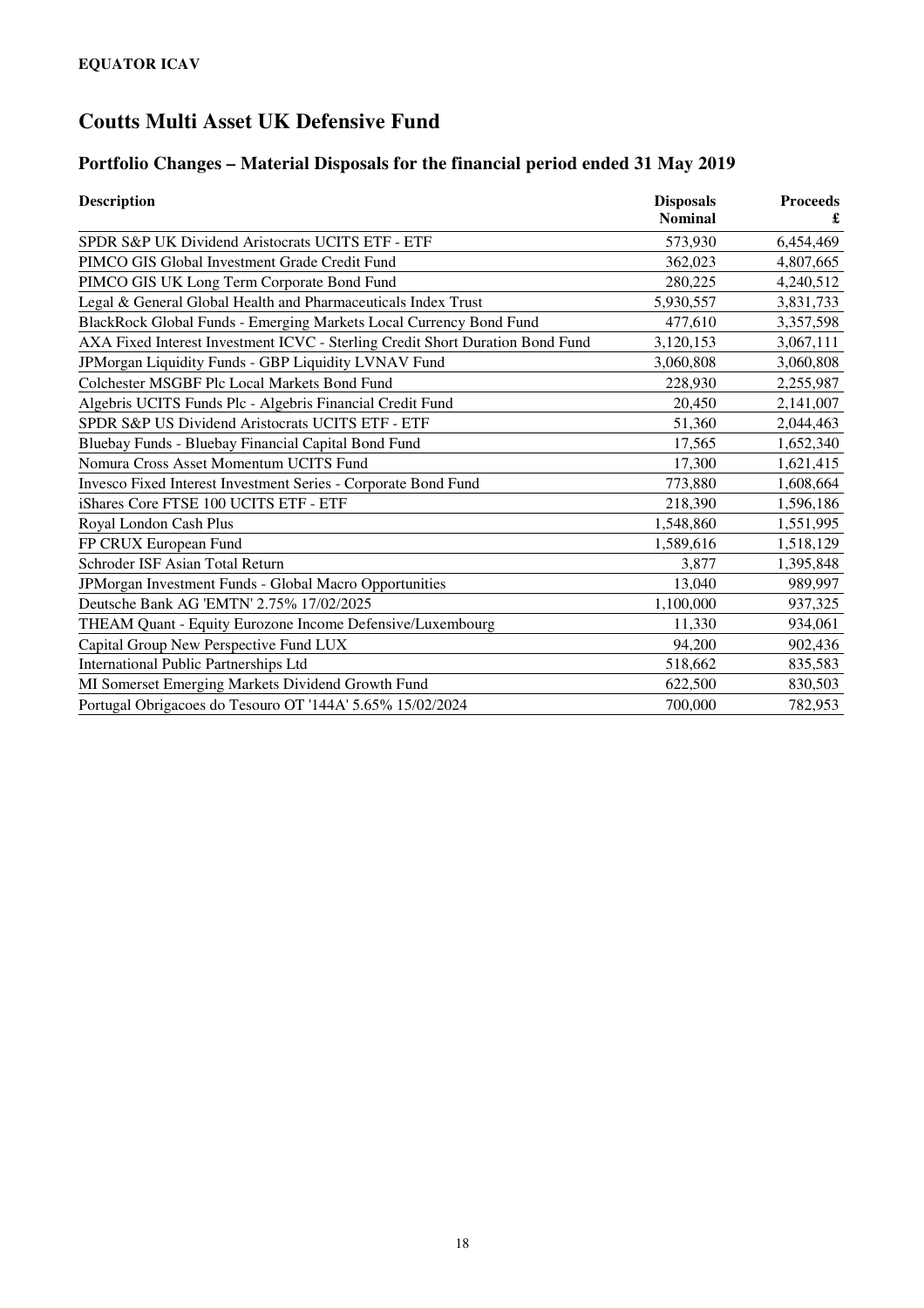# **Portfolio and Statement of Investments as at 31 May 2019**

| <b>Description</b>                                         | <b>Nominal</b><br><b>Holdings</b> | Fair<br><b>Value</b><br>£ | $%$ of<br><b>Net</b><br><b>Assets</b> |
|------------------------------------------------------------|-----------------------------------|---------------------------|---------------------------------------|
| <b>Investment Funds</b>                                    |                                   |                           |                                       |
| AXA Fixed Interest Investment ICVC - Sterling Credit Short |                                   |                           |                                       |
| <b>Duration Bond Fund</b>                                  | 89,693,085                        | 88,948,632                | 5.75                                  |
| Blackstone/GSO Loan Financing Ltd~                         | 12,394,478                        | 5,366,523                 | 0.35                                  |
| Bluebay Funds - Bluebay Financial Capital Bond Fund        | 70,310                            | 6,752,572                 | 0.44                                  |
| Capital Group New Perspective Fund LUX                     | 3,060,200                         | 31,734,274                | 2.05                                  |
| Colchester Local Markets Bond Fund/The~                    | 2,317,730                         | 22,564,260                | 1.46                                  |
| Dimensional Funds ICVC - Emerging Markets Core Equity Fund | 1,500,920                         | 15,039,704                | 0.97                                  |
| Edgewood L Select - US Select Growth                       | 163,640                           | 26,023,669                | 1.68                                  |
| International Public Partnerships Ltd~                     | 9,531,519                         | 14,411,657                | 0.93                                  |
| Invesco European Equity Fund                               | 1,500,000                         | 5,728,950                 | 0.37                                  |
| Investec Fund Series i - UK Alpha Fund                     | 7,816,140                         | 27,454,192                | 1.78                                  |
| Investec Fund Series i - UK Special Situations Fund        | 9,931,300                         | 13,874,026                | 0.90                                  |
| iShares Europe ex-UK Index Fund                            | 2,963,030                         | 50,298,462                | 3.25                                  |
| iShares Pacific Index Fund                                 | 854,855                           | 11,349,607                | 0.73                                  |
| iShares UK Property UCITS ETF - ETF                        | 1,293,000                         | 7,288,641                 | 0.47                                  |
| J O Hambro Capital Management UK Umbrella Fund - UK Equity |                                   |                           |                                       |
| Income Fund~                                               | 32,761,610                        | 30,009,635                | 1.94                                  |
| JPMorgan Fund ICVC - Japan Fund                            | 3,743,140                         | 10,297,378                | 0.67                                  |
| JPMorgan Liquidity Funds - GBP Liquidity LVNAV Fund        | 100,518,000                       | 100,518,000               | 6.50                                  |
| LF Lindsell Train UK Equity Fund~                          | 18,393,635                        | 31,149,621                | 2.01                                  |
| <b>Liontrust Special Situations Fund</b>                   | 18,928,620                        | 19,693,336                | 1.27                                  |
| MAN Funds VI Plc - Man GLG Alpha Select Alternative        | 172,100                           | 18,454,283                | 1.19                                  |
| Merian Investment Funds Series I - Merian UK Mid Cap Fund  | 9,345,225                         | 14,279,504                | 0.92                                  |
| Morant Wright Sakura Fund                                  | 1,147,153                         | 9,991,932                 | 0.65                                  |
| NB Global Floating Rate Income Fund Ltd~                   | 8,105,762                         | 7,270,869                 | 0.47                                  |
| Neuberger Berman Short Duration Emerging Market Debt Fund  | 4,048,865                         | 38,909,593                | 2.52                                  |
| Parvest Equity Russia                                      | 108,040                           | 13,741,520                | 0.89                                  |
| PIMCO GIS Global Investment Grade Credit Fund              | 1,129,500                         | 15,541,920                | 1.01                                  |
| PIMCO GIS UK Long Term Corporate Bond Fund                 | 278,940                           | 4,357,043                 | 0.28                                  |
| Polar Capital Funds plc - Global Technology Fund           | 407,370                           | 15,031,953                | 0.97                                  |
| Robeco Capital Growth Funds - Robeco QI Emerging           |                                   |                           |                                       |
| <b>Conservative Equities</b>                               | 22,558                            | 2,947,879                 | 0.19                                  |
| Royal London Bond Funds ICVC - Enhanced Cash Plus Fund     | 41,233,035                        | 40,808,871                | 2.64                                  |
| Royal London Cash Plus                                     | 80,896,710                        | 81,093,370                | 5.24                                  |
| Royal London Short Duration Global High Yield Bond Fund    | 10,092,100                        | 8,833,615                 | 0.57                                  |
| Schroder Income Fund                                       | 60,302,575                        | 35,391,581                | 2.29                                  |
| Schroder ISF Asian Total Return                            | 18,420                            | 6,373,512                 | 0.41                                  |
| Schroder ISF Greater China                                 | 362,560                           | 13,692,260                | 0.89                                  |
| TwentyFour Income Fund Ltd~                                | 3,941,493                         | 4,552,424                 | 0.29                                  |
| UK Mortgages Ltd~                                          | 10,463,000                        | 8,370,400                 | 0.54                                  |
| Vanguard FTSE 250 UCITS ETF - ETF                          | 732,650                           | 22,173,652                | 1.43                                  |
| Total Investment Funds - 56.91% (30 November 2018: 49.30%) |                                   | 880,319,320               | 56.91                                 |
|                                                            |                                   |                           |                                       |
| <b>Transferable Securities - Equities</b>                  |                                   |                           |                                       |
| Australia - 0.17% (30 November 2018: 0.15%)                |                                   |                           |                                       |
| Rio Tinto Plc                                              | 56,594                            | 2,567,387                 | 0.17                                  |
|                                                            |                                   |                           |                                       |
| France - 0.30% (30 November 2018: 0.28%)                   |                                   |                           |                                       |
| Airbus SE                                                  | 22,619                            | 2,295,678                 | 0.15                                  |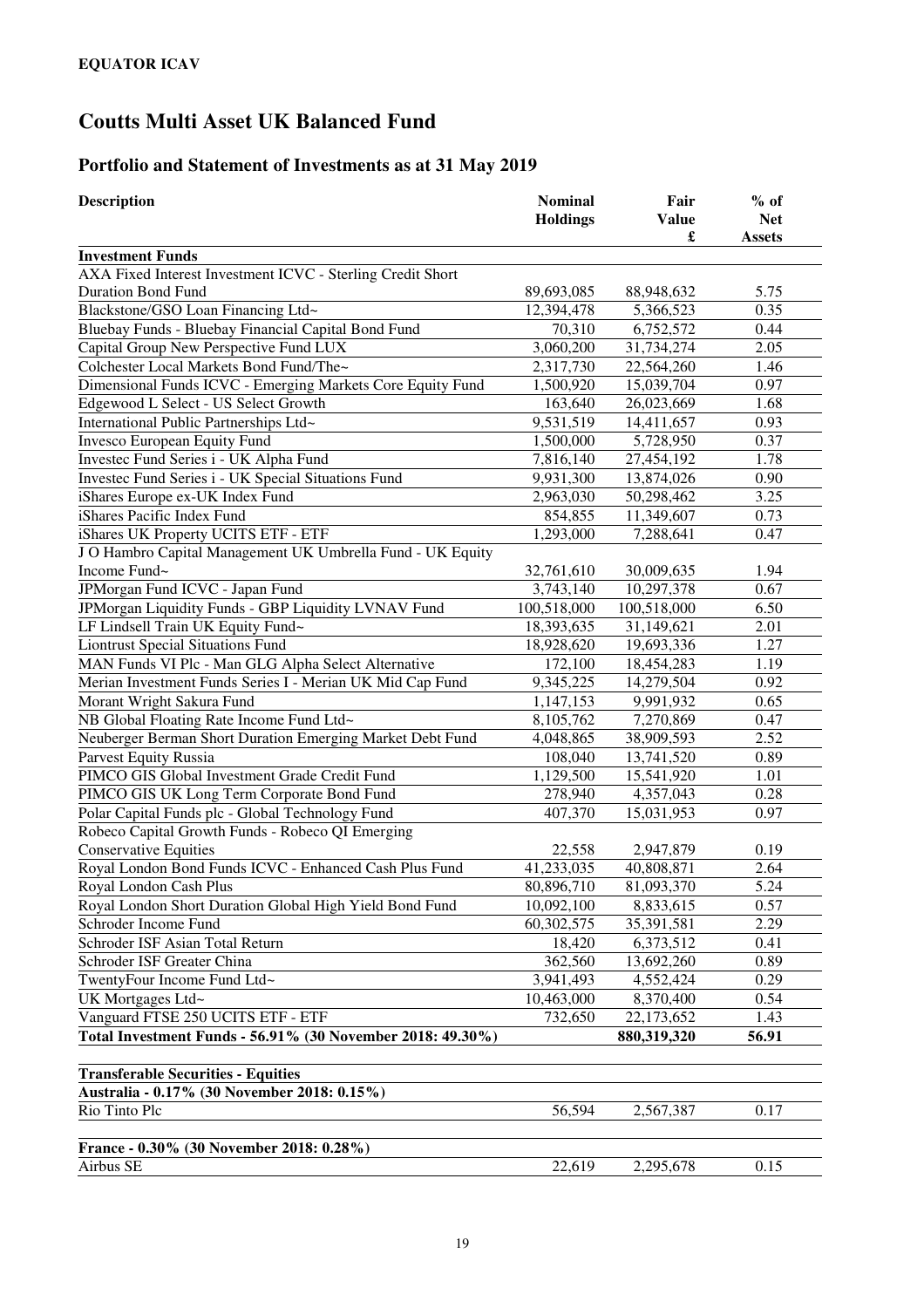| <b>Description</b>                                          | <b>Nominal</b><br><b>Holdings</b> | Fair<br><b>Value</b><br>£ | $%$ of<br><b>Net</b><br><b>Assets</b> |
|-------------------------------------------------------------|-----------------------------------|---------------------------|---------------------------------------|
| <b>Transferable Securities - Equities (continued)</b>       |                                   |                           |                                       |
| France - 0.30% (30 November 2018: 0.28%) (continued)        |                                   |                           |                                       |
| LVMH Moet Hennessy Louis Vuitton SE                         | 8,008                             | 2,395,961                 | 0.15                                  |
|                                                             |                                   | 4,691,639                 | 0.30                                  |
|                                                             |                                   |                           |                                       |
| Germany, Federal Republic - 0.23% (30 November 2018: 0.42%) |                                   |                           |                                       |
| Continental AG                                              | 16,258                            | 1,749,778                 | 0.11                                  |
| Infineon Technologies AG                                    | 123,996                           | 1,762,262                 | 0.12                                  |
|                                                             |                                   | 3,512,040                 | 0.23                                  |
|                                                             |                                   |                           |                                       |
| Guernsey - 1.31% (30 November 2018: 0.85%)                  |                                   |                           |                                       |
| UK Commercial Property REIT Ltd (REIT)                      | 22,173,450                        | 20,266,533                | 1.31                                  |
| Japan - 0.00% (30 November 2018: 0.11%)                     |                                   |                           |                                       |
| Netherlands - 0.27% (30 November 2018: 0.34%)               |                                   |                           |                                       |
| Koninklijke Ahold Delhaize NV                               | 124,935                           | 2,222,821                 | 0.14                                  |
| Royal Dutch Shell Plc                                       | 81,912                            | 2,026,093                 | 0.13                                  |
|                                                             |                                   | 4,248,914                 | 0.27                                  |
|                                                             |                                   |                           |                                       |
| Switzerland - 0.16% (30 November 2018: 0.18%)               |                                   |                           |                                       |
| Roche Holding AG                                            | 11,802                            | 2,453,078                 | 0.16                                  |
| United Kingdom - 1.93% (30 November 2018: 2.28%)            |                                   |                           |                                       |
| AEW UK REIT Plc (REIT)                                      | 12,390,756                        | 11,895,126                | 0.77                                  |
| AstraZeneca Plc                                             | 36,200                            | 2,111,546                 | 0.14                                  |
| <b>Babcock International Group Plc</b>                      | 302,006                           | 1,352,383                 | 0.09                                  |
| <b>BT</b> Group Plc                                         | 852,400                           | 1,651,610                 | 0.11                                  |
| Diageo Plc                                                  | 80,573                            | 2,679,455                 | 0.17                                  |
| <b>DS</b> Smith Plc                                         | 353,450                           | 1,116,902                 | 0.07                                  |
| John Wood Group Plc                                         | 328,700                           | 1,285,874                 | 0.08                                  |
| Land Securities Group Plc (REIT)                            | 247,281                           | 2,048,970                 | 0.13                                  |
| Prudential Plc                                              | 122,113                           | 1,926,333                 | 0.12                                  |
| Reckitt Benckiser Group Plc                                 | 31,650                            | 2,009,142                 | 0.13                                  |
| Tesco Plc                                                   | 800,000                           | 1,811,200                 | 0.12                                  |
|                                                             |                                   | 29,888,541                | 1.93                                  |
| United States - 1.69% (30 November 2018: 2.46%)             |                                   |                           |                                       |
| Air Products & Chemicals Inc                                | 17,043                            | 2,744,540                 | 0.18                                  |
| American Express Co                                         | 26,630                            | 2,416,237                 | 0.16                                  |
| Cintas Corp                                                 | 14,534                            | 2,550,190                 | 0.16                                  |
| ConocoPhillips                                              | 38,500                            | 1,795,499                 | 0.12                                  |
| Costco Wholesale Corp                                       | 12,680                            | 2,402,906                 | 0.15                                  |
| Estee Lauder Cos Inc/The - Class A                          | 14,338                            | 1,826,259                 | 0.12                                  |
| Intel Corp                                                  | 62,597                            | 2,180,559                 | 0.14                                  |
| Johnson & Johnson                                           | 20,300                            | 2,105,869                 | 0.14                                  |
| Microsoft Corp                                              | 25,102                            | 2,455,697                 | $\overline{0.16}$                     |
| O'Reilly Automotive Inc                                     | 6,488                             | 1,905,832                 | 0.12                                  |
| Valero Energy Corp                                          | 24,912                            | 1,387,230                 | 0.09                                  |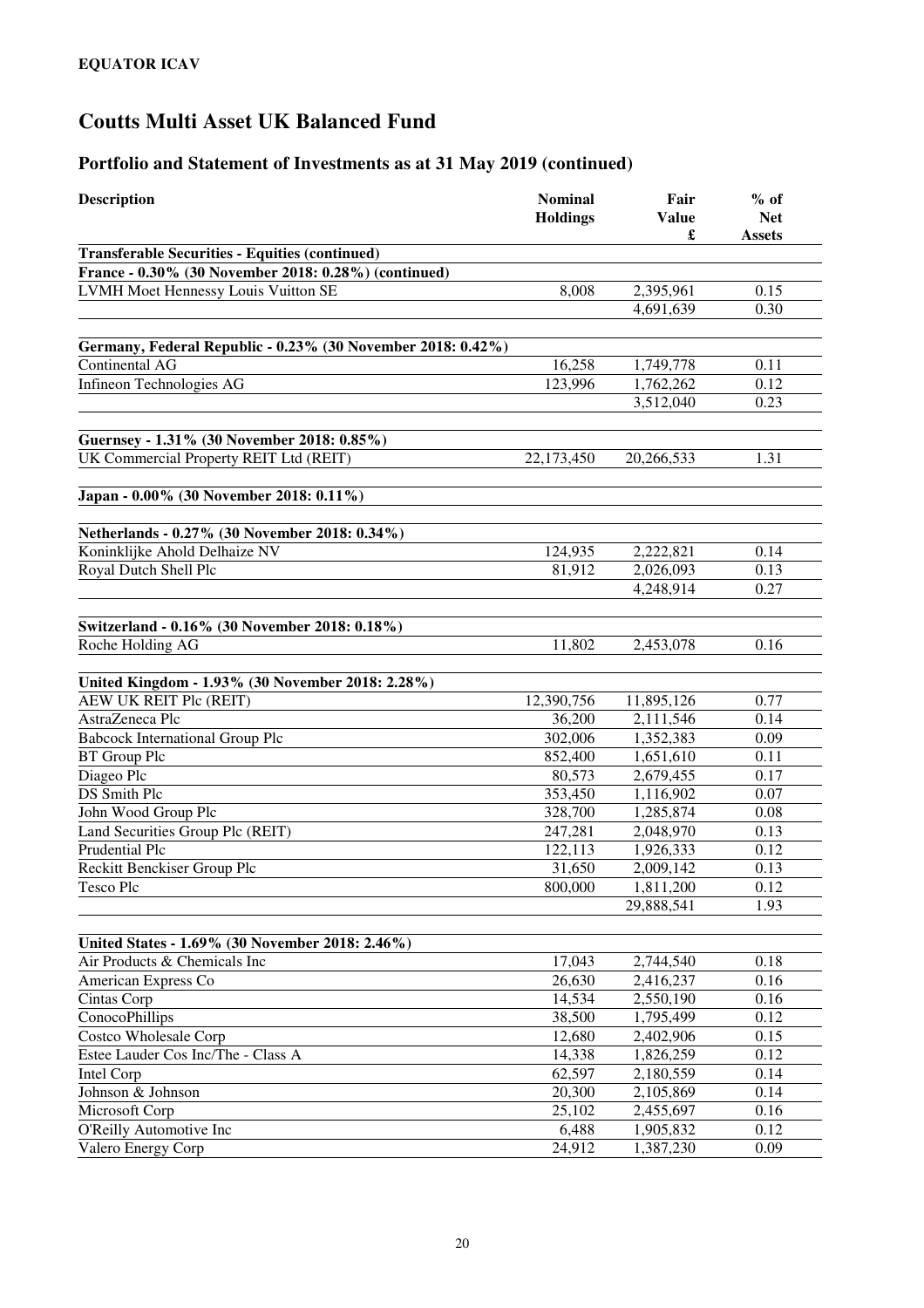| <b>Description</b>                                                                                                   | <b>Nominal</b><br><b>Holdings</b> | Fair<br><b>Value</b>   | $%$ of<br><b>Net</b> |
|----------------------------------------------------------------------------------------------------------------------|-----------------------------------|------------------------|----------------------|
|                                                                                                                      |                                   | £                      | <b>Assets</b>        |
| <b>Transferable Securities - Equities (continued)</b><br>United States - 1.69% (30 November 2018: 2.46%) (continued) |                                   |                        |                      |
| Waste Management Inc                                                                                                 | 26,920                            | 2,328,418              | 0.15                 |
|                                                                                                                      |                                   | 26,099,236             | 1.69                 |
|                                                                                                                      |                                   |                        |                      |
| Total Fair Value of Transferable Securities - Equities - 6.06% (30 November                                          |                                   |                        |                      |
| 2018: 7.07%)                                                                                                         |                                   | 93,727,368             | 6.06                 |
| <b>Transferable Securities - Bonds</b>                                                                               |                                   |                        |                      |
| Australia - 0.69% (30 November 2018: 0.79%)                                                                          |                                   |                        |                      |
| Australia & New Zealand Banking Group Ltd 'REGS' FRN                                                                 |                                   |                        |                      |
| 09/11/2022                                                                                                           | 4,760,000                         | 3,769,566              | 0.25                 |
| National Australia Bank Ltd 'REGS' FRN 12/01/2021                                                                    | 6,100,000                         | 4,834,830              | 0.31                 |
| Westpac Banking Corp FRN 11/01/2023                                                                                  | 2,600,000                         | 2,053,797              | 0.13                 |
|                                                                                                                      |                                   | 10,658,193             | 0.69                 |
|                                                                                                                      |                                   |                        |                      |
| Belgium - 0.40% (30 November 2018: 0.76%)                                                                            |                                   |                        |                      |
| Anheuser-Busch InBev SA/NV 'EMTN' 1.75% 07/03/2025                                                                   | 6,300,000                         | 6,231,098              | 0.40                 |
| Brazil - 0.10% (30 November 2018: 0.11%)                                                                             |                                   |                        |                      |
| Petrobras Global Finance BV 8.75% 23/05/2026                                                                         | 1,700,000                         | 1,623,488              | 0.10                 |
|                                                                                                                      |                                   |                        |                      |
| Canada - 0.47% (30 November 2018: 0.54%)                                                                             |                                   |                        |                      |
| Toronto-Dominion Bank/The 'GMTN' FRN 17/09/2020                                                                      | 9,096,000                         | 7,219,997              | 0.47                 |
| France - 2.05% (30 November 2018: 2.68%)                                                                             |                                   |                        |                      |
| BNP Paribas SA 'EMTN' 2.375% 20/11/2019                                                                              | 750,000                           | 754,604                | 0.05                 |
| Credit Agricole Assurances SA FRN 29/01/2048                                                                         | 8,800,000                         | 7,235,805              | 0.47                 |
| Orange SA FRN (Perpetual)                                                                                            | 6,000,000                         | 5,443,050              | 0.35                 |
| Societe Generale SA 1.6% 09/01/2020                                                                                  | 12,500,000                        | 13,751,250             | 0.89                 |
| Societe Generale SA 'REGS' 5% 17/01/2024                                                                             | 2,700,000                         | 2,245,757              | 0.14                 |
| TOTAL SA 'EMTN' FRN (Perpetual)                                                                                      | 2,400,000                         | 2,293,466              | 0.15                 |
|                                                                                                                      |                                   | 31,723,932             | 2.05                 |
|                                                                                                                      |                                   |                        |                      |
| Germany, Federal Republic - 0.31% (30 November 2018: 1.28%)                                                          |                                   |                        |                      |
| Volkswagen International Finance NV FRN (Perpetual)                                                                  | 5,600,000                         | 4,790,764              | 0.31                 |
| Guernsey - 0.29% (30 November 2018: 0.32%)                                                                           |                                   |                        |                      |
| Pershing Square Holdings Ltd 'REGS' 5.5% 15/07/2022                                                                  | 5,400,000                         | 4,442,373              | 0.29                 |
|                                                                                                                      |                                   |                        |                      |
| Italy - 1.37% (30 November 2018: 1.57%)                                                                              |                                   |                        |                      |
| Italy Buoni Poliennali Del Tesoro 0.05% 15/04/2021                                                                   | 14,500,000                        | 12,663,252             | 0.82                 |
| Republic of Italy Government International Bond 'EMTN' 6%                                                            |                                   |                        |                      |
| 04/08/2028                                                                                                           | 1,600,000                         | 1,874,312              | 0.12                 |
| UniCredit SpA 'EMTN' FRN 28/10/2025<br>UniCredit SpA 'EMTN' FRN 03/01/2027                                           | 4,900,000                         | 4,516,894<br>2,165,976 | 0.29<br>0.14         |
|                                                                                                                      | 2,400,000                         | 21,220,434             | 1.37                 |
|                                                                                                                      |                                   |                        |                      |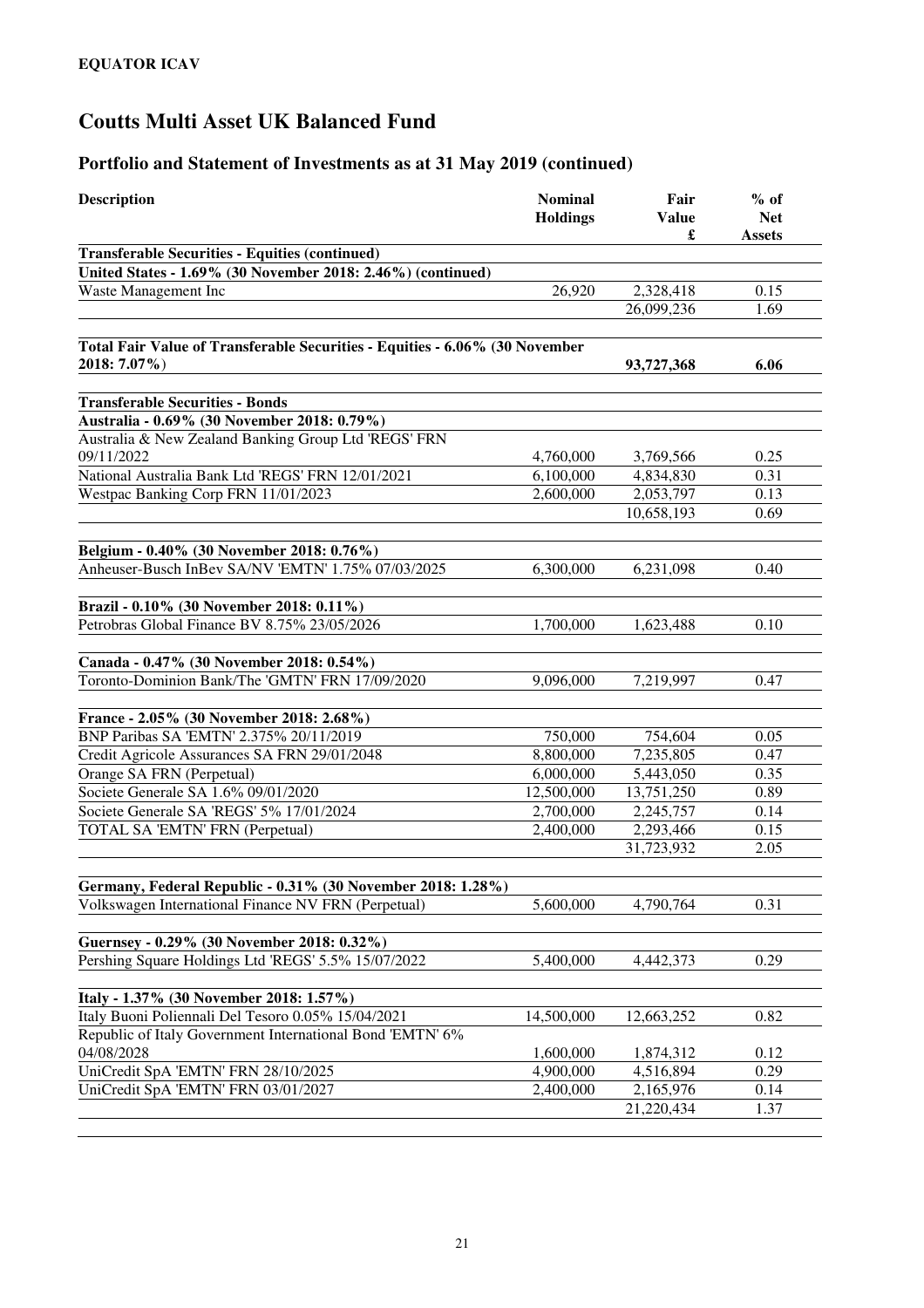| <b>Description</b>                                               | <b>Nominal</b><br><b>Holdings</b> | Fair<br><b>Value</b><br>£ | $%$ of<br><b>Net</b><br><b>Assets</b> |
|------------------------------------------------------------------|-----------------------------------|---------------------------|---------------------------------------|
| <b>Transferable Securities - Bonds (continued)</b>               |                                   |                           |                                       |
| Mexico - 0.23% (30 November 2018: 0.25%)                         |                                   |                           |                                       |
| Mexico Government International Bond 'EMTN' 5.625%<br>19/03/2114 | 3,500,000                         | 3,576,160                 | 0.23                                  |
|                                                                  |                                   |                           |                                       |
| Netherlands - 0.17% (30 November 2018: 0.46%)                    |                                   |                           |                                       |
| ING Groep NV FRN 29/03/2022                                      | 3.200,000                         | 2,564,951                 | 0.17                                  |
| New Zealand - 0.24% (30 November 2018: 0.28%)                    |                                   |                           |                                       |
| ANZ New Zealand Int'l Ltd/London 'REGS' FRN 25/01/2022           | 4,700,000                         | 3,760,743                 | 0.24                                  |
| Norway - 0.13% (30 November 2018: 0.15%)                         |                                   |                           |                                       |
| DNB Bank ASA 'REGS' FRN 02/06/2021                               | 2,500,000                         | 2,004,248                 | 0.13                                  |
| Portugal - 0.62% (30 November 2018: 1.17%)                       |                                   |                           |                                       |
| Portugal Government International Bond 'REGS' 5.125%             |                                   |                           |                                       |
| 15/10/2024                                                       | 6,300,000                         | 5,507,551                 | 0.35                                  |
| Portugal Obrigacoes do Tesouro OT '144A' 2.875% 15/10/2025       | 4,000,000                         | 4,138,415                 | 0.27                                  |
|                                                                  |                                   | 9,645,966                 | 0.62                                  |
|                                                                  |                                   |                           |                                       |
| <b>Russian Federation - 0.14% (30 November 2018: 0.15%)</b>      |                                   |                           |                                       |
| Sberbank of Russia Via SB Capital SA 'REGS' 6.125% 07/02/2022    | 2,500,000                         | 2,090,291                 | 0.14                                  |
|                                                                  |                                   |                           |                                       |
| South Africa - 0.58% (30 November 2018: 0.61%)                   |                                   |                           |                                       |
| MTN Mauritius Investments Ltd 'REGS' 4.755% 11/11/2024           | 3,000,000                         | 2,337,985                 | 0.15                                  |
| MTN Mauritius Investments Ltd 'REGS' 6.5% 13/10/2026             | 5,500,000                         | 4,625,547                 | 0.30                                  |
| Myriad International Holdings BV 'REGS' 4.85% 06/07/2027         | 2,500,000                         | 2,054,301                 | 0.13                                  |
|                                                                  |                                   | 9,017,833                 | 0.58                                  |
| Spain - 0.29% (30 November 2018: 0.84%)                          |                                   |                           |                                       |
| Spain Government International Bond 'EMTN' 5.25% 06/04/2029      | 1,700,000                         | 2,081,949                 | 0.14                                  |
| Telefonica Europe BV FRN (Perpetual)                             | 2,600,000                         | 2,385,351                 | 0.15                                  |
|                                                                  |                                   | 4,467,300                 | 0.29                                  |
|                                                                  |                                   |                           |                                       |
| Switzerland - 0.09% (30 November 2018: 0.11%)                    |                                   |                           |                                       |
| Glencore Canada Financial Corp 'EMTN' 7.375% 27/05/2020          | 1,300,000                         | 1,373,602                 | 0.09                                  |
| United Kingdom - 18.55% (30 November 2018: 13.84%)               |                                   |                           |                                       |
| Aviva Plc 'EMTN' FRN 12/09/2049                                  | 3,200,000                         | 3,206,962                 | 0.21                                  |
| Barclays Bank Plc 'REGS' 10.179% 12/06/2021                      | 2,400,000                         | 2,141,782                 | 0.14                                  |
| Barclays Plc 'EMTN' FRN 24/01/2026                               | 3,300,000                         | 2,836,828                 | 0.18                                  |
| Barclays Plc FRN (Perpetual)                                     | 4,100,000                         | 3,852,073                 | 0.25                                  |
| BAT Capital Corp 3.557% 15/08/2027                               | 3,000,000                         | 2,283,005                 | 0.15                                  |
| BAT Capital Corp 'EMTN' 2.125% 15/08/2025                        | 1,300,000                         | 1,272,179                 | 0.08                                  |
| GlaxoSmithKline Capital Plc 'EMTN' 0.625% 02/12/2019             | 2,500,000                         | 2,217,593                 | 0.14                                  |
| HBOS Sterling Finance Jersey LP FRN (Perpetual)                  | 4,200,000                         | 6,179,053                 | 0.40                                  |
| HSBC Bank Plc 'EMTN' FRN 04/11/2030                              | 1,400,000                         | 1,602,941                 | 0.10                                  |
| HSBC Holdings Plc FRN 18/05/2021                                 | 9,300,000                         | 7,360,953                 | 0.48                                  |
| Imperial Brands Finance Plc 'EMTN' 7.75% 24/06/2019              | 1,200,000                         | 1,204,091                 | 0.08                                  |
| Imperial Brands Finance Plc 'EMTN' 3.375% 26/02/2026             | 7,200,000                         | 7,115,899                 | 0.46                                  |
| Legal & General Group Plc 'EMTN' FRN 27/10/2045                  | 3,100,000                         | 3,361,981                 | 0.22                                  |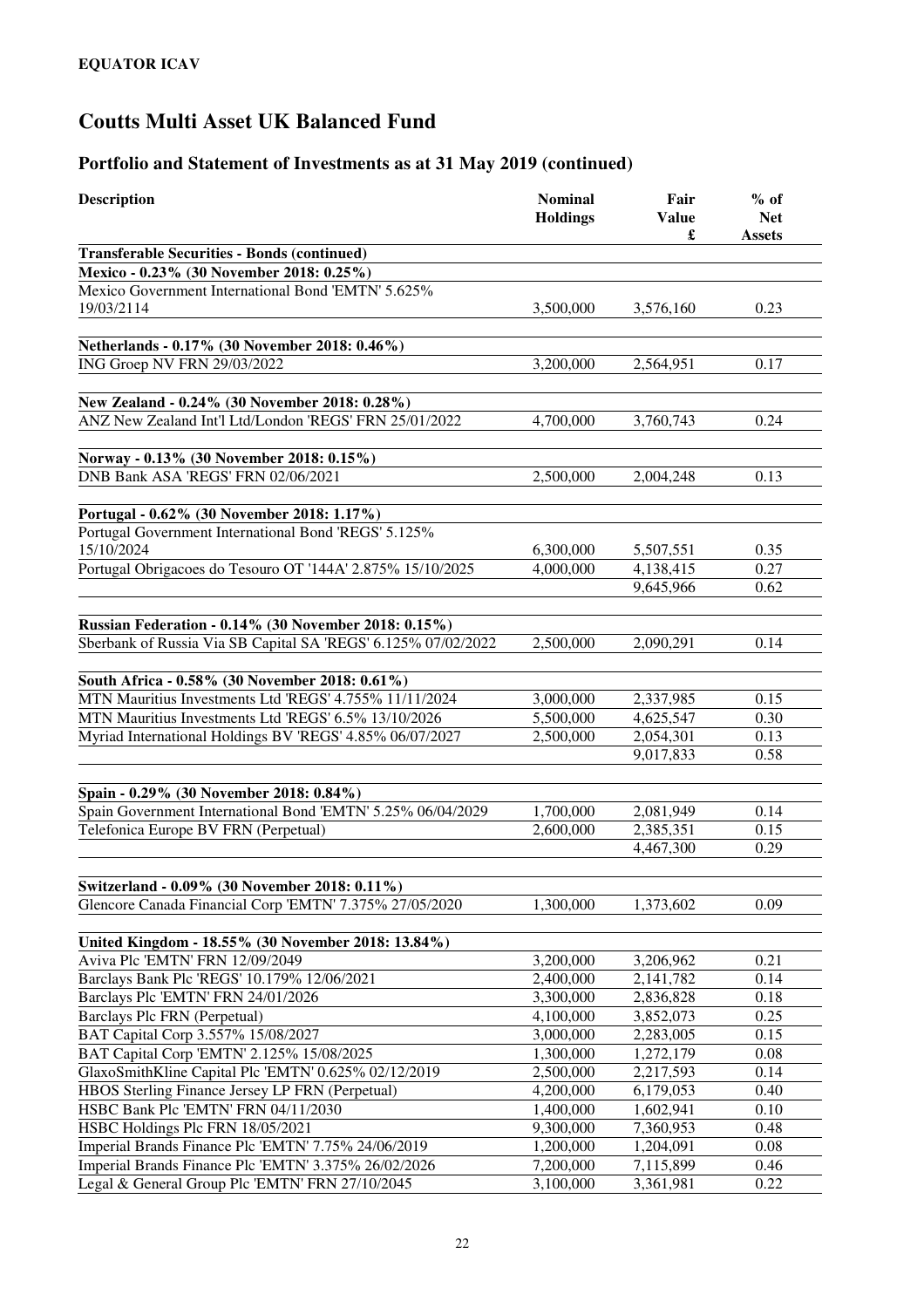| Description                                                               | <b>Nominal</b>  | Fair         | $%$ of        |
|---------------------------------------------------------------------------|-----------------|--------------|---------------|
|                                                                           | <b>Holdings</b> | <b>Value</b> | <b>Net</b>    |
|                                                                           |                 | £            | <b>Assets</b> |
| <b>Transferable Securities - Bonds (continued)</b>                        |                 |              |               |
| United Kingdom - 18.55% (30 November 2018: 13.84%) (continued)            |                 |              |               |
| Legal & General Group Plc 'EMTN' FRN 21/03/2047                           | 4,200,000       | 3,286,166    | 0.21          |
| Lloyds Banking Group Plc FRN (Perpetual)                                  | 4,000,000       | 4,011,424    | 0.26          |
| Marks & Spencer Plc 'EMTN' 3% 08/12/2023                                  | 2,600,000       | 2,647,299    | 0.17          |
| Nats En Route Plc 5.25% 31/03/2026                                        | 729,729         | 836,828      | 0.05          |
| Rolls-Royce Plc 'EMTN' 3.375% 18/06/2026                                  | 1,800,000       | 1,938,982    | 0.12          |
| Tesco Plc 'REGS' 6.15% 15/11/2037                                         | 2,600,000       | 2,293,699    | 0.15          |
| Tesco Property Finance 3 Plc 5.744% 13/04/2040                            | 1,937,160       | 2,341,457    | 0.15          |
| United Kingdom Gilt 1.75% 22/07/2019                                      | 17,900,000      | 17,924,165   | 1.16          |
| United Kingdom Gilt 4.75% 07/03/2020                                      | 19,477,000      | 20,079,813   | 1.30          |
| United Kingdom Gilt 1.5% 22/01/2021                                       | 16,031,200      | 16,265,255   | 1.05          |
| United Kingdom Gilt 0.5% 22/07/2022                                       | 15,460,000      | 15,426,916   | 1.00          |
| United Kingdom Gilt 1.5% 22/07/2026                                       | 33,359,000      | 35, 164, 723 | 2.27          |
| United Kingdom Gilt 4.25% 07/06/2032                                      | 18,380,000      | 25,375,428   | 1.64          |
| United Kingdom Gilt 4.25% 07/09/2039                                      | 39,566,000      | 59,550,787   | 3.85          |
| United Kingdom Gilt 1.5% 22/07/2047                                       | 33,364,000      | 33,524,147   | 2.17          |
| Wm Morrison Supermarkets Plc 'EMTN' 4.625% 08/12/2023                     | 1,500,000       | 1,685,311    | 0.11          |
|                                                                           |                 | 286,987,740  | 18.55         |
|                                                                           |                 |              |               |
| United States - 6.33% (30 November 2018: 5.50%)                           |                 |              |               |
| AT&T Inc 3.15% 04/09/2036                                                 | 3,250,000       | 3,098,686    | 0.20          |
| Citigroup Inc 'EMTN' 5.15% 21/05/2026                                     | 3,100,000       | 3,676,641    | 0.24          |
| GE Capital UK Funding Unlimited Co 'EMTN' 5.875%                          |                 |              |               |
| 18/01/2033                                                                | 3,600,000       | 4,469,459    | 0.29          |
| JPMorgan Chase & Co 'EMTN' FRN 18/05/2028                                 | 3,500,000       | 3,235,653    | 0.21          |
| JPMorgan Chase Bank NA 'BKNT' FRN 01/02/2021                              | 9,300,000       | 7,360,522    | 0.48          |
| JPMorgan Chase Bank NA 'BKNT' FRN 26/04/2021                              | 4,500,000       | 3,562,355    | 0.23          |
| McDonald's Corp 'MTN' FRN 28/10/2021                                      | 4,650,000       | 3,677,132    | 0.24          |
| Morgan Stanley 'GMTN' FRN 08/05/2024                                      | 3,000,000       | 2,399,701    | 0.15          |
| United States Treasury Note/Bond 2.25% 15/08/2027                         | 35,800,000      | 28,660,085   | 1.85          |
| United States Treasury Note/Bond 2.875% 15/05/2028                        | 30,800,000      | 25,855,885   | 1.67          |
| Wells Fargo & Co 'EMTN' 2% 28/07/2025                                     | 1,100,000       | 1,089,913    | 0.07          |
| Wells Fargo & Co 'MTN' FRN 22/07/2020                                     | 13,500,000      | 10,757,129   | 0.70          |
|                                                                           |                 | 97,843,161   | 6.33          |
| Total Fair Value of Transferable Securities - Bonds - 33.05% (30 November |                 |              |               |
| 2018: 31.41%)                                                             |                 | 511,242,274  | 33.05         |
|                                                                           |                 |              |               |
| <b>Transferable Securities - Structured Notes</b>                         |                 |              |               |
| France - 0.00% (30 November 2018: 1.57%)                                  |                 |              |               |
|                                                                           |                 |              |               |
| Switzerland - 0.08% (30 November 2018: 0.08%)                             |                 |              |               |
| UBS AG 08/01/2020                                                         | 950,000         | 1,208,885    | 0.08          |
|                                                                           |                 |              |               |
| United States - 0.99% (30 November 2018: 1.14%)                           |                 |              |               |
| JP Morgan Structured Products BV 08/01/2020                               | 514             | 5,957,890    | 0.38          |
| JP Morgan Structured Products BV 08/01/2020                               | 820             | 9,387,359    | 0.61          |
|                                                                           |                 | 15,345,249   | 0.99          |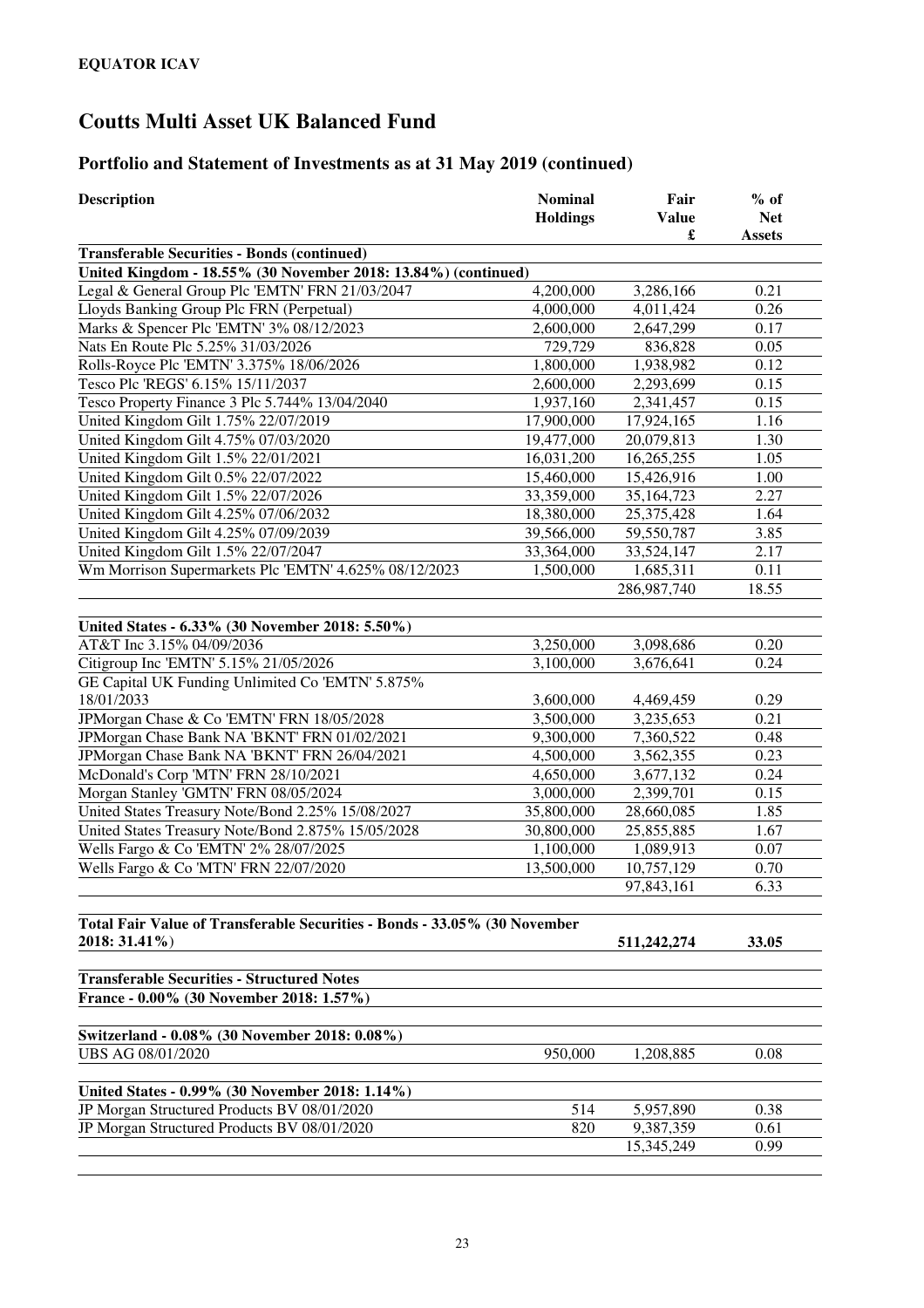|                                |                                                                                                                   |                                      |                      | Fair          | $%$ of                             |
|--------------------------------|-------------------------------------------------------------------------------------------------------------------|--------------------------------------|----------------------|---------------|------------------------------------|
|                                |                                                                                                                   |                                      |                      | <b>Value</b>  | <b>Net</b>                         |
|                                |                                                                                                                   |                                      |                      | £             | <b>Assets</b>                      |
|                                | Total Fair Value of Transferable Securities - Structured Notes - 1.07% (30<br>November 2018: 2.79%)               |                                      | 16,554,134           | 1.07          |                                    |
|                                | Total Fair Value of Transferable Securities - 40.18% (30 November 2018:                                           |                                      |                      |               |                                    |
| 41.27%)                        |                                                                                                                   |                                      |                      | 621,523,776   | 40.18                              |
|                                |                                                                                                                   |                                      |                      |               |                                    |
|                                | Total Fair Value of Investments excluding Financial Derivative Instruments -<br>97.09% (30 November 2018: 90.57%) |                                      |                      | 1,501,843,096 | 97.09                              |
|                                | <b>Financial Derivative Instruments</b>                                                                           |                                      |                      |               |                                    |
| Futures (a)                    |                                                                                                                   |                                      |                      |               |                                    |
|                                |                                                                                                                   |                                      |                      |               |                                    |
|                                |                                                                                                                   |                                      | <b>Notional</b>      |               |                                    |
| No. of                         |                                                                                                                   |                                      | <b>Value</b>         | <b>Value</b>  | % of Net                           |
| <b>Contracts</b>               | <b>Description</b>                                                                                                |                                      | £                    | £             | <b>Assets</b>                      |
| 1,465                          | FTSE 100 Index Future June 2019                                                                                   |                                      | 104,762,150          | 666,450       | 0.04                               |
| 186                            | Long Gilt Future September 2019                                                                                   |                                      | 24,114,900           | 16,740        | 0.00                               |
| 905                            |                                                                                                                   | U.S. 10 Year Note CBT September 2019 | 90,732,648           | 727,391       | 0.05                               |
|                                |                                                                                                                   |                                      |                      | 1,410,581     | 0.09                               |
|                                | <b>Forward Exchange Contracts (b)</b>                                                                             |                                      |                      |               |                                    |
|                                |                                                                                                                   |                                      |                      |               |                                    |
|                                |                                                                                                                   | <b>Maturity</b>                      | No. of               | <b>Value</b>  | % of Net                           |
| <b>Purchases</b><br><b>EUR</b> | <b>Sales</b><br>17,000,000<br><b>GBP</b>                                                                          | Date<br>(15,039,930)<br>16/08/2019   | Contracts<br>2       | £<br>20,020   | <b>Assets</b><br>0.00 <sup>1</sup> |
| <b>GBP</b>                     | 9,854,469<br><b>USD</b>                                                                                           | $(12,500,000)$ $16/08/2019$          | 1                    | 3,665         | 0.00 <sup>1</sup>                  |
| <b>JPY</b>                     | 1,050,000,000<br><b>GBP</b>                                                                                       | 16/08/2019<br>(7, 444, 728)          | 1                    | 235,903       | 0.01 <sup>1</sup>                  |
| <b>USD</b>                     | <b>GBP</b><br>41,100,000                                                                                          | 16/08/2019<br>(32, 141, 247)         | 3                    | 248,198       | 0.02 <sup>1</sup>                  |
|                                |                                                                                                                   |                                      |                      | 507,786       | 0.03                               |
|                                |                                                                                                                   |                                      |                      |               |                                    |
|                                |                                                                                                                   |                                      |                      |               |                                    |
|                                | Total Financial Derivative Instruments - 0.12% (30 November 2018: 0.00%)                                          |                                      |                      | 1,918,367     | 0.12                               |
|                                |                                                                                                                   |                                      |                      |               |                                    |
|                                | Total Financial Assets at Fair Value through Profit or Loss - 97.21% (30<br>November 2018: 90.57%)                |                                      |                      | 1,503,761,463 | 97.21                              |
|                                |                                                                                                                   |                                      |                      |               |                                    |
|                                | Other Current Assets - 3.69% (30 November 2018: 11.08%)                                                           |                                      |                      | 56,925,774    | 3.69                               |
|                                | Total Assets - 100.90% (30 November 2018: 101.65%)                                                                |                                      |                      | 1,560,687,237 | 100.90                             |
|                                | <b>Financial Derivative Instruments</b>                                                                           |                                      |                      |               |                                    |
| Futures (a)                    |                                                                                                                   |                                      |                      |               |                                    |
|                                |                                                                                                                   |                                      |                      |               |                                    |
|                                |                                                                                                                   |                                      | <b>Notional</b>      |               |                                    |
| No. of                         |                                                                                                                   |                                      | <b>Value</b>         | <b>Value</b>  | % of Net                           |
| Contracts                      | <b>Description</b>                                                                                                |                                      | $\pmb{\mathfrak{L}}$ | £             | <b>Assets</b>                      |
| 2,637                          | EURO STOXX 50 Index Dividend<br>Future December 2019                                                              |                                      | 28,357,595           | (321, 353)    | (0.02)                             |
| 1,532                          | S&P 500 E-Mini Future June 2019                                                                                   |                                      | 166,771,999          | (2,167,806)   | (0.14)                             |
|                                |                                                                                                                   |                                      |                      |               |                                    |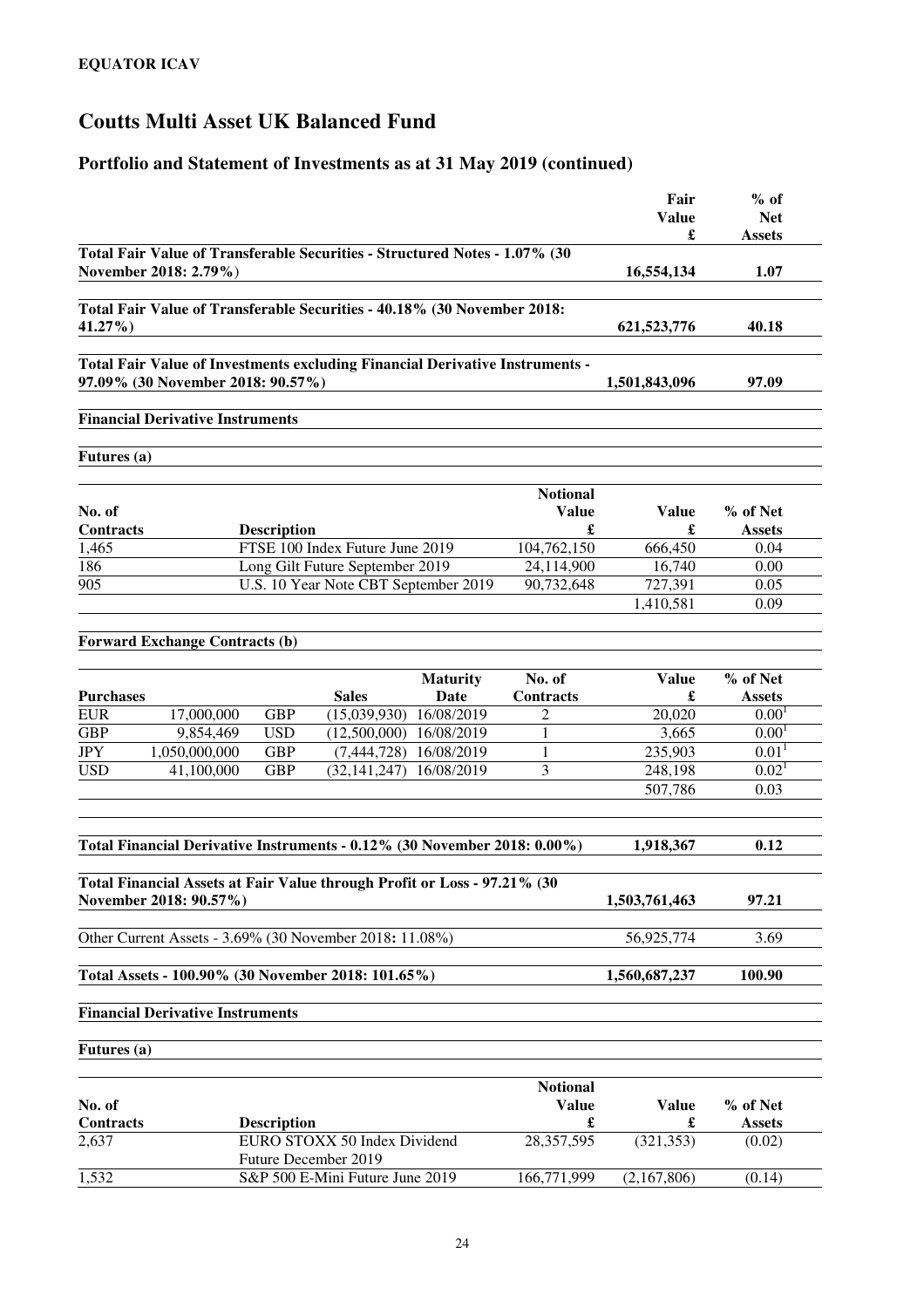### **Portfolio and Statement of Investments as at 31 May 2019 (continued)**

### **Financial Derivative Instruments (continued)**

### **Futures (a) (continued)**

|                        |                                                                                |                    |                              |                 | <b>Notional</b>  |                                                                                                                           |               |
|------------------------|--------------------------------------------------------------------------------|--------------------|------------------------------|-----------------|------------------|---------------------------------------------------------------------------------------------------------------------------|---------------|
| No. of                 |                                                                                |                    |                              |                 | <b>Value</b>     | <b>Value</b>                                                                                                              | % of Net      |
| Contracts              |                                                                                | <b>Description</b> |                              |                 | $\mathbf f$      | £                                                                                                                         | <b>Assets</b> |
| 106                    |                                                                                |                    | Topix Index Future June 2019 |                 | 11,652,224       | (765, 199)                                                                                                                | (0.05)        |
|                        |                                                                                |                    |                              |                 |                  | (3,254,358)                                                                                                               | (0.21)        |
|                        | <b>Forward Exchange Contracts (b)</b>                                          |                    |                              |                 |                  |                                                                                                                           |               |
|                        |                                                                                |                    |                              | <b>Maturity</b> | No. of           | <b>Value</b>                                                                                                              | % of Net      |
| <b>Purchases</b>       |                                                                                |                    | <b>Sales</b>                 | <b>Date</b>     | <b>Contracts</b> | £                                                                                                                         | <b>Assets</b> |
| <b>GBP</b>             | 127,566,857                                                                    | <b>EUR</b>         | (146,300,000)                | 16/08/2019      | 2                | (2,037,296)                                                                                                               | $(0.13)^1$    |
| <b>GBP</b>             | 50,732,069                                                                     | <b>USD</b>         | (65,800,000)                 | 16/08/2019      | 1                | (1, 122, 565)                                                                                                             | $(0.07)^1$    |
|                        |                                                                                |                    |                              |                 |                  | (3, 159, 861)                                                                                                             | (0.20)        |
|                        |                                                                                |                    |                              |                 |                  |                                                                                                                           |               |
|                        | Total Financial Derivative Instruments - (0.41%) (30 November 2018:            |                    |                              |                 |                  |                                                                                                                           |               |
| $(1.49\%)$             |                                                                                |                    |                              |                 |                  | (6,414,219)                                                                                                               | (0.41)        |
|                        |                                                                                |                    |                              |                 |                  |                                                                                                                           |               |
|                        | Total Financial Liabilities at Fair Value through Profit or Loss - (0.41%) (30 |                    |                              |                 |                  |                                                                                                                           |               |
|                        | November 2018: (1.49%))                                                        |                    |                              |                 |                  | (6, 414, 219)                                                                                                             | (0.41)        |
|                        | Other Current Liabilities - (0.49%) (30 November 2018: (0.16%))                |                    |                              |                 |                  | (7,461,761)                                                                                                               |               |
|                        |                                                                                |                    |                              |                 |                  |                                                                                                                           | (0.49)        |
|                        | <b>Net Assets Attributable to Redeemable Shareholders</b>                      |                    |                              |                 |                  | 1,546,811,257                                                                                                             | 100.00        |
|                        |                                                                                |                    |                              |                 |                  |                                                                                                                           |               |
| <b>Classification:</b> |                                                                                |                    |                              |                 |                  |                                                                                                                           |               |
|                        |                                                                                |                    |                              |                 |                  |                                                                                                                           |               |
|                        | (a) Exchange traded financial derivative instruments.                          |                    |                              |                 |                  |                                                                                                                           |               |
|                        | (b) OTC financial derivative instruments.                                      |                    |                              |                 |                  |                                                                                                                           |               |
|                        |                                                                                |                    |                              |                 |                  | All transferable securities held at financial period end are listed on an official stock exchange or dealt on a regulated |               |
| market.                |                                                                                |                    |                              |                 |                  |                                                                                                                           |               |
|                        |                                                                                |                    |                              |                 |                  |                                                                                                                           |               |
|                        |                                                                                |                    |                              |                 |                  |                                                                                                                           | % of Total    |
|                        | <b>Analysis of Total Assets</b>                                                |                    |                              |                 |                  |                                                                                                                           | <b>Assets</b> |
|                        |                                                                                |                    |                              |                 |                  |                                                                                                                           |               |
| Investment funds       |                                                                                |                    |                              |                 |                  |                                                                                                                           | 56.41         |

Exchange traded derivative instruments 0.09<br>OTC financial derivative instruments 0.03 OTC financial derivative instruments Other current assets 3.65

Analysis of Total Assets rather than Net Assets is required under Schedule 12 of the UCITS Regulations.

<sup>~</sup>Non-UCITS Investment Fund. All other Investment Funds are UCITS.

<sup>1</sup> Forward Exchange Contracts are held with The Bank of New York Mellon.

All futures are held with Morgan Stanley & Co. International Plc.

100.00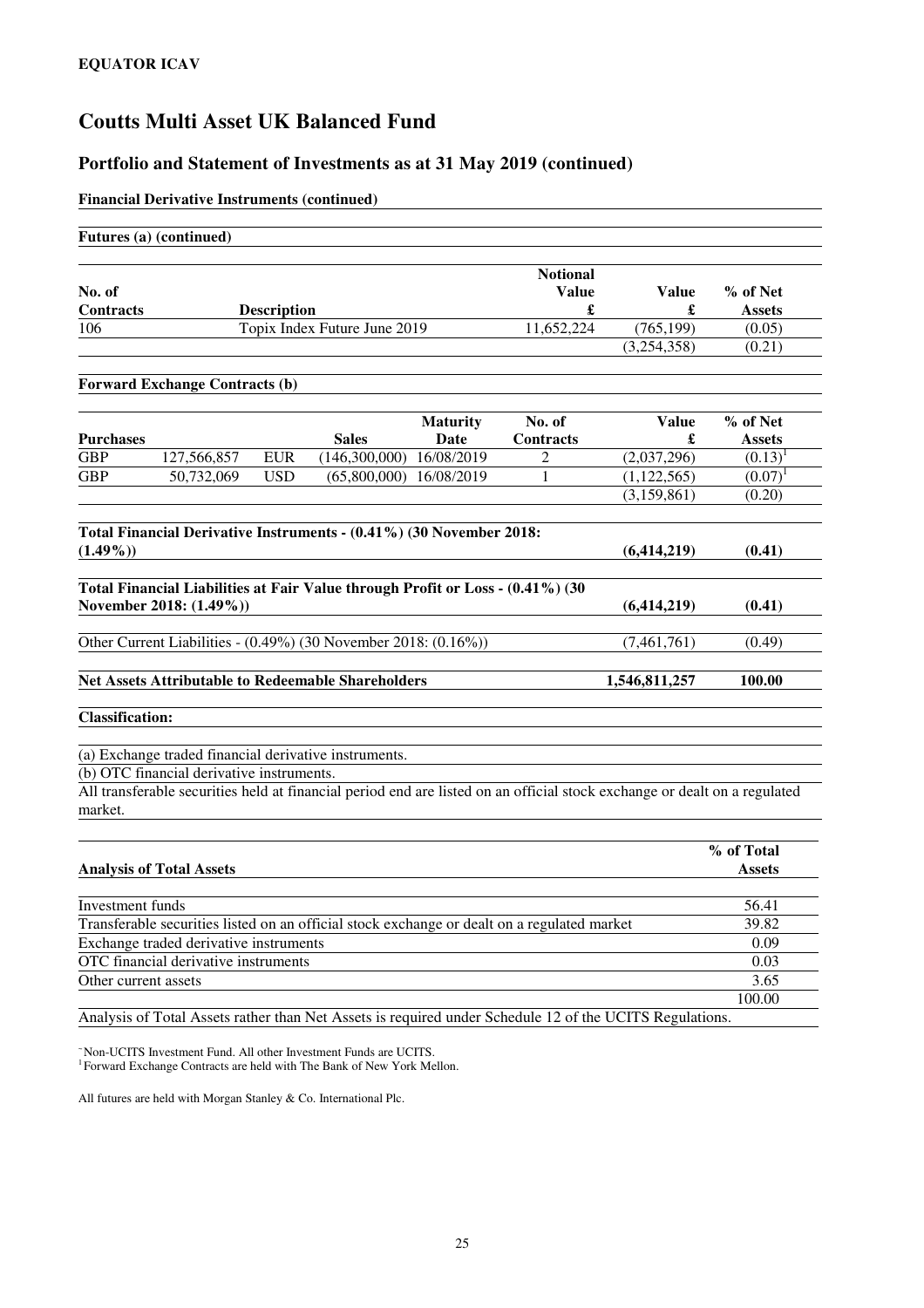# **Portfolio Changes – Material Acquisitions for the financial period ended 31 May 2019**

| <b>Description</b>                                                            | <b>Acquisitions</b><br><b>Nominal</b> | Cost        |
|-------------------------------------------------------------------------------|---------------------------------------|-------------|
| JPMorgan Liquidity Funds - GBP Liquidity LVNAV Fund                           | 159,825,730                           | 159,825,730 |
| Royal London Cash Plus                                                        | 42,283,520                            | 42,323,945  |
| Royal London Bond Funds ICVC - Enhanced Cash Plus Fund                        | 41,233,035                            | 40,773,274  |
| Neuberger Berman Short Duration Emerging Market Debt Fund                     | 4,048,865                             | 38,714,644  |
| Schroder Income Fund                                                          | 60,302,575                            | 36,794,746  |
| United Kingdom Gilt 4.25% 07/09/2039                                          | 19,300,000                            | 27,879,815  |
| AXA Fixed Interest Investment ICVC - Sterling Credit Short Duration Bond Fund | 27,805,979                            | 27,461,632  |
| United States Treasury Note/Bond 2.25% 15/08/2027                             | 35,800,000                            | 27,105,389  |
| iShares Europe ex-UK Index Fund                                               | 1,475,745                             | 25,186,834  |
| United States Treasury Note/Bond 2.88% 15/05/2028                             | 30,800,000                            | 24,014,818  |
| Capital Group New Perspective Fund LUX                                        | 2,431,950                             | 23,417,384  |
| Colchester Local Markets Bond Fund/The                                        | 2,317,730                             | 22,861,127  |
| iShares Pacific Index Fund                                                    | 1,652,715                             | 20,988,061  |
| Colchester MSGBF Plc Local Markets Bond Fund                                  | 2,037,055                             | 20,596,470  |
| <b>Liontrust Special Situations Fund</b>                                      | 18,928,620                            | 18,294,692  |
| United Kingdom Gilt 1.5% 22/07/2026                                           | 16,300,000                            | 16,824,208  |
| Legal & General Global Health and Pharmaceuticals Index Trust                 | 26,132,045                            | 16,541,418  |
| PIMCO GIS Global Investment Grade Credit Fund                                 | 1,129,500                             | 15,450,431  |
| United Kingdom Gilt 1.5% 22/07/2047                                           | 16,300,000                            | 15,395,513  |
| Investec Fund Series i - UK Special Situations Fund                           | 9,931,300                             | 14,105,425  |
| Merian Investment Funds Series I - Merian UK Mid Cap Fund                     | 9,345,225                             | 13,840,278  |
| Schroder ISF Greater China                                                    | 362,560                               | 13,781,522  |
| United Kingdom Gilt 4.25% 07/06/2032                                          | 9,000,000                             | 12,040,200  |
| United Kingdom Gilt 4.75% 07/03/2020                                          | 9,500,000                             | 9,900,140   |
| JPMorgan Fund ICVC - Japan Fund                                               | 3,743,140                             | 9,762,109   |
| MAN Funds Plc - MAN GLG Japan CoreAlpha Equity                                | 129,020                               | 9,640,923   |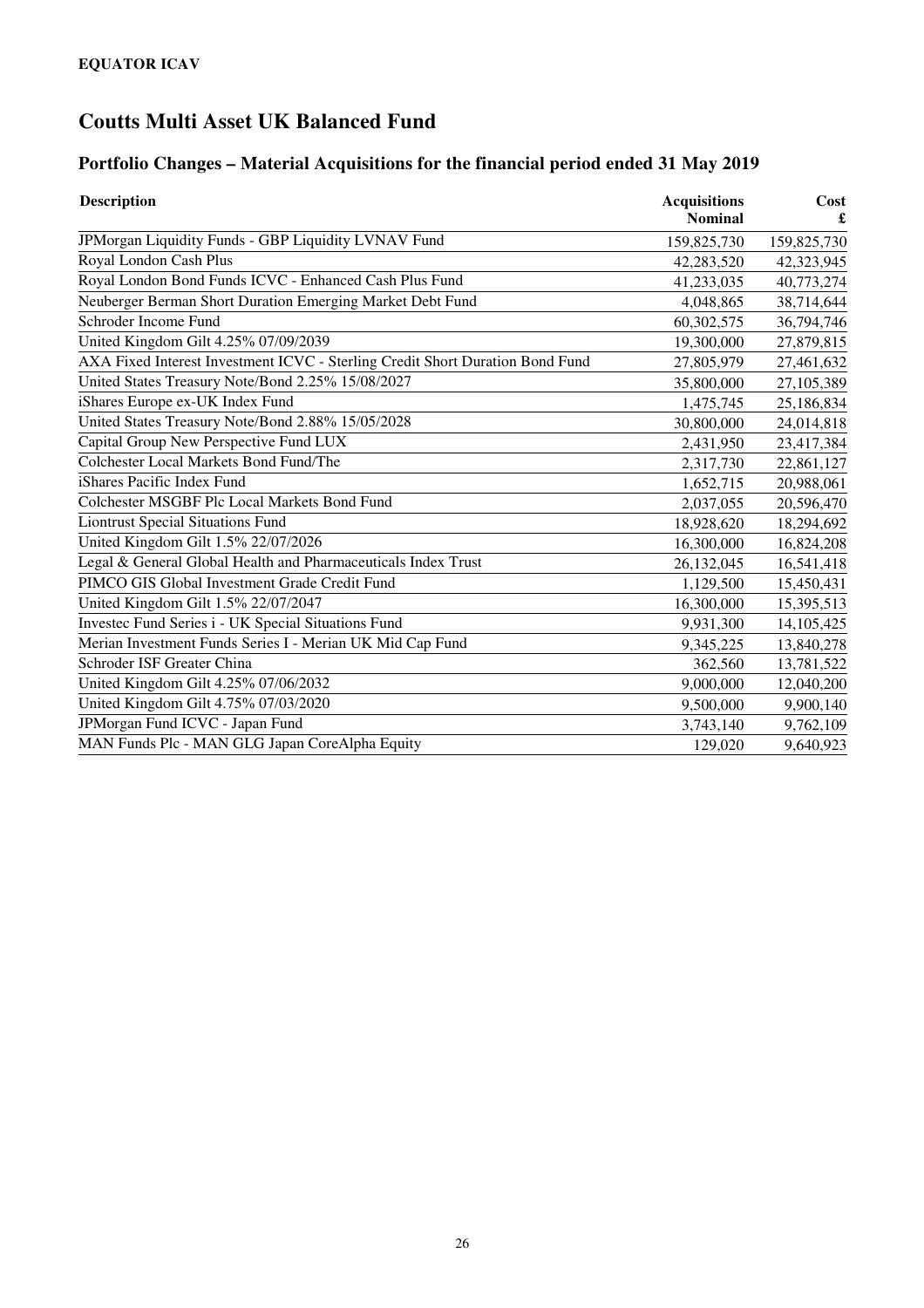# **Portfolio Changes – Material Disposals for the financial period ended 31 May 2019**

| <b>Description</b>                                                            | <b>Disposals</b><br><b>Nominal</b> | <b>Proceeds</b><br>£ |
|-------------------------------------------------------------------------------|------------------------------------|----------------------|
| JPMorgan Liquidity Funds - GBP Liquidity LVNAV Fund                           | 59,307,730                         | 59,307,730           |
| Royal London FTSE 350 Tracker Fund                                            | 35,647,360                         | 42,628,249           |
| BlackRock Global Funds - Emerging Markets Local Currency Bond Fund            | 6,023,280                          | 41,523,447           |
| Legal & General Global Health and Pharmaceuticals Index Trust                 | 46,432,045                         | 29,999,744           |
| Royal London Cash Plus                                                        | 27,410,660                         | 27,404,081           |
| Bluebay Funds - Bluebay Financial Capital Bond Fund                           | 253,970                            | 23,749,304           |
| BNP Paribas Issuance BV 26/10/2020                                            | 26,000                             | 21,122,287           |
| Colchester MSGBF Plc Local Markets Bond Fund                                  | 2,037,055                          | 20,074,128           |
| BMO Investment Funds UK ICVC VIII - BMO Global Equity Market Neutral V10 Fund | 30,207,289                         | 15,161,039           |
| Investec Fund Series i - UK Alpha Fund                                        | 4,202,230                          | 14,037,549           |
| Polar Capital Funds Plc - Healthcare Opportunities Fund                       | 361,029                            | 13,823,800           |
| J O Hambro Capital Management Umbrella Fund Plc - Continental European Fund   | 13,114,200                         | 12,274,891           |
| Nomura Cross Asset Momentum UCITS Fund                                        | 128,650                            | 12,057,516           |
| iShares Pacific Index Fund                                                    | 797,860                            | 10,552,066           |
| JPMorgan Investment Funds - Global Macro Opportunities                        | 137,550                            | 10,442,796           |
| MAN Funds Plc - MAN GLG Japan CoreAlpha Equity                                | 129,020                            | 9,637,757            |
| MAN Funds Plc - MAN GLG Japan CoreAlpha Equity                                | 78,570                             | 9,611,468            |
| Portugal Obrigacoes do Tesouro OT '144A' 5.65% 15/02/2024                     | 7,900,000                          | 8,836,183            |
| Algebris UCITS Funds Plc - Algebris Financial Credit Fund                     | 82,850                             | 8,554,263            |
| <b>International Public Partnerships Ltd</b>                                  | 5,229,383                          | 8,424,974            |
| JPM Funds - Emerging Markets Strategic Bond Fund                              | 121,500                            | 7,166,070            |
| Deutsche Bank AG 'EMTN' 2.75% 17/02/2025                                      | 8,300,000                          | 7,046,656            |
| Comcast Corp 3.95% 15/10/2025                                                 | 8,900,000                          | 6,954,759            |
| Barings UK Unit Trust Funds - Barings Europe Select Trust                     | 166,200                            | 6,746,292            |
| AT&T Inc 3.15% 04/09/2036                                                     | 6,550,000                          | 5,814,408            |
| Wells Fargo & Co 'EMTN' 3.5% 12/09/2029                                       | 5,000,000                          | 5,464,650            |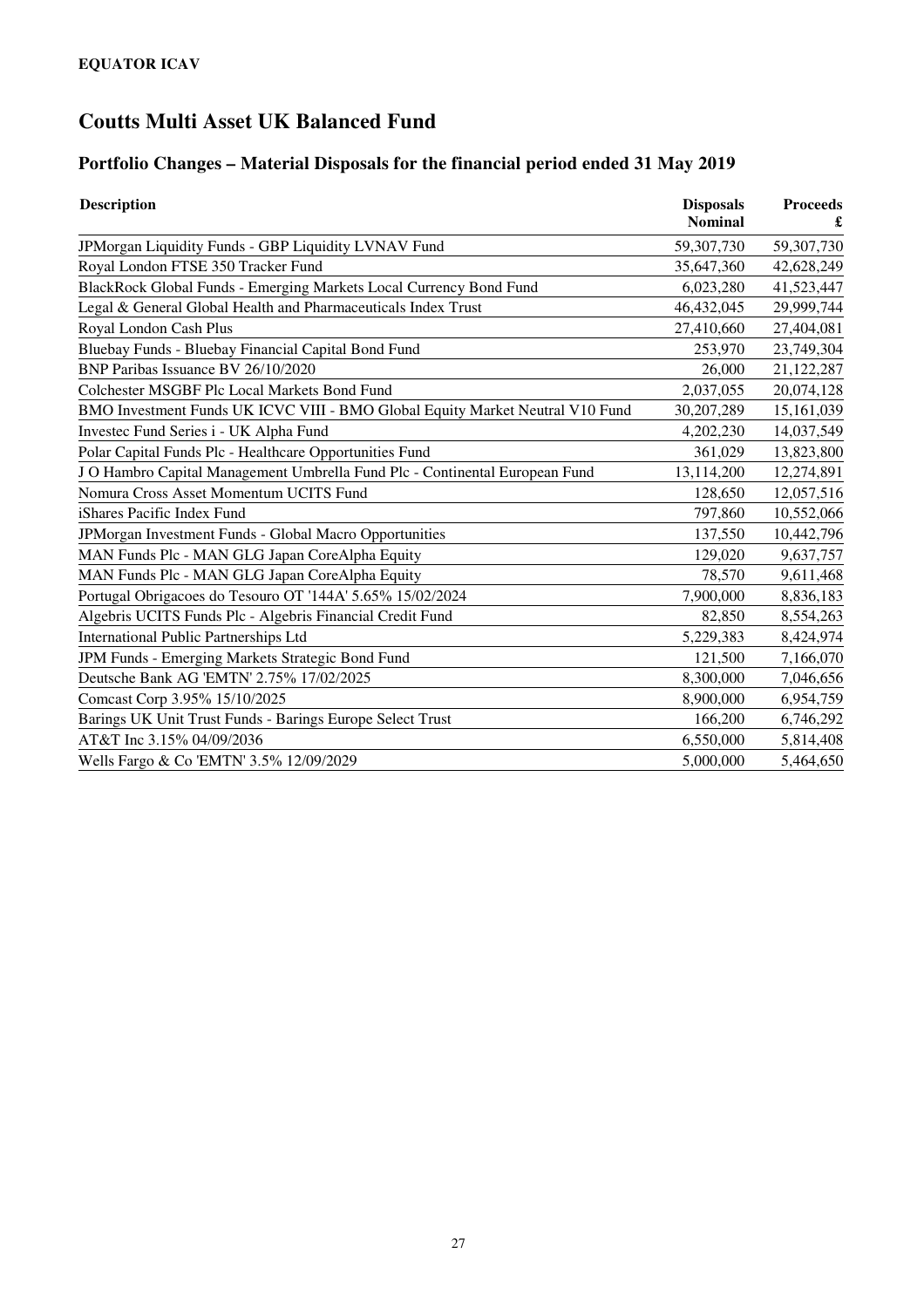# **Portfolio and Statement of Investments as at 31 May 2019**

| <b>Description</b>                                         | <b>Nominal</b>  | Fair              | $%$ of        |
|------------------------------------------------------------|-----------------|-------------------|---------------|
|                                                            | <b>Holdings</b> | <b>Value</b><br>£ | <b>Net</b>    |
| <b>Investment Funds</b>                                    |                 |                   | <b>Assets</b> |
| Artemis UK Select Fund                                     | 2,596,855       | 12,835,735        | 1.82          |
| AXA Fixed Interest Investment ICVC - Sterling Credit Short |                 |                   |               |
| <b>Duration Bond Fund</b>                                  | 23,326,705      | 23,133,093        | 3.28          |
| Barings UK Unit Trust Funds - Barings Europe Select Trust  | 171,000         | 6,817,637         | 0.96          |
| Blackstone/GSO Loan Financing Ltd~                         | 9,077,310       | 3,930,266         | 0.56          |
| Bluebay Funds - Bluebay Financial Capital Bond Fund        | 56,075          | 5,385,443         | 0.76          |
| Capital Group New Perspective Fund LUX                     | 2,005,095       | 20,792,835        | 2.94          |
| Colchester Local Markets Bond Fund/The~                    | 1,079,020       | 10,504,799        | 1.49          |
| Dimensional Funds ICVC - Emerging Markets Core Equity Fund | 620,813         | 6,220,747         | 0.88          |
| Edgewood L Select - US Select Growth                       | 101,305         | 16,110,534        | 2.28          |
| Fidelity Funds - Emerging Markets Fund                     | 7,191,990       | 10,083,170        | 1.43          |
| International Public Partnerships Ltd~                     | 2,327,347       | 3,518,949         | 0.50          |
| <b>Invesco European Equity Fund</b>                        | 2,027,762       | 7,744,631         | 1.10          |
| Investec Fund Series i - UK Alpha Fund                     | 3,040,030       | 10,678,105        | 1.51          |
| Investec Fund Series i - UK Special Situations Fund        | 9,109,705       | 12,726,258        | 1.80          |
| iShares Europe ex-UK Index Fund                            | 1,563,045       | 26,533,231        | 3.76          |
| iShares Pacific Index Fund                                 | 133,225         | 1,768,781         | 0.25          |
| iShares UK Property UCITS ETF - ETF                        | 791,100         | 4,459,431         | 0.63          |
| J O Hambro Capital Management UK Umbrella Fund - UK Equity |                 |                   |               |
| Income Fund~                                               | 4,372,530       | 4,005,237         | 0.57          |
| JPMorgan Fund ICVC - Japan Fund                            | 3,026,090       | 8,324,774         | 1.18          |
| JPMorgan Liquidity Funds - GBP Liquidity LVNAV Fund        | 33,600,000      | 33,600,000        | 4.76          |
| LF Lindsell Train UK Equity Fund~                          | 13,806,685      | 23,381,621        | 3.31          |
| <b>Liontrust Special Situations Fund</b>                   | 13,550,410      | 14,097,846        | 2.00          |
| Majedie Asset Management Investment Fund Co - Majedie UK   |                 |                   |               |
| Focus Fund                                                 | 3,526,028       | 6,342,619         | 0.90          |
| Merian Investment Funds Series I - Merian UK Mid Cap Fund  | 8,503,471       | 12,993,304        | 1.84          |
| Merian Investment Funds Series I - Merian UK Smaller       |                 |                   |               |
| <b>Companies Fund</b>                                      | 3,876,180       | 6,775,563         | 0.96          |
| Morant Wright Sakura Fund                                  | 740,519         | 6,450,069         | 0.91          |
| NB Global Floating Rate Income Fund Ltd~                   | 6,970,784       | 6,252,793         | 0.88          |
| Neuberger Berman Short Duration Emerging Market Debt Fund  | 1,962,400       | 18,858,664        | 2.67          |
| Parvest Equity Russia                                      | 51,080          | 6,496,823         | 0.92          |
| PIMCO GIS Global Investment Grade Credit Fund              | 209,480         | 2,882,445         | 0.41          |
| Polar Capital Funds plc - Global Technology Fund           | 187,910         | 6,933,879         | 0.98          |
| Robeco Capital Growth Funds - Robeco QI Emerging           |                 |                   |               |
| <b>Conservative Equities</b>                               | 28,100          | 3,672,108         | 0.52          |
| Royal London Bond Funds ICVC - Enhanced Cash Plus Fund     | 13,696,040      | 13,555,149        | 1.92          |
| Royal London Cash Plus                                     | 28,682,845      | 28,752,573        | 4.07          |
| Royal London FTSE 350 Tracker Fund                         | 45,300,385      | 55,221,169        | 7.82          |
| Royal London Short Duration Global High Yield Bond Fund    | 7,644,220       | 6,690,986         | 0.95          |
| Schroder Income Fund                                       | 15,858,882      | 9,307,578         | 1.32          |
| Schroder ISF Asian Total Return                            | 30,935          | 10,703,832        | 1.52          |
| Schroder ISF Greater China                                 | 166,330         | 6,281,536         | 0.89          |
| UK Mortgages Ltd~                                          | 6,552,000       | 5,241,600         | 0.74          |
| Vanguard Emerging Markets Stock Index Fund/Ireland         | 80,070          | 9,636,056         | 1.36          |
| Vanguard FTSE 250 UCITS ETF - ETF                          | 718,810         | 21,754,785        | 3.08          |
| Total Investment Funds - 72.43% (30 November 2018: 56.55%) |                 | 511,456,654       | 72.43         |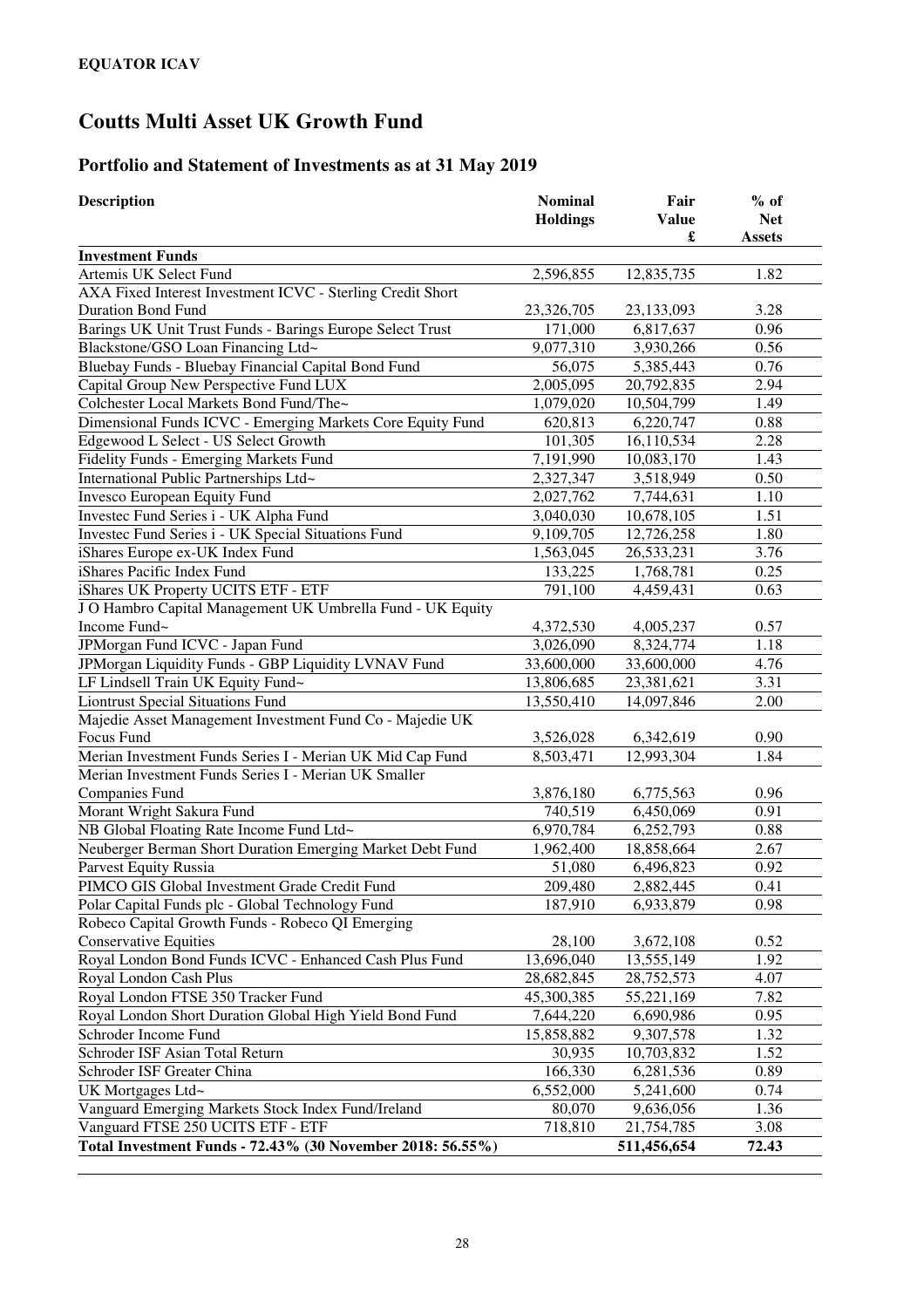| <b>Description</b>                                                             | <b>Nominal</b><br><b>Holdings</b> | Fair<br><b>Value</b><br>£ | $%$ of<br><b>Net</b><br><b>Assets</b> |
|--------------------------------------------------------------------------------|-----------------------------------|---------------------------|---------------------------------------|
| <b>Transferable Securities - Equities</b>                                      |                                   |                           |                                       |
| Australia - 0.27% (30 November 2018: 0.25%)                                    |                                   |                           |                                       |
| Rio Tinto Plc                                                                  | 41,464                            | 1,881,014                 | 0.27                                  |
|                                                                                |                                   |                           |                                       |
| France - 0.52% (30 November 2018: 0.48%)<br>Airbus SE                          | 18,413                            | 1,868,797                 | 0.26                                  |
| LVMH Moet Hennessy Louis Vuitton SE                                            | 6,019                             | 1,800,860                 | 0.26                                  |
|                                                                                |                                   | 3,669,657                 | 0.52                                  |
|                                                                                |                                   |                           |                                       |
| Germany, Federal Republic - 0.36% (30 November 2018: 0.69%)                    |                                   |                           |                                       |
| Continental AG                                                                 | 11,912                            | 1,282,037                 | 0.18                                  |
| Infineon Technologies AG                                                       | 90,850                            | 1,291,183                 | 0.18                                  |
|                                                                                |                                   | 2,573,220                 | 0.36                                  |
|                                                                                |                                   |                           |                                       |
| Guernsey - 1.64% (30 November 2018: 0.91%)                                     |                                   |                           |                                       |
| UK Commercial Property REIT Ltd (REIT)                                         | 12,693,424                        | 11,601,790                | 1.64                                  |
| Japan - 0.00% (30 November 2018: 0.19%)                                        |                                   |                           |                                       |
|                                                                                |                                   |                           |                                       |
| Netherlands - 0.44% (30 November 2018: 0.55%)<br>Koninklijke Ahold Delhaize NV | 91,535                            | 1,628,574                 | 0.23                                  |
| Royal Dutch Shell Plc                                                          | 60,011                            | 1,484,372                 | 0.21                                  |
|                                                                                |                                   | 3,112,946                 | 0.44                                  |
|                                                                                |                                   |                           |                                       |
| Switzerland - 0.26% (30 November 2018: 0.29%)                                  |                                   |                           |                                       |
| Roche Holding AG                                                               | 8,649                             | 1,797,718                 | 0.26                                  |
|                                                                                |                                   |                           |                                       |
| United Kingdom - 1.84% (30 November 2018: 2.29%)                               |                                   |                           |                                       |
| AstraZeneca Plc                                                                | 25,650                            | 1,496,165                 | 0.21                                  |
| <b>Babcock International Group Plc</b>                                         | 221,270                           | 990,847                   | 0.14                                  |
| <b>BT</b> Group Plc                                                            | 624,400                           | 1,209,837                 | 0.17                                  |
| Diageo Plc                                                                     | 59,034                            | 1,963,176                 | 0.28                                  |
| DS Smith Plc                                                                   | 265,997                           | 840,551                   | 0.12                                  |
| John Wood Group Plc                                                            | 207,825                           | 813,011                   | 0.11                                  |
| Land Securities Group Plc (REIT)                                               | 181,172                           | 1,501,191                 | 0.21                                  |
| Prudential Plc                                                                 | 89,467                            | 1,411,342                 | 0.20                                  |
| Reckitt Benckiser Group Plc<br>Tesco Plc                                       | 23,190<br>580,000                 | 1,472,101<br>1,313,120    | 0.21                                  |
|                                                                                |                                   | 13,011,341                | 0.19<br>1.84                          |
|                                                                                |                                   |                           |                                       |
| United States - 2.73% (30 November 2018: 4.61%)                                |                                   |                           |                                       |
| Air Products & Chemicals Inc                                                   | 12,485                            | 2,010,537                 | 0.28                                  |
| American Express Co                                                            | 19,510                            | 1,770,213                 | 0.25                                  |
| Cintas Corp                                                                    | 10,647                            | 1,868,162                 | 0.26                                  |
| ConocoPhillips                                                                 | 27,145                            | 1,265,944                 | 0.18                                  |
| Costco Wholesale Corp                                                          | 9,530                             | 1,805,970                 | 0.26                                  |
| Estee Lauder Cos Inc/The - Class A                                             | 10,513                            | 1,339,061                 | 0.19                                  |
| Intel Corp                                                                     | 45,863                            | 1,597,632                 | 0.23                                  |
| Johnson & Johnson                                                              | 14,300                            | 1,483,445                 | 0.21                                  |
| Microsoft Corp                                                                 | 20,863                            | 2,041,001                 | 0.29                                  |
| O'Reilly Automotive Inc                                                        | 4,774                             | 1,402,350                 | 0.20                                  |
| Valero Energy Corp                                                             | 18,253                            | 1,016,422                 | 0.14                                  |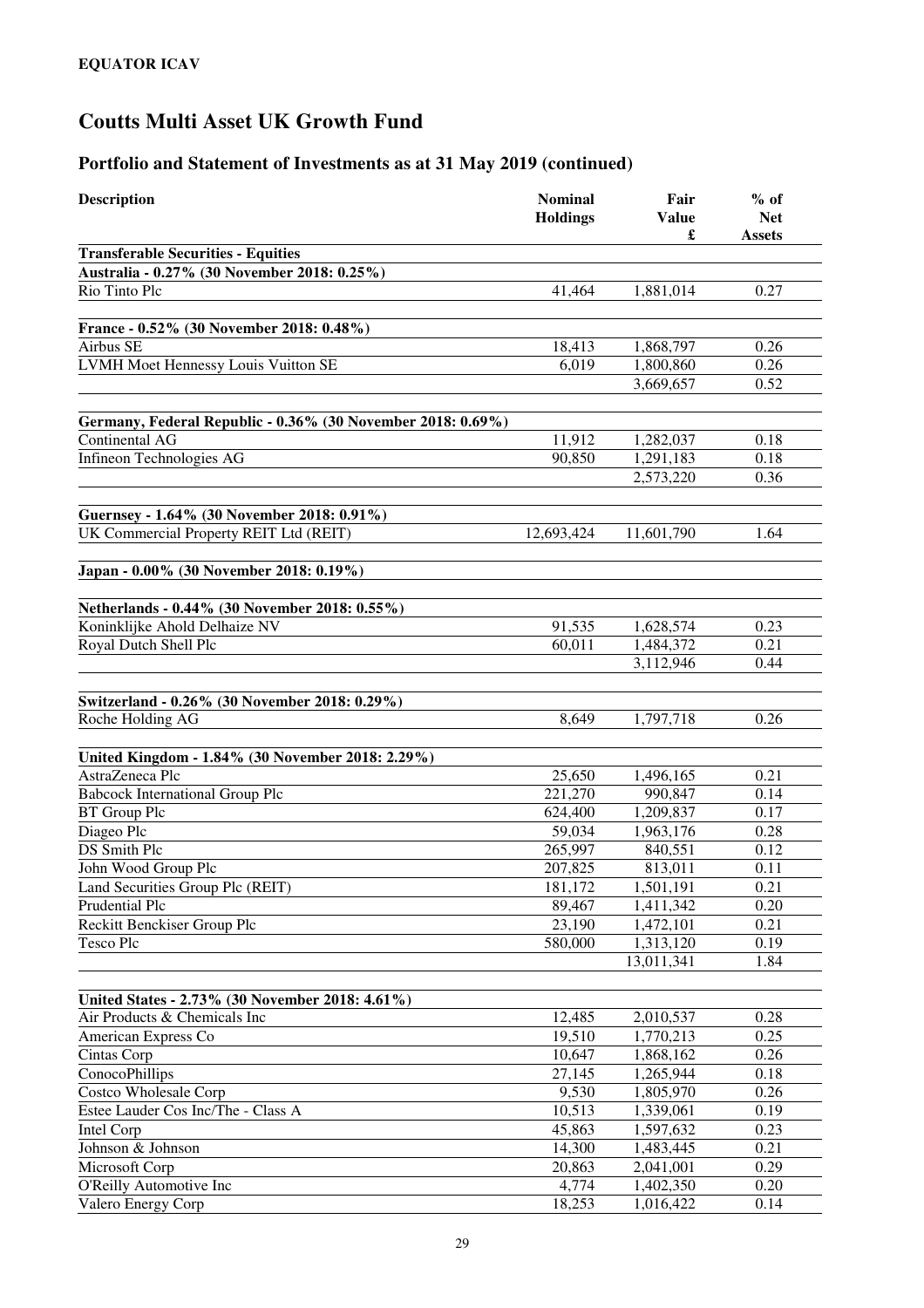| <b>Description</b>                                                                                     | <b>Nominal</b><br><b>Holdings</b> | Fair<br><b>Value</b><br>£ | $%$ of<br><b>Net</b><br><b>Assets</b> |
|--------------------------------------------------------------------------------------------------------|-----------------------------------|---------------------------|---------------------------------------|
| <b>Transferable Securities - Equities (continued)</b>                                                  |                                   |                           |                                       |
| United States - 2.73% (30 November 2018: 4.61%) (continued)                                            |                                   |                           |                                       |
| Waste Management Inc                                                                                   | 19,730                            | 1,706,526                 | 0.24                                  |
|                                                                                                        |                                   | 19,307,263                | 2.73                                  |
| Total Fair Value of Transferable Securities - Equities - 8.06% (30 November                            |                                   |                           |                                       |
| 2018: 10.26%)                                                                                          |                                   | 56,954,949                | 8.06                                  |
| <b>Transferable Securities - Bonds</b>                                                                 |                                   |                           |                                       |
| Australia - 0.62% (30 November 2018: 0.73%)                                                            |                                   |                           |                                       |
| Australia & New Zealand Banking Group Ltd 'REGS' FRN                                                   |                                   |                           |                                       |
| 09/11/2022                                                                                             | 2,150,000                         | 1,702,640                 | 0.24                                  |
| National Australia Bank Ltd 'REGS' FRN 12/01/2021                                                      | 3,400,000                         | 2,694,823                 | 0.38                                  |
|                                                                                                        |                                   | 4,397,463                 | 0.62                                  |
| Canada - 0.47% (30 November 2018: 0.55%)                                                               |                                   |                           |                                       |
| Toronto-Dominion Bank/The 'GMTN' FRN 17/09/2020                                                        | 4,205,000                         | 3,337,741                 | 0.47                                  |
| France - 1.13% (30 November 2018: 1.91%)                                                               |                                   |                           |                                       |
| Credit Agricole Assurances SA FRN 29/01/2048                                                           | 3,500,000                         | 2,877,877                 | 0.41                                  |
| Orange SA FRN (Perpetual)                                                                              | 3,500,000                         | 3,175,113                 | 0.45                                  |
| TOTAL SA 'EMTN' FRN (Perpetual)                                                                        | 2,000,000                         | 1,911,221                 | 0.27                                  |
|                                                                                                        |                                   | 7,964,211                 | 1.13                                  |
|                                                                                                        |                                   |                           |                                       |
| Germany, Federal Republic - 0.28% (30 November 2018: 1.23%)                                            |                                   |                           |                                       |
| Volkswagen International Finance NV FRN (Perpetual)                                                    | 2,300,000                         | 1,967,635                 | 0.28                                  |
| Guernsey - 0.00% (30 November 2018: 0.56%)                                                             |                                   |                           |                                       |
|                                                                                                        |                                   |                           |                                       |
| Italy - 1.35% (30 November 2018: 1.57%)                                                                |                                   |                           |                                       |
| Italy Buoni Poliennali Del Tesoro 0.05% 15/04/2021                                                     | 7,300,000                         | 6,375,293                 | 0.90<br>0.20                          |
| UniCredit SpA 'EMTN' FRN 28/10/2025<br>UniCredit SpA 'EMTN' FRN 03/01/2027                             | 1,500,000<br>2,000,000            | 1,382,722<br>1,804,980    | 0.25                                  |
|                                                                                                        |                                   | 9,562,995                 | 1.35                                  |
|                                                                                                        |                                   |                           |                                       |
| Netherlands - 0.27% (30 November 2018: 0.74%)                                                          |                                   |                           |                                       |
| ING Groep NV FRN 29/03/2022                                                                            | 2,400,000                         | 1,923,714                 | 0.27                                  |
| New Zealand - 0.24% (30 November 2018: 0.28%)                                                          |                                   |                           |                                       |
| ANZ New Zealand Int'l Ltd/London 'REGS' FRN 25/01/2022                                                 | 2,100,000                         | 1,680,332                 | 0.24                                  |
| Portugal - 0.00% (30 November 2018: 0.71%)                                                             |                                   |                           |                                       |
|                                                                                                        |                                   |                           |                                       |
| South Africa - 0.48% (30 November 2018: 0.66%)<br>MTN Mauritius Investments Ltd 'REGS' 6.5% 13/10/2026 | 4,000,000                         | 3,364,034                 | 0.48                                  |
|                                                                                                        |                                   |                           |                                       |
| Spain - 0.20% (30 November 2018: 0.59%)                                                                |                                   |                           |                                       |
| Telefonica Europe BV FRN (Perpetual)                                                                   | 1,500,000                         | 1,376,164                 | 0.20                                  |
| United Kingdom - 3.85% (30 November 2018: 6.48%)                                                       |                                   |                           |                                       |
| Aviva Plc 'EMTN' FRN 12/09/2049                                                                        | 2,000,000                         | 2,004,352                 | 0.29                                  |
| Barclays Plc FRN (Perpetual)                                                                           | 2,500,000                         | 2,348,825                 | 0.33                                  |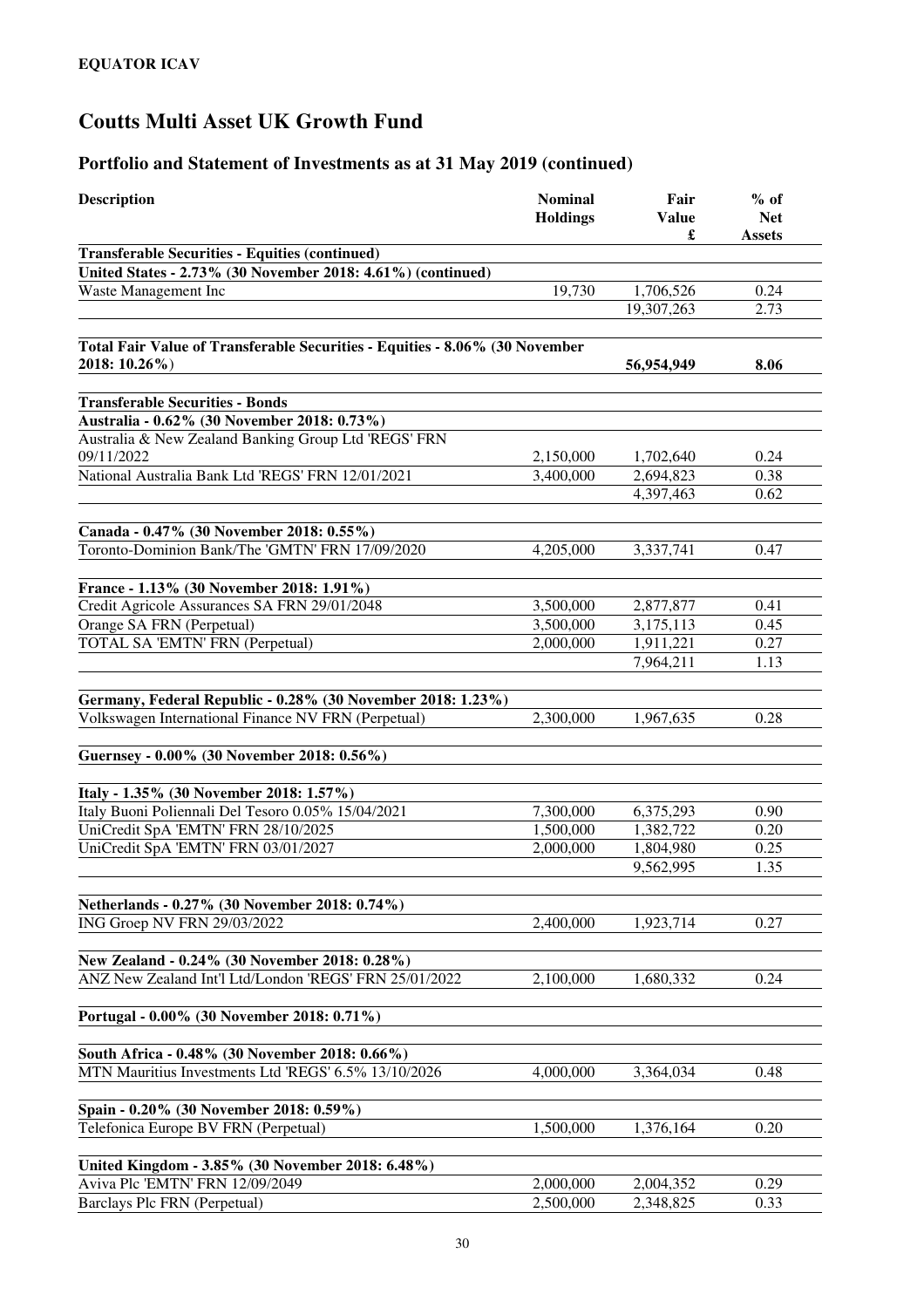| <b>Description</b>                                                                                  | <b>Nominal</b><br><b>Holdings</b> | Fair<br><b>Value</b><br>£ | $%$ of<br><b>Net</b><br><b>Assets</b> |
|-----------------------------------------------------------------------------------------------------|-----------------------------------|---------------------------|---------------------------------------|
| <b>Transferable Securities - Bonds (continued)</b>                                                  |                                   |                           |                                       |
| United Kingdom - 3.85% (30 November 2018: 6.48%) (continued)                                        |                                   |                           |                                       |
| HSBC Holdings Plc FRN 18/05/2021                                                                    | 4,300,000                         | 3,403,452                 | 0.48                                  |
| Imperial Brands Finance Plc 'EMTN' 3.375% 26/02/2026                                                | 2,300,000                         | 2,273,134                 | 0.32                                  |
| Legal & General Group Plc 'EMTN' FRN 27/10/2045                                                     | 2,100,000                         | 2,277,471                 | 0.32                                  |
| Lloyds Banking Group Plc FRN (Perpetual)                                                            | 2,700,000                         | 2,707,711                 | 0.38                                  |
| United Kingdom Gilt 4.75% 07/03/2020                                                                | 1,452,000                         | 1,496,939                 | 0.21                                  |
| United Kingdom Gilt 0.5% 22/07/2022                                                                 | 1,186,000                         | 1,183,462                 | 0.17                                  |
| United Kingdom Gilt 1.5% 22/07/2026                                                                 | 2,589,000                         | 2,729,143                 | 0.39                                  |
| United Kingdom Gilt 4.25% 07/06/2032                                                                | 1,327,000                         | 1,832,056                 | 0.26                                  |
| United Kingdom Gilt 4.25% 07/09/2039                                                                | 1,624,000                         | 2,444,282                 | 0.35                                  |
| United Kingdom Gilt 1.5% 22/07/2047                                                                 | 2,465,000                         | 2,476,832                 | 0.35                                  |
|                                                                                                     |                                   | 27,177,659                | 3.85                                  |
| United States - 5.26% (30 November 2018: 5.41%)                                                     |                                   |                           |                                       |
| GE Capital UK Funding Unlimited Co 'EMTN' 5.875%                                                    |                                   |                           |                                       |
| 18/01/2033                                                                                          | 2,100,000                         | 2,607,184                 | 0.37                                  |
| JPMorgan Chase & Co 'EMTN' FRN 18/05/2028                                                           | 2,500,000                         | 2,311,181                 | 0.33                                  |
| JPMorgan Chase Bank NA 'BKNT' FRN 01/02/2021                                                        | 4,300,000                         | 3,403,252                 | 0.48                                  |
| JPMorgan Chase Bank NA 'BKNT' FRN 26/04/2021                                                        | 2,000,000                         | 1,583,269                 | 0.22                                  |
| McDonald's Corp 'MTN' FRN 28/10/2021                                                                | 2,150,000                         | 1,700,179                 | 0.24                                  |
| Morgan Stanley 'GMTN' FRN 08/05/2024                                                                | 2,000,000                         | 1,599,800                 | 0.23                                  |
| United States Treasury Note/Bond 2.25% 15/08/2027                                                   | 12,000,000                        | 9,606,733                 | 1.36                                  |
| United States Treasury Note/Bond 2.875% 15/05/2028                                                  | 11,400,000                        | 9,570,036                 | 1.35                                  |
| Wells Fargo & Co 'MTN' FRN 22/07/2020                                                               | 6,000,000                         | 4,780,946                 | 0.68                                  |
|                                                                                                     |                                   | 37,162,580                | 5.26                                  |
| Total Fair Value of Transferable Securities - Bonds - 14.15% (30 November                           |                                   |                           |                                       |
| 2018: 21.42%)                                                                                       |                                   | 99,914,528                | 14.15                                 |
| <b>Transferable Securities - Structured Notes</b>                                                   |                                   |                           |                                       |
| France - 0.00% (30 November 2018: 2.02%)                                                            |                                   |                           |                                       |
| Switzerland - 0.16% (30 November 2018: 0.17%)                                                       |                                   |                           |                                       |
| <b>UBS AG 08/01/2020</b>                                                                            | 900,000                           | 1,145,259                 | 0.16                                  |
|                                                                                                     |                                   |                           |                                       |
| United States - 1.34% (30 November 2018: 1.55%)                                                     |                                   |                           |                                       |
| JP Morgan Structured Products BV 08/01/2020                                                         | 330                               | 3,825,105                 | 0.54                                  |
| JP Morgan Structured Products BV 08/01/2020                                                         | 490                               | 5,609,519                 | 0.80                                  |
|                                                                                                     |                                   | 9,434,624                 | 1.34                                  |
|                                                                                                     |                                   |                           |                                       |
| Total Fair Value of Transferable Securities - Structured Notes - 1.50% (30<br>November 2018: 3.74%) |                                   | 10,579,883                | 1.50                                  |
|                                                                                                     |                                   |                           |                                       |
| Total Fair Value of Transferable Securities - 23.71% (30 November 2018:                             |                                   |                           |                                       |
| $35.42\%$                                                                                           |                                   | 167,449,360               | 23.71                                 |
| Total Fair Value of Investments excluding Financial Derivative Instruments -                        |                                   |                           |                                       |
| 96.14% (30 November 2018: 91.97%)                                                                   |                                   | 678,906,014               | 96.14                                 |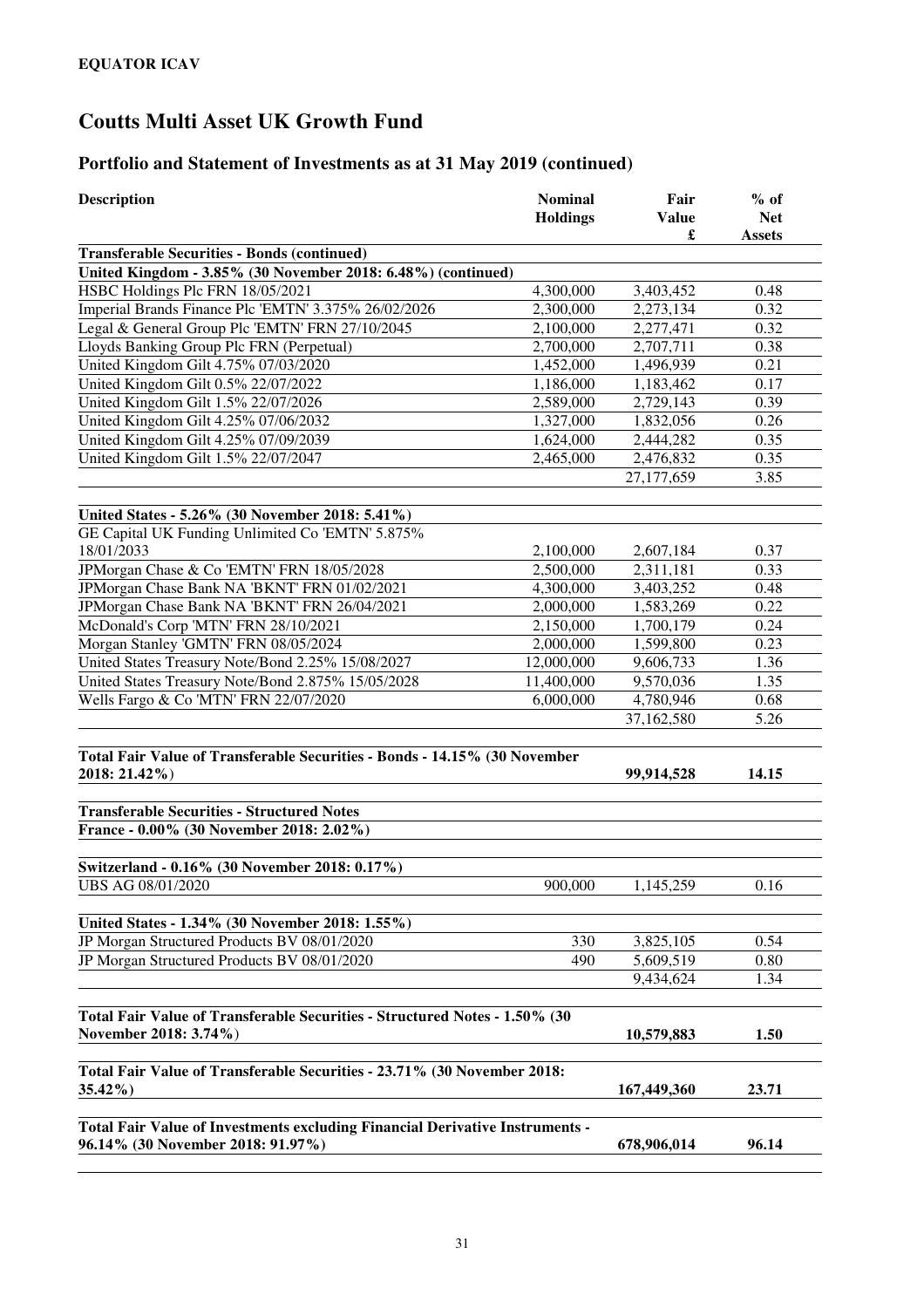## **Portfolio and Statement of Investments as at 31 May 2019 (continued)**

### **Financial Derivative Instruments**

| Futures (a)                                        |                                                                                                           |                    |                                      |                                |                                      |                   |                           |
|----------------------------------------------------|-----------------------------------------------------------------------------------------------------------|--------------------|--------------------------------------|--------------------------------|--------------------------------------|-------------------|---------------------------|
| No. of<br><b>Contracts</b>                         |                                                                                                           | <b>Description</b> |                                      |                                | <b>Notional</b><br><b>Value</b><br>£ | Value<br>£        | % of Net<br><b>Assets</b> |
| 126                                                |                                                                                                           |                    | U.S. 10 Year Note CBT September 2019 |                                | 12,632,391                           | 101,272           | 0.01                      |
|                                                    | <b>Forward Exchange Contracts (b)</b>                                                                     |                    |                                      |                                |                                      |                   |                           |
|                                                    |                                                                                                           |                    |                                      |                                |                                      |                   |                           |
| <b>Purchases</b>                                   |                                                                                                           |                    | <b>Sales</b>                         | <b>Maturity</b><br>Date        | No. of<br>Contracts                  | <b>Value</b><br>£ | % of Net<br><b>Assets</b> |
| <b>EUR</b>                                         | 2,500,000                                                                                                 | <b>GBP</b>         | (2,210,225)                          | 16/08/2019                     | 1                                    | 4,473             | 0.00 <sup>1</sup>         |
| <b>JPY</b>                                         | 970,000,000                                                                                               | <b>GBP</b>         |                                      | $(6,877,511)$ 16/08/2019       | 1                                    | 217,930           | $0.03^{1}$                |
| <b>USD</b>                                         | 21,300,000                                                                                                | <b>GBP</b>         | (16, 538, 295)                       | 16/08/2019                     | 3                                    | 247,475           | $0.04^{1}$                |
|                                                    |                                                                                                           |                    |                                      |                                |                                      | 469,878           | 0.07                      |
|                                                    | Total Financial Derivative Instruments - 0.08% (30 November 2018: 0.00%)                                  |                    |                                      |                                |                                      | 571,150           | 0.08                      |
|                                                    |                                                                                                           |                    |                                      |                                |                                      |                   |                           |
|                                                    | Total Financial Assets at Fair Value through Profit or Loss - 96.22% (30                                  |                    |                                      |                                |                                      |                   |                           |
|                                                    | November 2018: 91.97%)                                                                                    |                    |                                      |                                |                                      | 679, 477, 164     | 96.22                     |
|                                                    | Other Current Assets - 4.50% (30 November 2018: 9.95%)                                                    |                    |                                      |                                |                                      | 31,736,254        | 4.50                      |
| Total Assets - 100.72% (30 November 2018: 101.92%) |                                                                                                           |                    |                                      | 711,213,418                    | 100.72                               |                   |                           |
|                                                    | <b>Financial Derivative Instruments</b>                                                                   |                    |                                      |                                |                                      |                   |                           |
| Futures (a)                                        |                                                                                                           |                    |                                      |                                |                                      |                   |                           |
| No. of<br>Contracts                                |                                                                                                           | <b>Description</b> |                                      |                                | <b>Notional</b><br><b>Value</b><br>£ | <b>Value</b><br>£ | % of Net<br><b>Assets</b> |
| 192                                                |                                                                                                           |                    | FTSE 100 Index Future June 2019      |                                | 13,729,920                           | (45,570)          | (0.00)                    |
| 1,085                                              |                                                                                                           |                    | S&P 500 E-Mini Future June 2019      |                                | 118,112,023                          | (916, 594)        | (0.13)                    |
| 97                                                 |                                                                                                           |                    | Topix Index Future June 2019         |                                | 10,662,884                           | (693, 298)        | (0.10)                    |
|                                                    |                                                                                                           |                    |                                      |                                |                                      | (1,655,462)       | (0.23)                    |
|                                                    | <b>Forward Exchange Contracts (b)</b>                                                                     |                    |                                      |                                |                                      |                   |                           |
| <b>Purchases</b>                                   |                                                                                                           |                    | <b>Sales</b>                         | <b>Maturity</b><br><b>Date</b> | No. of<br><b>Contracts</b>           | <b>Value</b><br>£ | % of Net<br><b>Assets</b> |
| <b>GBP</b>                                         | 56,592,055                                                                                                | <b>EUR</b>         | (64,900,000)                         | 16/08/2019                     | 2                                    | (901, 516)        | $(0.13)^1$                |
|                                                    |                                                                                                           |                    |                                      |                                |                                      | (901, 516)        | (0.13)                    |
|                                                    |                                                                                                           |                    |                                      |                                |                                      |                   |                           |
| $(1.78\%)$                                         | Total Financial Derivative Instruments - (0.36%) (30 November 2018:                                       |                    |                                      |                                |                                      | (2,556,978)       | (0.36)                    |
|                                                    |                                                                                                           |                    |                                      |                                |                                      |                   |                           |
|                                                    | Total Financial Liabilities at Fair Value through Profit or Loss - (0.36%) (30<br>November 2018: (1.78%)) |                    |                                      |                                |                                      | (2,556,978)       | (0.36)                    |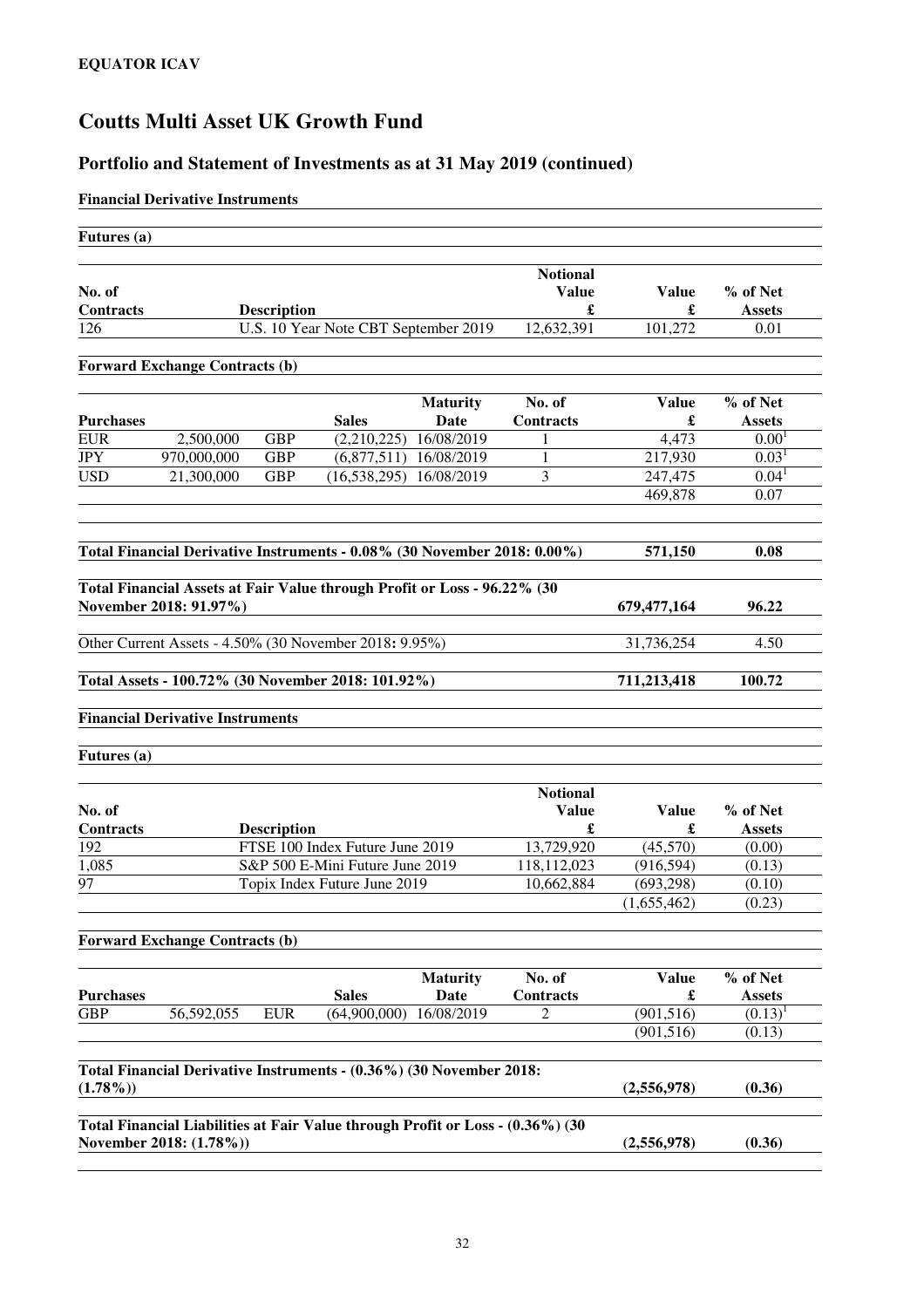### **Portfolio and Statement of Investments as at 31 May 2019 (continued)**

|                                                                                                                                      | <b>Value</b><br>£ | $%$ of<br><b>Net</b><br><b>Assets</b> |
|--------------------------------------------------------------------------------------------------------------------------------------|-------------------|---------------------------------------|
| Other Current Liabilities - $(0.36\%)$ (30 November 2018: $(0.14\%)$ )                                                               | (2,521,379)       | (0.36)                                |
| <b>Net Assets Attributable to Redeemable Shareholders</b>                                                                            | 706,135,061       | 100.00                                |
| <b>Classification:</b>                                                                                                               |                   |                                       |
| (a) Exchange traded financial derivative instruments.                                                                                |                   |                                       |
| (b) OTC financial derivative instruments.                                                                                            |                   |                                       |
| All transferable securities held at financial period end are listed on an official stock exchange or dealt on a regulated<br>market. |                   |                                       |

|                                                                                             | % of Total    |
|---------------------------------------------------------------------------------------------|---------------|
| <b>Analysis of Total Assets</b>                                                             | <b>Assets</b> |
| Investment funds                                                                            | 71.91         |
| Transferable securities listed on an official stock exchange or dealt on a regulated market | 23.54         |
| Exchange traded derivative instruments                                                      | 0.01          |
| OTC financial derivative instruments                                                        | 0.07          |
| Other current assets                                                                        | 4.47          |
|                                                                                             | 100.00        |

Analysis of Total Assets rather than Net Assets is required under Schedule 12 of the UCITS Regulations.

<sup>~</sup>Non-UCITS Investment Fund. All other Investment Funds are UCITS. <sup>1</sup> Forward Exchange Contracts are held with The Bank of New York Mellon.

All futures are held with Morgan Stanley & Co. International Plc.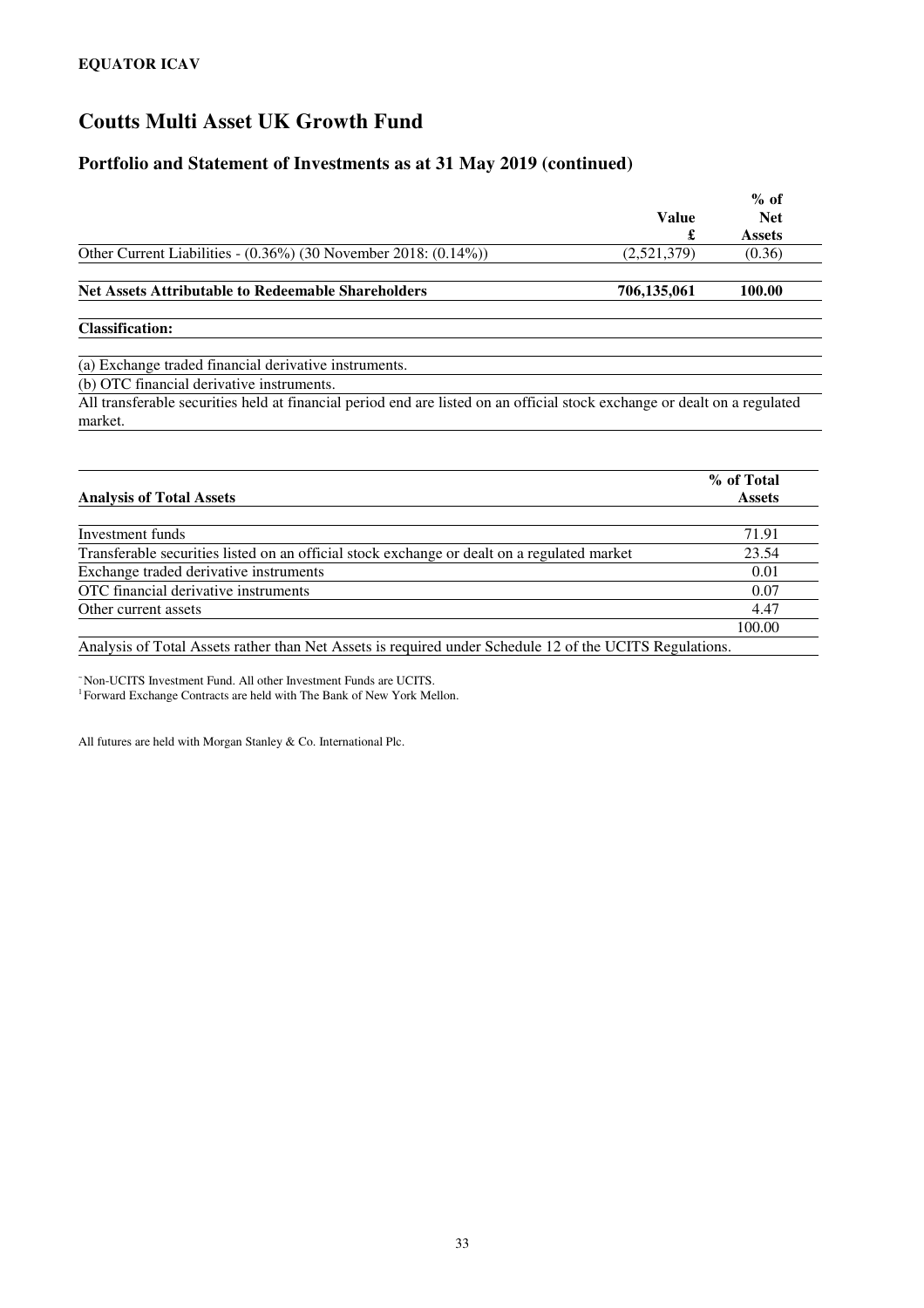# **Portfolio Changes – Material Acquisitions for the financial period ended 31 May 2019**

| <b>Description</b>                                                            | <b>Acquisitions</b><br><b>Nominal</b> | Cost<br>£  |
|-------------------------------------------------------------------------------|---------------------------------------|------------|
| JPMorgan Liquidity Funds - GBP Liquidity LVNAV Fund                           | 49,984,852                            | 49,984,852 |
| AXA Fixed Interest Investment ICVC - Sterling Credit Short Duration Bond Fund | 23,326,705                            | 23,029,279 |
| Royal London Cash Plus                                                        | 21,744,045                            | 21,778,503 |
| Neuberger Berman Short Duration Emerging Market Debt Fund                     | 1,962,400                             | 18,764,364 |
| iShares Europe ex-UK Index Fund                                               | 1,084,100                             | 18,337,247 |
| Royal London Bond Funds ICVC - Enhanced Cash Plus Fund                        | 13,696,040                            | 13,540,508 |
| <b>Liontrust Special Situations Fund</b>                                      | 13,550,410                            | 13,500,134 |
| Investec Fund Series i - UK Special Situations Fund                           | 9,109,705                             | 12,938,514 |
| Artemis UK Select Fund                                                        | 2,596,855                             | 12,908,966 |
| Capital Group New Perspective Fund LUX                                        | 1,314,195                             | 12,799,521 |
| Merian Investment Funds Series I - Merian UK Mid Cap Fund                     | 8,503,471                             | 12,505,075 |
| Colchester Local Markets Bond Fund/The                                        | 1,079,020                             | 10,643,005 |
| Schroder Income Fund                                                          | 15,858,882                            | 9,769,536  |
| Vanguard Emerging Markets Stock Index Fund/Ireland                            | 80,070                                | 9,743,385  |
| Colchester MSGBF Plc Local Markets Bond Fund                                  | 934,265                               | 9,446,265  |
| Fidelity Funds - Emerging Markets Fund                                        | 7,191,990                             | 9,412,219  |
| United States Treasury Note/Bond 2.25% 15/08/2027                             | 12,000,000                            | 8,918,827  |
| United States Treasury Note/Bond 2.88% 15/05/2028                             | 11,400,000                            | 8,881,222  |
| JPMorgan Fund ICVC - Japan Fund                                               | 3,026,090                             | 7,947,590  |
| iShares Pacific Index Fund                                                    | 506,265                               | 6,429,131  |
| Schroder ISF Greater China                                                    | 166,330                               | 6,322,486  |
| MAN Funds Plc - MAN GLG Japan CoreAlpha Equity                                | 83,285                                | 6,223,410  |
| Merian Investment Funds Series I - Merian UK Smaller Companies Fund           | 3,876,180                             | 6,167,002  |
| Majedie Asset Management Investment Fund Co - Majedie UK Focus Fund           | 3,526,028                             | 6,158,913  |
| UK Commercial Property REIT Ltd (REIT)                                        | 6,093,424                             | 5,355,587  |
| Bluebay Funds - Bluebay Financial Capital Bond Fund                           | 43,225                                | 4,269,705  |
| J O Hambro Capital Management UK Umbrella Fund - UK Equity Income Fund        | 4,372,530                             | 4,226,211  |
| <b>Invesco European Equity Fund</b>                                           | 1,027,762                             | 3,891,004  |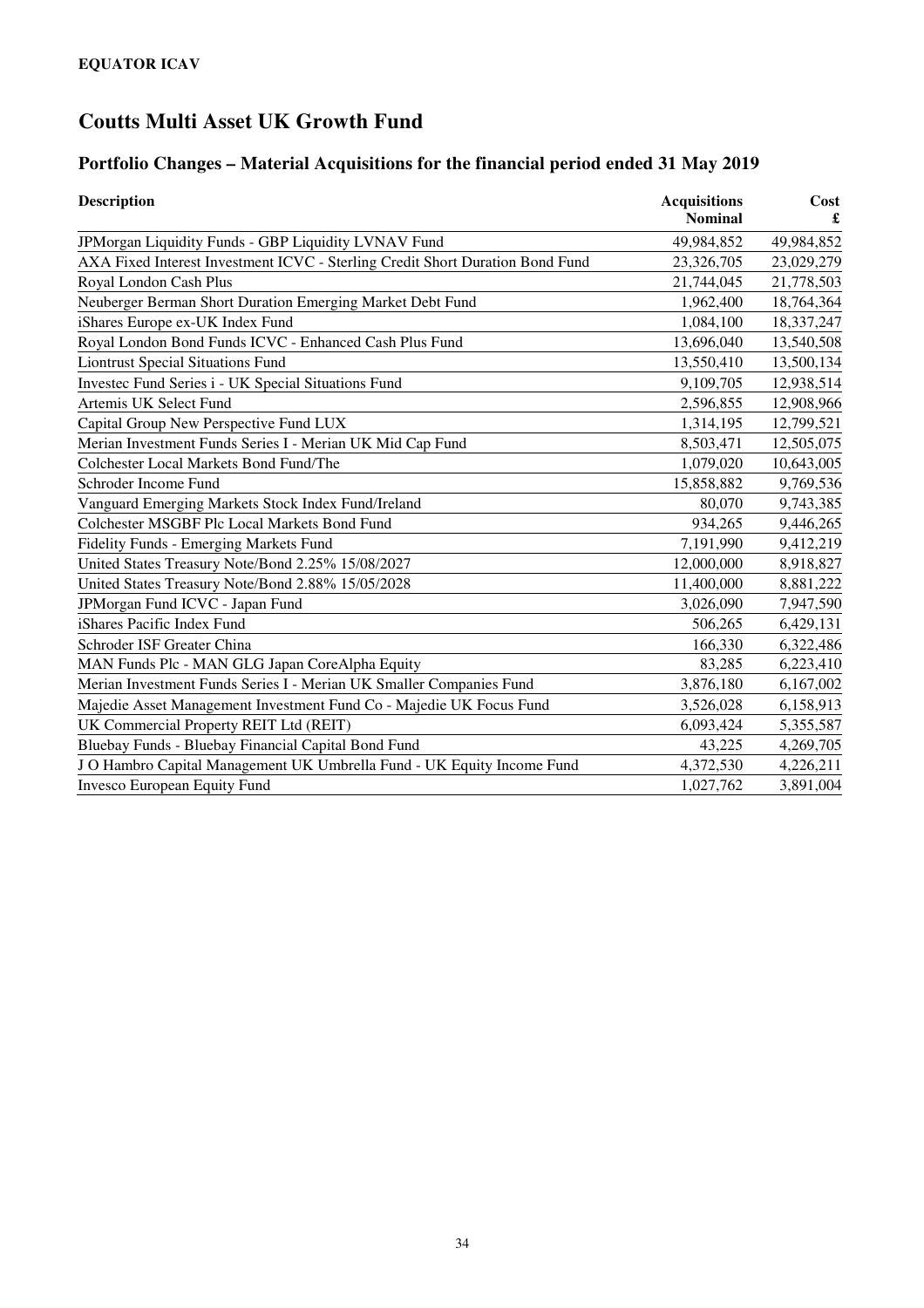# **Portfolio Changes – Material Disposals for the financial period ended 31 May 2019**

| <b>Description</b>                                                            | <b>Disposals</b><br><b>Nominal</b> | <b>Proceeds</b> |
|-------------------------------------------------------------------------------|------------------------------------|-----------------|
| BlackRock Global Funds - Emerging Markets Local Currency Bond Fund            | 2,853,980                          | 19,686,949      |
| Polar Capital Funds Plc - Healthcare Opportunities Fund                       | 498,870                            | 18,850,584      |
| JPMorgan Liquidity Funds - GBP Liquidity LVNAV Fund                           | 16,384,852                         | 16,384,852      |
| BNP Paribas Issuance BV 26/10/2020                                            | 15,000                             | 12,185,935      |
| J O Hambro Capital Management Umbrella Fund Plc - Continental European Fund   | 11,250,900                         | 10,234,170      |
| Algebris UCITS Funds Plc - Algebris Financial Credit Fund                     | 96,800                             | 10,226,920      |
| Colchester MSGBF Plc Local Markets Bond Fund                                  | 934,265                            | 9,206,700       |
| Investec Fund Series i - UK Alpha Fund                                        | 1,924,070                          | 6,427,356       |
| MAN Funds Plc - MAN GLG Japan CoreAlpha Equity                                | 83,285                             | 6,221,366       |
| MAN Funds Plc - MAN GLG Japan CoreAlpha Equity                                | 50,720                             | 6,204,578       |
| PIMCO GIS Capital Securities Fund                                             | 685,120                            | 5,410,573       |
| BMO Investment Funds UK ICVC VIII - BMO Global Equity Market Neutral V10 Fund | 10,403,329                         | 5,221,431       |
| JPMorgan Chase & Co                                                           | 63,878                             | 5,124,160       |
| iShares Pacific Index Fund                                                    | 373,040                            | 4,933,626       |
| Nomura Cross Asset Momentum UCITS Fund                                        | 51,550                             | 4,831,441       |
| FP CRUX European Fund                                                         | 4,530,663                          | 4,440,956       |
| Portugal Obrigacoes do Tesouro OT '144A' 2.88% 15/10/2025                     | 4,300,000                          | 4,265,642       |
| AT&T Inc 3.15% 04/09/2036                                                     | 4,700,000                          | 4,104,317       |
| Bluebay Funds - Bluebay Financial Capital Bond Fund                           | 41,030                             | 3,853,538       |
| Deutsche Bank AG 'EMTN' 2.75% 17/02/2025                                      | 4,400,000                          | 3,735,583       |
| Royal London FTSE 350 Tracker Fund                                            | 2,892,745                          | 3,610,146       |
| LF Lindsell Train UK Equity Fund                                              | 2,111,115                          | 3,608,318       |
| HBOS Sterling Finance Jersey LP FRN (Perpetual)                               | 2,400,000                          | 3,355,200       |
| Pershing Square Holdings Ltd 'REGS' 5.5% 15/07/2022                           | 4,300,000                          | 3,340,419       |
| JPM Funds - Emerging Markets Strategic Bond Fund                              | 56,140                             | 3,311,137       |
| JPMorgan Investment Funds - Global Macro Opportunities                        | 41,760                             | 3,184,618       |
| Barclays Plc 'EMTN' FRN 24/01/2026                                            | 3,500,000                          | 2,874,507       |
| Morgan Stanley                                                                | 86,500                             | 2,859,663       |
| TOTAL SA 'EMTN' FRN (Perpetual)                                               | 3,000,000                          | 2,738,371       |
| Procter & Gamble Co/The 1.38% 03/05/2025                                      | 2,600,000                          | 2,549,040       |
| ABN AMRO Bank NV 'EMTN' 4.88% 16/01/2019                                      | 2,500,000                          | 2,500,000       |
| Ford Motor Credit Co LLC FRN 03/08/2022                                       | 3,200,000                          | 2,464,358       |
| Kinder Morgan Inc/DE 4.3% 01/06/2025                                          | 3,100,000                          | 2,375,861       |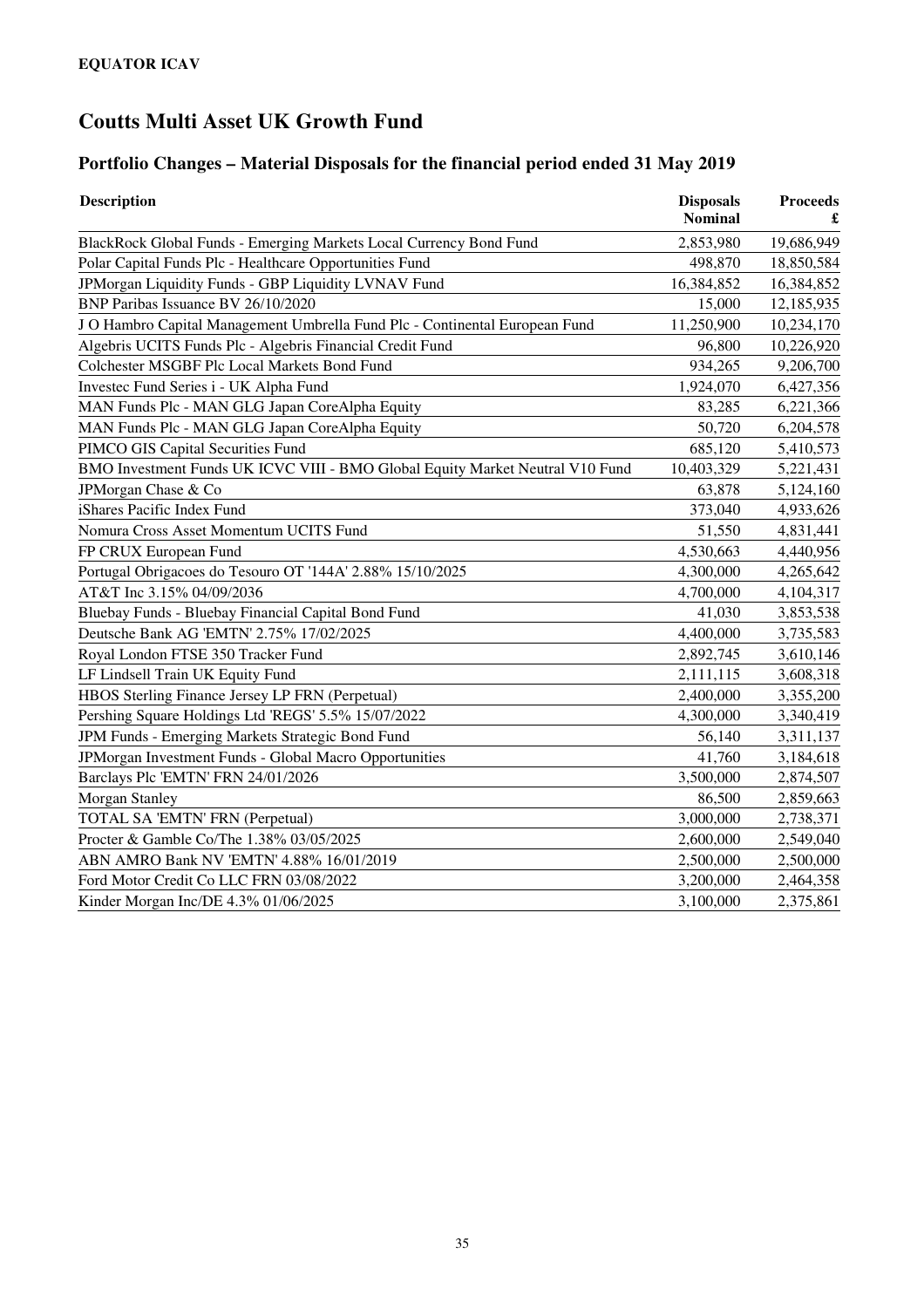### **Portfolio and Statement of Investments as at 31 May 2019**

| <b>Description</b>                                         | <b>Nominal</b><br><b>Holdings</b> | Fair<br><b>Value</b> | $%$ of<br><b>Net</b> |
|------------------------------------------------------------|-----------------------------------|----------------------|----------------------|
|                                                            |                                   | £                    | <b>Assets</b>        |
| <b>Investment Funds</b>                                    |                                   |                      |                      |
| Artemis UK Select Fund                                     | 1,322,780                         | 6,538,237            | 2.13                 |
| AXA Fixed Interest Investment ICVC - Sterling Credit Short |                                   |                      |                      |
| <b>Duration Bond Fund</b>                                  | 18,431,485                        | 18,278,504           | 5.96                 |
| Barings UK Unit Trust Funds - Barings Europe Select Trust  | 94,800                            | 3,779,602            | 1.23                 |
| Capital Group New Perspective Fund LUX                     | 951,220                           | 9,864,151            | 3.22                 |
| Dimensional Funds ICVC - Emerging Markets Core Equity Fund | 459,965                           | 4,608,998            | 1.50                 |
| Edgewood L Select - US Select Growth                       | 75,440                            | 11,997,223           | 3.91                 |
| Fidelity Funds - Emerging Markets Fund                     | 887,180                           | 1,243,826            | 0.41                 |
| Invesco European Equity Fund                               | 625,000                           | 2,387,063            | 0.78                 |
| Investec Fund Series i - UK Alpha Fund                     | 2,539,500                         | 8,919,994            | 2.91                 |
| Investec Fund Series i - UK Special Situations Fund        | 4,218,440                         | 5,893,161            | 1.92                 |
| iShares Europe ex-UK Index Fund                            | 699,905                           | 11,881,130           | 3.87                 |
| iShares MSCI AC Far East ex-Japan UCITS ETF - ETF          | 43,170                            | 1,720,109            | 0.56                 |
| iShares Pacific Index Fund                                 | 47,000                            | 624,002              | 0.20                 |
| J O Hambro Capital Management UK Umbrella Fund - UK Equity |                                   |                      |                      |
| Income Fund~                                               | 973,370                           | 891,607              | 0.29                 |
| JPMorgan Fund ICVC - Japan Fund                            | 1,123,530                         | 3,090,831            | 1.01                 |
| JPMorgan Liquidity Funds - GBP Liquidity LVNAV Fund        | 12,000,000                        | 12,000,000           | 3.91                 |
| LF Lindsell Train UK Equity Fund~                          | 6,905,235                         | 11,694,016           | 3.81                 |
| <b>Liontrust Special Situations Fund</b>                   | 6,114,160                         | 6,361,172            | 2.07                 |
| Majedie Asset Management Investment Fund Co - Majedie UK   |                                   |                      |                      |
| Focus Fund                                                 | 1,632,868                         | 2,937,203            | 0.96                 |
| Merian Investment Funds Series I - Merian UK Mid Cap Fund  | 4,942,400                         | 7,551,987            | 2.46                 |
| Merian Investment Funds Series I - Merian UK Smaller       |                                   |                      |                      |
| Companies Fund                                             | 2,692,530                         | 4,706,543            | 1.54                 |
| Morant Wright Sakura Fund                                  | 333,260                           | 2,902,761            | 0.95                 |
| Parvest Equity Russia                                      | 22,735                            | 2,891,646            | 0.94                 |
| Polar Capital Funds plc - Global Technology Fund           | 165,630                           | 6,111,747            | 1.99                 |
| Robeco Capital Growth Funds - Robeco QI Emerging           |                                   |                      |                      |
| <b>Conservative Equities</b>                               | 11,500                            | 1,502,820            | 0.49                 |
| Royal London Bond Funds ICVC - Enhanced Cash Plus Fund     | 6,407,760                         | 6,341,843            | 2.07                 |
| Royal London Cash Plus                                     | 20,354,260                        | 20,403,741           | 6.65                 |
| Royal London FTSE 350 Tracker Fund                         | 23,009,310                        | 28,048,349           | 9.14                 |
| Royal London Short Duration Global High Yield Bond Fund    | 4,775,550                         | 4,180,039            | 1.36                 |
| Schroder Income Fund                                       | 11,353,995                        | 6,663,660            | 2.17                 |
| Schroder ISF Asian Total Return                            | 11,155                            | 3,859,746            | 1.26                 |
| Schroder ISF Greater China                                 | 77,110                            | 2,912,098            | 0.95                 |
| Vanguard Emerging Markets Stock Index Fund/Ireland         | 23,820                            | 2,866,627            | 0.94                 |
| Vanguard FTSE 250 UCITS ETF - ETF                          | 523,400                           | 15,840,701           | 5.16                 |
| Total Investment Funds - 78.72% (30 November 2018: 58.48%) |                                   | 241,495,137          | 78.72                |
|                                                            |                                   |                      |                      |
| <b>Transferable Securities - Equities</b>                  |                                   |                      |                      |
| Australia - 0.35% (30 November 2018: 0.29%)                |                                   |                      |                      |
| Rio Tinto Plc                                              | 23,680                            | 1,074,243            | 0.35                 |
|                                                            |                                   |                      |                      |
| France - 0.64% (30 November 2018: 0.53%)                   |                                   |                      |                      |
| Airbus SE                                                  | 9,466                             | 960,736              | 0.31                 |
| LVMH Moet Hennessy Louis Vuitton SE                        | 3,349                             | 1,002,007            | 0.33                 |
|                                                            |                                   | 1,962,743            | 0.64                 |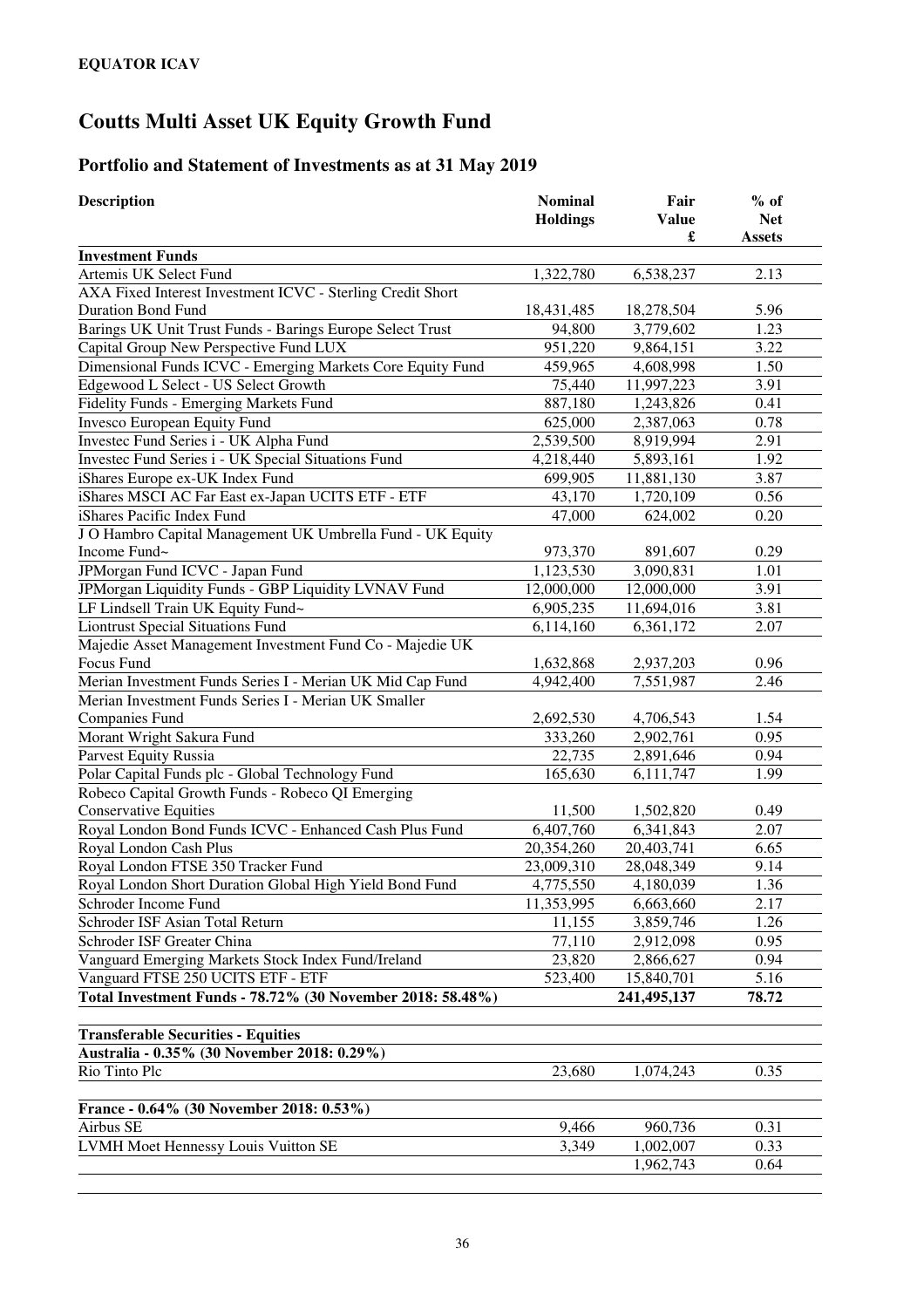| <b>Description</b>                                                          | <b>Nominal</b><br><b>Holdings</b> | Fair<br><b>Value</b> | $%$ of<br><b>Net</b> |
|-----------------------------------------------------------------------------|-----------------------------------|----------------------|----------------------|
|                                                                             |                                   | £                    | <b>Assets</b>        |
| <b>Transferable Securities - Equities (continued)</b>                       |                                   |                      |                      |
| Germany, Federal Republic - 0.48% (30 November 2018: 0.81%)                 |                                   |                      |                      |
| Continental AG                                                              | 6,803                             | 732,178              | 0.24                 |
| Infineon Technologies AG                                                    | 51,887                            | 737,431              | 0.24                 |
|                                                                             |                                   | 1,469,609            | 0.48                 |
| Guernsey - 0.00% (30 November 2018: 0.82%)                                  |                                   |                      |                      |
| Japan - 0.00% (30 November 2018: 0.75%)                                     |                                   |                      |                      |
| Netherlands - 0.58% (30 November 2018: 0.65%)                               |                                   |                      |                      |
| Koninklijke Ahold Delhaize NV                                               | 52,275                            | 930,067              | 0.30                 |
| Royal Dutch Shell Plc                                                       | 34,275                            | 847,792              | 0.28                 |
|                                                                             |                                   | 1,777,859            | 0.58                 |
| Switzerland - 0.33% (30 November 2018: 0.35%)                               |                                   |                      |                      |
| Roche Holding AG                                                            | 4,939                             | 1,026,585            | 0.33                 |
|                                                                             |                                   |                      |                      |
| United Kingdom - 2.45% (30 November 2018: 2.59%)                            |                                   |                      |                      |
| AstraZeneca Plc                                                             | 14,900                            | 869,117              | 0.28                 |
| <b>Babcock International Group Plc</b>                                      | 126,370                           | 565,885              | 0.19                 |
| <b>BT</b> Group Plc                                                         | 356,700                           | 691,142              | 0.23                 |
| Diageo Plc                                                                  | 33,713                            | 1,121,126            | 0.37                 |
| <b>DS</b> Smith Plc                                                         | 153,570                           | 485,281              | 0.16                 |
| John Wood Group Plc                                                         | 133,790                           | 523,386              | 0.17                 |
| Land Securities Group Plc (REIT)                                            | 103,472                           | 857,369              | 0.28                 |
| <b>Prudential Plc</b>                                                       | 51,096                            | 806,039              | 0.26                 |
| Reckitt Benckiser Group Plc                                                 | 13,245                            | 840,793              | 0.27                 |
| <b>Tesco Plc</b>                                                            | 330,000                           | 747,120              | 0.24                 |
|                                                                             |                                   | 7,507,258            | 2.45                 |
| United States - 3.59% (30 November 2018: 4.96%)                             |                                   |                      |                      |
| Air Products & Chemicals Inc                                                | 7,130                             | 1,148,188            | 0.37                 |
| American Express Co                                                         | 11,145                            | 1,011,226            | 0.33                 |
| Cintas Corp                                                                 | 6,084                             | 1,067,521            | 0.35                 |
| ConocoPhillips                                                              | 15,500                            | 722,863              | 0.24                 |
| Costco Wholesale Corp                                                       | 5,150                             | 975,944              | 0.32                 |
| Estee Lauder Cos Inc/The - Class A                                          | 6,107                             | 777,860              | 0.25                 |
| Intel Corp                                                                  | 26,195                            | 912,500              | 0.30                 |
| Johnson & Johnson                                                           | 8,350                             | 866,207              | 0.28                 |
| Microsoft Corp                                                              | 10,709                            | 1,047,648            | 0.34                 |
| O'Reilly Automotive Inc                                                     | 2,886                             | 847,755              | 0.28                 |
| Valero Energy Corp                                                          | 11,646                            | 648,510              | 0.21                 |
| Waste Management Inc                                                        | 11,265                            | 974,355              | 0.32                 |
|                                                                             |                                   | 11,000,577           | 3.59                 |
|                                                                             |                                   |                      |                      |
| Total Fair Value of Transferable Securities - Equities - 8.42% (30 November |                                   |                      |                      |
| 2018: 11.75%)                                                               |                                   | 25,818,874           | 8.42                 |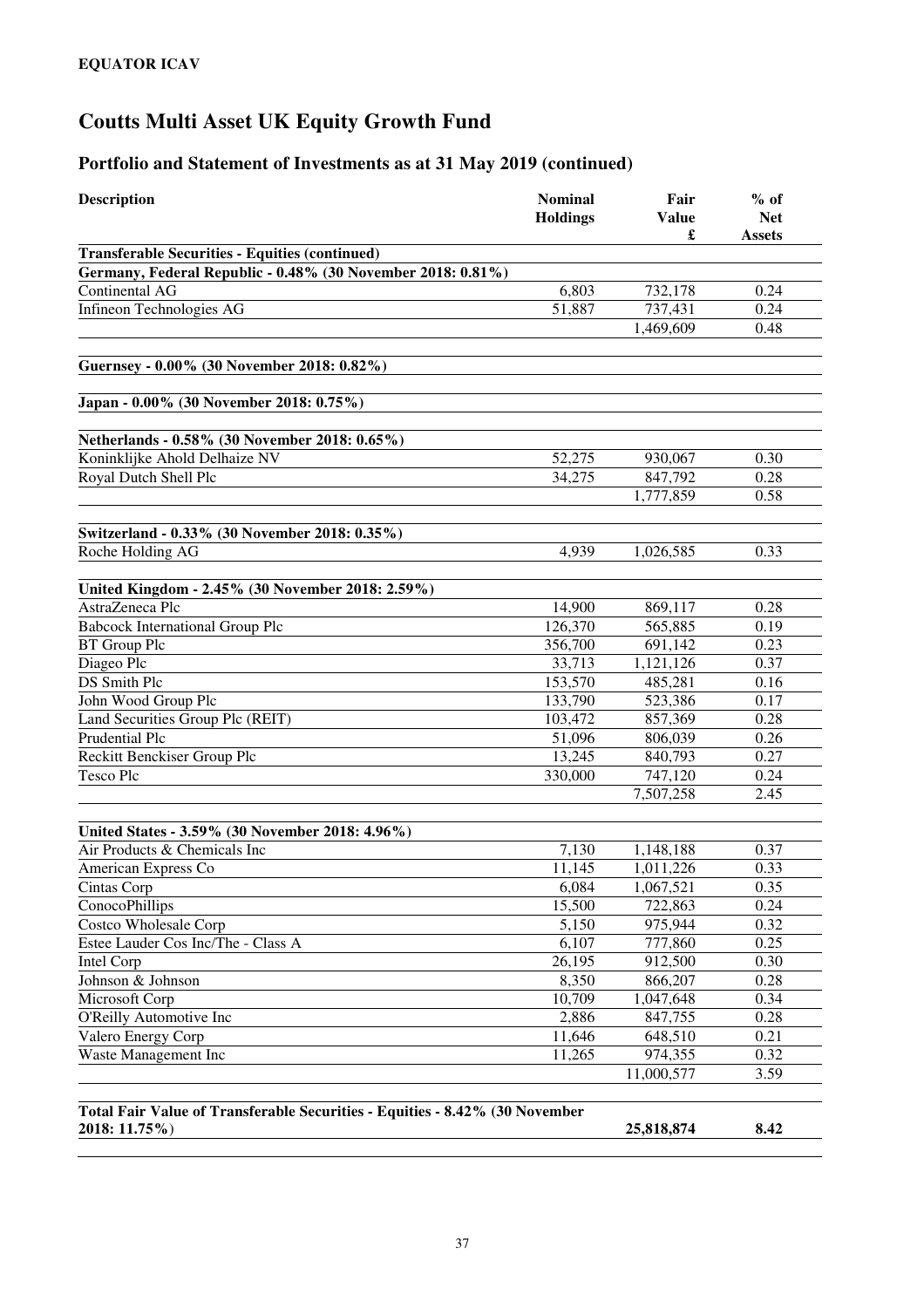| <b>Description</b>                                                       | <b>Nominal</b><br><b>Holdings</b> | Fair<br><b>Value</b><br>£ | $%$ of<br><b>Net</b><br><b>Assets</b> |
|--------------------------------------------------------------------------|-----------------------------------|---------------------------|---------------------------------------|
| <b>Transferable Securities - Bonds</b>                                   |                                   |                           |                                       |
| Australia - 0.61% (30 November 2018: 0.64%)                              |                                   |                           |                                       |
| Australia & New Zealand Banking Group Ltd 'REGS' FRN<br>09/11/2022       | 950,000                           | 752,329                   | 0.25                                  |
| National Australia Bank Ltd 'REGS' FRN 12/01/2021                        | 1,400,000                         | 1,109,633                 | 0.36                                  |
|                                                                          |                                   | 1,861,962                 | 0.61                                  |
| Canada - 0.48% (30 November 2018: 0.50%)                                 |                                   |                           |                                       |
| Toronto-Dominion Bank/The 'GMTN' FRN 17/09/2020                          | 1,858,000                         | 1,474,797                 | 0.48                                  |
| France - 0.44% (30 November 2018: 1.39%)                                 |                                   |                           |                                       |
| Orange SA FRN (Perpetual)                                                | 1,500,000                         | 1,360,763                 | 0.44                                  |
| Germany, Federal Republic - 0.00% (30 November 2018: 1.09%)              |                                   |                           |                                       |
|                                                                          |                                   |                           |                                       |
| Italy - 0.42% (30 November 2018: 1.42%)                                  |                                   |                           |                                       |
| UniCredit SpA 'EMTN' FRN 28/10/2025                                      | 1,400,000                         | 1,290,541                 | 0.42                                  |
| Netherlands - 0.23% (30 November 2018: 0.59%)                            |                                   |                           |                                       |
| ING Groep NV FRN 29/03/2022                                              | 900,000                           | 721,393                   | 0.23                                  |
| New Zealand - 0.25% (30 November 2018: 0.26%)                            |                                   |                           |                                       |
| ANZ New Zealand Int'l Ltd/London 'REGS' FRN 25/01/2022                   | 950,000                           | 760,150                   | 0.25                                  |
| Portugal - 0.00% (30 November 2018: 1.02%)                               |                                   |                           |                                       |
| South Africa - 0.00% (30 November 2018: 0.47%)                           |                                   |                           |                                       |
| Spain - 0.00% (30 November 2018: 0.50%)                                  |                                   |                           |                                       |
|                                                                          |                                   |                           |                                       |
| United Kingdom - 0.82% (30 November 2018: 6.09%)                         |                                   |                           |                                       |
| HSBC Holdings Plc FRN 18/05/2021                                         | 1,900,000                         | 1,503,851                 | 0.49                                  |
| Lloyds Banking Group Plc FRN (Perpetual)                                 | 1,000,000                         | 1,002,856                 | 0.33                                  |
|                                                                          |                                   | 2,506,707                 | 0.82                                  |
| United States - 2.03% (30 November 2018: 4.63%)                          |                                   |                           |                                       |
| JPMorgan Chase Bank NA 'BKNT' FRN 01/02/2021                             | 1,900,000                         | 1,503,762                 | 0.49                                  |
| JPMorgan Chase Bank NA 'BKNT' FRN 26/04/2021                             | 1,000,000                         | 791,635                   | 0.26                                  |
| McDonald's Corp 'MTN' FRN 28/10/2021                                     | 950,000                           | 751,242                   | 0.24                                  |
| Morgan Stanley 'GMTN' FRN 08/05/2024                                     | 1,000,000                         | 799,900                   | 0.26                                  |
| Wells Fargo & Co 'MTN' FRN 22/07/2020                                    | 3,000,000                         | 2,390,473                 | 0.78                                  |
|                                                                          |                                   | 6,237,012                 | 2.03                                  |
| Total Fair Value of Transferable Securities - Bonds - 5.28% (30 November |                                   |                           |                                       |
| 2018: 18.60%)                                                            |                                   | 16,213,325                | 5.28                                  |
| <b>Transferable Securities - Structured Notes</b>                        |                                   |                           |                                       |
| France - 0.00% (30 November 2018: 1.95%)                                 |                                   |                           |                                       |
| Switzerland - 0.39% (30 November 2018: 0.37%)                            |                                   |                           |                                       |
| UBS AG 08/01/2020                                                        | 940,000                           | 1,196,160                 | 0.39                                  |
|                                                                          |                                   |                           |                                       |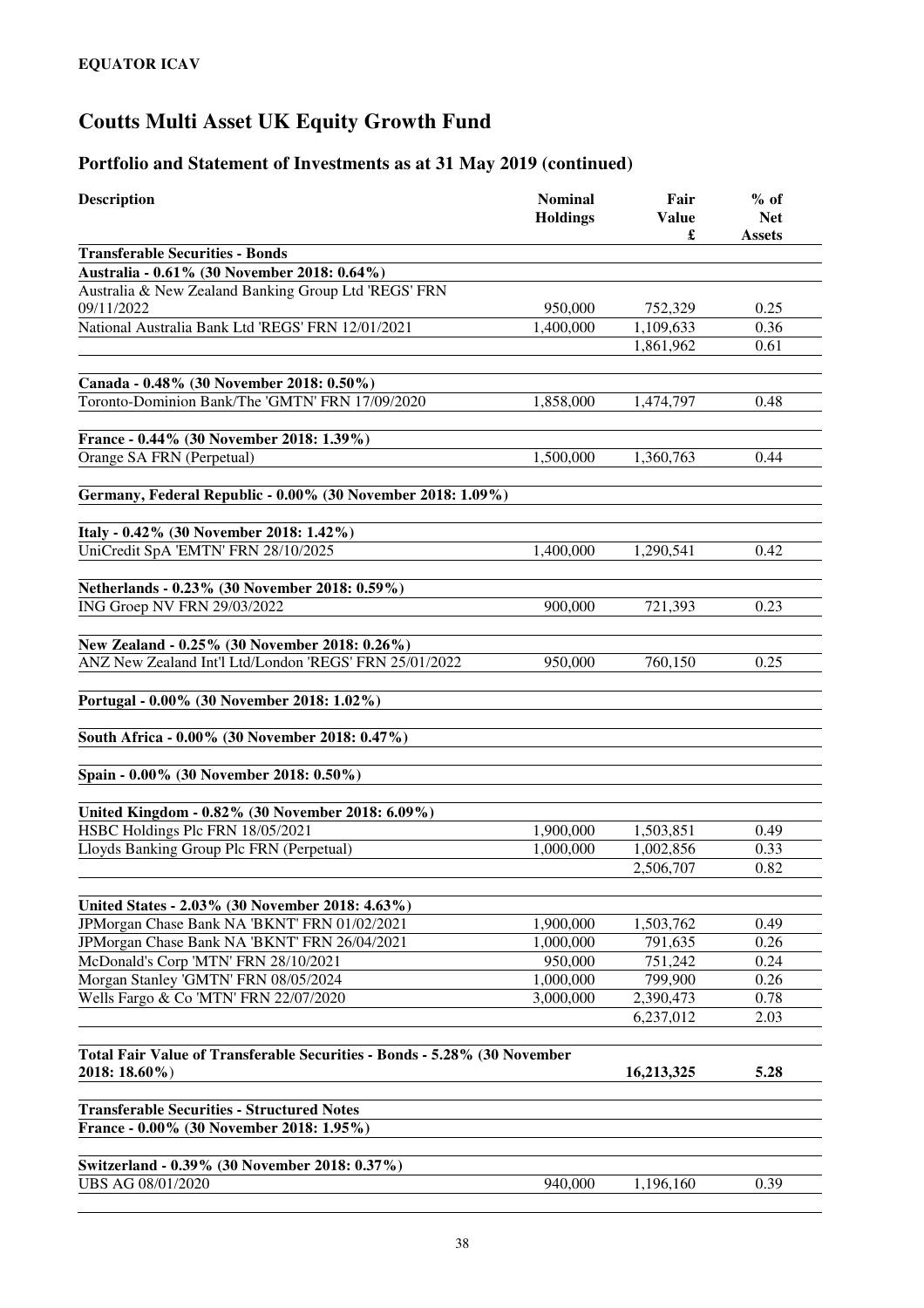| <b>Description</b> |                                                                              |                           | Fair              | $%$ of               |
|--------------------|------------------------------------------------------------------------------|---------------------------|-------------------|----------------------|
|                    |                                                                              | <b>Holdings</b>           | <b>Value</b><br>£ | <b>Net</b><br>Assets |
|                    | <b>Transferable Securities - Structured Notes (continued)</b>                |                           |                   |                      |
|                    | United States - 1.61% (30 November 2018: 1.68%)                              |                           |                   |                      |
|                    | JP Morgan Structured Products BV 08/01/2020                                  | 170                       | 1,970,508         | 0.64                 |
|                    | JP Morgan Structured Products BV 08/01/2020                                  | 260                       | 2,976,480         | 0.97                 |
|                    |                                                                              |                           | 4,946,988         | 1.61                 |
|                    | Total Fair Value of Transferable Securities - Structured Notes - 2.00% (30   |                           |                   |                      |
|                    | November 2018: 4.00%)                                                        |                           | 6,143,148         | 2.00                 |
|                    | Total Fair Value of Transferable Securities - 15.70% (30 November 2018:      |                           |                   |                      |
| $34.35\%$          |                                                                              |                           | 48, 175, 347      | 15.70                |
|                    | Total Fair Value of Investments excluding Financial Derivative Instruments - |                           |                   |                      |
|                    | 94.42% (30 November 2018: 92.83%)                                            |                           | 289,670,484       | 94.42                |
|                    | <b>Financial Derivative Instruments</b>                                      |                           |                   |                      |
| Futures (a)        |                                                                              |                           |                   |                      |
|                    |                                                                              | <b>Notional</b>           |                   |                      |
| No. of             |                                                                              | <b>Value</b>              | <b>Value</b>      | % of Net             |
| Contracts          | <b>Description</b>                                                           | £                         | £                 | <b>Assets</b>        |
| 544                | FTSE 100 Index Future June 2019                                              | 38,901,440                | 290,148           | 0.10                 |
|                    | <b>Forward Exchange Contracts (b)</b>                                        |                           |                   |                      |
|                    |                                                                              |                           |                   |                      |
|                    |                                                                              | No. of<br><b>Maturity</b> | <b>Value</b>      | % of Net             |
| <b>Purchases</b>   | <b>Sales</b>                                                                 | Date<br>Contracts         | £                 | <b>Assets</b>        |
| <b>JPY</b>         | 430,000,000<br><b>GBP</b><br>(3,048,793)                                     | 16/08/2019<br>1           | 96,608            | 0.03 <sup>1</sup>    |
| <b>USD</b>         | <b>GBP</b><br>23,900,000<br>$(18, 426, 998)$ $16/08/2019$                    | 1                         | 407,740           | 0.13 <sup>1</sup>    |
|                    |                                                                              |                           | 504,348           | 0.16                 |
|                    | Total Financial Derivative Instruments - 0.26% (30 November 2018: 0.00%)     |                           | 794,496           | 0.26                 |
|                    |                                                                              |                           |                   |                      |
|                    | Total Financial Assets at Fair Value through Profit or Loss - 94.68% (30     |                           |                   |                      |
|                    | November 2018: 92.83%)                                                       |                           | 290,464,980       | 94.68                |
|                    | Other Current Assets - 6.08% (30 November 2018: 9.29%)                       |                           | 18,655,773        | 6.08                 |
|                    | Total Assets - 100.76% (30 November 2018: 102.12%)                           |                           | 309,120,753       | 100.76               |
|                    | <b>Financial Derivative Instruments</b>                                      |                           |                   |                      |
| <b>Futures</b> (a) |                                                                              |                           |                   |                      |
|                    |                                                                              | <b>Notional</b>           |                   |                      |
| No. of             |                                                                              | <b>Value</b>              | <b>Value</b>      | % of Net             |
| Contracts          | <b>Description</b>                                                           | £                         | £                 | <b>Assets</b>        |
| 478                | S&P 500 E-Mini Future June 2019                                              | 52,034,605                | (146, 186)        | (0.05)               |
|                    |                                                                              |                           |                   |                      |
| 63                 | Topix Index Future June 2019                                                 | 6,925,379                 | (464, 542)        | (0.15)               |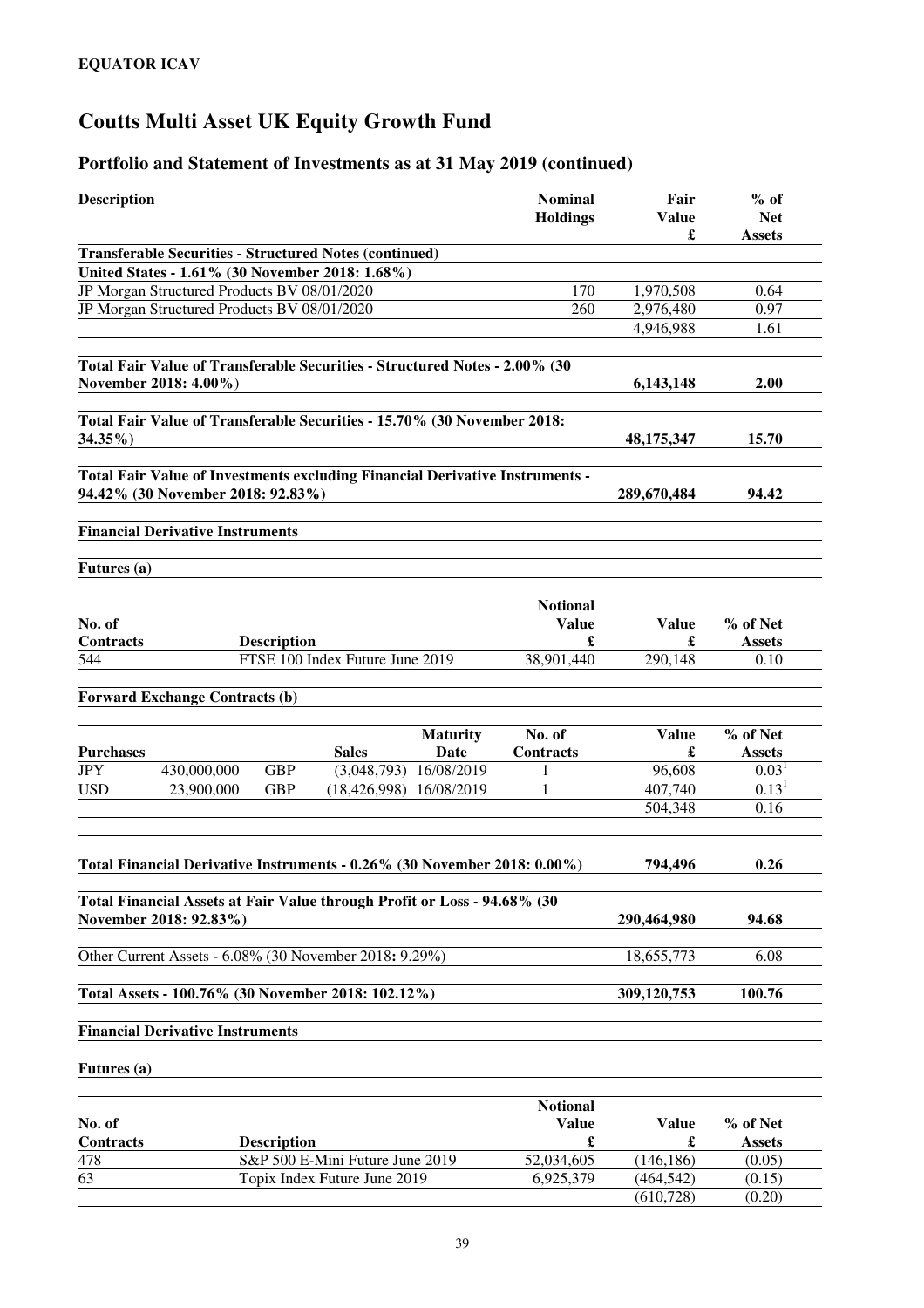#### **Portfolio and Statement of Investments as at 31 May 2019 (continued)**

#### **Financial Derivative Instruments (continued)**

|                         | <b>Forward Exchange Contracts (b)</b>       |            |                                                                                |                                |                                                                                             |                                                                                                                           |                           |
|-------------------------|---------------------------------------------|------------|--------------------------------------------------------------------------------|--------------------------------|---------------------------------------------------------------------------------------------|---------------------------------------------------------------------------------------------------------------------------|---------------------------|
| <b>Purchases</b>        |                                             |            | <b>Sales</b>                                                                   | <b>Maturity</b><br><b>Date</b> | No. of<br><b>Contracts</b>                                                                  | <b>Value</b><br>£                                                                                                         | % of Net<br><b>Assets</b> |
| <b>GBP</b>              | 16,054,600                                  | <b>EUR</b> | $(18,400,000)$ $16/08/2019$                                                    |                                | $\mathfrak{D}$                                                                              | (245, 580)                                                                                                                | $(0.08)^1$                |
| $(2.06\%)$              |                                             |            | Total Financial Derivative Instruments - (0.28%) (30 November 2018:            |                                |                                                                                             | (856,308)                                                                                                                 | (0.28)                    |
|                         | November 2018: (2.06%))                     |            | Total Financial Liabilities at Fair Value through Profit or Loss - (0.28%) (30 |                                |                                                                                             | (856,308)                                                                                                                 | (0.28)                    |
|                         |                                             |            | Other Current Liabilities - (0.48%) (30 November 2018: (0.06%))                |                                |                                                                                             | (1,478,903)                                                                                                               | (0.48)                    |
|                         |                                             |            | <b>Net Assets Attributable to Redeemable Shareholders</b>                      |                                |                                                                                             | 306,785,542                                                                                                               | 100.00                    |
| <b>Classification:</b>  |                                             |            |                                                                                |                                |                                                                                             |                                                                                                                           |                           |
|                         |                                             |            | (a) Exchange traded financial derivative instruments.                          |                                |                                                                                             |                                                                                                                           |                           |
|                         | (b) OTC financial derivative instruments.   |            |                                                                                |                                |                                                                                             |                                                                                                                           |                           |
| market.                 |                                             |            |                                                                                |                                |                                                                                             | All transferable securities held at financial period end are listed on an official stock exchange or dealt on a regulated |                           |
|                         |                                             |            |                                                                                |                                |                                                                                             |                                                                                                                           | % of Total                |
|                         | <b>Analysis of Total Assets</b>             |            |                                                                                |                                |                                                                                             |                                                                                                                           | <b>Assets</b>             |
| <b>Investment</b> funds |                                             |            |                                                                                |                                |                                                                                             |                                                                                                                           | 78.12                     |
|                         |                                             |            |                                                                                |                                | Transferable securities listed on an official stock exchange or dealt on a regulated market |                                                                                                                           | 15.58                     |
|                         | Exchange traded derivative instruments      |            |                                                                                |                                |                                                                                             |                                                                                                                           | 0.09                      |
|                         | <b>OTC</b> financial derivative instruments |            |                                                                                |                                |                                                                                             |                                                                                                                           | 0.16                      |
| Other current assets    |                                             |            |                                                                                |                                |                                                                                             |                                                                                                                           | 6.05                      |
|                         |                                             |            |                                                                                |                                |                                                                                             |                                                                                                                           | 100.00                    |

Analysis of Total Assets rather than Net Assets is required under Schedule 12 of the UCITS Regulations.

<sup>~</sup>Non-UCITS Investment Fund. All other Investment Funds are UCITS. <sup>1</sup> Forward Exchange Contracts are held with The Bank of New York Mellon.

All futures are held with Morgan Stanley & Co. International Plc.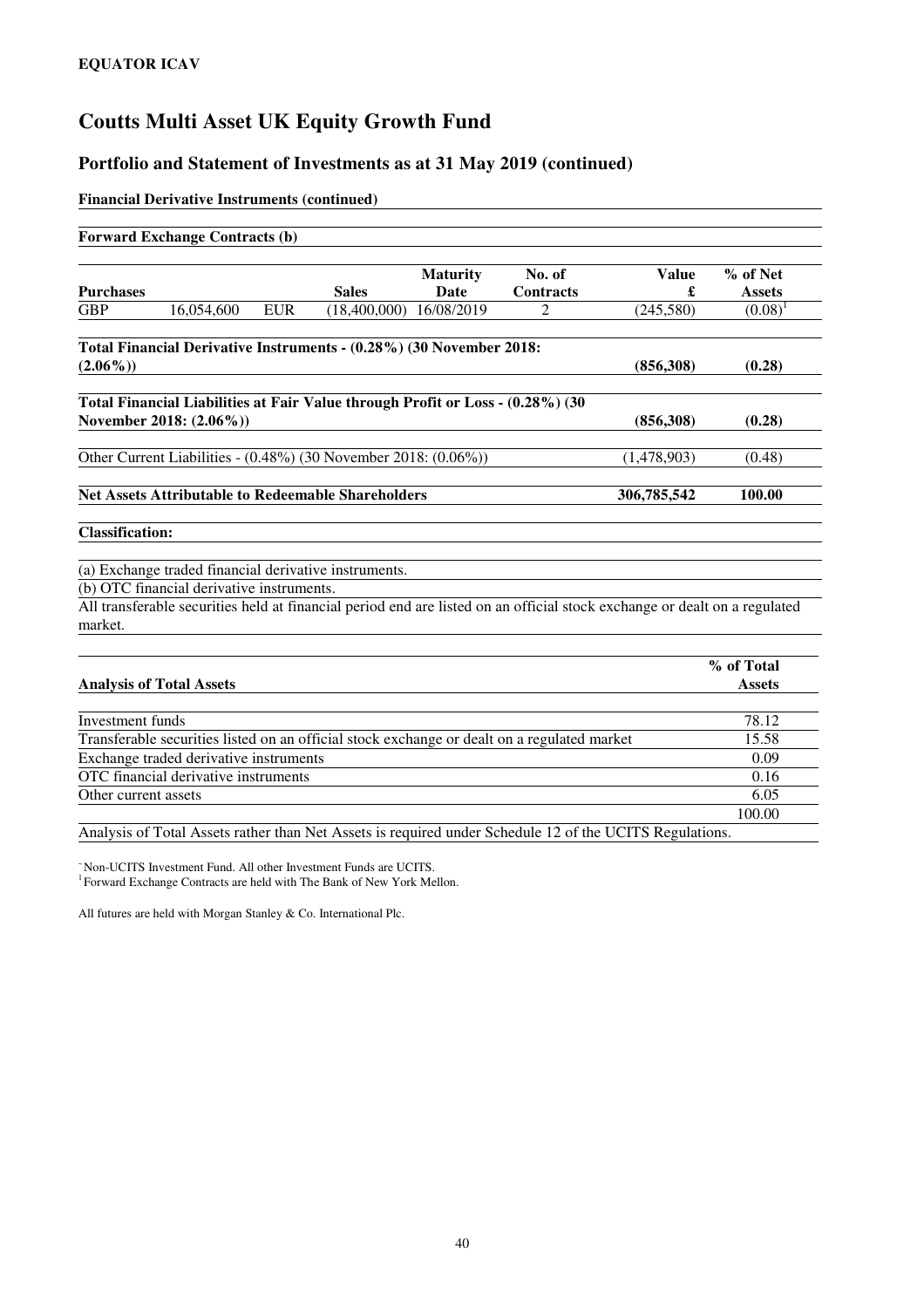### **Portfolio Changes – Material Acquisitions for the financial period ended 31 May 2019**

| <b>Description</b>                                                            | <b>Acquisitions</b> | Cost       |
|-------------------------------------------------------------------------------|---------------------|------------|
|                                                                               | <b>Nominal</b>      | £          |
| Royal London Cash Plus                                                        | 14,178,670          | 14,194,220 |
| AXA Fixed Interest Investment ICVC - Sterling Credit Short Duration Bond Fund | 10,412,025          | 10,269,108 |
| JPMorgan Liquidity Funds - GBP Liquidity LVNAV Fund                           | 9,787,196           | 9,787,196  |
| Merian Investment Funds Series I - Merian UK Mid Cap Fund                     | 4,942,400           | 7,278,681  |
| Schroder Income Fund                                                          | 11,353,995          | 6,961,342  |
| iShares Europe ex-UK Index Fund                                               | 408,000             | 6,928,311  |
| Artemis UK Select Fund                                                        | 1,322,780           | 6,581,516  |
| Royal London Bond Funds ICVC - Enhanced Cash Plus Fund                        | 6,407,760           | 6,334,577  |
| Investec Fund Series i - UK Special Situations Fund                           | 4,218,440           | 5,991,450  |
| <b>Liontrust Special Situations Fund</b>                                      | 6,114,160           | 5,867,148  |
| Capital Group New Perspective Fund LUX                                        | 565,320             | 5,482,178  |
| Merian Investment Funds Series I - Merian UK Smaller Companies Fund           | 2,692,530           | 4,311,638  |
| Polar Capital Funds Plc - Healthcare Opportunities Fund                       | 104,245             | 3,834,746  |
| Schroder ISF Greater China                                                    | 77,110              | 2,931,082  |
| JPMorgan Fund ICVC - Japan Fund                                               | 1,123,530           | 2,930,166  |
| Majedie Asset Management Investment Fund Co - Majedie UK Focus Fund           | 1,632,868           | 2,852,131  |
| MAN Funds Plc - MAN GLG Japan CoreAlpha Equity                                | 37,480              | 2,800,665  |
| Dimensional Funds ICVC - Emerging Markets Core Equity Fund                    | 192,615             | 1,899,473  |
| Royal London Short Duration Global High Yield Bond Fund                       | 1,795,320           | 1,572,341  |
| Polar Capital Funds plc - Global Technology Fund                              | 33,630              | 1,246,328  |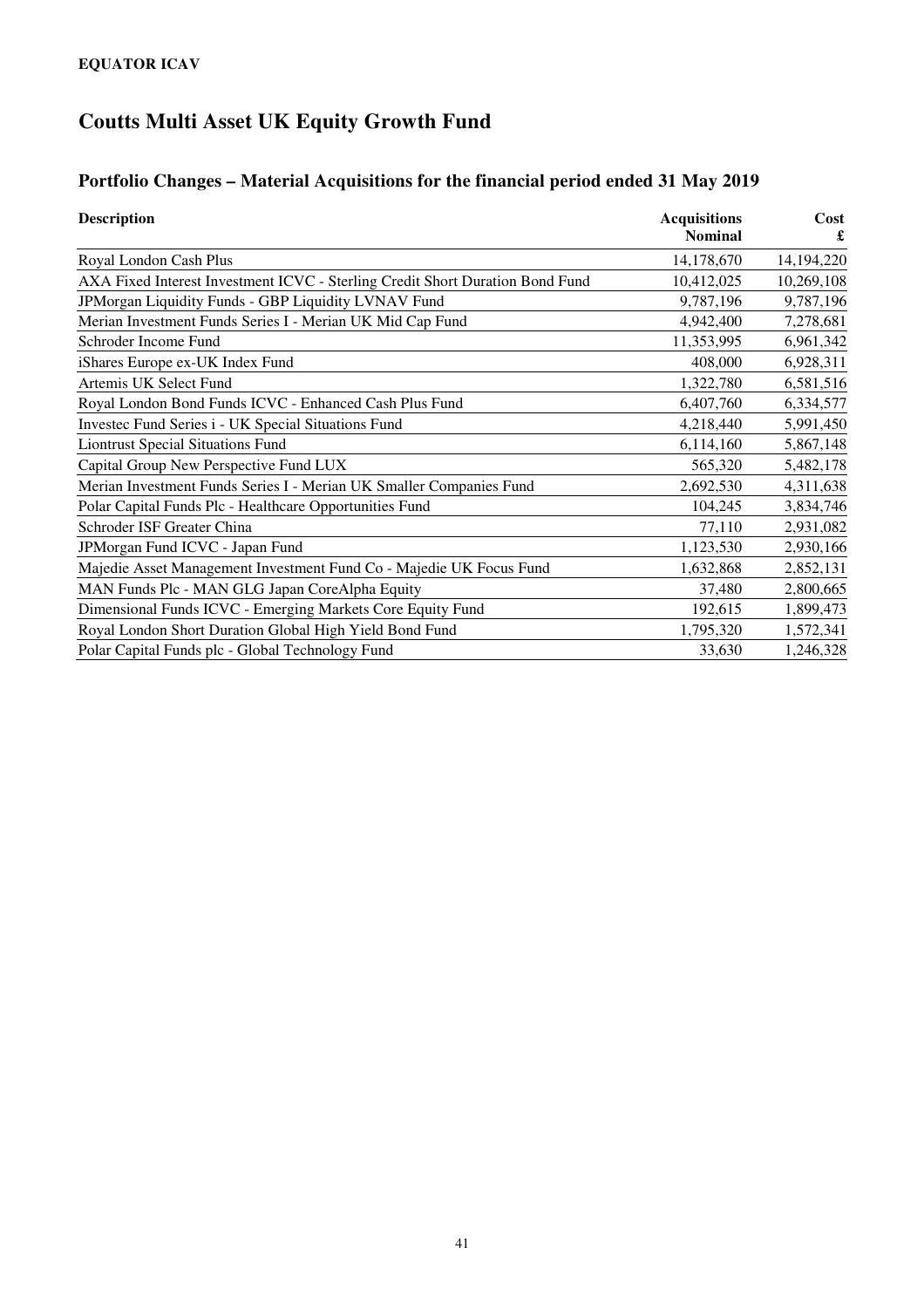### **Portfolio Changes – Material Disposals for the financial period ended 31 May 2019**

| <b>Description</b>                                                          | <b>Disposals</b><br><b>Nominal</b> | <b>Proceeds</b> |
|-----------------------------------------------------------------------------|------------------------------------|-----------------|
| JPMorgan Liquidity Funds - GBP Liquidity LVNAV Fund                         | 12,337,196                         | 12,337,196      |
| Polar Capital Funds Plc - Healthcare Opportunities Fund                     | 269,145                            | 10,153,963      |
| United Kingdom Gilt 1.5% 22/01/2021                                         | 7,400,000                          | 7,499,234       |
| BNP Paribas Issuance BV 26/10/2020                                          | 7,000                              | 5,686,770       |
| J O Hambro Capital Management Umbrella Fund Plc - Continental European Fund | 5,630,300                          | 5,154,961       |
| BlackRock Global Funds - Emerging Markets Local Currency Bond Fund          | 538,640                            | 3,711,230       |
| LF Lindsell Train UK Equity Fund                                            | 1,851,270                          | 3,164,191       |
| Portugal Obrigacoes do Tesouro OT '144A' 2.88% 15/10/2025                   | 3,000,000                          | 2,955,581       |
| Italy Buoni Poliennali Del Tesoro 0.05% 15/04/2021                          | 3,300,000                          | 2,839,914       |
| MAN Funds Plc - MAN GLG Japan CoreAlpha Equity                              | 37,480                             | 2,799,745       |
| MAN Funds Plc - MAN GLG Japan CoreAlpha Equity                              | 22,825                             | 2,792,182       |
| UK Commercial Property REIT Ltd (REIT)                                      | 2,900,000                          | 2,529,744       |
| iShares UK Property UCITS ETF - ETF                                         | 428,500                            | 2,463,928       |
| Nomura Cross Asset Momentum UCITS Fund                                      | 25,650                             | 2,404,005       |
| JPMorgan Chase & Co                                                         | 29,906                             | 2,398,997       |
| FP CRUX European Fund                                                       | 1,941,713                          | 1,903,267       |
| AT&T Inc 3.15% 04/09/2036                                                   | 2,050,000                          | 1,790,179       |
| Volkswagen International Finance NV FRN (Perpetual)                         | 2,100,000                          | 1,687,911       |
| Deutsche Bank AG 'EMTN' 2.75% 17/02/2025                                    | 1,800,000                          | 1,533,804       |
| Bluebay Funds - Bluebay Financial Capital Bond Fund                         | 16,410                             | 1,500,859       |
| Credit Agricole Assurances SA FRN 29/01/2048                                | 1,900,000                          | 1,498,029       |
| Imperial Brands Finance Plc 'EMTN' 3.38% 26/02/2026                         | 1,500,000                          | 1,441,051       |
| MTN Mauritius Investments Ltd 'REGS' 6.5% 13/10/2026                        | 1,800,000                          | 1,429,381       |
| HBOS Sterling Finance Jersey LP FRN (Perpetual)                             | 1,000,000                          | 1,398,000       |
| Algebris UCITS Funds Plc - Algebris Financial Credit Fund                   | 12,300                             | 1,269,975       |
| Barclays Plc 'EMTN' FRN 24/01/2026                                          | 1,500,000                          | 1,231,932       |
| TOTAL SA 'EMTN' FRN (Perpetual)                                             | 1,300,000                          | 1,186,628       |
| Procter & Gamble Co/The 1.38% 03/05/2025                                    | 1,100,000                          | 1,078,440       |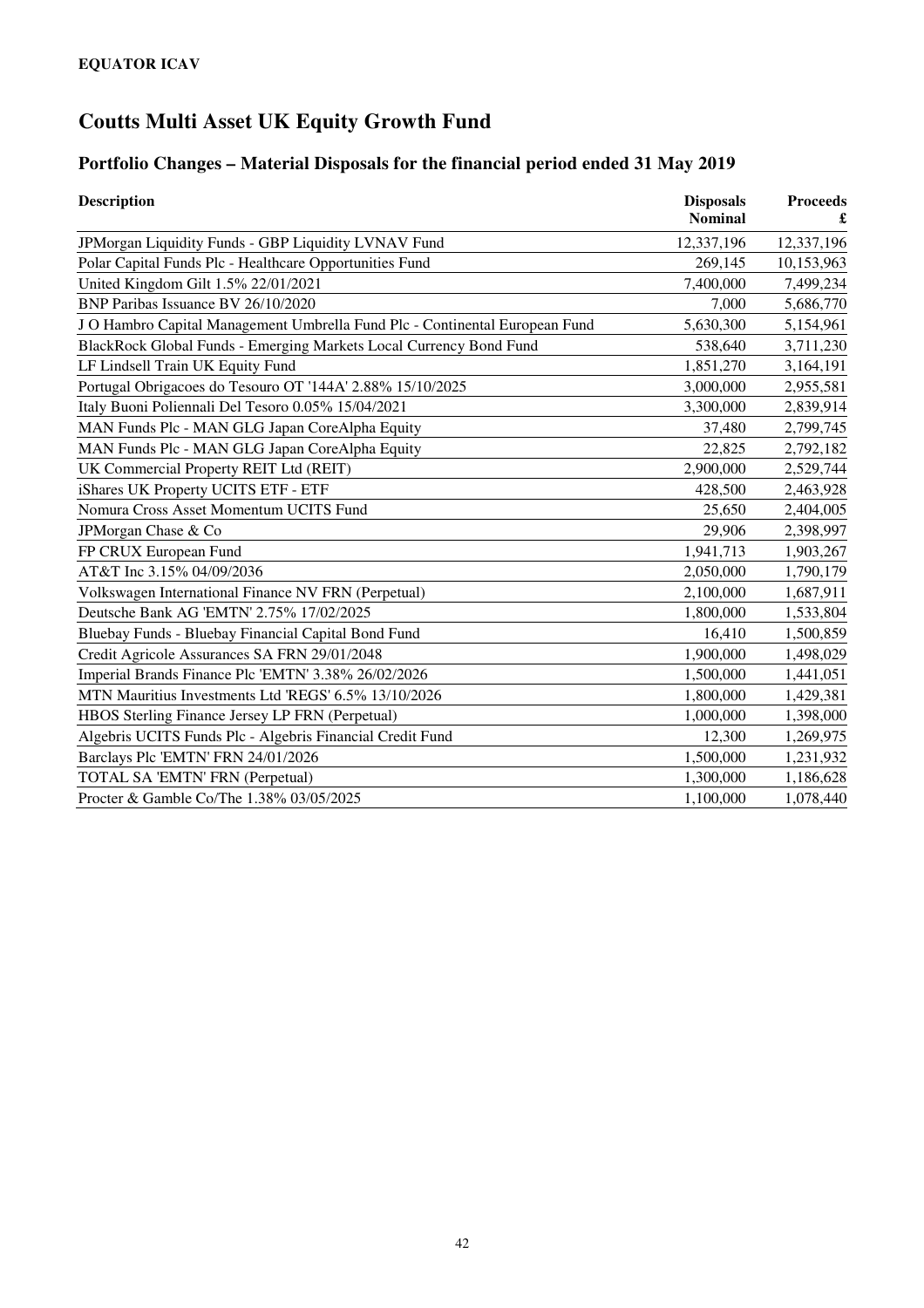### **Portfolio and Statement of Investments as at 31 May 2019**

| <b>Description</b>                                                                             | <b>Nominal</b><br><b>Holdings</b> | Fair<br><b>Value</b><br>US\$ | $%$ of<br><b>Net</b><br><b>Assets</b> |
|------------------------------------------------------------------------------------------------|-----------------------------------|------------------------------|---------------------------------------|
| <b>Investment Funds</b>                                                                        |                                   |                              |                                       |
| AXA Fixed Interest Investment ICVC - Sterling Credit Short                                     |                                   |                              |                                       |
| <b>Duration Bond Fund</b>                                                                      | 3,104,670                         | 3,892,501                    | 4.29                                  |
| Blackstone/GSO Loan Financing Ltd~                                                             | 1,052,000                         | 575,855                      | 0.63                                  |
| Bluebay Funds - Bluebay Financial Capital Bond Fund                                            | 9,715                             | 1,179,581                    | 1.30                                  |
| Capital Group New Perspective Fund LUX                                                         | 78,140                            | 1,024,415                    | 1.13                                  |
| Colchester Local Markets Bond Fund/The~                                                        | 146,630                           | 1,471,373                    | 1.62                                  |
| Dimensional Funds ICVC - Emerging Markets Core Equity Fund                                     | 53,455                            | 677,178                      | 0.75                                  |
| Edgewood L Select - US Select Growth                                                           | 17,895                            | 2,530,890                    | 2.79                                  |
| Investec Fund Series i - UK Special Situations Fund                                            | 404,420                           | 714,269                      | 0.79                                  |
| iShares Europe ex-UK Index Fund                                                                | 212,770                           | 4,566,275                    | 5.03                                  |
| J O Hambro Capital Management UK Umbrella Fund - UK Equity                                     |                                   |                              |                                       |
| Income Fund~                                                                                   | 458,865                           | 720,509                      | 0.79                                  |
| JPMorgan Liquidity Funds - USD Liquidity LVNAV Fund                                            | 2,000,000                         | 2,000,000                    | 2.20                                  |
| LF Lindsell Train UK Equity Fund~                                                              | 329,691                           | 705,871                      | 0.78                                  |
| Merian Global Investors Series Plc - Merian Global Equity                                      |                                   |                              |                                       |
| Absolute Return Fund                                                                           | 691,600                           | 1,119,493                    | 1.23                                  |
| Morant Wright Fuji Yield Fund                                                                  | 146,930                           | 1,284,991                    | 1.41                                  |
| Neuberger Berman Short Duration Emerging Market Debt Fund                                      | 234,000                           | 2,307,240                    | 2.54                                  |
| PIMCO GIS Global Investment Grade Credit Fund                                                  | 806,500                           | 10,387,720                   | 11.44                                 |
| Robeco Capital Growth Funds - Robeco QI Emerging                                               |                                   |                              |                                       |
| <b>Conservative Equities</b>                                                                   | 1,870                             | 165,364                      | 0.18                                  |
| Royal London Bond Funds ICVC - Enhanced Cash Plus Fund                                         | 2,182,600                         | 2,730,967                    | 3.01                                  |
| Royal London Cash Plus                                                                         | 1,571,335                         | 1,991,390                    | 2.19                                  |
| Royal London Short Duration Global High Yield Bond Fund                                        | 2,416,700                         | 2,674,316                    | 2.95                                  |
| Schroder ISF Asian Total Return                                                                | 2,039                             | 891,948                      | 0.98                                  |
| THEAM Quant - Equity Eurozone Income Defensive/Luxembourg                                      | 4,330                             | 415,076                      | 0.46                                  |
| Threadneedle Investment Funds ICVC - UK Equity Income Fund                                     | 122,690                           | 264,991                      | 0.29                                  |
| UK Mortgages Ltd~                                                                              | 807,470                           | 816,675                      | 0.90                                  |
| Total Investment Funds - 49.68% (30 November 2018: 52.40%)                                     |                                   | 45,108,888                   | 49.68                                 |
| <b>Transferable Securities - Equities</b>                                                      |                                   |                              |                                       |
| Guernsey - 0.50% (30 November 2018: 0.98%)                                                     |                                   |                              |                                       |
| UK Commercial Property REIT Ltd (REIT)                                                         | 394,000                           | 455,277                      | 0.50                                  |
| Japan - 0.00% (30 November 2018: 0.50%)                                                        |                                   |                              |                                       |
| United Kingdom - 0.00% (30 November 2018: 0.15%)                                               |                                   |                              |                                       |
| United States - 0.00% (30 November 2018: 0.32%)                                                |                                   |                              |                                       |
|                                                                                                |                                   |                              |                                       |
| Total Fair Value of Transferable Securities - Equities - 0.50% (30 November<br>$2018: 1.95\%)$ |                                   | 455,277                      | 0.50                                  |
| <b>Transferable Securities - Bonds</b>                                                         |                                   |                              |                                       |
| Australia - 0.72% (30 November 2018: 0.67%)                                                    |                                   |                              |                                       |
| Australia & New Zealand Banking Group Ltd 'REGS' FRN                                           |                                   |                              |                                       |
| 09/11/2022                                                                                     | 200,000                           | 200,238                      | 0.22                                  |
| National Australia Bank Ltd 'REGS' FRN 12/01/2021                                              | 250,000                           | 250,510                      | 0.28                                  |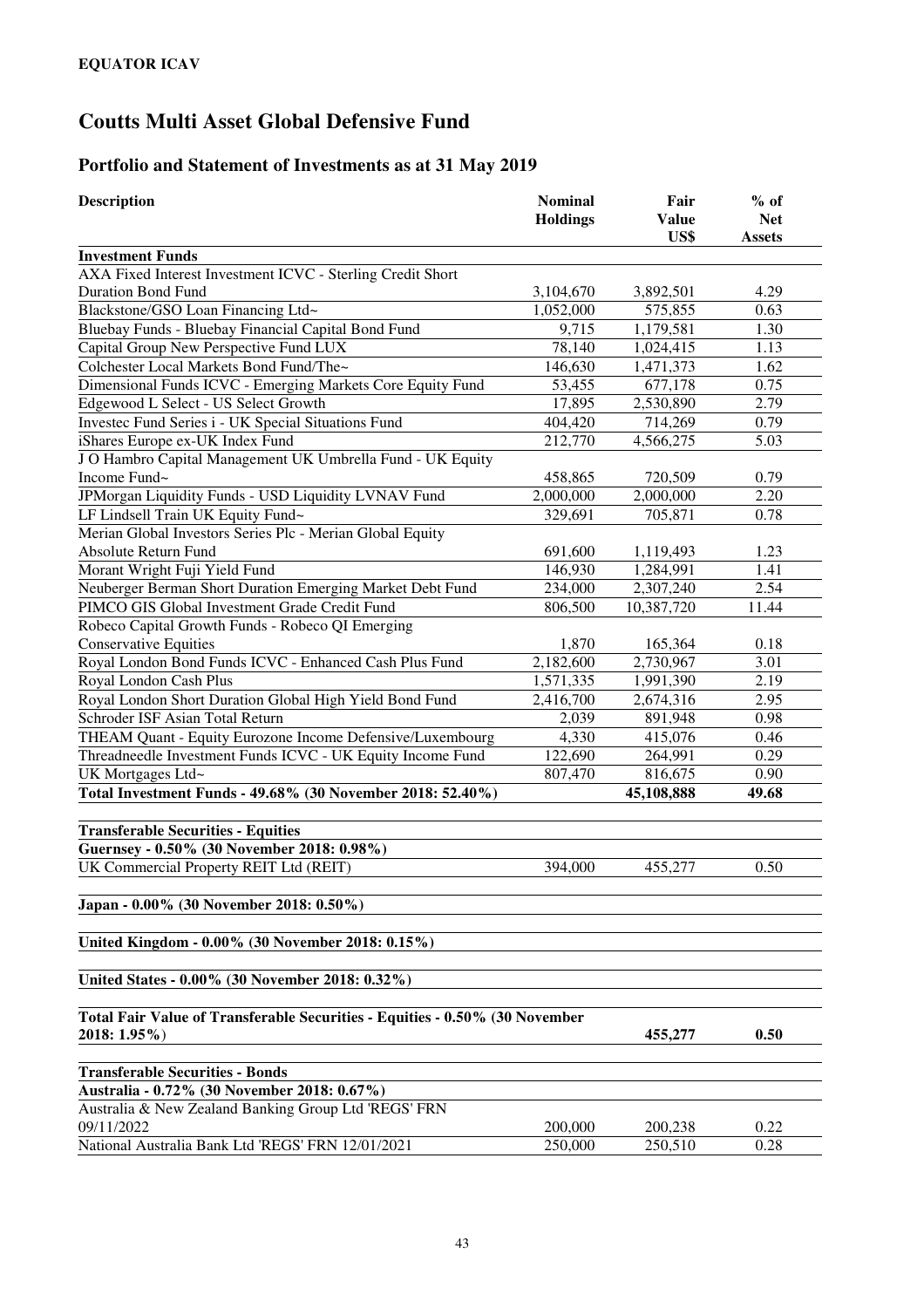| <b>Description</b>                                                                                | <b>Nominal</b><br><b>Holdings</b> | Fair<br><b>Value</b><br>US\$ | $%$ of<br><b>Net</b><br><b>Assets</b> |
|---------------------------------------------------------------------------------------------------|-----------------------------------|------------------------------|---------------------------------------|
| <b>Transferable Securities - Bonds (continued)</b>                                                |                                   |                              |                                       |
| Australia - 0.72% (30 November 2018: 0.67%) (continued)                                           |                                   |                              |                                       |
| Westpac Banking Corp FRN 11/01/2023                                                               | 200,000                           | 199,732                      | 0.22                                  |
|                                                                                                   |                                   | 650,480                      | 0.72                                  |
|                                                                                                   |                                   |                              |                                       |
| Belgium - 0.48% (30 November 2018: 0.70%)                                                         |                                   |                              |                                       |
| Anheuser-Busch InBev SA/NV 'EMTN' 1.75% 07/03/2025                                                | 350,000                           | 437,648                      | 0.48                                  |
|                                                                                                   |                                   |                              |                                       |
| Canada - 0.43% (30 November 2018: 0.41%)                                                          |                                   |                              |                                       |
| Toronto-Dominion Bank/The 'GMTN' FRN 17/09/2020                                                   | 391,000                           | 392,370                      | 0.43                                  |
|                                                                                                   |                                   |                              |                                       |
| France - 1.92% (30 November 2018: 1.78%)                                                          |                                   |                              |                                       |
| Credit Agricole Assurances SA FRN 29/01/2048                                                      | 300,000                           | 311,859                      | 0.34                                  |
| Orange SA FRN (Perpetual)                                                                         | 200,000                           | 229,379                      | 0.25                                  |
| Societe Generale SA 1.6% 09/01/2020                                                               | 342,500                           | 476,350                      | 0.53                                  |
| TOTAL SA 'EMTN' FRN (Perpetual)                                                                   | 400,000                           | 483,252                      | 0.53                                  |
| TOTAL SA 'EMTN' FRN (Perpetual)                                                                   | 200,000                           | 241,299                      | 0.27                                  |
|                                                                                                   |                                   | 1,742,139                    | 1.92                                  |
|                                                                                                   |                                   |                              |                                       |
| Germany, Federal Republic - 0.24% (30 November 2018: 1.48%)                                       |                                   |                              |                                       |
| Volkswagen International Finance NV FRN (Perpetual)                                               | 200,000                           | 216,312                      | 0.24                                  |
|                                                                                                   |                                   |                              |                                       |
| Guernsey - 0.46% (30 November 2018: 0.41%)<br>Pershing Square Holdings Ltd 'REGS' 5.5% 15/07/2022 | 400,000                           | 416,020                      | 0.46                                  |
|                                                                                                   |                                   |                              |                                       |
| International - 0.97% (30 November 2018: 0.90%)                                                   |                                   |                              |                                       |
| European Investment Bank 6% 07/12/2028                                                            | 490,000                           | 879,548                      | 0.97                                  |
|                                                                                                   |                                   |                              |                                       |
| Italy - 5.53% (30 November 2018: 5.23%)                                                           |                                   |                              |                                       |
| Italy Buoni Poliennali Del Tesoro 0.05% 15/04/2021                                                | 3,000,000                         | 3,312,314                    | 3.65                                  |
| Italy Buoni Poliennali Del Tesoro 5% 01/03/2022                                                   | 1,100,000                         | 1,355,775                    | 1.49                                  |
| UniCredit SpA 'EMTN' FRN 28/10/2025                                                               | 300,000                           | 349,621                      | 0.39                                  |
|                                                                                                   |                                   | 5,017,710                    | 5.53                                  |
|                                                                                                   |                                   |                              |                                       |
| Mexico - 0.45% (30 November 2018: 0.38%)                                                          |                                   |                              |                                       |
| Mexico Government International Bond 'GMTN' 5.75%                                                 |                                   |                              |                                       |
| 12/10/2110                                                                                        | 400,000                           | 413,004                      | 0.45                                  |
|                                                                                                   |                                   |                              |                                       |
| Netherlands - 0.22% (30 November 2018: 0.61%)                                                     |                                   |                              |                                       |
| ING Groep NV FRN 29/03/2022                                                                       | 200,000                           | 202,671                      | 0.22                                  |
|                                                                                                   |                                   |                              |                                       |
| New Zealand - 0.22% (30 November 2018: 0.21%)                                                     |                                   |                              |                                       |
| ANZ New Zealand Int'l Ltd/London 'REGS' FRN 25/01/2022                                            | 200,000                           | 202,320                      | 0.22                                  |
|                                                                                                   |                                   |                              |                                       |
| Portugal - 1.92% (30 November 2018: 3.33%)                                                        |                                   |                              |                                       |
| Portugal Government International Bond 'REGS' 5.125%                                              |                                   |                              |                                       |
| 15/10/2024                                                                                        |                                   | 176,836                      | 0.19                                  |
|                                                                                                   | 160,000                           |                              |                                       |
| Portugal Obrigacoes do Tesouro OT '144A' 2.875% 15/10/2025                                        | 1,200,000                         | 1,569,597<br>1,746,433       | 1.73<br>1.92                          |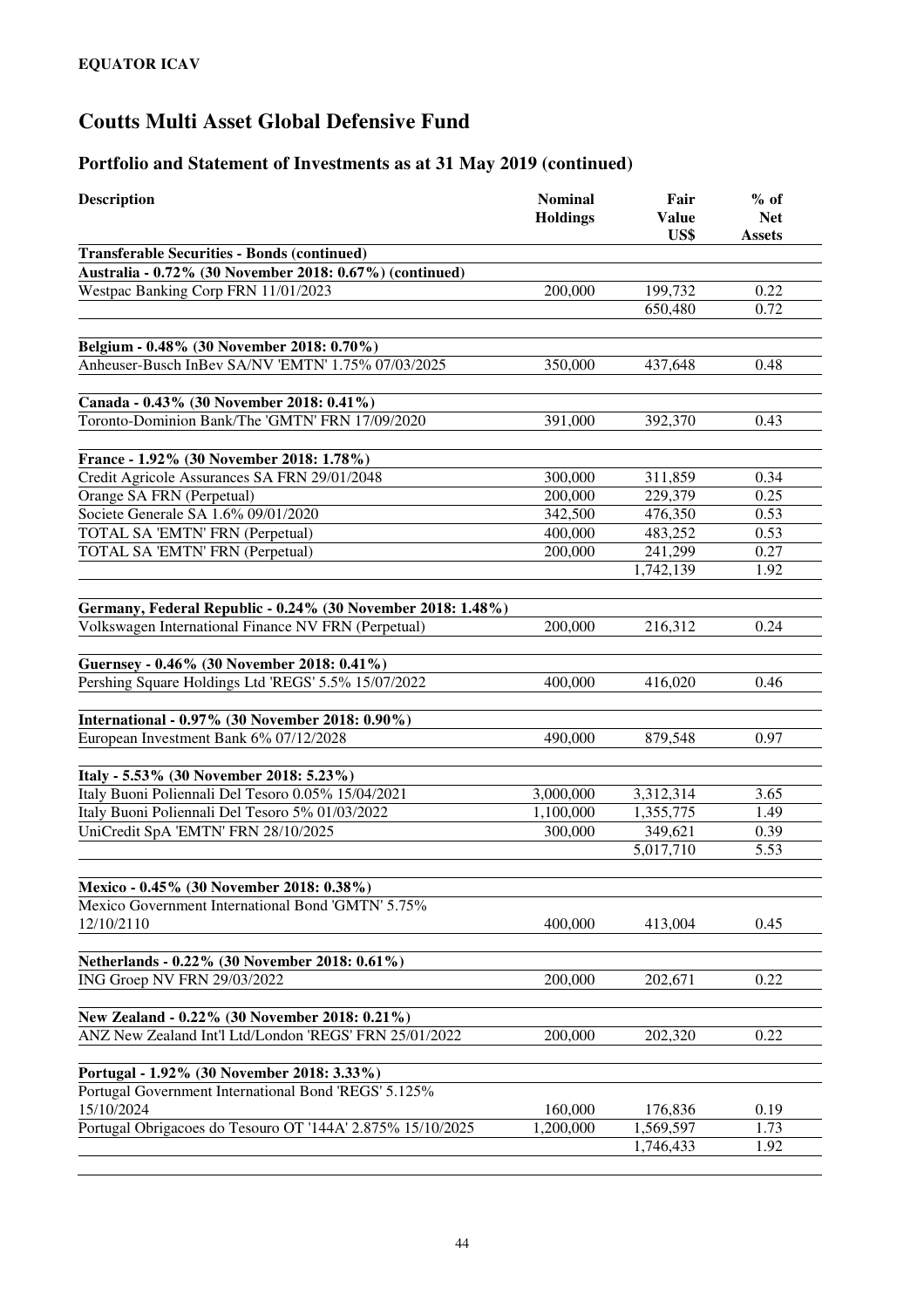| <b>Description</b>                                              | <b>Nominal</b><br><b>Holdings</b> | Fair<br><b>Value</b><br>US\$ | $%$ of<br><b>Net</b><br>Assets |
|-----------------------------------------------------------------|-----------------------------------|------------------------------|--------------------------------|
| <b>Transferable Securities - Bonds (continued)</b>              |                                   |                              |                                |
| <b>Russian Federation - 0.62% (30 November 2018: 0.57%)</b>     |                                   |                              |                                |
| Sberbank of Russia Via SB Capital SA 'REGS' 6.125% 07/02/2022   | 530,000                           | 560,242                      | 0.62                           |
|                                                                 |                                   |                              |                                |
| South Africa - 1.00% (30 November 2018: 0.87%)                  |                                   |                              |                                |
| MTN Mauritius Investments Ltd 'REGS' 4.755% 11/11/2024          | 500,000                           | 492,633                      | 0.54                           |
| MTN Mauritius Investments Ltd 'REGS' 6.5% 13/10/2026            | 200,000                           | 212,649                      | 0.23                           |
| Myriad International Holdings BV 'REGS' 4.85% 06/07/2027        | 200,000                           | 207,772                      | 0.23                           |
|                                                                 |                                   | 913,054                      | 1.00                           |
|                                                                 |                                   |                              |                                |
| Spain - 1.56% (30 November 2018: 1.82%)                         |                                   |                              |                                |
| Spain Government Bond '144A' 3.8% 30/04/2024                    | 900,000                           | 1,195,421                    | 1.31                           |
| Telefonica Emisiones SA 'EMTN' 1.447% 22/01/2027                | 100,000                           | 115,274                      | 0.13                           |
| Telefonica Europe BV FRN (Perpetual)                            | 100,000                           | 109,266                      | 0.12                           |
|                                                                 |                                   | 1,419,961                    | 1.56                           |
|                                                                 |                                   |                              |                                |
| Sweden - 0.34% (30 November 2018: 0.32%)                        |                                   |                              |                                |
| Svenska Handelsbanken AB 'BKNT' FRN 30/03/2021                  | 300,000                           | 304,923                      | 0.34                           |
|                                                                 |                                   |                              |                                |
| United Kingdom - 4.78% (30 November 2018: 4.77%)                |                                   |                              |                                |
| Aviva Plc 'EMTN' FRN 12/09/2049                                 | 200,000                           | 253,400                      | 0.28                           |
| Barclays Bank Plc 'REGS' 10.179% 12/06/2021                     | 200,000                           | 225,646                      | 0.25                           |
| Barclays Plc 'EMTN' FRN 24/01/2026                              | 300,000                           | 326,042                      | 0.36                           |
| BAT Capital Corp 3.557% 15/08/2027                              | 200,000                           | 192,419                      | 0.21                           |
| BAT Capital Corp 'EMTN' 2.125% 15/08/2025                       | 100,000                           | 123,720                      | 0.14                           |
| HBOS Sterling Finance Jersey LP FRN (Perpetual)                 | 200,000                           | 371,994                      | 0.41                           |
| HSBC Holdings Plc FRN 18/05/2021                                | 400,000                           | 400,262                      | 0.44                           |
| Imperial Brands Finance Plc 'EMTN' 3.375% 26/02/2026            | 300,000                           | 374,845                      | 0.41                           |
| Legal & General Group Plc 'EMTN' FRN 27/10/2045                 | 200,000                           | 274,218                      | 0.30                           |
| Legal & General Group Plc 'EMTN' FRN 21/03/2047                 | 200,000                           | 197,835                      | 0.22                           |
| Lloyds Banking Group Plc FRN (Perpetual)                        | 500,000                           | 633,930                      | 0.70                           |
| Marks & Spencer Plc 'EMTN' 3% 08/12/2023                        | 350,000                           | 450,537                      | 0.50                           |
| Tesco Property Finance 3 Plc 5.744% 13/04/2040                  | 335,861                           | 513,231                      | 0.56                           |
|                                                                 |                                   | 4,338,079                    | 4.78                           |
|                                                                 |                                   |                              |                                |
| United States - 22.59% (30 November 2018: 15.67%)               |                                   |                              |                                |
| Comcast Corp 3.95% 15/10/2025                                   | 500,000                           | 530,436                      | 0.58                           |
| GE Capital UK Funding Unlimited Co 'EMTN' 5.875%                |                                   |                              |                                |
| 18/01/2033                                                      | 200,000                           | 313,917                      | 0.35                           |
| JPMorgan Chase & Co 'EMTN' FRN 18/05/2028                       | 300,000                           | 350,629                      | 0.39                           |
| JPMorgan Chase Bank NA 'BKNT' FRN 01/02/2021                    | 1,000,000                         | 1,000,596                    | 1.10                           |
| JPMorgan Chase Bank NA 'BKNT' FRN 26/04/2021                    | 200,000                           | 200,165                      | 0.22                           |
| Kinder Morgan Inc/DE 4.3% 01/06/2025                            | 300,000                           | 314,925                      | 0.35                           |
| McDonald's Corp 'MTN' FRN 28/10/2021                            | 200,000                           | 199,949                      | 0.22                           |
| Morgan Stanley 'GMTN' FRN 08/05/2024                            | 500,000                           | 505,637                      | 0.56                           |
| United States Treasury Inflation Indexed Bonds 0.625%           |                                   |                              |                                |
| 15/04/2023                                                      | 3,673,324                         | 3,709,197                    | 4.08                           |
| United States Treasury Inflation Indexed Bonds 0.25% 15/01/2025 | 1,900,000                         | 2,019,681                    | 2.22                           |
| United States Treasury Note/Bond 2.625% 15/08/2020              | 4,200,000                         | 4,224,445                    | 4.65                           |
| United States Treasury Note/Bond 2.625% 31/03/2025              | 400,000                           | 414,070                      | 0.46                           |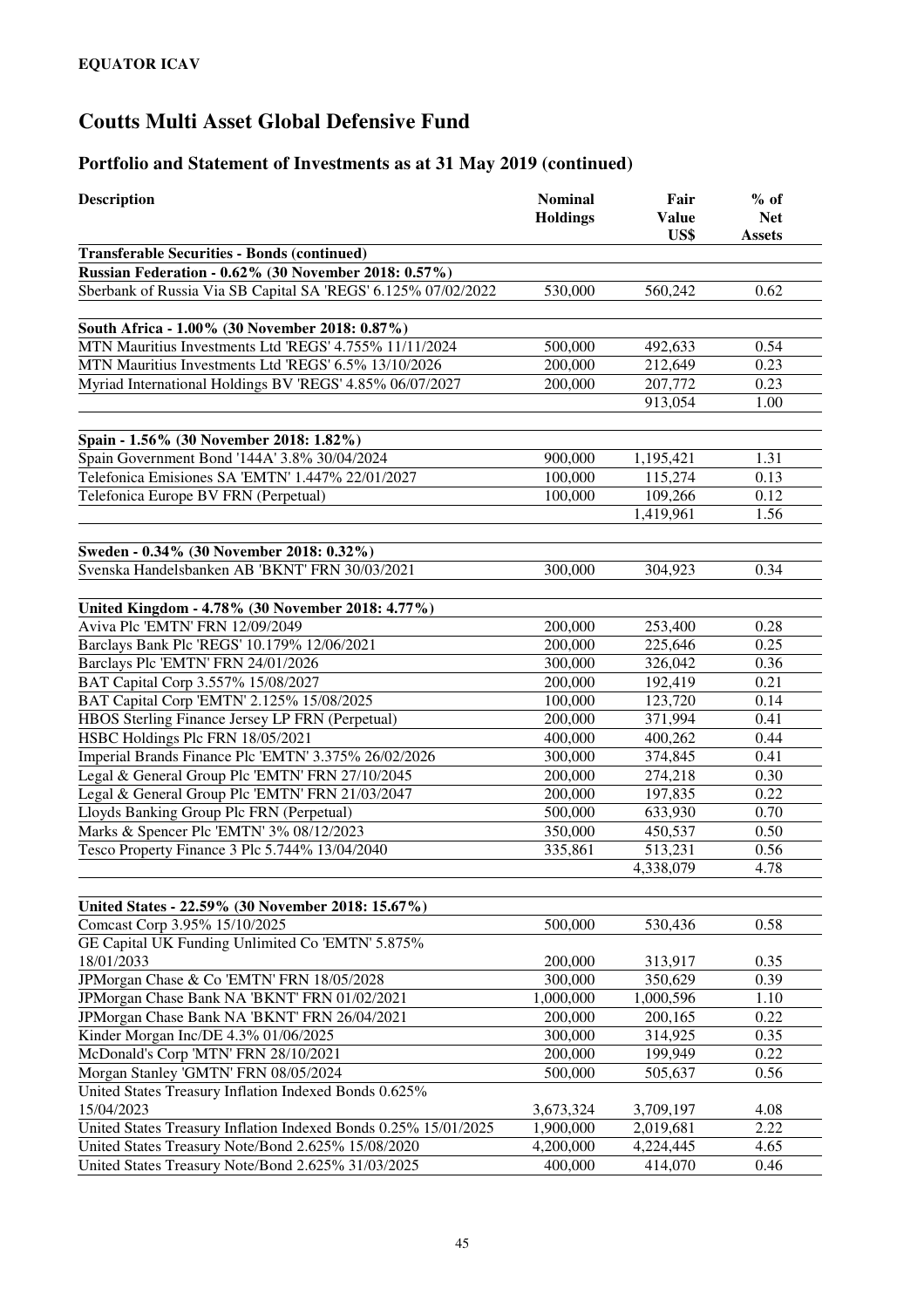| <b>Description</b>                      |                                                                              | <b>Nominal</b><br><b>Holdings</b> | Fair<br><b>Value</b><br>US\$ | $%$ of<br><b>Net</b><br><b>Assets</b> |
|-----------------------------------------|------------------------------------------------------------------------------|-----------------------------------|------------------------------|---------------------------------------|
|                                         | <b>Transferable Securities - Bonds (continued)</b>                           |                                   |                              |                                       |
|                                         | United States - 22.59% (30 November 2018: 15.67%) (continued)                |                                   |                              |                                       |
|                                         | United States Treasury Note/Bond 2.25% 15/08/2027                            | 2,100,000                         | 2,125,430                    | 2.34                                  |
|                                         | United States Treasury Note/Bond 2.875% 15/05/2028                           | 3,400,000                         | 3,608,449                    | 3.97                                  |
|                                         | Wells Fargo & Co 'EMTN' 2% 28/07/2025                                        | 200,000                           | 250,532                      | 0.28                                  |
|                                         | Wells Fargo & Co 'EMTN' 3.5% 12/09/2029                                      | 100,000                           | 137,769                      | 0.15                                  |
|                                         | Wells Fargo & Co 'MTN' FRN 22/07/2020                                        | 600,000                           | 604,431                      | 0.67                                  |
|                                         |                                                                              |                                   | 20,510,258                   | 22.59                                 |
| 2018: 40.13%)                           | Total Fair Value of Transferable Securities - Bonds - 44.45% (30 November    |                                   | 40,363,172                   | 44.45                                 |
|                                         | <b>Transferable Securities - Structured Notes</b>                            |                                   |                              |                                       |
|                                         | Switzerland - 1.19% (30 November 2018: 1.01%)                                |                                   |                              |                                       |
| UBS AG 08/01/2020                       |                                                                              | 670,000                           | 1,077,877                    | 1.19                                  |
|                                         | United States - 0.61% (30 November 2018: 0.57%)                              |                                   |                              |                                       |
|                                         | JP Morgan Structured Products BV 08/01/2020                                  | 18                                | 263,776                      | 0.29                                  |
|                                         | JP Morgan Structured Products BV 08/01/2020                                  | 20                                | 289,462                      | 0.32                                  |
|                                         |                                                                              |                                   | 553,238                      | 0.61                                  |
| November 2018: 1.58%)                   | Total Fair Value of Transferable Securities - Structured Notes - 1.80% (30   |                                   | 1,631,115                    | 1.80                                  |
|                                         | Total Fair Value of Transferable Securities - 46.75% (30 November 2018:      |                                   |                              |                                       |
| 43.66%)                                 |                                                                              |                                   | 42,449,564                   | 46.75                                 |
|                                         | Total Fair Value of Investments excluding Financial Derivative Instruments - |                                   |                              |                                       |
| 96.43% (30 November 2018: 96.06%)       |                                                                              |                                   | 87,558,452                   | 96.43                                 |
| <b>Financial Derivative Instruments</b> |                                                                              |                                   |                              |                                       |
| Futures (a)                             |                                                                              |                                   |                              |                                       |
|                                         |                                                                              | <b>Notional</b>                   |                              |                                       |
| No. of                                  |                                                                              | <b>Value</b>                      | <b>Value</b>                 | % of Net                              |
| Contracts                               | <b>Description</b>                                                           | US\$                              | US\$                         | <b>Assets</b>                         |
| $\overline{4}$                          | FTSE 100 Index Future June 2019                                              | 361,626                           | 3,377                        | 0.01                                  |
| 80                                      | U.S. 10 Year Note CBT September 2019                                         | 10,140,000                        | 81,250                       | 0.09                                  |
| $\overline{3}$                          | U.S. Ultra Bond CBT September 2019                                           | 527,344                           | 11,227                       | 0.01                                  |
|                                         |                                                                              |                                   | 95,854                       | 0.11                                  |
| <b>Forward Exchange Contracts (b)</b>   |                                                                              |                                   |                              |                                       |
|                                         | <b>Maturity</b>                                                              | No. of                            | <b>Value</b>                 | % of Net                              |

|                  |            |            |              | <b>Maturity</b>     | No. of    | Value           | % of Net          |  |
|------------------|------------|------------|--------------|---------------------|-----------|-----------------|-------------------|--|
| <b>Purchases</b> |            |            | <b>Sales</b> | Date                | Contracts | US\$            | <b>Assets</b>     |  |
| <b>EUR</b>       | .700.000   | USD        | (1.908,001)  | 16/08/2019          |           | 3.004           | $0.00^{1}$        |  |
| <b>USD</b>       | 16.151.644 | <b>EUR</b> | (14.300.000) | 16/08/2019          |           | 76.718          | 0.09 <sup>1</sup> |  |
| <b>USD</b>       | 55.675     | GBP        |              | (43,688) 28/06/2019 |           | 37 <sup>-</sup> | $0.00^{1}$        |  |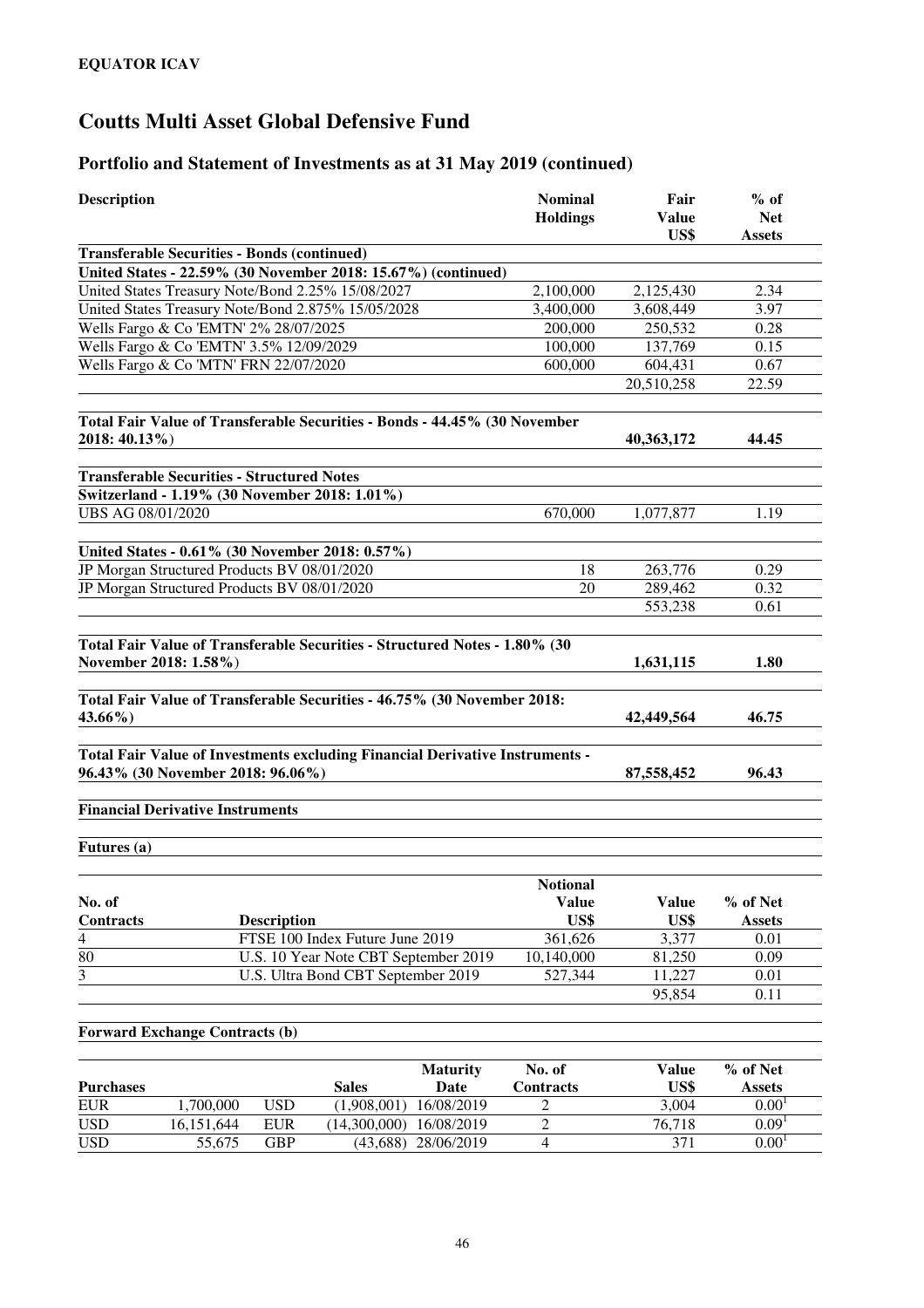#### **Portfolio and Statement of Investments as at 31 May 2019 (continued)**

#### **Financial Derivative Instruments (continued)**

|                  | <b>Forward Exchange Contracts (b) (continued)</b> |                    |                                                                                |                         |                                 |               |                           |
|------------------|---------------------------------------------------|--------------------|--------------------------------------------------------------------------------|-------------------------|---------------------------------|---------------|---------------------------|
| <b>Purchases</b> |                                                   |                    | <b>Sales</b>                                                                   | <b>Maturity</b><br>Date | No. of<br>Contracts             | Value<br>US\$ | % of Net<br><b>Assets</b> |
| <b>USD</b>       | 19,555,492                                        | <b>GBP</b>         | (15,100,000)                                                                   | 16/08/2019              | 3                               | 394,612       | 0.43 <sup>1</sup>         |
|                  |                                                   |                    |                                                                                |                         |                                 | 474,705       | 0.52                      |
|                  |                                                   |                    |                                                                                |                         |                                 |               |                           |
|                  |                                                   |                    | Total Financial Derivative Instruments - 0.63% (30 November 2018: 0.55%)       |                         |                                 | 570,559       | 0.63                      |
|                  | November 2018: 96.61%)                            |                    | Total Financial Assets at Fair Value through Profit or Loss - 97.06% (30       |                         |                                 | 88,129,011    | 97.06                     |
|                  |                                                   |                    | Other Current Assets - 3.29% (30 November 2018: 6.39%)                         |                         |                                 | 2,992,953     | 3.29                      |
|                  |                                                   |                    | Total Assets - 100.35% (30 November 2018: 103.00%)                             |                         |                                 | 91,121,964    | 100.35                    |
|                  | <b>Financial Derivative Instruments</b>           |                    |                                                                                |                         |                                 |               |                           |
| Futures (a)      |                                                   |                    |                                                                                |                         |                                 |               |                           |
| No. of           |                                                   |                    |                                                                                |                         | <b>Notional</b><br><b>Value</b> | <b>Value</b>  | % of Net                  |
| Contracts        |                                                   | <b>Description</b> |                                                                                |                         | US\$                            | US\$          | <b>Assets</b>             |
| 155              |                                                   |                    | EURO STOXX 50 Index Dividend<br>Future December 2019                           |                         | 2,107,288                       | (24,703)      | (0.03)                    |
| 60               |                                                   |                    | S&P 500 E-Mini Future June 2019                                                |                         | 8,257,500                       | (52, 887)     | (0.06)                    |
|                  |                                                   |                    |                                                                                |                         |                                 | (77, 590)     | (0.09)                    |
|                  | <b>Forward Exchange Contracts (b)</b>             |                    |                                                                                |                         |                                 |               |                           |
|                  |                                                   |                    |                                                                                | <b>Maturity</b>         | No. of                          | <b>Value</b>  | % of Net                  |
| <b>Purchases</b> |                                                   |                    | <b>Sales</b>                                                                   | Date                    | <b>Contracts</b>                | US\$          | <b>Assets</b>             |
| <b>EUR</b>       | 6,117,604                                         | <b>USD</b>         | (6,871,641)                                                                    | 28/06/2019              | 4                               | (22,956)      | $(0.03)^1$                |
|                  |                                                   | <b>USD</b>         | $(37,741,856)$ 28/06/2019                                                      |                         | 6                               | (151, 546)    | $(0.16)^1$                |
| <b>GBP</b>       | 29,694,956                                        |                    |                                                                                |                         |                                 |               |                           |
|                  |                                                   |                    |                                                                                |                         |                                 | (174, 502)    | (0.19)                    |
| $(0.87\%)$       |                                                   |                    | Total Financial Derivative Instruments - (0.28%) (30 November 2018:            |                         |                                 | (252,092)     | (0.28)                    |
|                  | November 2018: (0.87%))                           |                    | Total Financial Liabilities at Fair Value through Profit or Loss - (0.28%) (30 |                         |                                 | (252,092)     | (0.28)                    |

47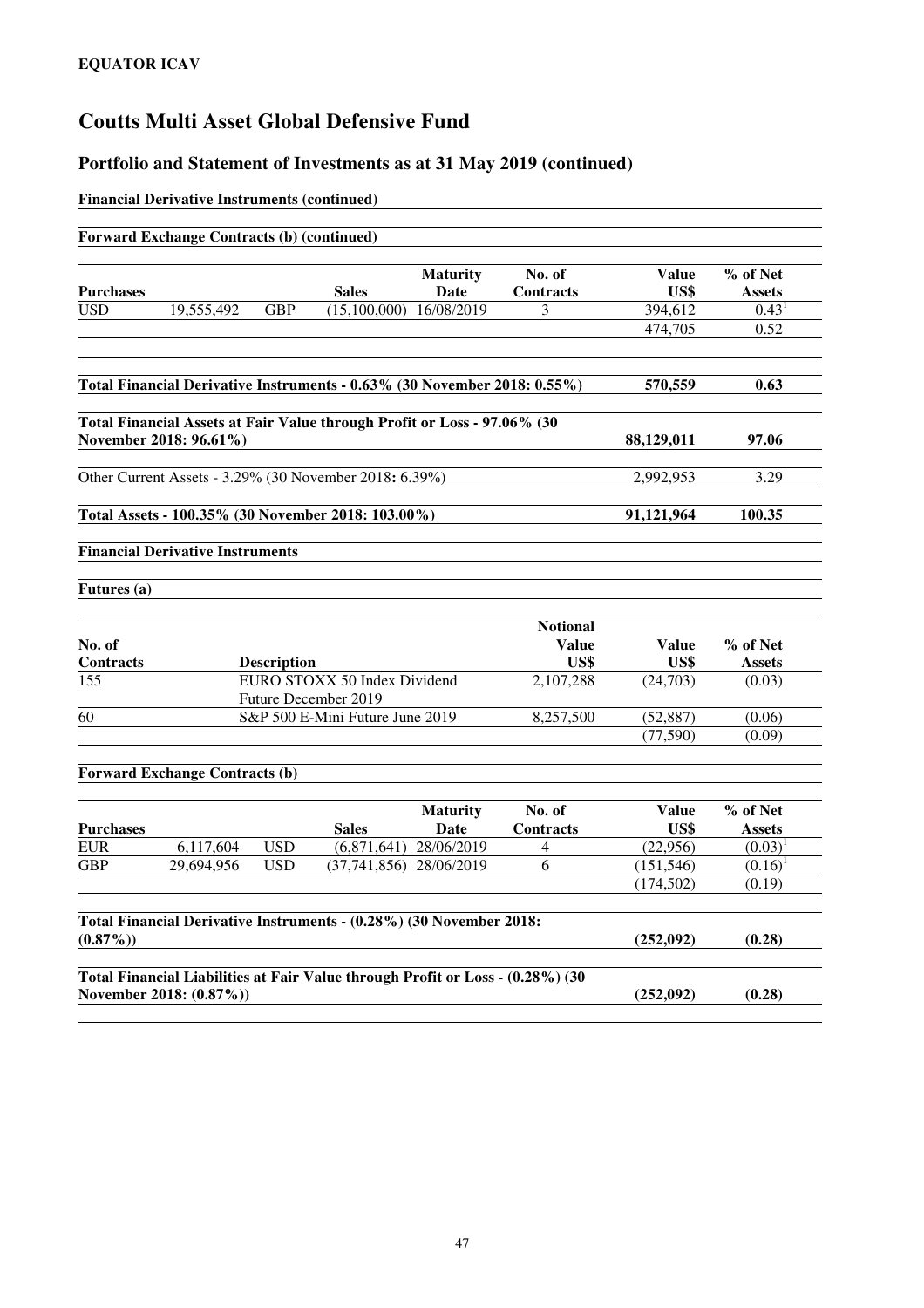#### **Portfolio and Statement of Investments as at 31 May 2019 (continued)**

|                                                                                                                           | <b>Value</b><br>US\$ | $%$ of<br><b>Net</b><br><b>Assets</b> |
|---------------------------------------------------------------------------------------------------------------------------|----------------------|---------------------------------------|
| Other Current Liabilities - $(0.07\%)$ (30 November 2018: $(2.13\%)$ )                                                    | (66, 468)            | (0.07)                                |
| <b>Net Assets Attributable to Redeemable Shareholders</b>                                                                 | 90,803,404           | 100.00                                |
| <b>Classification:</b>                                                                                                    |                      |                                       |
| (a) Exchange traded financial derivative instruments.                                                                     |                      |                                       |
| (b) OTC financial derivative instruments.                                                                                 |                      |                                       |
| All transferable securities held at financial period end are listed on an official stock exchange or dealt on a regulated |                      |                                       |
| market.                                                                                                                   |                      |                                       |

| <b>Analysis of Total Assets</b>                                                             | % of Total<br><b>Assets</b> |
|---------------------------------------------------------------------------------------------|-----------------------------|
|                                                                                             |                             |
| Investment funds                                                                            | 49.50                       |
| Transferable securities listed on an official stock exchange or dealt on a regulated market | 46.59                       |
| Exchange traded derivative instruments                                                      | 0.11                        |
| OTC financial derivative instruments                                                        | 0.52                        |
| Other current assets                                                                        | 3.28                        |
|                                                                                             | 100.00                      |

Analysis of Total Assets rather than Net Assets is required under Schedule 12 of the UCITS Regulations.

<sup>~</sup>Non-UCITS Investment Fund. All other Investment Funds are UCITS. 1 Forward Exchange Contracts are held with The Bank of New York Mellon.

All futures are held with Morgan Stanley & Co. International Plc.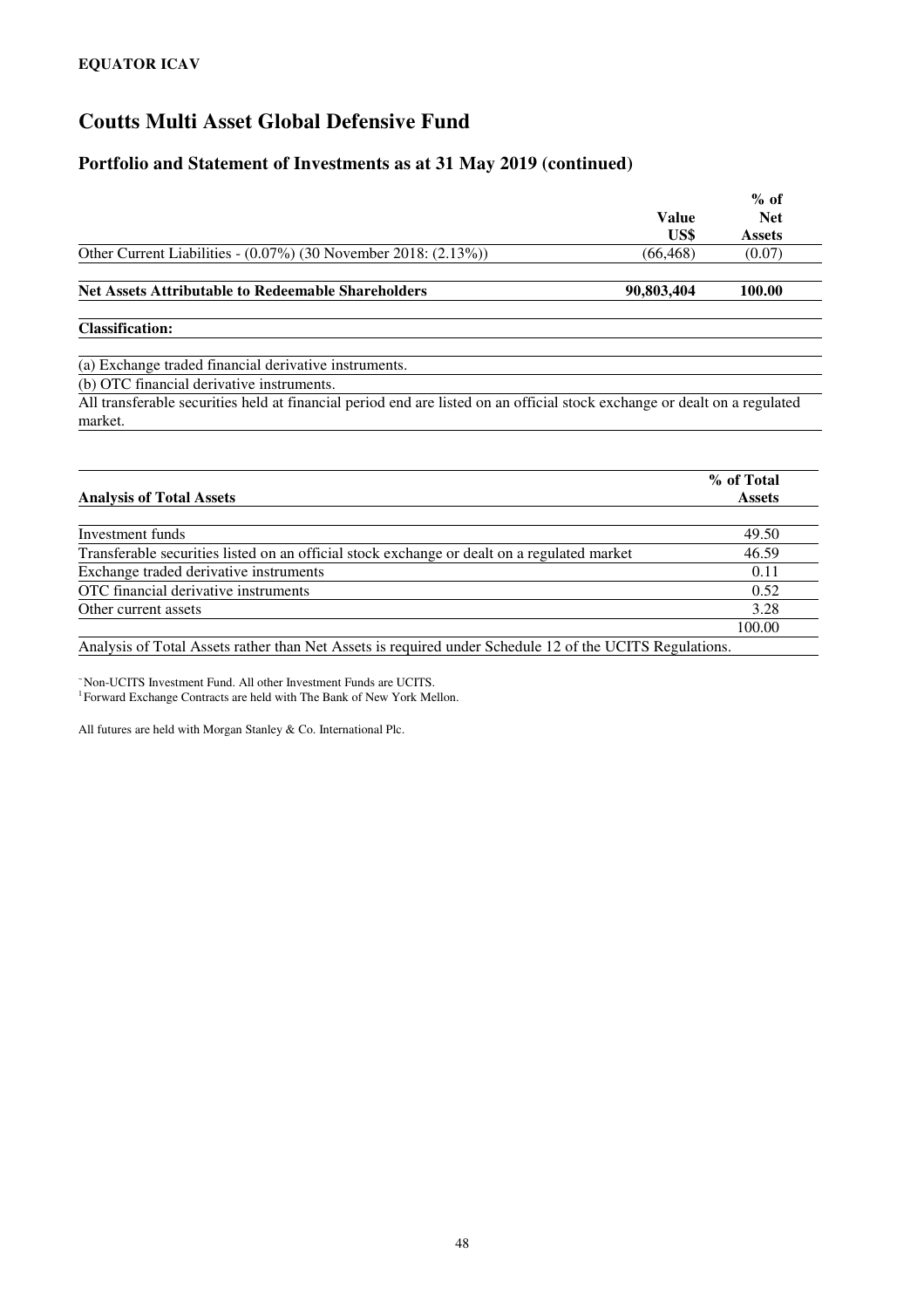### **Portfolio Changes – Material Acquisitions for the financial period ended 31 May 2019**

| <b>Description</b>                                              | <b>Acquisitions</b> | Cost<br>US\$ |  |
|-----------------------------------------------------------------|---------------------|--------------|--|
|                                                                 | <b>Nominal</b>      |              |  |
| iShares Europe ex-UK Index Fund                                 | 178,075             | 3,855,788    |  |
| United States Treasury Note/Bond 2.88% 15/05/2028               | 3,400,000           | 3,447,699    |  |
| JPMorgan Liquidity Funds - USD Liquidity LVNAV Fund             | 3,400,000           | 3,400,000    |  |
| PIMCO GIS Global Investment Grade Credit Fund                   | 243,915             | 3,046,453    |  |
| Royal London Bond Funds ICVC - Enhanced Cash Plus Fund          | 2,182,600           | 2,766,881    |  |
| Neuberger Berman Short Duration Emerging Market Debt Fund       | 271,000             | 2,644,960    |  |
| United States Treasury Note/Bond 2.25% 15/08/2027               | 2,100,000           | 2,070,766    |  |
| Morant Wright Fuji Yield Fund                                   | 218,970             | 2,013,123    |  |
| Colchester Local Markets Bond Fund/The                          | 146,630             | 1,473,655    |  |
| Colchester MSGBF Plc Local Markets Bond Fund                    | 145,000             | 1,472,479    |  |
| Edgewood L Select - US Select Growth                            | 9,790               | 1,240,606    |  |
| Capital Group New Perspective Fund LUX                          | 78,140              | 971,280      |  |
| LF Lindsell Train UK Equity Fund                                | 456,495             | 857,805      |  |
| Investec Fund Series i - UK Special Situations Fund             | 404,420             | 745,312      |  |
| Schroder ISF Asian Total Return                                 | 1,330               | 592,251      |  |
| United States Treasury Inflation Indexed Bonds 0.63% 15/04/2023 | 556,739             | 499,137      |  |
| Legal & General Global Health and Pharmaceuticals Index Trust   | 550,177             | 452,353      |  |
| United States Treasury Note/Bond 2.63% 15/08/2020               | 300,000             | 299,004      |  |
| Royal London Short Duration Global High Yield Bond Fund         | 259,300             | 290,100      |  |
| Threadneedle Investment Funds ICVC - UK Equity Income Fund      | 122,690             | 274,529      |  |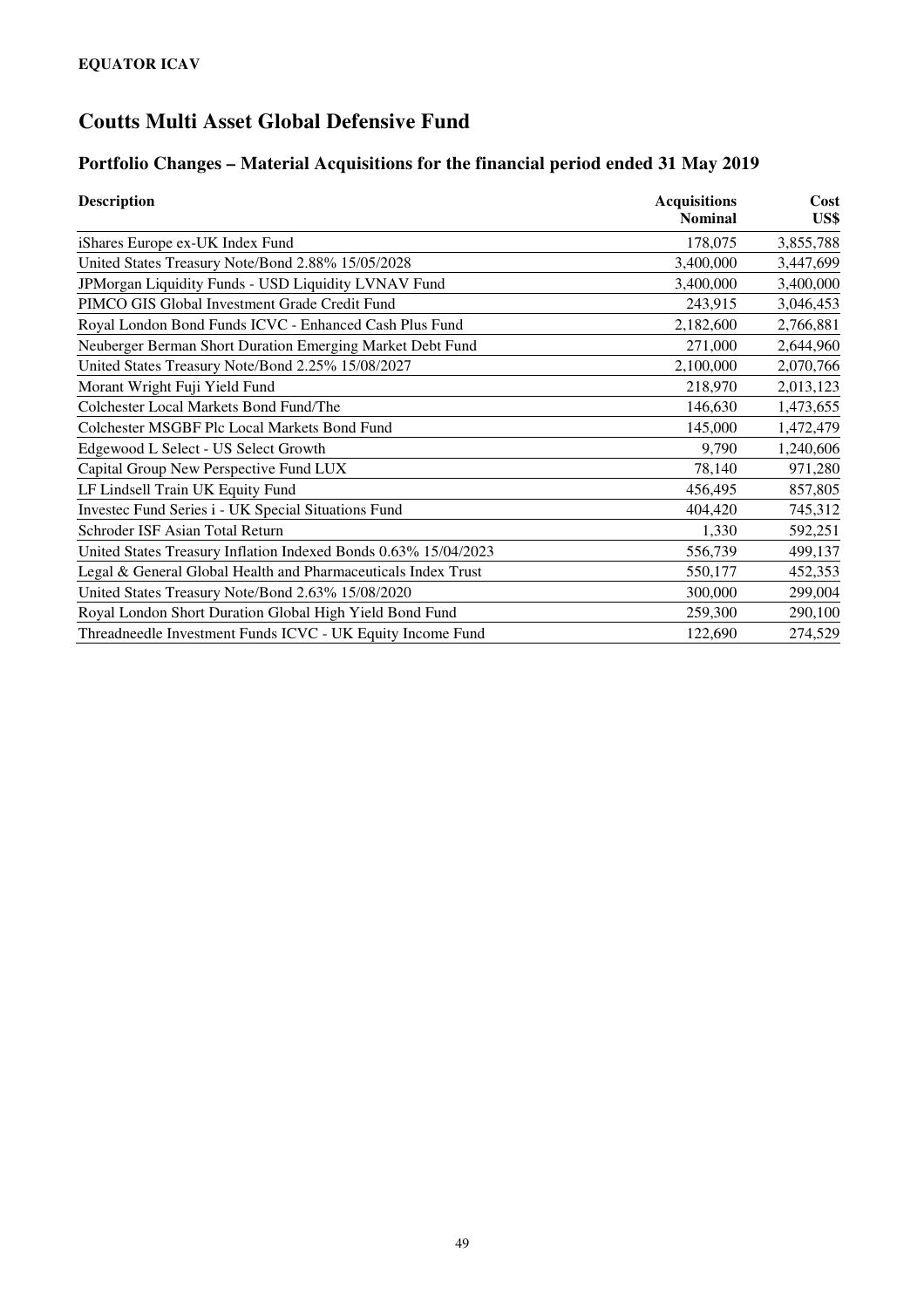# **Portfolio Changes – Material Disposals for the financial period ended 31 May 2019**

| <b>Description</b>                                                            | <b>Disposals</b><br><b>Nominal</b> | <b>Proceeds</b><br>US\$ |
|-------------------------------------------------------------------------------|------------------------------------|-------------------------|
| Royal London Cash Plus                                                        | 3,264,955                          | 4,253,673               |
| BlackRock Global Funds - Emerging Markets Local Currency Bond Fund            | 185,260                            | 3,007,809               |
| PIMCO GIS Global Investment Grade Credit Fund                                 | 213,950                            | 2,712,083               |
| Legal & General Global Health and Pharmaceuticals Index Trust                 | 2,806,462                          | 2,311,300               |
| Algebris UCITS Funds Plc - Algebris Financial Credit Fund                     | 20,835                             | 2,035,396               |
| Morant Wright Fuji Yield Fund                                                 | 167,400                            | 2,026,846               |
| <b>International Public Partnerships Ltd</b>                                  | 857,337                            | 1,721,876               |
| Portugal Obrigacoes do Tesouro OT '144A' 5.65% 15/02/2024                     | 1,200,000                          | 1,694,131               |
| Colchester MSGBF Plc Local Markets Bond Fund                                  | 145,000                            | 1,441,534               |
| JPMorgan Liquidity Funds - USD Liquidity LVNAV Fund                           | 1,400,000                          | 1,400,000               |
| THEAM Quant - Equity Eurozone Income Defensive/Luxembourg                     | 12,530                             | 1,291,032               |
| FP CRUX European Fund                                                         | 1,007,090                          | 1,232,260               |
| Royal London Short Duration Global High Yield Bond Fund                       | 1,036,865                          | 1,193,886               |
| JPMorgan Investment Funds - Global Macro Opportunities                        | 8,545                              | 1,060,093               |
| AXA Fixed Interest Investment ICVC - Sterling Credit Short Duration Bond Fund | 774,410                            | 1,010,849               |
| Nomura Cross Asset Momentum UCITS Fund                                        | 10.530                             | 994,876                 |
| iShares Europe ex-UK Index Fund                                               | 36,505                             | 753,405                 |
| Volkswagen Group of America Finance LLC 'REGS' 2.13% 23/05/2019               | 700,000                            | 700,000                 |
| Morant Wright Fuji Yield Fund                                                 | 72,040                             | 677,818                 |
| Bluebay Funds - Bluebay Financial Capital Bond Fund                           | 4,740                              | 581,655                 |
| UK Commercial Property REIT Ltd (REIT)                                        | 506,000                            | 571,609                 |
| Schroder ISF Asian Total Return                                               | 1,176                              | 552,128                 |
| Kinder Morgan Inc/DE 4.3% 01/06/2025                                          | 500,000                            | 511,680                 |
| AT&T Inc 3.15% 04/09/2036                                                     | 400,000                            | 448,018                 |
| iShares Core FTSE 100 UCITS ETF - ETF                                         | 48,300                             | 441,993                 |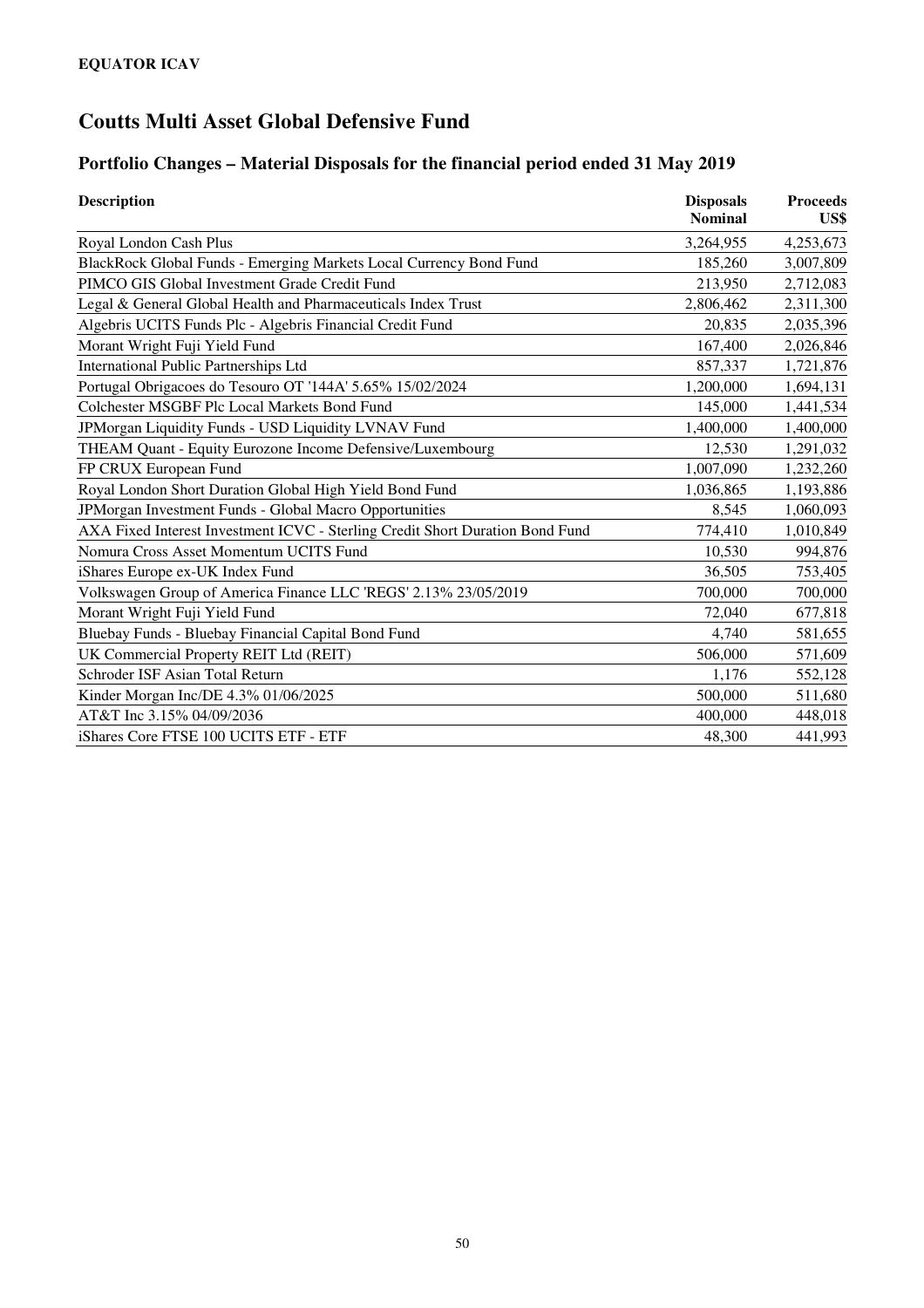### **Portfolio and Statement of Investments as at 31 May 2019**

| <b>Description</b>                                          | <b>Nominal</b><br><b>Holdings</b> | Fair<br><b>Value</b> | $%$ of<br><b>Net</b> |
|-------------------------------------------------------------|-----------------------------------|----------------------|----------------------|
|                                                             |                                   | US\$                 | <b>Assets</b>        |
| <b>Investment Funds</b>                                     |                                   |                      |                      |
| AXA Fixed Interest Investment ICVC - Sterling Credit Short  |                                   |                      |                      |
| <b>Duration Bond Fund</b>                                   | 20,523,650                        | 25,731,664           | 6.44                 |
| Barings UK Unit Trust Funds - Barings Europe Select Trust   | 60,725                            | 3,060,823            | 0.77                 |
| Blackstone/GSO Loan Financing Ltd~                          | 5,710,000                         | 3,125,603            | 0.78                 |
| Bluebay Funds - Bluebay Financial Capital Bond Fund         | 14,800                            | 1,796,995            | 0.45                 |
| Capital Group New Perspective Fund LUX                      | 772,732                           | 10,130,517           | 2.54                 |
| Colchester Local Markets Bond Fund/The~                     | 607,020                           | 6,091,203            | 1.52                 |
| Dimensional Funds ICVC - Emerging Markets Core Equity Fund  | 651,340                           | 8,251,301            | 2.07                 |
| Edgewood L Select - US Select Growth                        | 74,675                            | 10,561,285           | 2.64                 |
| <b>Invesco European Equity Fund</b>                         | 645,410                           | 3,116,394            | 0.78                 |
| Investec Fund Series i - UK Special Situations Fund         | 609,760                           | 1,076,932            | 0.27                 |
| iShares Europe ex-UK Index Fund                             | 1,227,615                         | 26, 345, 946         | 6.59                 |
| JPMorgan Fund ICVC - Japan Fund                             | 1,183,280                         | 4,115,391            | 1.03                 |
| JPMorgan Liquidity Funds - USD Liquidity LVNAV Fund         | 17,400,000                        | 17,400,000           | 4.36                 |
| LF Lindsell Train UK Equity Fund~                           | 1,004,100                         | 2,149,786            | 0.54                 |
| <b>Liontrust Special Situations Fund</b>                    | 2,968,000                         | 3,903,887            | 0.98                 |
| MAN Funds VI PLC - Man GLG Alpha Select Alternative         | 42,540                            | 4,641,965            | 1.16                 |
| Merian Investment Funds Series I - Merian UK Mid Cap Fund   | 1,100,000                         | 2,124,951            | 0.53                 |
| Morant Wright Sakura Fund                                   | 505,593                           | 4,005,358            | 1.00                 |
| NB Global Floating Rate Income Fund Ltd~                    | 2,499,710                         | 2,834,752            | 0.71                 |
| Neuberger Berman Short Duration Emerging Market Debt Fund   | 1,637,260                         | 16, 143, 384         | 4.04                 |
| Parvest Equity Russia                                       | 21,360                            | 3,434,665            | 0.86                 |
| PIMCO GIS Global Investment Grade Credit Fund               | 1,143,940                         | 14,733,947           | 3.69                 |
| Polar Capital Funds plc - Global Technology Fund            | 80,525                            | 3,741,997            | 0.94                 |
| Robeco Capital Growth Funds - Robeco QI Emerging            |                                   |                      |                      |
| <b>Conservative Equities</b>                                | 8,700                             | 769,341              | 0.19                 |
| Royal London Bond Funds ICVC - Enhanced Cash Plus Fund      | 12,702,955                        | 15,894,505           | 3.98                 |
| Royal London Cash Plus                                      | 19,800,001                        | 25,093,004           | 6.28                 |
| Royal London Short Duration Global High Yield Bond Fund     | 3,391,850                         | 3,753,415            | 0.94                 |
| Schroder Income Fund                                        | 1,586,485                         | 1,177,153            | 0.29                 |
| Schroder ISF Asian Total Return                             | 16,458                            | 7,199,448            | 1.80                 |
| UK Mortgages Ltd~                                           | 3,263,636                         | 3,300,841            | 0.83                 |
| Vanguard Emerging Markets Stock Index Fund/Ireland          | 21,240                            | 3,231,595            | 0.81                 |
| Vanguard FTSE 250 UCITS ETF - ETF                           | 7,450                             | 285,056              | 0.07                 |
| Total Investment Funds - 59.88% (30 November 2018: 52.14%)  |                                   | 239, 223, 104        | 59.88                |
|                                                             |                                   |                      |                      |
| <b>Transferable Securities - Equities</b>                   |                                   |                      |                      |
| Australia - 0.15% (30 November 2018: 0.15%)                 |                                   |                      |                      |
| Rio Tinto Plc                                               | 10,497                            | 602,031              | 0.15                 |
|                                                             |                                   |                      |                      |
| France - 0.28% (30 November 2018: 0.27%)                    |                                   |                      |                      |
| Airbus SE                                                   | 4,197                             | 538,529              | 0.14                 |
| <b>LVMH Moet Hennessy Louis Vuitton SE</b>                  | 1,484                             | 561,336              | 0.14                 |
|                                                             |                                   | 1,099,865            | 0.28                 |
|                                                             |                                   |                      |                      |
| Germany, Federal Republic - 0.21% (30 November 2018: 0.40%) |                                   |                      |                      |
| Continental AG                                              | 3,017                             | 410,511              | 0.10                 |
| Infineon Technologies AG                                    | 23,001                            | 413,278              | 0.11                 |
|                                                             |                                   | 823,789              | 0.21                 |
|                                                             |                                   |                      |                      |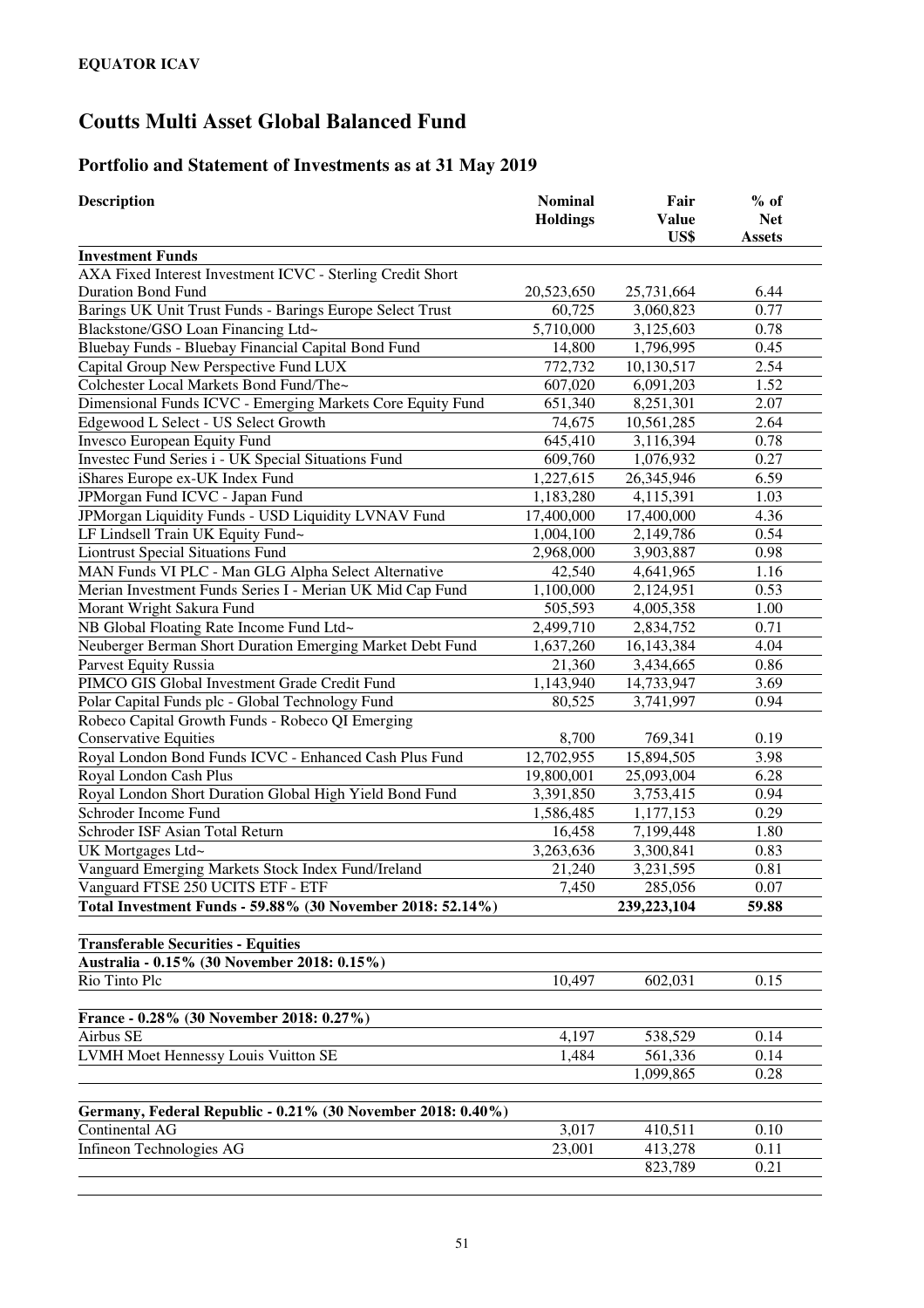| <b>Description</b>                                                                          | <b>Nominal</b><br><b>Holdings</b> | Fair<br><b>Value</b><br>US\$ | $%$ of<br><b>Net</b><br><b>Assets</b> |
|---------------------------------------------------------------------------------------------|-----------------------------------|------------------------------|---------------------------------------|
| <b>Transferable Securities - Equities (continued)</b>                                       |                                   |                              |                                       |
| Guernsey - 0.35% (30 November 2018: 0.73%)                                                  |                                   |                              |                                       |
| UK Commercial Property REIT Ltd (REIT)                                                      | 1,195,000                         | 1,380,852                    | 0.35                                  |
| Japan - 0.00% (30 November 2018: 0.48%)                                                     |                                   |                              |                                       |
| Netherlands - 0.25% (30 November 2018: 0.32%)                                               |                                   |                              |                                       |
| Koninklijke Ahold Delhaize NV                                                               | 23,175                            | 521,282                      | 0.13                                  |
| Royal Dutch Shell Plc                                                                       | 15,194                            | 475,135                      | 0.12                                  |
|                                                                                             |                                   | 996,417                      | 0.25                                  |
| Switzerland - 0.14% (30 November 2018: 0.17%)                                               |                                   |                              |                                       |
| Roche Holding AG                                                                            | 2,191                             | 575,746                      | 0.14                                  |
|                                                                                             |                                   |                              |                                       |
| United Kingdom - 1.06% (30 November 2018: 1.33%)                                            |                                   |                              |                                       |
| AstraZeneca Plc                                                                             | 6,860                             | 505,882                      | 0.12                                  |
| <b>Babcock International Group Plc</b>                                                      | 56,018                            | 317,135                      | 0.08                                  |
| <b>BT</b> Group Plc                                                                         | 158,100                           | 387,284                      | 0.10                                  |
| Diageo Plc                                                                                  | 14,946                            | 628,369                      | 0.16                                  |
| <b>DS</b> Smith Plc                                                                         | 72,419                            | 289,316                      | 0.07                                  |
| John Wood Group Plc                                                                         | 56,920                            | 281,512                      | 0.07                                  |
| Land Securities Group Plc (REIT)                                                            | 45,864                            | 480,452                      | 0.12                                  |
| Prudential Plc                                                                              | 22,650                            | 451,721                      | 0.11                                  |
| Reckitt Benckiser Group Plc                                                                 | 5,870                             | 471,095                      | 0.12                                  |
| <b>Tesco Plc</b>                                                                            | 150,000                           | 429,339                      | 0.11                                  |
|                                                                                             |                                   | 4,242,105                    | 1.06                                  |
| United States - 1.53% (30 November 2018: 2.67%)                                             |                                   |                              |                                       |
| Air Products & Chemicals Inc                                                                | 3,160                             | 643,344                      | 0.16                                  |
| American Express Co                                                                         | 4,940                             | 566,667                      | $0.\overline{14}$                     |
| Cintas Corp                                                                                 | 2,696                             | 598,054                      | 0.15                                  |
| ConocoPhillips                                                                              | 6,870                             | 405,055                      | 0.10                                  |
| Costco Wholesale Corp                                                                       | 2,320                             | 555,826                      | 0.14                                  |
| Estee Lauder Cos Inc/The - Class A                                                          | 2,692                             | 433,493                      | 0.11                                  |
| Intel Corp                                                                                  | 11,611                            | 511,348                      | 0.13                                  |
| Johnson & Johnson                                                                           | 3,850                             | 504,928                      | 0.12                                  |
| Microsoft Corp                                                                              | 4,655                             | 575,730                      | 0.14                                  |
| O'Reilly Automotive Inc                                                                     | 1,257                             | 466,812                      | 0.12                                  |
| Valero Energy Corp                                                                          | 4,619                             | 325,178                      | 0.08                                  |
| Waste Management Inc                                                                        | 5,000                             | 546,750                      | 0.14                                  |
|                                                                                             |                                   | 6,133,185                    | 1.53                                  |
|                                                                                             |                                   |                              |                                       |
| Total Fair Value of Transferable Securities - Equities - 3.97% (30 November<br>2018: 6.52%) |                                   | 15,853,990                   | 3.97                                  |
| <b>Transferable Securities - Bonds</b>                                                      |                                   |                              |                                       |
| Australia - 0.69% (30 November 2018: 0.83%)                                                 |                                   |                              |                                       |
| Australia & New Zealand Banking Group Ltd 'REGS' FRN                                        |                                   |                              |                                       |
| 09/11/2022                                                                                  | 850,000                           | 851,013                      | 0.21                                  |
| National Australia Bank Ltd 'REGS' FRN 12/01/2021                                           | 1,100,000                         | 1,102,242                    | 0.28                                  |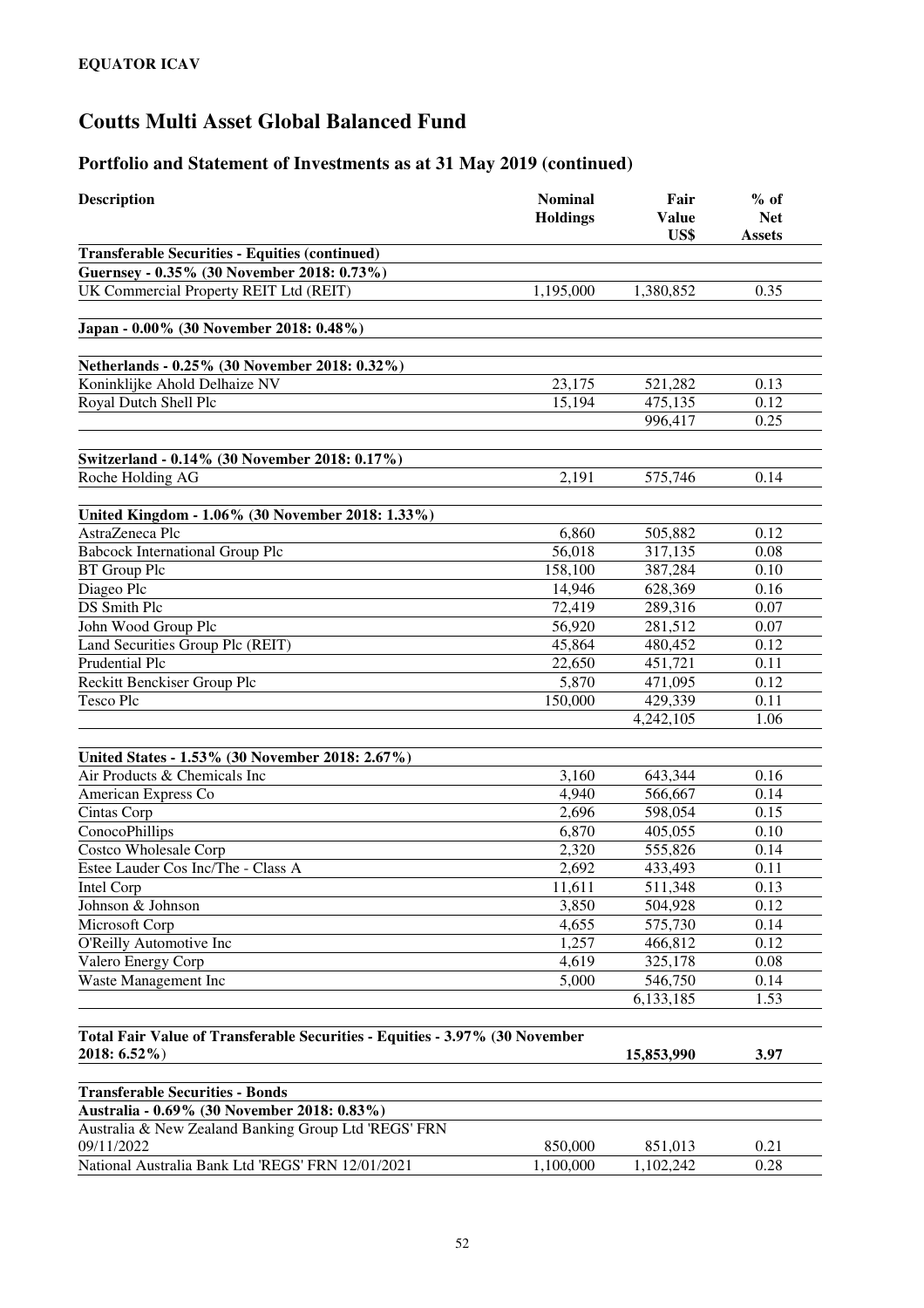| <b>Description</b>                                                                                                 | <b>Nominal</b><br><b>Holdings</b> | Fair<br><b>Value</b><br>US\$ | $%$ of<br><b>Net</b><br><b>Assets</b> |
|--------------------------------------------------------------------------------------------------------------------|-----------------------------------|------------------------------|---------------------------------------|
| <b>Transferable Securities - Bonds (continued)</b>                                                                 |                                   |                              |                                       |
| Australia - 0.69% (30 November 2018: 0.83%) (continued)                                                            |                                   |                              |                                       |
| Westpac Banking Corp FRN 11/01/2023                                                                                | 800,000                           | 798,927                      | 0.20                                  |
|                                                                                                                    |                                   | 2,752,182                    | 0.69                                  |
|                                                                                                                    |                                   |                              |                                       |
| Belgium - 0.47% (30 November 2018: 0.56%)                                                                          |                                   |                              |                                       |
| Anheuser-Busch InBev SA/NV 'EMTN' 1.75% 07/03/2025                                                                 | 1,500,000                         | 1,875,635                    | 0.47                                  |
| Canada - 0.42% (30 November 2018: 0.50%)                                                                           |                                   |                              |                                       |
| Toronto-Dominion Bank/The 'GMTN' FRN 17/09/2020                                                                    | 1,663,000                         | 1,668,829                    | 0.42                                  |
|                                                                                                                    |                                   |                              |                                       |
| France - 2.58% (30 November 2018: 3.08%)                                                                           |                                   |                              |                                       |
| Credit Agricole Assurances SA FRN 29/01/2048                                                                       | 1,500,000                         | 1,559,295                    | 0.39                                  |
| Orange SA FRN (Perpetual)                                                                                          | 1,000,000                         | 1,146,896                    | 0.29                                  |
| Societe Generale SA 1.6% 09/01/2020                                                                                | 3,850,000                         | 5,354,586                    | 1.34                                  |
| Societe Generale SA 'REGS' 5% 17/01/2024                                                                           | 400,000                           | 420,622                      | 0.11                                  |
| TOTAL SA 'EMTN' FRN (Perpetual)                                                                                    | 600,000                           | 724,879                      | 0.18                                  |
| TOTAL SA 'EMTN' FRN (Perpetual)                                                                                    | 900,000                           | 1,085,845                    | 0.27                                  |
|                                                                                                                    |                                   | 10,292,123                   | 2.58                                  |
|                                                                                                                    |                                   |                              |                                       |
| Germany, Federal Republic - 0.24% (30 November 2018: 1.63%)<br>Volkswagen International Finance NV FRN (Perpetual) | 900,000                           | 973,402                      | 0.24                                  |
|                                                                                                                    |                                   |                              |                                       |
| Guernsey - 0.52% (30 November 2018: 0.60%)                                                                         |                                   |                              |                                       |
| Pershing Square Holdings Ltd 'REGS' 5.5% 15/07/2022                                                                | 2,000,000                         | 2,080,100                    | 0.52                                  |
|                                                                                                                    |                                   |                              |                                       |
| Italy - 2.07% (30 November 2018: 2.50%)                                                                            |                                   |                              |                                       |
| Italy Buoni Poliennali Del Tesoro 0.05% 15/04/2021                                                                 | 4,800,000                         | 5,299,702                    | 1.33                                  |
| Italy Buoni Poliennali Del Tesoro 5% 01/03/2022                                                                    | 1,200,000                         | 1,479,027                    | 0.37                                  |
| UniCredit SpA 'EMTN' FRN 28/10/2025                                                                                | 600,000                           | 699,243                      | 0.17                                  |
| UniCredit SpA 'EMTN' FRN 03/01/2027                                                                                | 700,000                           | 798,681                      | 0.20                                  |
|                                                                                                                    |                                   | 8,276,653                    | 2.07                                  |
|                                                                                                                    |                                   |                              |                                       |
| Mexico - 0.46% (30 November 2018: 0.50%)                                                                           |                                   |                              |                                       |
| Mexico Government International Bond 'GMTN' 5.75%                                                                  |                                   |                              |                                       |
| 12/10/2110                                                                                                         | 1,800,000                         | 1,858,518                    | 0.46                                  |
|                                                                                                                    |                                   |                              |                                       |
| Netherlands - 0.18% (30 November 2018: 0.64%)                                                                      |                                   |                              |                                       |
| ING Groep NV FRN 29/03/2022                                                                                        | 700,000                           | 709.349                      | 0.18                                  |
| New Zealand - 0.22% (30 November 2018: 0.26%)                                                                      |                                   |                              |                                       |
| ANZ New Zealand Int'l Ltd/London 'REGS' FRN 25/01/2022                                                             | 850,000                           | 859,860                      | 0.22                                  |
|                                                                                                                    |                                   |                              |                                       |
| Portugal - 1.27% (30 November 2018: 2.37%)                                                                         |                                   |                              |                                       |
| Portugal Government International Bond 'REGS' 5.125%                                                               |                                   |                              |                                       |
| 15/10/2024                                                                                                         | 700,000                           | 773,658                      | 0.19                                  |
| Portugal Obrigacoes do Tesouro OT '144A' 2.875% 15/10/2025                                                         | 3,300,000                         | 4,316,392                    | 1.08                                  |
|                                                                                                                    |                                   | 5,090,050                    | 1.27                                  |
|                                                                                                                    |                                   |                              |                                       |
| <b>Russian Federation - 0.29% (30 November 2018: 0.34%)</b>                                                        |                                   |                              |                                       |
| Sberbank of Russia Via SB Capital SA 'REGS' 6.125% 07/02/2022                                                      | 1,100,000                         | 1,162,766                    | 0.29                                  |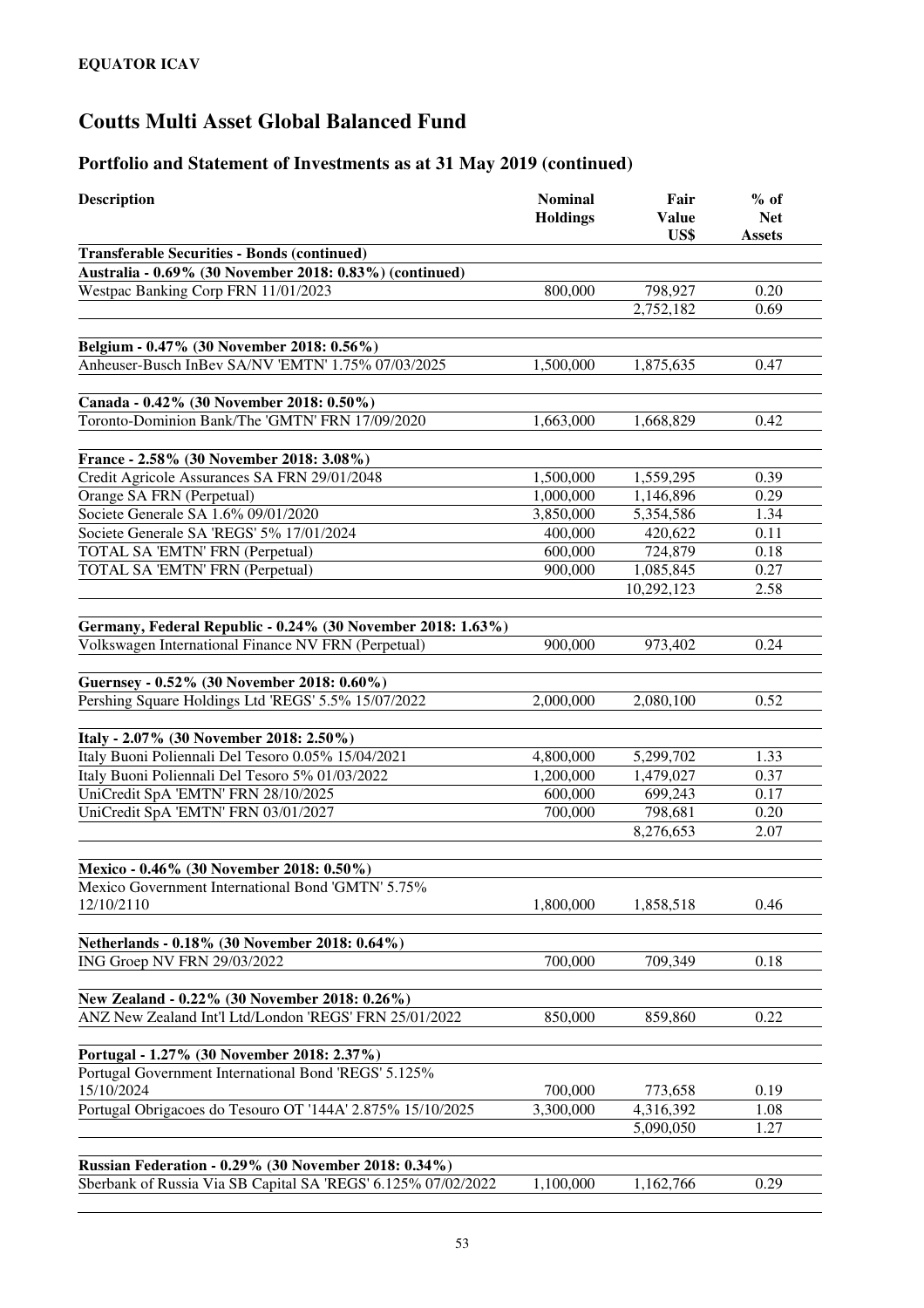| <b>Description</b>                                                  | <b>Nominal</b><br><b>Holdings</b> | Fair<br><b>Value</b><br>US\$ | $%$ of<br><b>Net</b><br><b>Assets</b> |
|---------------------------------------------------------------------|-----------------------------------|------------------------------|---------------------------------------|
| <b>Transferable Securities - Bonds (continued)</b>                  |                                   |                              |                                       |
| South Africa - 0.81% (30 November 2018: 0.90%)                      |                                   |                              |                                       |
| MTN Mauritius Investments Ltd 'REGS' 4.755% 11/11/2024              | 1,800,000                         | 1,773,479                    | 0.44                                  |
| MTN Mauritius Investments Ltd 'REGS' 6.5% 13/10/2026                | 1,000,000                         | 1,063,245                    | 0.27                                  |
| Myriad International Holdings BV 'REGS' 4.85% 06/07/2027            | 400,000                           | 415,544                      | 0.10                                  |
|                                                                     |                                   | 3,252,268                    | 0.81                                  |
| Spain - 0.65% (30 November 2018: 1.16%)                             |                                   |                              |                                       |
| Spain Government Bond '144A' 3.8% 30/04/2024                        | 1,200,000                         | 1,593,894                    | 0.40                                  |
| Telefonica Emisiones SA 'EMTN' 1.447% 22/01/2027                    | 500,000                           | 576,373                      | 0.14                                  |
| Telefonica Europe BV FRN (Perpetual)                                | 400,000                           | 437,063                      | 0.11                                  |
|                                                                     |                                   | 2,607,330                    | 0.65                                  |
| Sweden - 0.20% (30 November 2018: 0.25%)                            |                                   |                              |                                       |
| Svenska Handelsbanken AB 'BKNT' FRN 30/03/2021                      | 800,000                           | 813,128                      | 0.20                                  |
| United Kingdom - 3.77% (30 November 2018: 4.69%)                    |                                   |                              |                                       |
| Aviva Plc 'EMTN' FRN 12/09/2049                                     | 600,000                           | 760,200                      | 0.19                                  |
| Barclays Bank Plc 'REGS' 10.179% 12/06/2021                         | 1,600,000                         | 1,805,165                    | 0.45                                  |
| Barclays Plc 'EMTN' FRN 24/01/2026                                  | 1,200,000                         | 1,304,167                    | 0.33                                  |
| BAT Capital Corp 3.557% 15/08/2027                                  | 700,000                           | 673,468                      | 0.17                                  |
| BAT Capital Corp 'EMTN' 2.125% 15/08/2025                           | 400,000                           | 494,878                      | 0.12                                  |
| HBOS Sterling Finance Jersey LP FRN (Perpetual)                     | 800,000                           | 1,487,975                    | 0.37                                  |
| HSBC Holdings Plc FRN 18/05/2021                                    | 1,700,000                         | 1,701,112                    | 0.43                                  |
| Imperial Brands Finance Plc 'EMTN' 3.375% 26/02/2026                | 1,300,000                         | 1,624,327                    | 0.41                                  |
| Legal & General Group Plc 'EMTN' FRN 27/10/2045                     | 600,000                           | 822,655                      | 0.21                                  |
| Legal & General Group Plc 'EMTN' FRN 21/03/2047                     | 800,000                           | 791,340                      | 0.20                                  |
| Lloyds Banking Group Plc FRN (Perpetual)                            | 700,000                           | 887,503                      | 0.22                                  |
| Marks & Spencer Plc 'EMTN' 3% 08/12/2023                            | 600,000                           | 772,350                      | 0.19                                  |
| Tesco Property Finance 3 Plc 5.744% 13/04/2040                      | 1,259,154                         | 1,924,121                    | 0.48                                  |
|                                                                     |                                   | 15,049,261                   | 3.77                                  |
| United States - 14.70% (30 November 2018: 10.67%)                   |                                   |                              |                                       |
| AT&T Inc 3.15% 04/09/2036                                           | 1,000,000                         | 1,205,389                    | 0.30                                  |
| Comcast Corp 3.95% 15/10/2025                                       | 1,600,000                         | 1,697,395                    | 0.43                                  |
| GE Capital UK Funding Unlimited Co 'EMTN' 5.875%                    |                                   |                              |                                       |
| 18/01/2033                                                          | 600,000                           | 941,752                      | 0.24                                  |
| General Electric Co 'MTN' FRN 05/05/2026                            | 2,200,000                         | 1,976,580                    | 0.49                                  |
| JPMorgan Chase & Co 'EMTN' FRN 18/05/2028                           | 1,000,000                         | 1,168,764                    | 0.29                                  |
| JPMorgan Chase Bank NA 'BKNT' FRN 01/02/2021                        | 3,700,000                         | 3,702,204                    | 0.93                                  |
| JPMorgan Chase Bank NA 'BKNT' FRN 26/04/2021                        | 800,000                           | 800,659                      | 0.20                                  |
| Kinder Morgan Inc/DE 4.3% 01/06/2025                                | 1,800,000                         | 1,889,551                    | 0.47                                  |
| McDonald's Corp 'MTN' FRN 28/10/2021                                | 850,000                           | 849,783                      | 0.21                                  |
| Morgan Stanley 'GMTN' FRN 08/05/2024                                | 1,500,000                         | 1,516,911                    | 0.38                                  |
| United States Treasury Inflation Indexed Bonds 0.625%<br>15/04/2023 | 3,683,556                         | 3,719,529                    | 0.93                                  |
| United States Treasury Inflation Indexed Bonds 0.25% 15/01/2025     | 6,900,000                         | 7,334,632                    | 1.84                                  |
| United States Treasury Note/Bond 2.625% 15/08/2020                  | 1,300,000                         | 1,307,566                    | 0.33                                  |
| United States Treasury Note/Bond 2.625% 31/03/2025                  | 1,700,000                         | 1,759,799                    | 0.44                                  |
| United States Treasury Note/Bond 2.25% 15/08/2027                   | 8,300,000                         | 8,400,507                    | 2.10                                  |
| United States Treasury Note/Bond 2.875% 15/05/2028                  | 15,600,000                        | 16,556,413                   | 4.14                                  |
| Wells Fargo & Co 'EMTN' 2% 28/07/2025                               | 900,000                           | 1,127,391                    | 0.28                                  |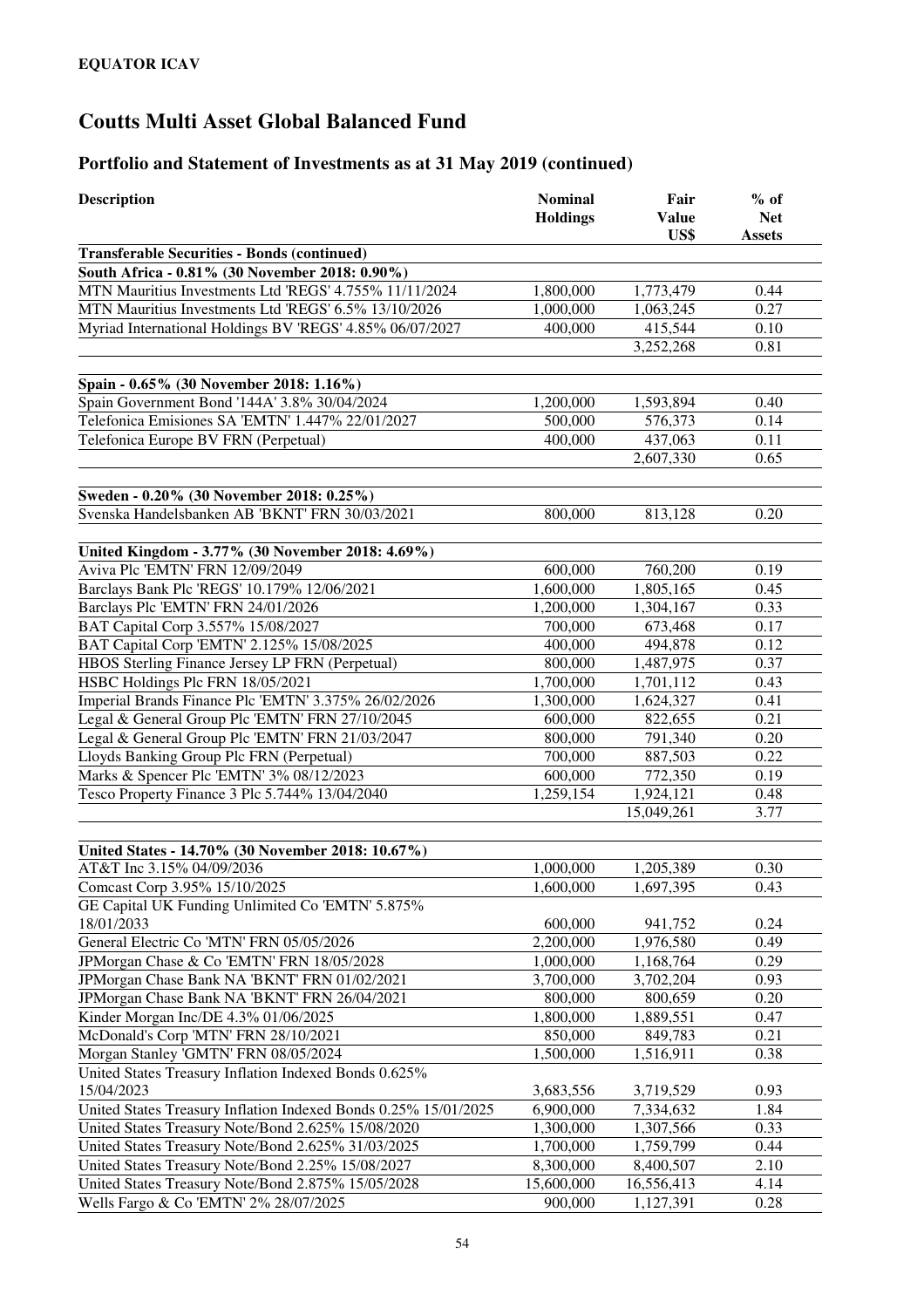| <b>Description</b> |                                                                                                                   |                    |                                      |                 | <b>Nominal</b><br><b>Holdings</b> | Fair<br><b>Value</b> | $%$ of<br><b>Net</b> |
|--------------------|-------------------------------------------------------------------------------------------------------------------|--------------------|--------------------------------------|-----------------|-----------------------------------|----------------------|----------------------|
|                    | <b>Transferable Securities - Bonds (continued)</b>                                                                |                    |                                      |                 |                                   | US\$                 | <b>Assets</b>        |
|                    | United States - 14.70% (30 November 2018: 10.67%) (continued)                                                     |                    |                                      |                 |                                   |                      |                      |
|                    | Wells Fargo & Co 'EMTN' 3.5% 12/09/2029                                                                           |                    |                                      |                 | 250,000                           | 344,423              | 0.09                 |
|                    | Wells Fargo & Co 'MTN' FRN 22/07/2020                                                                             |                    |                                      |                 | 2,400,000                         | 2,417,725            | 0.61                 |
|                    |                                                                                                                   |                    |                                      |                 |                                   | 58,716,973           | 14.70                |
|                    |                                                                                                                   |                    |                                      |                 |                                   |                      |                      |
| 2018: 31.49%)      | Total Fair Value of Transferable Securities - Bonds - 29.54% (30 November                                         |                    |                                      |                 |                                   | 118,038,427          | 29.54                |
|                    |                                                                                                                   |                    |                                      |                 |                                   |                      |                      |
|                    | <b>Transferable Securities - Structured Notes</b>                                                                 |                    |                                      |                 |                                   |                      |                      |
|                    | France - 0.00% (30 November 2018: 1.56%)                                                                          |                    |                                      |                 |                                   |                      |                      |
|                    |                                                                                                                   |                    |                                      |                 |                                   |                      |                      |
|                    | Switzerland - 0.40% (30 November 2018: 0.44%)                                                                     |                    |                                      |                 |                                   |                      |                      |
| UBS AG 08/01/2020  |                                                                                                                   |                    |                                      |                 | 1,000,000                         | 1,608,771            | 0.40                 |
|                    | United States - 0.87% (30 November 2018: 1.04%)                                                                   |                    |                                      |                 |                                   |                      |                      |
|                    | JP Morgan Structured Products BV 08/01/2020                                                                       |                    |                                      |                 | 98                                | 1,436,112            | 0.36                 |
|                    | JP Morgan Structured Products BV 08/01/2020                                                                       |                    |                                      |                 | 140                               | 2,026,239            | 0.51                 |
|                    |                                                                                                                   |                    |                                      |                 |                                   | 3,462,351            | 0.87                 |
|                    |                                                                                                                   |                    |                                      |                 |                                   |                      |                      |
|                    | Total Fair Value of Transferable Securities - Structured Notes - 1.27% (30<br>November 2018: 3.04%)               |                    |                                      |                 |                                   | 5,071,122            | 1.27                 |
|                    |                                                                                                                   |                    |                                      |                 |                                   |                      |                      |
| 41.04%)            | Total Fair Value of Transferable Securities - 34.78% (30 November 2018:                                           |                    |                                      |                 |                                   | 138,963,539          | 34.78                |
|                    |                                                                                                                   |                    |                                      |                 |                                   |                      |                      |
|                    | Total Fair Value of Investments excluding Financial Derivative Instruments -<br>94.66% (30 November 2018: 93.18%) |                    |                                      |                 |                                   | 378,186,643          | 94.66                |
|                    | <b>Financial Derivative Instruments</b>                                                                           |                    |                                      |                 |                                   |                      |                      |
| Futures (a)        |                                                                                                                   |                    |                                      |                 |                                   |                      |                      |
|                    |                                                                                                                   |                    |                                      |                 | <b>Notional</b>                   |                      |                      |
| No. of             |                                                                                                                   |                    |                                      |                 | <b>Value</b>                      | <b>Value</b>         | % of Net             |
| Contracts          |                                                                                                                   | <b>Description</b> |                                      |                 | US\$                              | US\$                 | <b>Assets</b>        |
| 235                |                                                                                                                   |                    | U.S. 10 Year Note CBT September 2019 |                 | 29,786,250                        | 238,672              | 0.06                 |
|                    |                                                                                                                   |                    |                                      |                 |                                   |                      |                      |
|                    | <b>Forward Exchange Contracts (b)</b>                                                                             |                    |                                      |                 |                                   |                      |                      |
|                    |                                                                                                                   |                    |                                      | <b>Maturity</b> | No. of                            | <b>Value</b>         | % of Net             |
| <b>Purchases</b>   |                                                                                                                   |                    | <b>Sales</b>                         | Date            | Contracts                         | US\$                 | <b>Assets</b>        |
| <b>CHF</b>         | 1,013,193                                                                                                         | <b>USD</b>         | (1,013,965)                          | 28/06/2019      | 2                                 | 396                  | 0.00 <sup>1</sup>    |
| <b>EUR</b>         | 5,100,000                                                                                                         | <b>USD</b>         | (5,722,611)                          | 16/08/2019      | $\overline{2}$                    | 10,404               | 0.00 <sup>1</sup>    |
| <b>GBP</b>         | 1,273,395                                                                                                         | <b>USD</b>         | (1,608,529)                          | 28/06/2019      | 2                                 | 3,440                | 0.00 <sup>1</sup>    |
| <b>JPY</b>         | 530,000,000                                                                                                       | <b>USD</b>         | (4,874,056)                          | 16/08/2019      | 1                                 | 45,453               | $0.01^{1}$           |
| <b>USD</b>         | 51,837,588                                                                                                        | <b>EUR</b>         | (45,900,000)                         | 16/08/2019      | $\overline{2}$                    | 240,452              | 0.06 <sup>1</sup>    |
| <b>USD</b>         | 3,383,068                                                                                                         | <b>GBP</b>         | (2,667,721)                          | 28/06/2019      | $8\,$                             | 6,048                | 0.00 <sup>1</sup>    |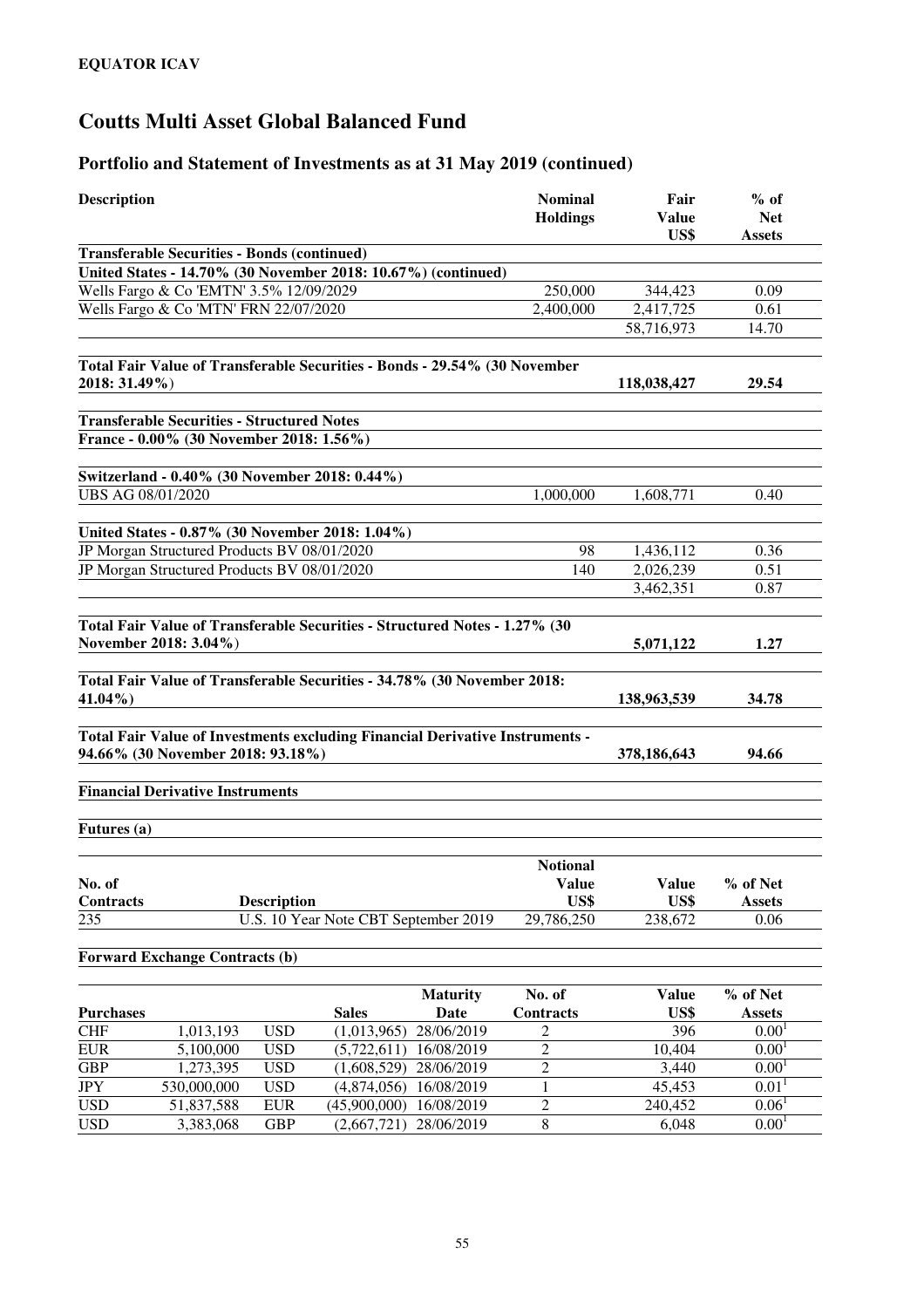#### **Portfolio and Statement of Investments as at 31 May 2019 (continued)**

#### **Financial Derivative Instruments (continued)**

| <b>Forward Exchange Contracts (b) (continued)</b>      |            |                    |                                                                          |                                |                            |                      |                           |
|--------------------------------------------------------|------------|--------------------|--------------------------------------------------------------------------|--------------------------------|----------------------------|----------------------|---------------------------|
| <b>Purchases</b>                                       |            |                    | <b>Sales</b>                                                             | <b>Maturity</b><br><b>Date</b> | No. of<br><b>Contracts</b> | <b>Value</b><br>US\$ | % of Net<br><b>Assets</b> |
| <b>USD</b>                                             | 94,702,019 | <b>GBP</b>         | $(73,100,000)$ $16/08/2019$                                              |                                | 3                          | 1,943,053            | 0.49 <sup>1</sup>         |
|                                                        |            |                    |                                                                          |                                |                            | 2,249,246            | 0.56                      |
|                                                        |            |                    | Total Financial Derivative Instruments - 0.62% (30 November 2018: 0.55%) |                                |                            | 2,487,918            | 0.62                      |
| November 2018: 93.73%)                                 |            |                    | Total Financial Assets at Fair Value through Profit or Loss - 95.28% (30 |                                |                            | 380,674,561          | 95.28                     |
|                                                        |            |                    |                                                                          |                                |                            |                      |                           |
|                                                        |            |                    | Other Current Assets - 5.43% (30 November 2018: 8.07%)                   |                                |                            | 21,685,736           | 5.43                      |
|                                                        |            |                    |                                                                          |                                |                            |                      |                           |
|                                                        |            |                    | Total Assets - 100.71% (30 November 2018: 101.80%)                       |                                |                            | 402,360,297          | 100.71                    |
| <b>Financial Derivative Instruments</b><br>Futures (a) |            |                    |                                                                          |                                |                            |                      |                           |
|                                                        |            |                    |                                                                          |                                | <b>Notional</b>            |                      |                           |
| No. of                                                 |            |                    |                                                                          |                                | <b>Value</b>               | <b>Value</b>         | % of Net                  |
| <b>Contracts</b><br>336                                |            | <b>Description</b> | EURO STOXX 50 Index Dividend<br><b>Future December 2019</b>              |                                | US\$<br>4,568,057          | US\$<br>(54, 617)    | <b>Assets</b><br>(0.01)   |
| 592                                                    |            |                    | S&P 500 E-Mini Future June 2019                                          |                                | 81,474,000                 | (572, 256)           | (0.14)                    |
| 54                                                     |            |                    | Topix Index Future June 2019                                             |                                | 7,504,637                  | (500, 568)           | (0.13)                    |
|                                                        |            |                    |                                                                          |                                |                            | (1, 127, 441)        | (0.28)                    |
| <b>Forward Exchange Contracts (b)</b>                  |            |                    |                                                                          |                                |                            |                      |                           |
|                                                        |            |                    |                                                                          | <b>Maturity</b>                | No. of                     | Value                | % of Net                  |
|                                                        |            |                    |                                                                          |                                |                            |                      |                           |

|             |                  | <b>Sales</b>            | Date       | <b>Contracts</b> | US\$                                                                                                                                                  | <b>Assets</b> |
|-------------|------------------|-------------------------|------------|------------------|-------------------------------------------------------------------------------------------------------------------------------------------------------|---------------|
| 20.379.309  | <b>USD</b>       | (22.891.195)            | 28/06/2019 |                  | (76, 471)                                                                                                                                             | $(0.01)^1$    |
| 242,712,451 | <b>USD</b>       | (308, 481, 566)         | 28/06/2019 | 10               | (1,236,244)                                                                                                                                           | $(0.32)^1$    |
| 500,000     | <b>USD</b>       | (635.805)               | 16/08/2019 |                  | (1,339)                                                                                                                                               | $(0.00)^1$    |
| 8.756       | <b>CHF</b>       | (8.816)                 | 28/06/2019 | 3                | (70)                                                                                                                                                  | $(0.00)^{1}$  |
| 134.680     | <b>EUR</b>       | (120.754)               | 28/06/2019 | 6                | (503)                                                                                                                                                 | $(0.00)^{1}$  |
| 1,649,533   | <b>GBP</b>       | (1.308.368)             | 28/06/2019 | 9                | (6,708)                                                                                                                                               | $(0.00)^1$    |
|             |                  |                         |            |                  | (1,321,335)                                                                                                                                           | (0.33)        |
|             |                  |                         |            |                  |                                                                                                                                                       |               |
|             |                  |                         |            |                  | (2,448,776)                                                                                                                                           | (0.61)        |
|             |                  |                         |            |                  |                                                                                                                                                       |               |
|             |                  |                         |            |                  | (2,448,776)                                                                                                                                           | (0.61)        |
|             | <b>Purchases</b> | November 2018: (1.54%)) |            |                  | Total Financial Derivative Instruments - (0.61%) (30 November 2018:<br>Total Financial Liabilities at Fair Value through Profit or Loss - (0.61%) (30 |               |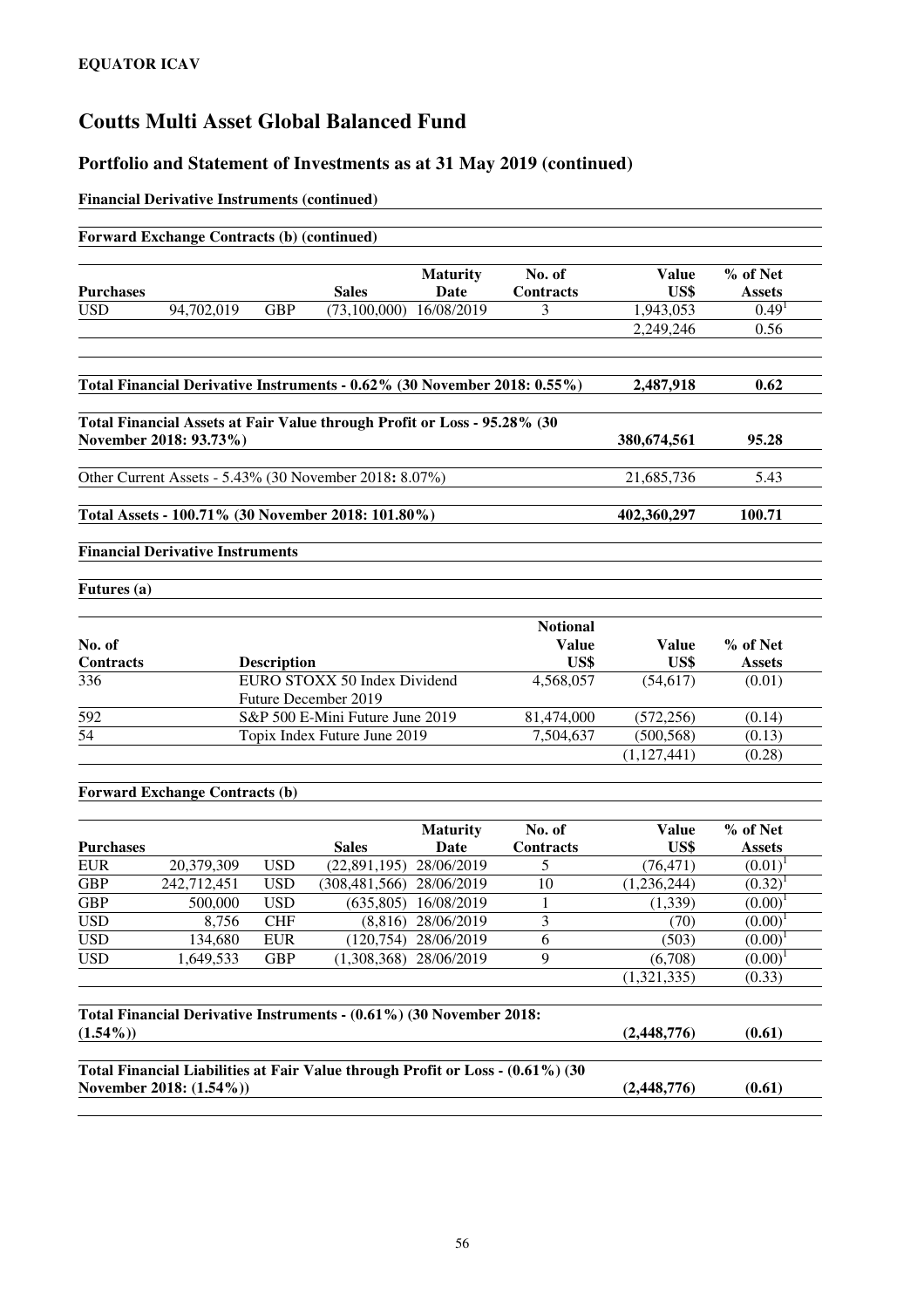#### **Portfolio and Statement of Investments as at 31 May 2019 (continued)**

|                                                                        | Value<br>US\$ | % of Net<br><b>Assets</b> |
|------------------------------------------------------------------------|---------------|---------------------------|
| Other Current Liabilities - $(0.10\%)$ (30 November 2018: $(0.26\%)$ ) | (385, 445)    | (0.10)                    |
| <b>Net Assets Attributable to Redeemable Shareholders</b>              | 399,526,076   | 100.00                    |
|                                                                        |               |                           |

**Classification:** 

(a) Exchange traded financial derivative instruments.

(b) OTC financial derivative instruments.

All transferable securities held at financial period end are listed on an official stock exchange or dealt on a regulated market.

| <b>Analysis of Total Assets</b>                                                             | % of Total<br><b>Assets</b> |
|---------------------------------------------------------------------------------------------|-----------------------------|
|                                                                                             |                             |
| Investment funds                                                                            | 59.45                       |
| Transferable securities listed on an official stock exchange or dealt on a regulated market | 34.54                       |
| Exchange traded derivative instruments                                                      | 0.06                        |
| OTC financial derivative instruments                                                        | 0.56                        |
| Other current assets                                                                        | 5.39                        |
|                                                                                             | 100.00                      |
| $\lambda$ $\lambda$                                                                         |                             |

Analysis of Total Assets rather than Net Assets is required under Schedule 12 of the UCITS Regulations.

<sup>~</sup>Non-UCITS Investment Fund. All other Investment Funds are UCITS.

<sup>1</sup> Forward Exchange Contracts are held with The Bank of New York Mellon.

All futures are held with Morgan Stanley & Co. International Plc.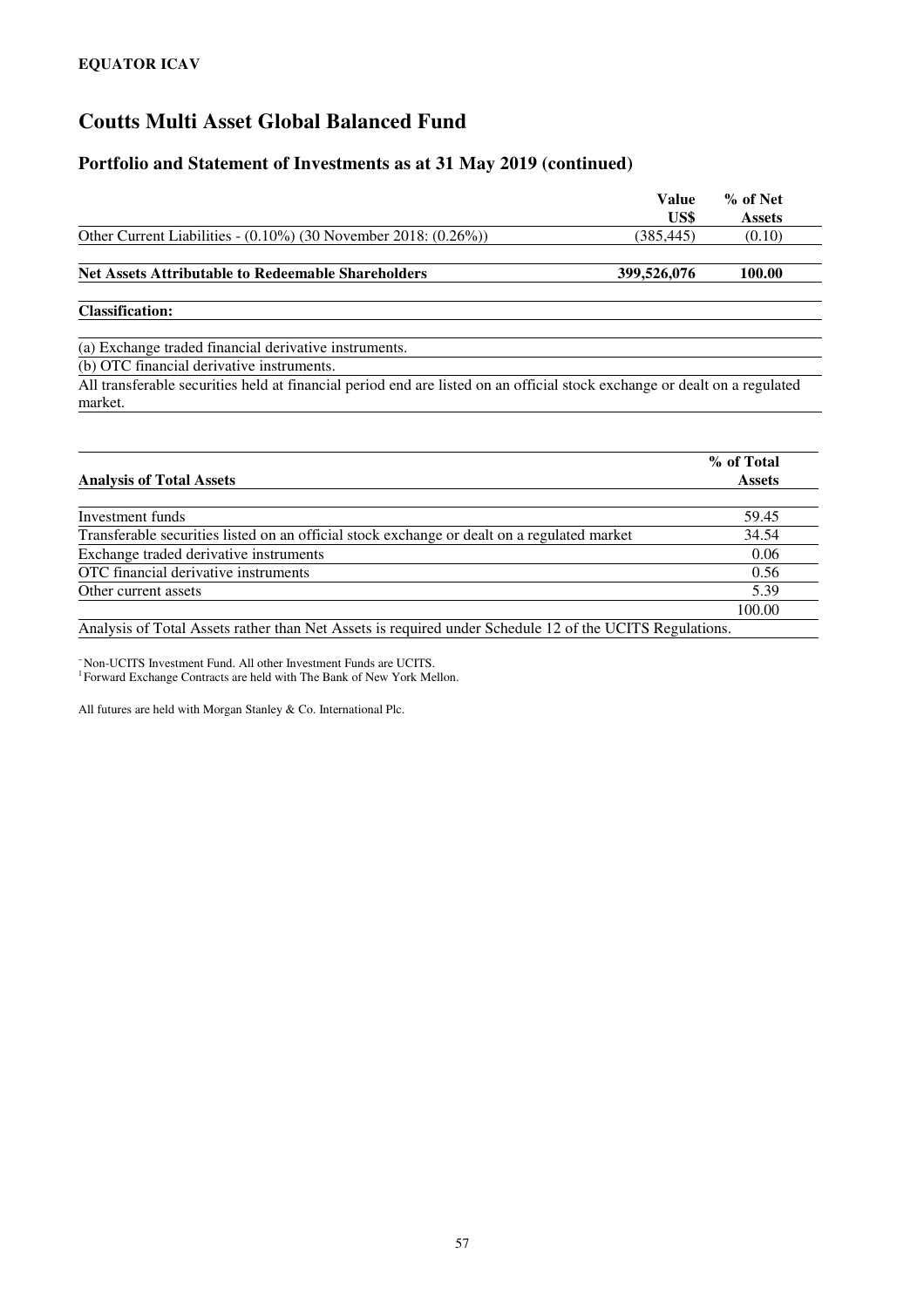### **Portfolio Changes – Material Acquisitions for the financial period ended 31 May 2019**

| <b>Description</b>                                                            | <b>Acquisitions</b><br><b>Nominal</b> | Cost<br>US\$ |
|-------------------------------------------------------------------------------|---------------------------------------|--------------|
| JPMorgan Liquidity Funds - USD Liquidity LVNAV Fund                           | 28,745,243                            | 28,745,243   |
| iShares Europe ex-UK Index Fund                                               | 933,125                               | 19,714,800   |
| Neuberger Berman Short Duration Emerging Market Debt Fund                     | 1,718,515                             | 16,812,640   |
| Royal London Bond Funds ICVC - Enhanced Cash Plus Fund                        | 12,702,955                            | 16,188,264   |
| United States Treasury Note/Bond 2.88% 15/05/2028                             | 15,600,000                            | 15,816,012   |
| PIMCO GIS Global Investment Grade Credit Fund                                 | 896,003                               | 11,216,338   |
| Capital Group New Perspective Fund LUX                                        | 719,280                               | 8,997,140    |
| United States Treasury Note/Bond 2.25% 15/08/2027                             | 8,300,000                             | 8,131,129    |
| Colchester Local Markets Bond Fund/The                                        | 607,020                               | 6,100,649    |
| Colchester MSGBF Plc Local Markets Bond Fund                                  | 545,000                               | 5,534,490    |
| Royal London Cash Plus                                                        | 3,163,201                             | 4,181,119    |
| Edgewood L Select - US Select Growth                                          | 31,990                                | 4,087,748    |
| JPMorgan Fund ICVC - Japan Fund                                               | 1,183,280                             | 4,035,863    |
| MAN Funds Plc - MAN GLG Japan CoreAlpha Equity                                | 40,815                                | 3,945,617    |
| <b>Liontrust Special Situations Fund</b>                                      | 2,968,000                             | 3,688,508    |
| Polar Capital Funds Plc - Healthcare Opportunities Fund                       | 74,719                                | 3,558,119    |
| Vanguard Emerging Markets Stock Index Fund/Ireland                            | 21,240                                | 3,350,403    |
| AXA Fixed Interest Investment ICVC - Sterling Credit Short Duration Bond Fund | 2,540,780                             | 3,242,120    |
| Dimensional Funds ICVC - Emerging Markets Core Equity Fund                    | 215,725                               | 2,749,534    |
| Merian Investment Funds Series I - Merian UK Mid Cap Fund                     | 1,100,000                             | 2,107,404    |
| Schroder ISF Asian Total Return                                               | 4,915                                 | 2,086,086    |
| Royal London Short Duration Global High Yield Bond Fund                       | 1,804,175                             | 2,045,040    |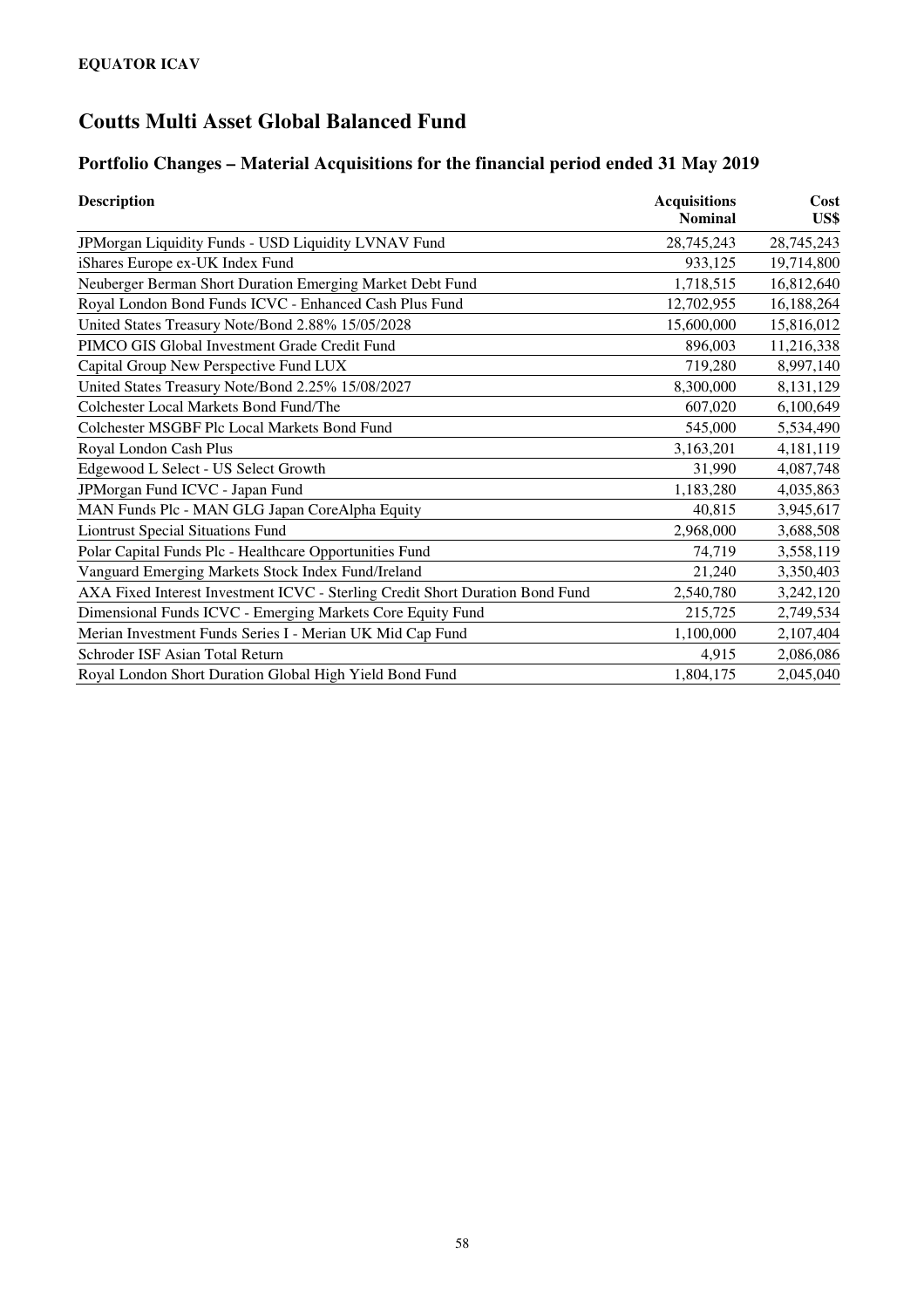### **Portfolio Changes – Material Disposals for the financial period ended 31 May 2019**

| <b>Description</b>                                                          | <b>Disposals</b><br>Nominal | <b>Proceeds</b><br>US\$ |
|-----------------------------------------------------------------------------|-----------------------------|-------------------------|
| JPMorgan Liquidity Funds - USD Liquidity LVNAV Fund                         | 11,345,243                  | 11,345,243              |
| BlackRock Global Funds - Emerging Markets Local Currency Bond Fund          | 635,840                     | 10,108,618              |
| Legal & General Global Health and Pharmaceuticals Index Trust               | 8,663,211                   | 7,120,606               |
| Colchester MSGBF Plc Local Markets Bond Fund                                | 545,000                     | 5,418,181               |
| BNP Paribas Issuance BV 26/10/2020                                          | 5,000                       | 5,322,004               |
| iShares Europe ex-UK Index Fund                                             | 222,220                     | 4,582,623               |
| Xtrackers Switzerland UCITS ETF- ETF                                        | 46,500                      | 4,488,978               |
| <b>International Public Partnerships Ltd</b>                                | 2,030,553                   | 4,145,344               |
| MAN Funds Plc - MAN GLG Japan CoreAlpha Equity                              | 40,815                      | 3,987,311               |
| Algebris UCITS Funds Plc - Algebris Financial Credit Fund                   | 40,340                      | 3,955,361               |
| MAN Funds Plc - MAN GLG Japan CoreAlpha Equity                              | 30,798                      | 3,945,840               |
| Polar Capital Funds Plc - Healthcare Opportunities Fund                     | 74,719                      | 3,777,045               |
| J O Hambro Capital Management Umbrella Fund Plc - Continental European Fund | 3,218,000                   | 3,764,458               |
| Portugal Obrigacoes do Tesouro OT '144A' 5.65% 15/02/2024                   | 2,600,000                   | 3,670,617               |
| Bluebay Funds - Bluebay Financial Capital Bond Fund                         | 29,900                      | 3,638,500               |
| Nomura Cross Asset Momentum UCITS Fund                                      | 37,990                      | 3,589,299               |
| BMO Investments Lux I Fund - BMO Global Equity Market Neutral V10 Fund      | 339,987                     | 3,457,663               |
| Schroder ISF Asian Total Return                                             | 5,937                       | 2,757,430               |
| <b>UBAM - Global High Yield Solution</b>                                    | 23,120                      | 2,383,441               |
| Investec Fund Series i - UK Alpha Fund                                      | 498,360                     | 2,155,759               |
| Volkswagen Group of America Finance LLC 'REGS' 2.13% 23/05/2019             | 2,000,000                   | 2,000,000               |
| JPMorgan Investment Funds - Global Macro Opportunities                      | 13,725                      | 1,702,724               |
| JPMorgan Chase & Co                                                         | 16,015                      | 1,678,640               |
| Deutsche Bank AG 'EMTN' 2.75% 17/02/2025                                    | 1,500,000                   | 1,648,942               |
| ABN AMRO Bank NV 'EMTN' 4.88% 16/01/2019                                    | 1,100,000                   | 1,416,910               |
| UK Commercial Property REIT Ltd (REIT)                                      | 1,105,000                   | 1,248,276               |
| JPM Funds - Emerging Markets Strategic Bond Fund                            | 13,600                      | 1,229,441               |
| LF Lindsell Train UK Equity Fund                                            | 557,835                     | 1,212,933               |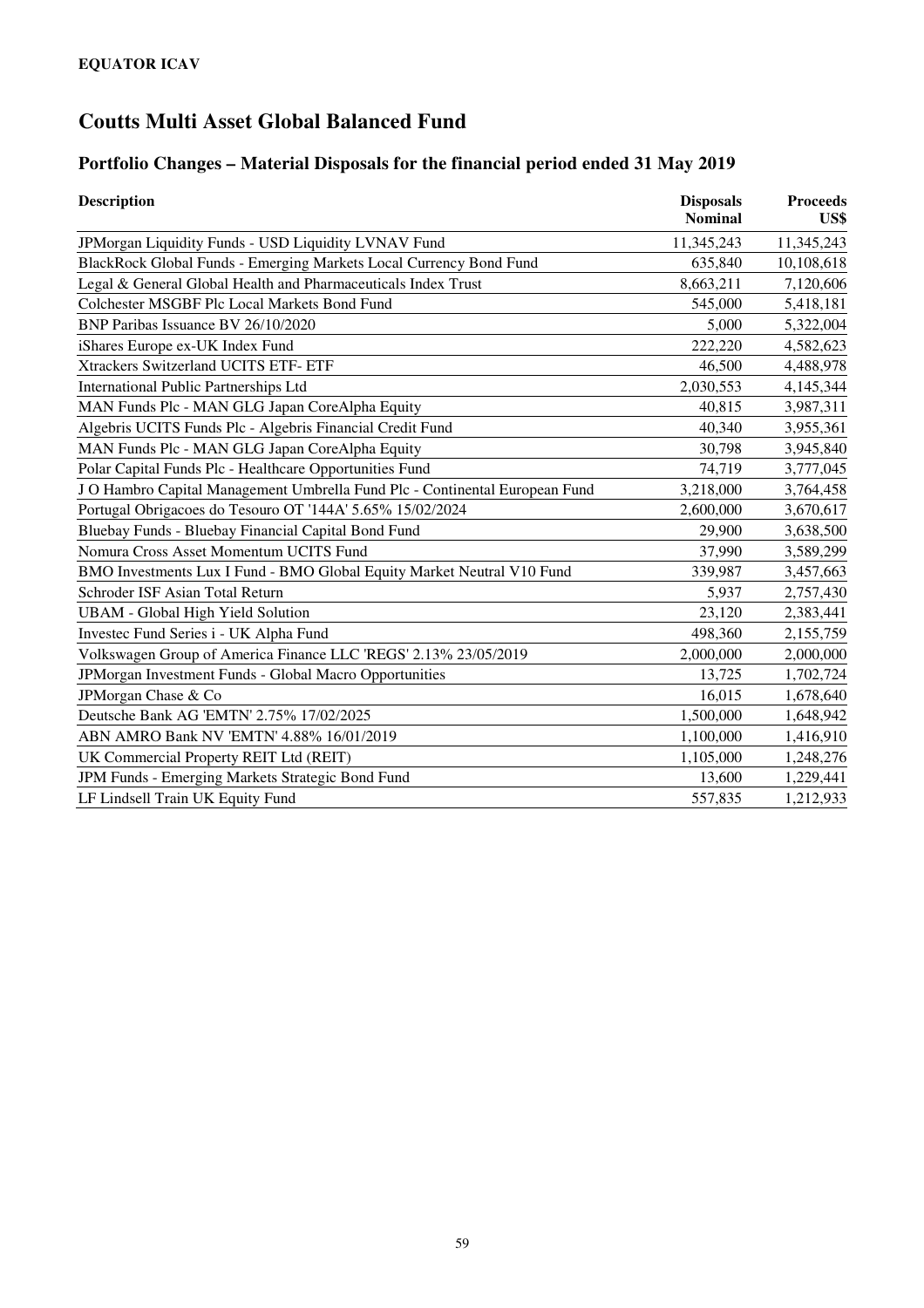### **Portfolio and Statement of Investments as at 31 May 2019**

| <b>Description</b>                                          | <b>Nominal</b>  | Fair         | $%$ of        |
|-------------------------------------------------------------|-----------------|--------------|---------------|
|                                                             | <b>Holdings</b> | <b>Value</b> | <b>Net</b>    |
|                                                             |                 | US\$         | <b>Assets</b> |
| <b>Investment Funds</b>                                     |                 |              |               |
| AXA Fixed Interest Investment ICVC - Sterling Credit Short  |                 |              |               |
| <b>Duration Bond Fund</b>                                   | 27,770,830      | 34,817,865   | 8.54          |
| Barings UK Unit Trust Funds - Barings Europe Select Trust   | 92,270          | 4,650,838    | 1.14          |
| Blackstone/GSO Loan Financing Ltd~                          | 3,019,254       | 1,652,713    | 0.41          |
| Bluebay Funds - Bluebay Financial Capital Bond Fund         | 57,450          | 6,975,497    | 1.71          |
| Capital Group New Perspective Fund LUX                      | 961,265         | 12,602,184   | 3.09          |
| Colchester Local Markets Bond Fund/The~                     | 636,425         | 6,386,270    | 1.57          |
| Dimensional Funds ICVC - Emerging Markets Core Equity Fund  | 821,900         | 10,411,989   | 2.56          |
| Edgewood L Select - US Select Growth                        | 124,897         | 17,664,183   | 4.33          |
| Invesco European Equity Fund                                | 696,793         | 3,364,500    | 0.83          |
| Invesco S&P 500 UCITS ETF - ETF                             | 390,000         | 10,165,272   | 2.49          |
| iShares Europe ex-UK Index Fund                             | 1,618,855       | 34,742,380   | 8.53          |
| J O Hambro Capital Management UK Umbrella Fund - UK Equity  |                 |              |               |
| Income Fund~                                                | 2,203,470       | 2,551,735    | 0.63          |
| JPMorgan Fund ICVC - Japan Fund                             | 1,873,545       | 6,516,099    | 1.60          |
| JPMorgan Liquidity Funds - USD Liquidity LVNAV Fund         | 22,600,000      | 22,600,000   | 5.55          |
| LF Lindsell Train UK Equity Fund~                           | 918,915         | 1,967,404    | 0.48          |
| <b>Liontrust Special Situations Fund</b>                    | 3,039,610       | 3,998,077    | 0.98          |
| Merian Investment Funds Series I - Merian UK Mid Cap Fund   | 735,000         | 1,419,854    | 0.35          |
| Morant Wright Sakura Fund                                   | 792,250         | 6,276,284    | 1.54          |
| NB Global Floating Rate Income Fund Ltd~                    | 1,447,443       | 1,641,447    | 0.40          |
| Neuberger Berman Short Duration Emerging Market Debt Fund   | 1,734,610       | 17,103,255   | 4.20          |
| Parvest Equity Russia                                       | 24,480          | 3,936,358    | 0.97          |
| Polar Capital Funds plc - Global Technology Fund            | 175,809         | 8,169,844    | 2.00          |
| Robeco Capital Growth Funds - Robeco QI Emerging            |                 |              |               |
| <b>Conservative Equities</b>                                | 16,300          | 1,441,409    | 0.35          |
| Royal London Bond Funds ICVC - Enhanced Cash Plus Fund      | 3,985,630       | 4,986,998    | 1.22          |
| Royal London Cash Plus                                      | 24,304,300      | 30,801,408   | 7.56          |
| Royal London Short Duration Global High Yield Bond Fund     | 4,104,750       | 4,542,308    | 1.11          |
| Schroder Income Fund                                        | 2,751,015       | 2,041,221    | 0.50          |
| Schroder ISF Asian Total Return                             | 26,283          | 11,497,331   | 2.82          |
| UK Mortgages Ltd~                                           | 1,400,000       | 1,415,960    | 0.35          |
| Vanguard Emerging Markets Stock Index Fund/Ireland          | 84,120          | 12,798,578   | 3.14          |
| Vanguard FTSE 250 UCITS ETF - ETF                           | 42,600          | 1,629,984    | 0.40          |
| Total Investment Funds - 71.35% (30 November 2018: 60.79%)  |                 | 290,769,245  | 71.35         |
|                                                             |                 |              |               |
| <b>Transferable Securities - Equities</b>                   |                 |              |               |
| Australia - 0.27% (30 November 2018: 0.24%)                 |                 |              |               |
| Rio Tinto Plc                                               | 18,956          | 1,087,178    | 0.27          |
|                                                             |                 |              |               |
| France - 0.49% (30 November 2018: 0.43%)                    |                 |              |               |
| Airbus SE                                                   | 7,575           | 971,970      | 0.24          |
| <b>LVMH Moet Hennessy Louis Vuitton SE</b>                  | 2,682           | 1,014,489    | 0.25          |
|                                                             |                 | 1,986,459    | 0.49          |
|                                                             |                 |              |               |
| Germany, Federal Republic - 0.36% (30 November 2018: 0.65%) |                 |              |               |
| Continental AG                                              | 5,443           | 740,606      | 0.18          |
| Infineon Technologies AG                                    | 41,529          | 746,186      | 0.18          |
|                                                             |                 | 1,486,792    | 0.36          |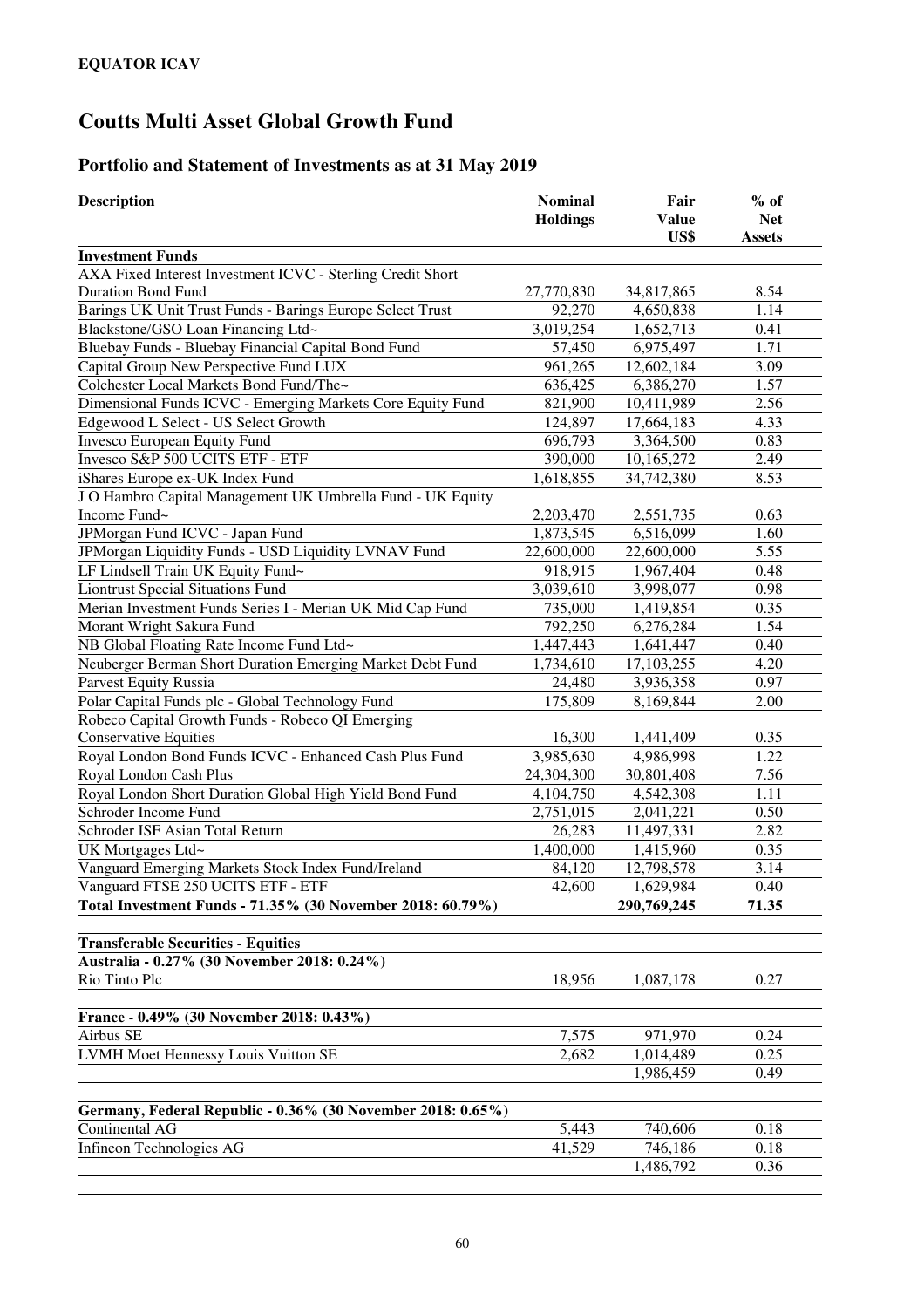| <b>Description</b>                                                                    | <b>Nominal</b><br><b>Holdings</b> | Fair<br><b>Value</b><br>US\$ | $%$ of<br><b>Net</b><br><b>Assets</b> |
|---------------------------------------------------------------------------------------|-----------------------------------|------------------------------|---------------------------------------|
| <b>Transferable Securities - Equities (continued)</b>                                 |                                   |                              |                                       |
| Guernsey - 0.38% (30 November 2018: 0.71%)                                            |                                   |                              |                                       |
| UK Commercial Property REIT Ltd (REIT)                                                | 1,325,000                         | 1,531,070                    | 0.38                                  |
| Japan - 0.00% (30 November 2018: 0.41%)                                               |                                   |                              |                                       |
| Netherlands - 0.44% (30 November 2018: 0.52%)                                         |                                   |                              |                                       |
| Koninklijke Ahold Delhaize NV                                                         | 41,845                            | 941,232                      | 0.23                                  |
| Royal Dutch Shell Plc                                                                 | 27,434                            | 857,895                      | 0.21                                  |
|                                                                                       |                                   | 1,799,127                    | 0.44                                  |
| Switzerland - 0.25% (30 November 2018: 0.28%)                                         |                                   |                              |                                       |
| Roche Holding AG                                                                      | 3,953                             | 1,038,761                    | 0.25                                  |
|                                                                                       |                                   |                              |                                       |
| United Kingdom - 1.87% (30 November 2018: 2.03%)                                      |                                   |                              |                                       |
| AstraZeneca Plc                                                                       | 12,300                            | 907,047                      | 0.22                                  |
| <b>Babcock International Group Plc</b>                                                | 101,151                           | 572,647                      | 0.14                                  |
| <b>BT</b> Group Plc                                                                   | 285,500                           | 699,364                      | 0.17                                  |
| Diageo Plc                                                                            | 26,987                            | 1,134,605                    | 0.28                                  |
| DS Smith Plc                                                                          | 123,384                           | 492,923                      | 0.12                                  |
| John Wood Group Plc                                                                   | 99,330                            | 491,261                      | 0.12                                  |
| Land Securities Group Plc (REIT)                                                      | 82,820                            | 867,587                      | 0.22                                  |
| Prudential Plc                                                                        | 40,897                            | 815,631                      | 0.20                                  |
| Reckitt Benckiser Group Plc                                                           | 10,600                            | 850,699                      | 0.21                                  |
| Tesco Plc                                                                             | 270,000                           | 772,811                      | 0.19                                  |
|                                                                                       |                                   | 7,604,575                    | 1.87                                  |
| United States - 2.71% (30 November 2018: 4.00%)                                       |                                   |                              |                                       |
| Air Products & Chemicals Inc                                                          | 5,710                             | 1,162,499                    | 0.29                                  |
| American Express Co                                                                   | 8,920                             | 1,023,213                    | 0.25                                  |
| Cintas Corp                                                                           | 4,867                             | 1,079,647                    | 0.26                                  |
| ConocoPhillips                                                                        | 12,410                            | 731,694                      | 0.18                                  |
| <b>Costco Wholesale Corp</b>                                                          | 4,065                             | 973,893                      | 0.24                                  |
| Estee Lauder Cos Inc/The - Class A                                                    | 4,877                             | 785,343                      | 0.19                                  |
| Intel Corp                                                                            | 20,965                            | 923,299                      | 0.23                                  |
| Johnson & Johnson                                                                     | 6,850                             | 898,377                      | 0.22                                  |
| Microsoft Corp                                                                        | 8,406                             | 1,039,654                    | 0.26                                  |
| O'Reilly Automotive Inc                                                               | 2,341                             | 869,377                      | 0.21                                  |
| Valero Energy Corp                                                                    | 8,343                             | 587,347                      | 0.14                                  |
| Waste Management Inc                                                                  | 9,020                             | 986,337                      | 0.24                                  |
|                                                                                       |                                   | 11,060,680                   | 2.71                                  |
| Total Fair Value of Transferable Securities - Equities - 6.77% (30 November           |                                   |                              |                                       |
| 2018: 9.27%)                                                                          |                                   | 27,594,642                   | 6.77                                  |
|                                                                                       |                                   |                              |                                       |
| <b>Transferable Securities - Bonds</b><br>Australia - 0.68% (30 November 2018: 0.75%) |                                   |                              |                                       |
| Australia & New Zealand Banking Group Ltd 'REGS' FRN                                  |                                   |                              |                                       |
| 09/11/2022                                                                            | 950,000                           | 951,133                      | 0.23                                  |
| National Australia Bank Ltd 'REGS' FRN 12/01/2021                                     | 1,000,000                         | 1,002,038                    | 0.25                                  |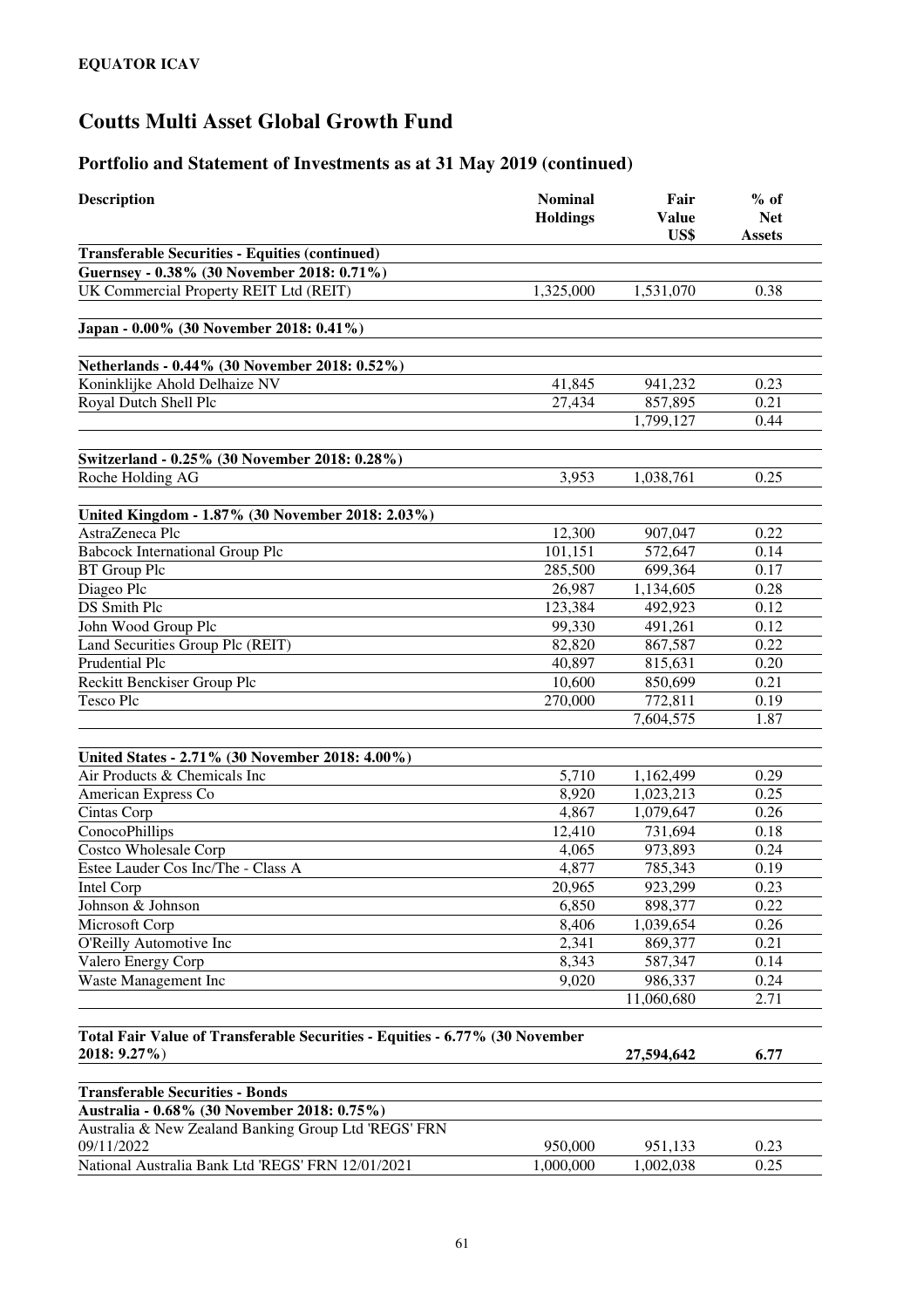| <b>Description</b>                                            | <b>Nominal</b><br><b>Holdings</b> | Fair<br><b>Value</b><br>US\$ | $%$ of<br><b>Net</b><br><b>Assets</b> |
|---------------------------------------------------------------|-----------------------------------|------------------------------|---------------------------------------|
| <b>Transferable Securities - Bonds (continued)</b>            |                                   |                              |                                       |
| Australia - 0.68% (30 November 2018: 0.75%) (continued)       |                                   |                              |                                       |
| Westpac Banking Corp FRN 11/01/2023                           | 800,000                           | 798,927                      | 0.20                                  |
|                                                               |                                   | 2,752,098                    | 0.68                                  |
|                                                               |                                   |                              |                                       |
| Canada - 0.46% (30 November 2018: 0.50%)                      |                                   |                              |                                       |
| Toronto-Dominion Bank/The 'GMTN' FRN 17/09/2020               | 1,858,000                         | 1,864,512                    | 0.46                                  |
|                                                               |                                   |                              |                                       |
| France - 0.76% (30 November 2018: 1.22%)                      |                                   |                              |                                       |
| Credit Agricole Assurances SA FRN 29/01/2048                  | 1,300,000                         | 1,351,389                    | 0.33                                  |
| Orange SA FRN (Perpetual)                                     | 1,000,000                         | 1,146,896                    | 0.28                                  |
| TOTAL SA 'EMTN' FRN (Perpetual)                               | 500,000                           | 604,066                      | 0.15                                  |
|                                                               |                                   | 3,102,351                    | 0.76                                  |
| Germany, Federal Republic - 0.21% (30 November 2018: 1.01%)   |                                   |                              |                                       |
| Volkswagen International Finance NV FRN (Perpetual)           | 800,000                           | 865,246                      | 0.21                                  |
|                                                               |                                   |                              |                                       |
| Guernsey - 0.20% (30 November 2018: 0.22%)                    |                                   |                              |                                       |
| Pershing Square Holdings Ltd 'REGS' 5.5% 15/07/2022           | 800,000                           | 832,040                      | 0.20                                  |
|                                                               |                                   |                              |                                       |
| Italy - 1.45% (30 November 2018: 1.60%)                       |                                   |                              |                                       |
| Italy Buoni Poliennali Del Tesoro 0.05% 15/04/2021            | 4,000,000                         | 4,416,418                    | 1.08                                  |
| UniCredit SpA 'EMTN' FRN 28/10/2025                           | 800,000                           | 932,324                      | 0.23                                  |
| UniCredit SpA 'EMTN' FRN 03/01/2027                           | 500,000                           | 570,487                      | 0.14                                  |
|                                                               |                                   | 5,919,229                    | 1.45                                  |
|                                                               |                                   |                              |                                       |
| Mexico - 0.20% (30 November 2018: 0.20%)                      |                                   |                              |                                       |
| Mexico Government International Bond 'GMTN' 5.75%             |                                   |                              |                                       |
| 12/10/2110                                                    | 800,000                           | 826,008                      | 0.20                                  |
| Netherlands - 0.15% (30 November 2018: 0.55%)                 |                                   |                              |                                       |
| ING Groep NV FRN 29/03/2022                                   | 600,000                           | 608,014                      | 0.15                                  |
|                                                               |                                   |                              |                                       |
| New Zealand - 0.24% (30 November 2018: 0.26%)                 |                                   |                              |                                       |
| ANZ New Zealand Int'l Ltd/London 'REGS' FRN 25/01/2022        | 950,000                           | 961,020                      | 0.24                                  |
|                                                               |                                   |                              |                                       |
| Portugal - 0.80% (30 November 2018: 1.88%)                    |                                   |                              |                                       |
| Portugal Obrigacoes do Tesouro OT '144A' 2.875% 15/10/2025    | 2,500,000                         | 3,269,994                    | 0.80                                  |
|                                                               |                                   |                              |                                       |
| Russian Federation - 0.12% (30 November 2018: 0.13%)          |                                   |                              |                                       |
| Sberbank of Russia Via SB Capital SA 'REGS' 6.125% 07/02/2022 | 470,000                           | 496,818                      | 0.12                                  |
| South Africa - 0.57% (30 November 2018: 0.58%)                |                                   |                              |                                       |
| MTN Mauritius Investments Ltd 'REGS' 6.5% 13/10/2026          | 1,800,000                         | 1,913,841                    | 0.47                                  |
| Myriad International Holdings BV 'REGS' 4.85% 06/07/2027      | 400,000                           | 415,544                      | 0.10                                  |
|                                                               |                                   | 2,329,385                    | 0.57                                  |
|                                                               |                                   |                              |                                       |
| Spain - 0.14% (30 November 2018: 0.38%)                       |                                   |                              |                                       |
| Telefonica Europe BV FRN (Perpetual)                          | 500,000                           | 579,938                      | 0.14                                  |
|                                                               |                                   |                              |                                       |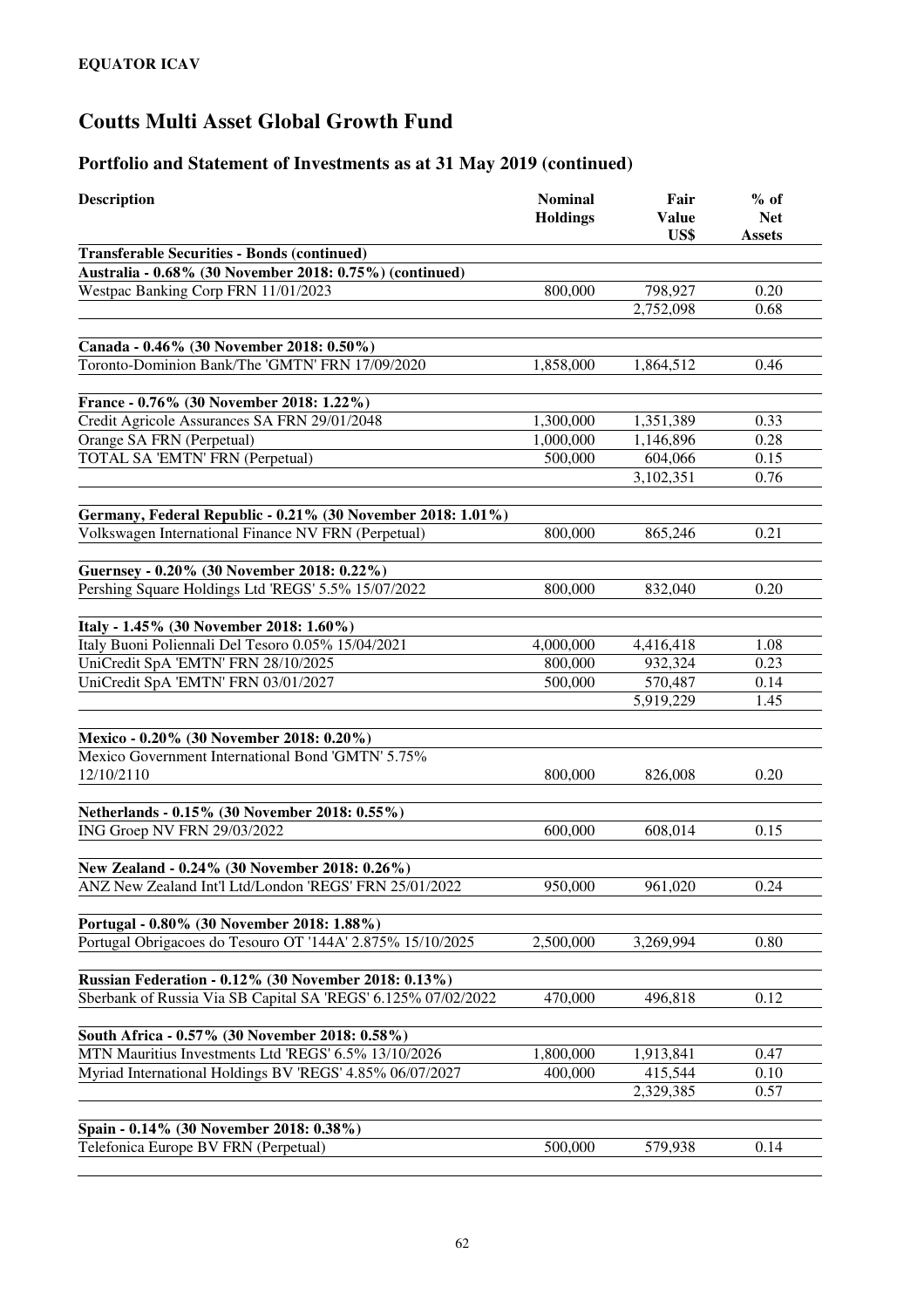| US\$<br>900,000<br>914,769<br>600,000<br>760,200<br>800,000<br>950,241<br>1,900,000<br>1,901,243<br>800,000<br>791,340<br>887,503<br>700,000<br>5,290,527<br>600,000<br>941,752<br>600,000<br>539,067<br>4,300,000<br>4,302,561<br>1,000,000<br>1,000,824 | <b>Assets</b><br>0.23<br>0.19<br>0.23<br>0.47<br>0.19<br>0.22<br>1.30<br>0.23<br>0.13<br>1.06                                                                                                                                      |
|-----------------------------------------------------------------------------------------------------------------------------------------------------------------------------------------------------------------------------------------------------------|------------------------------------------------------------------------------------------------------------------------------------------------------------------------------------------------------------------------------------|
|                                                                                                                                                                                                                                                           |                                                                                                                                                                                                                                    |
|                                                                                                                                                                                                                                                           |                                                                                                                                                                                                                                    |
|                                                                                                                                                                                                                                                           |                                                                                                                                                                                                                                    |
|                                                                                                                                                                                                                                                           |                                                                                                                                                                                                                                    |
|                                                                                                                                                                                                                                                           |                                                                                                                                                                                                                                    |
|                                                                                                                                                                                                                                                           |                                                                                                                                                                                                                                    |
|                                                                                                                                                                                                                                                           |                                                                                                                                                                                                                                    |
|                                                                                                                                                                                                                                                           |                                                                                                                                                                                                                                    |
|                                                                                                                                                                                                                                                           |                                                                                                                                                                                                                                    |
|                                                                                                                                                                                                                                                           |                                                                                                                                                                                                                                    |
|                                                                                                                                                                                                                                                           |                                                                                                                                                                                                                                    |
|                                                                                                                                                                                                                                                           |                                                                                                                                                                                                                                    |
|                                                                                                                                                                                                                                                           |                                                                                                                                                                                                                                    |
|                                                                                                                                                                                                                                                           |                                                                                                                                                                                                                                    |
|                                                                                                                                                                                                                                                           |                                                                                                                                                                                                                                    |
|                                                                                                                                                                                                                                                           |                                                                                                                                                                                                                                    |
|                                                                                                                                                                                                                                                           |                                                                                                                                                                                                                                    |
|                                                                                                                                                                                                                                                           | 0.25                                                                                                                                                                                                                               |
|                                                                                                                                                                                                                                                           | 0.23                                                                                                                                                                                                                               |
|                                                                                                                                                                                                                                                           | 0.37                                                                                                                                                                                                                               |
|                                                                                                                                                                                                                                                           | 0.96                                                                                                                                                                                                                               |
|                                                                                                                                                                                                                                                           | 1.42                                                                                                                                                                                                                               |
|                                                                                                                                                                                                                                                           | 1.41<br>0.28                                                                                                                                                                                                                       |
|                                                                                                                                                                                                                                                           | 0.74                                                                                                                                                                                                                               |
|                                                                                                                                                                                                                                                           | 7.08                                                                                                                                                                                                                               |
|                                                                                                                                                                                                                                                           |                                                                                                                                                                                                                                    |
| 59,445,522                                                                                                                                                                                                                                                | 14.59                                                                                                                                                                                                                              |
|                                                                                                                                                                                                                                                           |                                                                                                                                                                                                                                    |
|                                                                                                                                                                                                                                                           |                                                                                                                                                                                                                                    |
|                                                                                                                                                                                                                                                           |                                                                                                                                                                                                                                    |
| 1,050,000                                                                                                                                                                                                                                                 | 0.41                                                                                                                                                                                                                               |
|                                                                                                                                                                                                                                                           |                                                                                                                                                                                                                                    |
|                                                                                                                                                                                                                                                           |                                                                                                                                                                                                                                    |
| 127<br>1,861,084                                                                                                                                                                                                                                          | 0.46                                                                                                                                                                                                                               |
| 200<br>2,894,626                                                                                                                                                                                                                                          | 0.71                                                                                                                                                                                                                               |
| 4,755,710                                                                                                                                                                                                                                                 | 1.17                                                                                                                                                                                                                               |
|                                                                                                                                                                                                                                                           |                                                                                                                                                                                                                                    |
|                                                                                                                                                                                                                                                           |                                                                                                                                                                                                                                    |
|                                                                                                                                                                                                                                                           | 1.58                                                                                                                                                                                                                               |
|                                                                                                                                                                                                                                                           |                                                                                                                                                                                                                                    |
|                                                                                                                                                                                                                                                           | 22.94                                                                                                                                                                                                                              |
|                                                                                                                                                                                                                                                           |                                                                                                                                                                                                                                    |
| Total Fair Value of Investments excluding Financial Derivative Instruments -<br>384,254,329                                                                                                                                                               | 94.29                                                                                                                                                                                                                              |
|                                                                                                                                                                                                                                                           | 950,000<br>949,758<br>1,500,000<br>1,516,911<br>3,700,000<br>3,933,064<br>5,700,000<br>5,769,023<br>5,400,000<br>5,731,066<br>900,000<br>1,127,391<br>3,000,000<br>3,022,156<br>28,833,573<br>1,689,210<br>6,444,920<br>93,485,084 |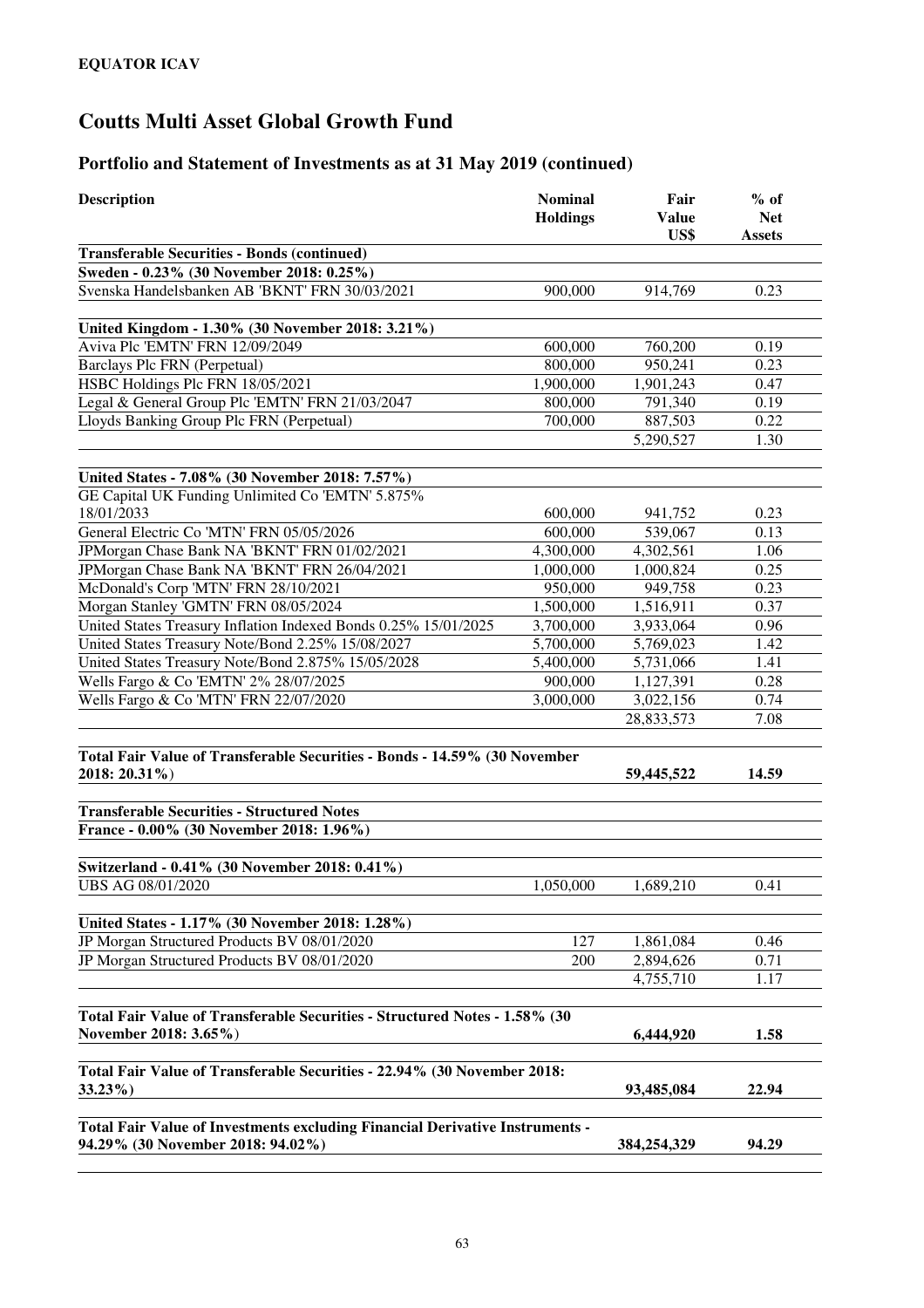#### **Portfolio and Statement of Investments as at 31 May 2019 (continued)**

#### **Financial Derivative Instruments**

| Futures (a)         |                                         |                    |                                                                          |                 |                                         |                      |                           |
|---------------------|-----------------------------------------|--------------------|--------------------------------------------------------------------------|-----------------|-----------------------------------------|----------------------|---------------------------|
| No. of<br>Contracts |                                         | <b>Description</b> |                                                                          |                 | <b>Notional</b><br><b>Value</b><br>US\$ | <b>Value</b><br>US\$ | % of Net<br><b>Assets</b> |
| 80                  |                                         |                    | U.S. 10 Year Note CBT September 2019                                     |                 | 10,140,000                              | 81,250               | 0.02                      |
|                     | <b>Forward Exchange Contracts (b)</b>   |                    |                                                                          |                 |                                         |                      |                           |
|                     |                                         |                    |                                                                          |                 |                                         |                      |                           |
|                     |                                         |                    |                                                                          | <b>Maturity</b> | No. of                                  | <b>Value</b>         | % of Net                  |
| <b>Purchases</b>    |                                         |                    | <b>Sales</b>                                                             | Date            | Contracts                               | US\$                 | <b>Assets</b>             |
| EUR                 | 700,000                                 | <b>USD</b>         | (784, 931)                                                               | 16/08/2019      | 1                                       | 1,953                | 0.00 <sup>1</sup>         |
| <b>GBP</b>          | 1,107,418                               | <b>USD</b>         | (1,398,535)                                                              | 28/06/2019      | $\overline{c}$                          | 3,325                | 0.00 <sup>1</sup>         |
| JPY                 | 1,000,000,000                           | <b>USD</b>         | (9,196,332)                                                              | 16/08/2019      | 1                                       | 85,761               | 0.02 <sup>T</sup>         |
| <b>USD</b>          | 39,398,548                              | <b>EUR</b>         | (34,900,000)                                                             | 16/08/2019      | 2                                       | 166,739              | $0.04^1$                  |
| <b>USD</b>          | 362,516                                 | <b>GBP</b>         | (284, 527)                                                               | 28/06/2019      | 6                                       | 2,339                | 0.00 <sup>1</sup>         |
| <b>USD</b>          | 85,203,729                              | <b>GBP</b>         | (65,700,000)                                                             | 16/08/2019      | 2                                       | 1,834,864            | 0.46 <sup>1</sup>         |
|                     |                                         |                    |                                                                          |                 |                                         | 2,094,981            | 0.52                      |
|                     |                                         |                    |                                                                          |                 |                                         |                      |                           |
|                     |                                         |                    |                                                                          |                 |                                         |                      |                           |
|                     |                                         |                    | Total Financial Derivative Instruments - 0.54% (30 November 2018: 0.49%) |                 |                                         | 2,176,231            | 0.54                      |
|                     | November 2018: 94.51%)                  |                    | Total Financial Assets at Fair Value through Profit or Loss - 94.83% (30 |                 |                                         | 386,430,560          | 94.83                     |
|                     |                                         |                    | Other Current Assets - 5.98% (30 November 2018: 7.72%)                   |                 |                                         | 24,404,987           | 5.98                      |
|                     |                                         |                    | Total Assets - 100.81% (30 November 2018: 102.23%)                       |                 |                                         | 410,835,547          | 100.81                    |
|                     | <b>Financial Derivative Instruments</b> |                    |                                                                          |                 |                                         |                      |                           |
| Futures (a)         |                                         |                    |                                                                          |                 |                                         |                      |                           |
|                     |                                         |                    |                                                                          |                 |                                         |                      |                           |
| No. of              |                                         |                    |                                                                          |                 | <b>Notional</b><br><b>Value</b>         | <b>Value</b>         | % of Net                  |
| Contracts           |                                         | <b>Description</b> |                                                                          |                 | US\$                                    | US\$                 | <b>Assets</b>             |
| 816                 |                                         |                    | S&P 500 E-Mini Future June 2019                                          |                 | 112,302,000                             | (404, 937)           | (0.10)                    |
| $\overline{99}$     |                                         |                    | Topix Index Future June 2019                                             |                 | 13,758,501                              | (916, 349)           | (0.22)                    |
|                     |                                         |                    |                                                                          |                 |                                         | (1,321,286)          | (0.32)                    |
|                     | <b>Forward Exchange Contracts (b)</b>   |                    |                                                                          |                 |                                         |                      |                           |
|                     |                                         |                    |                                                                          |                 |                                         |                      |                           |
|                     |                                         |                    |                                                                          | <b>Maturity</b> | No. of                                  | <b>Value</b>         | % of Net                  |
| <b>Purchases</b>    |                                         |                    | <b>Sales</b>                                                             | Date            | <b>Contracts</b>                        | US\$                 | <b>Assets</b>             |
| <b>EUR</b>          | 21,604,281                              | <b>USD</b>         | (24, 267, 153)                                                           | 28/06/2019      | 4                                       | (81,069)             | $(0.02)^1$                |
| <b>GBP</b>          | 267,518,973                             | <b>USD</b>         | (340, 012, 098)                                                          | 28/06/2019      | 9                                       | (1,364,645)          | $(0.34)^1$                |
| <b>USD</b>          | 211,032                                 | <b>EUR</b>         | (189, 255)                                                               | 28/06/2019      | 5                                       | (839)                | $(0.00)^1$                |
| <b>USD</b>          | 2,703,263                               | <b>GBP</b>         | (2, 144, 461)                                                            | 28/06/2019      | 7                                       | (11, 372)            | $(0.00)^1$                |
|                     |                                         |                    |                                                                          |                 |                                         | (1,457,925)          | (0.36)                    |
|                     |                                         |                    |                                                                          |                 |                                         |                      |                           |
| $(2.04\%)$          |                                         |                    | Total Financial Derivative Instruments - (0.68%) (30 November 2018:      |                 |                                         | (2,779,211)          | (0.68)                    |
|                     |                                         |                    |                                                                          |                 |                                         |                      |                           |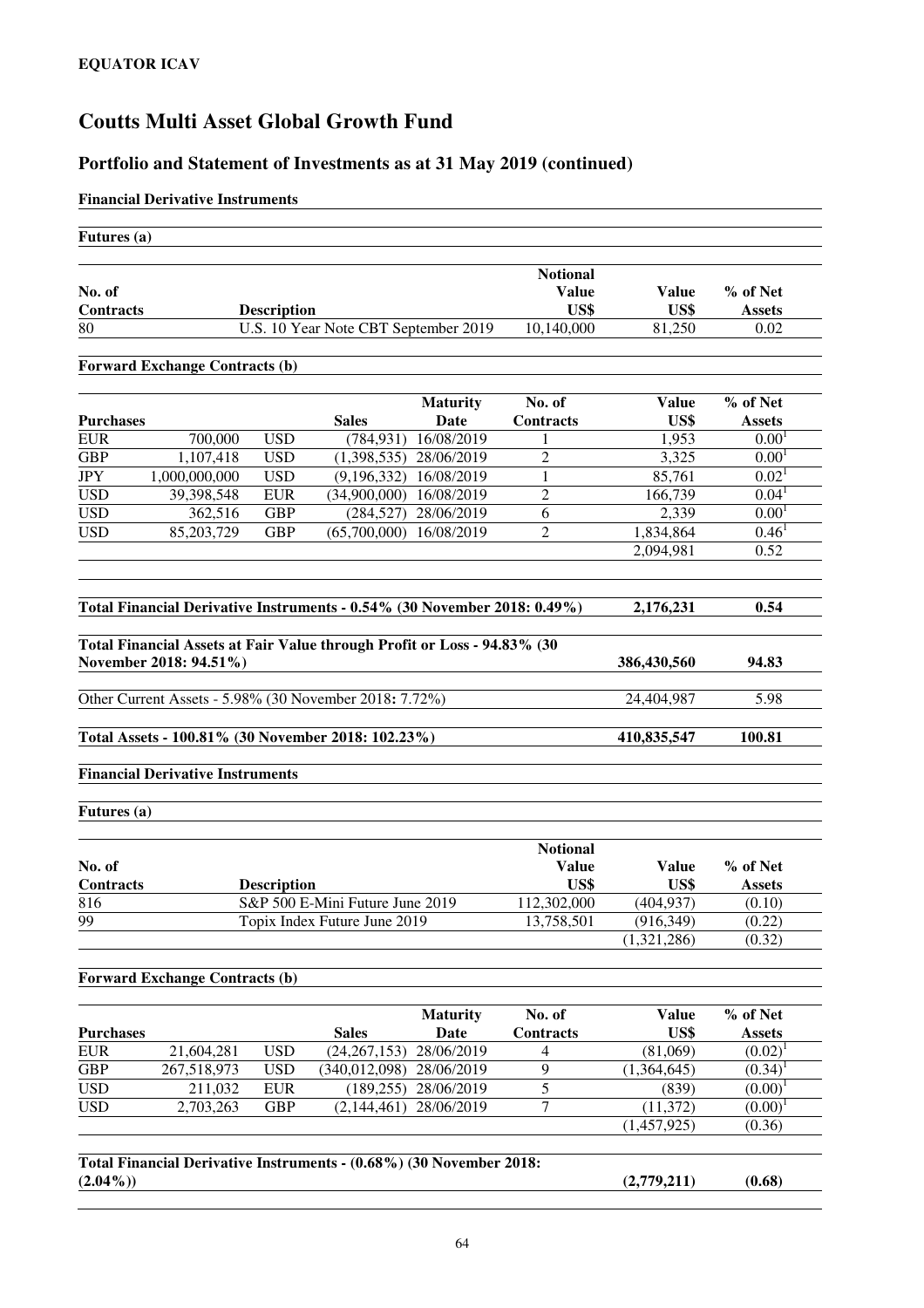#### **Portfolio and Statement of Investments as at 31 May 2019 (continued)**

|                                                                                                                           | Value<br>US\$ | % of Net<br><b>Assets</b> |
|---------------------------------------------------------------------------------------------------------------------------|---------------|---------------------------|
| Total Financial Liabilities at Fair Value through Profit or Loss - (0.68%) (30                                            |               |                           |
| November 2018: (2.04%))                                                                                                   | (2,779,211)   | (0.68)                    |
| Other Current Liabilities - $(0.13\%)$ (30 November 2018: $(0.19\%)$ )                                                    | (512, 053)    | (0.13)                    |
|                                                                                                                           |               |                           |
| <b>Net Assets Attributable to Redeemable Shareholders</b>                                                                 | 407,544,283   | 100.00                    |
| <b>Classification:</b>                                                                                                    |               |                           |
| (a) Exchange traded financial derivative instruments.                                                                     |               |                           |
| (b) OTC financial derivative instruments.                                                                                 |               |                           |
| All transferable securities held at financial period end are listed on an official stock exchange or dealt on a regulated |               |                           |
| market.                                                                                                                   |               |                           |

|                                                                                                         | % of Total    |
|---------------------------------------------------------------------------------------------------------|---------------|
| <b>Analysis of Total Assets</b>                                                                         | <b>Assets</b> |
|                                                                                                         |               |
| Investment funds                                                                                        | 70.78         |
| Transferable securities listed on an official stock exchange or dealt on a regulated market             | 22.75         |
| Exchange traded derivative instruments                                                                  | 0.02          |
| OTC financial derivative instruments                                                                    | 0.51          |
| Other current assets                                                                                    | 5.94          |
|                                                                                                         | 100.00        |
| Analysis of Total Assets rather than Net Assets is required under Schedule 12 of the UCITS Regulations. |               |

<sup>~</sup>Non-UCITS Investment Fund. All other Investment Funds are UCITS. <sup>1</sup> Forward Exchange Contracts are held with The Bank of New York Mellon.

All futures are held with Morgan Stanley & Co. International Plc.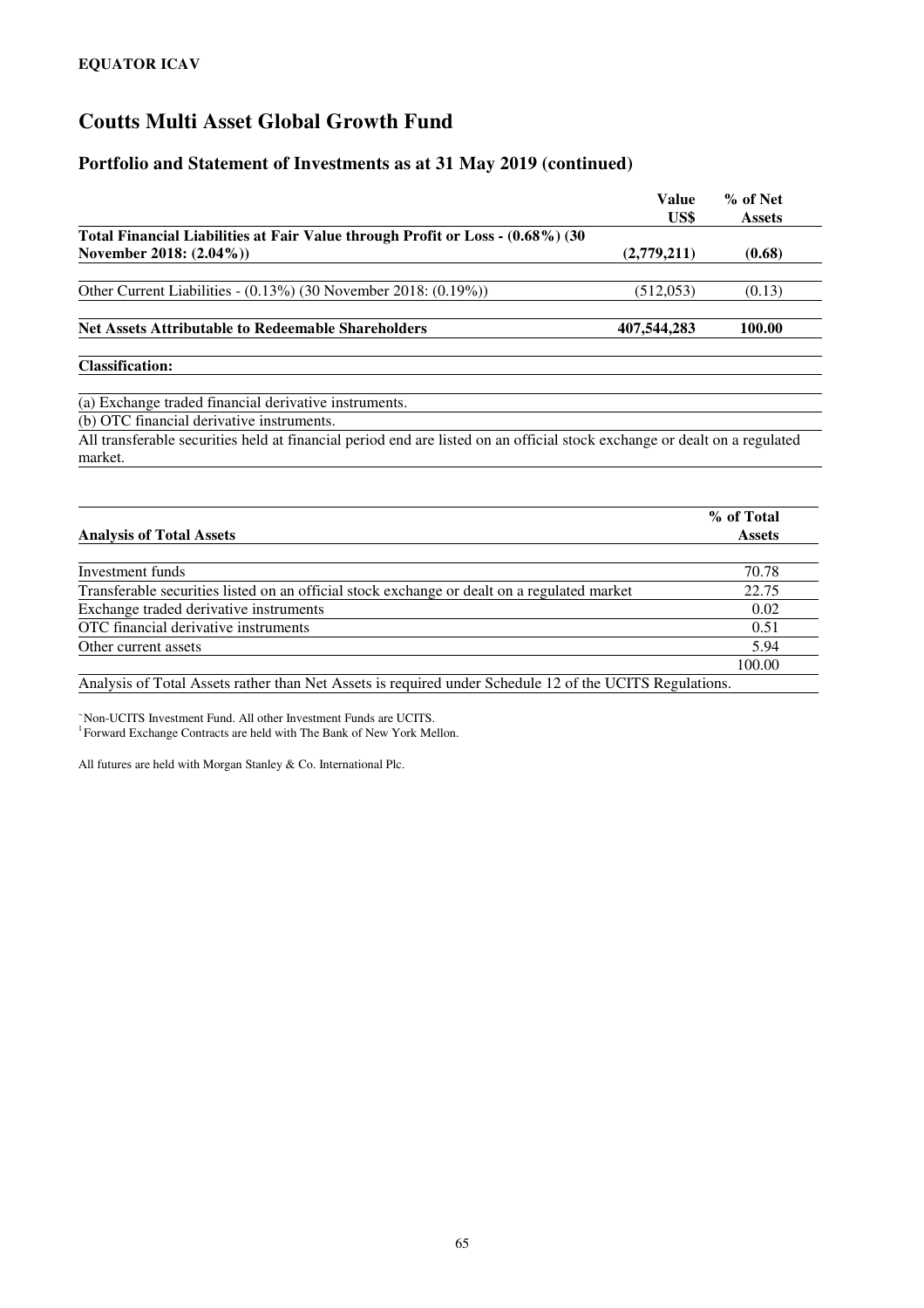### **Portfolio Changes – Material Acquisitions for the financial period ended 31 May 2019**

| <b>Description</b>                                                            | <b>Acquisitions</b><br><b>Nominal</b> | Cost<br>US\$ |
|-------------------------------------------------------------------------------|---------------------------------------|--------------|
| JPMorgan Liquidity Funds - USD Liquidity LVNAV Fund                           | 32,988,616                            | 32,988,616   |
|                                                                               | 1,071,530                             | 23,031,081   |
| iShares Europe ex-UK Index Fund                                               |                                       |              |
| Neuberger Berman Short Duration Emerging Market Debt Fund                     | 1,734,610                             | 16,961,687   |
| Royal London Cash Plus                                                        | 9,200,000                             | 12,160,560   |
| Edgewood L Select - US Select Growth                                          | 80,762                                | 11,164,406   |
| Capital Group New Perspective Fund LUX                                        | 812,880                               | 10,153,958   |
| AXA Fixed Interest Investment ICVC - Sterling Credit Short Duration Bond Fund | 6,230,000                             | 8,110,608    |
| Polar Capital Funds Plc - Healthcare Opportunities Fund                       | 138,531                               | 6,596,846    |
| Colchester Local Markets Bond Fund/The                                        | 636,425                               | 6,396,174    |
| JPMorgan Fund ICVC - Japan Fund                                               | 1,873,545                             | 6,390,179    |
| MAN Funds Plc - MAN GLG Japan CoreAlpha Equity                                | 63,955                                | 6,182,579    |
| Vanguard Emerging Markets Stock Index Fund/Ireland                            | 37,825                                | 5,976,589    |
| iShares Pacific Index Fund                                                    | 361,200                               | 5,899,480    |
| Colchester MSGBF Plc Local Markets Bond Fund                                  | 579,000                               | 5,879,761    |
| <b>Liontrust Special Situations Fund</b>                                      | 4,639,400                             | 5,765,655    |
| United States Treasury Note/Bond 2.25% 15/08/2027                             | 5,700,000                             | 5,502,504    |
| United States Treasury Note/Bond 2.88% 15/05/2028                             | 5,400,000                             | 5,464,125    |
| Royal London Bond Funds ICVC - Enhanced Cash Plus Fund                        | 3,985,630                             | 5,128,050    |
| Polar Capital Funds plc - Global Technology Fund                              | 71,024                                | 3,019,940    |
| J O Hambro Capital Management UK Umbrella Fund - UK Equity Income Fund        | 2,203,470                             | 2,750,654    |
| Schroder Income Fund                                                          | 2,751,015                             | 2,107,872    |
| Schroder ISF Asian Total Return                                               | 4,510                                 | 2,023,522    |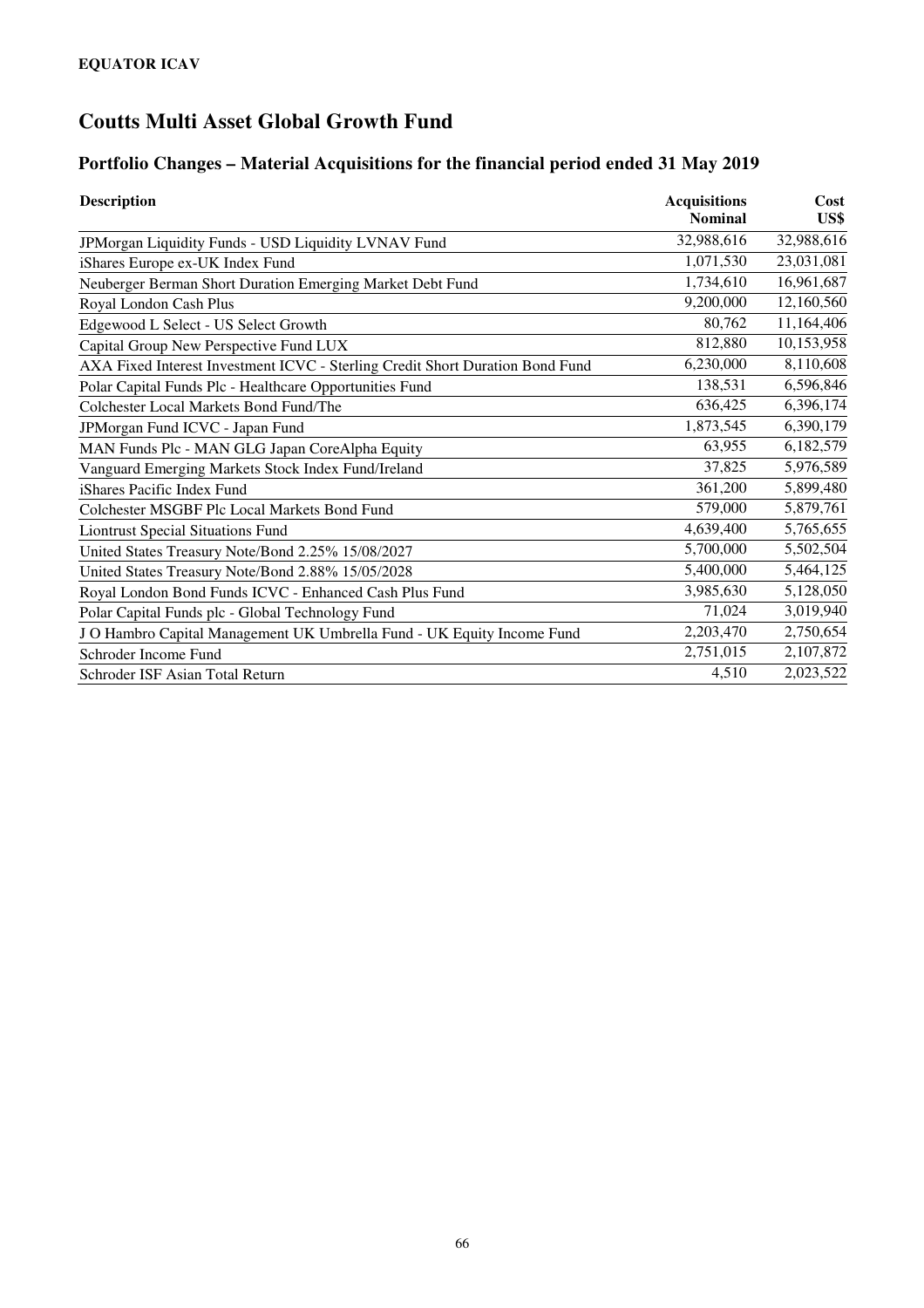### **Portfolio Changes – Material Disposals for the financial period ended 31 May 2019**

| <b>Description</b>                                                          | <b>Disposals</b><br><b>Nominal</b> | <b>Proceeds</b><br>US\$ |
|-----------------------------------------------------------------------------|------------------------------------|-------------------------|
| BlackRock Global Funds - Emerging Markets Local Currency Bond Fund          | 703,770                            | 11,222,073              |
| JPMorgan Liquidity Funds - USD Liquidity LVNAV Fund                         | 10,388,616                         | 10,388,616              |
| PIMCO GIS Global Investment Grade Credit Fund                               | 770,155                            | 9,511,414               |
| Polar Capital Funds Plc - Healthcare Opportunities Fund                     | 194,396                            | 9,460,517               |
| iShares Europe ex-UK Index Fund                                             | 361,435                            | 7,510,217               |
| BNP Paribas Issuance BV 26/10/2020                                          | 7,000                              | 7,450,805               |
| iShares Pacific Index Fund                                                  | 361,200                            | 6,251,686               |
| MAN Funds Plc - MAN GLG Japan CoreAlpha Equity                              | 63,955                             | 6,247,910               |
| MAN Funds Plc - MAN GLG Japan CoreAlpha Equity                              | 48,260                             | 6,183,071               |
| Colchester MSGBF Plc Local Markets Bond Fund                                | 579,000                            | 5,756,196               |
| Legal & General Global Health and Pharmaceuticals Index Trust               | 6,619,210                          | 5,430,183               |
| Algebris UCITS Funds Plc - Algebris Financial Credit Fund                   | 46,600                             | 4,603,333               |
| J O Hambro Capital Management Umbrella Fund Plc - Continental European Fund | 3,879,900                          | 4,538,757               |
| United States Treasury Inflation Indexed Bonds 0.25% 15/01/2025             | 4,000,000                          | 4,132,759               |
| FP CRUX European Fund                                                       | 3,091,433                          | 3,855,959               |
| Portugal Obrigacoes do Tesouro OT '144A' 5.65% 15/02/2024                   | 2,660,000                          | 3,814,535               |
| Xtrackers Switzerland UCITS ETF - ETF                                       | 36,200                             | 3,543,346               |
| <b>International Public Partnerships Ltd</b>                                | 1,424,800                          | 2,918,233               |
| JPMorgan Chase & Co                                                         | 23,738                             | 2,488,140               |
| AT&T Inc 3.15% 04/09/2036                                                   | 2,100,000                          | 2,352,096               |
| BMO Investments Lux I Fund - BMO Global Equity Market Neutral V10 Fund      | 224,671                            | 2,284,903               |
| Royal London Cash Plus                                                      | 1,648,890                          | 2,158,489               |
| <b>Liontrust Special Situations Fund</b>                                    | 1,599,790                          | 2,117,190               |
| JPMorgan Investment Funds - Global Macro Opportunities                      | 15,755                             | 1,976,937               |
| Nomura Cross Asset Momentum UCITS Fund                                      | 20,200                             | 1,908,498               |
| Imperial Brands Finance Plc 'EMTN' 3.38% 26/02/2026                         | 1,500,000                          | 1,866,161               |
| Deutsche Bank AG 'EMTN' 2.75% 17/02/2025                                    | 1,600,000                          | 1,758,874               |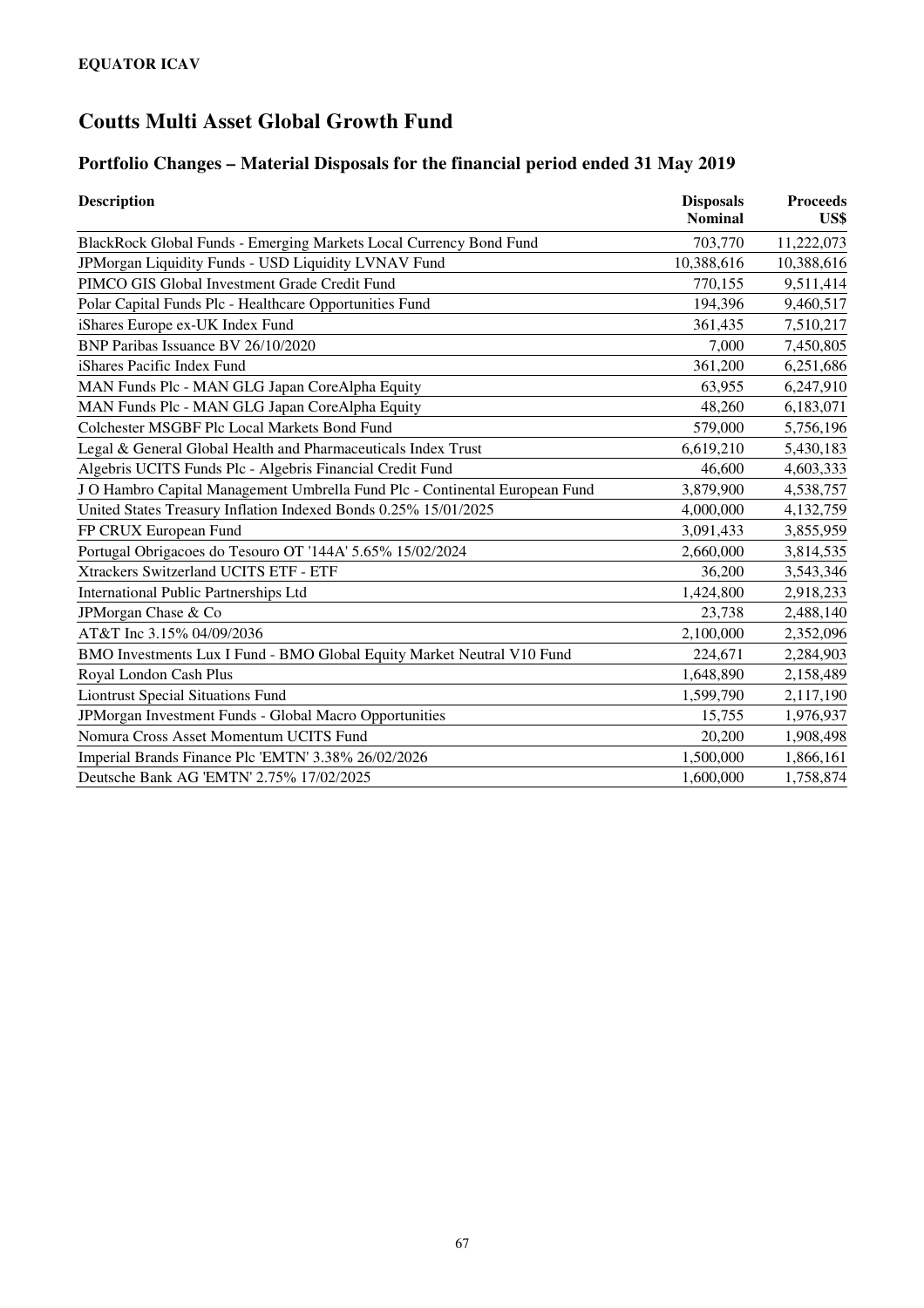### **Portfolio and Statement of Investments as at 31 May 2019**

| <b>Description</b>                                                                                 | <b>Nominal</b><br><b>Holdings</b> | Fair<br><b>Value</b><br>£ | $%$ of<br><b>Net</b><br><b>Assets</b> |
|----------------------------------------------------------------------------------------------------|-----------------------------------|---------------------------|---------------------------------------|
| <b>Investment Funds</b> <sup>1</sup>                                                               |                                   |                           |                                       |
| AXA Sterling Buy and Maintain Credit Fund                                                          | 1,781,344                         | 2,406,596                 | 12.52                                 |
| BlackRock Global Index Funds - iShare Emerging Markets                                             |                                   |                           |                                       |
| Government Bond Index LU                                                                           | 3,260                             | 363,612                   | 1.89                                  |
| Invesco S&P 500 UCITS ETF - ETF                                                                    | 53,735                            | 1,107,844                 | 5.76                                  |
| iShares Corporate Bond Index Fund UK                                                               | 422,701                           | 681,605                   | 3.55                                  |
| iShares Europe ex-UK Index Fund                                                                    | 33,900                            | 575,456                   | 2.99                                  |
| iShares Japan Index Fund                                                                           | 16,126                            | 190,932                   | 0.99                                  |
| iShares Pacific Index Fund                                                                         | 7,323                             | 97,230                    | 0.51                                  |
| iShares UK Credit Bond Index Fund                                                                  | 139,532                           | 1,725,314                 | 8.98                                  |
| <b>UBAM</b> - Global High Yield Solution                                                           | 4,676                             | 455,023                   | 2.37                                  |
| Vanguard Emerging Markets Stock Index Fund/Ireland                                                 | 781                               | 93,993                    | 0.49                                  |
| Vanguard FTSE UK All Share Index Unit Trust                                                        | 11,995                            | 1,322,727                 | 6.88                                  |
| Total Investment Funds - 46.93% (30 November 2018: 53.95%)                                         |                                   | 9,020,332                 | 46.93                                 |
| <b>Transferable Securities - Bonds</b>                                                             |                                   |                           |                                       |
| United Kingdom - 46.70% (30 November 2018: 41.30%)                                                 |                                   |                           |                                       |
| United Kingdom Gilt 2% 22/07/2020                                                                  | 549,610                           | 557,936                   | 2.90                                  |
| United Kingdom Gilt 4% 07/03/2022                                                                  | 3,738,269                         | 4,091,125                 | 21.29                                 |
| United Kingdom Gilt 0.5% 22/07/2022                                                                | 1,018,387                         | 1,016,207                 | 5.29                                  |
| United Kingdom Gilt 1.5% 22/07/2026                                                                | 875,713                           | 923,116                   | 4.80                                  |
| United Kingdom Gilt 4.25% 07/06/2032                                                               | 480,889                           | 663,915                   | 3.45                                  |
| United Kingdom Gilt 4.25% 07/09/2039                                                               | 596,221                           | 897,373                   | 4.67                                  |
| United Kingdom Gilt 4% 22/01/2060                                                                  | 403,424                           | 729,068                   | 3.79                                  |
| United Kingdom Gilt 1.625% 22/10/2071                                                              | 88,665                            | 97,257                    | 0.51                                  |
|                                                                                                    |                                   | 8,975,997                 | 46.70                                 |
| Total Fair Value of Transferable Securities - Bonds - 46.70% (30 November<br>2018: 41.30%)         |                                   | 8,975,997                 | 46.70                                 |
| Total Fair Value of Transferable Securities - 46.70% (30 November 2018:<br>41.30%)                 |                                   | 8,975,997                 | 46.70                                 |
| Total Fair Value of Investments - 93.63% (30 November 2018: 95.25%)                                |                                   | 17,996,329                | 93.63                                 |
| Total Financial Assets at Fair Value through Profit or Loss - 93.63% (30<br>November 2018: 95.25%) |                                   | 17,996,329                | 93.63                                 |
| Other Current Assets - 6.79% (30 November 2018: 4.90%)                                             |                                   | 1,304,707                 | 6.79                                  |
| Total Assets - 100.42% (30 November 2018: 100.15%)                                                 |                                   | 19,301,036                | 100.42                                |
| Other Current Liabilities - (0.42%) (30 November 2018: (0.15%))                                    |                                   | (80, 837)                 | (0.42)                                |
| <b>Net Assets Attributable to Redeemable Shareholders</b>                                          |                                   | 19,220,199                | 100.00                                |
| <b>Classification:</b>                                                                             |                                   |                           |                                       |

All transferable securities held at financial period end are listed on an official stock exchange or dealt on a regulated market.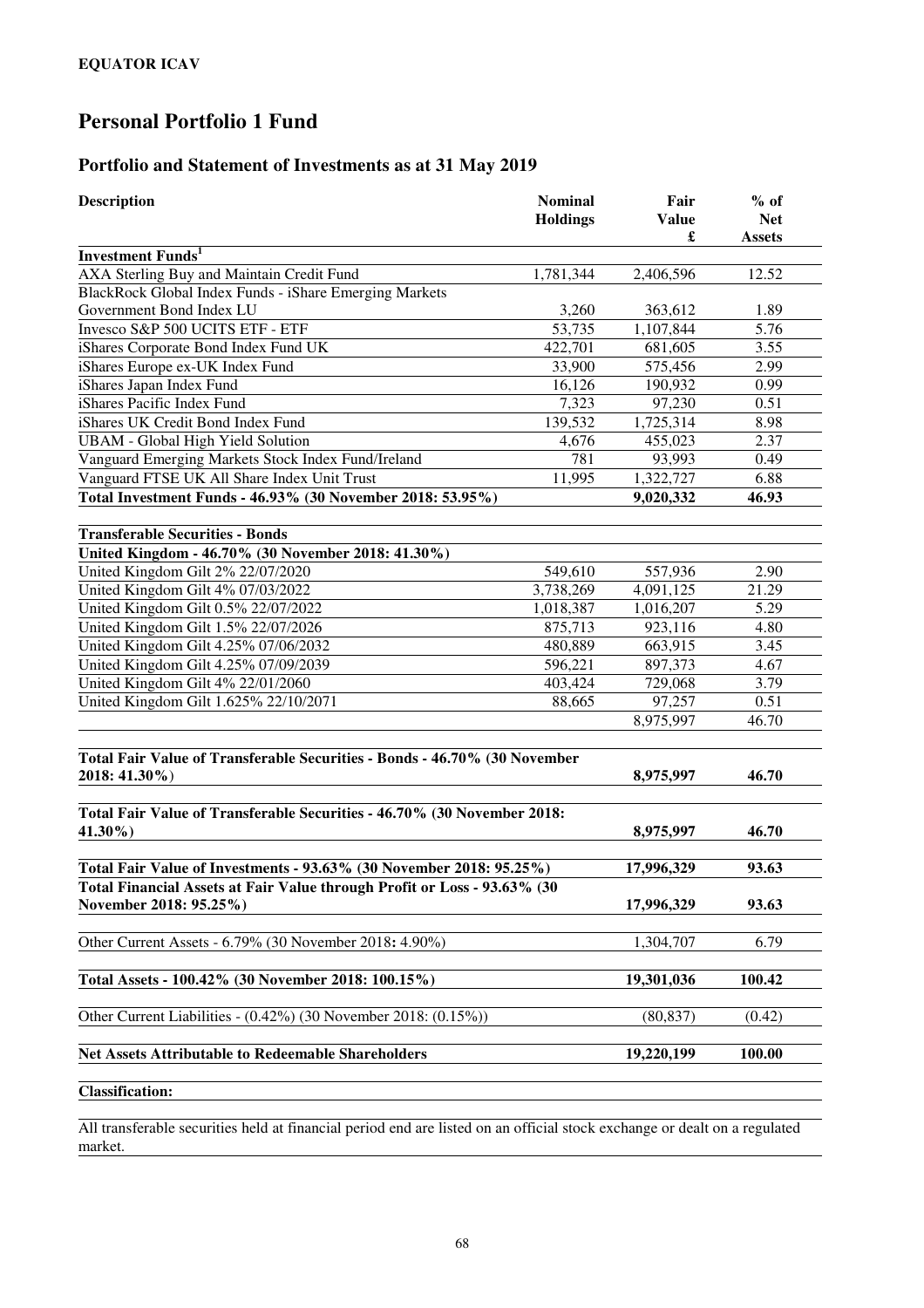### **Portfolio and Statement of Investments as at 31 May 2019 (continued)**

|                                                                                                       | % of Total    |
|-------------------------------------------------------------------------------------------------------|---------------|
| <b>Analysis of Total Assets</b>                                                                       | <b>Assets</b> |
|                                                                                                       |               |
| Investment funds                                                                                      | 46.73         |
| Transferable securities listed on an official stock exchange or dealt on a regulated market           | 46.51         |
| Other current assets                                                                                  | 6.76          |
|                                                                                                       | 100.00        |
| Analysis of Total Assets rather than Net Assets is required under Schedule 12 of the HCITS Requisions |               |

Analysis of Total Assets rather than Net Assets is required under Schedule 12 of the UCITS Regulations.

<sup>1</sup> All Investment Funds are UCITS.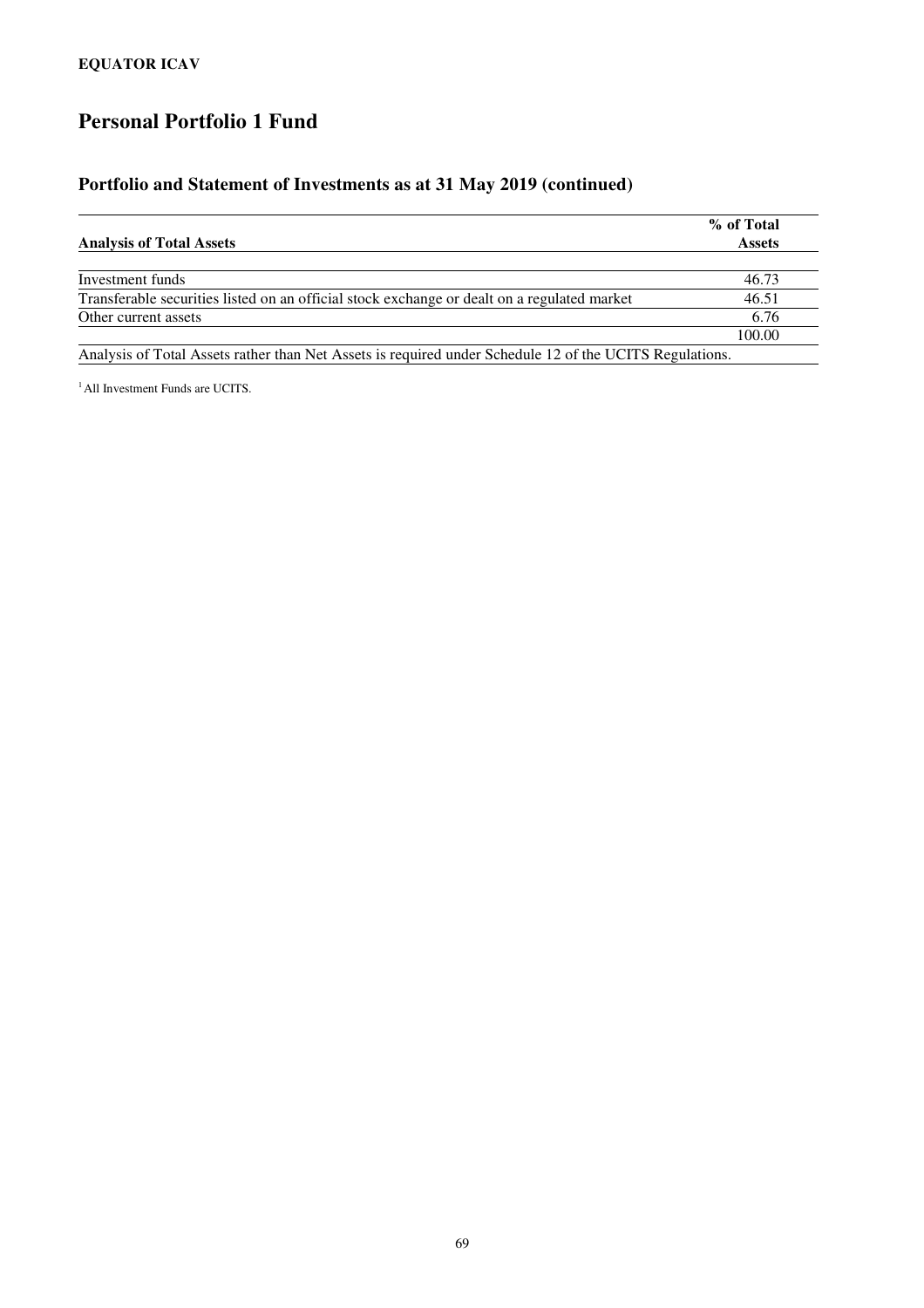# **Portfolio Changes – Material Acquisitions for the financial period ended 31 May 2019**

| <b>Description</b>                                                              | <b>Acquisitions</b><br><b>Nominal</b> | Cost<br>£ |
|---------------------------------------------------------------------------------|---------------------------------------|-----------|
| United Kingdom Gilt 4% 07/03/2022                                               | 2,774,825                             | 3,033,895 |
| Vanguard FTSE UK All Share Index Unit Trust                                     | 11,995                                | 1,202,973 |
| iShares UK Credit Bond Index Fund                                               | 51,976                                | 631,732   |
| AXA Sterling Buy and Maintain Credit Fund                                       | 343,375                               | 451,864   |
| United Kingdom Gilt 2% 22/07/2020                                               | 389,189                               | 395,883   |
| United Kingdom Gilt 0.5% 22/07/2022                                             | 270,361                               | 268,012   |
| iShares Europe ex-UK Index Fund                                                 | 15,025                                | 256,248   |
| United Kingdom Gilt 1.5% 22/07/2026                                             | 222,371                               | 230,694   |
| Invesco S&P 500 UCITS ETF - ETF                                                 | 10,378                                | 206,686   |
| United Kingdom Gilt 4.25% 07/09/2039                                            | 140,801                               | 205,154   |
| BlackRock Global Index Funds - iShare Emerging Markets Government Bond Index LU | 1,821                                 | 196,110   |
| United Kingdom Gilt 4.25% 07/06/2032                                            | 121,119                               | 163,137   |
| United Kingdom Gilt 4% 22/01/2060                                               | 80,120                                | 138,260   |
| <b>UBAM</b> - Global High Yield Solution                                        | 874                                   | 87,366    |
| iShares Japan Index Fund                                                        | 3,259                                 | 38,258    |
| iShares Pacific Index Fund                                                      | 1,455                                 | 18,625    |
| United Kingdom Gilt 1.63% 22/10/2071                                            | 16,541                                | 17,009    |
| Vanguard Emerging Markets Stock Index Fund/Ireland                              | 131                                   | 15,855    |
| Vanguard FTSE UK All Share Index Unit Trust                                     | 46                                    | 5,441     |

*The above constitutes the full list of acquisitions for the financial period.*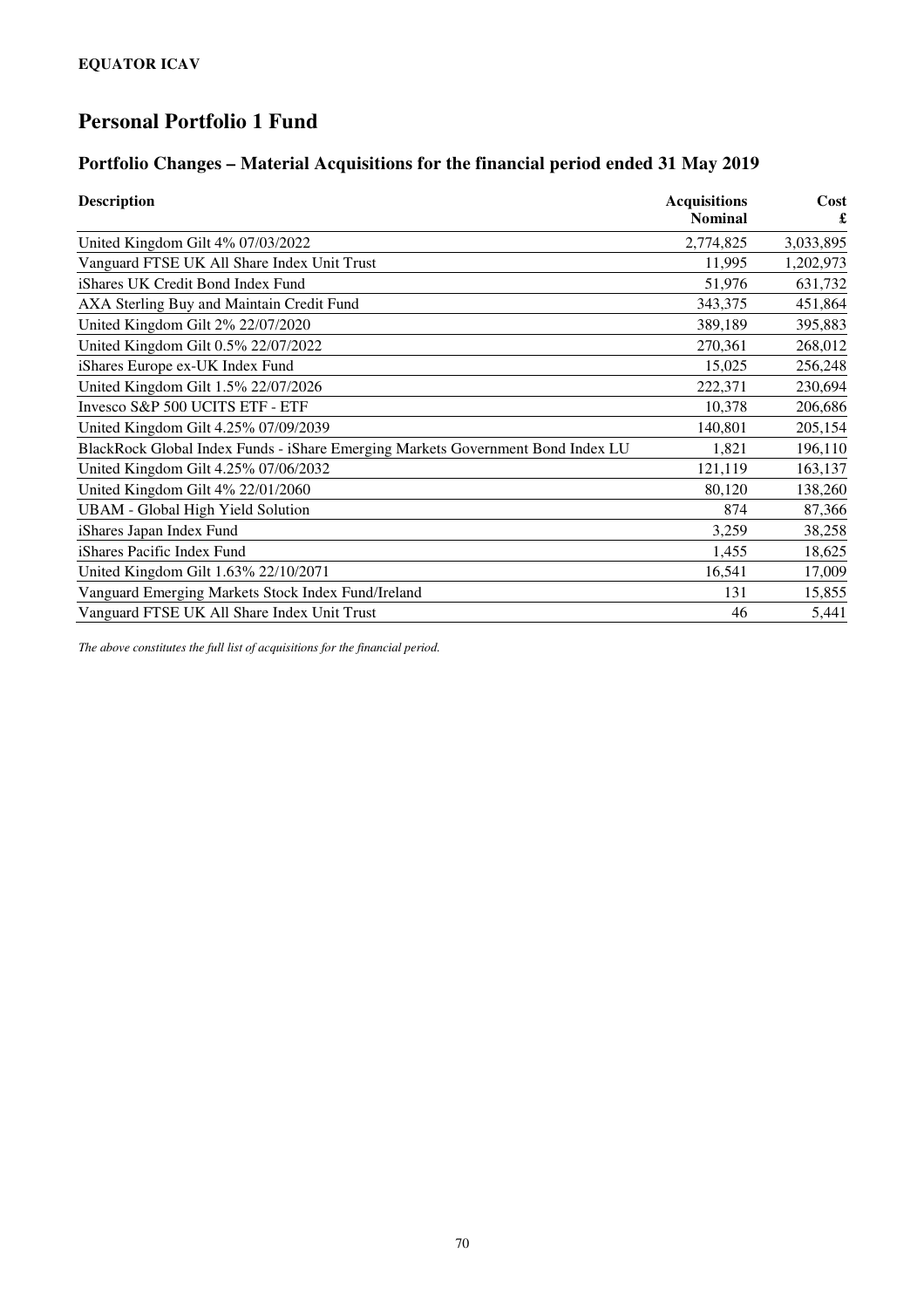#### **Portfolio Changes – Material Disposals for the financial period ended 31 May 2019**

| <b>Description</b>                                                              | <b>Disposals</b><br><b>Nominal</b> | <b>Proceeds</b> |
|---------------------------------------------------------------------------------|------------------------------------|-----------------|
| United Kingdom Gilt 2% 22/07/2020                                               | 1,978,884                          | 2,009,211       |
| Vanguard FTSE UK All Share Index Unit Trust                                     | 9,000                              | 1,036,561       |
| AXA Sterling Buy and Maintain Credit Fund                                       | 468,700                            | 614,316         |
| iShares Corporate Bond Index Fund UK                                            | 384,430                            | 600,153         |
| Invesco S&P 500 UCITS ETF - ETF                                                 | 16,960                             | 337,830         |
| <b>UBAM</b> - Global High Yield Solution                                        | 1,690                              | 166,281         |
| iShares Europe ex-UK Index Fund                                                 | 5,279                              | 84,651          |
| iShares Japan Index Fund                                                        | 5,962                              | 69,443          |
| United Kingdom Gilt 4% 07/03/2022                                               | 45,802                             | 50,494          |
| United Kingdom Gilt 0.5% 22/07/2022                                             | 27,433                             | 27,113          |
| United Kingdom Gilt 1.5% 22/07/2026                                             | 23,960                             | 24,605          |
| United Kingdom Gilt 4.25% 07/09/2039                                            | 16,702                             | 23,192          |
| United Kingdom Gilt 4.25% 07/06/2032                                            | 17,241                             | 22,931          |
| United Kingdom Gilt 4% 22/01/2060                                               | 11,857                             | 18,570          |
| iShares Pacific Index Fund                                                      | 833                                | 10,582          |
| Vanguard Emerging Markets Stock Index Fund/Ireland                              | 62                                 | 7,495           |
| BlackRock Global Index Funds - iShare Emerging Markets Government Bond Index LU | 53                                 | 5,487           |
| United Kingdom Gilt 1.63% 22/10/2071                                            | 2,644                              | 2,350           |

*The above constitutes the full list of disposals for the financial period.*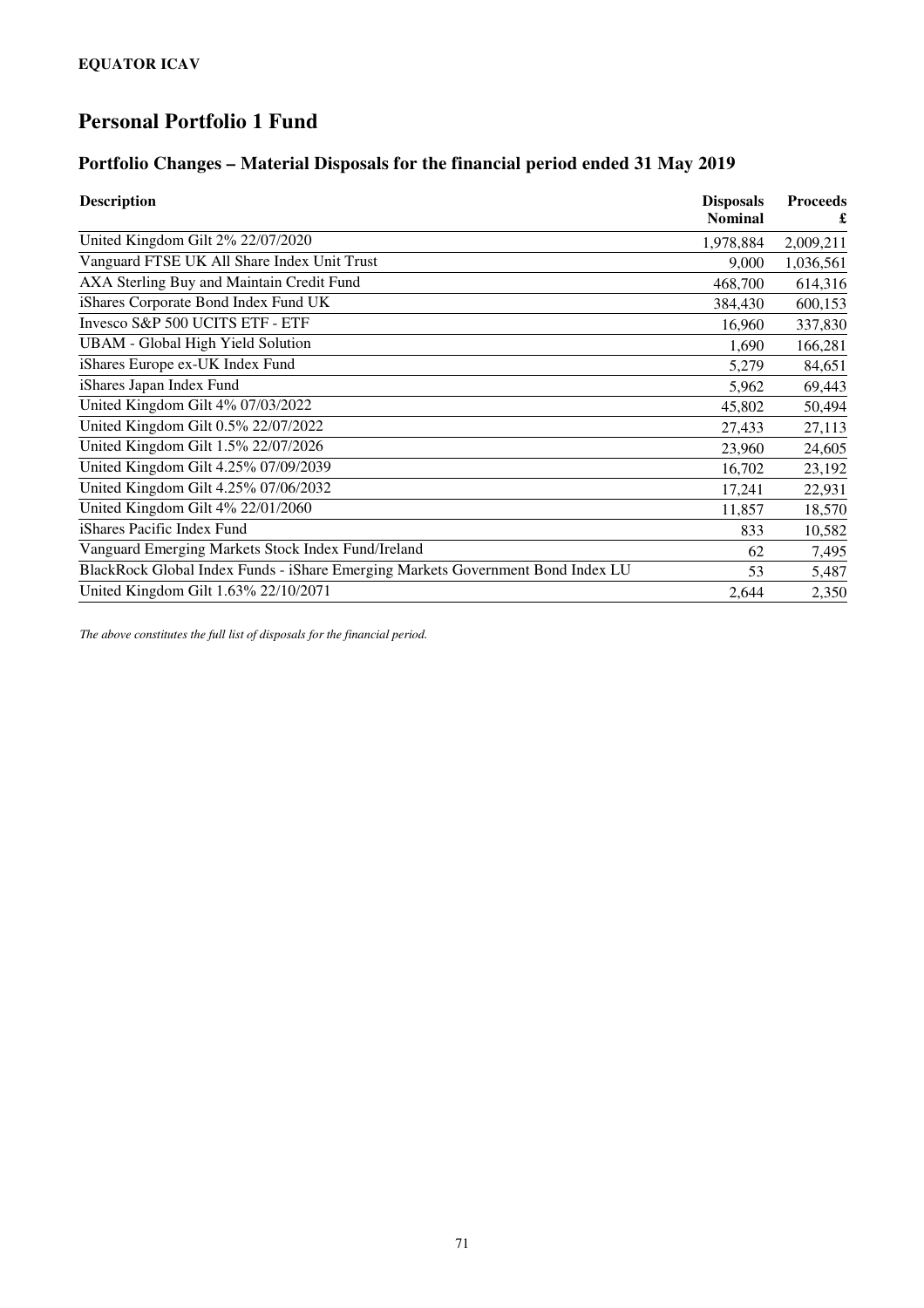### **Portfolio and Statement of Investments as at 31 May 2019**

| <b>Description</b>                                                                                 | <b>Nominal</b><br><b>Holdings</b> | Fair<br><b>Value</b><br>£ | $%$ of<br><b>Net</b><br><b>Assets</b> |
|----------------------------------------------------------------------------------------------------|-----------------------------------|---------------------------|---------------------------------------|
| <b>Investment Funds</b> <sup>1</sup>                                                               |                                   |                           |                                       |
| AXA Sterling Buy and Maintain Credit Fund                                                          | 2,826,882                         | 3,819,118                 | 9.36                                  |
| BlackRock Global Index Funds - iShare Emerging Markets                                             |                                   |                           |                                       |
| Government Bond Index LU                                                                           | 14,386                            | 1,604,454                 | 3.93                                  |
| Invesco S&P 500 UCITS ETF - ETF                                                                    | 226,699                           | 4,673,810                 | 11.46                                 |
| iShares Corporate Bond Index Fund UK                                                               | 375,003                           | 604,693                   | 1.48                                  |
| iShares Europe ex-UK Index Fund                                                                    | 117,635                           | 1,996,900                 | 4.90                                  |
| iShares Japan Index Fund                                                                           | 69,219                            | 819,571                   | 2.01                                  |
| iShares Pacific Index Fund                                                                         | 30,801                            | 408,930                   | 1.00                                  |
| iShares UK Credit Bond Index Fund                                                                  | 259,260                           | 3,205,749                 | 7.86                                  |
| <b>UBAM</b> - Global High Yield Solution                                                           | 10,373                            | 1,009,319                 | 2.48                                  |
| Vanguard Emerging Markets Stock Index Fund/Ireland                                                 | 13,691                            | 1,647,590                 | 4.04                                  |
| Vanguard FTSE UK All Share Index Unit Trust                                                        | 51,799                            | 5,711,915                 | 14.01                                 |
| Total Investment Funds - 62.53% (30 November 2018: 68.95%)                                         |                                   | 25,502,049                | 62.53                                 |
| <b>Transferable Securities - Bonds</b><br>United Kingdom - 32.73% (30 November 2018: 28.31%)       |                                   |                           |                                       |
| United Kingdom Gilt 2% 22/07/2020                                                                  | 699,058                           | 709,649                   | 1.74                                  |
| United Kingdom Gilt 4% 07/03/2022                                                                  | 4,746,504                         | 5,194,527                 | 12.74                                 |
| United Kingdom Gilt 0.5% 22/07/2022                                                                | 1,768,463                         | 1,764,679                 | 4.33                                  |
| United Kingdom Gilt 1.5% 22/07/2026                                                                | 1,509,656                         | 1,591,373                 | 3.90                                  |
| United Kingdom Gilt 4.25% 07/06/2032                                                               | 824,338                           | 1,138,081                 | 2.79                                  |
| United Kingdom Gilt 4.25% 07/09/2039                                                               | 1,022,066                         | 1,538,311                 | 3.77                                  |
| United Kingdom Gilt 4% 22/01/2060                                                                  | 690,589                           | 1,248,032                 | 3.06                                  |
| United Kingdom Gilt 1.625% 22/10/2071                                                              | 148,639                           | 163,042                   | 0.40                                  |
|                                                                                                    |                                   | 13,347,694                | 32.73                                 |
| Total Fair Value of Transferable Securities - Bonds - 32.73% (30 November                          |                                   |                           |                                       |
| 2018: 28.31%)                                                                                      |                                   | 13,347,694                | 32.73                                 |
| Total Fair Value of Transferable Securities - 32.73% (30 November 2018:                            |                                   |                           |                                       |
| 28.31%)                                                                                            |                                   | 13,347,694                | 32.73                                 |
| Total Fair Value of Investments - 95.26% (30 November 2018: 97.26%)                                |                                   | 38,849,743                | 95.26                                 |
| Total Financial Assets at Fair Value through Profit or Loss - 95.26% (30<br>November 2018: 97.26%) |                                   | 38,849,743                | 95.26                                 |
| Other Current Assets - 6.03% (30 November 2018: 3.13%)                                             |                                   | 2,461,492                 | 6.03                                  |
| Total Assets - 101.29% (30 November 2018: 100.39%)                                                 |                                   | 41, 311, 235              | 101.29                                |
| Other Current Liabilities - (1.29%) (30 November 2018: (0.39%))                                    |                                   | (527, 413)                | (1.29)                                |
| <b>Net Assets Attributable to Redeemable Shareholders</b>                                          |                                   | 40,783,822                | 100.00                                |
| <b>Classification:</b>                                                                             |                                   |                           |                                       |

All transferable securities held at financial period end are listed on an official stock exchange or dealt on a regulated market.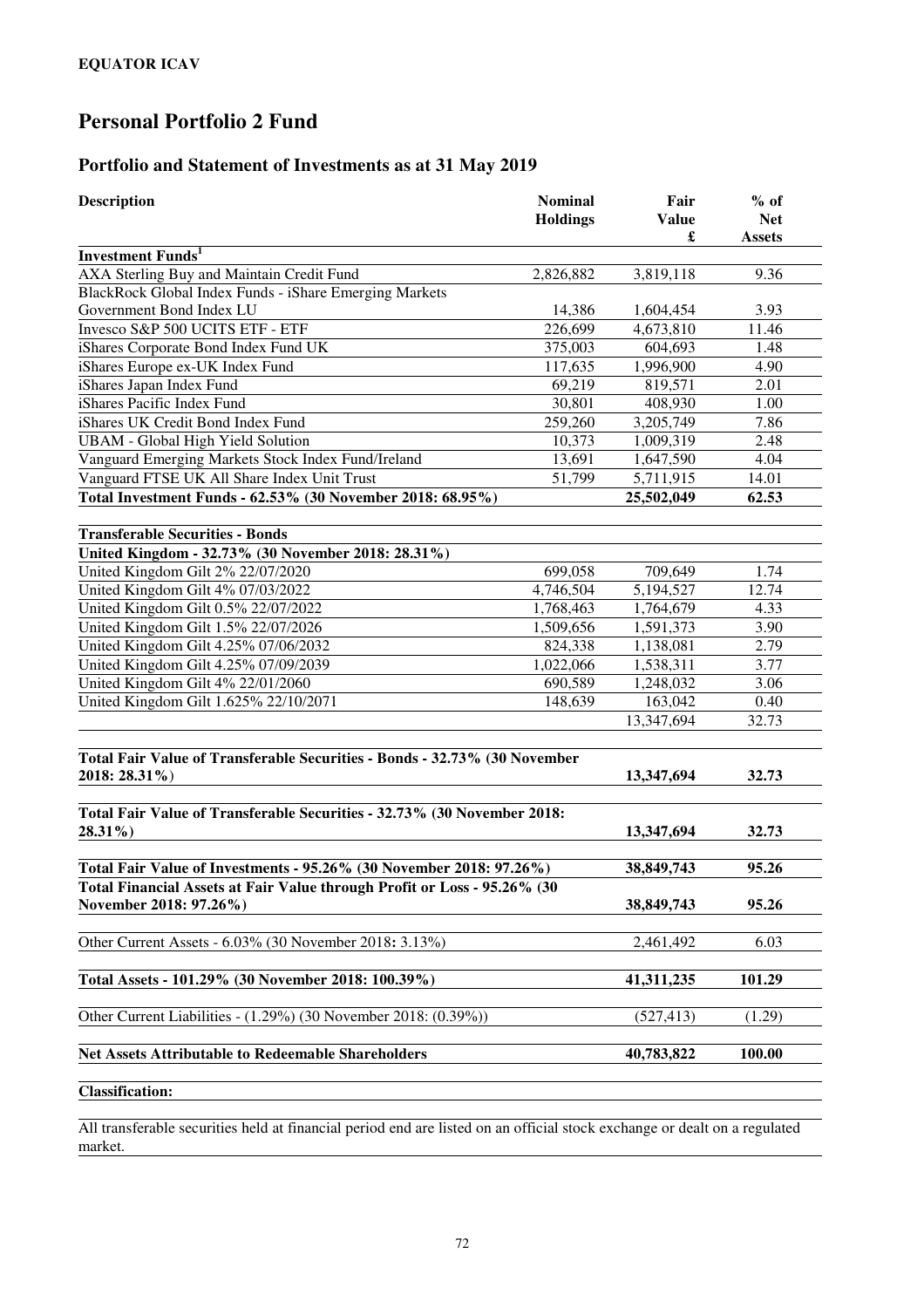#### **Portfolio and Statement of Investments as at 31 May 2019 (continued)**

| <b>Analysis of Total Assets</b>                                                                         | % of Total<br><b>Assets</b> |
|---------------------------------------------------------------------------------------------------------|-----------------------------|
|                                                                                                         |                             |
| Investment funds                                                                                        | 61.73                       |
| Transferable securities listed on an official stock exchange or dealt on a regulated market             | 32.31                       |
| Other current assets                                                                                    | 5.96                        |
|                                                                                                         | 100.00                      |
| Analysis of Total Assets rather than Net Assets is required under Schedule 12 of the UCITS Regulations. |                             |

<sup>1</sup> All Investment Funds are UCITS.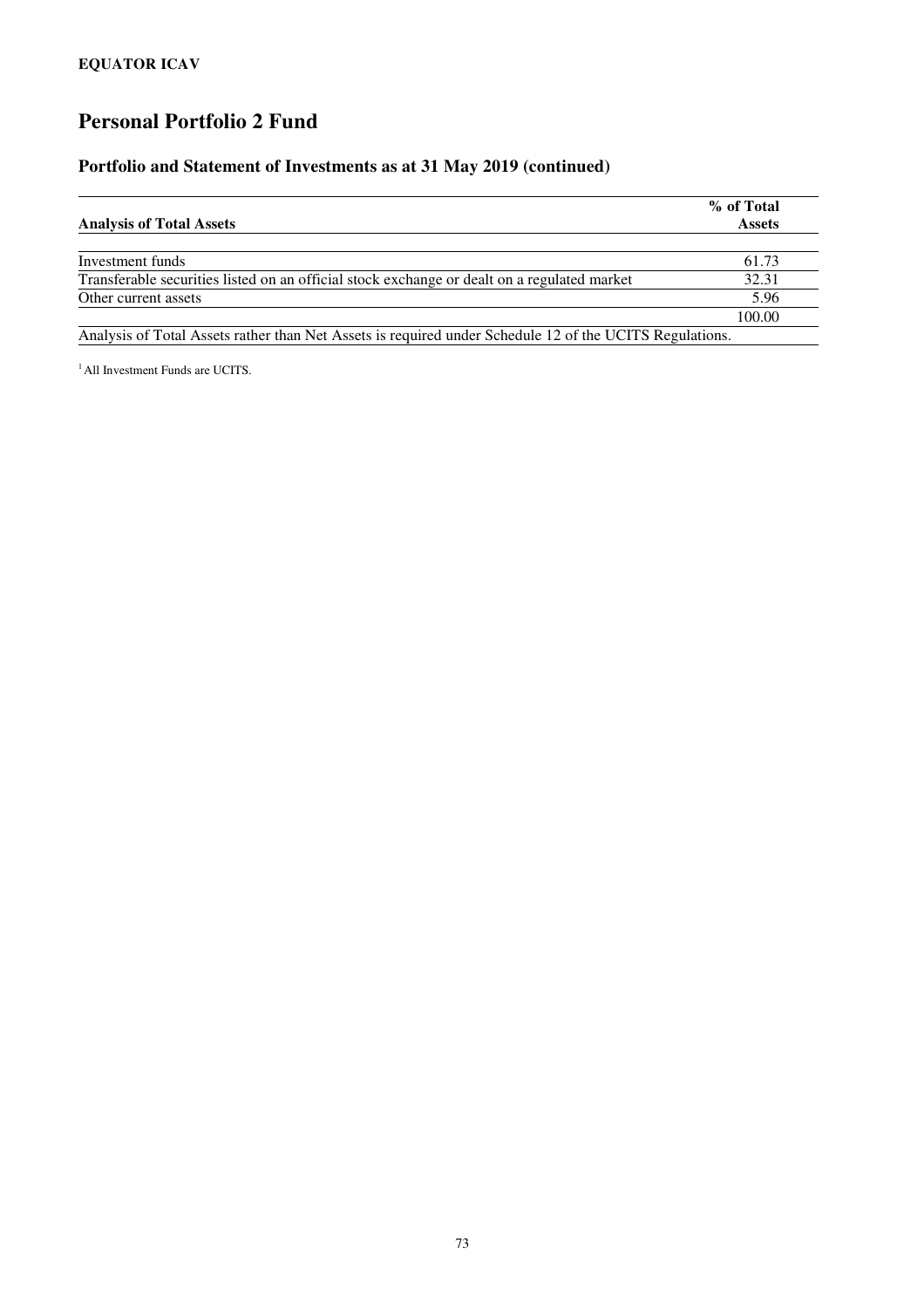# **Portfolio Changes – Material Acquisitions for the financial period ended 31 May 2019**

| <b>Description</b>                                                              | <b>Acquisitions</b><br><b>Nominal</b> | Cost<br>£ |
|---------------------------------------------------------------------------------|---------------------------------------|-----------|
| Vanguard FTSE UK All Share Index Unit Trust                                     | 52,911                                | 5,350,970 |
| United Kingdom Gilt 4% 07/03/2022                                               | 3,533,733                             | 3,862,981 |
| Invesco S&P 500 UCITS ETF - ETF                                                 | 47,928                                | 968,838   |
| iShares UK Credit Bond Index Fund                                               | 77,171                                | 942,342   |
| BlackRock Global Index Funds - iShare Emerging Markets Government Bond Index LU | 8,633                                 | 934,854   |
| AXA Sterling Buy and Maintain Credit Fund                                       | 687,204                               | 909,239   |
| iShares Europe ex-UK Index Fund                                                 | 41,884                                | 709,582   |
| United Kingdom Gilt 0.5% 22/07/2022                                             | 664,489                               | 658,892   |
| United Kingdom Gilt 2% 22/07/2020                                               | 562,919                               | 572,328   |
| United Kingdom Gilt 1.5% 22/07/2026                                             | 544,961                               | 565,621   |
| United Kingdom Gilt 4.25% 07/09/2039                                            | 351,253                               | 512,512   |
| Vanguard Emerging Markets Stock Index Fund/Ireland                              | 4,211                                 | 510,841   |
| United Kingdom Gilt 4.25% 07/06/2032                                            | 287,892                               | 388,134   |
| United Kingdom Gilt 4% 22/01/2060                                               | 216,154                               | 373,680   |
| <b>UBAM</b> - Global High Yield Solution                                        | 2,758                                 | 275,062   |
| iShares Japan Index Fund                                                        | 17,392                                | 204,827   |
| iShares Pacific Index Fund                                                      | 6,608                                 | 85,839    |
| United Kingdom Gilt 1.63% 22/10/2071                                            | 39,942                                | 41,189    |
| Vanguard FTSE UK All Share Index Unit Trust                                     | 200                                   | 23,875    |

*The above constitutes the full list of acquisitions for the financial period.*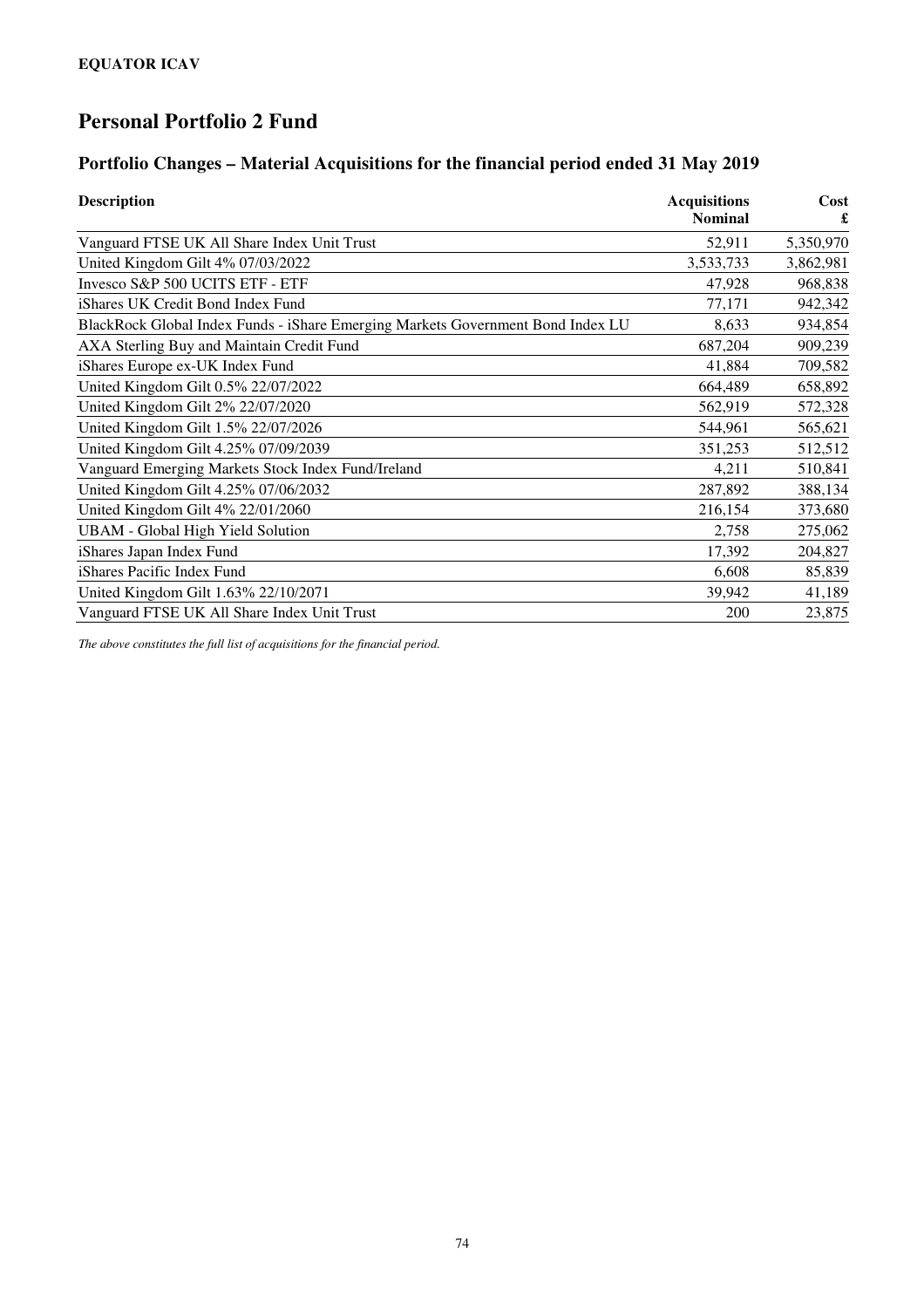#### **Portfolio Changes – Material Disposals for the financial period ended 31 May 2019**

| <b>Description</b>                                                              | <b>Disposals</b> | <b>Proceeds</b> |
|---------------------------------------------------------------------------------|------------------|-----------------|
|                                                                                 | <b>Nominal</b>   | £               |
| Vanguard FTSE UK All Share Index Unit Trust                                     | 36,727           | 4,225,207       |
| United Kingdom Gilt 2% 22/07/2020                                               | 2,516,823        | 2,555,439       |
| AXA Sterling Buy and Maintain Credit Fund                                       | 706,952          | 928,485         |
| Invesco S&P 500 UCITS ETF - ETF                                                 | 35,887           | 721,142         |
| iShares Corporate Bond Index Fund UK                                            | 371,975          | 580,562         |
| <b>UBAM</b> - Global High Yield Solution                                        | 4,744            | 466,392         |
| iShares Europe ex-UK Index Fund                                                 | 19,355           | 309,648         |
| iShares Japan Index Fund                                                        | 22,372           | 259,830         |
| Vanguard FTSE UK All Share Index Unit Trust                                     | 1,112            | 123,737         |
| United Kingdom Gilt 4% 07/03/2022                                               | 42,528           | 46,890          |
| Vanguard Emerging Markets Stock Index Fund/Ireland                              | 333              | 40,172          |
| United Kingdom Gilt 4.25% 07/06/2032                                            | 28,575           | 38,054          |
| United Kingdom Gilt 0.5% 22/07/2022                                             | 37,089           | 36,685          |
| United Kingdom Gilt 1.5% 22/07/2026                                             | 32,107           | 33,059          |
| United Kingdom Gilt 4.25% 07/09/2039                                            | 22,232           | 31,371          |
| United Kingdom Gilt 4% 22/01/2060                                               | 16,699           | 27,101          |
| iShares Pacific Index Fund                                                      | 1,686            | 21,434          |
| BlackRock Global Index Funds - iShare Emerging Markets Government Bond Index LU | 104              | 10,804          |
| United Kingdom Gilt 1.63% 22/10/2071                                            | 1,962            | 1,744           |

*The above constitutes the full list of disposals for the financial period.*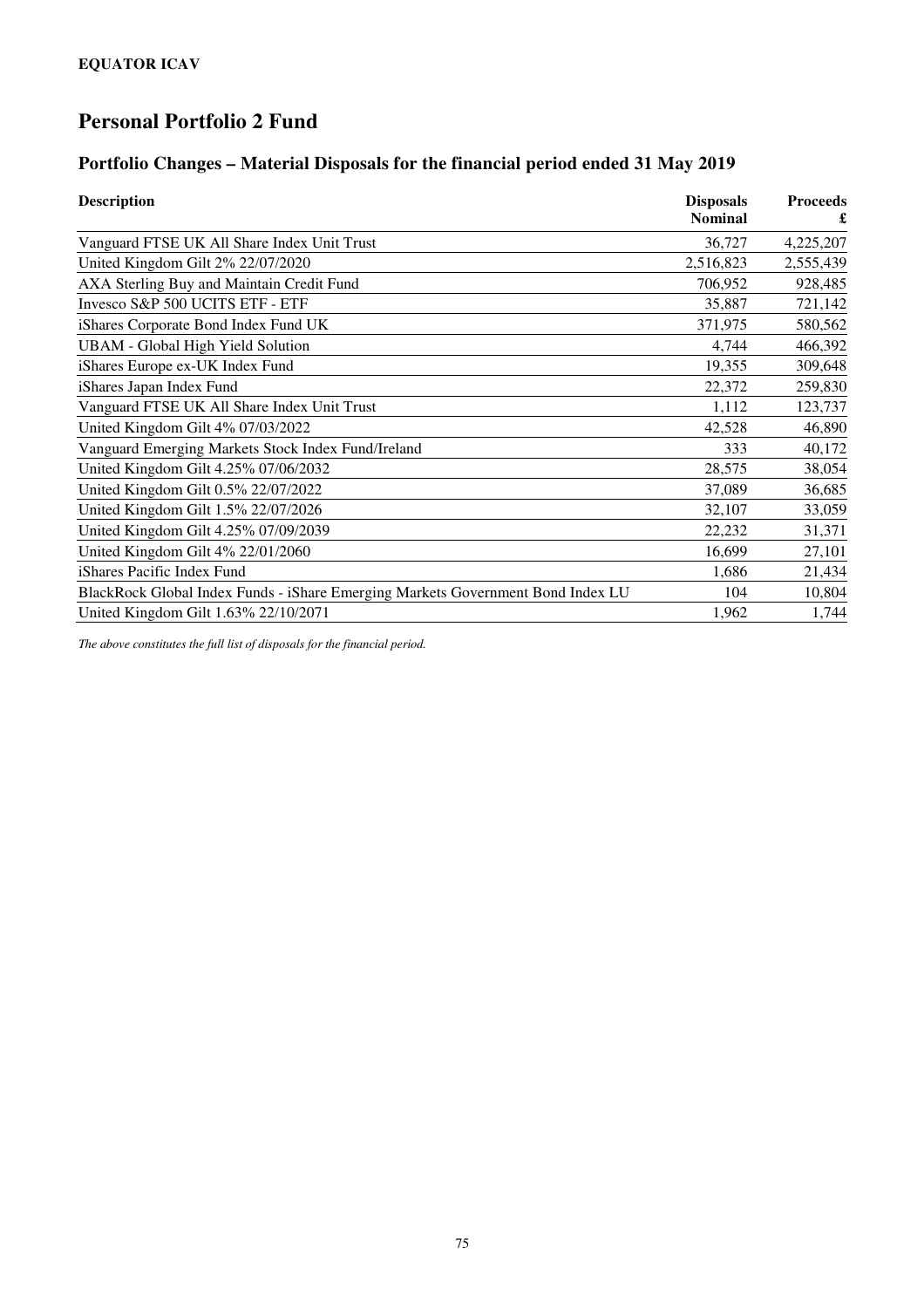### **Portfolio and Statement of Investments as at 31 May 2019**

| <b>Description</b>                                                                                 | <b>Nominal</b><br><b>Holdings</b> | Fair<br><b>Value</b><br>£ | $%$ of<br><b>Net</b><br><b>Assets</b> |
|----------------------------------------------------------------------------------------------------|-----------------------------------|---------------------------|---------------------------------------|
| <b>Investment Funds</b> <sup>1</sup>                                                               |                                   |                           |                                       |
| AXA Sterling Buy and Maintain Credit Fund                                                          | 6,739,526                         | 9,105,100                 | 7.09                                  |
| BlackRock Global Index Funds - iShare Emerging Markets                                             |                                   |                           |                                       |
| Government Bond Index LU                                                                           | 45,306                            | 5,052,963                 | 3.93                                  |
| Invesco S&P 500 UCITS ETF - ETF                                                                    | 997,038                           | 20,555,741                | 16.01                                 |
| iShares Core FTSE 100 UCITS ETF - ETF                                                              | 265,717                           | 1,899,345                 | 1.48                                  |
| iShares Corporate Bond Index Fund UK                                                               | 237,973                           | 383,731                   | 0.30                                  |
| iShares Europe ex-UK Index Fund                                                                    | 452,560                           | 7,682,356                 | 5.98                                  |
| iShares Japan Index Fund                                                                           | 332,870                           | 3,941,259                 | 3.07                                  |
| iShares Pacific Index Fund                                                                         | 98,744                            | 1,310,990                 | 1.02                                  |
| iShares UK Credit Bond Index Fund                                                                  | 713,797                           | 8,826,096                 | 6.87                                  |
| <b>UBAM - Global High Yield Solution</b>                                                           | 33,256                            | 3,235,813                 | 2.52                                  |
| Vanguard Emerging Markets Stock Index Fund/Ireland                                                 | 87,784                            | 10,564,425                | 8.23                                  |
| Vanguard FTSE UK All Share Index Unit Trust                                                        | 209,408                           | 23,091,648                | 17.98                                 |
| Total Investment Funds - 74.48% (30 November 2018: 80.64%)                                         |                                   | 95,649,467                | 74.48                                 |
| <b>Transferable Securities - Bonds</b>                                                             |                                   |                           |                                       |
| United Kingdom - 21.08% (30 November 2018: 17.81%)                                                 |                                   |                           |                                       |
| United Kingdom Gilt 2% 22/07/2020                                                                  | 1,581,595                         | 1,605,557                 | 1.25                                  |
| United Kingdom Gilt 4% 07/03/2022                                                                  | 10,776,496                        | 11,793,689                | 9.19                                  |
| United Kingdom Gilt 0.5% 22/07/2022                                                                | 3,245,638                         | 3,238,693                 | 2.52                                  |
| United Kingdom Gilt 1.5% 22/07/2026                                                                | 2,771,373                         | 2,921,387                 | 2.28                                  |
| United Kingdom Gilt 4.25% 07/06/2032                                                               | 1,518,246                         | 2,096,091                 | 1.63                                  |
| United Kingdom Gilt 4.25% 07/09/2039                                                               | 1,879,112                         | 2,828,252                 | 2.20                                  |
| United Kingdom Gilt 4% 22/01/2060                                                                  | 1,265,665                         | 2,287,310                 | 1.78                                  |
| United Kingdom Gilt 1.625% 22/10/2071                                                              | 270,919                           | 297,171                   | 0.23                                  |
|                                                                                                    |                                   | 27,068,150                | 21.08                                 |
| Total Fair Value of Transferable Securities - Bonds - 21.08% (30 November<br>2018: 17.81%)         |                                   | 27,068,150                | 21.08                                 |
| Total Fair Value of Transferable Securities - 21.08% (30 November 2018:<br>$17.81\%$               |                                   | 27,068,150                | 21.08                                 |
| Total Fair Value of Investments - 95.56% (30 November 2018: 98.45%)                                |                                   | 122,717,617               | 95.56                                 |
| Total Financial Assets at Fair Value through Profit or Loss - 95.56% (30<br>November 2018: 98.45%) |                                   | 122,717,617               | 95.56                                 |
| Other Current Assets - 6.74% (30 November 2018: 2.01%)                                             |                                   | 8,658,055                 | 6.74                                  |
| Total Assets - 102.30% (30 November 2018: 100.46%)                                                 |                                   | 131, 375, 672             | 102.30                                |
| Other Current Liabilities - $(2.30\%)$ (30 November 2018: $(0.46\%)$ )                             |                                   | (2,955,905)               | (2.30)                                |
| <b>Net Assets Attributable to Redeemable Shareholders</b>                                          |                                   | 128,419,767               | 100.00                                |
| <b>Classification:</b>                                                                             |                                   |                           |                                       |

All transferable securities held at financial period end are listed on an official stock exchange or dealt on a regulated market.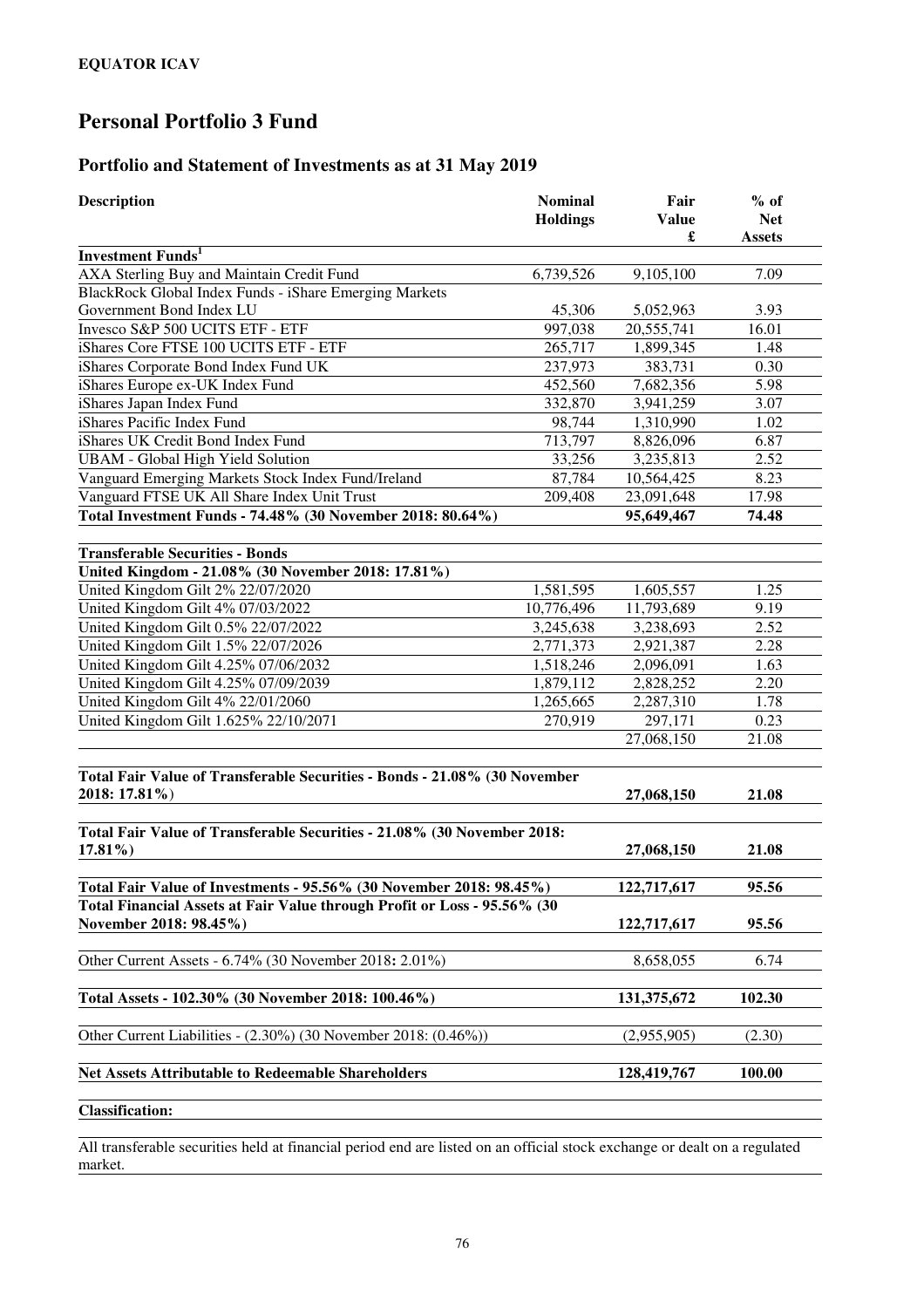### **Portfolio and Statement of Investments as at 31 May 2019 (continued)**

|                                                                                                         | % of Total    |
|---------------------------------------------------------------------------------------------------------|---------------|
| <b>Analysis of Total Assets</b>                                                                         | <b>Assets</b> |
|                                                                                                         |               |
| Investment funds                                                                                        | 72.81         |
| Transferable securities listed on an official stock exchange or dealt on a regulated market             | 20.60         |
| Other current assets                                                                                    | 6.59          |
|                                                                                                         | 100.00        |
| Analysis of Total Assets rather than Net Assets is required under Schedule 12 of the UCITS Regulations. |               |

<sup>1</sup> All Investment Funds are UCITS.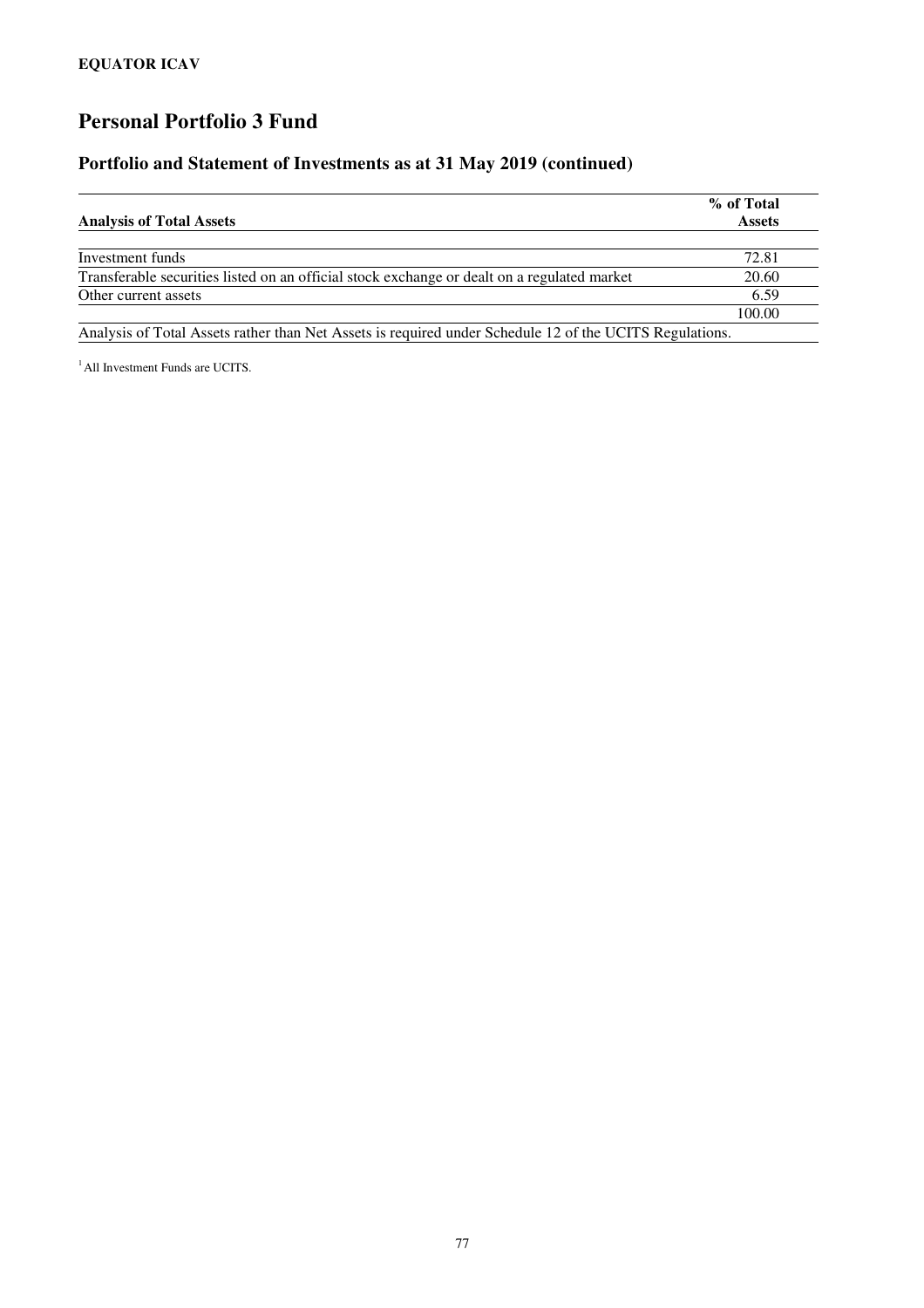### **Portfolio Changes – Material Acquisitions for the financial period ended 31 May 2019**

| <b>Description</b>                                                              | <b>Acquisitions</b><br><b>Nominal</b> | Cost<br>£  |
|---------------------------------------------------------------------------------|---------------------------------------|------------|
| Vanguard FTSE UK All Share Index Unit Trust                                     | 209,408                               | 21,347,614 |
| United Kingdom Gilt 4% 07/03/2022                                               | 8,031,584                             | 8,778,130  |
| Invesco S&P 500 UCITS ETF - ETF                                                 | 253,112                               | 5,159,040  |
| Vanguard Emerging Markets Stock Index Fund/Ireland                              | 30,924                                | 3,765,977  |
| iShares UK Credit Bond Index Fund                                               | 281,503                               | 3,434,653  |
| BlackRock Global Index Funds - iShare Emerging Markets Government Bond Index LU | 28,770                                | 3,124,809  |
| iShares Europe ex-UK Index Fund                                                 | 168,876                               | 2,860,466  |
| AXA Sterling Buy and Maintain Credit Fund                                       | 2,009,906                             | 2,663,652  |
| United Kingdom Gilt 0.5% 22/07/2022                                             | 1,669,760                             | 1,655,397  |
| United Kingdom Gilt 2% 22/07/2020                                               | 1,592,484                             | 1,618,540  |
| United Kingdom Gilt 1.5% 22/07/2026                                             | 1,384,464                             | 1,436,281  |
| United Kingdom Gilt 4.25% 07/09/2039                                            | 914,943                               | 1,333,949  |
| iShares Japan Index Fund                                                        | 99,522                                | 1,170,933  |
| <b>UBAM</b> - Global High Yield Solution                                        | 10,333                                | 1,032,063  |
| United Kingdom Gilt 4% 22/01/2060                                               | 587,360                               | 1,012,908  |
| United Kingdom Gilt 4.25% 07/06/2032                                            | 746,083                               | 1,004,852  |
| iShares Core FTSE 100 UCITS ETF - ETF                                           | 84,898                                | 614,303    |
| iShares Pacific Index Fund                                                      | 27,859                                | 362,802    |
| United Kingdom Gilt 1.63% 22/10/2071                                            | 115,906                               | 118,934    |
| iShares Core S&P 500 UCITS ETF USD Dist - ETF                                   | 5,155                                 | 106,253    |

*The above constitutes the full list of acquisitions for the financial period.*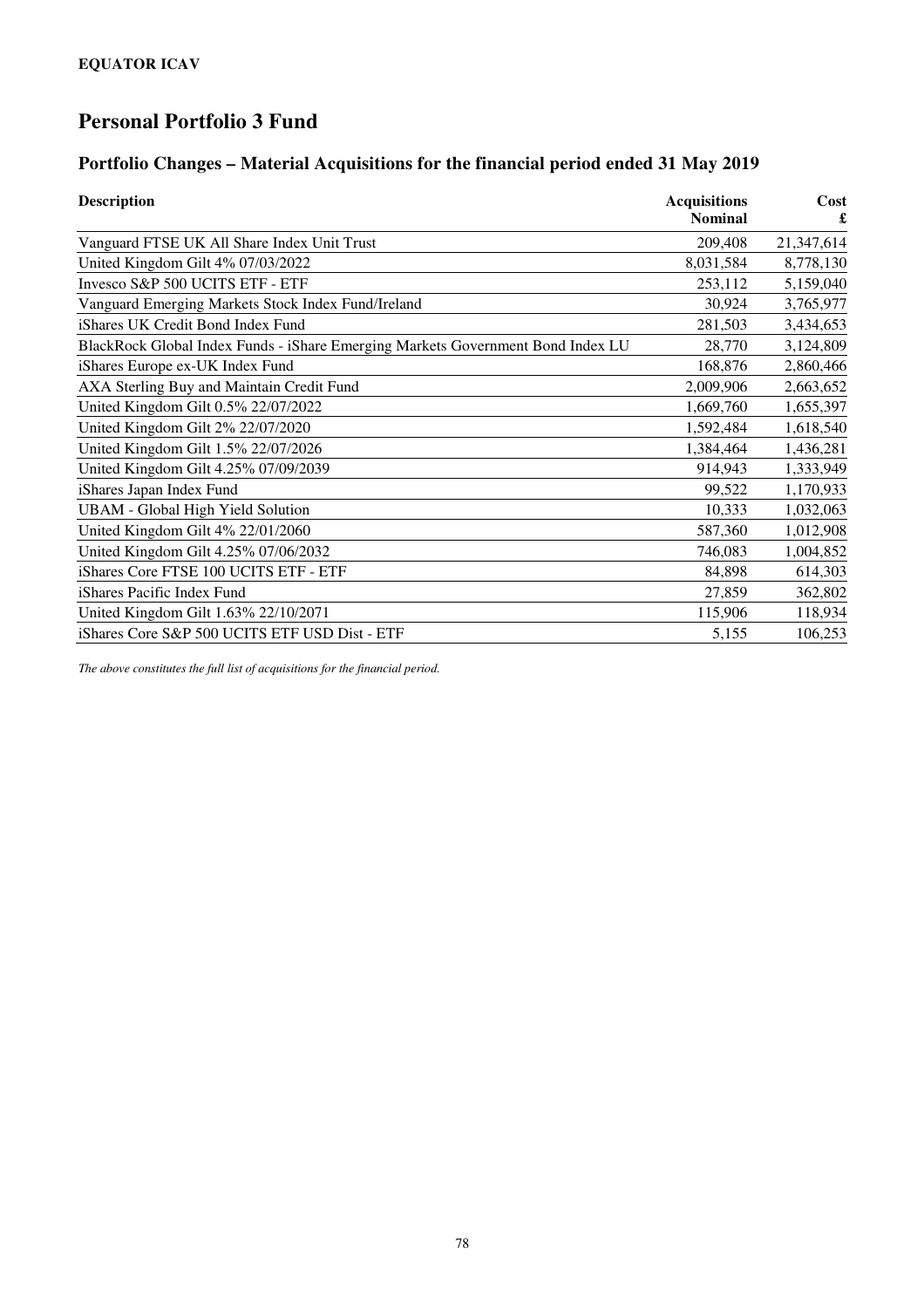#### **Portfolio Changes – Material Disposals for the financial period ended 31 May 2019**

| <b>Description</b>                                                              | <b>Disposals</b><br><b>Nominal</b> | <b>Proceeds</b> |
|---------------------------------------------------------------------------------|------------------------------------|-----------------|
|                                                                                 |                                    |                 |
| Vanguard FTSE UK All Share Index Unit Trust                                     | 131,555                            | 15,103,801      |
| United Kingdom Gilt 2% 22/07/2020                                               | 6,127,019                          | 6,220,926       |
| AXA Sterling Buy and Maintain Credit Fund                                       | 1,597,702                          | 2,108,982       |
| iShares Corporate Bond Index Fund UK                                            | 1,091,322                          | 1,713,702       |
| iShares Core S&P 500 UCITS ETF USD Dist - ETF                                   | 69,265                             | 1,503,343       |
| <b>UBAM</b> - Global High Yield Solution                                        | 13,003                             | 1,277,636       |
| Invesco S&P 500 UCITS ETF - ETF                                                 | 64,143                             | 1,248,159       |
| iShares Japan Index Fund                                                        | 89,286                             | 1,033,234       |
| iShares Europe ex-UK Index Fund                                                 | 47,248                             | 754,392         |
| iShares Core FTSE 100 UCITS ETF - ETF                                           | 75,787                             | 549,769         |
| United Kingdom Gilt 4% 07/03/2022                                               | 136,526                            | 149,476         |
| BlackRock Global Index Funds - iShare Emerging Markets Government Bond Index LU | 574                                | 64,015          |
| iShares Pacific Index Fund                                                      | 4,312                              | 55,343          |
| United Kingdom Gilt 4.25% 07/06/2032                                            | 31,699                             | 43,295          |
| United Kingdom Gilt 0.5% 22/07/2022                                             | 41,119                             | 41,053          |
| United Kingdom Gilt 1.5% 22/07/2026                                             | 35,110                             | 37,078          |
| United Kingdom Gilt 4.25% 07/09/2039                                            | 23,805                             | 35,916          |
| United Kingdom Gilt 4% 22/01/2060                                               | 16,033                             | 29,111          |
| Vanguard Emerging Markets Stock Index Fund/Ireland                              | 103                                | 12,233          |
| United Kingdom Gilt 1.63% 22/10/2071                                            | 3,430                              | 3,788           |

*The above constitutes the full list of disposals for the financial period.*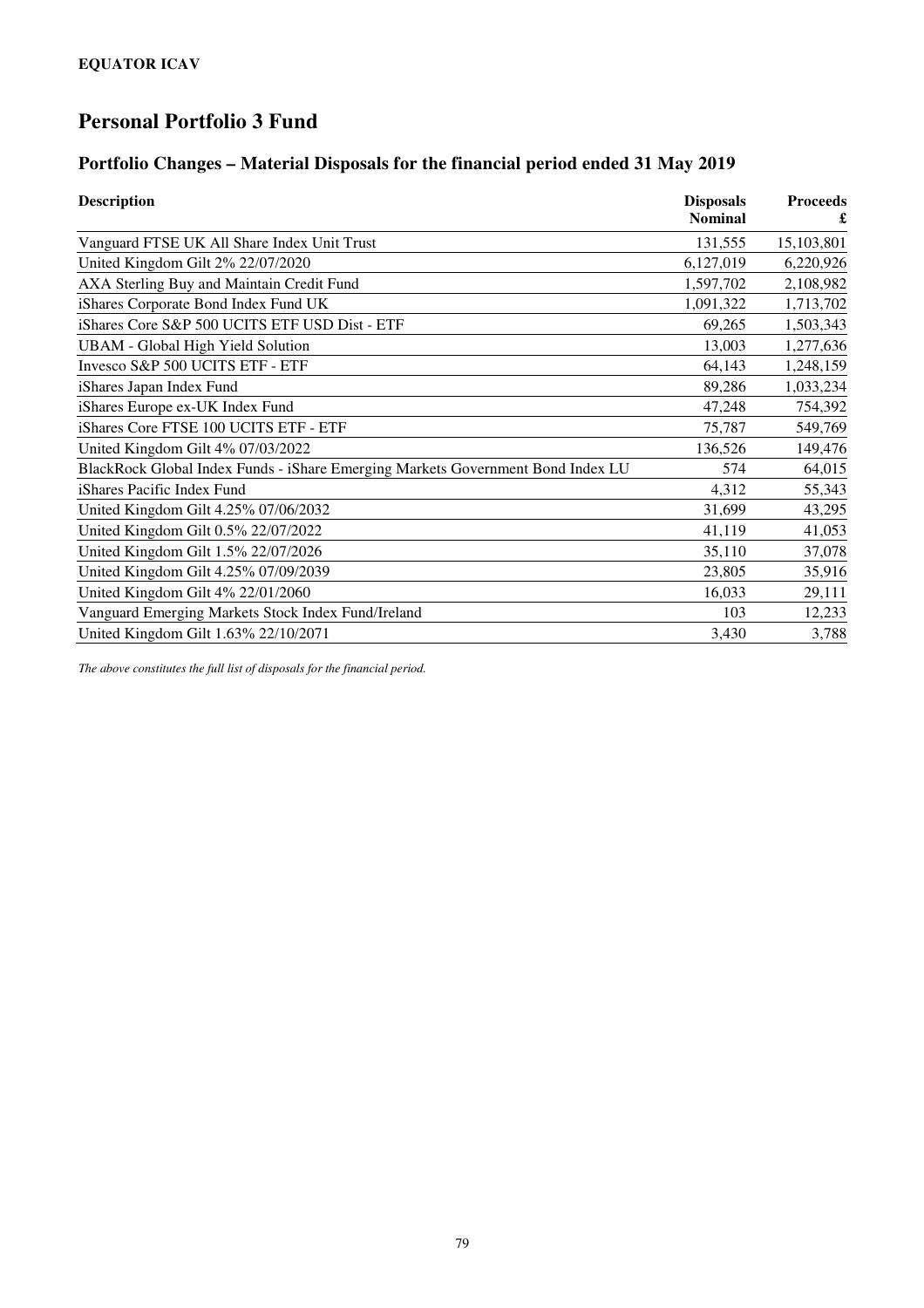### **Portfolio and Statement of Investments as at 31 May 2019**

| <b>Description</b>                                                                       | <b>Nominal</b><br><b>Holdings</b> | Fair<br><b>Value</b><br>£ | $%$ of<br><b>Net</b><br><b>Assets</b> |
|------------------------------------------------------------------------------------------|-----------------------------------|---------------------------|---------------------------------------|
| <b>Investment Funds</b> <sup>1</sup>                                                     |                                   |                           |                                       |
| AXA Sterling Buy and Maintain Credit Fund                                                | 2,488,512                         | 3,361,980                 | 3.82                                  |
| BlackRock Global Index Funds - iShare Emerging Markets                                   |                                   |                           |                                       |
| Government Bond Index LU                                                                 | 47,241                            | 5,268,786                 | 5.99                                  |
| Fidelity Investment Funds ICVC - Index UK Fund                                           | 8,547,858                         | 11,311,381                | 12.85                                 |
| Invesco S&P 500 UCITS ETF - ETF                                                          | 497,780                           | 10,262,635                | 11.66                                 |
| iShares Core FTSE 100 UCITS ETF - ETF                                                    | 85,434                            | 610,682                   | 0.69                                  |
| iShares Core S&P 500 UCITS ETF USD Dist - ETF                                            | 438,613                           | 9,584,089                 | 10.89                                 |
| iShares Corporate Bond Index Fund UK                                                     | 189,344                           | 305,316                   | 0.35                                  |
| iShares Europe ex-UK Index Fund                                                          | 410,602                           | 6,970,106                 | 7.92                                  |
| iShares Japan Index Fund                                                                 | 263,402                           | 3,118,741                 | 3.54                                  |
| iShares Pacific Index Fund                                                               | 100,462                           | 1,333,799                 | 1.52                                  |
| iShares UK Credit Bond Index Fund                                                        | 246,964                           | 3,053,709                 | 3.47                                  |
| <b>UBAM</b> - Global High Yield Solution                                                 | 18,045                            | 1,755,788                 | 1.99                                  |
| Vanguard Emerging Markets Stock Index Fund/Ireland                                       | 81,869                            | 9,852,580                 | 11.20                                 |
| Vanguard FTSE UK All Share Index Unit Trust                                              | 102,937                           | 11,351,035                | 12.90                                 |
| Total Investment Funds - 88.79% (30 November 2018: 93.07%)                               |                                   | 78,140,627                | 88.79                                 |
|                                                                                          |                                   |                           |                                       |
| <b>Transferable Securities - Bonds</b>                                                   |                                   |                           |                                       |
| United Kingdom - 6.24% (30 November 2018: 5.92%)                                         |                                   |                           |                                       |
| United Kingdom Gilt 2% 22/07/2020                                                        | 436,047                           | 442,653                   | 0.50                                  |
| United Kingdom Gilt 4% 07/03/2022                                                        | 2,972,702                         | 3,253,295                 | 3.70                                  |
| United Kingdom Gilt 0.5% 22/07/2022                                                      | 429,514                           | 428,595                   | 0.49                                  |
| United Kingdom Gilt 1.5% 22/07/2026                                                      | 365,054                           | 384,814                   | 0.44                                  |
| United Kingdom Gilt 4.25% 07/06/2032                                                     | 200,269                           | 276,491                   | 0.31                                  |
| United Kingdom Gilt 4.25% 07/09/2039                                                     | 245,843                           | 370,019                   | 0.42                                  |
| United Kingdom Gilt 4% 22/01/2060                                                        | 165,446                           | 298,994                   | 0.34                                  |
| United Kingdom Gilt 1.625% 22/10/2071                                                    | 33,940                            | 37,229                    | 0.04                                  |
|                                                                                          |                                   | 5,492,090                 | 6.24                                  |
| Total Fair Value of Transferable Securities - Bonds - 6.24% (30 November<br>2018: 5.92%) |                                   | 5,492,090                 | 6.24                                  |
|                                                                                          |                                   |                           |                                       |
| Total Fair Value of Transferable Securities - 6.24% (30 November 2018:<br>$5.92\%$ )     |                                   | 5,492,090                 | 6.24                                  |
|                                                                                          |                                   |                           |                                       |
| Total Fair Value of Investments - 95.03% (30 November 2018: 98.99%)                      |                                   | 83,632,717                | 95.03                                 |
| Total Financial Assets at Fair Value through Profit or Loss - 95.03% (30                 |                                   |                           |                                       |
| November 2018: 98.99%)                                                                   |                                   | 83, 632, 717              | 95.03                                 |
| Other Current Assets - 6.07% (30 November 2018: 1.44%)                                   |                                   | 5,336,159                 | 6.07                                  |
| Total Assets - 101.10% (30 November 2018: 100.43%)                                       |                                   | 88,968,876                | 101.10                                |
| Other Current Liabilities - (1.10%) (30 November 2018: (0.43%))                          |                                   | (966, 675)                | (1.10)                                |
| <b>Net Assets Attributable to Redeemable Shareholders</b>                                |                                   | 88,002,201                | 100.00                                |
| Clossification:                                                                          |                                   |                           |                                       |

**Classification:** 

All transferable securities held at financial period end are listed on an official stock exchange or dealt on a regulated market.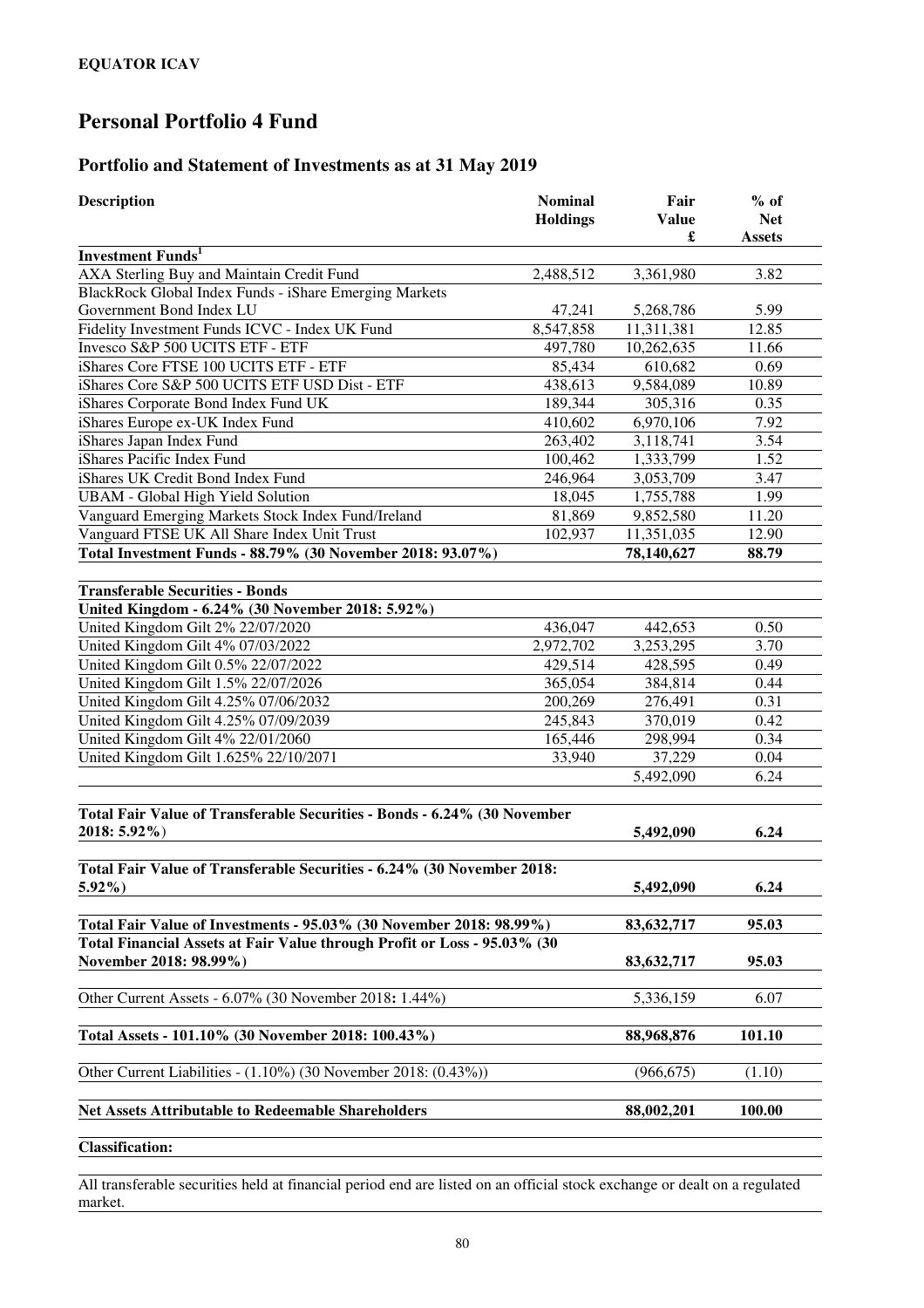#### **Portfolio and Statement of Investments as at 31 May 2019 (continued)**

| <b>Analysis of Total Assets</b>                                                                         | % of Total<br><b>Assets</b> |
|---------------------------------------------------------------------------------------------------------|-----------------------------|
|                                                                                                         |                             |
| Investment funds                                                                                        | 87.83                       |
| Transferable securities listed on an official stock exchange or dealt on a regulated market             | 6.17                        |
| Other current assets                                                                                    | 6.00                        |
|                                                                                                         | 100.00                      |
| Analysis of Total Assets rather than Net Assets is required under Schedule 12 of the UCITS Regulations. |                             |

<sup>1</sup> All Investment Funds are UCITS.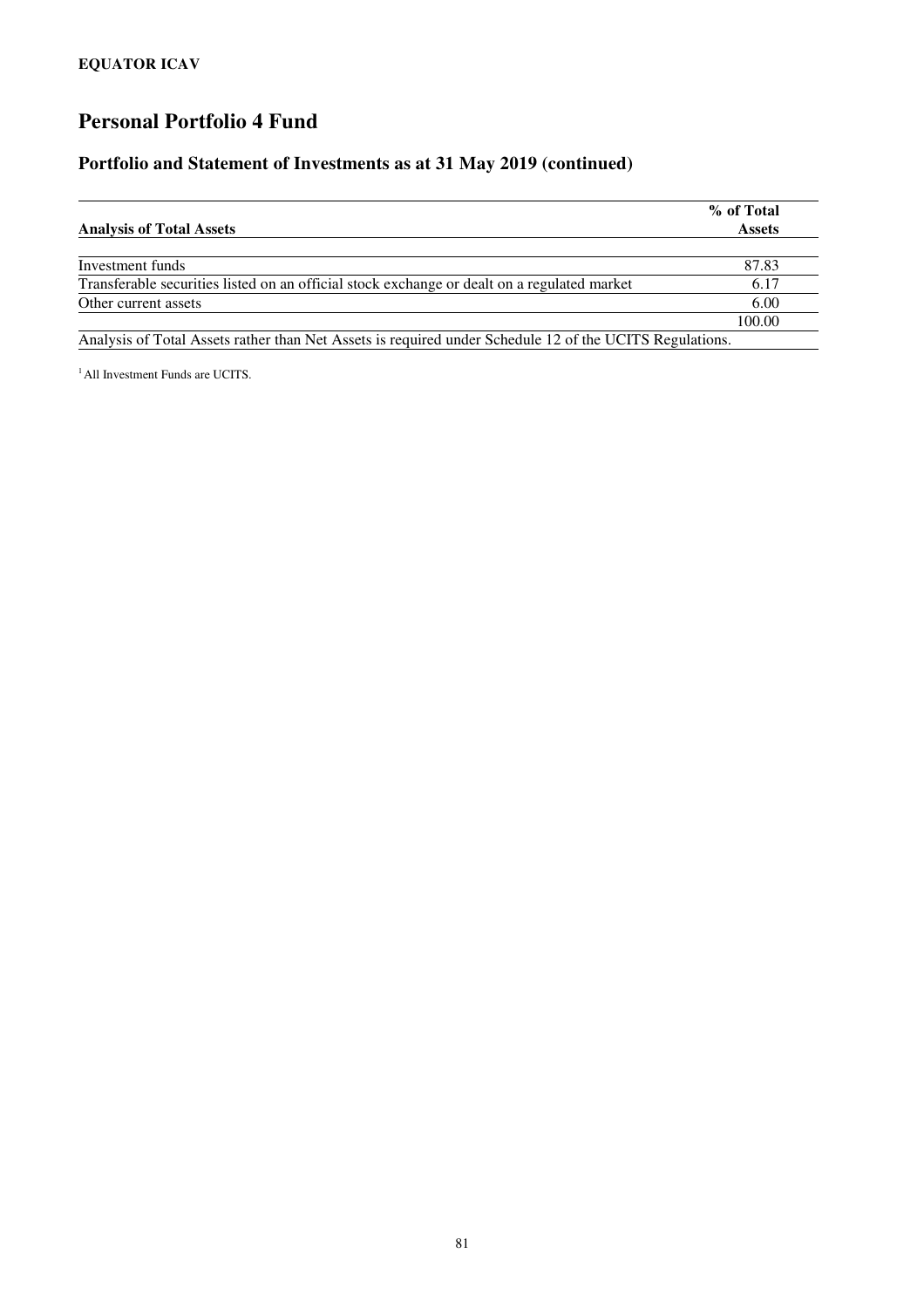### **Portfolio Changes – Material Acquisitions for the financial period ended 31 May 2019**

| <b>Description</b>                                                              | <b>Acquisitions</b><br><b>Nominal</b> | Cost<br>£  |
|---------------------------------------------------------------------------------|---------------------------------------|------------|
| Vanguard FTSE UK All Share Index Unit Trust                                     | 102,937                               | 10,418,680 |
| BlackRock Global Index Funds - iShare Emerging Markets Government Bond Index LU | 63,780                                | 7,013,657  |
| Vanguard Emerging Markets Stock Index Fund/Ireland                              | 27,645                                | 3,358,386  |
| Fidelity Investment Funds ICVC - Index UK Fund                                  | 2,490,174                             | 3,263,261  |
| United Kingdom Gilt 4% 07/03/2022                                               | 2,250,953                             | 2,460,666  |
| iShares Core S&P 500 UCITS ETF USD Dist - ETF                                   | 105,264                               | 2,279,080  |
| iShares Europe ex-UK Index Fund                                                 | 123,872                               | 2,088,458  |
| iShares Japan Index Fund                                                        | 152,856                               | 1,799,717  |
| Invesco S&P 500 UCITS ETF - ETF                                                 | 84,839                                | 1,710,993  |
| iShares UK Credit Bond Index Fund                                               | 70,803                                | 865,547    |
| AXA Sterling Buy and Maintain Credit Fund                                       | 636,867                               | 842,791    |
| <b>UBAM</b> - Global High Yield Solution                                        | 4,845                                 | 483,203    |
| United Kingdom Gilt 2% 22/07/2020                                               | 324,794                               | 330,162    |
| iShares Pacific Index Fund                                                      | 23,802                                | 308,976    |
| United Kingdom Gilt 0.5% 22/07/2022                                             | 222,561                               | 220,659    |
| United Kingdom Gilt 1.5% 22/07/2026                                             | 186,489                               | 193,527    |
| United Kingdom Gilt 4.25% 07/09/2039                                            | 127,456                               | 185,915    |
| iShares Core FTSE 100 UCITS ETF - ETF                                           | 23,860                                | 170,757    |
| United Kingdom Gilt 4% 22/01/2060                                               | 83,740                                | 144,481    |
| United Kingdom Gilt 4.25% 07/06/2032                                            | 99,481                                | 134,066    |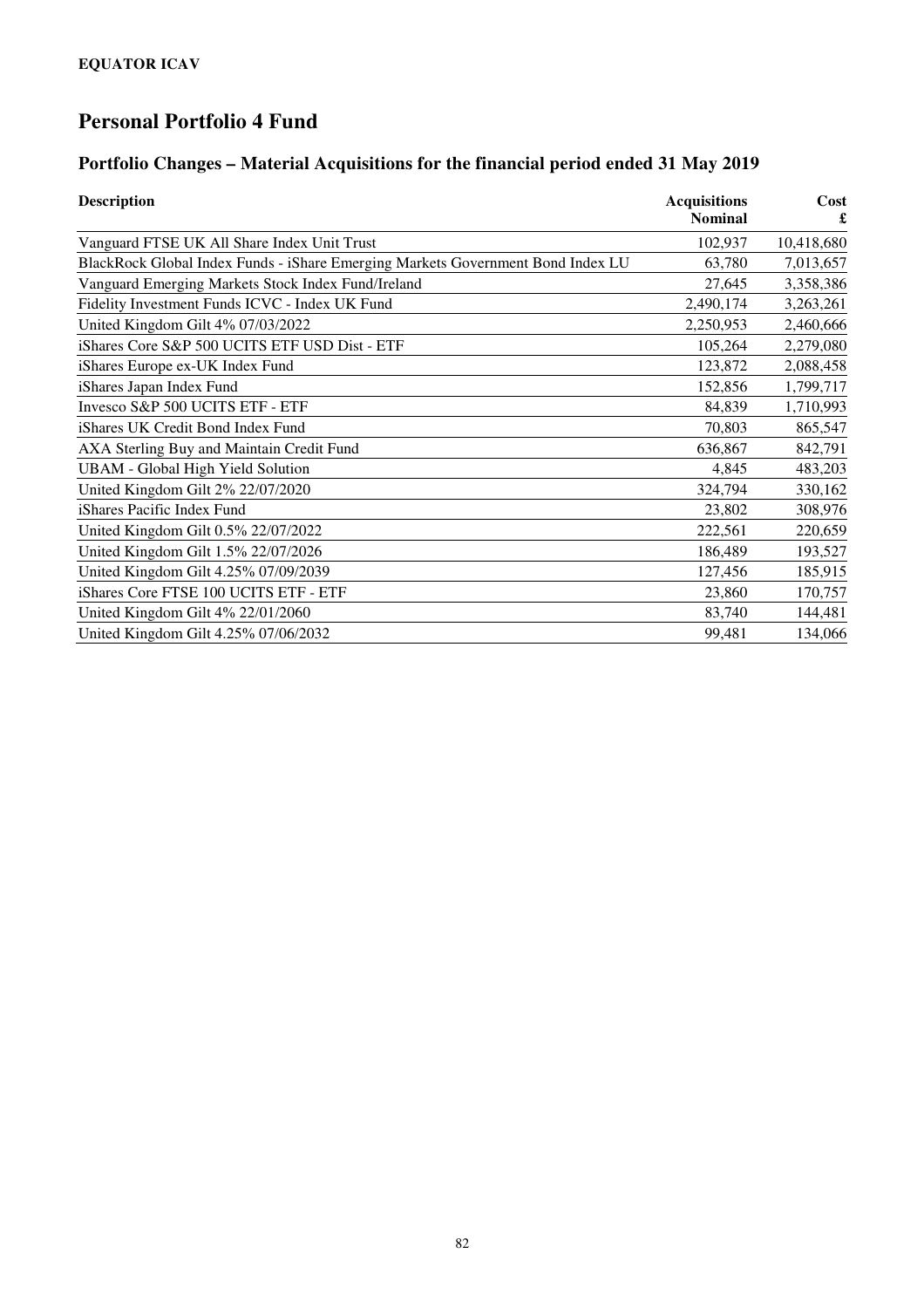### **Portfolio Changes – Material Disposals for the financial period ended 31 May 2019**

| <b>Description</b>                                                              | <b>Disposals</b> | <b>Proceeds</b> |
|---------------------------------------------------------------------------------|------------------|-----------------|
|                                                                                 | <b>Nominal</b>   |                 |
| Vanguard FTSE UK All Share Index Unit Trust                                     | 68,835           | 7,902,278       |
| BlackRock Global Index Funds - iShare Emerging Markets Government Bond Index LU | 34,926           | 3,891,107       |
| iShares Japan Index Fund                                                        | 159,900          | 1,845,033       |
| United Kingdom Gilt 2% 22/07/2020                                               | 1,415,545        | 1,436,853       |
| AXA Sterling Buy and Maintain Credit Fund                                       | 800,373          | 1,055,284       |
| iShares Core S&P 500 UCITS ETF USD Dist - ETF                                   | 42,565           | 952,989         |
| <b>UBAM</b> - Global High Yield Solution                                        | 9,365            | 919,915         |
| iShares Europe ex-UK Index Fund                                                 | 50,207           | 801,178         |
| Invesco S&P 500 UCITS ETF - ETF                                                 | 38,583           | 767,409         |
| iShares Corporate Bond Index Fund UK                                            | 227,000          | 347,537         |
| Fidelity Investment Funds ICVC - Index UK Fund                                  | 263,181          | 343,609         |
| iShares Core FTSE 100 UCITS ETF - ETF                                           | 29,710           | 216,010         |
| United Kingdom Gilt 0.5 22/07/2022                                              | 162,903          | 161,275         |
| Vanguard Emerging Markets Stock Index Fund/Ireland                              | 1,280            | 152,230         |
| United Kingdom Gilt 4.25% 07/09/2039                                            | 102,980          | 148,170         |
| United Kingdom Gilt 1.5% 22/07/2026                                             | 140,885          | 145,537         |
| United Kingdom Gilt 4% 22/01/2060                                               | 74,024           | 124,708         |
| United Kingdom Gilt 4.25% 07/06/2032                                            | 78,548           | 105,172         |
| iShares Pacific Index Fund                                                      | 4,521            | 58,023          |
| United Kingdom Gilt 1.63% 22/10/2071                                            | 16,493           | 16,201          |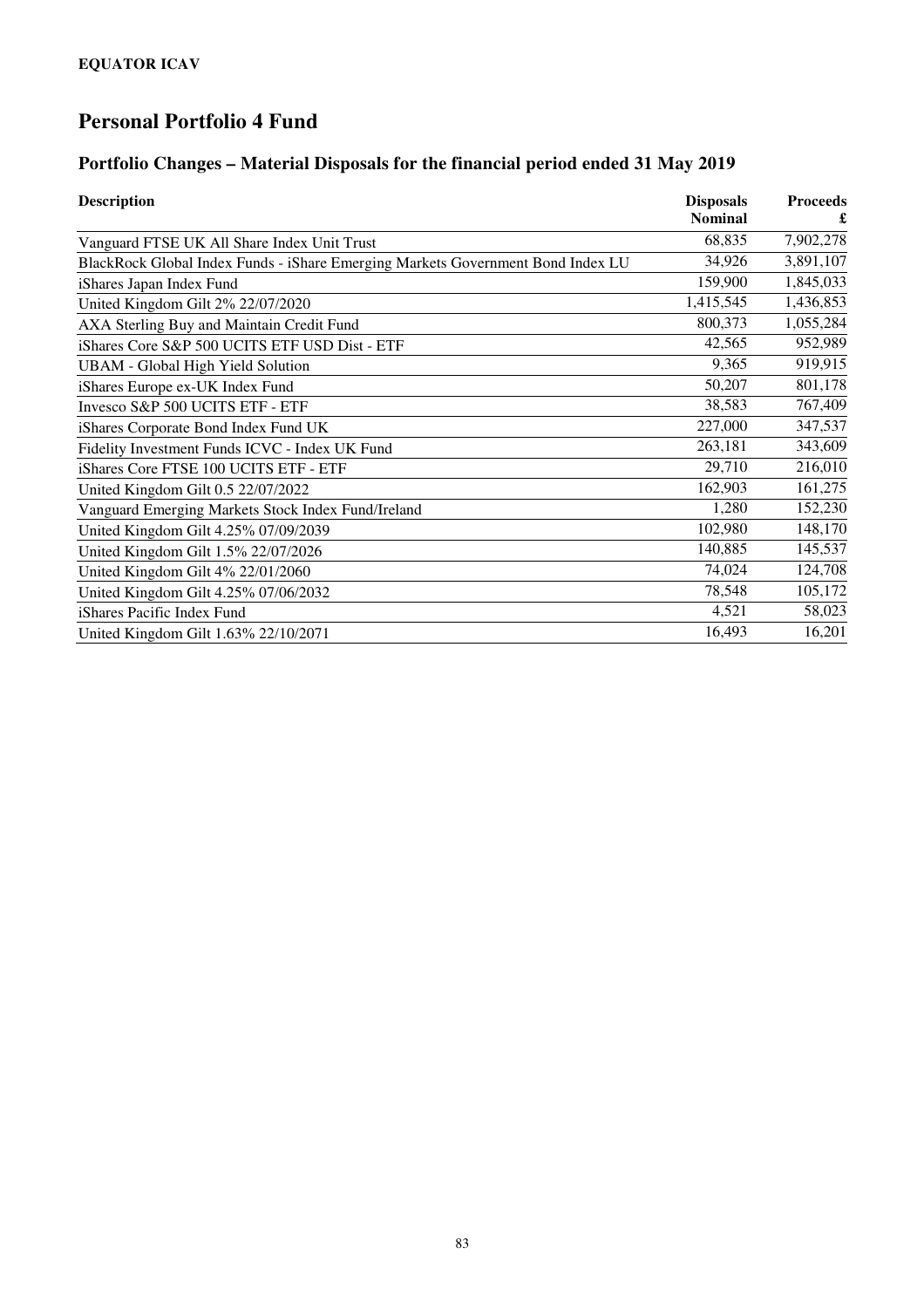### **Portfolio and Statement of Investments as at 31 May 2019**

| <b>Description</b>                                                                                                                   | <b>Nominal</b><br><b>Holdings</b> | Fair<br>Value<br>£ | $%$ of<br><b>Net</b><br><b>Assets</b> |
|--------------------------------------------------------------------------------------------------------------------------------------|-----------------------------------|--------------------|---------------------------------------|
| <b>Investment Funds</b> <sup>1</sup>                                                                                                 |                                   |                    |                                       |
| Fidelity Investment Funds ICVC - Index UK Fund                                                                                       | 9,503,254                         | 12,575,656         | 17.42                                 |
| Invesco S&P 500 UCITS ETF - ETF                                                                                                      | 529,488                           | 10,916,353         | 15.12                                 |
| iShares Core S&P 500 UCITS ETF USD Dist - ETF                                                                                        | 514,906                           | 11,251,159         | 15.58                                 |
| iShares Europe ex-UK Index Fund                                                                                                      | 422,308                           | 7,168,831          | 9.93                                  |
| iShares Japan Index Fund                                                                                                             | 310,620                           | 3,677,806          | 5.10                                  |
| iShares Pacific Index Fund                                                                                                           | 110,574                           | 1,468,049          | 2.03                                  |
| Vanguard Emerging Markets Stock Index Fund/Ireland                                                                                   | 92,157                            | 11,090,630         | 15.36                                 |
| Vanguard FTSE UK All Share Index Unit Trust                                                                                          | 113,989                           | 12,569,737         | 17.41                                 |
| Total Investment Funds - 97.95% (30 November 2018: 99.65%)                                                                           |                                   | 70,718,221         | 97.95                                 |
| Total Fair Value of Investments - 97.95% (30 November 2018: 99.65%)                                                                  |                                   | 70,718,221         | 97.95                                 |
| Total Financial Assets at Fair Value through Profit or Loss - 97.95% (30<br>November 2018: 99.65%)                                   |                                   | 70,718,221         | 97.95                                 |
| Other Current Assets - 3.11% (30 November 2018: 0.55%)                                                                               |                                   | 2,245,648          | 3.11                                  |
| Total Assets - 101.06% (30 November 2018: 100.20%)                                                                                   |                                   | 72,963,869         | 101.06                                |
| Other Current Liabilities - (1.06%) (30 November 2018: (0.20%))                                                                      |                                   | (762,095)          | (1.06)                                |
| <b>Net Assets Attributable to Redeemable Shareholders</b>                                                                            |                                   | 72,201,774         | 100.00                                |
| <b>Classification:</b>                                                                                                               |                                   |                    |                                       |
| All transferable securities held at financial period end are listed on an official stock exchange or dealt on a regulated<br>market. |                                   |                    |                                       |

|                                                                                                         | % of Total    |
|---------------------------------------------------------------------------------------------------------|---------------|
| <b>Analysis of Total Assets</b>                                                                         | <b>Assets</b> |
| Investment funds                                                                                        | 96.92         |
| Other current assets                                                                                    | 3.08          |
|                                                                                                         | 100.00        |
| Analysis of Total Assets rather than Net Assets is required under Schedule 12 of the UCITS Regulations. |               |

<sup>1</sup> All Investment Funds are UCITS.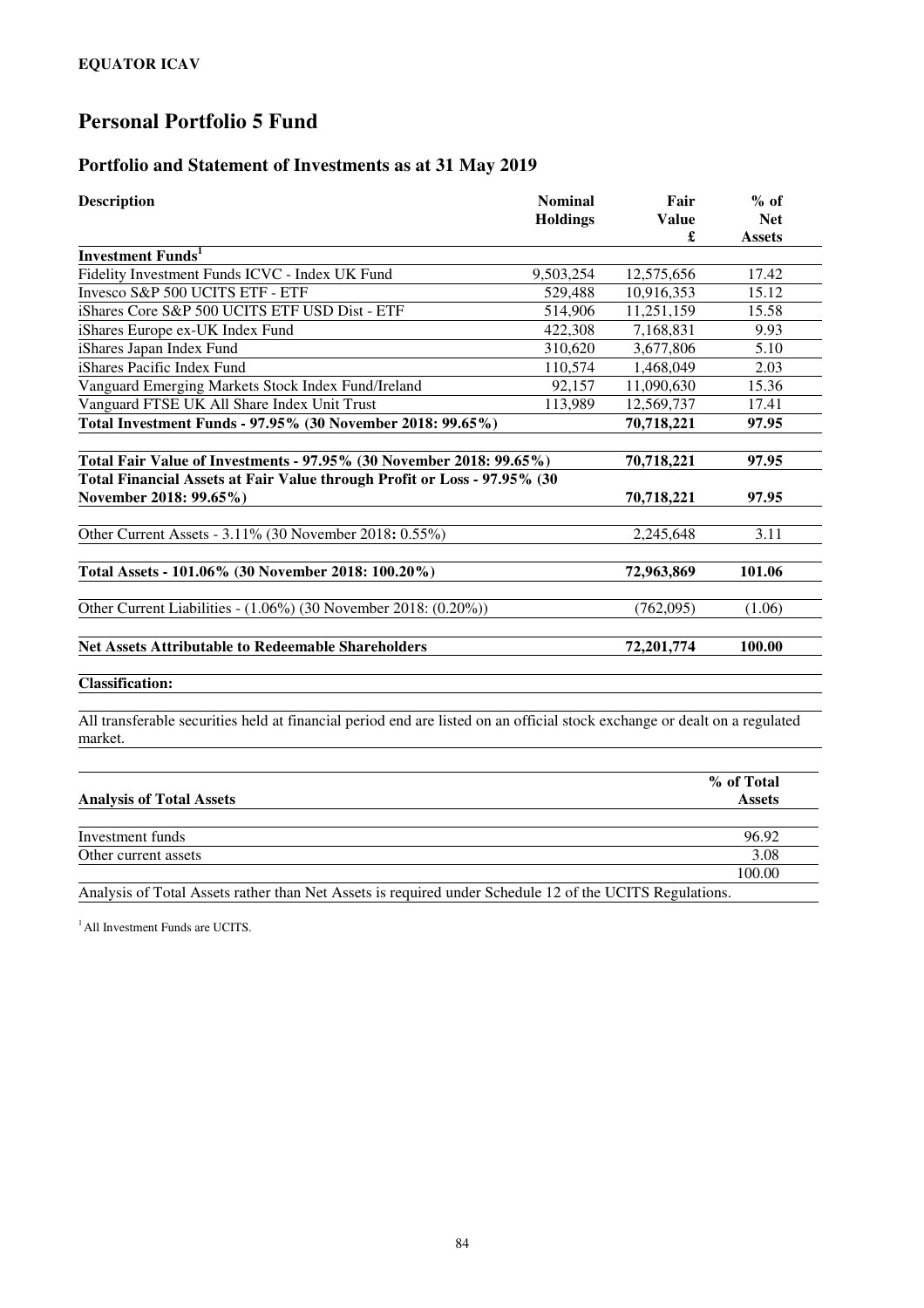### **Portfolio Changes – Material Acquisitions for the financial period ended 31 May 2019**

| <b>Description</b>                                 | <b>Acquisitions</b> | Cost       |  |
|----------------------------------------------------|---------------------|------------|--|
|                                                    | <b>Nominal</b>      | £          |  |
| Vanguard FTSE UK All Share Index Unit Trust        | 113,989             | 11,585,461 |  |
| Vanguard Emerging Markets Stock Index Fund/Ireland | 29,545              | 3,583,416  |  |
| Fidelity Investment Funds ICVC - Index UK Fund     | 2,690,971           | 3,537,626  |  |
| iShares Core S&P 500 UCITS ETF USD Dist - ETF      | 125,942             | 2,724,331  |  |
| Invesco S&P 500 UCITS ETF - ETF                    | 130,697             | 2,650,293  |  |
| iShares Europe ex-UK Index Fund                    | 119,153             | 2,008,638  |  |
| iShares Japan Index Fund                           | 78,704              | 928,595    |  |
| iShares Pacific Index Fund                         | 25,714              | 334,788    |  |
| Vanguard FTSE UK All Share Index Unit Trust        | 755                 | 91,517     |  |

*The above constitutes the full list of acquisitions for the financial period.*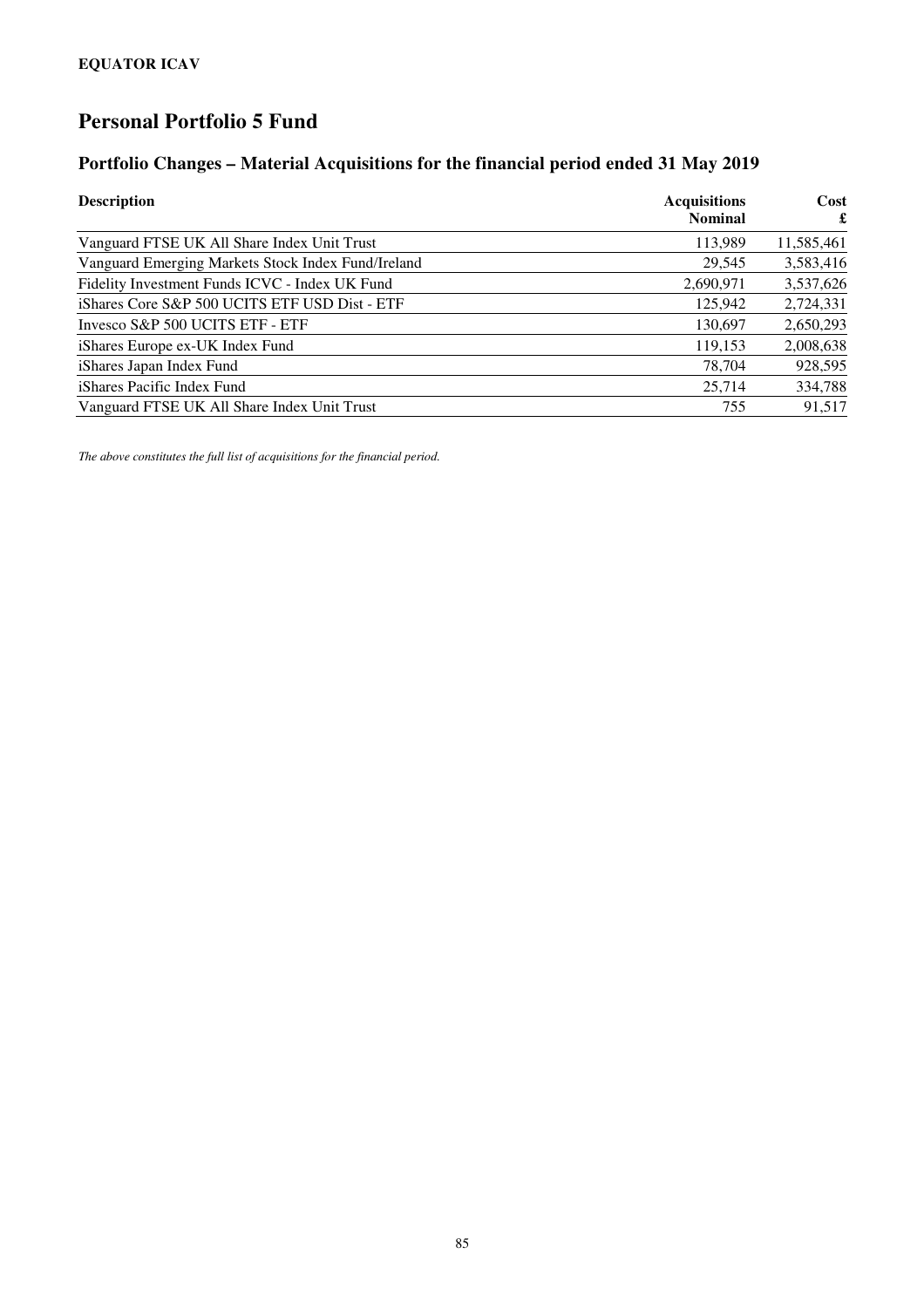# **Portfolio Changes – Material Disposals for the financial period ended 31 May 2019**

| <b>Description</b>                                 | <b>Disposals</b><br><b>Nominal</b> | <b>Proceeds</b><br>£ |
|----------------------------------------------------|------------------------------------|----------------------|
| Vanguard FTSE UK All Share Index Unit Trust        | 74.343                             | 8.544.223            |
| Invesco S&P 500 UCITS ETF - ETF                    | 65,440                             | 1,325,167            |
| iShares Japan Index Fund                           | 96,409                             | 1,115,826            |
| iShares Europe ex-UK Index Fund                    | 66,791                             | 1,064,552            |
| iShares Core S&P 500 UCITS ETF USD Dist - ETF      | 42,460                             | 909,971              |
| Fidelity Investment Funds ICVC - Index UK Fund     | 268,130                            | 335,545              |
| Vanguard Emerging Markets Stock Index Fund/Ireland | 1.855                              | 220,984              |
| iShares Pacific Index Fund                         | 7.144                              | 89,856               |

*The above constitutes the full list of disposals for the financial period.*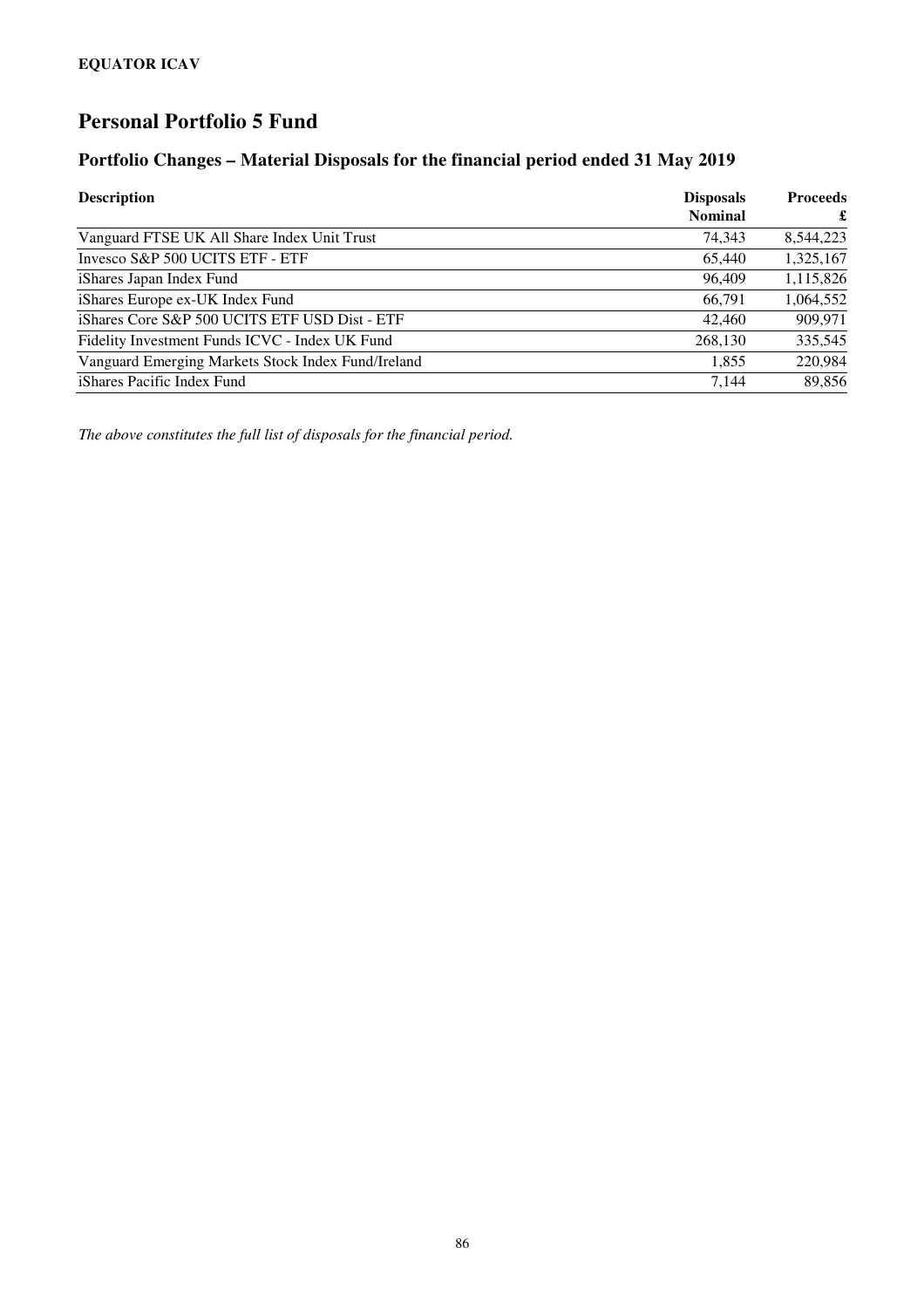#### **Portfolio and Statement of Investments as at 31 May 2019**

| <b>Description</b>                                                                                 | <b>Nominal</b><br><b>Holdings</b> | Fair<br><b>Value</b><br>£ | $%$ of<br><b>Net</b><br><b>Assets</b> |
|----------------------------------------------------------------------------------------------------|-----------------------------------|---------------------------|---------------------------------------|
| <b>Investment Funds</b>                                                                            |                                   |                           |                                       |
| Artemis UK Select Fund                                                                             | 8,630,000                         | 42,656,364                | 3.09                                  |
| Investec Fund Series i - UK Alpha Fund                                                             | 94,650,270                        | 110,314,890               | 8.00                                  |
| Investec Fund Series i - UK Special Situations Fund                                                | 30,280,000                        | 42,301,160                | 3.07                                  |
| iShares 100 UK Equity Index Fund UK                                                                | 43,885,404                        | 44,236,487                | 3.21                                  |
| iShares 350 UK Equity Index Fund UK                                                                | 116,560,614                       | 134,510,949               | 9.76                                  |
| iShares Core FTSE 100 UCITS ETF - ETF                                                              | 12,116,359                        | 86,607,734                | 6.28                                  |
| iShares Mid Cap UK Equity Index Fund UK                                                            | 23,583,477                        | 24,338,148                | 1.77                                  |
| J O Hambro Capital Management UK Umbrella Fund - UK Equity                                         |                                   |                           |                                       |
| Income Fund~                                                                                       | 74,985,303                        | 93, 131, 747              | 6.76                                  |
| LF Lindsell Train UK Equity Fund~                                                                  | 76,463,671                        | 129,491,226               | 9.40                                  |
| <b>Liontrust Special Situations Fund</b>                                                           | 116,904,139                       | 121,627,066               | 8.82                                  |
| Majedie Asset Management Investment Fund Co - Majedie UK                                           |                                   |                           |                                       |
| Focus Fund                                                                                         | 7,860,500                         | 14,139,467                | 1.03                                  |
| Merian Investment Funds Series I - Merian UK Mid Cap Fund                                          | 37,977,882                        | 58,030,204                | 4.21                                  |
| Merian Investment Funds Series I - Merian UK Smaller                                               |                                   |                           |                                       |
| <b>Companies Fund</b>                                                                              | 8,641,100                         | 15,104,643                | 1.10                                  |
| Schroder Income Fund                                                                               | 274,580,347                       | 161, 151, 206             | 11.69                                 |
| Threadneedle Investment Funds ICVC - UK Fund                                                       | 76,113,584                        | 102,707,670               | 7.45                                  |
| Vanguard FTSE 250 UCITS ETF - ETF                                                                  | 501,829                           | 15,187,855                | 1.10                                  |
| Vanguard FTSE UK All Share Index Unit Trust                                                        | 1,610,662                         | 177,609,814               | 12.89                                 |
| Total Investment Funds - 99.63% (30 November 2018: 99.19%)                                         |                                   | 1,373,146,630             | 99.63                                 |
| Total Fair Value of Investments - 99.63% (30 November 2018: 99.19%)                                |                                   | 1,373,146,630             | 99.63                                 |
| Total Financial Assets at Fair Value through Profit or Loss - 99.63% (30<br>November 2018: 99.19%) |                                   | 1,373,146,630             | 99.63                                 |
| Other Current Assets - 0.58% (30 November 2018: 1.00%)                                             |                                   | 7,954,251                 | 0.58                                  |
| Total Assets - 100.21% (30 November 2018: 100.19%)                                                 |                                   | 1,381,100,881             | 100.21                                |
| Other Current Liabilities - $(0.21\%)$ (30 November 2018: $(0.19\%)$ )                             |                                   | (2,889,723)               | (0.21)                                |
| <b>Net Assets Attributable to Redeemable Shareholders</b>                                          |                                   | 1,378,211,158             | 100.00                                |
| <b>Classification:</b>                                                                             |                                   |                           |                                       |

All transferable securities held at financial period end are listed on an official stock exchange or dealt on a regulated market.

| <b>Analysis of Total Assets</b>                                                                         | % of Total<br><b>Assets</b> |
|---------------------------------------------------------------------------------------------------------|-----------------------------|
|                                                                                                         |                             |
| Investment funds                                                                                        | 99.42                       |
| Other current assets                                                                                    | 0.58                        |
|                                                                                                         | 100.00                      |
| Analysis of Total Assets rather than Net Assets is required under Schedule 12 of the UCITS Regulations. |                             |

<sup>~</sup>Non-UCITS Investment Fund. All other Investment Funds are UCITS.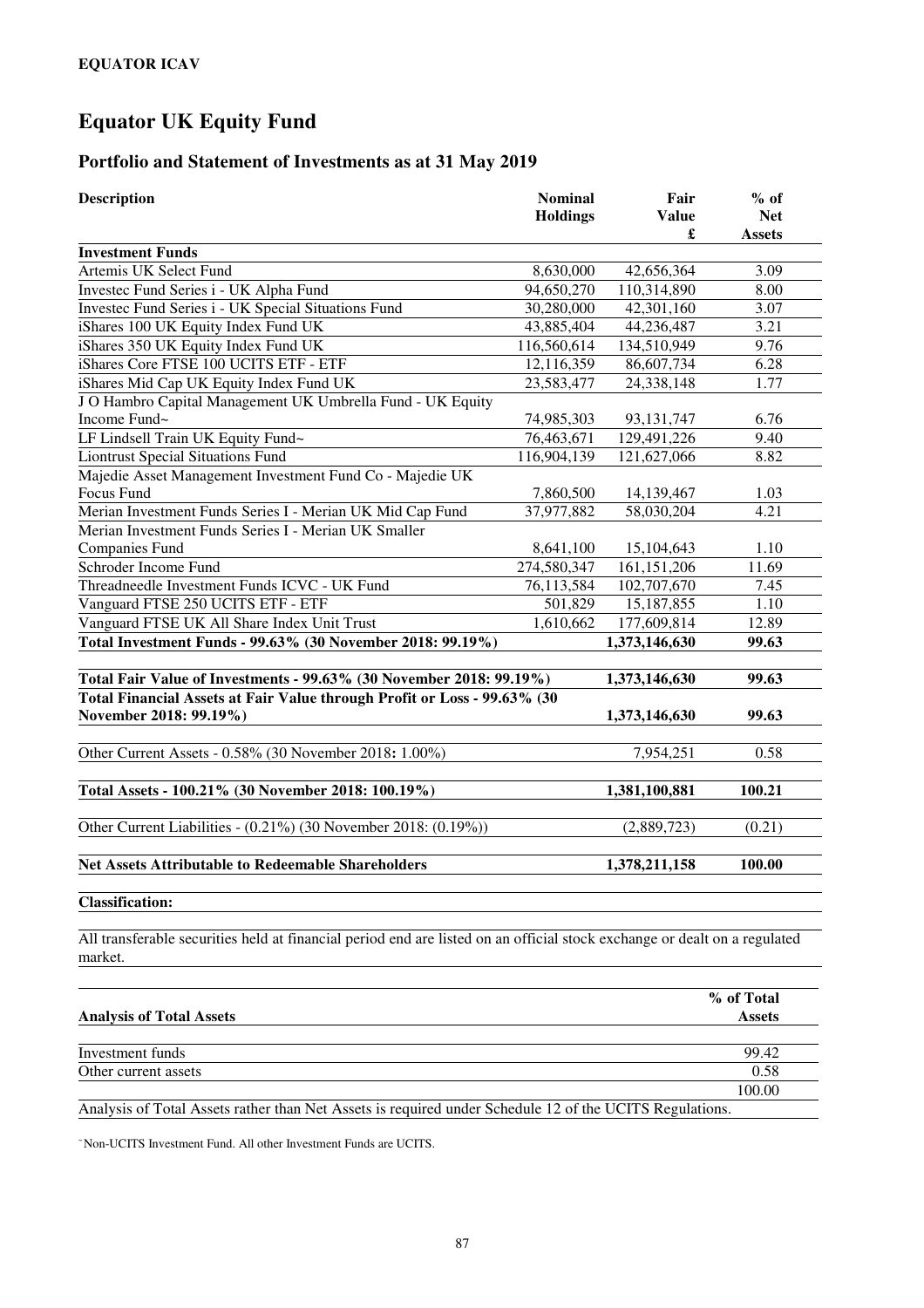### **Portfolio Changes – Material Acquisitions for the financial period ended 31 May 2019**

| <b>Description</b>                                                  | <b>Acquisitions</b><br><b>Nominal</b> | Cost<br>£  |
|---------------------------------------------------------------------|---------------------------------------|------------|
| Invested Fund Series i - UK Special Situations Fund                 | 30,280,000                            | 43,006,684 |
| Artemis UK Select Fund                                              | 8,630,000                             | 42,899,730 |
| Merian Investment Funds Series I - Merian UK Mid Cap Fund           | 28,490,000                            | 42,193,690 |
| <b>Liontrust Special Situations Fund</b>                            | 34,900,000                            | 33,483,060 |
| Merian Investment Funds Series I - Merian UK Smaller Companies Fund | 8,641,100                             | 13,747,990 |
| Majedie Asset Management Investment Fund Co - Majedie UK Focus Fund | 7.860.500                             | 13,729,935 |

*The above constitutes the full list of acquisitions for the financial period.*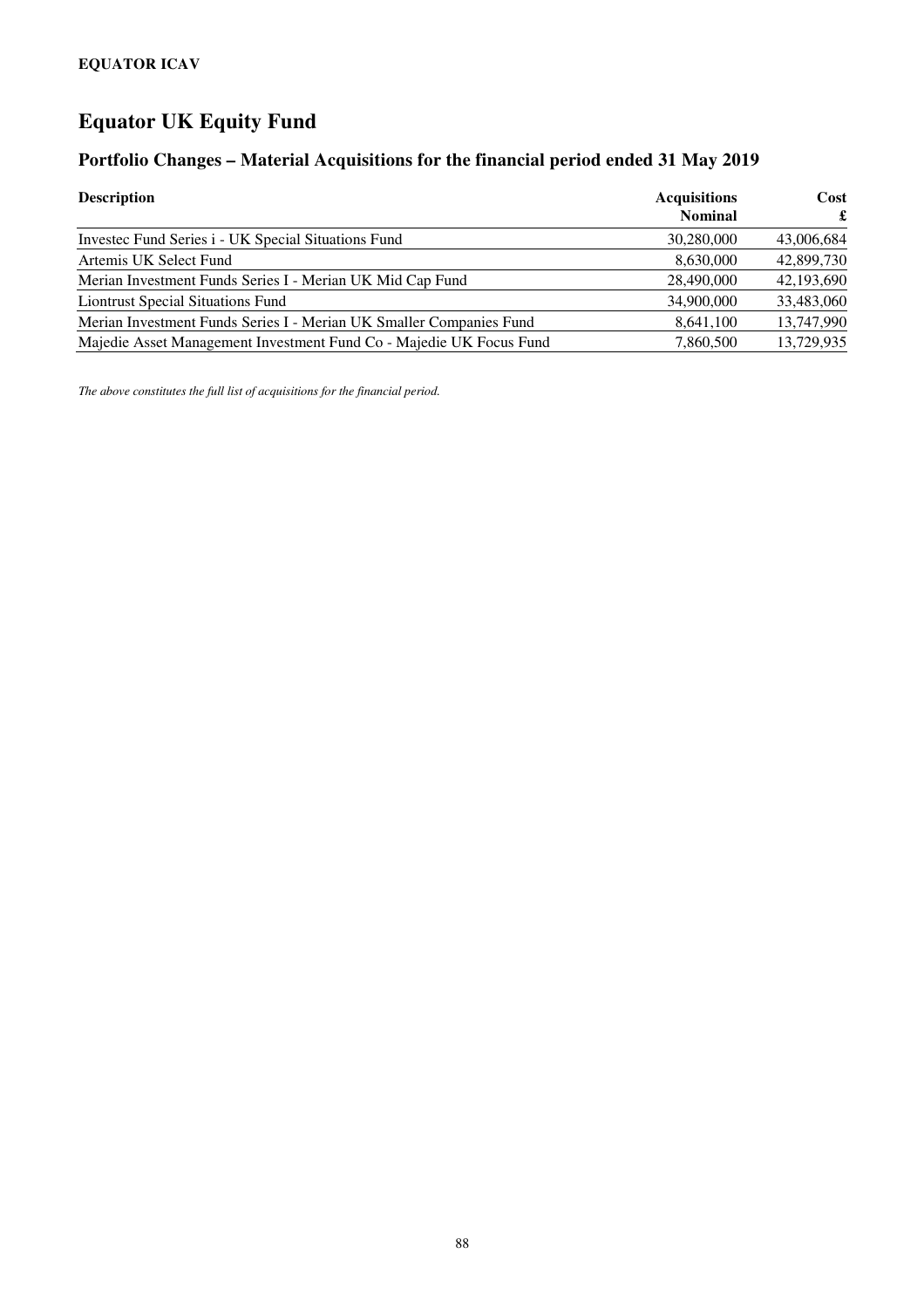#### **Portfolio Changes – Material Disposals for the financial period ended 31 May 2019**

| <b>Description</b>                           | <b>Disposals</b><br><b>Nominal</b> | <b>Proceeds</b><br>£ |
|----------------------------------------------|------------------------------------|----------------------|
| Threadneedle Investment Funds ICVC - UK Fund | 59,212,372                         | 80,026,750           |
| iShares 100 UK Equity Index Fund UK          | 73,592,555                         | 73,720,568           |
| Schroder Income Fund                         | 66,460,000                         | 42,527,754           |
| iShares 350 UK Equity Index Fund UK          | 26,754,955                         | 29,581,798           |
| iShares Core FTSE 100 UCITS ETF - ETF        | 4,057,660                          | 27,420,122           |
| LF Lindsell Train UK Equity Fund             | 2,802,475                          | 4,202,311            |
| Vanguard FTSE UK All Share Index Unit Trust  | 27,000                             | 2,850,390            |

*The above constitutes the full list of disposals for the financial period.*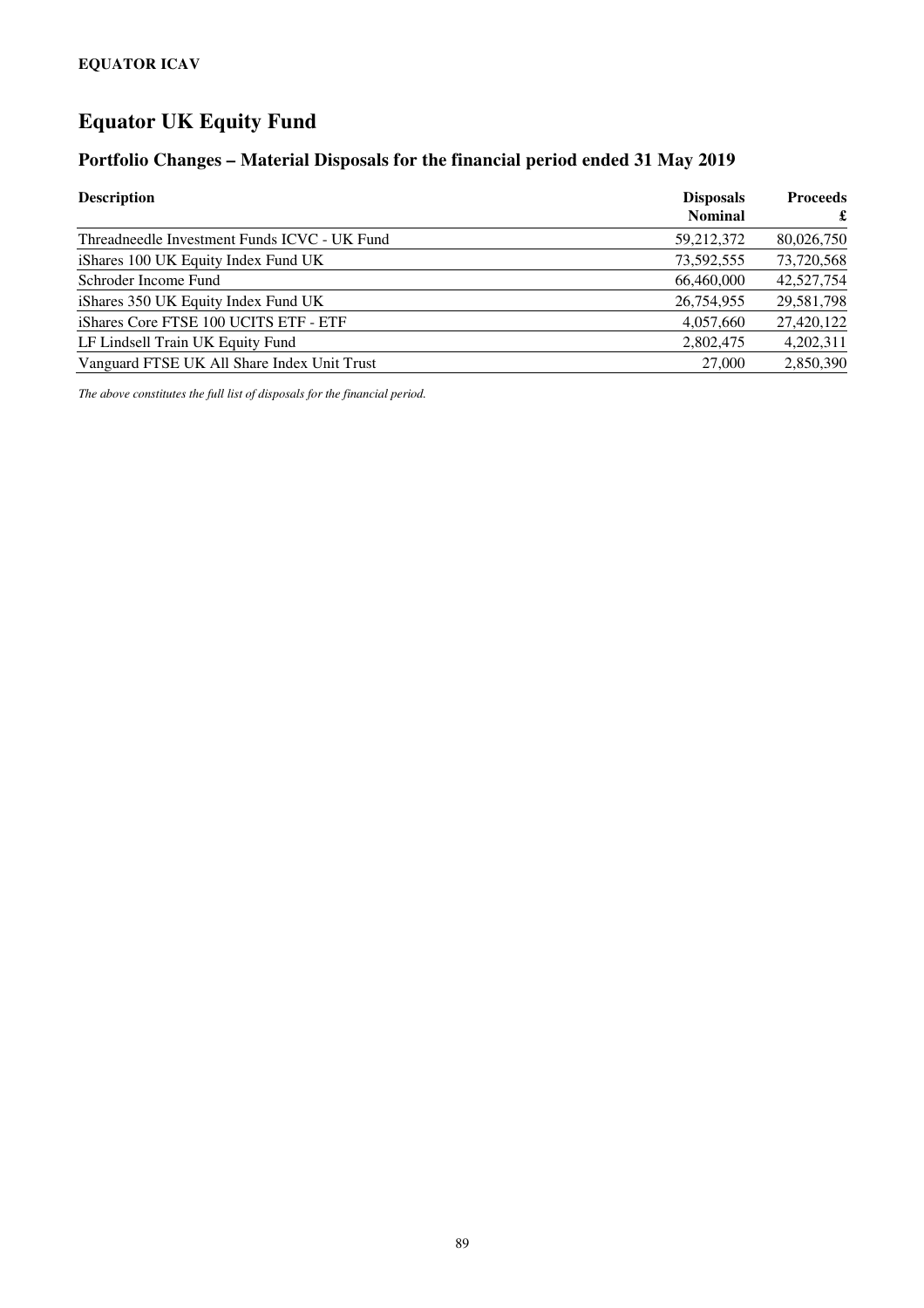# **Equator UK Sovereign Bond Fund**

#### **Portfolio and Statement of Investments as at 31 May 2019**

| <b>Description</b>                                                                                 | <b>Nominal</b><br><b>Holdings</b> | Fair<br><b>Value</b><br>£ | $%$ of<br><b>Net</b><br><b>Assets</b> |
|----------------------------------------------------------------------------------------------------|-----------------------------------|---------------------------|---------------------------------------|
| <b>Transferable Securities - Bonds</b>                                                             |                                   |                           |                                       |
| United Kingdom - 98.43% (30 November 2018: 98.87%)                                                 |                                   |                           |                                       |
| United Kingdom Gilt 4.75% 07/03/2020                                                               | 62,702,000                        | 64,642,627                | 10.05                                 |
| United Kingdom Gilt 0.5% 22/07/2022                                                                | 64,270,900                        | 64,133,360                | 9.97                                  |
| United Kingdom Gilt 1.5% 22/07/2026                                                                | 138,933,700                       | 146,454,181               | 22.78                                 |
| United Kingdom Gilt 4.25% 07/06/2032                                                               | 71,203,000                        | 98, 302, 862              | 15.29                                 |
| United Kingdom Gilt 4.25% 07/09/2039                                                               | 84,626,000                        | 127,370,593               | 19.81                                 |
| United Kingdom Gilt 1.5% 22/07/2047                                                                | 131,405,000                       | 132,035,744               | 20.53                                 |
|                                                                                                    |                                   | 632,939,367               | 98.43                                 |
| Total Fair Value of Transferable Securities - Bonds - 98.43% (30 November<br>2018: 98.87%)         |                                   | 632,939,367               | 98.43                                 |
| Total Fair Value of Transferable Securities - 98.43% (30 November 2018:<br>98.87%)                 |                                   | 632,939,367               | 98.43                                 |
| Total Fair Value of Investments - 98.43% (30 November 2018: 98.87%)                                |                                   | 632,939,367               | 98.43                                 |
| Total Financial Assets at Fair Value through Profit or Loss - 98.43% (30<br>November 2018: 98.87%) |                                   | 632,939,367               | 98.43                                 |
| Other Current Assets - 1.66% (30 November 2018: 9.70%)                                             |                                   | 10,683,212                | 1.66                                  |
| Total Assets - 100.09% (30 November 2018: 108.57%)                                                 |                                   | 643,622,579               | 100.09                                |
| Other Current Liabilities - (0.09%) (30 November 2018: (8.57%))                                    |                                   | (597, 175)                | (0.09)                                |
| <b>Net Assets Attributable to Redeemable Shareholders</b>                                          |                                   | 643,025,404               | 100.00                                |
| <b>Classification:</b>                                                                             |                                   |                           |                                       |

All transferable securities held at financial period end are listed on an official stock exchange or dealt on a regulated market.

|                                                                                                         | % of Total    |
|---------------------------------------------------------------------------------------------------------|---------------|
| <b>Analysis of Total Assets</b>                                                                         | <b>Assets</b> |
|                                                                                                         |               |
| Transferable securities listed on an official stock exchange or dealt on a regulated market             | 98.34         |
| Other current assets                                                                                    | 1.66          |
|                                                                                                         | 100.00        |
| Analysis of Total Assets rather than Net Assets is required under Schedule 12 of the UCITS Regulations. |               |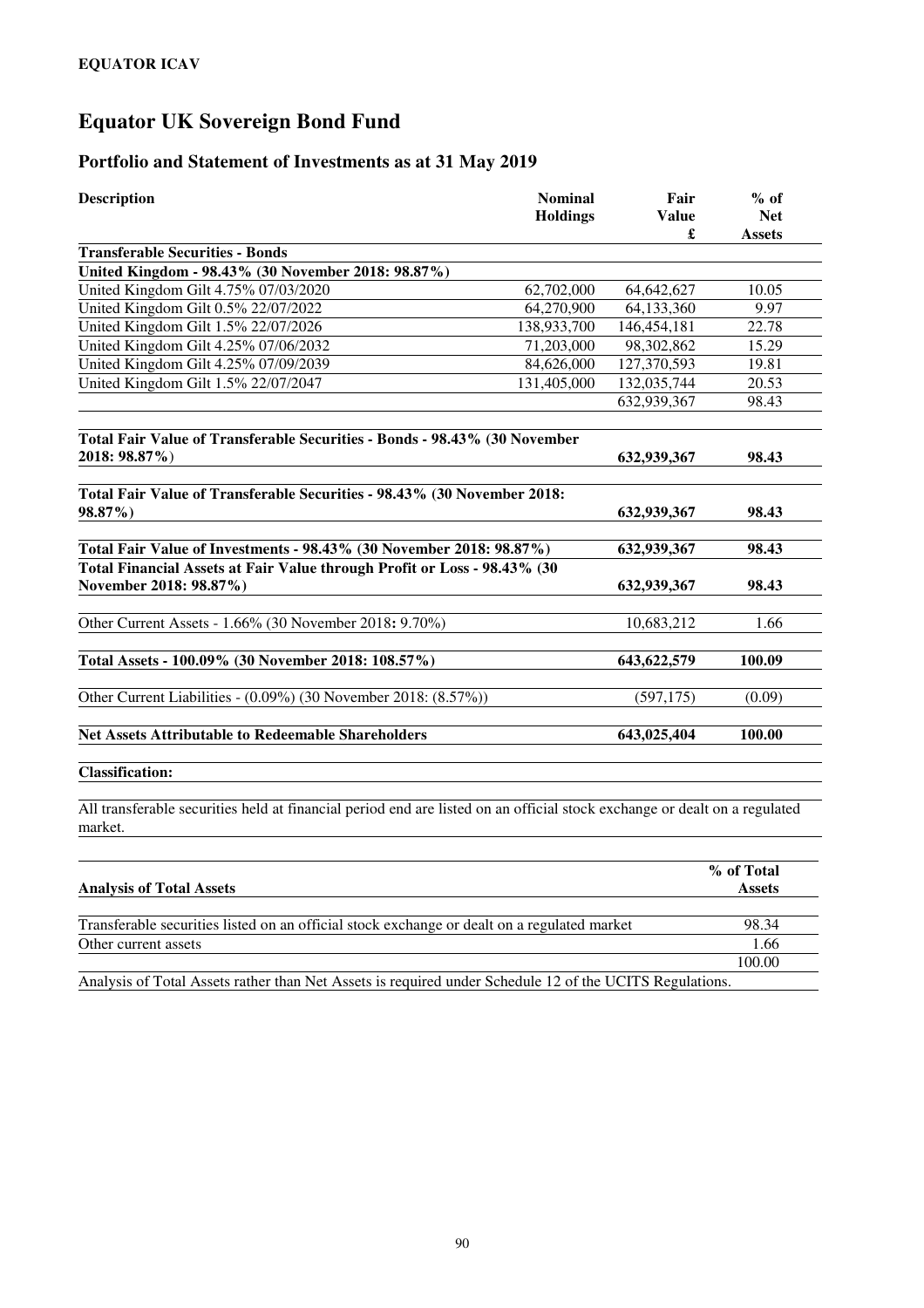# **Equator UK Sovereign Bond Fund**

### **Portfolio Changes – Material Acquisitions for the financial period ended 31 May 2019**

| <b>Description</b>                   | <b>Acquisitions</b><br><b>Nominal</b> | Cost<br>£ |
|--------------------------------------|---------------------------------------|-----------|
| United Kingdom Gilt 1.5% 22/07/2026  | 9,600,000                             | 9,921,120 |
| United Kingdom Gilt 1.5% 22/07/2047  | 9,200,000                             | 8,744,784 |
| United Kingdom Gilt 4.25% 07/09/2039 | 5,000,000                             | 7,264,700 |
| United Kingdom Gilt 4.25% 07/06/2032 | 4.900,000                             | 6,571,047 |
| United Kingdom Gilt 4.75% 07/03/2020 | 4,100,000                             | 4,275,726 |
| United Kingdom Gilt 0.5% 22/07/2022  | 4.300,000                             | 4.255.409 |

*The above constitutes the full list of acquisitions for the financial period.*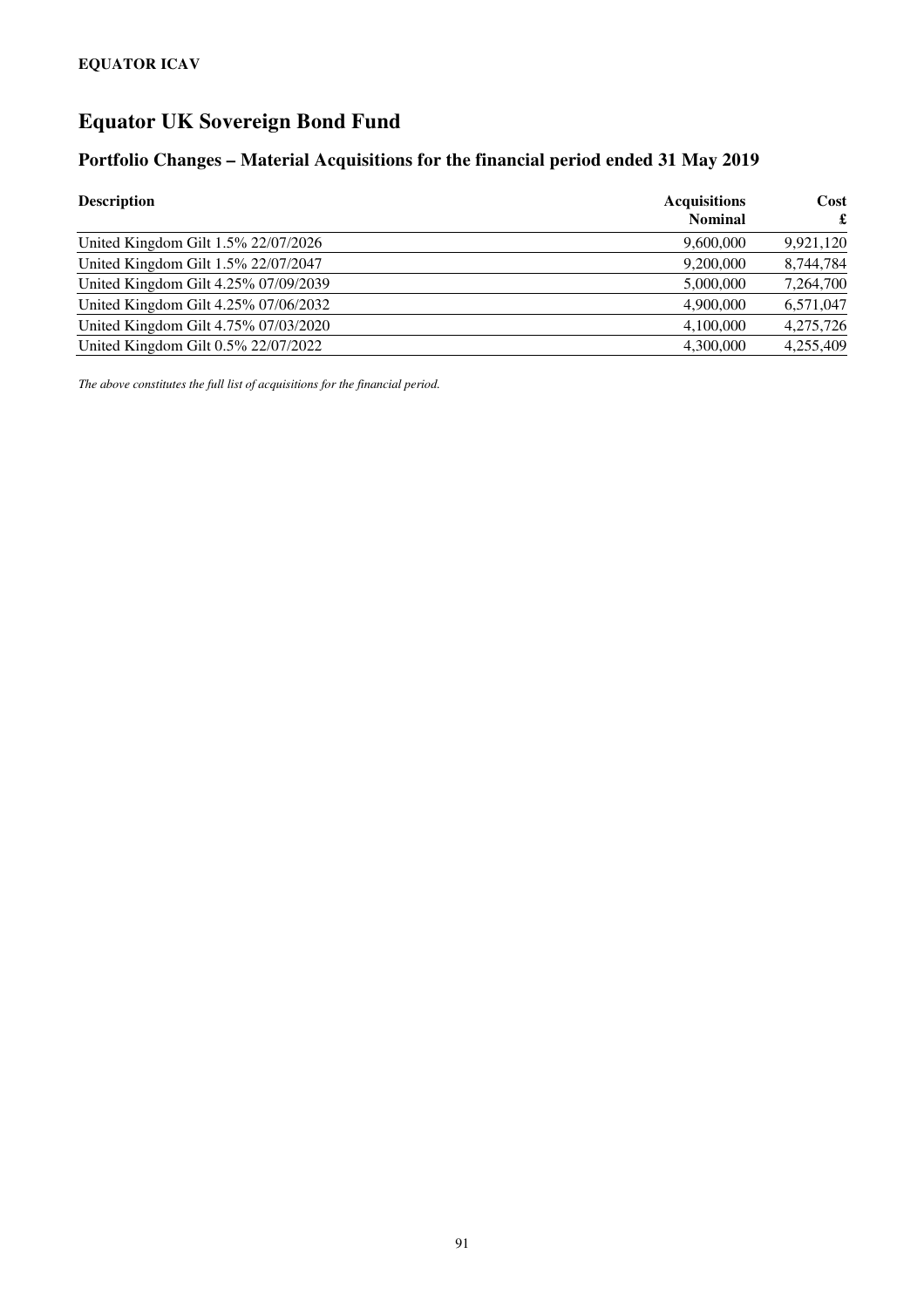# **Equator UK Sovereign Bond Fund**

#### **Portfolio Changes – Material Disposals for the financial period ended 31 May 2019**

| <b>Description</b>                   | <b>Disposals</b><br><b>Nominal</b> | <b>Proceeds</b><br>£ |
|--------------------------------------|------------------------------------|----------------------|
| United Kingdom Gilt 1.5% 22/07/2026  | 5,700,000                          | 5,919,285            |
| United Kingdom Gilt 4.25% 07/09/2039 | 3,800,000                          | 5,549,265            |
| United Kingdom Gilt 1.5% 22/07/2047  | 5,600,000                          | 5,377,930            |
| United Kingdom Gilt 4.25% 07/06/2032 | 3,200,000                          | 4,318,188            |
| United Kingdom Gilt 4.75% 07/03/2020 | 2,400,000                          | 2,492,530            |
| United Kingdom Gilt 0.5% 22/07/2022  | 2,500,000                          | 2.479.460            |

*The above constitutes the full list of disposals for the financial period.*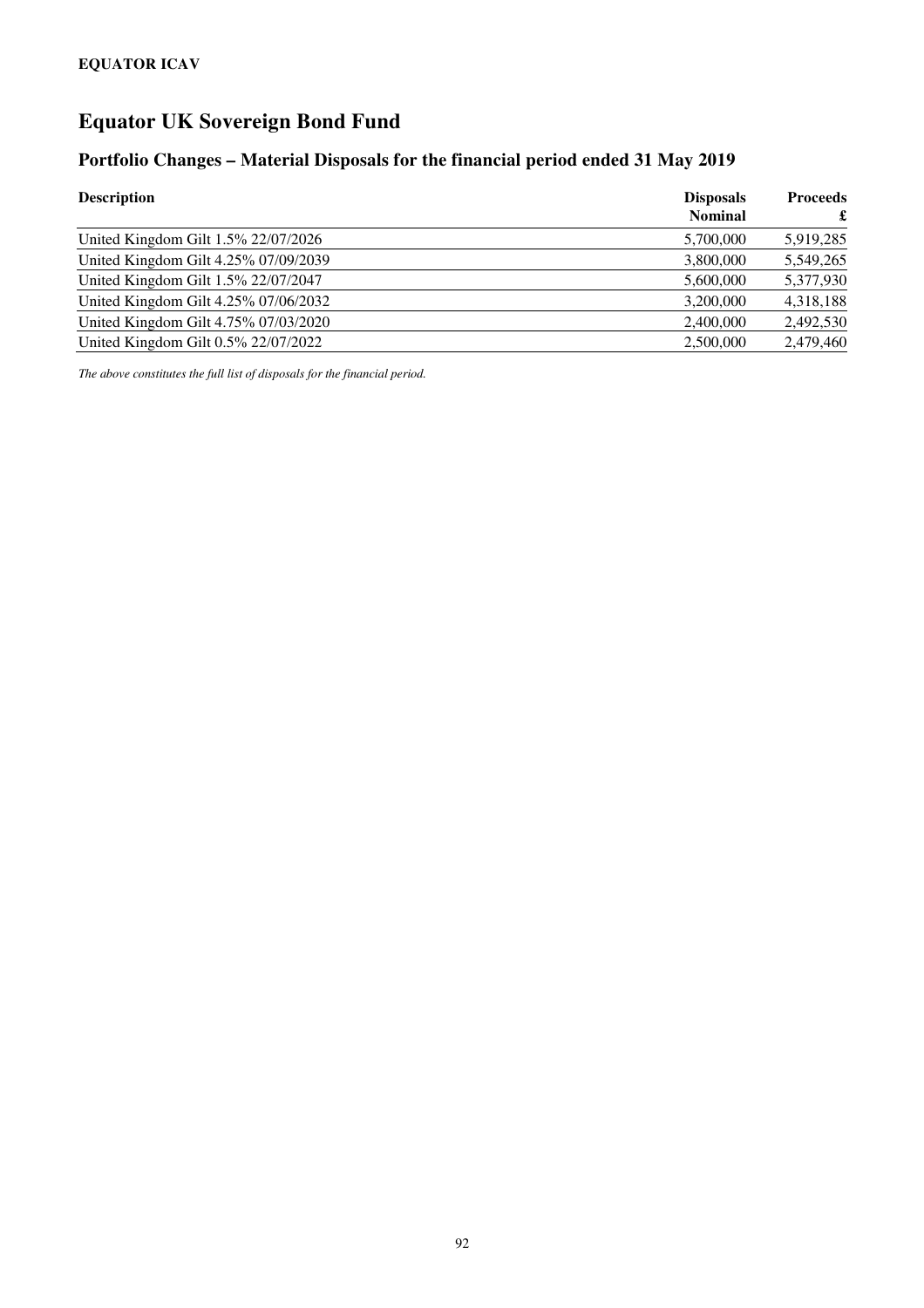#### **Portfolio and Statement of Investments as at 31 May 2019**

| <b>Description</b>                                                                                      | Fair<br><b>Value</b><br>US\$ | $%$ of<br><b>Net</b><br><b>Assets</b> |               |
|---------------------------------------------------------------------------------------------------------|------------------------------|---------------------------------------|---------------|
| <b>Investment Funds</b> <sup>1</sup>                                                                    |                              |                                       |               |
| Dodge & Cox Worldwide Funds plc - U.S. Stock Fund                                                       | 2,375,665                    | 58,657,075                            | 8.67          |
| Edgewood L Select - US Select Growth                                                                    | 840,750                      | 118,907,273                           | 17.58         |
| Invesco S&P 500 UCITS ETF - ETF                                                                         | 1,768,545                    | 46,096,772                            | 6.81          |
| JPMorgan Liquidity Funds - USD Liquidity LVNAV Fund                                                     | 3,379,370                    | 3,379,370                             | 0.50          |
| Merian Investment Funds Series II - Merian North American<br><b>Equity Fund</b>                         | 49,670,000                   | 67,190,968                            | 9.93          |
| Polar Capital Funds plc - Global Technology Fund                                                        | 2,419,475                    | 112,433,003                           | 16.62         |
| T Rowe Price Funds SICAV - US Large-Cap Value Equity Fund                                               | 5,618,700                    | 59,389,659                            | 8.78          |
| Vanguard S&P 500 UCITS ETF - ETF                                                                        | 1,027,900                    | 54,085,528                            | 8.00          |
| Vulcan Value Equity Fund                                                                                | 417,509                      | 61,202,227                            | 9.05          |
| Wellington Management Funds Luxembourg - Wellington US                                                  |                              |                                       |               |
| <b>Research Equity Funds</b>                                                                            | 3,864,840                    | 45,004,903                            | 6.65          |
| William Blair SICAV - US Small-Mid Cap Growth Fund                                                      | 145,040                      | 35,096,409                            | 5.19          |
| Total Investment Funds - 97.78% (30 November 2018: 98.23%)                                              |                              | 661,443,187                           | 97.78         |
| Total Financial Assets at Fair Value through Profit or Loss - 97.78% (30<br>November 2018: 98.23%)      |                              | 661, 443, 187                         | 97.78         |
| Other Current Assets - 2.30% (30 November 2018: 28.49%)                                                 |                              | 15,610,255                            | 2.30          |
| Total Assets - 100.08% (30 November 2018: 126.72%)                                                      |                              | 677,053,442                           | 100.08        |
| <b>Financial Derivative Instruments</b>                                                                 |                              |                                       |               |
| Futures (a)                                                                                             |                              |                                       |               |
|                                                                                                         | <b>Notional</b>              |                                       |               |
| No. of                                                                                                  | <b>Value</b>                 | <b>Value</b>                          | % of Net      |
| <b>Contracts</b><br><b>Description</b>                                                                  | US\$                         | US\$                                  | <b>Assets</b> |
| S&P 500 E-Mini Future June 2019<br>190                                                                  | 26,148,750                   | (25, 134)                             | (0.00)        |
| Total Financial Derivative Instruments - (0.00%) (30 November 2018: 0.00%)                              |                              | (25, 134)                             | (0.00)        |
| Total Financial Liabilities at Fair Value through Profit or Loss - (0.00%) (30<br>November 2018: 0.00%) |                              | (25, 134)                             | (0.00)        |
| Other Current Liabilities - (0.08%) (30 November 2018: (26.72%))                                        | (541,360)                    | (0.08)                                |               |
| <b>Net Assets Attributable to Redeemable Shareholders</b>                                               |                              | 676,486,948                           | 100.00        |
| <b>Classification:</b>                                                                                  |                              |                                       |               |
| $(a)$ Exchange traded financial de                                                                      |                              |                                       |               |

(a) Exchange traded financial derivative instruments.

All transferable securities held at financial period end are listed on an official stock exchange or dealt on a regulated market.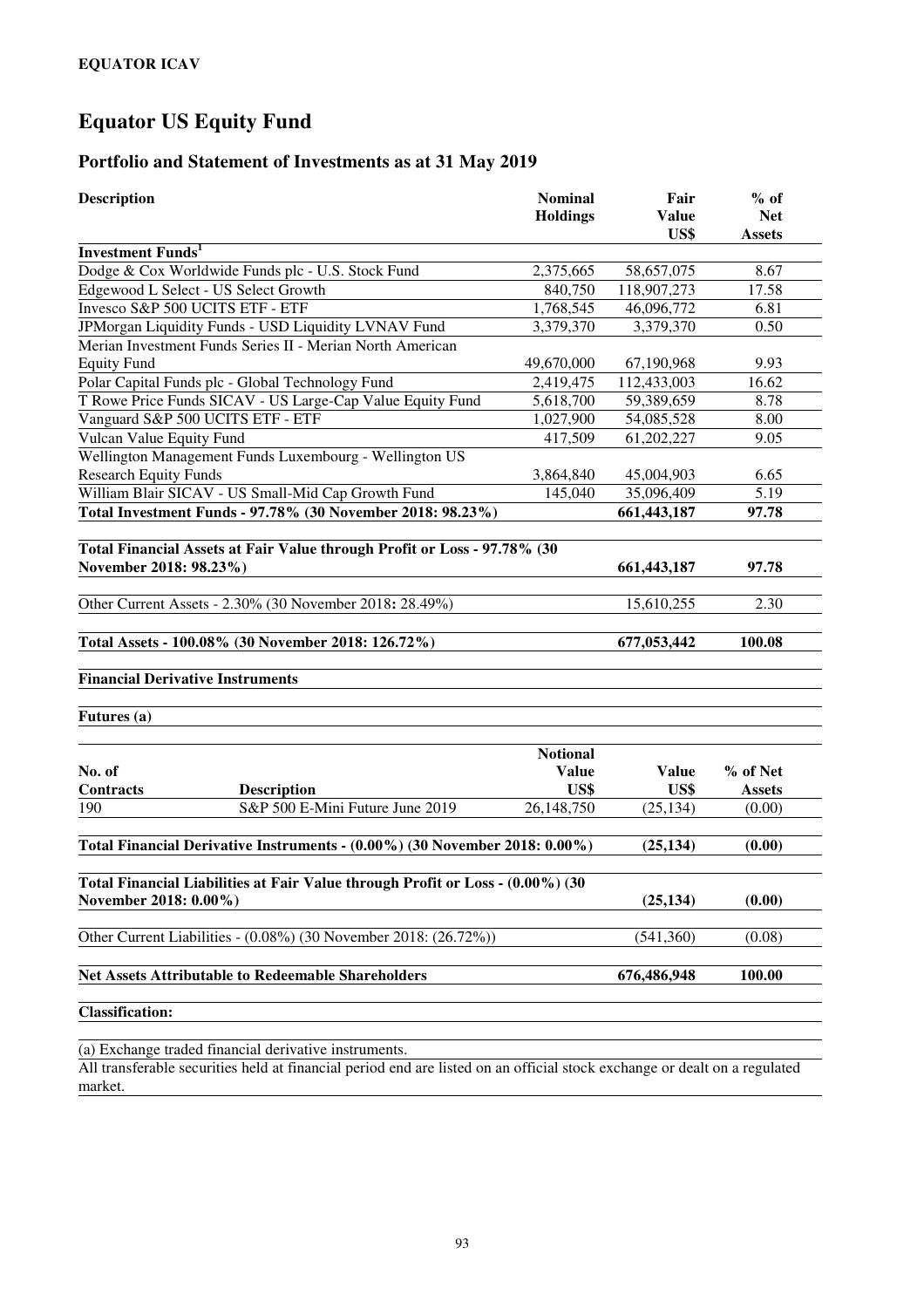#### **Portfolio and Statement of Investments as at 31 May 2019 (continued)**

| <b>Analysis of Total Assets</b>                                                                         | % of Total<br><b>Assets</b> |
|---------------------------------------------------------------------------------------------------------|-----------------------------|
|                                                                                                         |                             |
| Investment funds                                                                                        | 97.69                       |
| Other current assets                                                                                    | 2.31                        |
|                                                                                                         | 100.00                      |
| Analysis of Total Assets rather than Net Assets is required under Schedule 12 of the UCITS Regulations. |                             |

<sup>1</sup> All Investment Funds are UCITS.

All futures are held with Morgan Stanley & Co. International Plc.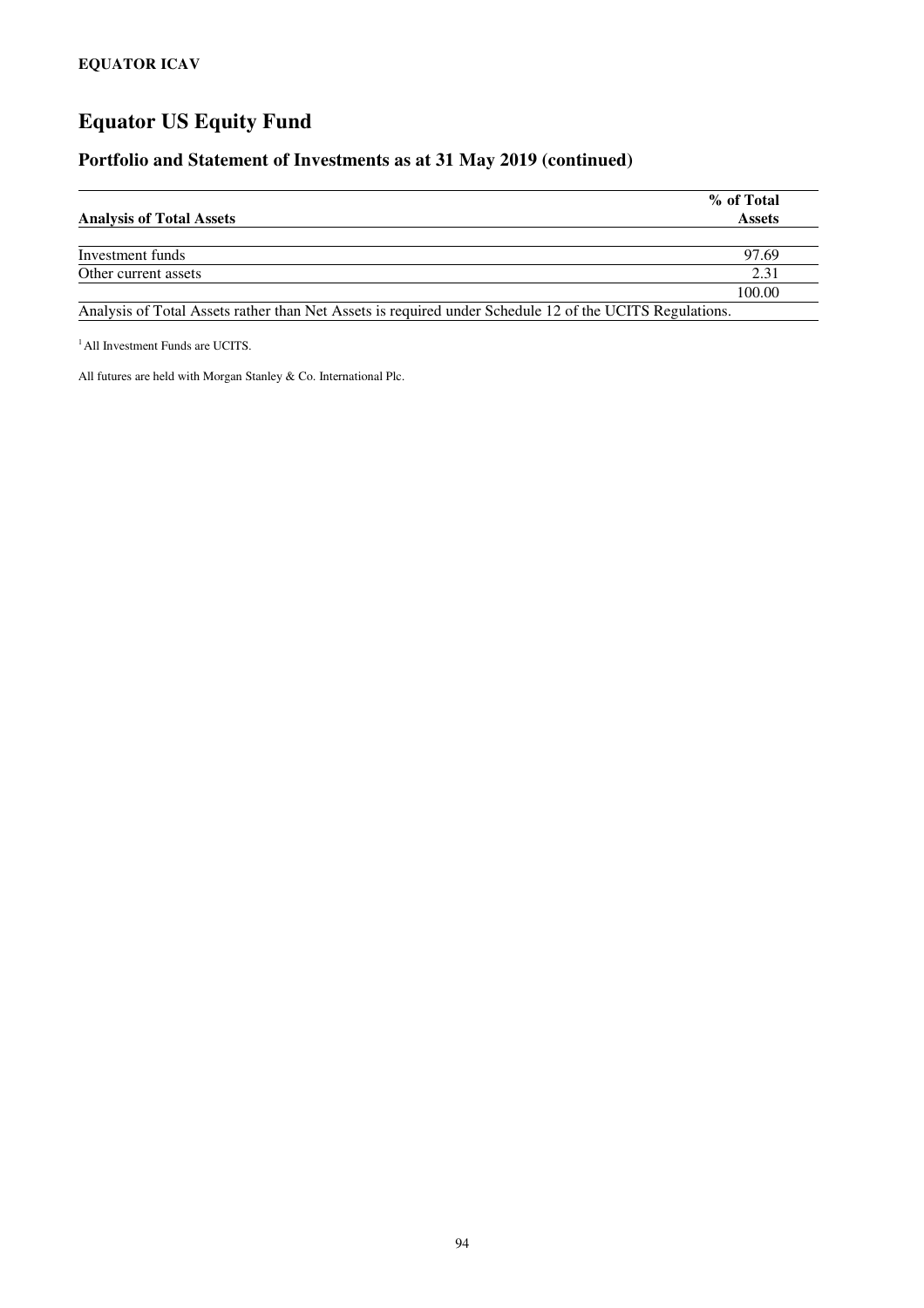### **Portfolio Changes – Material Acquisitions for the financial period ended 31 May 2019**

| <b>Description</b>                                                    | <b>Acquisitions</b><br><b>Nominal</b> | Cost<br>US\$ |
|-----------------------------------------------------------------------|---------------------------------------|--------------|
| Merian Investment Funds Series II - Merian North American Equity Fund | 49,670,000                            | 65,666,842   |
| Dodge & Cox Worldwide Funds plc - U.S. Stock Fund                     | 2,375,665                             | 59,220,548   |
| Polar Capital Funds plc - Global Technology Fund                      | 963,215                               | 42,161,071   |
| Edgewood L Select - US Select Growth                                  | 311,261                               | 41,127,129   |
| William Blair SICAV - US Small-Mid Cap Growth Fund                    | 145,040                               | 32,950,512   |
| Vanguard S&P 500 UCITS ETF - ETF                                      | 248,730                               | 12,562,345   |
| Invesco S&P 500 UCITS ETF - ETF                                       | 506,140                               | 12,560,040   |
| JPMorgan Liquidity Funds - USD Liquidity LVNAV Fund                   | 3,379,370                             | 3,379,370    |

*The above constitutes the full list of acquisitions for the financial period.*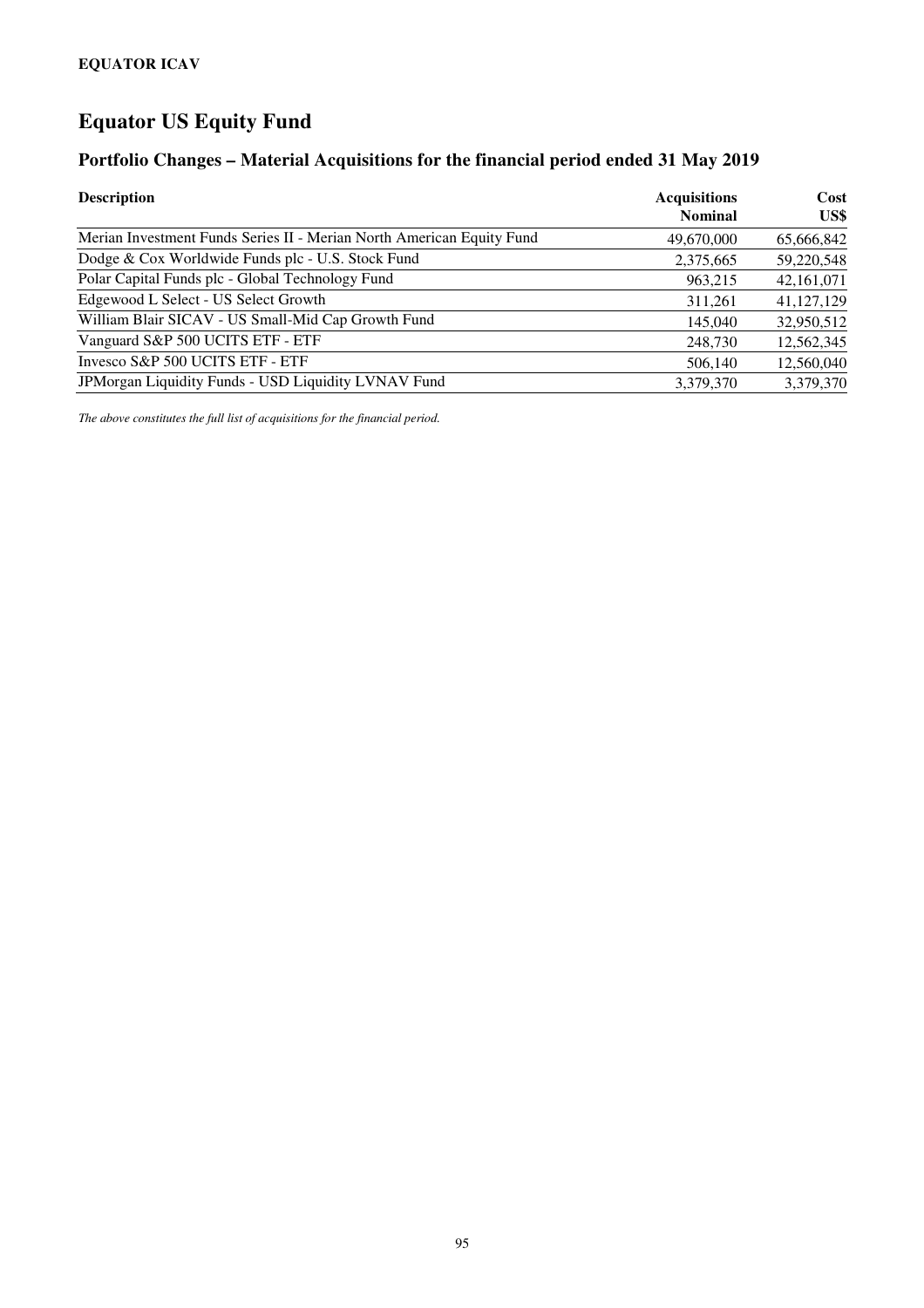### **Portfolio Changes – Material Disposals for the financial period ended 31 May 2019**

| <b>Description</b>                                               | <b>Disposals</b><br><b>Nominal</b> | <b>Proceeds</b><br>US\$ |
|------------------------------------------------------------------|------------------------------------|-------------------------|
| Robeco Capital Growth Funds - Robeco QI US Conservative Equities | 149.436                            | 17.733.570              |
| Invesco S&P 500 UCITS ETF - ETF                                  | 328,000                            | 8,725,355               |

*The above constitutes the full list of disposals for the financial period.*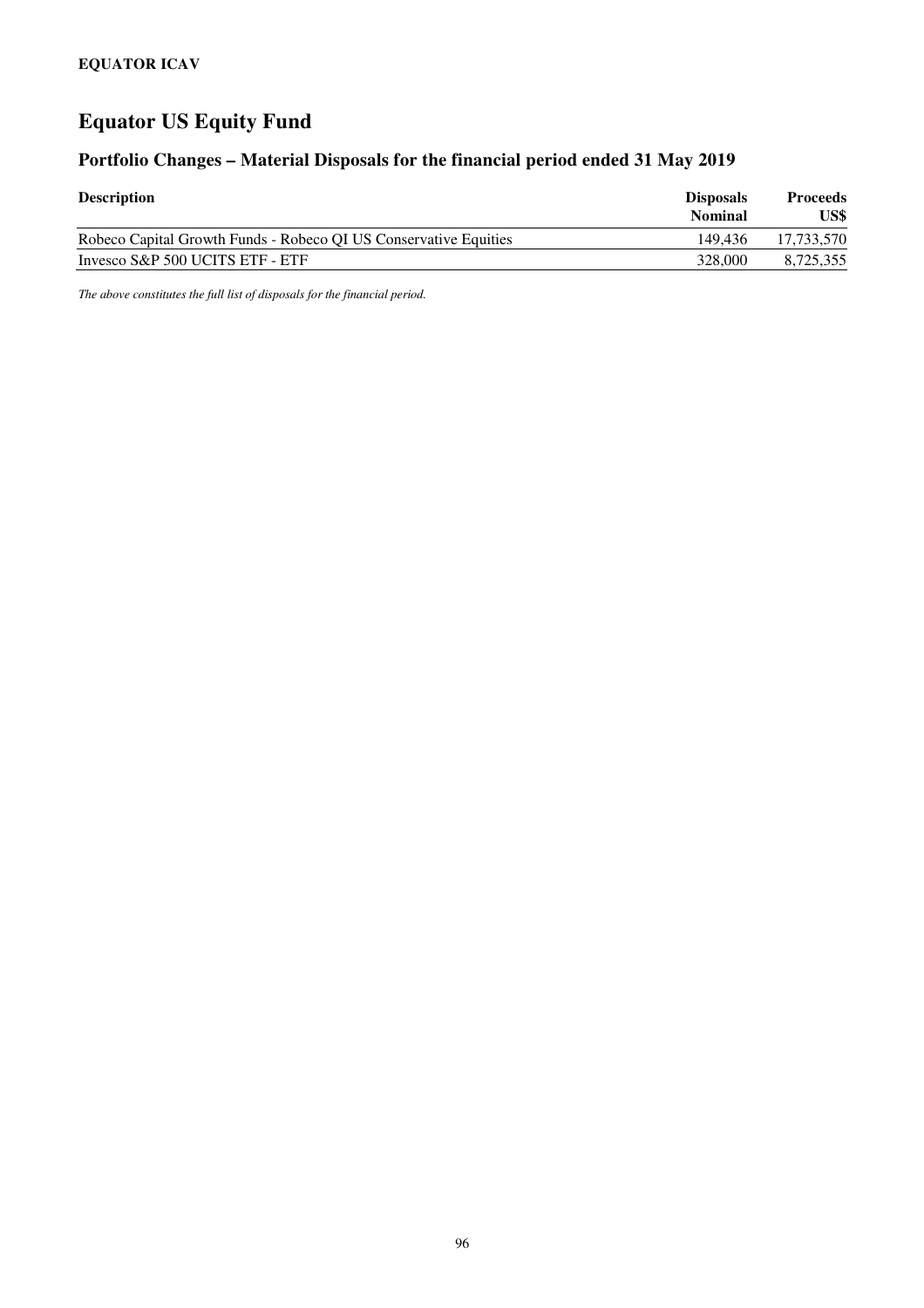### **Statement of Comprehensive Income**

### **for the financial period ended 31 May 2019**

|                                                                 |              | <b>Coutts Multi Asset UK</b> | <b>Coutts Multi Asset UK</b> | <b>Coutts Multi Asset UK</b> | <b>Coutts Multi Asset UK</b> | <b>Coutts Multi Asset</b>            | <b>Coutts Multi Asset</b>           |
|-----------------------------------------------------------------|--------------|------------------------------|------------------------------|------------------------------|------------------------------|--------------------------------------|-------------------------------------|
|                                                                 | <b>Notes</b> | <b>Defensive Fund</b>        | <b>Balanced Fund</b>         | <b>Growth Fund</b>           | <b>Equity Growth Fund</b>    | <b>Global Defensive Fund</b><br>US\$ | <b>Global Balanced Fund</b><br>US\$ |
| <b>Income</b>                                                   |              |                              |                              |                              |                              |                                      |                                     |
| Investment income                                               |              | 2,214,181                    | 16,009,026                   | 8,210,219                    | 2,971,910                    | 150,284                              | 4,327,279                           |
| <b>Bank</b> interest                                            |              | 2,807                        | 36,923                       | 19,126                       | 6,772                        | 2,490                                | 40,777                              |
| Equalisation                                                    | 15           | 6,448                        | 290,974                      | 53,436                       | (13,065)                     | (18,017)                             | 7,886                               |
| Total gain on financial assets and financial                    |              |                              |                              |                              |                              |                                      |                                     |
| liabilities at fair value through profit or loss                |              | 4,529,761                    | 44,648,334                   | 17,699,136                   | 9,626,644                    | 2,258,710                            | 1,644,021                           |
| <b>Total investment income</b>                                  |              | 6,753,197                    | 60,985,257                   | 25,981,917                   | 12,592,261                   | 3,393,467                            | 6,019,963                           |
| <b>Expenditure</b>                                              |              |                              |                              |                              |                              |                                      |                                     |
| Management fees                                                 |              | (473, 723)                   | (3,978,346)                  | (1,764,586)                  | (831,098)                    | (345, 823)                           | (1,194,112)                         |
| Management fee rebates                                          |              | 11,344                       | 99.879                       | 37,267                       | 44,290                       | 11,131                               | 52,952                              |
| Total income less expenditure                                   |              | 6,290,818                    | 57,106,790                   | 24,254,598                   | 11,805,453                   | 3,058,775                            | 4,878,803                           |
| Withholding tax                                                 |              | (13, 771)                    | (266,980)                    | (150, 154)                   | (75, 873)                    | 4.801                                | (44, 567)                           |
| Net income after withholding tax                                |              | 6,277,047                    | 56,839,810                   | 24,104,444                   | 11,729,580                   | 3,063,576                            | 4,834,236                           |
| Finance costs: Dividends paid and payable                       |              | (667,966)                    | (3,753,541)                  | (2,549,159)                  | (705, 515)                   | (73,063)                             | (455, 143)                          |
| Change in net assets attributable to<br>redeemable shareholders |              | 5,609,081                    | 53,086,269                   | 21,555,285                   | 11,024,065                   | 2,990,513                            | 4,379,093                           |

There were no gains or losses other than those presented in the Statement of Comprehensive Income.

All gains and losses for the financial period arose solely from continuing operations.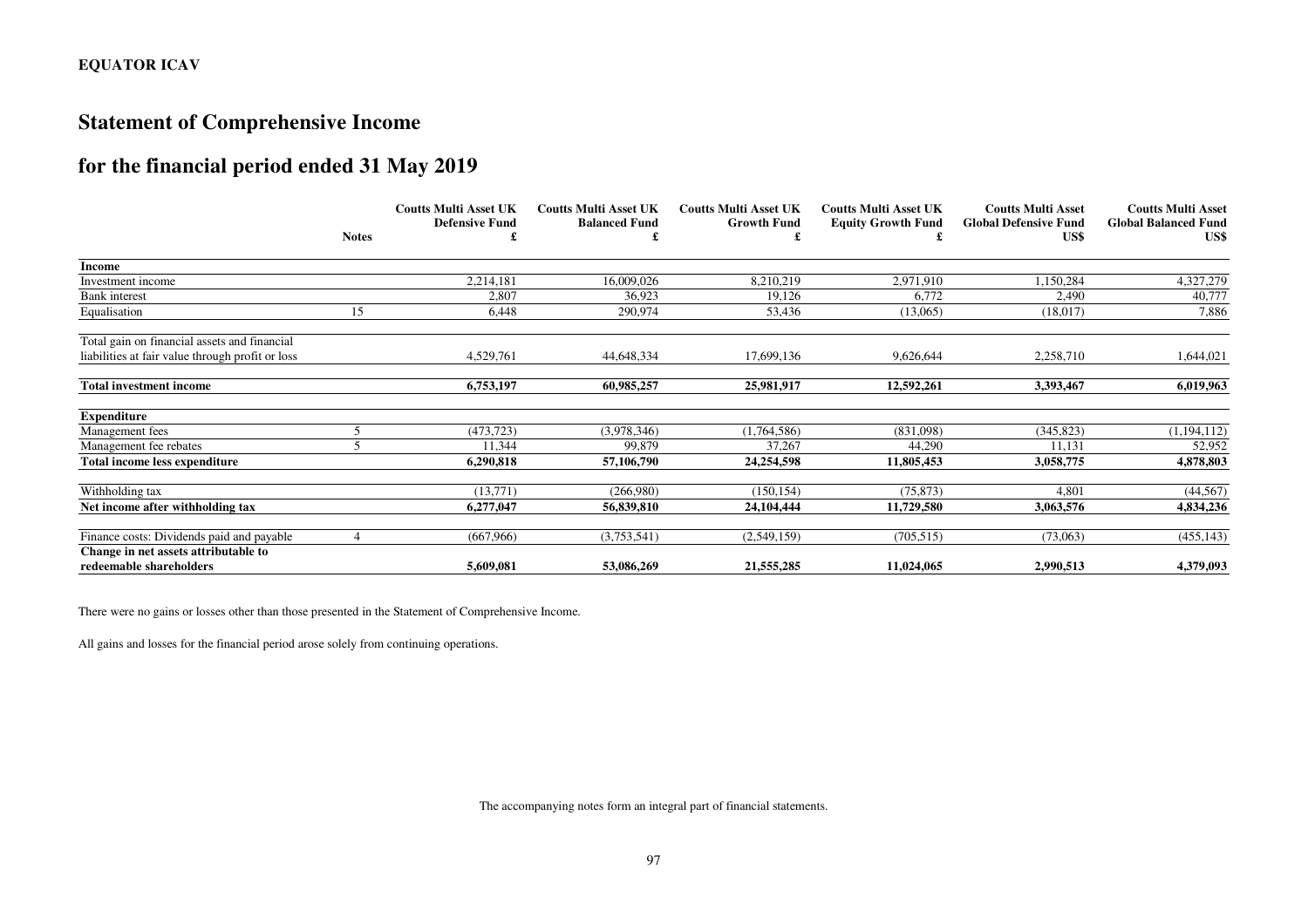### **Statement of Comprehensive Income (continued)**

### **for the financial period ended 31 May 2019**

|                                                     |              | <b>Coutts Multi Asset</b>         | <b>Personal Portfolio 1</b> | <b>Personal Portfolio 2</b>     | <b>Personal Portfolio 3</b> | <b>Personal Portfolio 4</b> | <b>Personal Portfolio 5</b> |
|-----------------------------------------------------|--------------|-----------------------------------|-----------------------------|---------------------------------|-----------------------------|-----------------------------|-----------------------------|
|                                                     | <b>Notes</b> | <b>Global Growth Fund</b><br>US\$ | Fund                        | Fund                            | Fund                        | Fund                        | Fund                        |
|                                                     |              |                                   |                             |                                 |                             |                             |                             |
| <b>Income</b>                                       |              |                                   |                             |                                 |                             |                             |                             |
| Investment income                                   |              | 4,455,153                         | 114,667                     | 232,808                         | 747,121                     | 814,517                     | 724,980                     |
| <b>Bank</b> interest                                |              | 32,092                            | 514                         | 686                             | 2,487                       | 1,397                       | 737                         |
| Equalisation                                        | 15           | 38,658                            | $\overline{\phantom{0}}$    | $\hspace{0.1mm}-\hspace{0.1mm}$ | $\qquad \qquad -$           | $\overline{\phantom{a}}$    | $\overline{\phantom{0}}$    |
| Total (loss)/gain on financial assets and financial |              |                                   |                             |                                 |                             |                             |                             |
| liabilities at fair value through profit or loss    |              | (2,428,003)                       | 569,364                     | 1,148,257                       | 2,931,273                   | 1,723,338                   | 1,124,047                   |
| <b>Total investment income</b>                      |              | 2,097,900                         | 684,545                     | 1,381,751                       | 3,680,881                   | 2,539,252                   | 1,849,764                   |
| <b>Expenditure</b>                                  |              |                                   |                             |                                 |                             |                             |                             |
| Management fees                                     |              | (1, 216, 593)                     | (42,025)                    | (84, 839)                       | (257,766)                   | (181, 860)                  | (149,796)                   |
| Management fee rebates                              |              | 25,718                            | 1,069                       | 2,072                           | 6,569                       | 6,054                       | 6,571                       |
| Total income less expenditure                       |              | 907,025                           | 643,589                     | 1,298,984                       | 3,429,684                   | 2,363,446                   | 1,706,539                   |
| Withholding tax                                     |              | (84, 496)                         |                             | $\overline{\phantom{a}}$        | $\overline{\phantom{m}}$    | $\overline{\phantom{a}}$    |                             |
| Net income after withholding tax                    |              | 822,529                           | 643,589                     | 1,298,984                       | 3,429,684                   | 2,363,446                   | 1,706,539                   |
| Finance costs: Dividends paid and payable           |              | (385, 148)                        | -                           | $\overline{\phantom{a}}$        | $\overline{\phantom{0}}$    | $\overline{\phantom{a}}$    |                             |
| Change in net assets attributable to                |              |                                   |                             |                                 |                             |                             |                             |
| redeemable shareholders                             |              | 437,381                           | 643,589                     | 1,298,984                       | 3,429,684                   | 2,363,446                   | 1,706,539                   |

There were no gains or losses other than those presented in the Statement of Comprehensive Income.

All gains and losses for the financial period arose solely from continuing operations.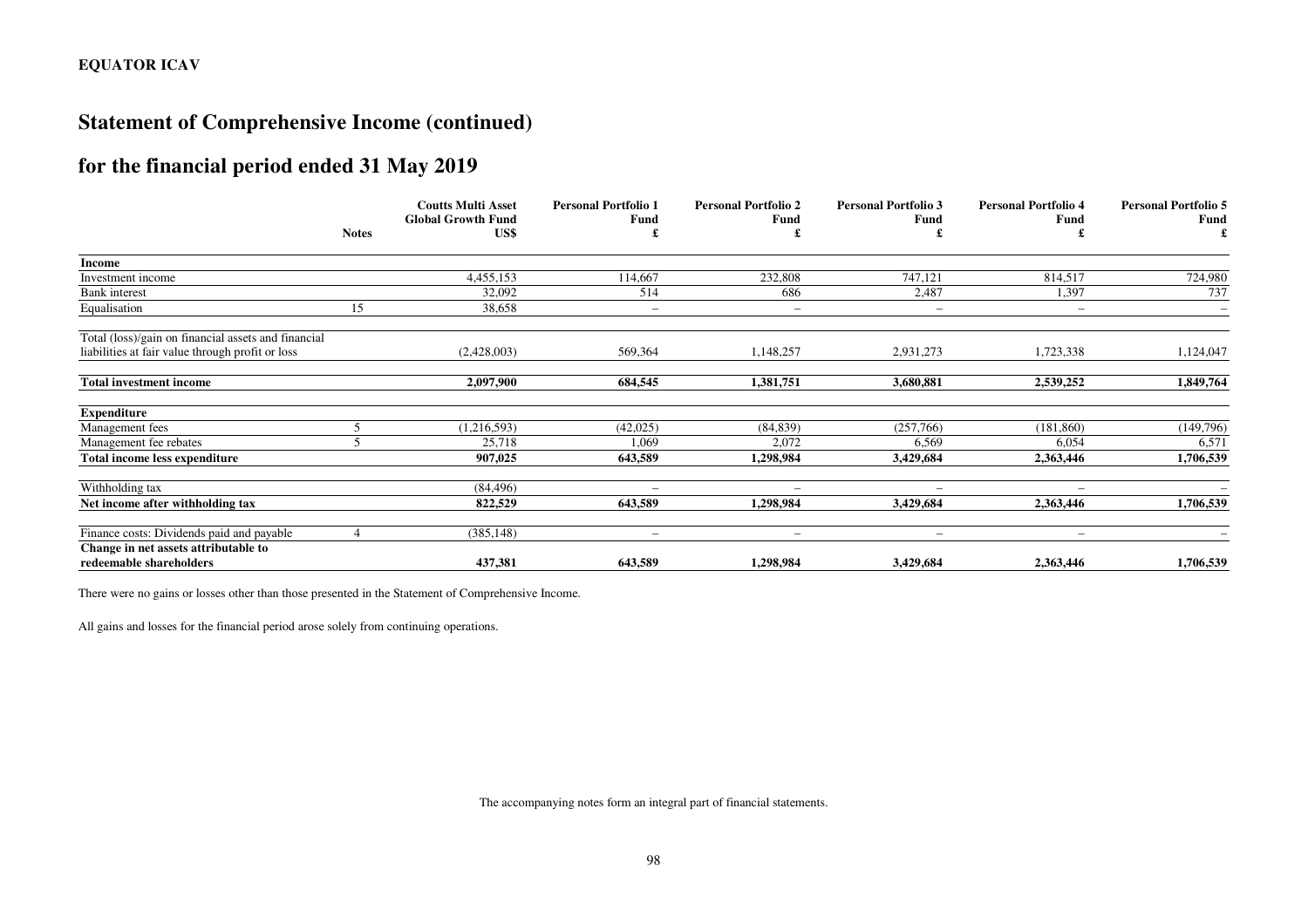### **Statement of Comprehensive Income (continued)**

### **for the financial period ended 31 May 2019**

|                                                                 |                | <b>Equator UK Equity</b> | <b>Equator UK Sovereign</b> | <b>Equator US Equity</b> |
|-----------------------------------------------------------------|----------------|--------------------------|-----------------------------|--------------------------|
|                                                                 | <b>Notes</b>   | <b>Fund</b><br>£         | <b>Bond Fund</b><br>£       | Fund<br>US\$             |
| <b>Income</b>                                                   |                |                          |                             |                          |
| Investment income                                               |                | 15,339,280               | 4,033,897                   | 3,250,497                |
| <b>Bank</b> interest                                            |                | 2,670                    | 1,179                       | 26,254                   |
| Equalisation                                                    | 15             | (350, 025)               | 53,316                      |                          |
| Total gain on financial assets and financial                    |                |                          |                             |                          |
| liabilities at fair value through profit or loss                |                | 48,509,989               | 36,760,386                  | 22,598,018               |
| <b>Total investment income</b>                                  |                | 63,501,914               | 40,848,778                  | 25,874,769               |
| <b>Expenditure</b>                                              |                |                          |                             |                          |
| Management fees                                                 | 5              | (774, 722)               | (270,090)                   | (356, 734)               |
| Management fee rebates                                          | 5              | 638,242                  |                             | 648                      |
| <b>Total income less expenditure</b>                            |                | 63,365,434               | 40,578,688                  | 25,518,683               |
| Withholding tax                                                 |                |                          |                             | (489)                    |
| Net income after withholding tax                                |                | 63,365,434               | 40,578,688                  | 25,518,194               |
| Finance costs: Dividends paid and payable                       | $\overline{4}$ | (14, 685, 035)           | (3,791,166)                 |                          |
| Change in net assets attributable to<br>redeemable shareholders |                | 48,680,399               | 36,787,522                  | 25,518,194               |

There were no gains or losses other than those presented in the Statement of Comprehensive Income.

All gains and losses for the financial period arose solely from continuing operations.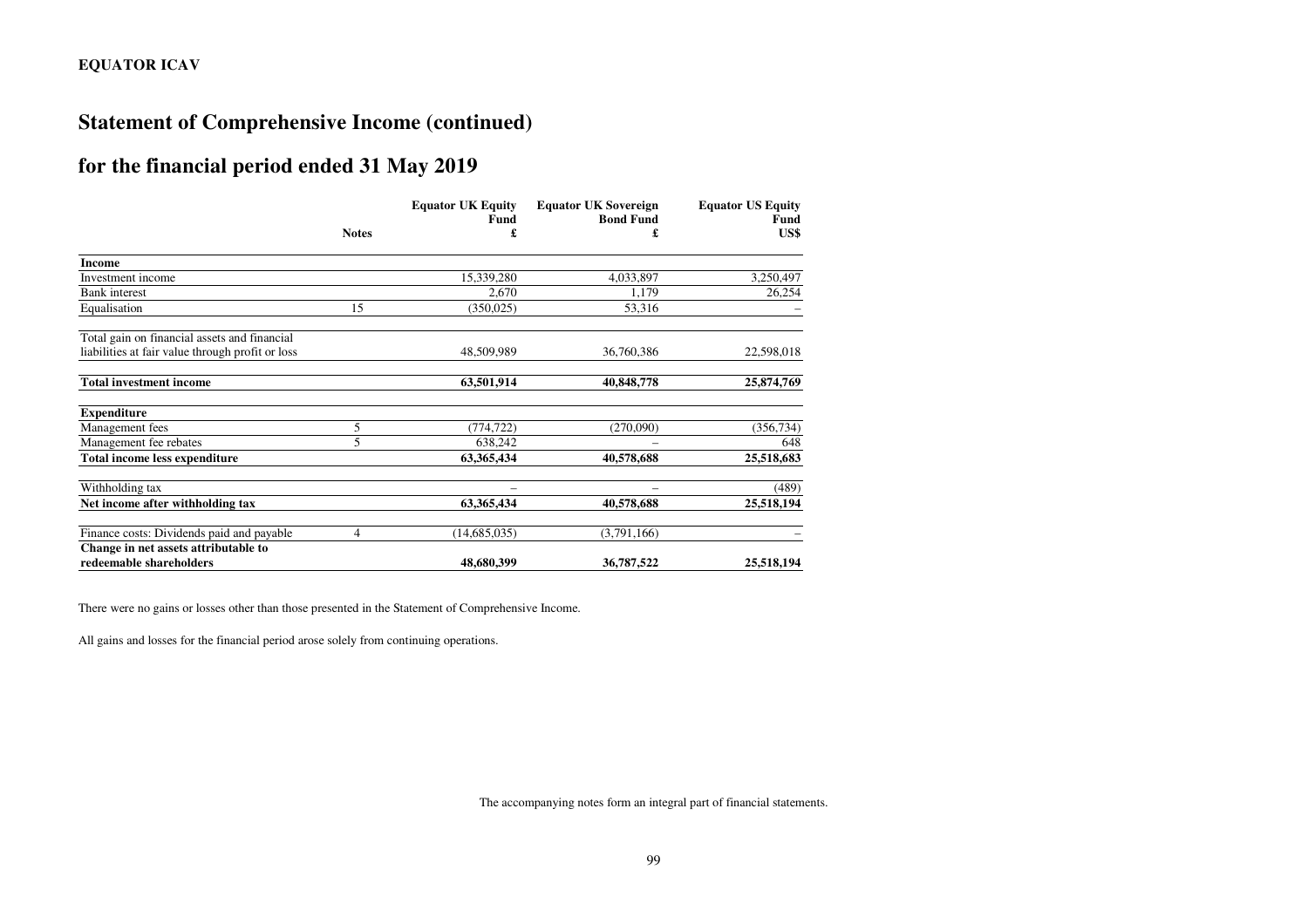### **Statement of Comprehensive Income (continued)**

### **for the financial period ended 31 May 2018**

|                                                                 |              | <b>Coutts Multi Asset UK</b> | <b>Coutts Multi Asset UK</b> | <b>Coutts Multi Asset UK</b> | <b>Coutts Multi Asset UK</b> | <b>Coutts Multi Asset</b>            | <b>Coutts Multi Asset</b>           |
|-----------------------------------------------------------------|--------------|------------------------------|------------------------------|------------------------------|------------------------------|--------------------------------------|-------------------------------------|
|                                                                 | <b>Notes</b> | <b>Defensive Fund</b>        | <b>Balanced Fund</b>         | <b>Growth Fund</b>           | <b>Equity Growth Fund</b>    | <b>Global Defensive Fund</b><br>US\$ | <b>Global Balanced Fund</b><br>US\$ |
| Income                                                          |              |                              |                              |                              |                              |                                      |                                     |
| Investment income                                               |              | 1,854,871                    | 11,860,267                   | 6,147,563                    | 2,001,652                    | 758,641                              | 3,112,363                           |
| <b>Bank</b> interest                                            |              | (548)                        | 156                          | (2,603)                      | (1,978)                      | 2,046                                | 8,836                               |
| Equalisation                                                    | 15           | (18, 421)                    | 15,446                       | (12,604)                     | (14, 177)                    | 39,595                               | 33,233                              |
| Total (loss)/gain on financial assets and financial             |              |                              |                              |                              |                              |                                      |                                     |
| liabilities at fair value through profit or loss                |              | (1,378,029)                  | 10,023,273                   | 13,359,915                   | 9,645,718                    | (2,457,348)                          | (9,807,034)                         |
| Total investment income/(loss)                                  |              | 457,873                      | 21,899,142                   | 19,492,271                   | 11,631,215                   | (1,657,066)                          | (6,652,602)                         |
| <b>Expenditure</b>                                              |              |                              |                              |                              |                              |                                      |                                     |
| Management fees                                                 |              | (379, 747)                   | (2,796,812)                  | (1,453,579)                  | (622, 694)                   | (230, 436)                           | (802,016)                           |
| Management fee rebates                                          |              | 9,684                        | 149.269                      | 60,054                       | 21,680                       | 3,834                                | 13,067                              |
| Total income less expenditure                                   |              | 87,810                       | 19,251,599                   | 18,098,746                   | 11,030,201                   | (1,883,668)                          | (7, 441, 551)                       |
| Withholding tax                                                 |              | 4,756                        | (180, 086)                   | (132, 249)                   | (69,042)                     | 6,658                                | (43,916)                            |
| Net income/(loss) after withholding tax                         |              | 92,566                       | 19,071,513                   | 17,966,497                   | 10,961,159                   | (1,877,010)                          | (7, 485, 467)                       |
| Finance costs: Dividends paid and payable                       |              | (674, 311)                   | (2,749,690)                  | (2,072,023)                  | (548, 811)                   | (144, 532)                           | (542, 615)                          |
| Change in net assets attributable to<br>redeemable shareholders |              | (581,745)                    | 16,321,823                   | 15,894,474                   | 10,412,348                   | (2,021,542)                          | (8,028,082)                         |

There were no gains or losses other than those presented in the Statement of Comprehensive Income.

All gains and losses for the financial period arose solely from continuing operations.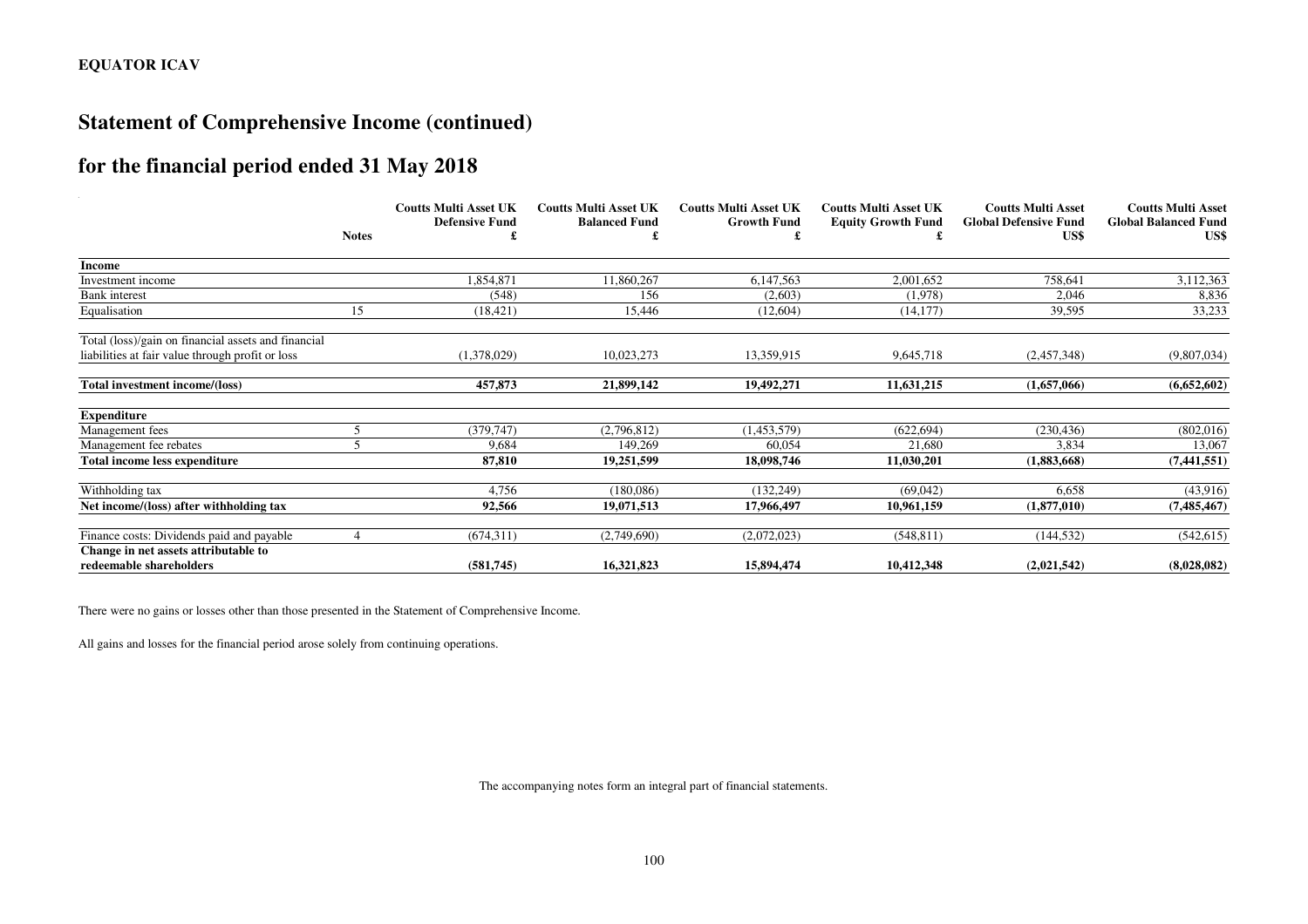### **Statement of Comprehensive Income (continued)**

### **for the financial period ended 31 May 2018**

|                                                     |              | <b>Coutts Multi Asset</b>         | <b>Personal Portfolio 1</b> | <b>Personal Portfolio 2</b> | <b>Personal Portfolio 3</b> | <b>Personal Portfolio 4</b> | <b>Personal Portfolio 5</b> |
|-----------------------------------------------------|--------------|-----------------------------------|-----------------------------|-----------------------------|-----------------------------|-----------------------------|-----------------------------|
|                                                     | <b>Notes</b> | <b>Global Growth Fund</b><br>US\$ | Fund                        | <b>Fund</b>                 | Fund                        | Fund                        | Fund                        |
|                                                     |              |                                   |                             |                             |                             |                             |                             |
| Income                                              |              |                                   |                             |                             |                             |                             |                             |
| Investment income                                   |              | 2,519,027                         | 18,276                      | 20,530                      | 38,793                      | 9,607                       |                             |
| <b>Bank</b> interest                                |              | 16,134                            | 10                          | 12                          | 23                          | 20                          | (42)                        |
| Equalisation                                        | 15           | 44,636                            | $\overline{\phantom{a}}$    | $\overline{\phantom{a}}$    | $\overline{\phantom{m}}$    | $\overline{\phantom{0}}$    | $\overline{\phantom{0}}$    |
| Total (loss)/gain on financial assets and financial |              |                                   |                             |                             |                             |                             |                             |
| liabilities at fair value through profit or loss    |              | (9,949,210)                       | 178,400                     | 486,709                     | 1,684,608                   | 1,565,276                   | 1,549,611                   |
| <b>Total investment (loss)/income</b>               |              | (7,369,413)                       | 196.686                     | 507,251                     | 1,723,424                   | 1.574.903                   | 1,549,569                   |
| <b>Expenditure</b>                                  |              |                                   |                             |                             |                             |                             |                             |
| Management fees                                     |              | (798, 252)                        | (27, 460)                   | (43,325)                    | (117,542)                   | (81,515)                    | (73, 802)                   |
| Management fee rebates                              |              | 10,826                            | 1,518                       | 2,227                       | 5,680                       | 4,208                       | 3,922                       |
| Total income less expenditure                       |              | (8, 156, 839)                     | 170,744                     | 466,153                     | 1,611,562                   | 1,497,596                   | 1,479,689                   |
| Withholding tax                                     |              | (65,061)                          |                             | $\overline{\phantom{0}}$    |                             | $\overline{\phantom{0}}$    |                             |
| Net (loss)/income after withholding tax             |              | (8,221,900)                       | 170,744                     | 466,153                     | 1,611,562                   | 1,497,596                   | 1,479,689                   |
| Finance costs: Dividends paid and payable           |              | (287, 550)                        |                             | $\overline{\phantom{a}}$    | $\overline{\phantom{0}}$    | -                           |                             |
| Change in net assets attributable to                |              |                                   |                             |                             |                             |                             | 1,479,689                   |
| redeemable shareholders                             |              | (8,509,450)                       | 170,744                     | 466,153                     | 1,611,562                   | 1,497,596                   |                             |

There were no gains or losses other than those presented in the Statement of Comprehensive Income.

All gains and losses for the financial period arose solely from continuing operations.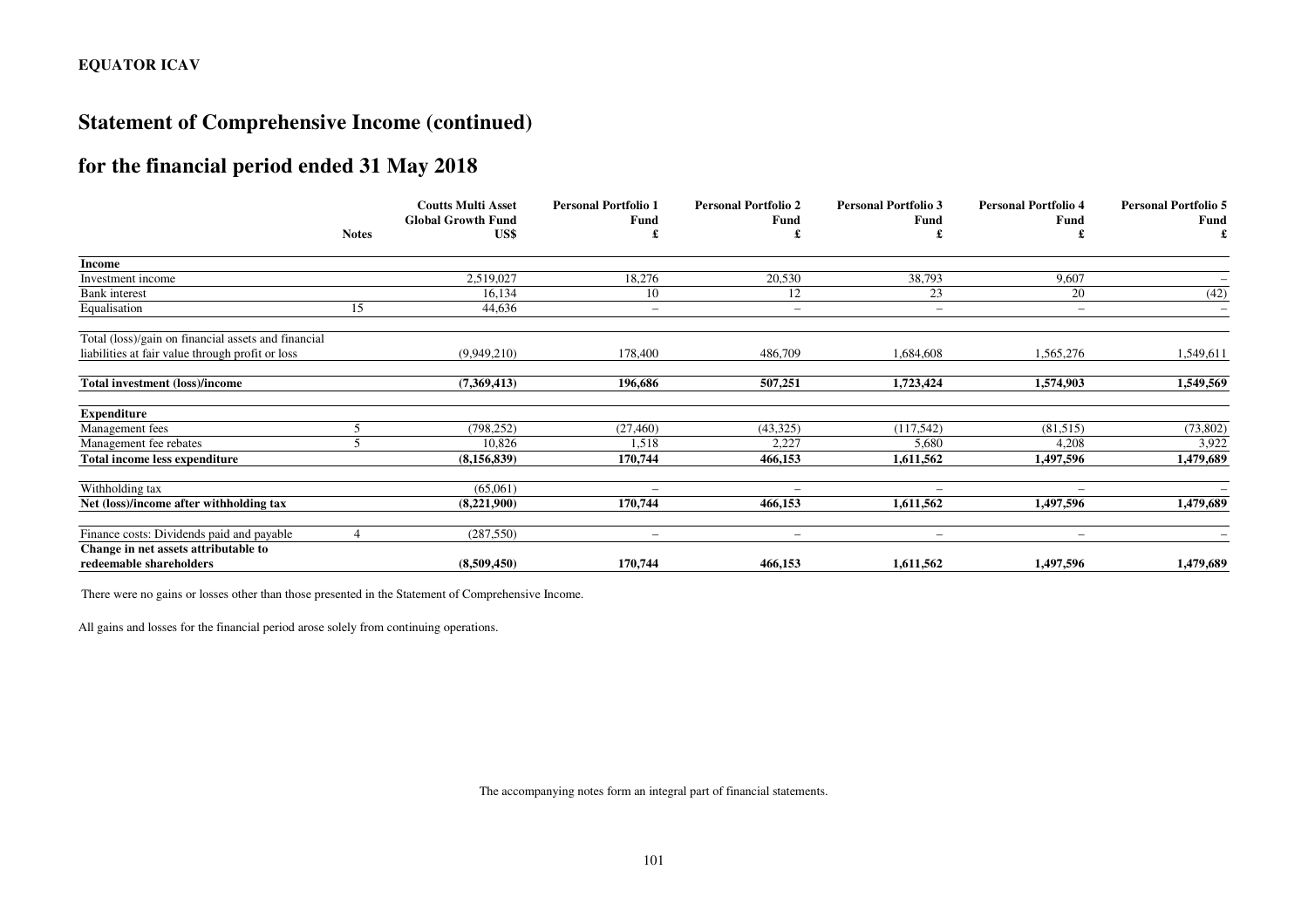### **Statement of Comprehensive Income (continued)**

### **for the financial period ended 31 May 2018**

|                                                                 |              | <b>Equator UK Equity</b> | <b>Equator UK Sovereign</b> | <b>Equator US Equity</b> |
|-----------------------------------------------------------------|--------------|--------------------------|-----------------------------|--------------------------|
|                                                                 | <b>Notes</b> | Fund<br>£                | <b>Bond Fund</b><br>£       | Fund<br>US\$             |
| <b>Income</b>                                                   |              |                          |                             |                          |
| Investment income                                               |              | 18,237,943               | 1,034,742                   | 2,520,707                |
| <b>Bank</b> interest                                            |              | (4,362)                  |                             | 877                      |
| Equalisation                                                    | 15           | (298, 696)               | (8, 181)                    | (80, 836)                |
| Total gain on financial assets and financial                    |              |                          |                             |                          |
| liabilities at fair value through profit or loss                |              | 99,272,746               | 3,244,304                   | 10,180,129               |
| <b>Total investment income</b>                                  |              | 117,207,631              | 4,270,865                   | 12,620,877               |
| <b>Expenditure</b>                                              |              |                          |                             |                          |
| Management fees                                                 | 5            | (862, 729)               | (232, 465)                  | (298, 172)               |
| Management fee rebates                                          | 5            | 1,236,056                |                             |                          |
| <b>Total income less expenditure</b>                            |              | 117,580,958              | 4,038,400                   | 12,322,705               |
| Withholding tax                                                 |              | 2,736                    |                             | 2,652                    |
| Net income after withholding tax                                |              | 117,583,694              | 4,038,400                   | 12,325,357               |
| Finance costs: Dividends paid and payable                       | 4            | (18, 265, 615)           | (797, 752)                  |                          |
| Change in net assets attributable to<br>redeemable shareholders |              | 99,318,079               | 3,240,648                   | 12,325,357               |

There were no gains or losses other than those presented in the Statement of Comprehensive Income.

All gains and losses for the financial period arose solely from continuing operations.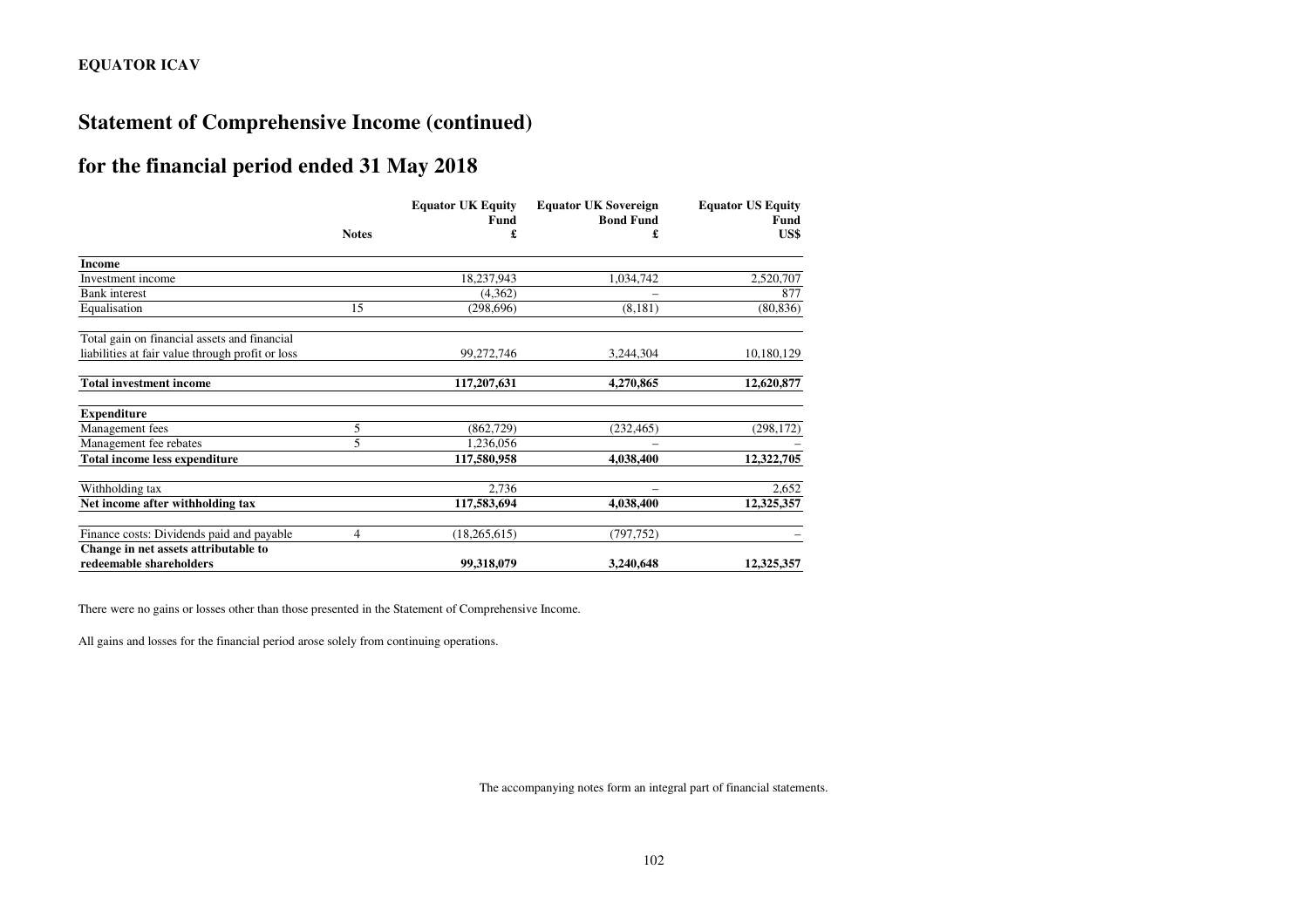### **Statement of Financial Position**

### **As at 31 May 2019**

|                                                            |              |                          |                          | Coutts Multi Asset UK Coutts Multi Asset UK Coutts Multi Asset UK Coutts Multi Asset UK |             | <b>Coutts Multi Asset</b>                       | <b>Coutts Multi Asset</b>   |
|------------------------------------------------------------|--------------|--------------------------|--------------------------|-----------------------------------------------------------------------------------------|-------------|-------------------------------------------------|-----------------------------|
|                                                            |              | <b>Defensive Fund</b>    | <b>Balanced Fund</b>     | <b>Growth Fund</b>                                                                      |             | <b>Equity Growth Fund Global Defensive Fund</b> | <b>Global Balanced Fund</b> |
|                                                            | <b>Notes</b> |                          |                          |                                                                                         |             | US\$                                            | US\$                        |
| <b>Assets</b>                                              |              |                          |                          |                                                                                         |             |                                                 |                             |
| Transferable securities                                    |              | 89,839,616               | 621, 523, 776            | 167,449,360                                                                             | 48,175,347  | 42,449,564                                      | 138,963,539                 |
| Investment funds (IFs)                                     |              | 64,050,515               | 880,319,320              | 511,456,654                                                                             | 241,495,137 | 45,108,888                                      | 239, 223, 104               |
| Financial derivative instruments                           |              | 123,843                  | 1,918,367                | 571,150                                                                                 | 794,496     | 570,559                                         | 2,487,918                   |
| Financial assets at fair value through                     |              |                          |                          |                                                                                         |             |                                                 |                             |
| profit or loss                                             | 3            | 154,013,974              | 1,503,761,463            | 679,477,164                                                                             | 290,464,980 | 88,129,011                                      | 380,674,561                 |
| Cash balances                                              | 10           | 482.166                  | 6,332,128                | 2,345,403                                                                               | 2,718,510   | 468,361                                         | 2,030,964                   |
| Cash collateral and margin cash                            | 10           | 2,422,049                | 38,852,490               | 22,951,312                                                                              | 14,676,058  | 2,053,389                                       | 15,070,638                  |
| Interest/dividends receivable                              |              | 851.511                  | 5,015,434                | 1,033,364                                                                               | 207,018     | 284,896                                         | 1,000,383                   |
| Receivable for investments                                 |              |                          |                          |                                                                                         |             |                                                 |                             |
| sold/creations                                             |              | 289,999                  | 6,574,441                | 5,343,043                                                                               | 1,001,710   | 174,075                                         | 3,524,754                   |
| Other assets                                               |              | 13,224                   | 151,281                  | 63.132                                                                                  | 52,477      | 12,232                                          | 58,997                      |
| <b>Total assets</b>                                        |              | 158,072,923              | 1,560,687,237            | 711,213,418                                                                             | 309,120,753 | 91,121,964                                      | 402,360,297                 |
| <b>Liabilities</b>                                         |              |                          |                          |                                                                                         |             |                                                 |                             |
| Financial derivative instruments                           |              | 742,683                  | 6,414,219                | 2,556,978                                                                               | 856,308     | 252,092                                         | 2,448,776                   |
| Financial liabilities at fair value through profit or loss | 3            | 742,683                  | 6,414,219                | 2,556,978                                                                               | 856,308     | 252,092                                         | 2,448,776                   |
| Bank overdraft                                             | 10           | $\overline{\phantom{m}}$ | $\overline{\phantom{0}}$ | $\overline{\phantom{m}}$                                                                |             |                                                 |                             |
| Cash collateral and margin cash                            | 10           | $\overline{\phantom{0}}$ | $\overline{\phantom{0}}$ | $\overline{\phantom{a}}$                                                                | 310,000     | $\qquad \qquad -$                               |                             |
| Payable for investments purchased/                         |              |                          |                          |                                                                                         |             |                                                 |                             |
| redemptions                                                |              | 20,172                   | 6,626,411                | 2,145,143                                                                               | 997,971     |                                                 | 134,875                     |
| Management fees payable                                    | 5            | 94,505                   | 835,350                  | 376,236                                                                                 | 170.932     | 66,468                                          | 250,570                     |
| <b>Total liabilities (excluding net assets)</b>            |              |                          |                          |                                                                                         |             |                                                 |                             |
| attributable to redeemable shareholders)                   |              | 857,360                  | 13,875,980               | 5,078,357                                                                               | 2,335,211   | 318,560                                         | 2,834,221                   |
| Total net assets attributable to                           |              |                          |                          |                                                                                         |             |                                                 |                             |
| redeemable shareholders                                    |              | 157,215,563              | 1,546,811,257            | 706,135,061                                                                             | 306,785,542 | 90,803,404                                      | 399,526,076                 |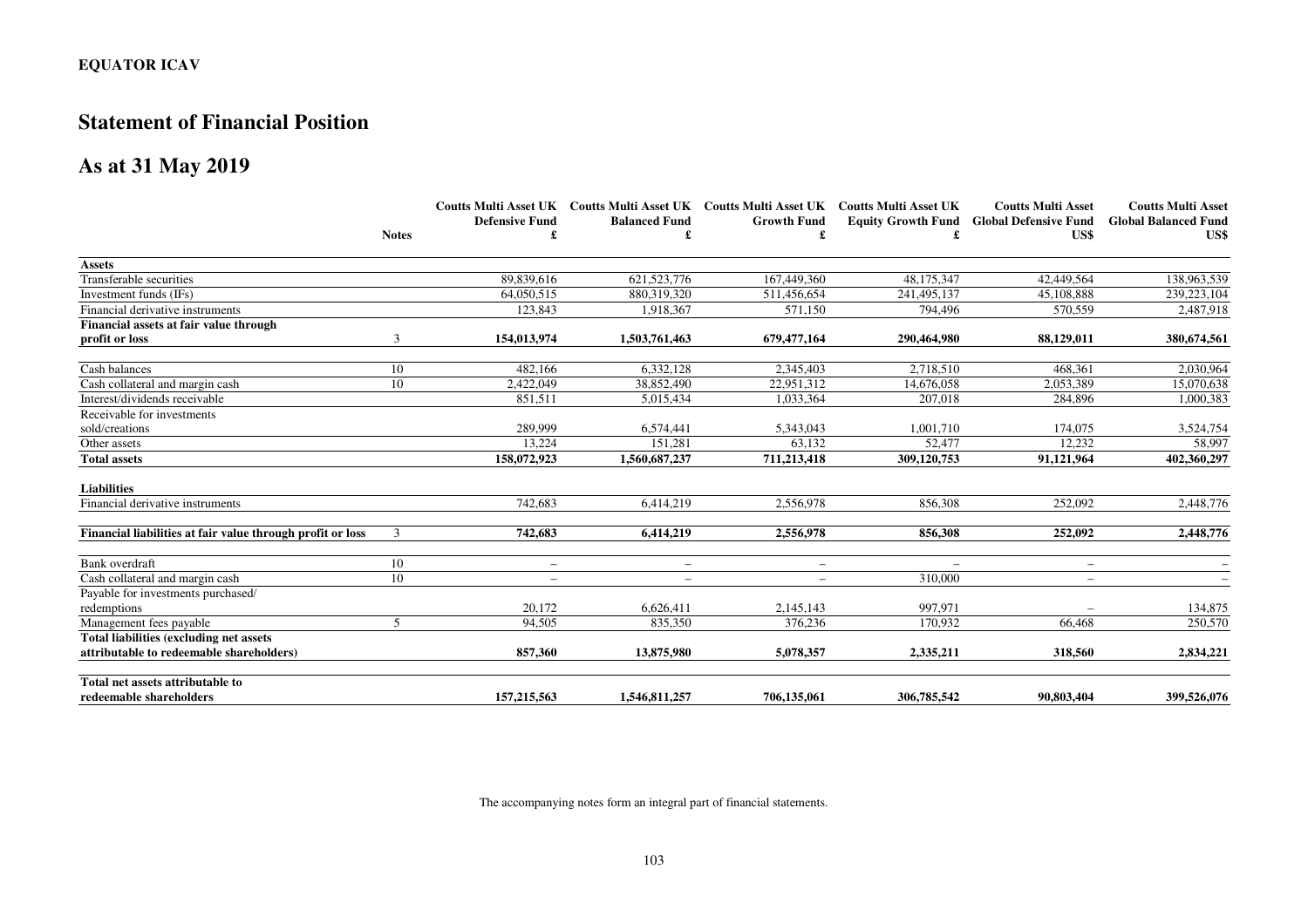## **Statement of Financial Position (continued)**

### **As at 31 May 2019**

|                                                            |              | <b>Coutts Multi Asset</b> | <b>Personal Portfolio 1</b> | <b>Personal Portfolio 2</b> | <b>Personal Portfolio 3</b> | <b>Personal Portfolio 4</b> | <b>Personal Portfolio 5</b> |
|------------------------------------------------------------|--------------|---------------------------|-----------------------------|-----------------------------|-----------------------------|-----------------------------|-----------------------------|
|                                                            |              | <b>Global Growth Fund</b> | Fund                        | Fund                        | Fund                        | Fund                        | <b>Fund</b>                 |
|                                                            | <b>Notes</b> | US\$                      |                             |                             |                             |                             |                             |
| <b>Assets</b>                                              |              |                           |                             |                             |                             |                             |                             |
| Transferable securities                                    |              | 93,485,084                | 8,975,997                   | 13,347,694                  | 27,068,150                  | 5,492,090                   |                             |
| Investment funds (IFs)                                     |              | 290,769,245               | 9,020,332                   | 25,502,049                  | 95,649,467                  | 78,140,627                  | 70,718,221                  |
| Financial derivative instruments                           |              | 2,176,231                 | $\overline{\phantom{m}}$    | $\qquad \qquad -$           | $\qquad \qquad -$           | $\overline{\phantom{m}}$    |                             |
| Financial assets at fair value through                     |              |                           |                             |                             |                             |                             |                             |
| profit or loss                                             | 3            | 386,430,560               | 17,996,329                  | 38,849,743                  | 122,717,617                 | 83,632,717                  | 70,718,221                  |
| Cash balances                                              | 10           | $\overline{\phantom{m}}$  | 1,154,632                   | 1,971,437                   | 6,577,304                   | 4,236,425                   | 1,466,964                   |
| Cash collateral and margin cash                            | 10           | 19,899,279                |                             |                             |                             |                             |                             |
| Interest/dividends receivable                              |              | 596,760                   | 66.963                      | 97.338                      | 203,792                     | 42,235                      |                             |
| Receivable for investments                                 |              |                           |                             |                             |                             |                             |                             |
| sold/creations                                             |              | 3,877,386                 | 81,408                      | 388,903                     | 1,865,442                   | 1,047,428                   | 768,271                     |
| Other assets                                               |              | 31,562                    | 1.704                       | 3,814                       | 11,517                      | 10,071                      | 10,413                      |
| <b>Total assets</b>                                        |              | 410,835,547               | 19,301,036                  | 41,311,235                  | 131,375,672                 | 88,968,876                  | 72,963,869                  |
| <b>Liabilities</b>                                         |              |                           |                             |                             |                             |                             |                             |
| Financial derivative instruments                           |              | 2,779,211                 | $\overline{\phantom{0}}$    | $-$                         |                             |                             |                             |
| Financial liabilities at fair value through profit or loss | 3            | 2,779,211                 | $-$                         | $-$                         | $\equiv$                    | $\overline{\phantom{0}}$    |                             |
| Bank overdraft                                             | 10           | 252,316                   | $\overline{\phantom{m}}$    | $\overline{\phantom{m}}$    |                             | $\overline{\phantom{a}}$    |                             |
| Cash collateral and margin cash                            | 10           | $\overline{\phantom{0}}$  | $\overline{\phantom{0}}$    | $\overline{\phantom{a}}$    | $\overline{\phantom{m}}$    | $\overline{\phantom{0}}$    |                             |
| Payable for investments purchased/                         |              |                           |                             |                             |                             |                             |                             |
| redemptions                                                |              | 8,499                     | 71,635                      | 507,892                     | 2,893,765                   | 924,598                     | 727,598                     |
| Management fees payable                                    | 5            | 251,238                   | 9.202                       | 19.521                      | 62.140                      | 42,077                      | 34,497                      |
| Total liabilities (excluding net assets                    |              |                           |                             |                             |                             |                             |                             |
| attributable to redeemable shareholders)                   |              | 3,291,264                 | 80,837                      | 527,413                     | 2,955,905                   | 966,675                     | 762,095                     |
| Total net assets attributable to                           |              |                           |                             |                             |                             |                             |                             |
| redeemable shareholders                                    |              | 407,544,283               | 19,220,199                  | 40,783,822                  | 128,419,767                 | 88.002.201                  | 72,201,774                  |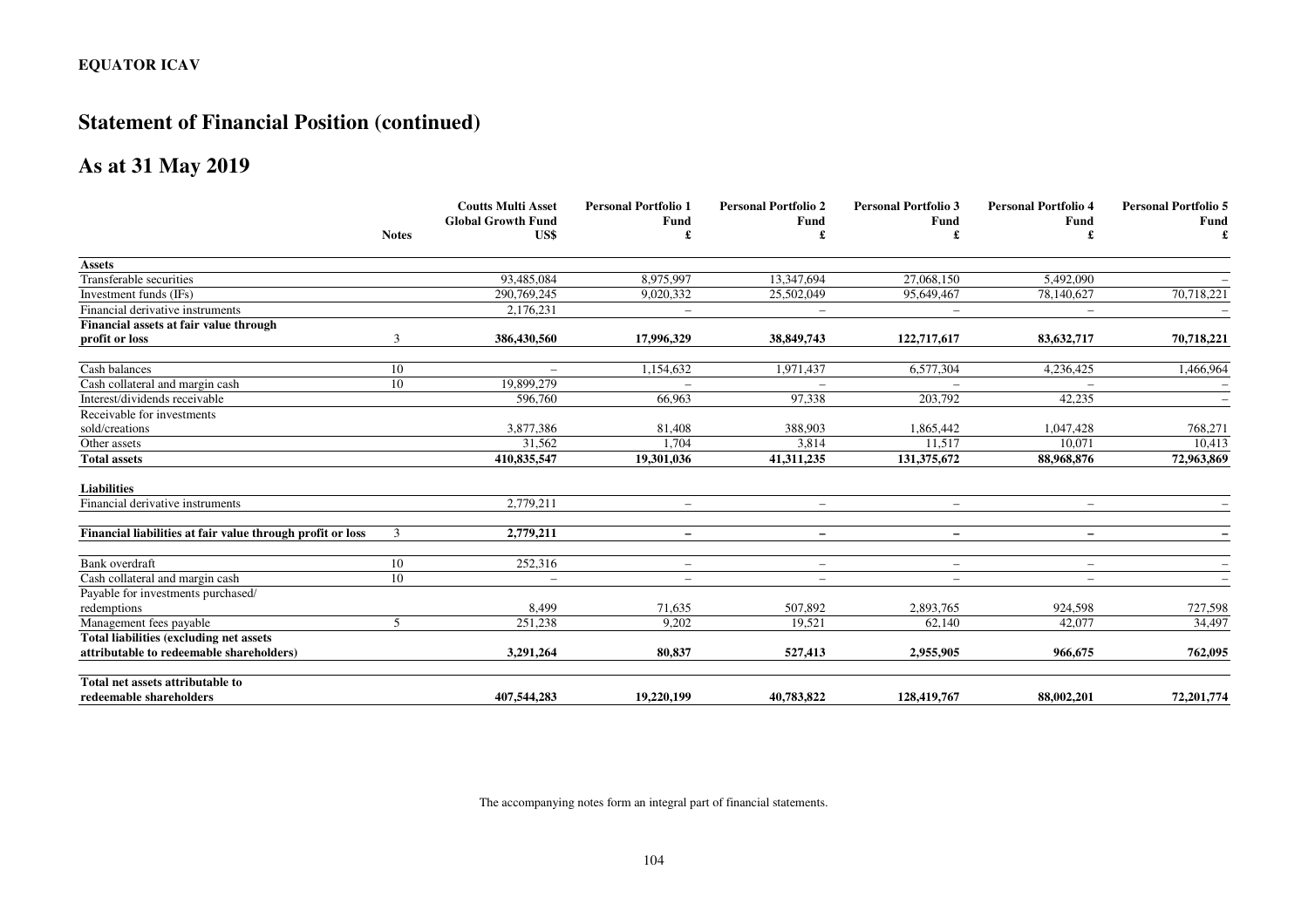## **Statement of Financial Position (continued)**

### **As at 31 May 2019**

|                                                            |              |                          | <b>Equator UK Equity Equator UK Sovereign</b> | <b>Equator US Equity</b> |  |
|------------------------------------------------------------|--------------|--------------------------|-----------------------------------------------|--------------------------|--|
|                                                            |              | Fund                     | <b>Bond Fund</b>                              | Fund                     |  |
|                                                            | <b>Notes</b> | £                        | £                                             | US\$                     |  |
| <b>Assets</b>                                              |              |                          |                                               |                          |  |
| Transferable securities                                    |              |                          | 632,939,367                                   |                          |  |
| Investment funds (IFs)                                     |              | 1,373,146,630            |                                               | 661,443,187              |  |
| Financial derivative instruments                           |              |                          |                                               |                          |  |
| Financial assets at fair value through                     |              |                          |                                               |                          |  |
| profit or loss                                             | 3            | 1,373,146,630            | 632,939,367                                   | 661,443,187              |  |
| Cash balances                                              | 10           | 5,309,703                | 5.772.622                                     | 10,954,004               |  |
| Cash collateral and margin cash                            | 10           | 167,196                  | 128,812                                       | 4,283,222                |  |
| Interest/dividends receivable                              |              | 102,649                  | 4,571,368                                     | 29,724                   |  |
| Receivable for investments                                 |              |                          |                                               |                          |  |
| sold/creations                                             |              | 1,467,786                | 210,410                                       | 342,657                  |  |
| Other assets                                               |              | 906,917                  |                                               | 648                      |  |
| <b>Total assets</b>                                        |              | 1,381,100,881            | 643, 622, 579                                 | 677,053,442              |  |
| <b>Liabilities</b>                                         |              |                          |                                               |                          |  |
| Financial derivative instruments                           |              | ۰                        |                                               | 25,134                   |  |
|                                                            |              |                          |                                               |                          |  |
| Financial liabilities at fair value through profit or loss | 3            | $\overline{\phantom{m}}$ | -                                             | 25,134                   |  |
| Bank overdraft                                             | 10           | $\overline{\phantom{0}}$ |                                               |                          |  |
| Cash collateral and margin cash                            | 10           | $\overline{\phantom{0}}$ |                                               |                          |  |
| Payable for investments purchased/                         |              |                          |                                               |                          |  |
| redemptions                                                |              | 2,746,358                | 548,273                                       | 465,376                  |  |
| Management fees payable                                    | 5            | 143,365                  | 48,902                                        | 75,984                   |  |
| Total liabilities (excluding net assets                    |              |                          |                                               |                          |  |
| attributable to redeemable shareholders)                   |              | 2,889,723                | 597,175                                       | 566,494                  |  |
| Total net assets attributable to                           |              |                          |                                               |                          |  |
| redeemable shareholders                                    |              | 1,378,211,158            | 643,025,404                                   | 676,486,948              |  |
|                                                            |              |                          |                                               |                          |  |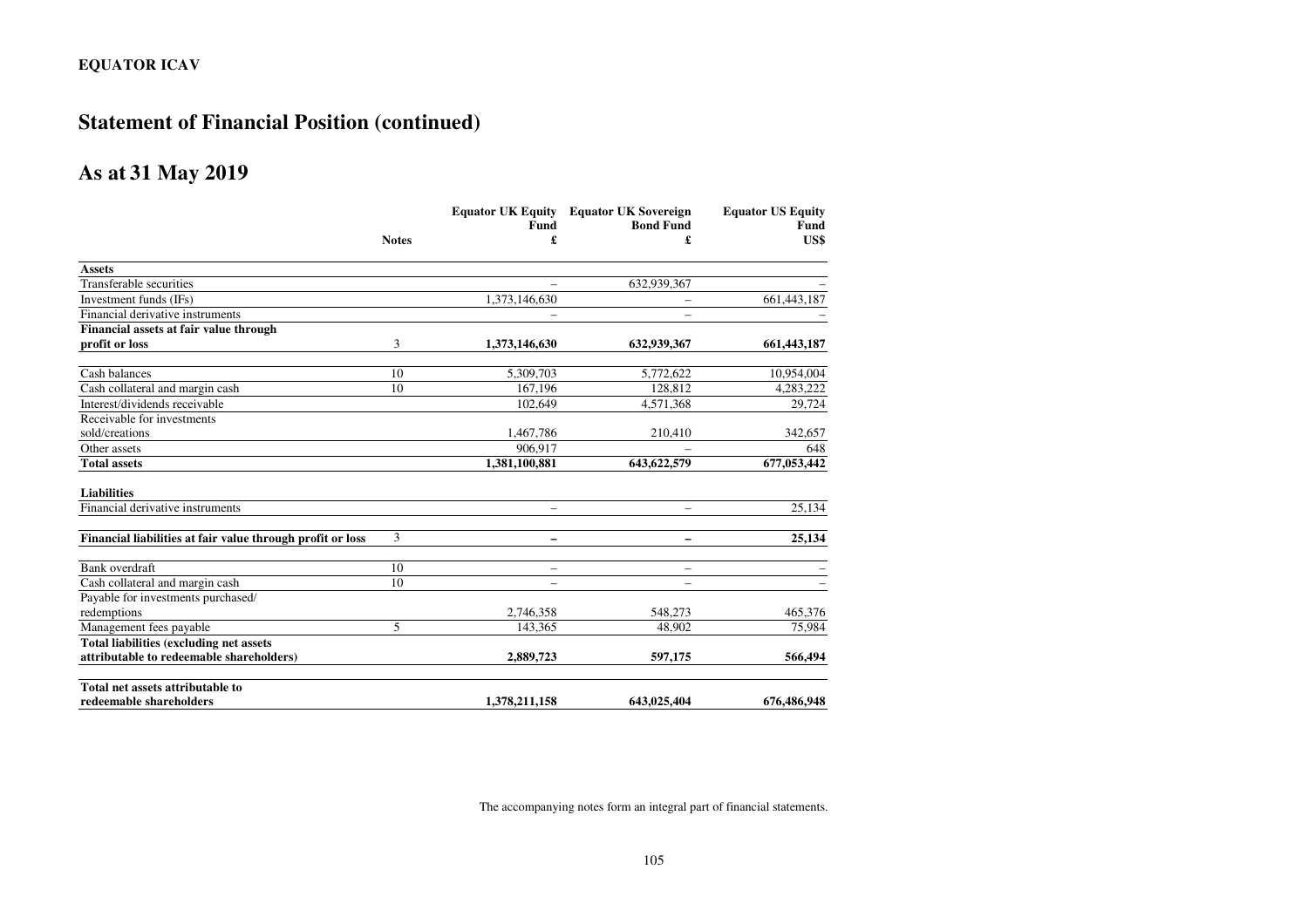## **Statement of Financial Position (continued)**

## **As at 30 November 2018**

|                                                            | <b>Notes</b> |                          | Coutts Multi Asset UK Coutts Multi Asset UK Coutts Multi Asset UK Coutts Multi Asset UK<br><b>Balanced Fund</b><br>£ | <b>Growth Fund</b>       |             | <b>Coutts Multi Asset</b><br><b>Equity Growth Fund Global Defensive Fund</b><br>US\$ | <b>Coutts Multi Asset</b><br><b>Global Balanced Fund</b><br>US\$ |
|------------------------------------------------------------|--------------|--------------------------|----------------------------------------------------------------------------------------------------------------------|--------------------------|-------------|--------------------------------------------------------------------------------------|------------------------------------------------------------------|
|                                                            |              | <b>Defensive Fund</b>    |                                                                                                                      |                          |             |                                                                                      |                                                                  |
|                                                            |              |                          |                                                                                                                      |                          |             |                                                                                      |                                                                  |
| <b>Assets</b>                                              |              |                          |                                                                                                                      |                          |             |                                                                                      |                                                                  |
| Transferable securities                                    |              | 71,809,881               | 549,097,267                                                                                                          | 211,717,563              | 99,354,884  | 41,880,216                                                                           | 135,217,304                                                      |
| Investment funds (IFs)                                     |              | 69.988.280               | 656,014,748                                                                                                          | 338,043,952              | 169,160,414 | 50,266,965                                                                           | 171,817,433                                                      |
| Financial derivative instruments                           |              | 8,950                    | $\overline{\phantom{0}}$                                                                                             | $\qquad \qquad -$        |             | 526,012                                                                              | 1,838,798                                                        |
| Financial assets at fair value through                     |              |                          |                                                                                                                      |                          |             |                                                                                      |                                                                  |
| profit or loss                                             | 3            | 141,807,111              | 1,205,112,015                                                                                                        | 549,761,515              | 268,515,298 | 92,673,193                                                                           | 308,873,535                                                      |
| Cash balances                                              | 10           |                          | 77,413,427                                                                                                           | 18,045,404               | 3.829.854   | 1.916.045                                                                            | 4,449,283                                                        |
| Cash collateral and margin cash                            | 10           | 3,286,230                | 61,263,710                                                                                                           | 39,166,387               | 19,747,334  | 2,600,912                                                                            | 19,661,329                                                       |
| Interest/dividends receivable                              |              | 954.625                  | 5.662.939                                                                                                            | 2.056.130                | 814.627     | 453.902                                                                              | 1,401,965                                                        |
| Receivable for investments                                 |              |                          |                                                                                                                      |                          |             |                                                                                      |                                                                  |
| sold/creations                                             |              | 2,248,233                | 3,033,849                                                                                                            | 181.005                  | 2,487,434   | 1,164,009                                                                            | 1,030,260                                                        |
| Other assets                                               |              | 1.880                    | 51,402                                                                                                               | 25,864                   | 8.187       | 1.101                                                                                | 6,046                                                            |
| <b>Total assets</b>                                        |              | 148,298,079              | 1,352,537,342                                                                                                        | 609,236,305              | 295,402,734 | 98,809,162                                                                           | 335,422,418                                                      |
| <b>Liabilities</b>                                         |              |                          |                                                                                                                      |                          |             |                                                                                      |                                                                  |
| Financial derivative instruments                           |              | 1.129.339                | 19,777,374                                                                                                           | 10.650.720               | 5,958,370   | 837,004                                                                              | 5,082,624                                                        |
| Financial liabilities at fair value through profit or loss | 3            | 1,129,339                | 19,777,374                                                                                                           | 10,650,720               | 5,958,370   | 837,004                                                                              | 5,082,624                                                        |
| Bank overdraft                                             | 10           | 471,945                  | $\overline{\phantom{0}}$                                                                                             | $\qquad \qquad -$        |             |                                                                                      |                                                                  |
| Cash collateral and margin cash                            | 10           | $\overline{\phantom{a}}$ | $\overline{\phantom{0}}$                                                                                             | $\overline{\phantom{a}}$ |             | 330,000                                                                              |                                                                  |
| Payable for investments purchased/                         |              |                          |                                                                                                                      |                          |             |                                                                                      |                                                                  |
| redemptions                                                |              | 932,532                  | 1,378,809                                                                                                            | 516,959                  | 28,601      | 1,648,174                                                                            | 628,267                                                          |
| Management fees payable                                    | 5            | 86.391                   | 734,719                                                                                                              | 314,870                  | 155.539     | 65.634                                                                               | 207,813                                                          |
| <b>Total liabilities (excluding net assets)</b>            |              |                          |                                                                                                                      |                          |             |                                                                                      |                                                                  |
| attributable to redeemable shareholders)                   |              | 2,620,207                | 21,890,902                                                                                                           | 11,482,549               | 6,142,510   | 2,880,812                                                                            | 5,918,704                                                        |
| Total net assets attributable to                           |              |                          |                                                                                                                      |                          |             |                                                                                      |                                                                  |
| redeemable shareholders                                    |              | 145,677,872              | 1.330.646.440                                                                                                        | 597,753,756              | 289,260,224 | 95,928,350                                                                           | 329,503,714                                                      |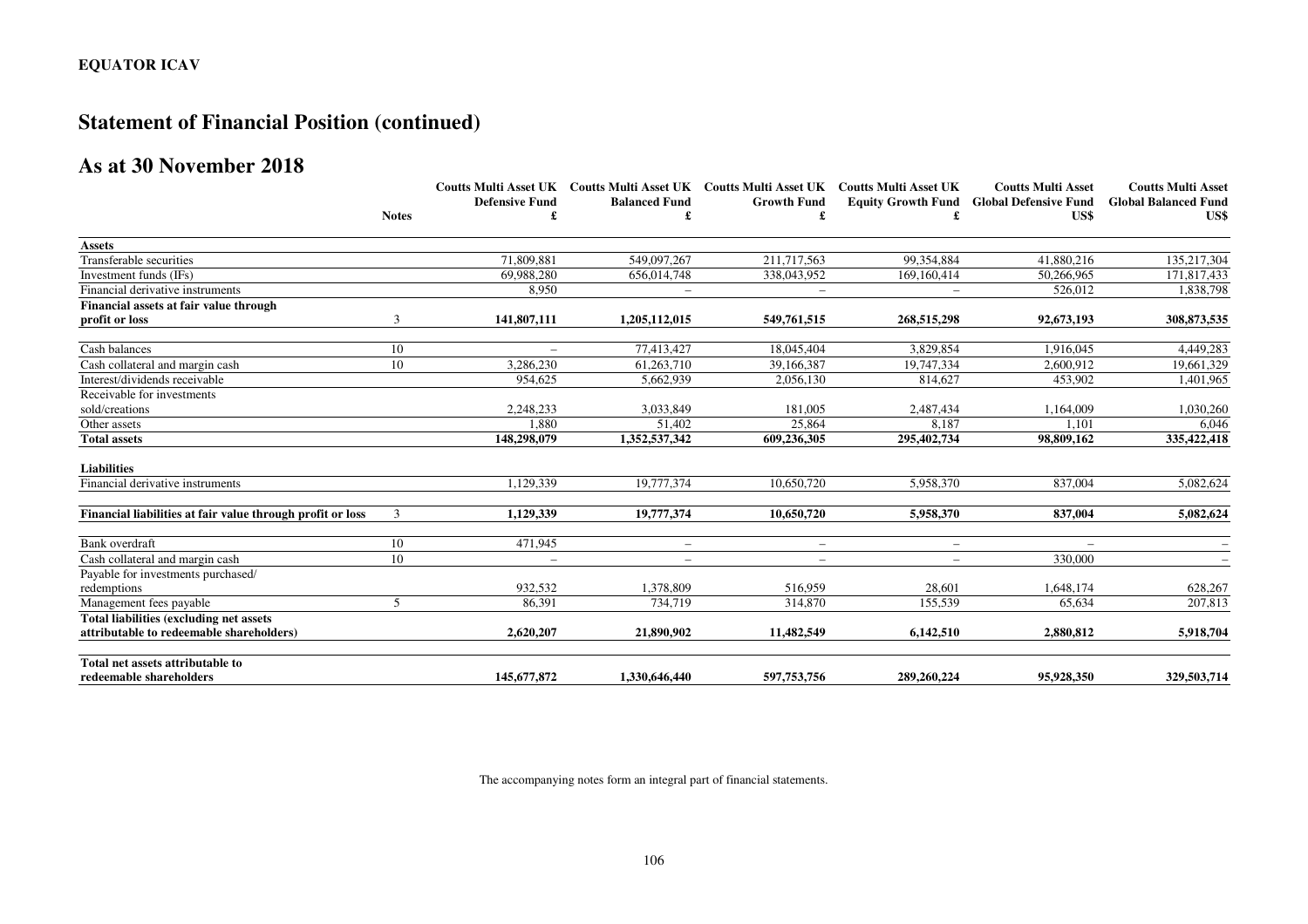## **Statement of Financial Position (continued)**

## **As at 30 November 2018**

|                                                            | <b>Notes</b> |                                   | <b>Coutts Multi Asset</b><br><b>Personal Portfolio 1</b> | <b>Personal Portfolio 2</b> | <b>Personal Portfolio 3</b> | <b>Personal Portfolio 4</b><br>Fund | <b>Personal Portfolio 5</b><br><b>Fund</b> |
|------------------------------------------------------------|--------------|-----------------------------------|----------------------------------------------------------|-----------------------------|-----------------------------|-------------------------------------|--------------------------------------------|
|                                                            |              | <b>Global Growth Fund</b><br>US\$ | Fund                                                     | Fund                        | <b>Fund</b>                 |                                     |                                            |
|                                                            |              |                                   |                                                          |                             |                             |                                     |                                            |
| <b>Assets</b>                                              |              |                                   |                                                          |                             |                             |                                     |                                            |
| Transferable securities                                    |              | 121,818,220                       | 6,502,334                                                | 8,818,346                   | 16,137,635                  | 3,866,927                           |                                            |
| Investment funds (IFs)                                     |              | 222,785,992                       | 8,493,932                                                | 21,479,460                  | 73,085,879                  | 60,754,417                          | 55,379,876                                 |
| Financial derivative instruments                           |              | 1,805,906                         | $\overline{\phantom{m}}$                                 | $\overline{\phantom{m}}$    | $-$                         | $\overline{\phantom{m}}$            | $\overline{\phantom{a}}$                   |
| Financial assets at fair value through                     |              |                                   |                                                          |                             |                             |                                     |                                            |
| profit or loss                                             | 3            | 346,410,118                       | 14,996,266                                               | 30,297,806                  | 89,223,514                  | 64,621,344                          | 55,379,876                                 |
| Cash balances                                              | 10           | 1.198.762                         | 716,866                                                  | 771,581                     | 1,388,167                   | 701,907                             | 245,138                                    |
| Cash collateral and margin cash                            | 10           | 23,711,644                        | $\overline{\phantom{m}}$                                 |                             |                             |                                     |                                            |
| Interest/dividends receivable                              |              | 1,172,009                         | 47,235                                                   | 63,650                      | 117,659                     | 28,239                              |                                            |
| Receivable for investments                                 |              |                                   |                                                          |                             |                             |                                     |                                            |
| sold/creations                                             |              | 2,188,971                         | 6,440                                                    | 139,443                     | 314,246                     | 206,232                             | 58,152                                     |
| Other assets                                               |              | 5,845                             | 635                                                      | 1,742                       | 4,948                       | 4,016                               | 3,841                                      |
| <b>Total assets</b>                                        |              | 374,687,349                       | 15,767,442                                               | 31,274,222                  | 91,048,534                  | 65,561,738                          | 55,687,007                                 |
| <b>Liabilities</b>                                         |              |                                   |                                                          |                             |                             |                                     |                                            |
| Financial derivative instruments                           |              | 7.480.969                         | $\overline{\phantom{0}}$                                 | $\equiv$                    | $\overline{\phantom{a}}$    | $\overline{\phantom{a}}$            |                                            |
| Financial liabilities at fair value through profit or loss | 3            | 7,480,969                         | $\qquad \qquad -$                                        | $\qquad \qquad -$           | $\qquad \qquad -$           | $\qquad \qquad -$                   |                                            |
| Bank overdraft                                             | 10           | $\qquad \qquad -$                 | $\overline{\phantom{0}}$                                 | $\qquad \qquad -$           |                             | $\overline{\phantom{0}}$            |                                            |
| Cash collateral and margin cash                            | 10           | $\qquad \qquad -$                 | $\overline{\phantom{0}}$                                 | $\overline{\phantom{a}}$    | $\overline{\phantom{m}}$    | $\qquad \qquad -$                   |                                            |
| Payable for investments purchased/                         |              |                                   |                                                          |                             |                             |                                     |                                            |
| redemptions                                                |              | 468,597                           | 15,640                                                   | 107,355                     | 375,382                     | 252,790                             | 86,091                                     |
| Management fees payable                                    | 5            | 220,649                           | 7.415                                                    | 14.726                      | 42.725                      | 30,538                              | 25,757                                     |
| <b>Total liabilities (excluding net assets)</b>            |              |                                   |                                                          |                             |                             |                                     |                                            |
| attributable to redeemable shareholders)                   |              | 8,170,215                         | 23,055                                                   | 122,081                     | 418,107                     | 283,328                             | 111,848                                    |
| Total net assets attributable to                           |              |                                   |                                                          |                             |                             |                                     |                                            |
| redeemable shareholders                                    |              | 366,517,134                       | 15,744,387                                               | 31,152,141                  | 90.630.427                  | 65,278,410                          | 55,575,159                                 |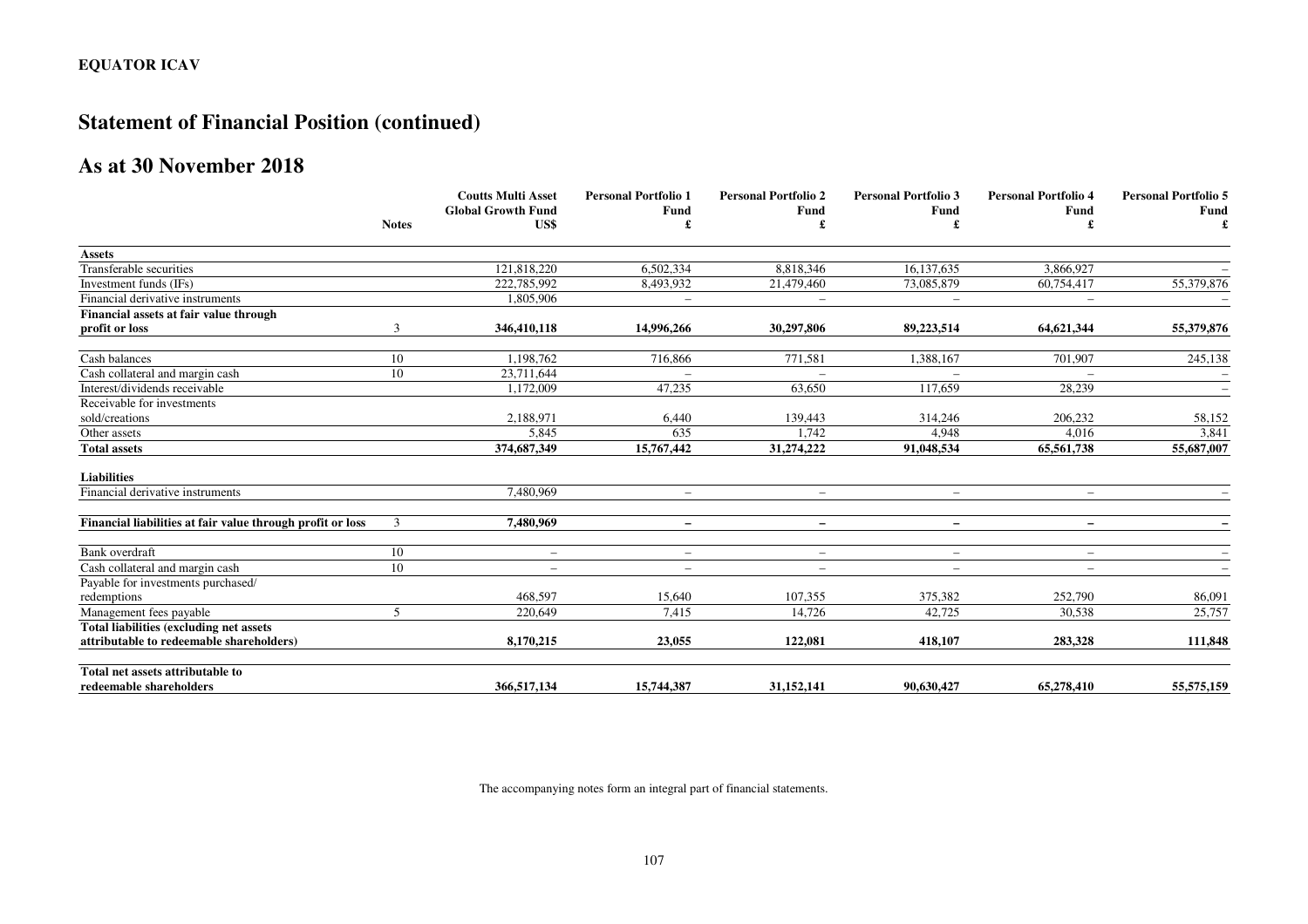# **Statement of Financial Position (continued)**

# **As at 30 November 2018**

|                                                            |              | <b>Equator UK Equity</b> | <b>Equator UK Sovereign</b> | <b>Equator US Equity</b> |  |
|------------------------------------------------------------|--------------|--------------------------|-----------------------------|--------------------------|--|
|                                                            |              | Fund                     | <b>Bond Fund</b>            | Fund                     |  |
|                                                            | <b>Notes</b> | £                        | £                           | US\$                     |  |
| <b>Assets</b>                                              |              |                          |                             |                          |  |
| Transferable securities                                    |              |                          | 584,231,519                 |                          |  |
| Investment funds (IFs)                                     |              | 1,395,917,233            |                             | 396,867,477              |  |
| Financial derivative instruments                           |              | $\overline{\phantom{0}}$ | $\overline{\phantom{0}}$    | 15,368                   |  |
| Financial assets at fair value through                     |              |                          |                             |                          |  |
| profit or loss                                             | 3            | 1,395,917,233            | 584,231,519                 | 396,882,845              |  |
| Cash balances                                              | 10           | 5,471,958                | 2,340,762                   | 1,110,455                |  |
| Cash collateral and margin cash                            | 10           | 132,641                  | 102,190                     | 3,789,536                |  |
| Interest/dividends receivable                              |              | 8,037,922                | 4.090.000                   | 30,390                   |  |
| Receivable for investments                                 |              |                          |                             |                          |  |
| sold/creations                                             |              | 164,942                  | 50,780,411                  | 110,183,408              |  |
| Other assets                                               |              | 268,676                  |                             |                          |  |
| <b>Total assets</b>                                        |              | 1,409,993,372            | 641,544,882                 | 511,996,634              |  |
| <b>Liabilities</b>                                         |              |                          |                             |                          |  |
| Financial derivative instruments                           |              | $\overline{\phantom{0}}$ |                             |                          |  |
| Financial liabilities at fair value through profit or loss | 3            | -                        | -                           |                          |  |
| Bank overdraft                                             | 10           | $\overline{\phantom{0}}$ | $\overline{\phantom{0}}$    |                          |  |
| Cash collateral and margin cash                            | 10           | $\overline{\phantom{0}}$ | $\overline{\phantom{0}}$    |                          |  |
| Payable for investments purchased/                         |              |                          |                             |                          |  |
| redemptions                                                |              | 2,528,241                | 50,595,787                  | 107,906,228              |  |
| Management fees payable                                    | 5            | 164,275                  | 50.151                      | 52,219                   |  |
| Total liabilities (excluding net assets                    |              |                          |                             |                          |  |
| attributable to redeemable shareholders)                   |              | 2,692,516                | 50,645,938                  | 107,958,447              |  |
| Total net assets attributable to                           |              |                          |                             |                          |  |
| redeemable shareholders                                    |              | 1,407,300,856            | 590,898,944                 | 404,038,187              |  |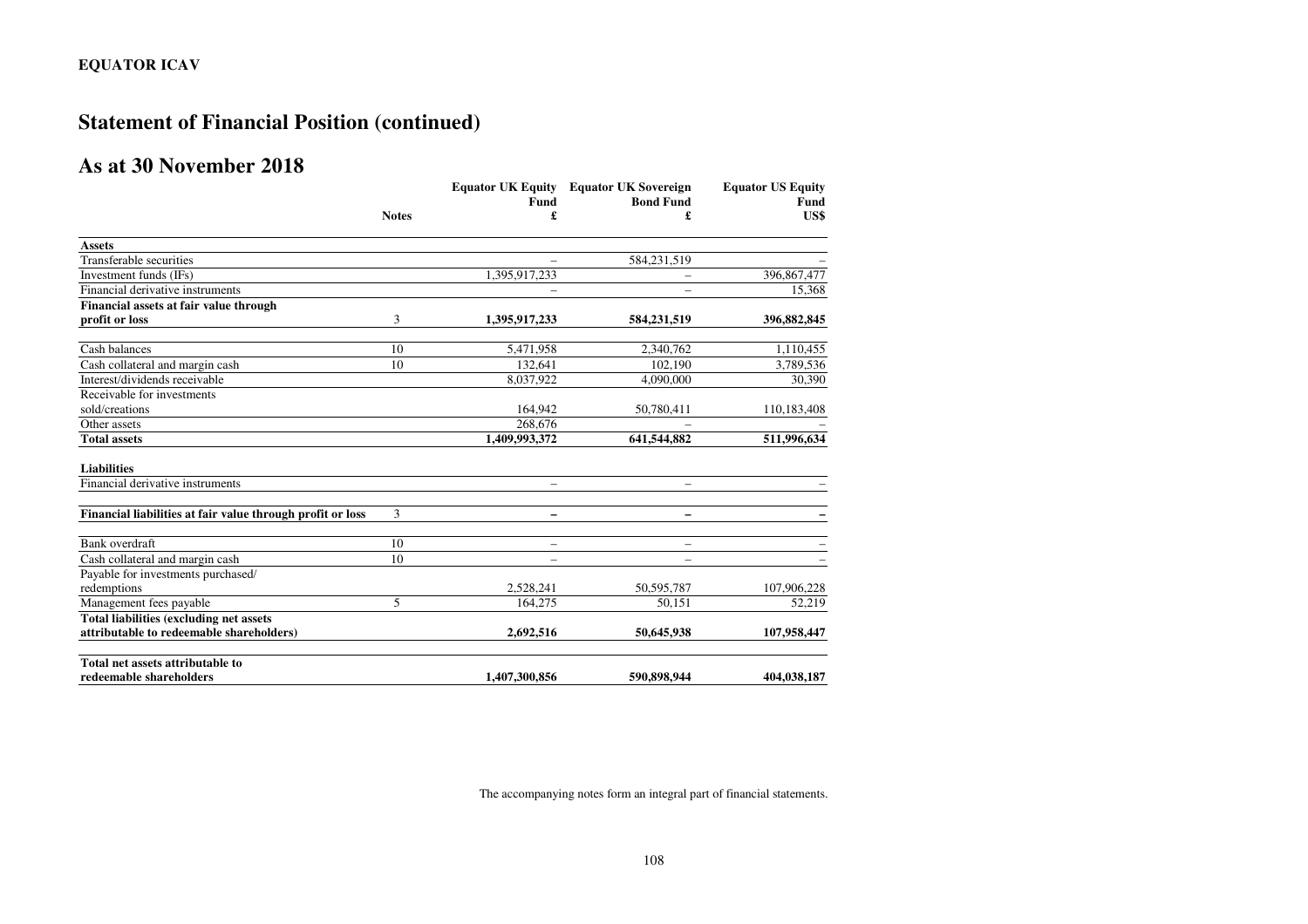# **Statement of Changes in Net Assets Attributable to Redeemable Shareholders**

# **for the financial period ended 31 May 2019**

|                                                       |              | <b>Coutts Multi Asset UK</b><br>Defensive Fund | <b>Coutts Multi Asset UK</b><br><b>Balanced Fund</b> | <b>Coutts Multi Asset UK</b><br><b>Growth Fund</b> | Coutts Multi Asset UK | <b>Coutts Multi Asset</b><br><b>Equity Growth Fund Global Defensive Fund</b> | <b>Coutts Multi Asset</b><br><b>Global Balanced Fund</b> |
|-------------------------------------------------------|--------------|------------------------------------------------|------------------------------------------------------|----------------------------------------------------|-----------------------|------------------------------------------------------------------------------|----------------------------------------------------------|
|                                                       | <b>Notes</b> |                                                |                                                      |                                                    |                       | US\$                                                                         | US\$                                                     |
| Net assets attributable to redeemable shareholders at |              |                                                |                                                      |                                                    |                       |                                                                              |                                                          |
| beginning of financial period                         |              | 145,677,872                                    | 1.330.646.440                                        | 597,753,756                                        | 289,260,224           | 95,928,350                                                                   | 329,503,714                                              |
| Proceeds from redeemable shares issued                |              | 24.184.302                                     | 240,014,300                                          | 136, 130, 015                                      | 24, 105, 387          | 4,563,276                                                                    | 94,345,870                                               |
| Dividend re-invested                                  |              |                                                |                                                      |                                                    |                       |                                                                              |                                                          |
| Cost of redeemable shares redeemed                    |              | (18.265.049)                                   | (76, 935, 752)                                       | (49,303,995)                                       | (17.604.134)          | (12,686,245)                                                                 | (28, 721, 843)                                           |
| Anti-dilution levy                                    | 16           | 9,357                                          |                                                      | -                                                  |                       | 7,510                                                                        | 19,242                                                   |
| Net increase in net assets attributable to redeemable |              |                                                |                                                      |                                                    |                       |                                                                              |                                                          |
| shareholders from operations                          |              | 5,609,081                                      | 53,086,269                                           | 21,555,285                                         | 11.024.065            | 2,990,513                                                                    | 4,379,093                                                |
| Total net assets attributable to redeemable           |              |                                                |                                                      |                                                    |                       |                                                                              |                                                          |
| shareholders at end of financial period               |              | 157,215,563                                    | 1.546.811.257                                        | 706.135.061                                        | 306,785,542           | 90,803,404                                                                   | 399,526,076                                              |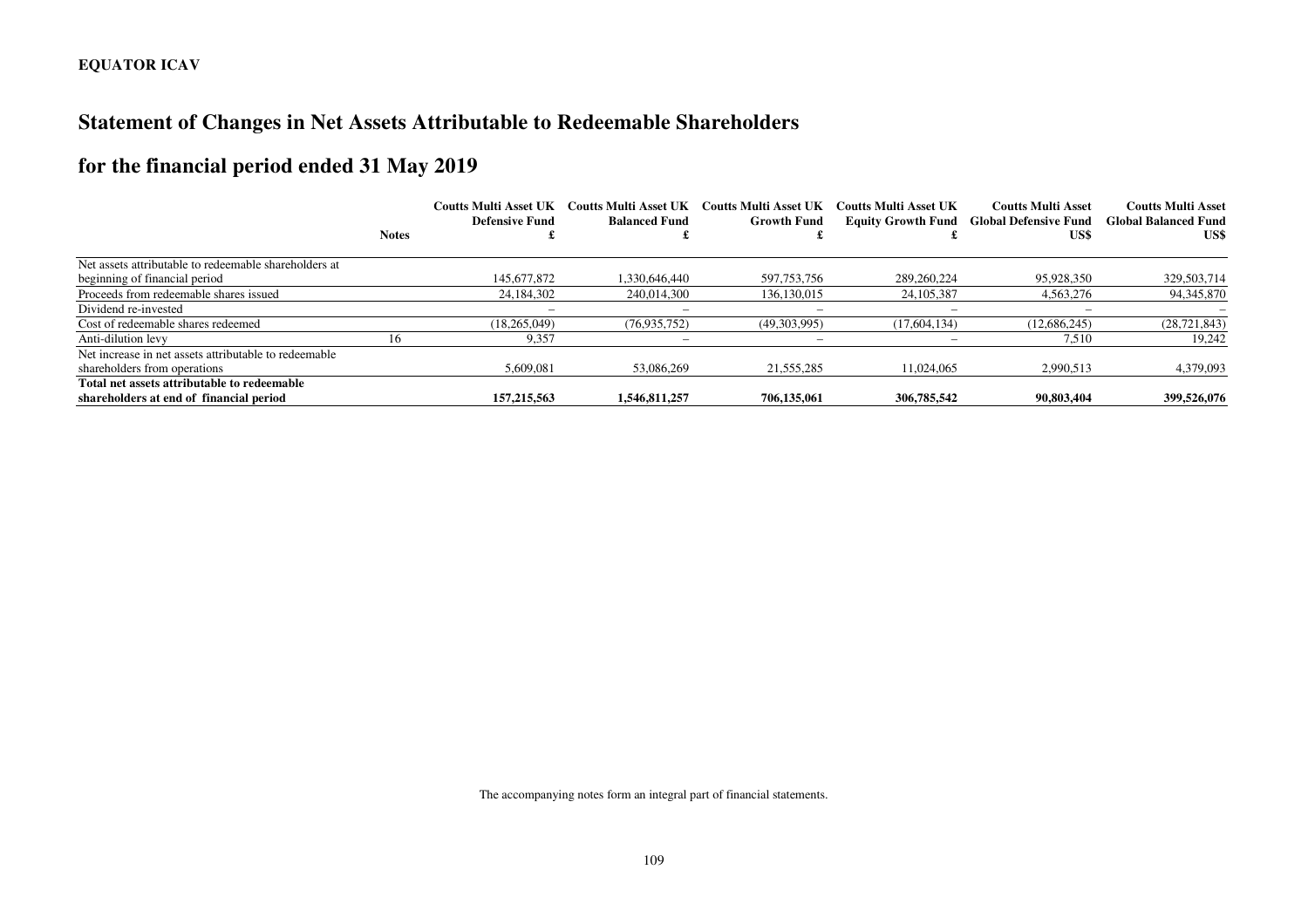# **Statement of Changes in Net Assets Attributable to Redeemable Shareholders (continued)**

# **for the financial period ended 31 May 2019**

|                                                       | <b>Notes</b> | <b>Coutts Multi Asset</b><br><b>Global Growth Fund</b><br>US\$ | <b>Personal Portfolio 1</b><br>Fund | <b>Personal Portfolio 2</b><br>Fund | <b>Personal Portfolio 3</b><br>Fund | <b>Personal Portfolio 4</b><br>Fund | <b>Personal Portfolio 5</b><br>Fund |
|-------------------------------------------------------|--------------|----------------------------------------------------------------|-------------------------------------|-------------------------------------|-------------------------------------|-------------------------------------|-------------------------------------|
|                                                       |              |                                                                |                                     |                                     |                                     |                                     |                                     |
| Net assets attributable to redeemable shareholders at |              |                                                                |                                     |                                     |                                     |                                     |                                     |
| beginning of financial period                         |              | 366,517,134                                                    | 15,744,387                          | 31.152.141                          | 90.630.427                          | 65,278,410                          | 55,575,159                          |
| Proceeds from redeemable shares issued                |              | 69.541.273                                                     | 4.910.568                           | 12.308.892                          | 47.282.367                          | 29.116.256                          | 22,165,819                          |
| Dividend re-invested                                  |              | $\overline{\phantom{0}}$                                       | $\overline{\phantom{0}}$            | -                                   |                                     | $\overline{\phantom{m}}$            |                                     |
| Cost of redeemable shares redeemed                    |              | (28,951,505)                                                   | (2,079,505)                         | (3,976,951)                         | (12, 923, 442)                      | (8,756,554)                         | (7,246,430)                         |
| Anti-dilution levy                                    | 16           | $\overline{\phantom{a}}$                                       | 1,160                               | 756                                 | 731                                 | 643                                 | 687                                 |
| Net increase in net assets attributable to redeemable |              |                                                                |                                     |                                     |                                     |                                     |                                     |
| shareholders from operations                          |              | 437,381                                                        | 643,589                             | 1,298,984                           | 3,429,684                           | 2,363,446                           | 1,706,539                           |
| Total net assets attributable to redeemable           |              |                                                                |                                     |                                     |                                     |                                     |                                     |
| shareholders at end of financial period               |              | 407.544.283                                                    | 19,220,199                          | 40.783.822                          | 128,419,767                         | 88,002,201                          | 72,201,774                          |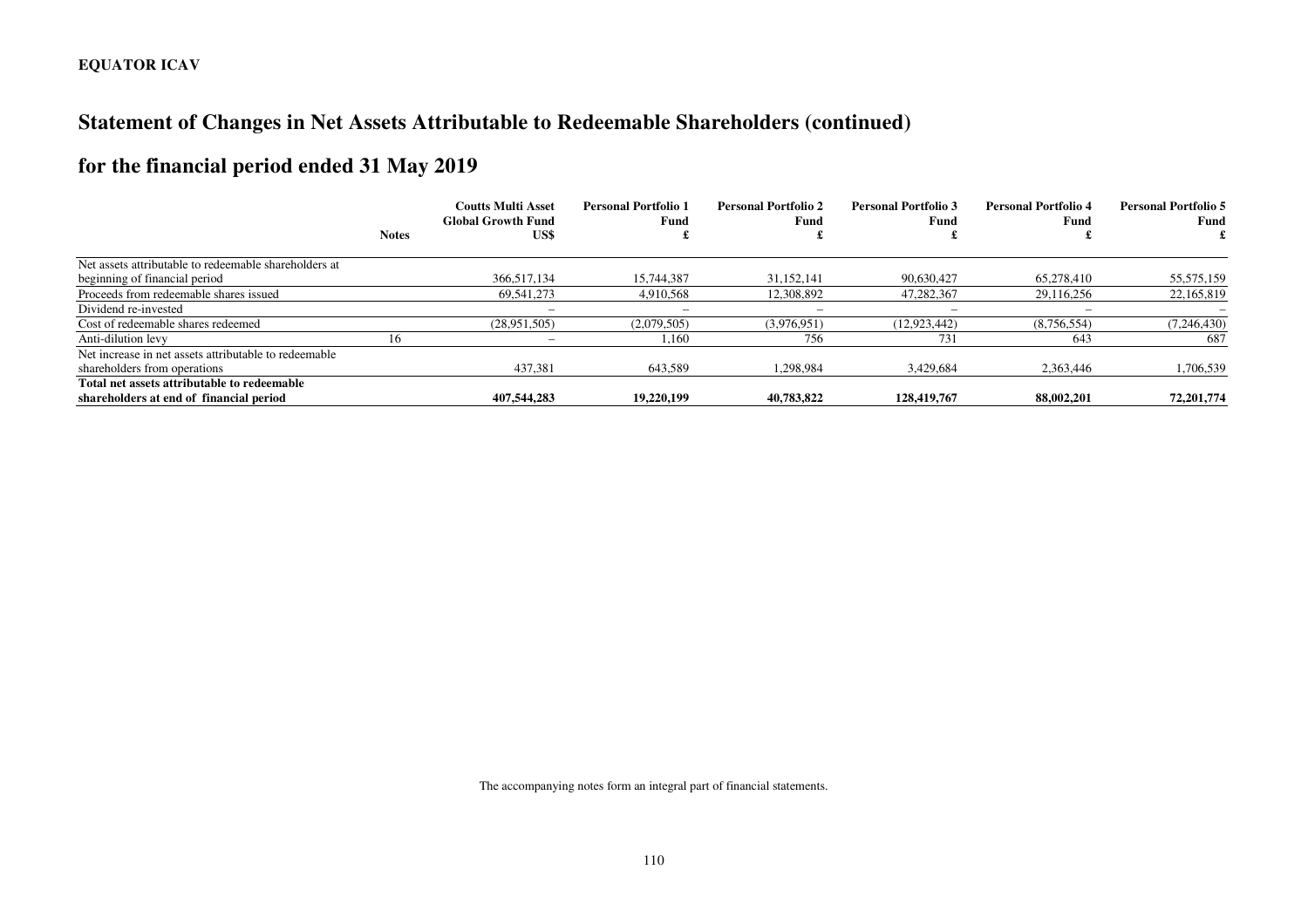# **Statement of Changes in Net Assets Attributable to Redeemable Shareholders (continued)**

# **for the financial period ended 31 May 2019**

|                                                       |              | <b>Equator UK Sovereign</b><br><b>Equator UK Equity</b><br><b>Bond Fund</b><br>Fund |              | <b>Equator US Equity</b><br>Fund |
|-------------------------------------------------------|--------------|-------------------------------------------------------------------------------------|--------------|----------------------------------|
|                                                       | <b>Notes</b> | £                                                                                   | £            | US\$                             |
| Net assets attributable to redeemable shareholders at |              |                                                                                     |              |                                  |
| beginning of financial period                         |              | 1,407,300,856                                                                       | 590.898.944  | 404,038,187                      |
| Proceeds from redeemable shares issued                |              | 19.576.469                                                                          | 60,064,635   | 280,688,889                      |
| Dividend re-invested                                  |              | 22,676                                                                              | 5,258        |                                  |
| Cost of redeemable shares redeemed                    |              | (97, 369, 242)                                                                      | (44.745.676) | (33,835,667)                     |
| Anti-dilution levy                                    | 16           |                                                                                     | 14.721       | 77,345                           |
| Net increase in net assets attributable to redeemable |              |                                                                                     |              |                                  |
| shareholders from operations                          |              | 48,680,399                                                                          | 36,787,522   | 25,518,194                       |
| Total net assets attributable to redeemable           |              |                                                                                     |              |                                  |
| shareholders at end of financial period               |              | 1,378,211,158                                                                       | 643,025,404  | 676,486,948                      |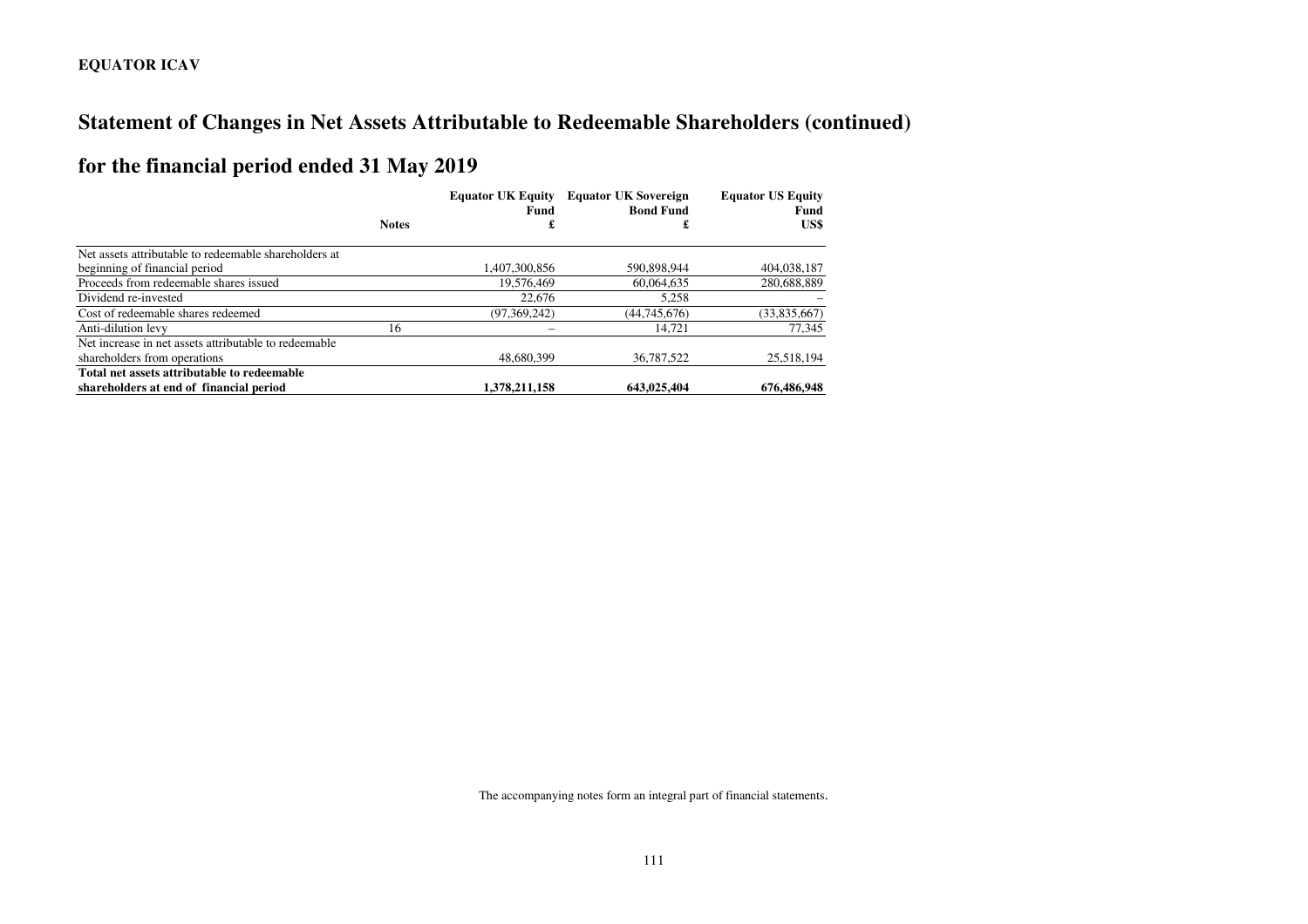# **Statement of Changes in Net Assets Attributable to Redeemable Shareholders (continued)**

# **for the financial period ended 31 May 2018**

|                                                       |              | <b>Coutts Multi Asset UK</b> | <b>Coutts Multi Asset UK</b> | Coutts Multi Asset UK | Coutts Multi Asset UK | <b>Coutts Multi Asset</b>                               | <b>Coutts Multi Asset</b>           |
|-------------------------------------------------------|--------------|------------------------------|------------------------------|-----------------------|-----------------------|---------------------------------------------------------|-------------------------------------|
|                                                       | <b>Notes</b> | <b>Defensive Fund</b>        | <b>Balanced Fund</b>         | <b>Growth Fund</b>    |                       | <b>Equity Growth Fund Global Defensive Fund</b><br>US\$ | <b>Global Balanced Fund</b><br>US\$ |
|                                                       |              |                              |                              |                       |                       |                                                         |                                     |
| Net assets attributable to redeemable shareholders at |              |                              |                              |                       |                       |                                                         |                                     |
| beginning of financial period                         |              | 113,926,812                  | 867,797,346                  | 514, 187, 474         | 214,649,113           | 48.172.937                                              | 209,072,630                         |
| Proceeds from redeemable shares issued                |              | 31,751,830                   | 326.119.261                  | 70,313,570            | 35,488,367            | 15,920,842                                              | 88,398,200                          |
| Dividend re-invested                                  |              |                              |                              |                       |                       |                                                         |                                     |
| Cost of redeemable shares redeemed                    |              | (14,315,113)                 | (40,641,200)                 | (30,327,553)          | (13,400,176)          | (1,406,149)                                             | (22,616,798)                        |
| Anti-dilution levy                                    | 16           | 47,474                       | -                            |                       |                       | 17,638                                                  |                                     |
| Net (decrease)/increase in net assets attributable to |              |                              |                              |                       |                       |                                                         |                                     |
| redeemable shareholders from operations               |              | (581,745)                    | 16.321.823                   | 15,894,474            | 10.412.348            | (2,021,542)                                             | (8,028,082)                         |
| Total net assets attributable to redeemable           |              |                              |                              |                       |                       |                                                         |                                     |
| shareholders at end of financial period               |              | 130,829,258                  | 1.169.597.230                | 570,067,965           | 247,149,652           | 60,683,726                                              | 266,825,950                         |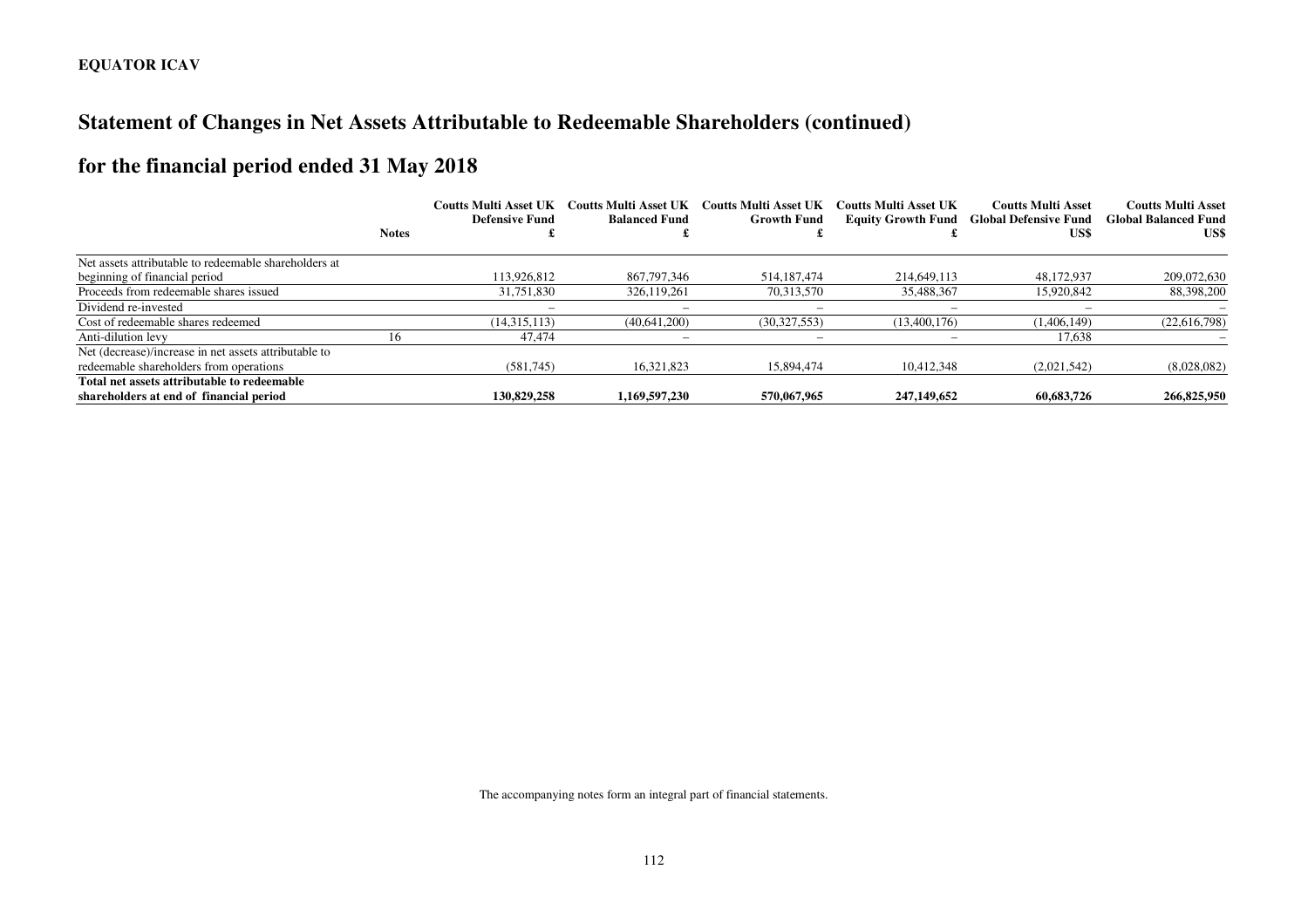# **Statement of Changes in Net Assets Attributable to Redeemable Shareholders (continued)**

# **for the financial period ended 31 May 2018**

|                                                       |              | <b>Coutts Multi Asset</b><br><b>Global Growth Fund</b> | <b>Personal Portfolio 1</b><br>Fund | <b>Personal Portfolio 2</b><br>Fund | <b>Personal Portfolio 3</b><br>Fund | <b>Personal Portfolio 4</b><br>Fund | <b>Personal Portfolio 5</b><br>Fund |
|-------------------------------------------------------|--------------|--------------------------------------------------------|-------------------------------------|-------------------------------------|-------------------------------------|-------------------------------------|-------------------------------------|
|                                                       | <b>Notes</b> | US\$                                                   |                                     |                                     |                                     |                                     |                                     |
| Net assets attributable to redeemable shareholders at |              |                                                        |                                     |                                     |                                     |                                     |                                     |
| beginning of financial period                         |              | 205,902,189                                            | 8.944.462                           | 11.485.757                          | 29,022,824                          | 21,127,383                          | 20.916.447                          |
| Proceeds from redeemable shares issued                |              | 101.711.205                                            | 4,764,515                           | 13.847.112                          | 43.543.978                          | 30.828.333                          | 20,500,938                          |
| Dividend re-invested                                  |              |                                                        |                                     | -                                   |                                     |                                     |                                     |
| Cost of redeemable shares redeemed                    |              | (12,566,697)                                           | (429,510)                           | (1,089,016)                         | (4,429,007)                         | (4,228,996)                         | (2,562,115)                         |
| Anti-dilution levy                                    | 16           | 34,104                                                 | 293                                 | $\overline{\phantom{a}}$            |                                     | 918                                 | 1,339                               |
| Net (decrease)/increase in net assets attributable to |              |                                                        |                                     |                                     |                                     |                                     |                                     |
| redeemable shareholders from operations               |              | (8,509,450)                                            | 170,744                             | 466,153                             | 1,611,562                           | 1,497,596                           | 1,479,689                           |
| Total net assets attributable to redeemable           |              |                                                        |                                     |                                     |                                     |                                     |                                     |
| shareholders at end of financial period               |              | 286,571,351                                            | 13,450,504                          | 24,710,006                          | 69,749,357                          | 49.225.234                          | 40,336,298                          |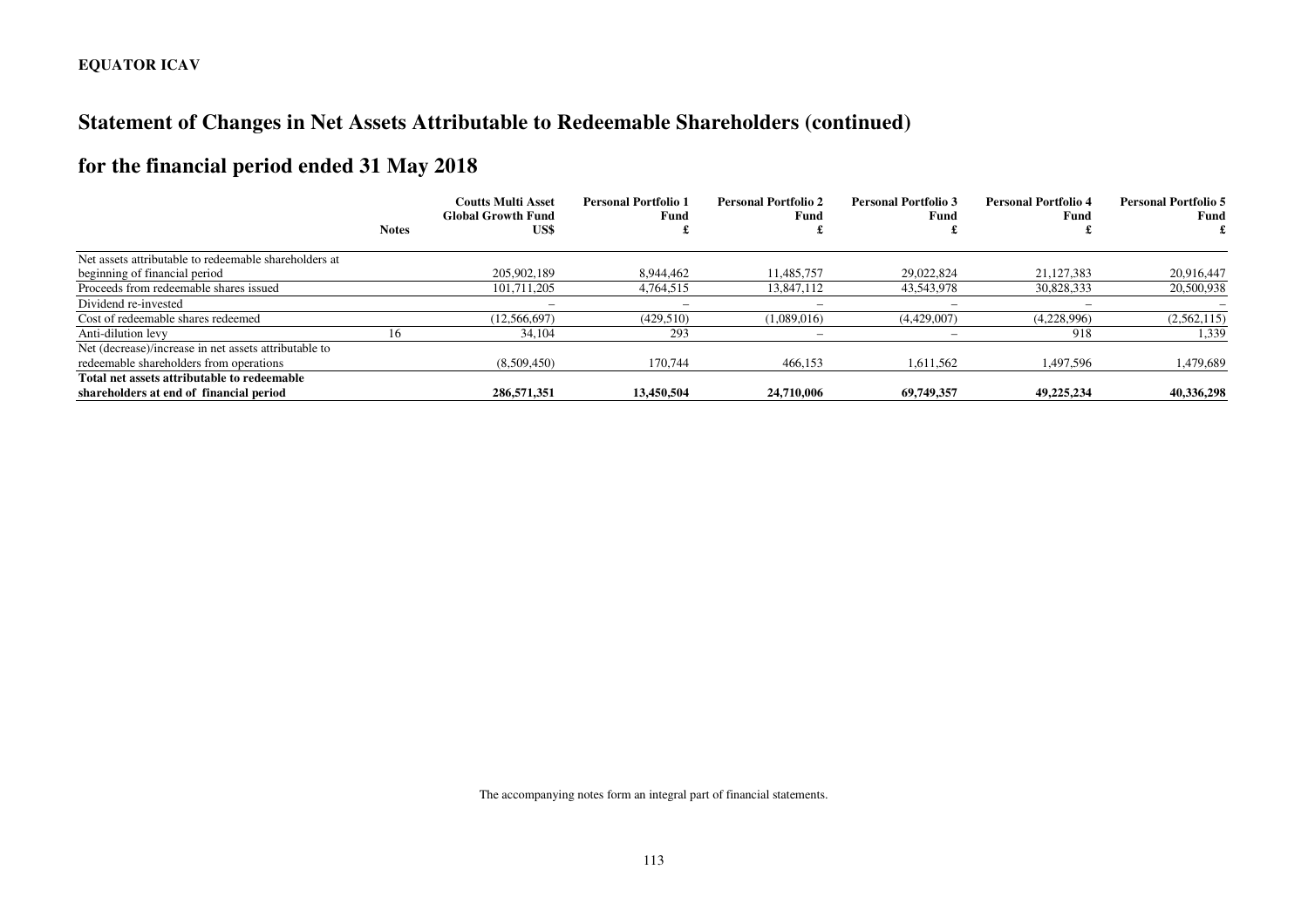# **Statement of Changes in Net Assets Attributable to Redeemable Shareholders (continued)**

# **for the financial period ended 31 May 2018**

|                                                       |              | <b>Equator UK Equity</b><br>Fund | <b>Equator UK Sovereign</b><br><b>Bond Fund</b> | <b>Equator US Equity</b><br>Fund |
|-------------------------------------------------------|--------------|----------------------------------|-------------------------------------------------|----------------------------------|
|                                                       | <b>Notes</b> | £                                | £                                               | US\$                             |
| Net assets attributable to redeemable shareholders at |              |                                  |                                                 |                                  |
| beginning of financial period                         |              | 1,602,923,663                    | 418,986,889                                     | 290,897,550                      |
| Proceeds from redeemable shares issued                |              | 87,790,111                       | 11.400.153                                      | 4,333,128                        |
| Dividend re-invested                                  |              | 31.487                           |                                                 | 2,766                            |
| Cost of redeemable shares redeemed                    |              | (114.624.407)                    | (26.014.894)                                    | (24,912,269)                     |
| Anti-dilution levy                                    | 16           |                                  |                                                 |                                  |
| Net increase in net assets attributable to redeemable |              |                                  |                                                 |                                  |
| shareholders from operations                          |              | 99.318.079                       | 3.240.648                                       | 12,325,357                       |
| Total net assets attributable to redeemable           |              |                                  |                                                 |                                  |
| shareholders at end of financial period               |              | 1,675,438,933                    | 407,612,796                                     | 282,646,532                      |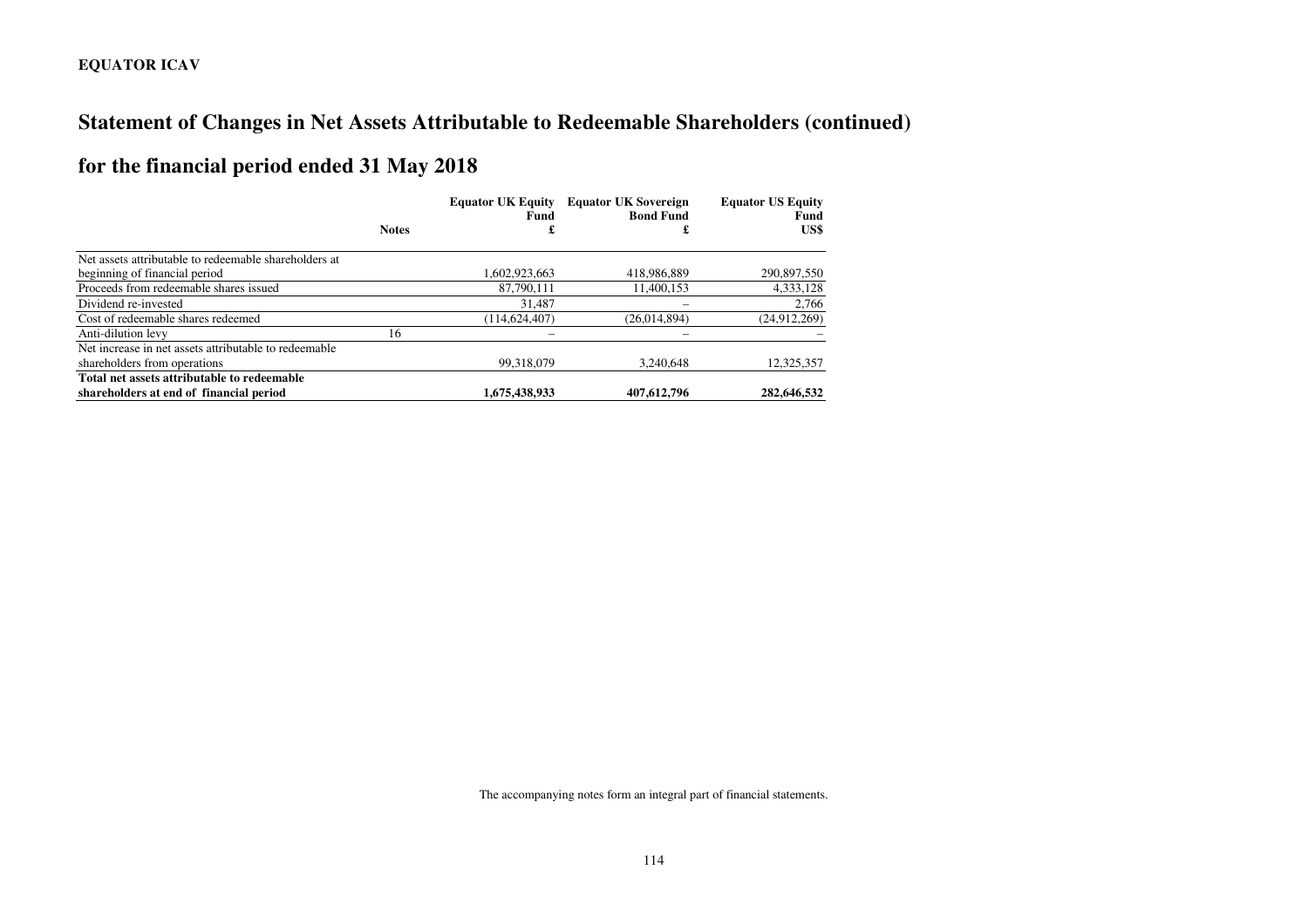### **1. Significant Accounting Policies**

#### **Statement of Compliance**

The condensed financial statements for the financial period ended 31 May 2019 have been prepared in accordance with Financial Reporting Standard ("FRS") 104: "Interim Financial Reporting", and Irish statute comprising the ICAV Act 2015, the UCITS Regulations and the Central Bank UCITS Regulations ("Irish statute"). The condensed financial statements should be read in conjunction with the audited financial statements for the financial year ended 30 November 2018, which have been prepared in accordance with FRS 102: "*The Financial Reporting Standard applicable in the United Kingdom and the Republic of Ireland*" ("FRS 102") and Irish statute.

#### **Basis of Preparation**

The financial statements have been prepared on a going concern basis under the historical cost convention as modified by the revaluation of financial assets and liabilities held at fair value through the profit or loss.

The format and certain wordings of the financial statements have been adapted from those contained in Irish statute so that, in the opinion of the Directors, they more appropriately reflect the nature of the ICAV's business as an investment fund.

The ICAV has availed of the exemption available to investment funds under Section 7 "Statement of Cash Flows" of FRS 102 not to prepare a cash flow statement on the basis that substantially all of the ICAV's investments are highly liquid and carried at fair value, and the ICAV provides a statement of changes in net assets attributable to redeemable shareholders.

The ICAV maintains a separate portfolio for each Fund. Shares in the relevant class are issued in the Fund selected by the investor, and the proceeds of issue are applied to the portfolio of assets established for that Fund. Each class is then credited or charged with the income and expenses attributable to those assets.

Upon redemption, shareholders are only entitled to their proportion of the net assets of the Fund in which their shares are designated. Accordingly, separate Statements of Comprehensive Income and Statements of Financial Position have been prepared in order to present to the shareholders of each Fund the results and net assets of the Fund to which they are entitled. These financial statements are stated in each relevant base currency.

The significant accounting policies and estimation techniques adopted by the ICAV for the financial period ended 31 May 2019 are consistent with those adopted by the ICAV for the annual financial statements for the financial year ended 30 November 2018.

### **2. Taxation**

The ICAV is an investment undertaking as defined in section 739B of the Taxes Consolidation Act, 1997 (as amended). Therefore the ICAV is not liable to Irish tax in respect of its income and gains other than on the occurrence of a chargeable event.

Generally a chargeable event arises on any distribution, redemption, repurchase, cancellation or transfer of shares by an Irish resident shareholder or the ending of a 'Relevant Period'. A 'Relevant Period' is an eight year period beginning with the acquisition of the shares by the Irish resident shareholder and each subsequent period of eight years beginning immediately after the preceding Relevant Period.

A gain on a chargeable event does not arise in respect of:

- (i) a shareholder who is not Irish resident and not ordinarily resident in Ireland at the time of the chargeable event, provided the necessary signed statutory declarations are held by the ICAV; or
- (ii) certain exempted Irish resident investors who have provided the ICAV with the necessary signed statutory declarations; or
- (iii) the exchange by a shareholder effected by way of an arm's length bargain where no payment is made to the shareholder of shares in the Fund for other shares in the Fund; or
- (iv) shares held in a recognised clearing system as designated by order of the Irish Revenue Commissioners; or
- (v) certain exchanges of shares between spouses and former spouses; or
- (vi) an exchange of shares arising on a qualifying amalgamation or reconstruction of the ICAV with another ICAV.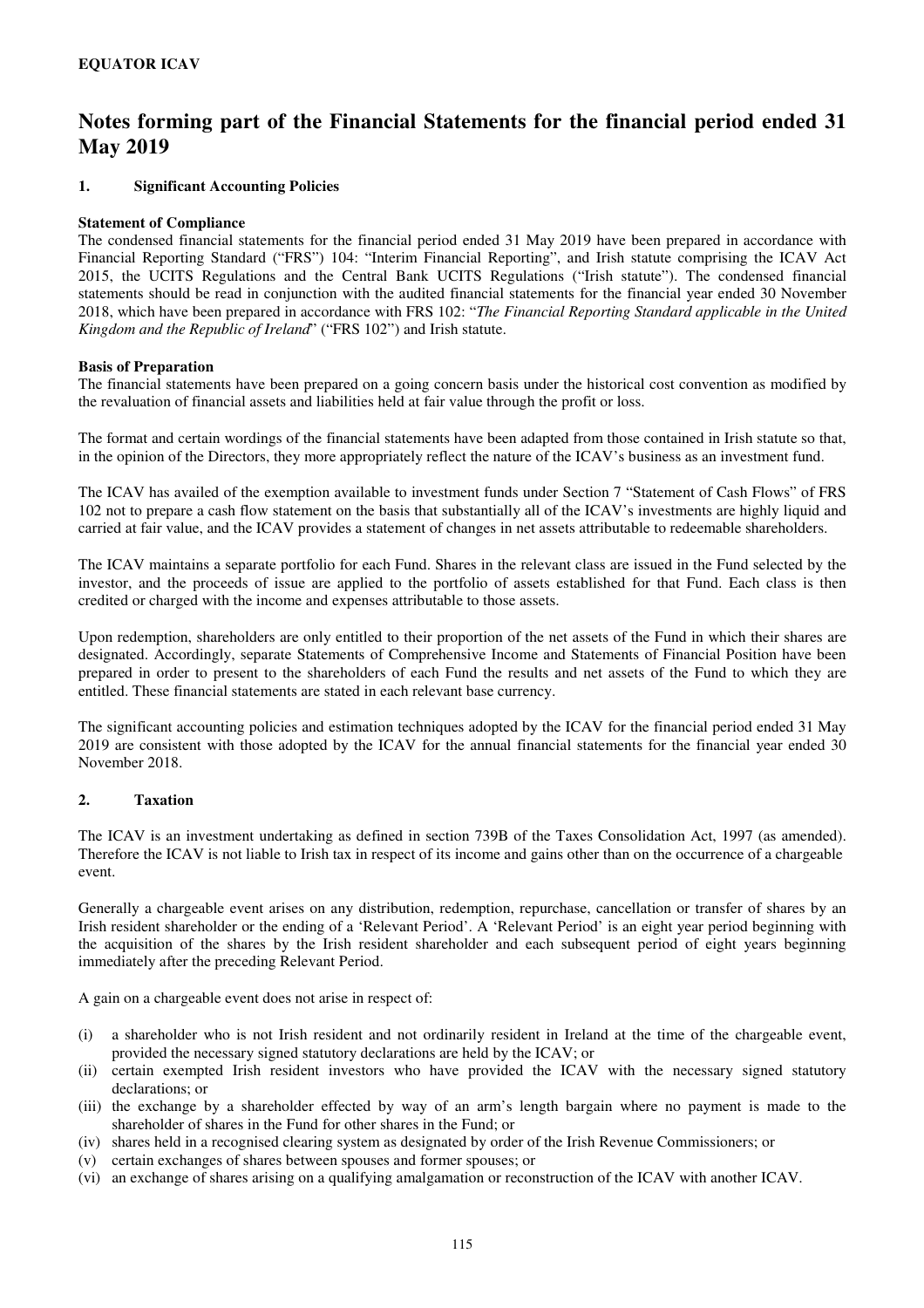### **2. Taxation (continued)**

Dividends, interest and capital gains (if any) received on investments made by the ICAV may be subject to withholding taxes imposed by the country from which the investment income/gains are received and such taxes may not be recoverable by the ICAV or its shareholders.

In the absence of an appropriate signed declaration, the ICAV will be liable to Irish tax on the occurrence of a chargeable event, and the ICAV reserves its right to withhold such taxes from the relevant shareholders.

### **3. Financial Assets and Liabilities at Fair Value through Profit or Loss**

### **Fair Value of Financial Instruments**

A key disclosure required is the categorisation of fair value measurements within a three level hierarchy that reflects the significance of inputs used in measuring the fair values. The fair value hierarchy is as follows:

- Level 1: The unadjusted quoted price in an active market for identical assets or liabilities that the entity can access at the measurement date.
- Level 2: Inputs other than quoted prices included within Level 1 that are observable (i.e. developed using market data) for the asset or liability, either directly or indirectly.
- Level 3: Inputs are unobservable (i.e. for which market data is unavailable) for the asset or liability.

These requirements do not have any financial impact on the measurement approach to amounts reported in the financial statements for the financial period ended 31 May 2019 and financial year ended 30 November 2018.

The following tables analyse within the fair value hierarchy the ICAV's financial assets and financial liabilities (by Fund) measured at fair value at 31 May 2019:

### **31 May 2019**

| <b>Coutts Multi Asset UK Defensive Fund</b>                   | Level 1    | Level 2     | Level 3   | <b>Total</b> |
|---------------------------------------------------------------|------------|-------------|-----------|--------------|
|                                                               | £          | £           | £         | £            |
| Financial assets at fair value through profit or loss         |            |             |           |              |
| <b>Investment Funds</b>                                       | 10,567,246 | 53,483,269  |           | 64,050,515   |
| <b>Transferable Securities</b>                                |            |             |           |              |
| - Bonds                                                       |            | 82,723,649  |           | 82,723,649   |
| - Equities                                                    | 5,192,655  |             |           | 5,192,655    |
| - Structured Notes                                            |            |             | 1,923,312 | 1,923,312    |
| <b>Financial Derivative Instruments</b>                       |            |             |           |              |
| - Futures                                                     | 97,620     |             |           | 97,620       |
| - Forward Exchange Contracts                                  |            | 26,223      |           | 26,223       |
| Total financial assets at fair value through profit or        |            |             |           |              |
| loss                                                          | 15,857,521 | 136,233,141 | 1,923,312 | 154,013,974  |
| Financial liabilities at fair value through profit or<br>loss |            |             |           |              |
| <b>Financial Derivative Instruments</b>                       |            |             |           |              |
| - Futures                                                     | 176,319    |             |           | 176,319      |
| - Forward Exchange Contracts                                  |            | 566,364     |           | 566,364      |
| Total financial liabilities at fair value through profit      |            |             |           |              |
| or loss                                                       | 176,319    | 566,364     |           | 742,683      |
|                                                               |            |             |           |              |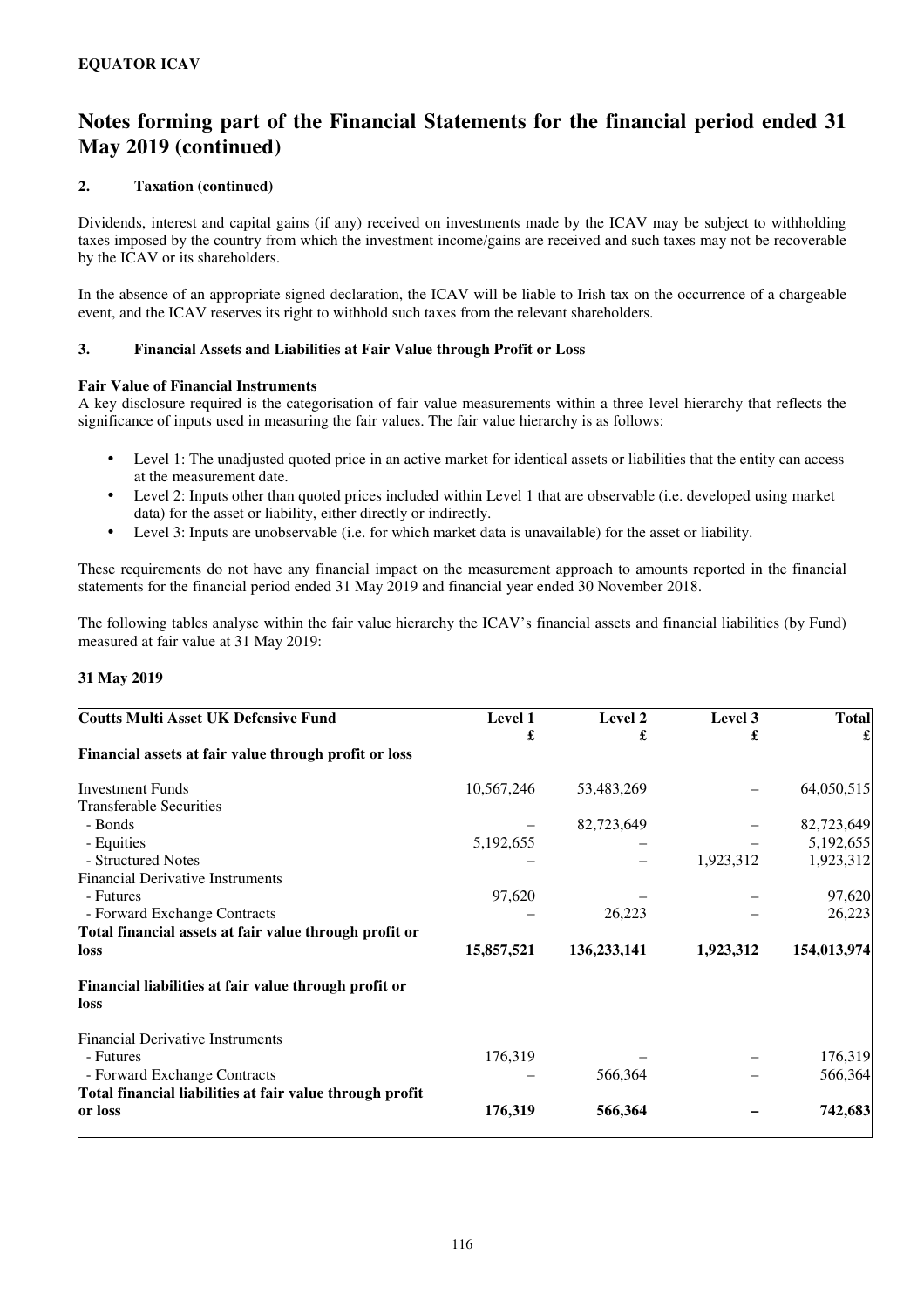## **3. Financial Assets and Liabilities at Fair Value through Profit or Loss (continued)**

| <b>Coutts Multi Asset UK Balanced Fund</b>                    | Level 1     | Level 2       | Level 3    | <b>Total</b>  |
|---------------------------------------------------------------|-------------|---------------|------------|---------------|
|                                                               | £           | £             | £          |               |
| Financial assets at fair value through profit or loss         |             |               |            |               |
| <b>Investment Funds</b>                                       | 69,434,166  | 810,885,154   |            | 880,319,320   |
| <b>Transferable Securities</b>                                |             |               |            |               |
| - Bonds                                                       |             | 511,242,274   |            | 511,242,274   |
| - Equities                                                    | 93,727,368  |               |            | 93,727,368    |
| - Structured Notes                                            |             |               | 16,554,134 | 16,554,134    |
| <b>Financial Derivative Instruments</b>                       |             |               |            |               |
| - Futures                                                     | 1,410,581   |               |            | 1,410,581     |
| - Forward Exchange Contracts                                  |             | 507,786       |            | 507,786       |
| Total financial assets at fair value through profit or        |             |               |            |               |
| loss                                                          | 164,572,115 | 1,322,635,214 | 16,554,134 | 1,503,761,463 |
| Financial liabilities at fair value through profit or<br>loss |             |               |            |               |
| <b>Financial Derivative Instruments</b>                       |             |               |            |               |
| - Futures                                                     | 3,254,358   |               |            | 3,254,358     |
| - Forward Exchange Contracts                                  |             | 3,159,861     |            | 3,159,861     |
| Total financial liabilities at fair value through profit      |             |               |            |               |
| or loss                                                       | 3,254,358   | 3,159,861     |            | 6,414,219     |

| <b>Coutts Multi Asset UK Growth Fund</b>                 | Level 1     | Level 2     | Level 3    | <b>Total</b> |
|----------------------------------------------------------|-------------|-------------|------------|--------------|
|                                                          | £           | £           | £          |              |
| Financial assets at fair value through profit or loss    |             |             |            |              |
| <b>Investment Funds</b>                                  | 45,157,824  | 466,298,830 |            | 511,456,654  |
| <b>Transferable Securities</b>                           |             |             |            |              |
| - Bonds                                                  |             | 99,914,528  |            | 99,914,528   |
| - Equities                                               | 56,954,949  |             |            | 56,954,949   |
| - Structured Notes                                       |             |             | 10,579,883 | 10,579,883   |
| <b>Financial Derivative Instruments</b>                  |             |             |            |              |
| - Futures                                                | 101,272     |             |            | 101,272      |
| - Forward Exchange Contracts                             |             | 469,878     |            | 469,878      |
| Total financial assets at fair value through profit or   |             |             |            |              |
| loss                                                     | 102,214,045 | 566,683,236 | 10,579,883 | 679,477,164  |
| Financial liabilities at fair value through profit or    |             |             |            |              |
| loss                                                     |             |             |            |              |
| <b>Financial Derivative Instruments</b>                  |             |             |            |              |
| - Futures                                                | 1,655,462   |             |            | 1,655,462    |
| - Forward Exchange Contracts                             |             | 901,516     |            | 901,516      |
| Total financial liabilities at fair value through profit |             |             |            |              |
| or loss                                                  | 1,655,462   | 901,516     |            | 2,556,978    |
|                                                          |             |             |            |              |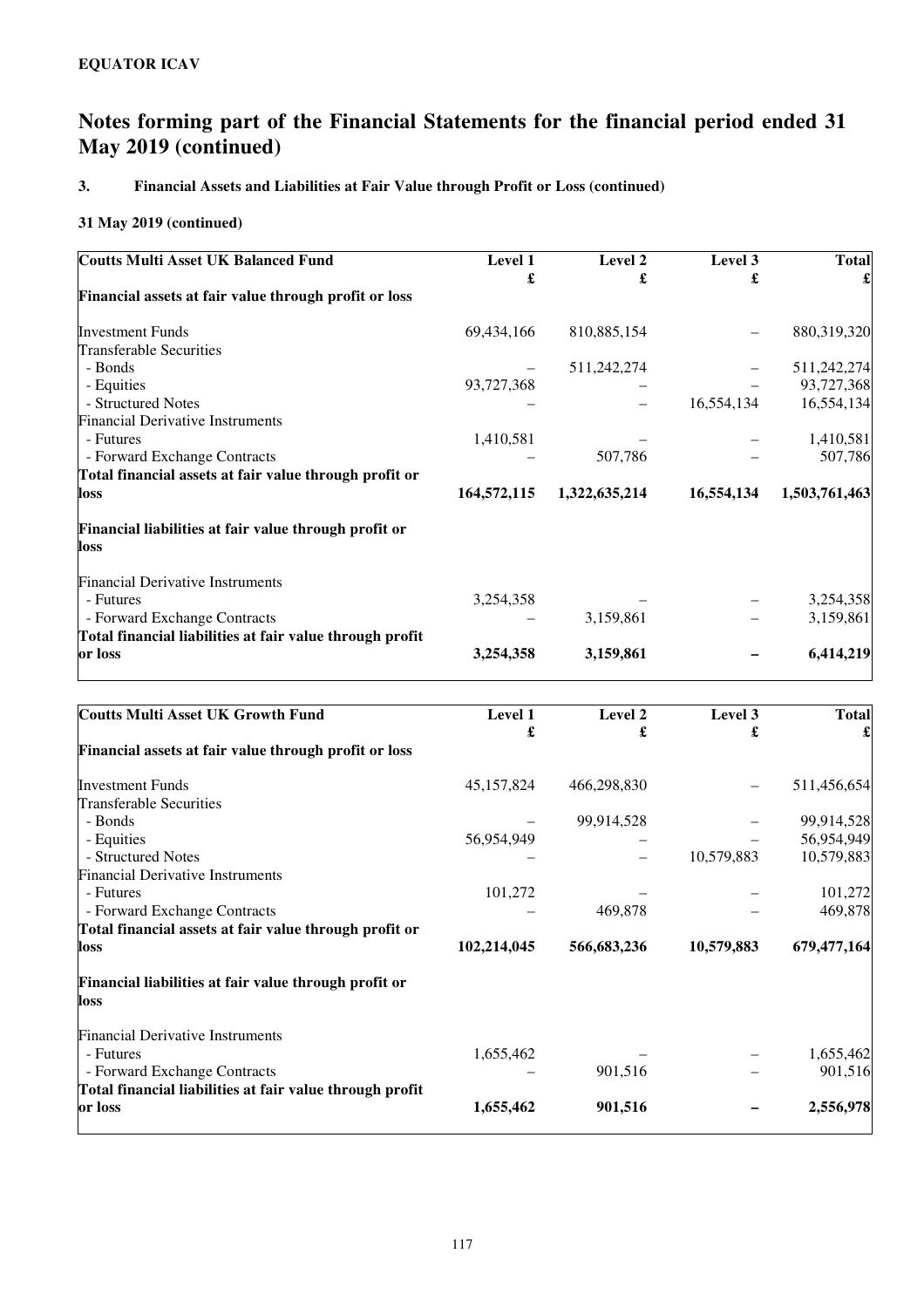## **3. Financial Assets and Liabilities at Fair Value through Profit or Loss (continued)**

| <b>Coutts Multi Asset UK Equity Growth Fund</b>          | Level 1    | Level 2     | Level 3   | <b>Total</b> |
|----------------------------------------------------------|------------|-------------|-----------|--------------|
|                                                          | £          | £           | £         |              |
| Financial assets at fair value through profit or loss    |            |             |           |              |
| <b>Investment Funds</b>                                  | 17,560,810 | 223,934,327 |           | 241,495,137  |
| <b>Transferable Securities</b>                           |            |             |           |              |
| - Bonds                                                  |            | 16,213,325  |           | 16,213,325   |
| - Equities                                               | 25,818,874 |             |           | 25,818,874   |
| - Structured Notes                                       |            |             | 6,143,148 | 6,143,148    |
| <b>Financial Derivative Instruments</b>                  |            |             |           |              |
| - Futures                                                | 290,148    |             |           | 290,148      |
| - Forward Exchange Contracts                             |            | 504,348     |           | 504,348      |
| Total financial assets at fair value through profit or   |            |             |           |              |
| loss                                                     | 43,669,832 | 240,652,000 | 6,143,148 | 290,464,980  |
| Financial liabilities at fair value through profit or    |            |             |           |              |
| loss                                                     |            |             |           |              |
| <b>Financial Derivative Instruments</b>                  |            |             |           |              |
| - Futures                                                | 610,728    |             |           | 610,728      |
| - Forward Exchange Contracts                             |            | 245,580     |           | 245,580      |
| Total financial liabilities at fair value through profit |            |             |           |              |
| or loss                                                  | 610,728    | 245,580     |           | 856,308      |

| <b>Coutts Multi Asset Global Defensive Fund</b>          | Level 1   | Level 2      | Level 3   | <b>Total</b> |
|----------------------------------------------------------|-----------|--------------|-----------|--------------|
|                                                          | US\$      | US\$         | US\$      | US\$         |
| Financial assets at fair value through profit or loss    |           |              |           |              |
| <b>Investment Funds</b>                                  | 1,392,530 | 43,716,358   |           | 45,108,888   |
| <b>Transferable Securities</b>                           |           |              |           |              |
| - Bonds                                                  |           | 40, 363, 172 |           | 40, 363, 172 |
| - Equities                                               | 455,277   |              |           | 455,277      |
| - Structured Notes                                       |           |              | 1,631,115 | 1,631,115    |
| <b>Financial Derivative Instruments</b>                  |           |              |           |              |
| - Futures                                                | 95,854    |              |           | 95,854       |
| - Forward Exchange Contracts                             |           | 474,705      |           | 474,705      |
| Total financial assets at fair value through profit or   |           |              |           |              |
| loss                                                     | 1,943,661 | 84,554,235   | 1,631,115 | 88,129,011   |
| Financial liabilities at fair value through profit or    |           |              |           |              |
| loss                                                     |           |              |           |              |
| <b>Financial Derivative Instruments</b>                  |           |              |           |              |
| - Futures                                                | 77,590    |              |           | 77,590       |
| - Forward Exchange Contracts                             |           | 174,502      |           | 174,502      |
| Total financial liabilities at fair value through profit |           |              |           |              |
| or loss                                                  | 77,590    | 174,502      |           | 252,092      |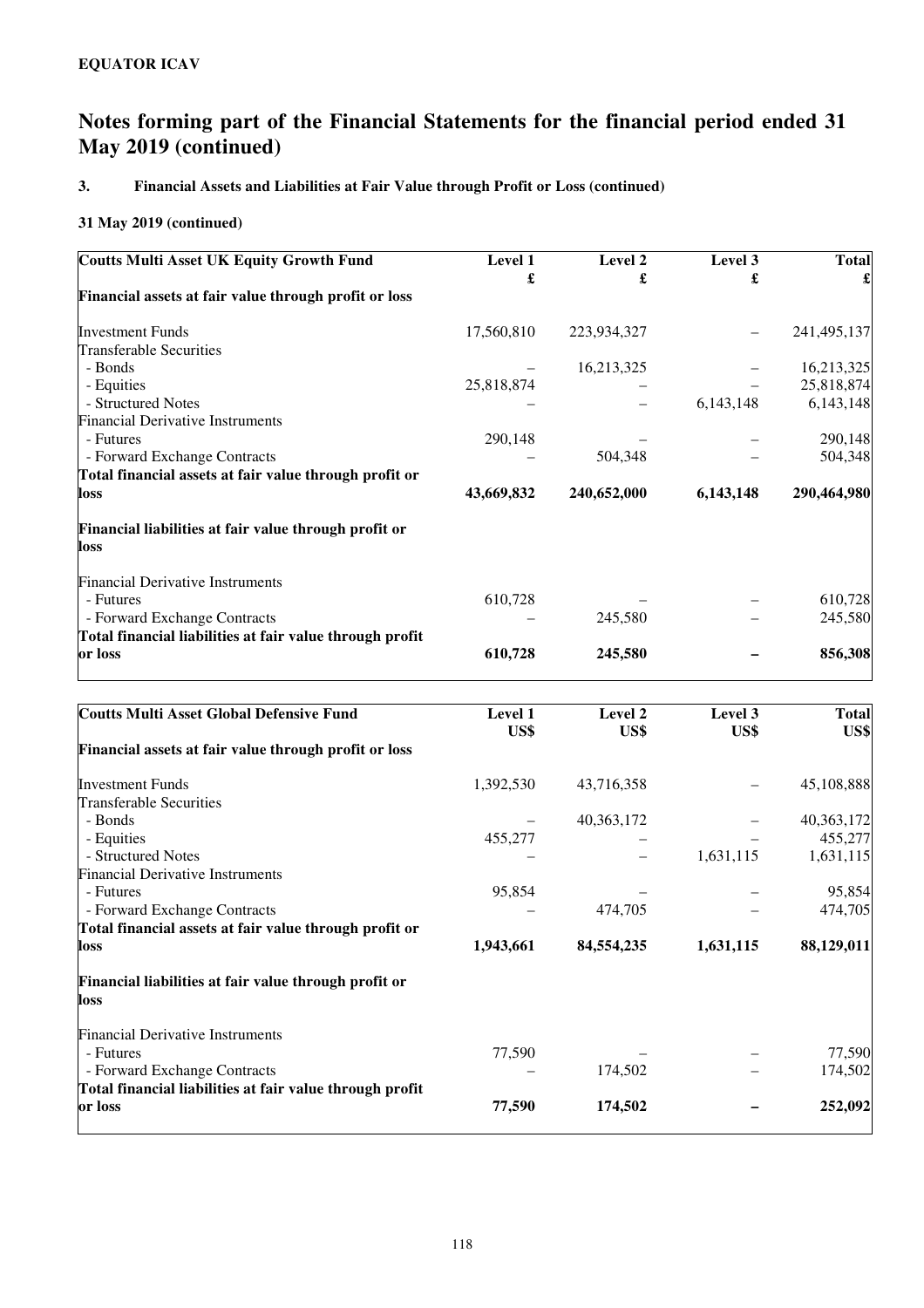## **3. Financial Assets and Liabilities at Fair Value through Profit or Loss (continued)**

| <b>Coutts Multi Asset Global Balanced Fund</b>                | Level 1<br>US\$ | Level 2<br>US\$ | Level 3<br>US\$ | <b>Total</b><br>US\$ |
|---------------------------------------------------------------|-----------------|-----------------|-----------------|----------------------|
| Financial assets at fair value through profit or loss         |                 |                 |                 |                      |
| <b>Investment Funds</b>                                       | 9,546,252       | 229,676,852     |                 | 239,223,104          |
| <b>Transferable Securities</b>                                |                 |                 |                 |                      |
| - Bonds                                                       |                 | 118,038,427     |                 | 118,038,427          |
| - Equities                                                    | 15,853,990      |                 |                 | 15,853,990           |
| - Structured Notes                                            |                 |                 | 5,071,122       | 5,071,122            |
| <b>Financial Derivative Instruments</b>                       |                 |                 |                 |                      |
| - Futures                                                     | 238,672         |                 |                 | 238,672              |
| - Forward Exchange Contracts                                  |                 | 2,249,246       |                 | 2,249,246            |
| Total financial assets at fair value through profit or        |                 |                 |                 |                      |
| loss                                                          | 25,638,914      | 349,964,525     | 5,071,122       | 380,674,561          |
| Financial liabilities at fair value through profit or<br>loss |                 |                 |                 |                      |
| <b>Financial Derivative Instruments</b>                       |                 |                 |                 |                      |
| - Futures                                                     | 1,127,441       |                 |                 | 1,127,441            |
| - Forward Exchange Contracts                                  |                 | 1,321,335       |                 | 1,321,335            |
| Total financial liabilities at fair value through profit      |                 |                 |                 |                      |
| or loss                                                       | 1,127,441       | 1,321,335       |                 | 2,448,776            |

| Level 1      | Level 2       | Level 3   | <b>Total</b><br>US\$ |
|--------------|---------------|-----------|----------------------|
|              |               |           |                      |
| 16,505,376   | 274, 263, 869 |           | 290,769,245          |
|              |               |           |                      |
|              | 59,445,522    |           | 59,445,522           |
| 27,594,642   |               |           | 27,594,642           |
|              |               | 6,444,920 | 6,444,920            |
|              |               |           |                      |
| 81,250       |               |           | 81,250               |
|              | 2,094,981     |           | 2,094,981            |
|              |               |           |                      |
| 44, 181, 268 | 335,804,372   | 6,444,920 | 386,430,560          |
|              |               |           |                      |
|              |               |           |                      |
|              |               |           |                      |
| 1,321,286    |               |           | 1,321,286            |
|              | 1,457,925     |           | 1,457,925            |
|              |               |           |                      |
| 1,321,286    | 1,457,925     |           | 2,779,211            |
|              | US\$          | US\$      | US\$                 |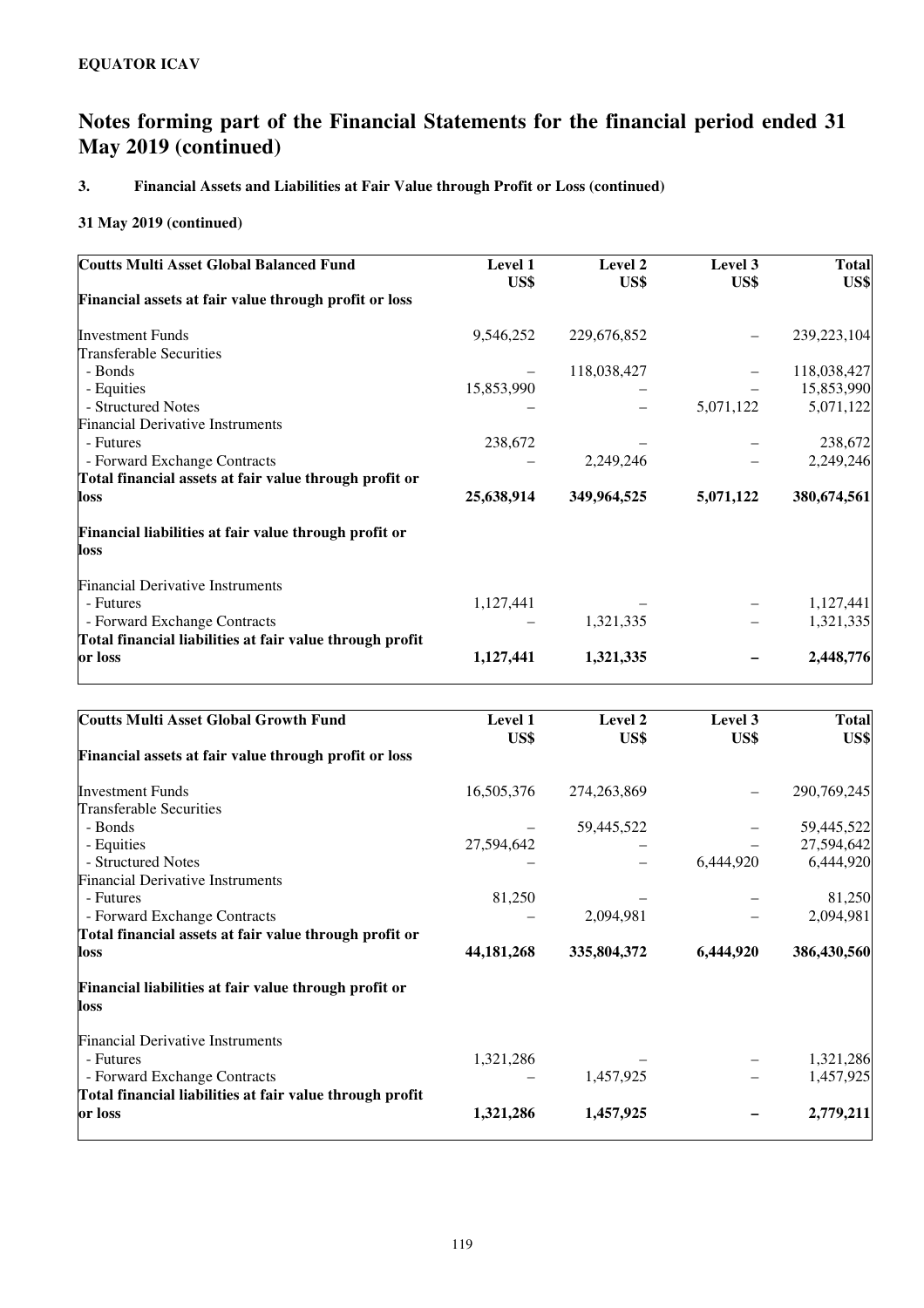## **3. Financial Assets and Liabilities at Fair Value through Profit or Loss (continued)**

| <b>Personal Portfolio 1 Fund</b>                       | <b>Level 1</b> | Level 2    | Level 3 | <b>Total</b> |
|--------------------------------------------------------|----------------|------------|---------|--------------|
|                                                        | £              | £          | £       |              |
| Financial assets at fair value through profit or loss  |                |            |         |              |
| <b>Investment Funds</b>                                | 1,107,844      | 7,912,488  |         | 9,020,332    |
| <b>Transferable Securities</b>                         |                |            |         |              |
| - Bonds                                                | -              | 8,975,997  |         | 8,975,997    |
| Total financial assets at fair value through profit or |                |            |         |              |
| loss                                                   | 1,107,844      | 16,888,485 |         | 17,996,329   |

| <b>Level 1</b> | Level 2    | Level 3 | <b>Total</b> |
|----------------|------------|---------|--------------|
|                |            |         |              |
| 4,673,810      | 20,828,239 |         | 25,502,049   |
|                | 13.347.694 |         | 13,347,694   |
| 4,673,810      | 34,175,933 | -       | 38,849,743   |
|                | £          | £       | £            |

| <b>Personal Portfolio 3 Fund</b>                       | <b>Level 1</b> | Level 2     | Level 3 | <b>Total</b> |
|--------------------------------------------------------|----------------|-------------|---------|--------------|
|                                                        | £              | £           | £       |              |
| Financial assets at fair value through profit or loss  |                |             |         |              |
| <b>Investment Funds</b>                                | 22,455,086     | 73,194,381  | —       | 95,649,467   |
| <b>Transferable Securities</b>                         |                |             |         |              |
| - Bonds                                                |                | 27,068,150  | —       | 27,068,150   |
| Total financial assets at fair value through profit or |                |             |         |              |
| loss                                                   | 22,455,086     | 100,262,531 | -       | 122,717,617  |

| <b>Personal Portfolio 4 Fund</b>                       | <b>Level 1</b> | Level 2    | Level 3 | <b>Total</b> |
|--------------------------------------------------------|----------------|------------|---------|--------------|
| Financial assets at fair value through profit or loss  | £              | £          | £       |              |
|                                                        |                |            |         |              |
| <b>Investment Funds</b>                                | 20,457,406     | 57,683,221 |         | 78,140,627   |
| <b>Transferable Securities</b>                         |                |            |         |              |
| - Bonds                                                |                | 5,492,090  |         | 5,492,090    |
| Total financial assets at fair value through profit or |                |            |         |              |
| loss                                                   | 20,457,406     | 63,175,311 | -       | 83,632,717   |
|                                                        |                |            |         |              |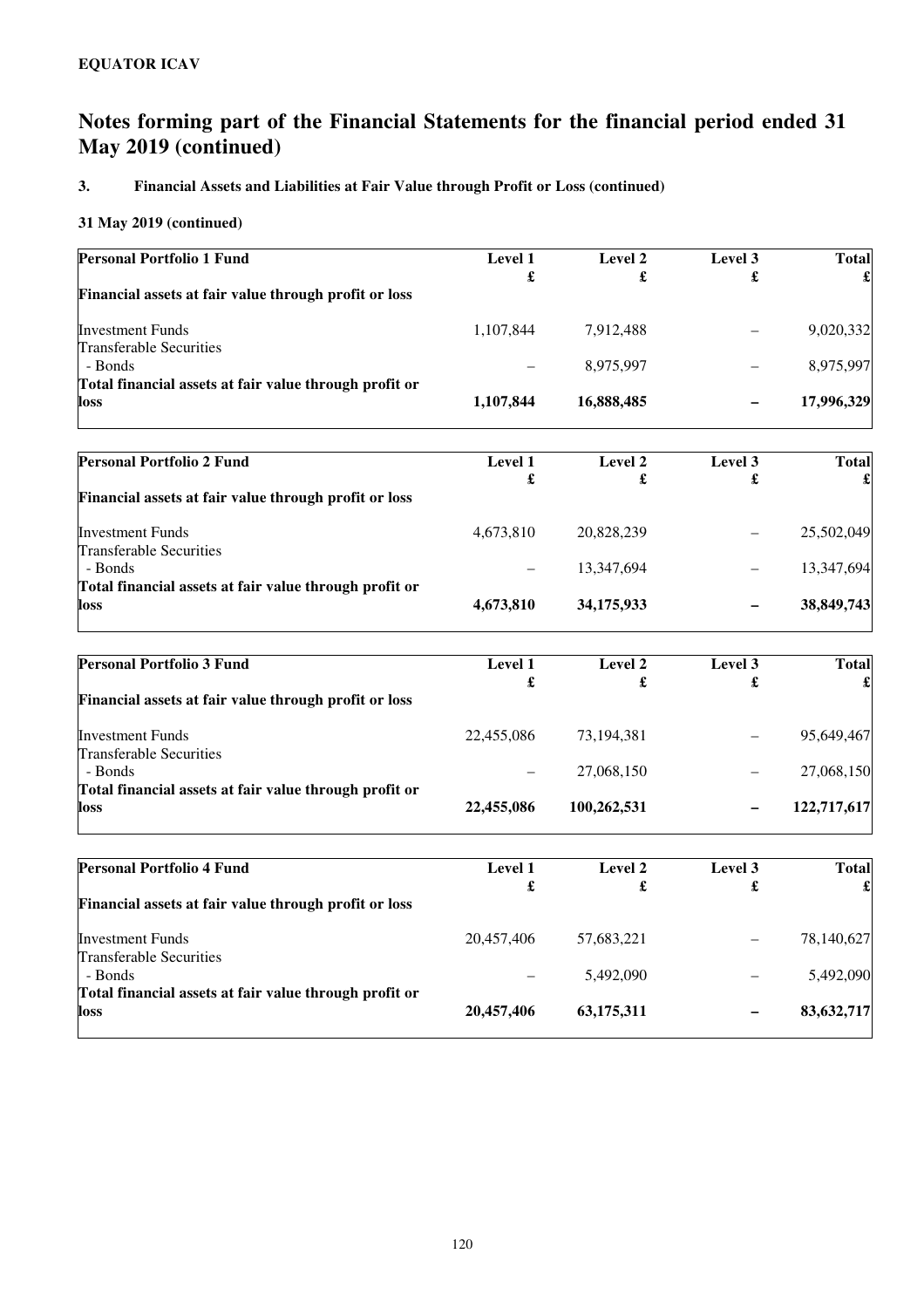## **3. Financial Assets and Liabilities at Fair Value through Profit or Loss (continued)**

| <b>Personal Portfolio 5 Fund</b>                                                  | Level 1      | Level 2       | Level 3 | <b>Total</b>  |
|-----------------------------------------------------------------------------------|--------------|---------------|---------|---------------|
| Financial assets at fair value through profit or loss                             | £            | £             | £       |               |
| <b>Investment Funds</b><br>Total financial assets at fair value through profit or | 22,167,512   | 48,550,709    |         | 70,718,221    |
| loss                                                                              | 22, 167, 512 | 48,550,709    |         | 70,718,221    |
| <b>Equator UK Equity Fund</b>                                                     | Level 1      | Level 2       | Level 3 | <b>Total</b>  |
| Financial assets at fair value through profit or loss                             | £            | £             | £       |               |
| Investment Funds<br>Total financial assets at fair value through profit or        | 101,795,589  | 1,271,351,041 |         | 1,373,146,630 |
| loss                                                                              | 101,795,589  | 1,271,351,041 |         | 1,373,146,630 |
| <b>Equator UK Sovereign Bond Fund</b>                                             | Level 1      | Level 2       | Level 3 | <b>Total</b>  |
| Financial assets at fair value through profit or loss                             | £            | £             | £       |               |
| <b>Transferable Securities</b><br>- Bonds                                         |              | 632,939,367   |         | 632,939,367   |
| Total financial assets at fair value through profit or<br>loss                    |              | 632,939,367   |         | 632,939,367   |
| <b>Equator US Equity Fund</b>                                                     | Level 1      | Level 2       | Level 3 | <b>Total</b>  |
| Financial assets at fair value through profit or loss                             | US\$         | US\$          | US\$    | US\$          |
| <b>Investment Funds</b><br>Total financial assets at fair value through profit or | 100,182,300  | 561,260,887   |         | 661,443,187   |
| loss                                                                              | 100,182,300  | 561,260,887   |         | 661,443,187   |
| Financial liabilities at fair value through profit or<br>loss                     |              |               |         |               |
| <b>Financial Derivative Instruments</b><br>- Futures                              | 25,134       |               |         | 25,134        |
| Total financial liabilities at fair value through profit<br>or loss               | 25,134       |               |         | 25,134        |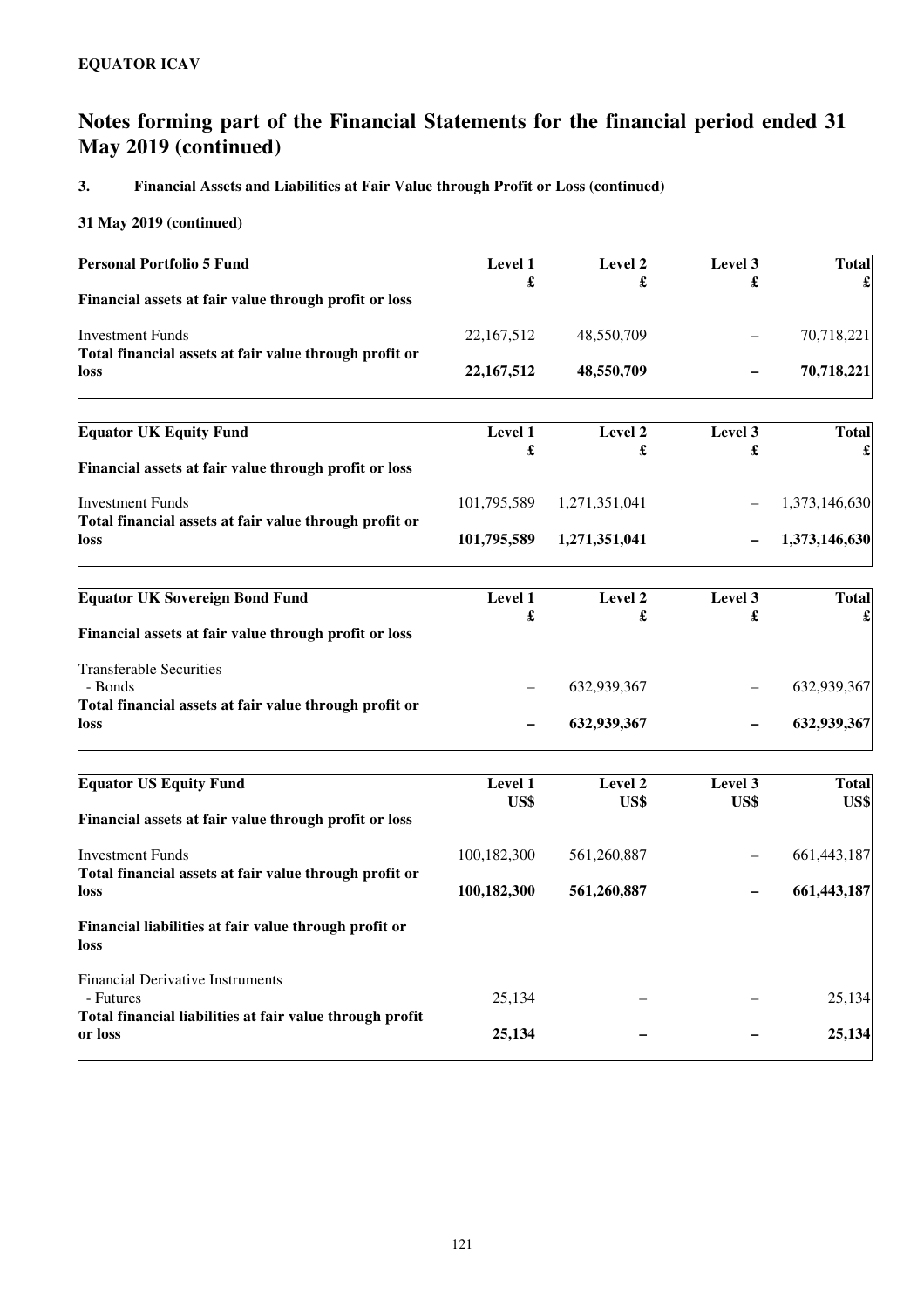## **3. Financial Assets and Liabilities at Fair Value through Profit or Loss (continued)**

### **30 November 2018**

| <b>Coutts Multi Asset UK Defensive Fund</b>              | Level 1    | Level 2     | Level 3   | <b>Total</b> |
|----------------------------------------------------------|------------|-------------|-----------|--------------|
|                                                          | £          | £           | £         |              |
| Financial assets at fair value through profit or loss    |            |             |           |              |
| <b>Investment Funds</b>                                  | 19,242,664 | 50,745,616  |           | 69,988,280   |
| Transferable Securities                                  |            |             |           |              |
| - Bonds                                                  |            | 65,977,207  |           | 65,977,207   |
| - Equities                                               | 4,001,463  |             |           | 4,001,463    |
| - Structured Notes                                       |            |             | 1,831,211 | 1,831,211    |
| <b>Financial Derivative Instruments</b>                  |            |             |           |              |
| - Futures                                                | 8,950      |             |           | 8,950        |
| Total financial assets at fair value through profit or   |            |             |           |              |
| loss                                                     | 23,253,077 | 116,722,823 | 1,831,211 | 141,807,111  |
| Financial liabilities at fair value through profit or    |            |             |           |              |
| loss                                                     |            |             |           |              |
| <b>Financial Derivative Instruments</b>                  |            |             |           |              |
| - Futures                                                | 382,251    |             |           | 382,251      |
| - Forward Exchange Contracts                             |            | 747,088     |           | 747,088      |
| Total financial liabilities at fair value through profit |            |             |           |              |
| or loss                                                  | 382,251    | 747,088     |           | 1,129,339    |

| £<br>574,222,619<br>417,916,878 | £<br>37,070,856        | <b>Total</b><br>656,014,748<br>94,109,533<br>37,070,856 |
|---------------------------------|------------------------|---------------------------------------------------------|
|                                 |                        |                                                         |
|                                 |                        |                                                         |
|                                 |                        |                                                         |
|                                 |                        | 417,916,878                                             |
|                                 |                        |                                                         |
|                                 |                        |                                                         |
|                                 |                        |                                                         |
|                                 |                        |                                                         |
| 992,139,497                     | 37,070,856             | 1,205,112,015                                           |
|                                 |                        |                                                         |
|                                 |                        |                                                         |
|                                 |                        |                                                         |
|                                 |                        | 13,914,392                                              |
|                                 |                        | 5,862,982                                               |
|                                 |                        |                                                         |
|                                 |                        | 19,777,374                                              |
|                                 | 5,862,982<br>5,862,982 |                                                         |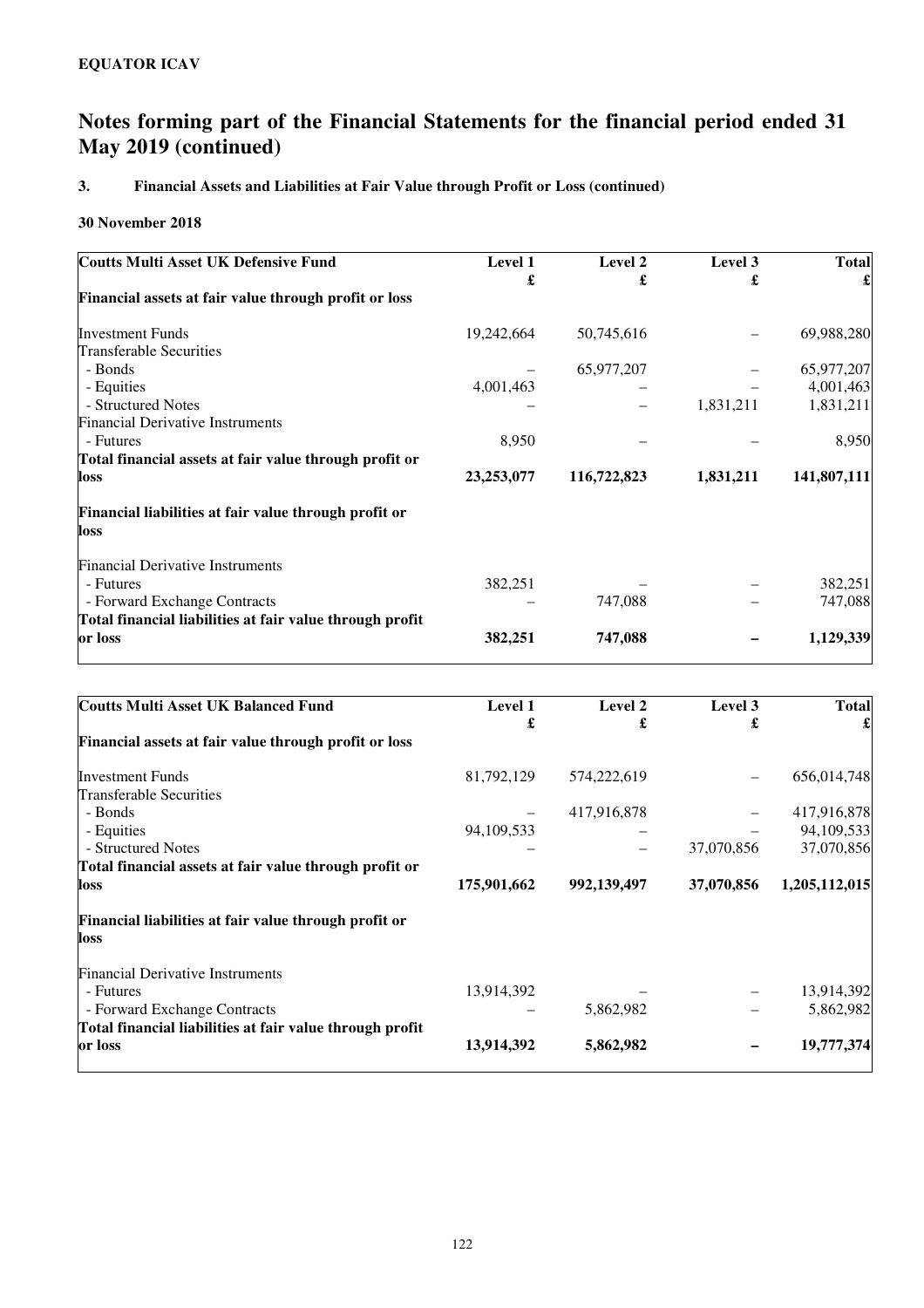## **3. Financial Assets and Liabilities at Fair Value through Profit or Loss (continued)**

| <b>Coutts Multi Asset UK Growth Fund</b>                 | Level 1     | Level 2       | Level 3    | <b>Total</b> |
|----------------------------------------------------------|-------------|---------------|------------|--------------|
|                                                          | £           | £             | £          |              |
| Financial assets at fair value through profit or loss    |             |               |            |              |
| <b>Investment Funds</b>                                  | 49,809,685  | 288, 234, 267 |            | 338,043,952  |
| Transferable Securities                                  |             |               |            |              |
| - Bonds                                                  |             | 128,036,181   |            | 128,036,181  |
| - Equities                                               | 61,325,306  |               |            | 61,325,306   |
| - Structured Notes                                       |             |               | 22,356,076 | 22,356,076   |
| Total financial assets at fair value through profit or   |             |               |            |              |
| loss                                                     | 111,134,991 | 416,270,448   | 22,356,076 | 549,761,515  |
| Financial liabilities at fair value through profit or    |             |               |            |              |
| loss                                                     |             |               |            |              |
| <b>Financial Derivative Instruments</b>                  |             |               |            |              |
| - Futures                                                | 7,812,467   |               |            | 7,812,467    |
| - Forward Exchange Contracts                             |             | 2,838,253     |            | 2,838,253    |
| Total financial liabilities at fair value through profit |             |               |            |              |
| or loss                                                  | 7,812,467   | 2,838,253     |            | 10,650,720   |

| <b>Coutts Multi Asset UK Equity Growth Fund</b>               | <b>Level 1</b> | Level 2     | Level 3    | <b>Total</b> |
|---------------------------------------------------------------|----------------|-------------|------------|--------------|
|                                                               | £              | £           | £          |              |
| Financial assets at fair value through profit or loss         |                |             |            |              |
| <b>Investment Funds</b>                                       | 19,728,866     | 149,431,548 |            | 169,160,414  |
| Transferable Securities                                       |                |             |            |              |
| - Bonds                                                       |                | 53,809,916  |            | 53,809,916   |
| - Equities                                                    | 33,990,330     |             |            | 33,990,330   |
| - Structured Notes                                            |                |             | 11,554,638 | 11,554,638   |
| Total financial assets at fair value through profit or        |                |             |            |              |
| loss                                                          | 53,719,196     | 203,241,464 | 11,554,638 | 268,515,298  |
| Financial liabilities at fair value through profit or<br>loss |                |             |            |              |
|                                                               |                |             |            |              |
| <b>Financial Derivative Instruments</b>                       |                |             |            |              |
| - Futures                                                     | 4,841,209      |             |            | 4,841,209    |
| - Forward Exchange Contracts                                  |                | 1,117,161   |            | 1,117,161    |
| Total financial liabilities at fair value through profit      |                |             |            |              |
| or loss                                                       | 4,841,209      | 1,117,161   |            | 5,958,370    |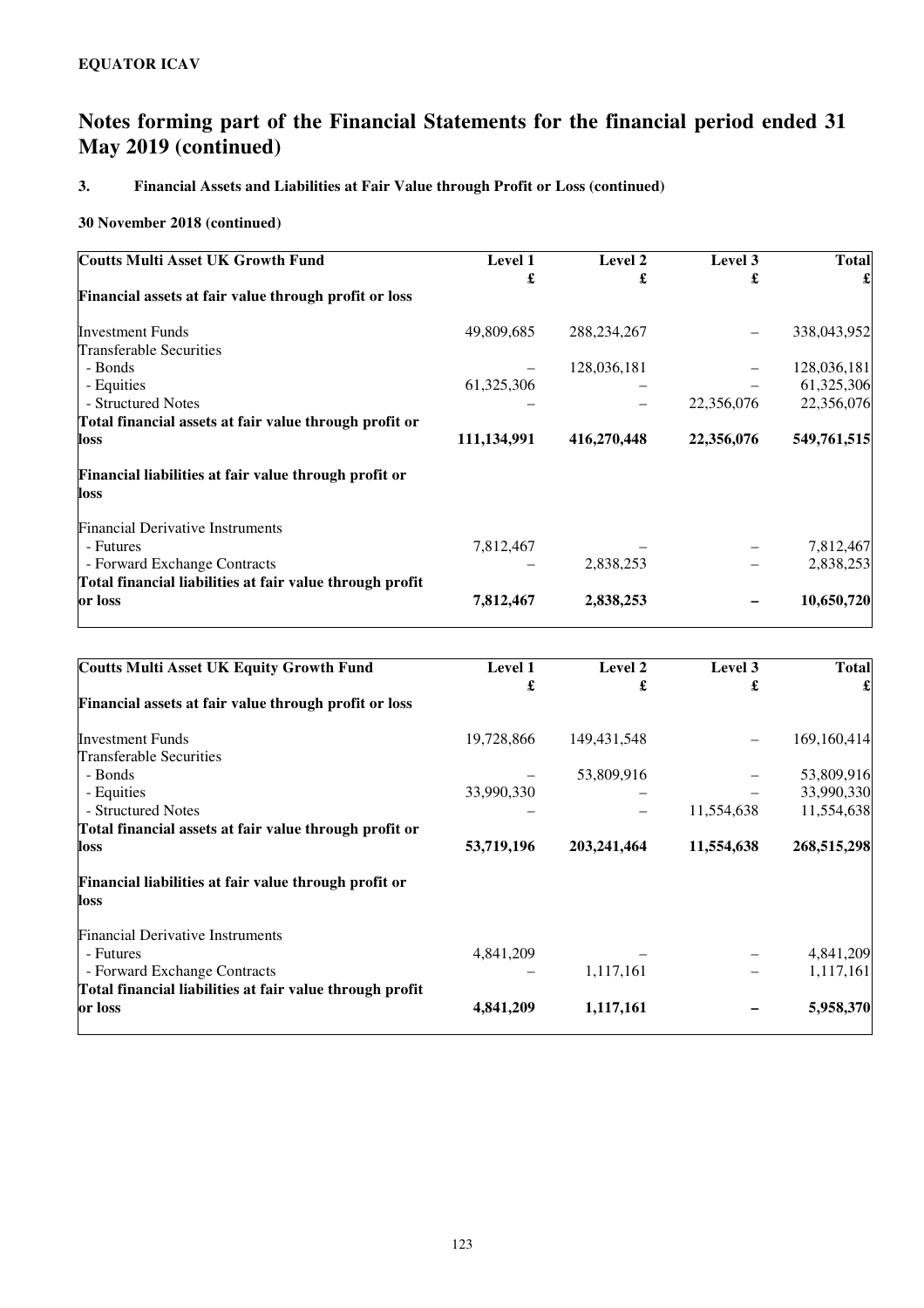## **3. Financial Assets and Liabilities at Fair Value through Profit or Loss (continued)**

| <b>Coutts Multi Asset Global Defensive Fund</b>               | Level 1   | Level 2    | Level 3   | <b>Total</b> |
|---------------------------------------------------------------|-----------|------------|-----------|--------------|
|                                                               | US\$      | US\$       | US\$      | US\$         |
| Financial assets at fair value through profit or loss         |           |            |           |              |
| <b>Investment Funds</b>                                       | 3,943,540 | 46,323,425 |           | 50,266,965   |
| Transferable Securities                                       |           |            |           |              |
| - Bonds                                                       |           | 38,501,211 |           | 38,501,211   |
| - Equities                                                    | 1,867,507 |            |           | 1,867,507    |
| - Structured Notes                                            |           |            | 1,511,498 | 1,511,498    |
| <b>Financial Derivative Instruments</b>                       |           |            |           |              |
| - Futures                                                     | 20,016    |            |           | 20,016       |
| - Forward Exchange Contracts                                  |           | 505,996    |           | 505,996      |
| Total financial assets at fair value through profit or        |           |            |           |              |
| loss                                                          | 5,831,063 | 85,330,632 | 1,511,498 | 92,673,193   |
| Financial liabilities at fair value through profit or<br>loss |           |            |           |              |
| <b>Financial Derivative Instruments</b>                       |           |            |           |              |
| - Futures                                                     | 578,292   |            |           | 578,292      |
| - Forward Exchange Contracts                                  |           | 258,712    |           | 258,712      |
| Total financial liabilities at fair value through profit      |           |            |           |              |
| or loss                                                       | 578,292   | 258,712    |           | 837,004      |

| <b>Coutts Multi Asset Global Balanced Fund</b>           | Level 1<br>US\$ | Level 2<br>US\$ | Level 3<br>US\$ | <b>Total</b><br>US\$ |
|----------------------------------------------------------|-----------------|-----------------|-----------------|----------------------|
| Financial assets at fair value through profit or loss    |                 |                 |                 |                      |
| <b>Investment Funds</b>                                  | 20,538,291      | 151,279,142     |                 | 171,817,433          |
| <b>Transferable Securities</b>                           |                 |                 |                 |                      |
| - Bonds                                                  |                 | 103,744,423     |                 | 103,744,423          |
| - Equities                                               | 21,480,149      |                 |                 | 21,480,149           |
| - Structured Notes                                       |                 |                 | 9,992,732       | 9,992,732            |
| <b>Financial Derivative Instruments</b>                  |                 |                 |                 |                      |
| - Futures                                                | 17,672          |                 |                 | 17,672               |
| - Forward Exchange Contracts                             |                 | 1,821,126       |                 | 1,821,126            |
| Total financial assets at fair value through profit or   |                 |                 |                 |                      |
| loss                                                     | 42,036,112      | 256,844,691     | 9,992,732       | 308,873,535          |
| Financial liabilities at fair value through profit or    |                 |                 |                 |                      |
| loss                                                     |                 |                 |                 |                      |
| <b>Financial Derivative Instruments</b>                  |                 |                 |                 |                      |
| - Futures                                                | 3,438,248       |                 |                 | 3,438,248            |
| - Forward Exchange Contracts                             |                 | 1,644,376       |                 | 1,644,376            |
| Total financial liabilities at fair value through profit |                 |                 |                 |                      |
| or loss                                                  | 3,438,248       | 1,644,376       |                 | 5,082,624            |
|                                                          |                 |                 |                 |                      |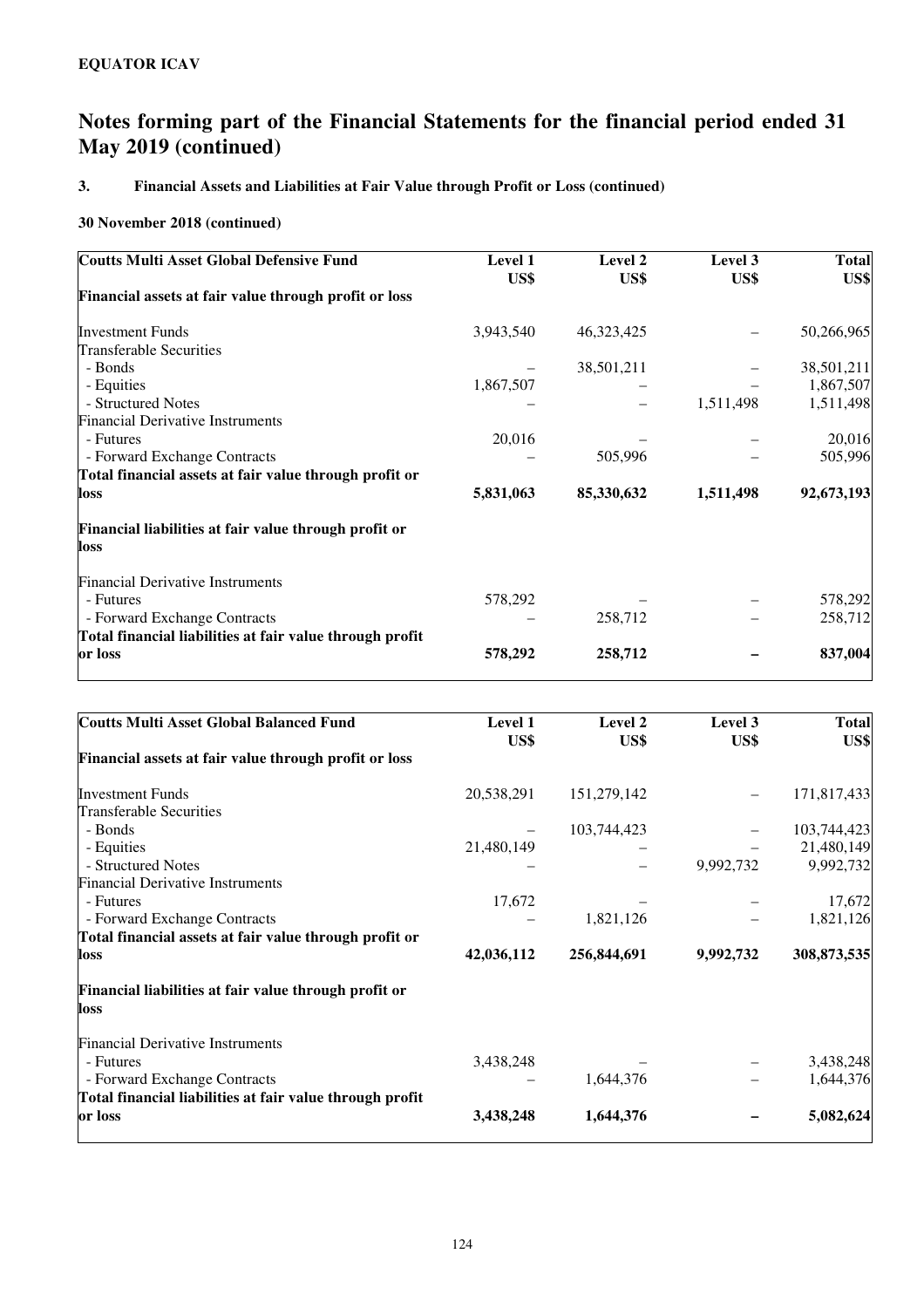## **3. Financial Assets and Liabilities at Fair Value through Profit or Loss (continued)**

| Level 1    | Level 2     | Level 3    | <b>Total</b>       |
|------------|-------------|------------|--------------------|
|            |             |            | US\$               |
|            |             |            |                    |
| 23,332,937 | 199,453,055 |            | 222,785,992        |
|            |             |            |                    |
|            | 74,454,580  |            | 74,454,580         |
| 33,967,680 |             |            | 33,967,680         |
|            |             |            | 13,395,960         |
|            |             |            |                    |
|            | 1,805,906   |            | 1,805,906          |
|            |             |            |                    |
| 57,300,617 | 275,713,541 | 13,395,960 | 346,410,118        |
|            |             |            |                    |
|            |             |            |                    |
|            |             |            |                    |
| 5,534,327  |             |            | 5,534,327          |
|            | 1,946,642   |            | 1,946,642          |
|            |             |            |                    |
| 5,534,327  | 1,946,642   |            | 7,480,969          |
|            | US\$        | US\$       | US\$<br>13,395,960 |

| <b>Personal Portfolio 1 Fund</b>                       | <b>Level 1</b> | Level 2    | Level 3 | <b>Total</b> |
|--------------------------------------------------------|----------------|------------|---------|--------------|
|                                                        | £              | £          | £       |              |
| Financial assets at fair value through profit or loss  |                |            |         |              |
| <b>Investment Funds</b>                                | 1,211,159      | 7,282,773  |         | 8,493,932    |
| <b>Transferable Securities</b>                         |                |            |         |              |
| - Bonds                                                |                | 6.502.334  |         | 6,502,334    |
| Total financial assets at fair value through profit or |                |            |         |              |
| loss                                                   | 1,211,159      | 13,785,107 |         | 14,996,266   |

| <b>Personal Portfolio 2 Fund</b>                                  | Level 1   | Level 2      | Level 3 | <b>Total</b> |
|-------------------------------------------------------------------|-----------|--------------|---------|--------------|
|                                                                   | £         |              |         |              |
| Financial assets at fair value through profit or loss             |           |              |         |              |
| <b>Investment Funds</b>                                           | 4.310.309 | 17, 169, 151 |         | 21,479,460   |
| <b>Transferable Securities</b>                                    |           |              |         |              |
| - Bonds<br>Total financial assets at fair value through profit or |           | 8,818,346    |         | 8,818,346    |
| loss                                                              | 4,310,309 | 25,987,497   | -       | 30,297,806   |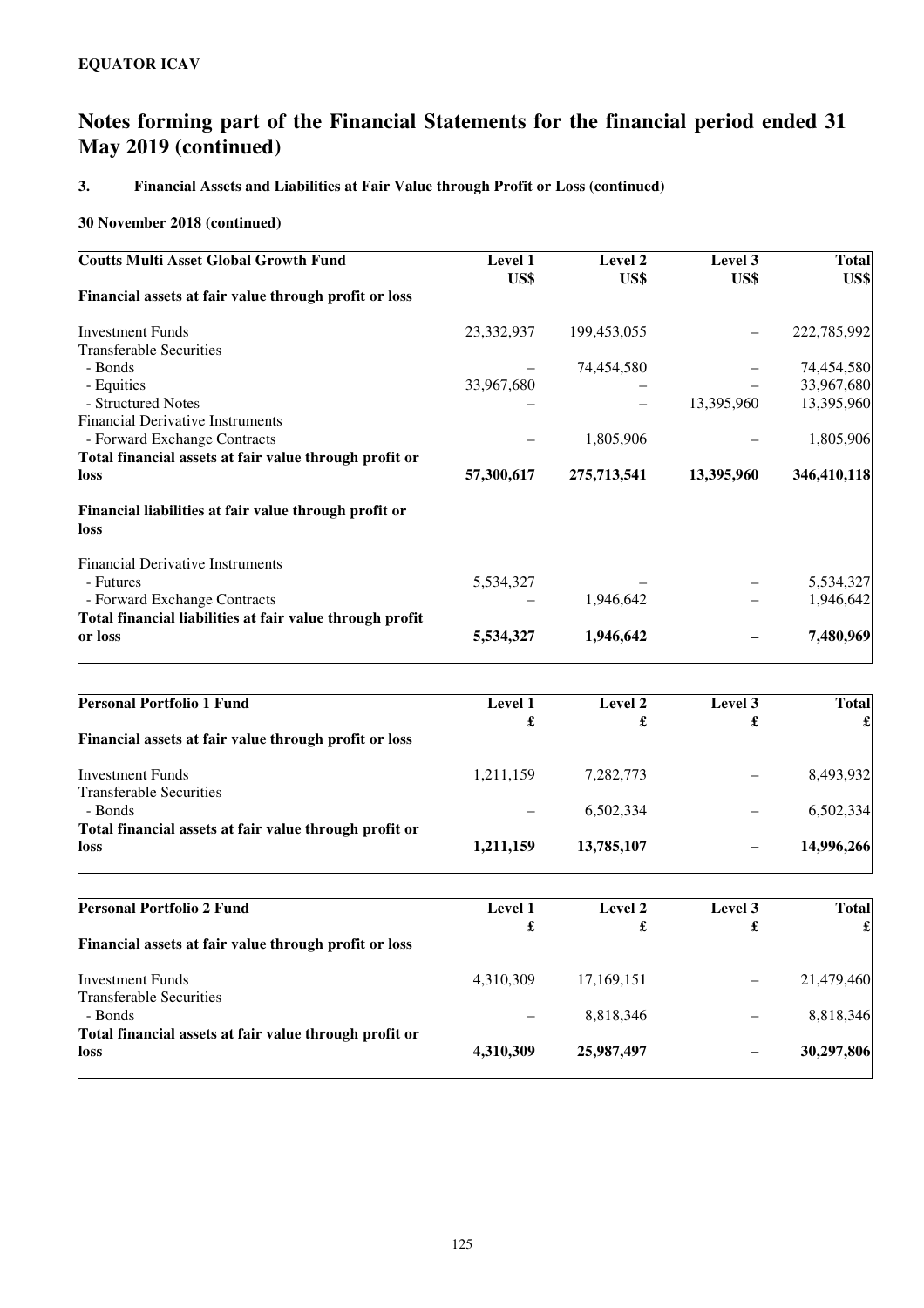## **3. Financial Assets and Liabilities at Fair Value through Profit or Loss (continued)**

| Personal Portfolio 3 Fund                                         | Level 1     | Level 2       | Level 3 | <b>Total</b>  |
|-------------------------------------------------------------------|-------------|---------------|---------|---------------|
| Financial assets at fair value through profit or loss             | £           | £             | £       |               |
| <b>Investment Funds</b>                                           | 19,382,196  | 53,703,683    |         | 73,085,879    |
| <b>Transferable Securities</b><br>- Bonds                         |             | 16,137,635    |         | 16,137,635    |
| Total financial assets at fair value through profit or            |             |               |         |               |
| loss                                                              | 19,382,196  | 69,841,318    |         | 89,223,514    |
| <b>Personal Portfolio 4 Fund</b>                                  | Level 1     | Level 2       | Level 3 | <b>Total</b>  |
|                                                                   | £           | £             | £       |               |
| Financial assets at fair value through profit or loss             |             |               |         |               |
| <b>Investment Funds</b><br><b>Transferable Securities</b>         | 17,762,077  | 42,992,340    |         | 60,754,417    |
| - Bonds                                                           |             | 3,866,927     |         | 3,866,927     |
| Total financial assets at fair value through profit or<br>loss    | 17,762,077  | 46,859,267    |         | 64,621,344    |
|                                                                   |             |               |         |               |
| <b>Personal Portfolio 5 Fund</b>                                  | Level 1     | Level 2       | Level 3 | <b>Total</b>  |
|                                                                   | £           | £             | £       |               |
| Financial assets at fair value through profit or loss             |             |               |         |               |
| <b>Investment Funds</b>                                           | 18,574,005  | 36,805,871    |         | 55,379,876    |
| Total financial assets at fair value through profit or<br>loss    | 18,574,005  | 36,805,871    |         | 55,379,876    |
|                                                                   |             |               |         |               |
| <b>Equator UK Equity Fund</b>                                     | Level 1     | Level 2       | Level 3 | <b>Total</b>  |
|                                                                   | £           | £             | £       |               |
| Financial assets at fair value through profit or loss             |             |               |         |               |
| <b>Investment Funds</b>                                           | 127,031,304 | 1,268,885,929 |         | 1,395,917,233 |
| Total financial assets at fair value through profit or<br>IOSS    | 127,031,304 | 1,268,885,929 |         | 1,395,917,233 |
| <b>Equator UK Sovereign Bond Fund</b>                             | Level 1     | Level 2       | Level 3 | <b>Total</b>  |
|                                                                   | £           | £             | £       |               |
| Financial assets at fair value through profit or loss             |             |               |         |               |
| <b>Transferable Securities</b>                                    |             |               |         |               |
| - Bonds<br>Total financial assets at fair value through profit or |             | 584, 231, 519 |         | 584,231,519   |
| loss                                                              |             | 584,231,519   |         | 584,231,519   |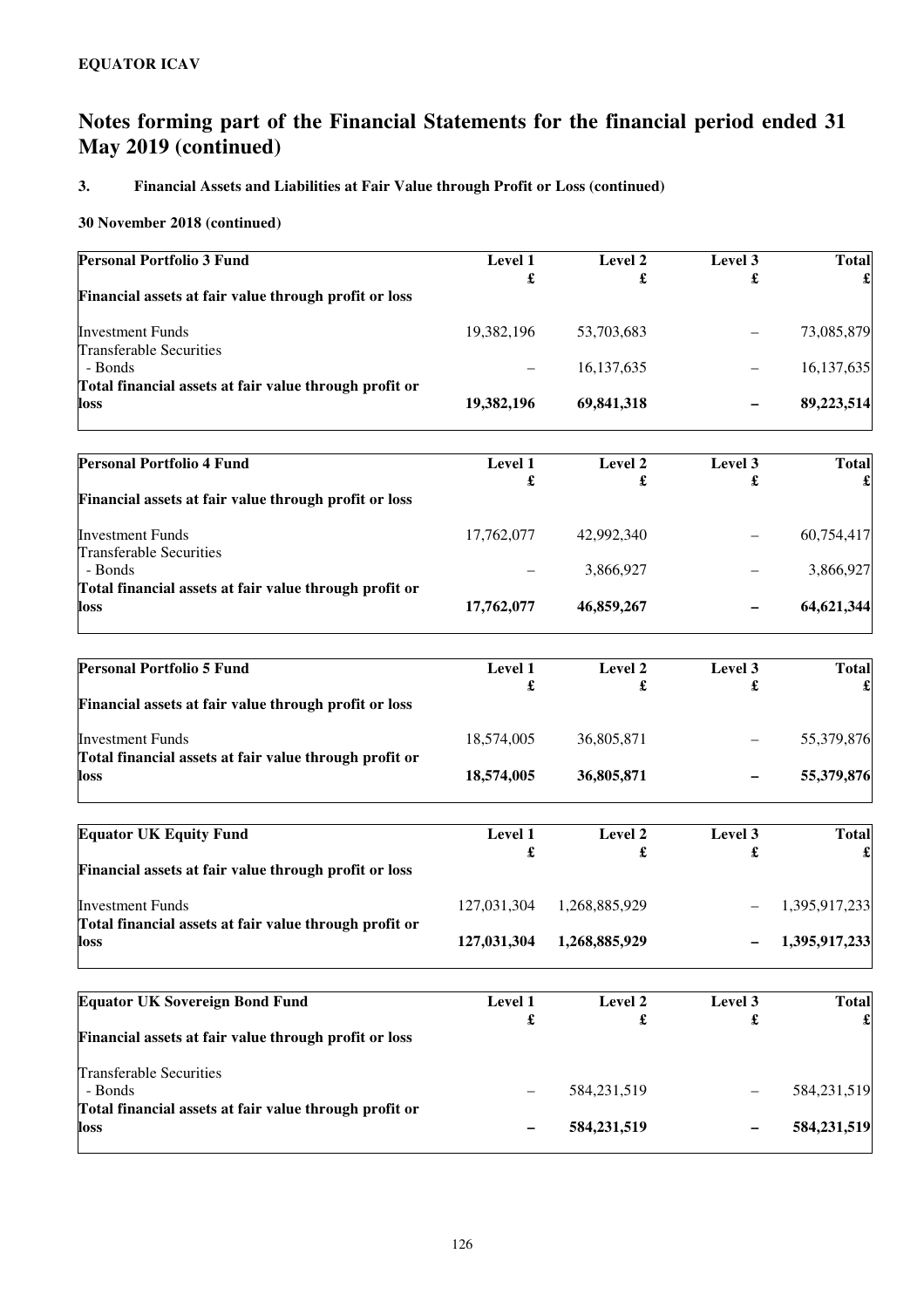### **3. Financial Assets and Liabilities at Fair Value through Profit or Loss (continued)**

### **30 November 2018 (continued)**

| <b>Equator US Equity Fund</b>                                      | <b>Level 1</b><br>US\$ | Level 2<br>US\$ | Level 3<br>US\$ | <b>Total</b><br>US\$ |
|--------------------------------------------------------------------|------------------------|-----------------|-----------------|----------------------|
| Financial assets at fair value through profit or loss              |                        |                 |                 |                      |
| <b>Investment Funds</b><br><b>Financial Derivative Instruments</b> | 81,278,392             | 315,589,085     | $\qquad \qquad$ | 396,867,477          |
| - Futures                                                          | 15.368                 |                 |                 | 15,368               |
| Total financial assets at fair value through profit or<br>loss     | 81,293,760             | 315,589,085     |                 | 396,882,845          |

The determination of what constitutes "observable" requires significant judgment by the ICAV. The ICAV considers observable data to be that market data that is readily available, regularly distributed or updated, reliable and verifiable, not proprietary, and provided by independent sources that are actively involved in the relevant market.

### **4. Dividends**

Distributing shares of Coutts Multi Asset UK Funds, Coutts Multi Asset Global Funds, Personal Portfolio Funds and Equator UK Equity Fund will declare a dividend in May and November of each financial year. Distributing shares of Equator UK Sovereign Bond Fund will declare a dividend in February, May, August and November of each financial year. Distributing shares of Equator US Equity Fund will declare a dividend in November of each financial year. Dividends will be paid within four months of the declaration date and paid in the currency denomination of the relevant share class. Dividends will be declared out of net income (i.e. income less expenses).

No dividends or distributions shall be made in respect of accumulating shares. Accordingly, any distributable income will remain in the relevant Fund's assets and will be reflected in the Net Asset Value of the accumulating shares.

Details of interim dividend rates for the financial period ended 31 May 2019 are set out in the Fund Summary Information on pages 11 to 12. The dividends paid during the financial period ended 31 May 2019 and 31 May 2018 in respect of each share class are as follows:

|                                                 | 31 May 2019 | 31 May 2018 |
|-------------------------------------------------|-------------|-------------|
| <b>Coutts Multi Asset UK Defensive Fund</b>     |             |             |
| <b>GBP Class A-Distributing</b>                 | £252,802    | £219,644    |
| <b>GBP Class B-Distributing</b>                 | £56,312     | £40,883     |
| <b>GBP Class C-Distributing</b>                 | £358,852    | £413,784    |
| <b>Coutts Multi Asset UK Balanced Fund</b>      |             |             |
| <b>GBP Class A-Distributing</b>                 | £1,751,123  | £753,010    |
| <b>GBP Class B-Distributing</b>                 | £61,399     | £61,048     |
| <b>GBP Class C-Distributing</b>                 | £1,941,019  | £1,935,632  |
| <b>Coutts Multi Asset UK Growth Fund</b>        |             |             |
| <b>GBP Class A-Distributing</b>                 | £468,057    | £142,012    |
| <b>GBP Class B-Distributing</b>                 | £43,541     | £26,284     |
| <b>GBP Class C-Distributing</b>                 | £2,037,561  | £1,903,727  |
| <b>Coutts Multi Asset UK Equity Growth Fund</b> |             |             |
| <b>GBP Class A-Distributing</b>                 | £140,830    | £47,899     |
| <b>GBP Class B-Distributing</b>                 | £2,800      | £984        |
| <b>GBP Class C-Distributing</b>                 | £561,885    | £499.928    |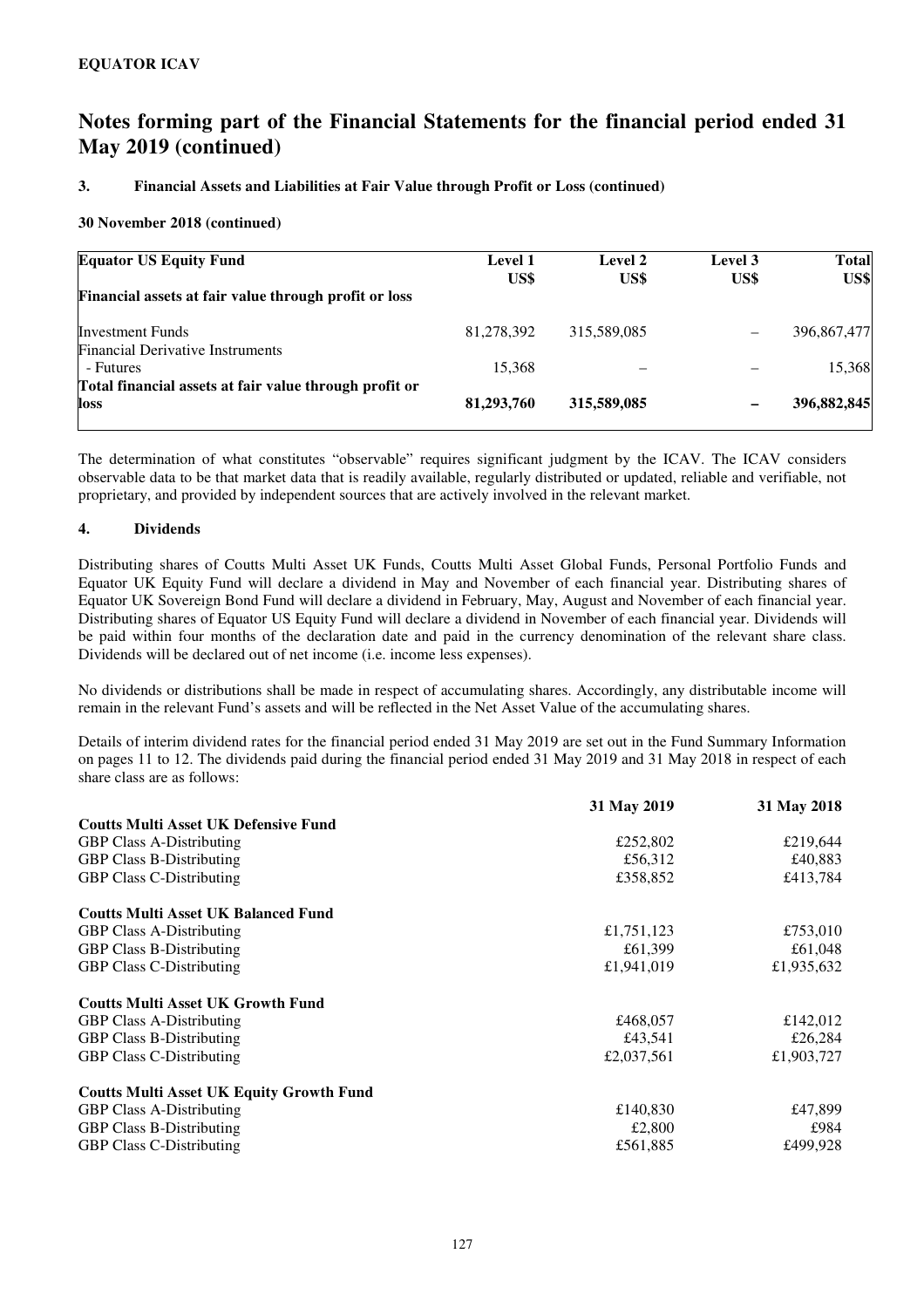### **4. Dividends (continued)**

|                                                 | 31 May 2019    | 31 May 2018    |
|-------------------------------------------------|----------------|----------------|
| <b>Coutts Multi Asset Global Defensive Fund</b> |                |                |
| <b>EUR Class B-Distributing</b>                 | €4,485         | €8,771         |
| <b>EUR Class C-Distributing</b>                 | €712           | €1,224         |
| <b>GBP Class A-Distributing</b>                 | £17,051        | £46,399        |
| <b>GBP Class B-Distributing</b>                 | £3,165         | £4,219         |
| <b>GBP Class C-Distributing</b>                 | £23,215        | £30,030        |
| USD Class A-Distributing <sup>1</sup>           | $USS -$        | US\$1,082      |
| <b>USD Class B-Distributing</b>                 | <b>US\$444</b> | US\$6,182      |
| <b>USD Class C-Distributing</b>                 | US\$11,542     | US\$16,638     |
| <b>Coutts Multi Asset Global Balanced Fund</b>  |                |                |
| <b>CHF Class B-Distributing</b>                 | CHF3,721       | CHF4,758       |
| <b>EUR Class A-Distributing</b>                 | €14,883        | €17,619        |
| <b>EUR Class B-Distributing</b>                 | €7,211         | €11,872        |
| <b>EUR Class C-Distributing</b>                 | €4,732         | €5,745         |
| <b>GBP Class A-Distributing</b>                 | £122,083       | £120,995       |
| <b>GBP Class B-Distributing</b>                 | £23,918        | £29,506        |
| <b>GBP Class C-Distributing</b>                 | £115,136       | £144,306       |
| <b>USD Class A-Distributing</b>                 | US\$33,835     | US\$26,444     |
| <b>USD Class B-Distributing</b>                 | US\$34,309     | US\$47,985     |
| <b>USD Class C-Distributing</b>                 | US\$21,014     | US\$24,010     |
| <b>Coutts Multi Asset Global Growth Fund</b>    |                |                |
| <b>EUR Class A-Distributing</b>                 | €12,450        | €11,965        |
| <b>EUR Class C-Distributing</b>                 | €3,796         | €3,588         |
| <b>GBP Class A-Distributing</b>                 | £170,584       | £93,802        |
| <b>GBP Class B-Distributing</b>                 | £2,999         | £2,468         |
| <b>GBP Class C-Distributing</b>                 | £97,485        | £90,271        |
| <b>USD Class A-Distributing</b>                 | US\$5,640      | US\$3,137      |
| USD Class B-Distributing <sup>2</sup>           | $USS -$        | <b>US\$168</b> |
| <b>USD Class C-Distributing</b>                 | US\$16,385     | US\$14,161     |
| <b>Equator UK Equity Fund</b>                   |                |                |
| <b>GBP Class B-Distributing</b>                 | £422,392       | £499,712       |
| <b>GBP Class C-Distributing</b>                 | £14,262,643    | £17,765,903    |
| <b>Equator UK Sovereign Bond Fund</b>           |                |                |
| GBP Class B-Distributing                        | £30,429        | $f -$          |
| <b>GBP Class C-Distributing</b>                 | £3,760,737     | £797,752       |

<sup>1</sup> The share class was fully redeemed on 3 December 2018.

<sup>2</sup> The share class was fully redeemed on 4 September 2018.

### **5. Management Fees**

The ICAV has appointed RBS Asset Management (Dublin) Limited as Manager. The Manager is entitled to receive an annual fee from each Fund. The Manager pays out of its fees the expenses of all other service providers, including BNY Mellon Fund Services (Ireland) Designated Activity Company (the "Administrator"), BNY Mellon Trust Company (Ireland) Limited (the "Depositary"), Coutts & Co (the "Investment Manager"), Directors and KPMG (the "Auditor"). The Manager shall also be reimbursed by the Funds for all fees and properly vouched expenses reasonably incurred by the Manager in the performance of its duties. The Investment Manager's fees will include any fee to which it is entitled to as a Distributor. Where a commission (including a rebated commission) is received by the Investment Manager by virtue of an investment in the shares or units of another IF, this commission must be paid into the property of the Fund. The ongoing charges for each Fund are shown overleaf: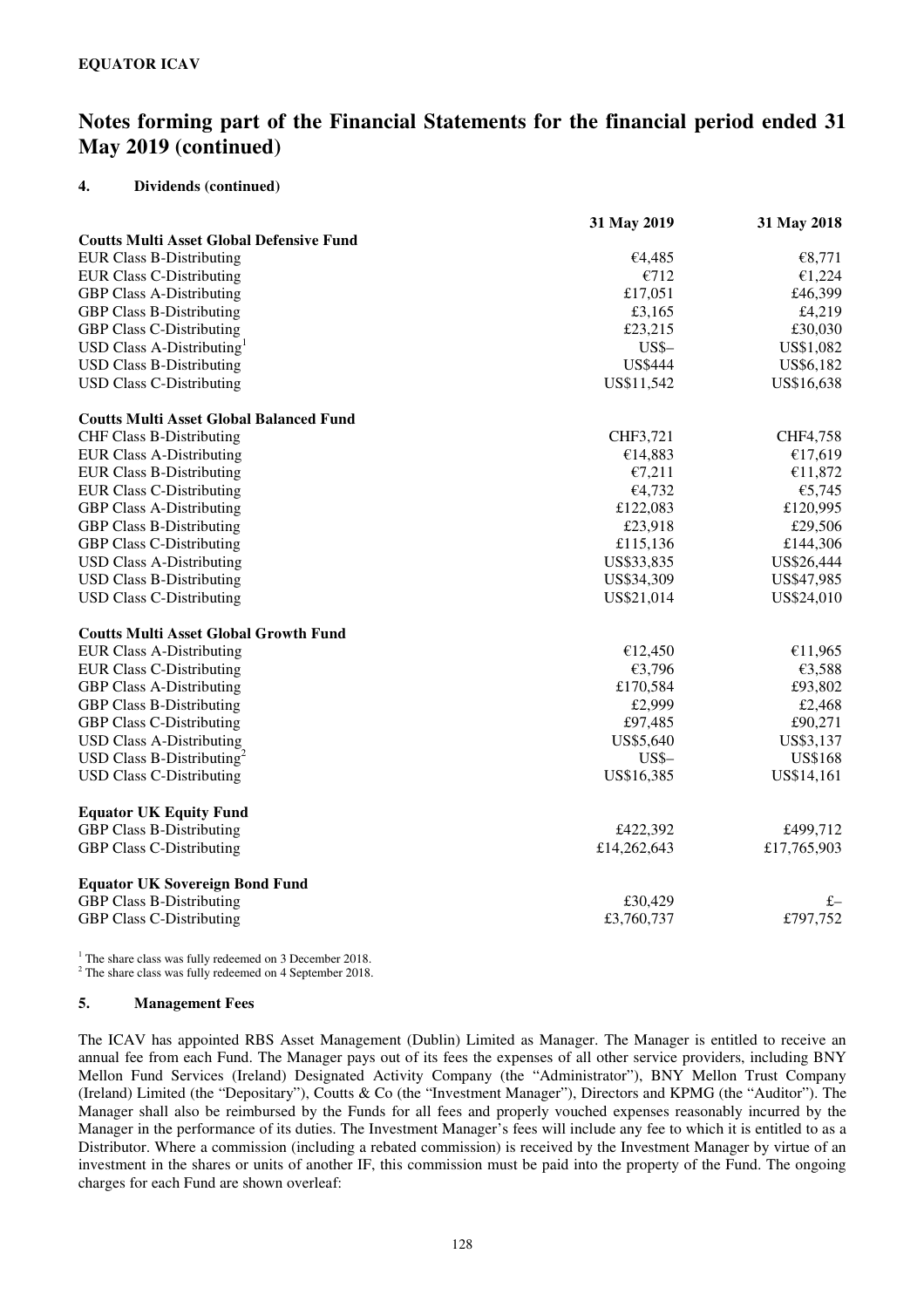## **5. Management Fees (continued)**

## **Ongoing Charges Figures<sup>4</sup>**

|                                                 | For the financial period | For the financial period |
|-------------------------------------------------|--------------------------|--------------------------|
|                                                 | ended 31 May 2019        | ended 31 May 2018        |
| <b>Coutts Multi Asset UK Defensive Fund</b>     |                          |                          |
| GBP Class A-Accumulating                        | $0.93\%$                 | 1.08%                    |
| <b>GBP Class A-Distributing</b>                 | 0.93%                    | 1.08%                    |
| <b>GBP Class B-Accumulating</b>                 | 1.43%                    | 1.58%                    |
| <b>GBP Class B-Distributing</b>                 | 1.43%                    | 1.58%                    |
| <b>GBP Class C-Distributing</b>                 | 0.73%                    | 0.88%                    |
| <b>Coutts Multi Asset UK Balanced Fund</b>      |                          |                          |
| <b>GBP Class A-Accumulating</b>                 | 0.89%                    | $0.96\%$                 |
| <b>GBP Class A-Distributing</b>                 | 0.89%                    | 0.96%                    |
| <b>GBP Class B-Accumulating</b>                 | 1.39%                    | 1.46%                    |
| <b>GBP Class B-Distributing</b>                 | 1.39%                    | 1.46%                    |
| <b>GBP Class C-Distributing</b>                 | 0.69%                    | 0.76%                    |
| <b>Coutts Multi Asset UK Growth Fund</b>        |                          |                          |
| <b>GBP Class A-Accumulating</b>                 | 0.98%                    | 1.02%                    |
| <b>GBP Class A-Distributing</b>                 | 0.98%                    | 1.02%                    |
| <b>GBP Class B-Accumulating</b>                 | 1.48%                    | 1.52%                    |
| <b>GBP Class B-Distributing</b>                 | 1.48%                    | 1.52%                    |
| <b>GBP Class C-Distributing</b>                 | 0.78%                    | 0.82%                    |
| <b>Coutts Multi Asset UK Equity Growth Fund</b> |                          |                          |
| <b>GBP Class A-Accumulating</b>                 | 0.97%                    | 0.95%                    |
| <b>GBP Class A-Distributing</b>                 | 0.97%                    | 0.95%                    |
| <b>GBP Class B-Accumulating</b>                 | 1.47%                    | 1.45%                    |
| <b>GBP Class B-Distributing</b>                 | 1.47%                    | 1.45%                    |
| <b>GBP Class C-Distributing</b>                 | 0.77%                    | 0.75%                    |
| <b>Coutts Multi Asset Global Defensive Fund</b> |                          |                          |
| <b>EUR Class A-Accumulating</b>                 | $0.94\%$                 | 1.10%                    |
| <b>EUR Class B-Accumulating</b>                 | 1.44%                    | 1.60%                    |
| <b>EUR Class B-Distributing</b>                 | 1.44%                    | 1.60%                    |
| <b>EUR Class C-Distributing</b>                 | 0.74%                    | $0.90\%$                 |
| GBP Class A-Accumulating                        | $0.94\%$                 | 1.10%                    |
| <b>GBP Class A-Distributing</b>                 | 0.94%                    | 1.10%                    |
| <b>GBP Class B-Accumulating</b>                 | 1.44%                    | 1.60%                    |
| <b>GBP Class B-Distributing</b>                 | 1.44%                    | 1.60%                    |
| <b>GBP Class C-Distributing</b>                 | 0.74%                    | $0.90\%$                 |
| <b>USD Class A-Accumulating</b>                 | 0.94%                    | 1.10%                    |
| USD Class A-Distributing $1$                    | 0.94%                    | 1.10%                    |
| <b>USD Class B-Accumulating</b>                 | 1.44%                    | 1.60%                    |
| <b>USD Class B-Distributing</b>                 | 1.44%                    | 1.60%                    |
| <b>USD Class C-Distributing</b>                 | 0.74%                    | $0.90\%$                 |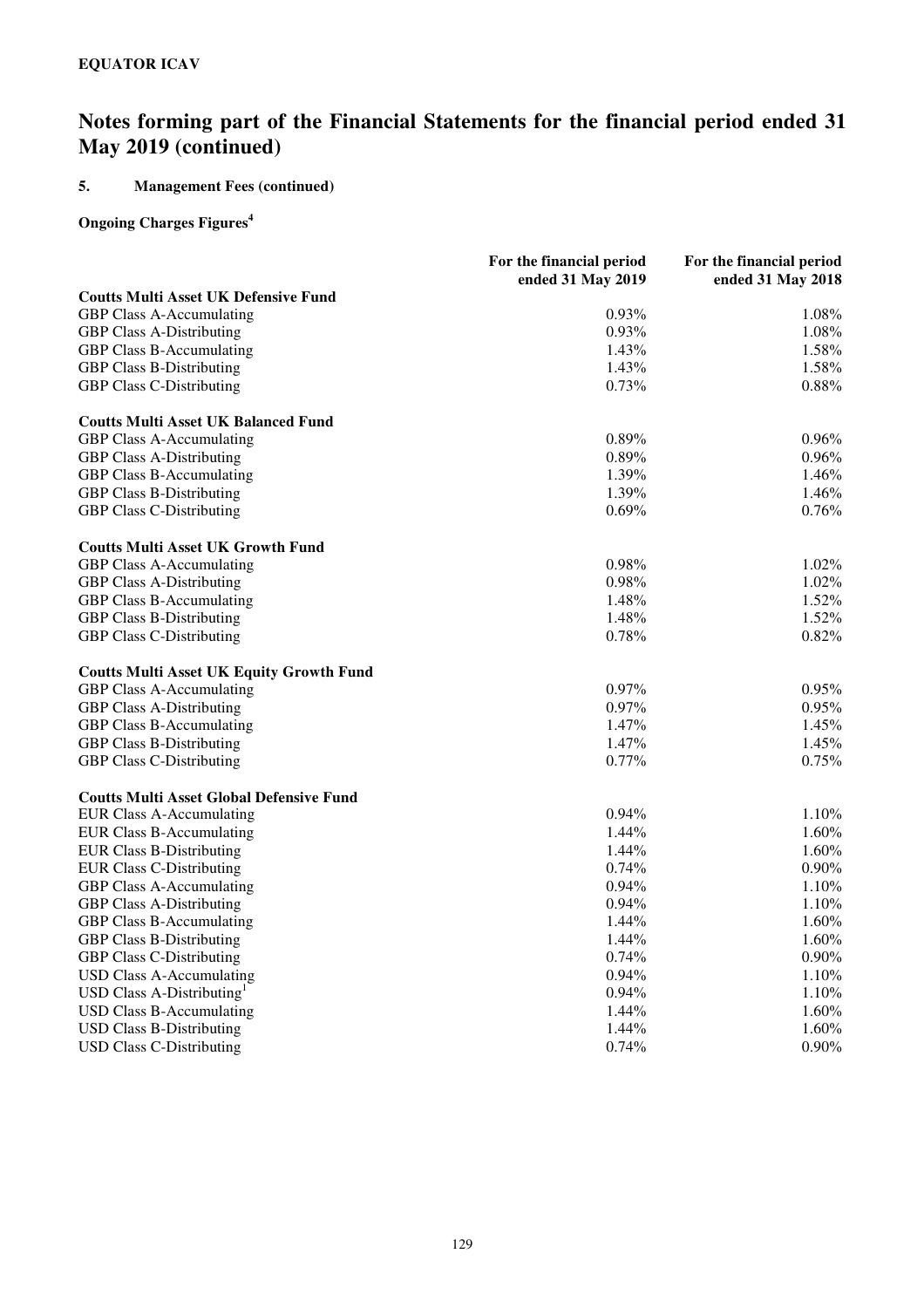## **5. Management Fees (continued)**

|                                                | For the financial period<br>ended 31 May 2019 | For the financial period<br>ended 31 May 2018 |
|------------------------------------------------|-----------------------------------------------|-----------------------------------------------|
| <b>Coutts Multi Asset Global Balanced Fund</b> |                                               |                                               |
| CHF Class A-Accumulating <sup>2</sup>          | n/a                                           | 1.01%                                         |
| <b>CHF Class B-Accumulating</b>                | 1.38%                                         | 1.51%                                         |
| <b>CHF Class B-Distributing</b>                | 1.38%                                         | 1.51%                                         |
| <b>EUR Class A-Accumulating</b>                | 0.88%                                         | 1.01%                                         |
| <b>EUR Class A-Distributing</b>                | 0.88%                                         | 1.01%                                         |
| <b>EUR Class B-Accumulating</b>                | 1.38%                                         | 1.51%                                         |
| <b>EUR Class B-Distributing</b>                | 1.38%                                         | 1.51%                                         |
| <b>EUR Class C-Distributing</b>                | 0.68%                                         | 0.81%                                         |
| <b>GBP Class A-Accumulating</b>                | 0.88%                                         | 1.01%                                         |
| <b>GBP Class A-Distributing</b>                | 0.88%                                         | 1.01%                                         |
| <b>GBP Class B-Accumulating</b>                | 1.38%                                         | 1.51%                                         |
| <b>GBP Class B-Distributing</b>                | 1.38%                                         | 1.51%                                         |
| <b>GBP Class C-Distributing</b>                | 0.68%                                         | 0.81%                                         |
| <b>USD Class A-Accumulating</b>                | 0.88%                                         | 1.01%                                         |
| <b>USD Class A-Distributing</b>                | 0.88%                                         | 1.01%                                         |
| <b>USD Class B-Accumulating</b>                | 1.38%                                         | 1.51%                                         |
| <b>USD Class B-Distributing</b>                | 1.38%                                         | 1.51%                                         |
| <b>USD Class C-Distributing</b>                | 0.68%                                         | 0.81%                                         |
| <b>Coutts Multi Asset Global Growth Fund</b>   |                                               |                                               |
| <b>EUR Class A-Accumulating</b>                | 0.94%                                         | 0.99%                                         |
| <b>EUR Class A-Distributing</b>                | 0.94%                                         | 0.99%                                         |
| <b>EUR Class B-Accumulating</b>                | 1.44%                                         | 1.49%                                         |
| <b>EUR Class C-Distributing</b>                | 0.74%                                         | 0.79%                                         |
| GBP Class A-Accumulating                       | 0.94%                                         | 0.99%                                         |
| <b>GBP Class A-Distributing</b>                | 0.94%                                         | 0.99%                                         |
| GBP Class B-Accumulating                       | 1.44%                                         | 1.49%                                         |
| <b>GBP Class B-Distributing</b>                | 1.44%                                         | 1.49%                                         |
| <b>GBP Class C-Distributing</b>                | 0.74%                                         | 0.79%                                         |
| <b>USD Class A-Accumulating</b>                | 0.94%                                         | 0.99%                                         |
| <b>USD Class A-Distributing</b>                | 0.94%                                         | 0.99%                                         |
| <b>USD Class B-Accumulating</b>                | 1.44%                                         | 1.49%                                         |
| USD Class B-Distributing <sup>3</sup>          | n/a                                           | 1.49%                                         |
| <b>USD Class C-Distributing</b>                | 0.74%                                         | 0.79%                                         |
| <b>Personal Portfolio 1 Fund</b>               |                                               |                                               |
| GBP Class A-Accumulating                       | 0.55%                                         | 0.56%                                         |
| <b>Personal Portfolio 2 Fund</b>               |                                               |                                               |
| GBP Class A-Accumulating                       | 0.57%                                         | 0.58%                                         |
| <b>Personal Portfolio 3 Fund</b>               |                                               |                                               |
| GBP Class A-Accumulating                       | 0.58%                                         | 0.59%                                         |
| <b>Personal Portfolio 4 Fund</b>               |                                               |                                               |
| GBP Class A-Accumulating                       | 0.59%                                         | 0.60%                                         |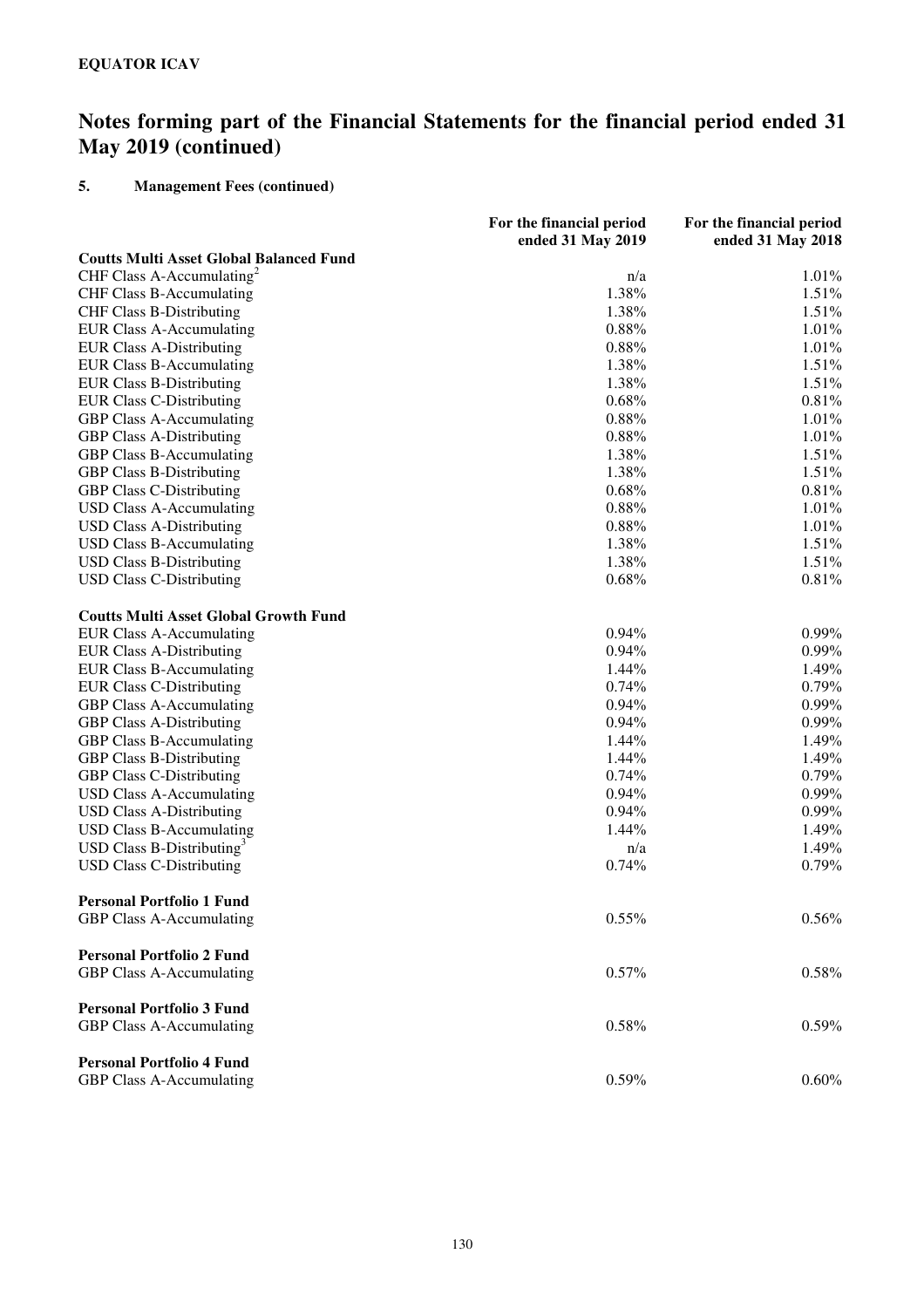### **5. Management Fees (continued)**

|                                       | For the financial period<br>ended 31 May 2019 | For the financial period<br>ended 31 May 2018 |
|---------------------------------------|-----------------------------------------------|-----------------------------------------------|
| <b>Personal Portfolio 5 Fund</b>      |                                               |                                               |
| <b>GBP Class A-Accumulating</b>       | $0.58\%$                                      | $0.58\%$                                      |
| <b>Equator UK Equity Fund</b>         |                                               |                                               |
| <b>GBP Class B-Distributing</b>       | $1.00\%$                                      | $0.90\%$                                      |
| <b>GBP Class C-Distributing</b>       | $0.50\%$                                      | $0.40\%$                                      |
| <b>Equator UK Sovereign Bond Fund</b> |                                               |                                               |
| <b>GBP Class B-Distributing</b>       | $0.57\%$                                      | $0.59\%$                                      |
| <b>GBP Class C-Distributing</b>       | $0.07\%$                                      | $0.09\%$                                      |
| <b>Equator US Equity Fund</b>         |                                               |                                               |
| GBP (Unhedged) Class B-Distributing   | 1.31%                                         | $1.27\%$                                      |
| GBP (Unhedged) Class C-Distributing   | $0.81\%$                                      | $0.77\%$                                      |
| <b>USD Class B-Distributing</b>       | 1.31%                                         | $1.27\%$                                      |
| USD Class C-Distributing              | $0.81\%$                                      | $0.77\%$                                      |

<sup>1</sup>The share class was fully redeemed on 3 December 2018. The OCF for the financial period ended 31 May 2019 is an annualised figure.

<sup>2</sup>The share class was fully redeemed on 29 January 2018. The OCF for the financial period ended 31 May 2018 is an annualised figure.

<sup>3</sup>The share class was fully redeemed on 4 September 2018.

<sup>4</sup>The Ongoing Charges Figures ("OCF") represent the annualised operating expenses of each share class expressed as a percentage of the average net assets for the financial period. It does not include initial charges or performance fees. The OCF includes the annual management charge payable to the Manager and all charges which are deducted directly from the Fund. The OCF also includes the ongoing charges of the underlying Investment Funds in which the Fund has an investment. The OCF is expressed as an annual percentage rate.

#### **6. Exchange Rates**

Exchange rates ruling at 31 May 2019 were:

| <b>Pound Sterling</b> |                | <b>United States Dollar</b>  |                  |
|-----------------------|----------------|------------------------------|------------------|
| £1=US\$1.26425        | £1= $€1.13170$ | $US$1=£0.79098$              | US\$1=€0.89516   |
| £1=CHF1.26580         | £1=C\$1.70880  | US\$1=CHF1.00123             | US\$1=C\$1.35163 |
| £1= $4137.00045$      | £1=SEK11.99320 | $US$1=\tfrac{1}{2}108.36500$ | US\$1=A\$1.44157 |
| £1=NOK11.06435        |                |                              |                  |

Exchange rates ruling at 30 November 2018 were:

### **Pound Sterling United States Dollar**

| £1=US\$1.27425  | £1= $€1.12555$ | $US$1 = £0.78478$            | US\$1=€0.88330   |
|-----------------|----------------|------------------------------|------------------|
| £1=CHF1.27300   | £1=C\$1.69305  | US\$1=CHF0.99902             | US\$1=C\$1.32866 |
| £1=\\$144.64650 | £1=SEK11.60035 | $US$1=\tfrac{1}{2}113.51501$ | US\$1=A\$1.36818 |
| £1=NOK10.95205  |                |                              |                  |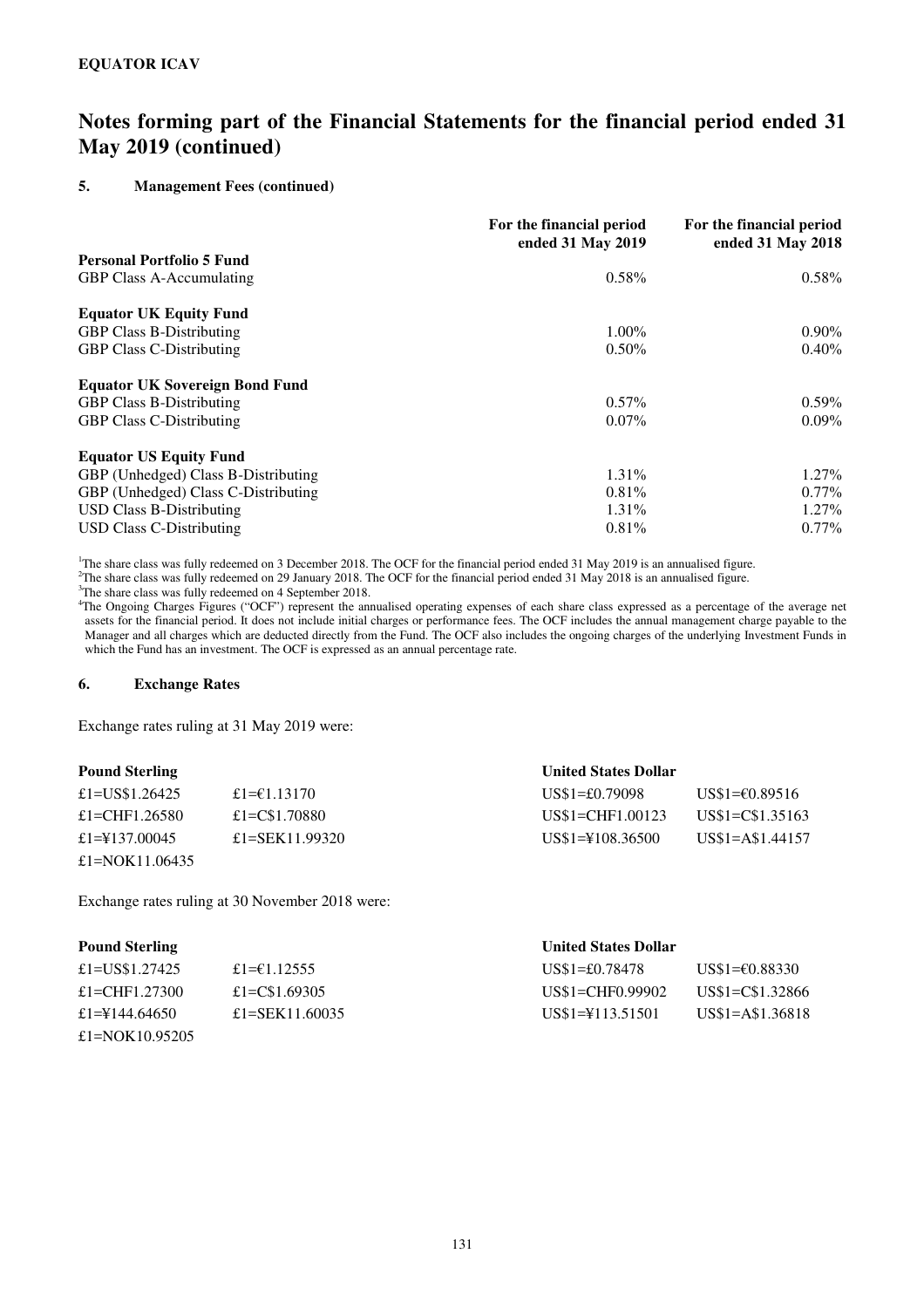### **6. Exchange Rates (continued)**

Exchange rates ruling at 31 May 2018 were:

| <b>Pound Sterling</b> |                 | <b>United States Dollar</b> |                  |
|-----------------------|-----------------|-----------------------------|------------------|
| £1=US\$1.32935        | £1= $€1.13715$  | $US\$ 1=£0.75225            | US\$1=€0.85542   |
| £1=CHF1.31015         | £1= $C$1.72360$ | US\$1=CHF0.98556            | US\$1=C\$1.29657 |
| £1=44.61335           | £1=SEK11.72370  | US\$1=\\$108.78501          | $US$1=AS1.32230$ |
| £1=NOK10.87770        |                 |                             |                  |

### **7. Multi**-**Currency Classes**

In addition to US Dollar currency shares, Coutts Multi Asset Global Balanced Fund issues Euro, Pound Sterling and Swiss Franc currency shares. These share classes are converted to US Dollars, the reporting currency of the Fund, at the exchange rate at the end of the reporting period. The Bank of New York Mellon Global Markets hedges the currency exposure of holders of Euro, Pound Sterling and Swiss Franc shares to the base currency of the Fund. All costs and gains/losses of such hedging transactions will accrue solely to the holders of the shares in the share class for which the currency hedging strategy has been adopted.

In addition to US Dollar currency shares, Coutts Multi Asset Global Defensive Fund and Coutts Multi Asset Global Growth Fund issues Euro and Pound Sterling currency shares. These share classes are converted to US Dollars, the reporting currency of the Fund, at the exchange rate at the end of the reporting period. The Bank of New York Mellon Global Markets hedges the currency exposure of holders of Euro and Pound Sterling shares to the base currency of the Fund. All costs and gains/losses of such hedging transactions will accrue solely to the holders of the shares in the share class for which the currency hedging strategy has been adopted.

In addition to the US Dollar currency shares, Equator US Equity Fund issues unhedged Pound Sterling currency shares. These share classes are converted to US Dollars, the reporting currency of the Fund at the exchange rate at the end of the reporting period.

Forward exchange contracts are disclosed in the Portfolio and the Statement of Investments for each Fund.

### **8. Share Capital**

The authorised share capital of the ICAV is 1,000,000,000,000 redeemable shares of no par value. Two shares (the "Subscriber Shares") were issued for the purposes of the incorporation of the ICAV and obtaining authorisation from the CBI at an issue price of  $\epsilon$ 1 per share which are fully paid up.

Redeemable participating shares are divided into different Funds and share classes according to the currency in which they are designated. Shareholders receive notices of General Meetings and are entitled to attend and vote at such meetings. On a poll, a shareholder is entitled to one vote for each share of a Fund held.

During the financial period ended 31 May 2019 and 31 May 2018, the ICAV issued different classes of shares (see table overleaf showing shares in issue).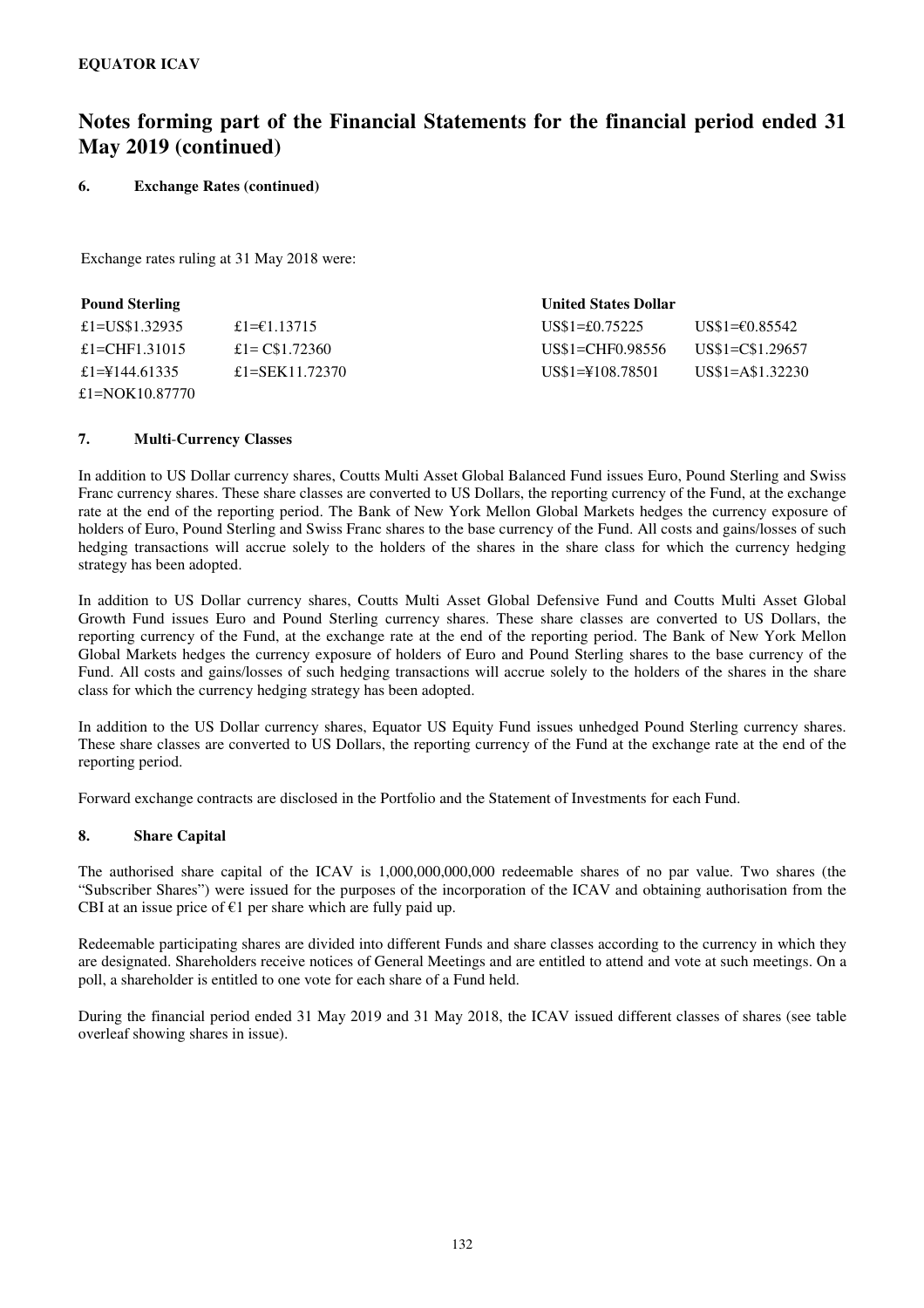## **8. Share Capital (continued)**

### **31 May 2019**

### **Coutts Multi Asset UK Defensive Fund**

|                                 | At beginning of  |               |                | At end of        |
|---------------------------------|------------------|---------------|----------------|------------------|
|                                 | financial period | <b>Issued</b> | Redeemed       | financial period |
| <b>GBP Class A-Accumulating</b> | 72,905,958       | 15,609,556    | (11,650,891)   | 76,864,623       |
| <b>GBP Class A-Distributing</b> | 17,232,602       | 3,425,410     | (415, 879)     | 20, 242, 133     |
| <b>GBP Class B-Accumulating</b> | 1,284,571        | 235,138       |                | 1,519,709        |
| <b>GBP Class B-Distributing</b> | 6,115,589        | 36,670        | (121,995)      | 6,030,264        |
| <b>GBP Class C-Distributing</b> | 30,059,956       | 704.121       | (2,949,614)    | 27,814,463       |
| <b>Total</b>                    | 127,598,676      | 20,010,895    | (15, 138, 379) | 132,471,192      |

## **Coutts Multi Asset UK Balanced Fund**

|                                 | At beginning of  |               | At end of       |                  |
|---------------------------------|------------------|---------------|-----------------|------------------|
|                                 | financial period | <b>Issued</b> | <b>Redeemed</b> | financial period |
| <b>GBP Class A-Accumulating</b> | 718,156,251      | 120,075,035   | (43,533,591)    | 794,697,695      |
| <b>GBP Class A-Distributing</b> | 138,180,748      | 34,404,310    | (2,758,254)     | 169,826,804      |
| <b>GBP Class B-Accumulating</b> | 15,921,109       | 1,452,542     | (1,837,774)     | 15,535,877       |
| <b>GBP Class B-Distributing</b> | 8,982,498        | 57,275        | (241,087)       | 8,798,686        |
| <b>GBP Class C-Distributing</b> | 169,049,132      | 30,091,129    | (11, 247, 866)  | 187,892,395      |
| <b>Total</b>                    | 1,050,289,738    | 186,080,291   | (59,618,572)    | 1,176,751,457    |

## **Coutts Multi Asset UK Growth Fund**

|                                 | At beginning of  |               |                 | At end of        |
|---------------------------------|------------------|---------------|-----------------|------------------|
|                                 | financial period | <b>Issued</b> | <b>Redeemed</b> | financial period |
| <b>GBP Class A-Accumulating</b> | 254,879,850      | 75,649,600    | (22,695,926)    | 307,833,524      |
| <b>GBP Class A-Distributing</b> | 21,109,375       | 16,905,545    | (2,504,296)     | 35,510,624       |
| <b>GBP Class B-Accumulating</b> | 11,252,483       | 1,264,905     | (806, 413)      | 11,710,975       |
| <b>GBP Class B-Distributing</b> | 4,589,375        | 589,056       | (340, 559)      | 4,837,872        |
| <b>GBP Class C-Distributing</b> | 171,610,028      | 2,984,837     | (10,631,569)    | 163,963,296      |
| <b>Total</b>                    | 463, 441, 111    | 97,393,943    | (36,978,763)    | 523,856,291      |

### **Coutts Multi Asset UK Equity Growth Fund**

|                                 | At beginning of  |               |                 | At end of        |
|---------------------------------|------------------|---------------|-----------------|------------------|
|                                 | financial period | <b>Issued</b> | <b>Redeemed</b> | financial period |
| <b>GBP Class A-Accumulating</b> | 138,999,561      | 14,362,879    | (7,670,420)     | 145,692,020      |
| <b>GBP Class A-Distributing</b> | 13,975,978       | 1,327,443     | (1,630,622)     | 13,672,799       |
| GBP Class B-Accumulating        | 1,671,763        |               |                 | 1,671,763        |
| <b>GBP Class B-Distributing</b> | 237,625          | 345.361       | (155, 944)      | 427,042          |
| <b>GBP Class C-Distributing</b> | 59,660,458       | 791,022       | (3,237,022)     | 57,214,458       |
| <b>Total</b>                    | 214,545,385      | 16,826,705    | (12,694,008)    | 218,678,082      |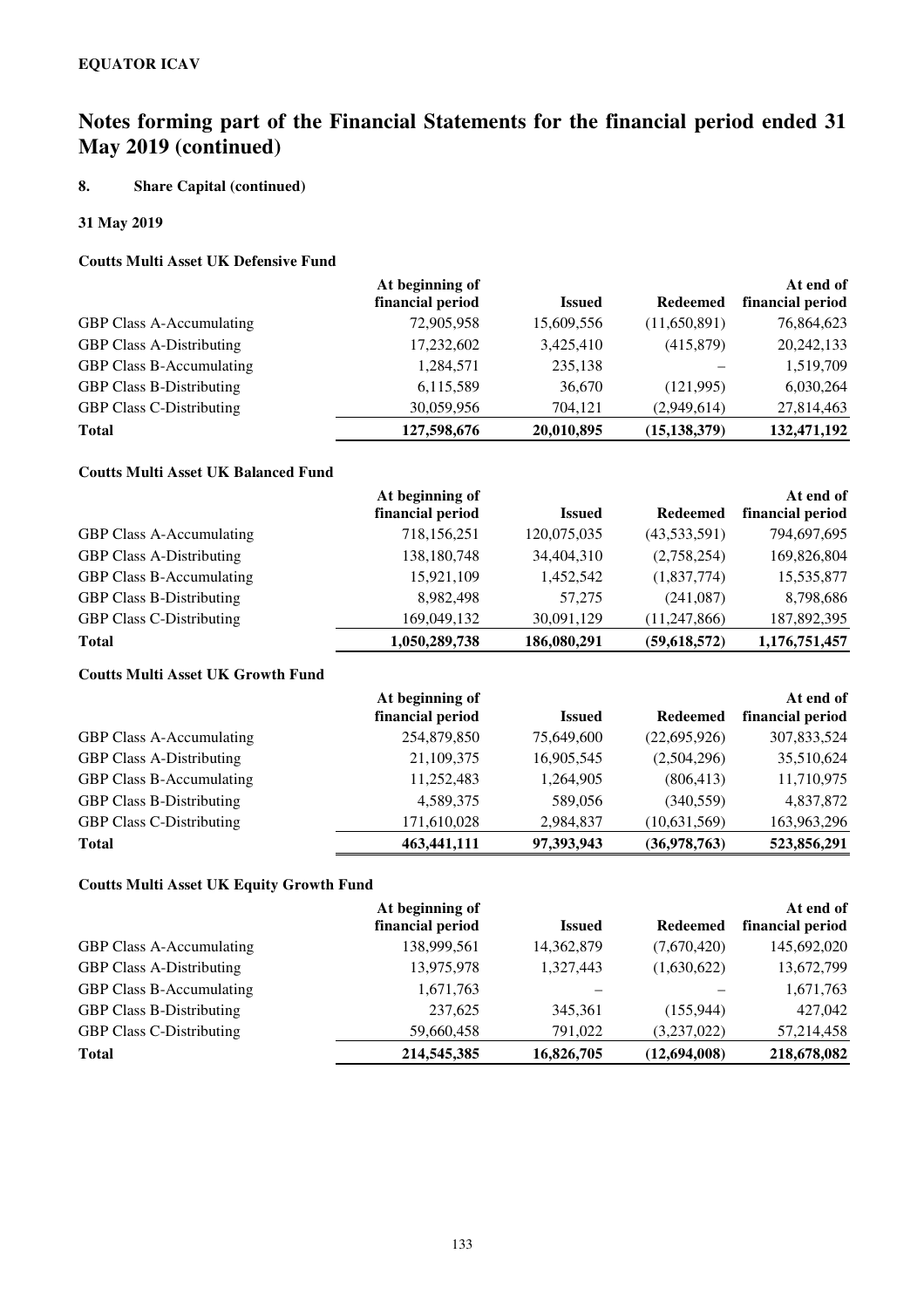## **8. Share Capital (continued)**

### **31 May 2019 (continued)**

### **Coutts Multi Asset Global Defensive Fund**

|                                 | At beginning of  |               |                 | At end of        |
|---------------------------------|------------------|---------------|-----------------|------------------|
|                                 | financial period | <b>Issued</b> | <b>Redeemed</b> | financial period |
| EUR Class A-Accumulating        | 11,603,486       | 1,171,234     | (7,042,199)     | 5,732,521        |
| <b>EUR Class B-Accumulating</b> | 534,523          |               |                 | 534,523          |
| <b>EUR Class B-Distributing</b> | 940,451          |               | (61,000)        | 879,451          |
| <b>EUR Class C-Distributing</b> | 82,823           |               |                 | 82,823           |
| <b>GBP Class A-Accumulating</b> | 26,129,961       | 2,832,956     | (1,679,873)     | 27,283,044       |
| <b>GBP Class A-Distributing</b> | 6,236,441        | 219,440       | (3,791,698)     | 2,664,183        |
| <b>GBP Class B-Accumulating</b> | 4,581,152        |               | (12, 649)       | 4,568,503        |
| <b>GBP Class B-Distributing</b> | 703,241          | 2,737         | (2,737)         | 703,241          |
| <b>GBP Class C-Distributing</b> | 3,589,260        | 62,328        | (286,702)       | 3,364,886        |
| USD Class A-Accumulating        | 34,130,222       | 285,323       |                 | 34,415,545       |
| <b>USD Class A-Distributing</b> | 88,005           |               | (88,005)        |                  |
| <b>USD Class B-Accumulating</b> | 2,604,647        |               | (290,000)       | 2,314,647        |
| <b>USD Class B-Distributing</b> | 60,000           |               |                 | 60,000           |
| <b>USD Class C-Distributing</b> | 1,159,914        |               | (81,254)        | 1,078,660        |
| <b>Total</b>                    | 92,444,126       | 4,574,018     | (13, 336, 117)  | 83,682,027       |

### **Coutts Multi Asset Global Balanced Fund**

|                                 | At beginning of  |               |                 | At end of        |
|---------------------------------|------------------|---------------|-----------------|------------------|
|                                 | financial period | <b>Issued</b> | <b>Redeemed</b> | financial period |
| <b>CHF Class B-Accumulating</b> | 377,300          |               |                 | 377,300          |
| <b>CHF Class B-Distributing</b> | 610,000          |               |                 | 610,000          |
| <b>EUR Class A-Accumulating</b> | 4,988,113        | 12,644,779    | (809, 029)      | 16,823,863       |
| <b>EUR Class A-Distributing</b> | 1,692,053        |               | (19, 859)       | 1,672,194        |
| <b>EUR Class B-Accumulating</b> | 1,633,790        |               | (8,112)         | 1,625,678        |
| <b>EUR Class B-Distributing</b> | 1,796,430        |               | (409, 630)      | 1,386,800        |
| <b>EUR Class C-Distributing</b> | 548,793          |               | (11,071)        | 537,722          |
| <b>GBP Class A-Accumulating</b> | 198,855,019      | 52,880,544    | (8,403,664)     | 243,331,899      |
| <b>GBP Class A-Distributing</b> | 16,187,373       | 2,863,609     | (1,097,621)     | 17,953,361       |
| GBP Class B-Accumulating        | 14,461,588       | 1,373,034     | (186,392)       | 15,648,230       |
| <b>GBP Class B-Distributing</b> | 5,198,939        | 13,520        | (3,210,731)     | 2,001,728        |
| <b>GBP Class C-Distributing</b> | 17,545,849       | 339,552       | (1,248,525)     | 16,636,876       |
| <b>USD Class A-Accumulating</b> | 36,150,879       | 9,566,604     | (7,438,946)     | 38,278,537       |
| <b>USD Class A-Distributing</b> | 2,082,240        | 5,557,433     | (458, 296)      | 7,181,377        |
| <b>USD Class B-Accumulating</b> | 4,161,415        | 842,976       | (1,575,085)     | 3,429,306        |
| <b>USD Class B-Distributing</b> | 4,603,304        | 271,198       | (300,001)       | 4,574,501        |
| <b>USD Class C-Distributing</b> | 2,005,164        | 10,959        | (59, 403)       | 1,956,720        |
| <b>Total</b>                    | 312,898,249      | 86,364,208    | (25, 236, 365)  | 374,026,092      |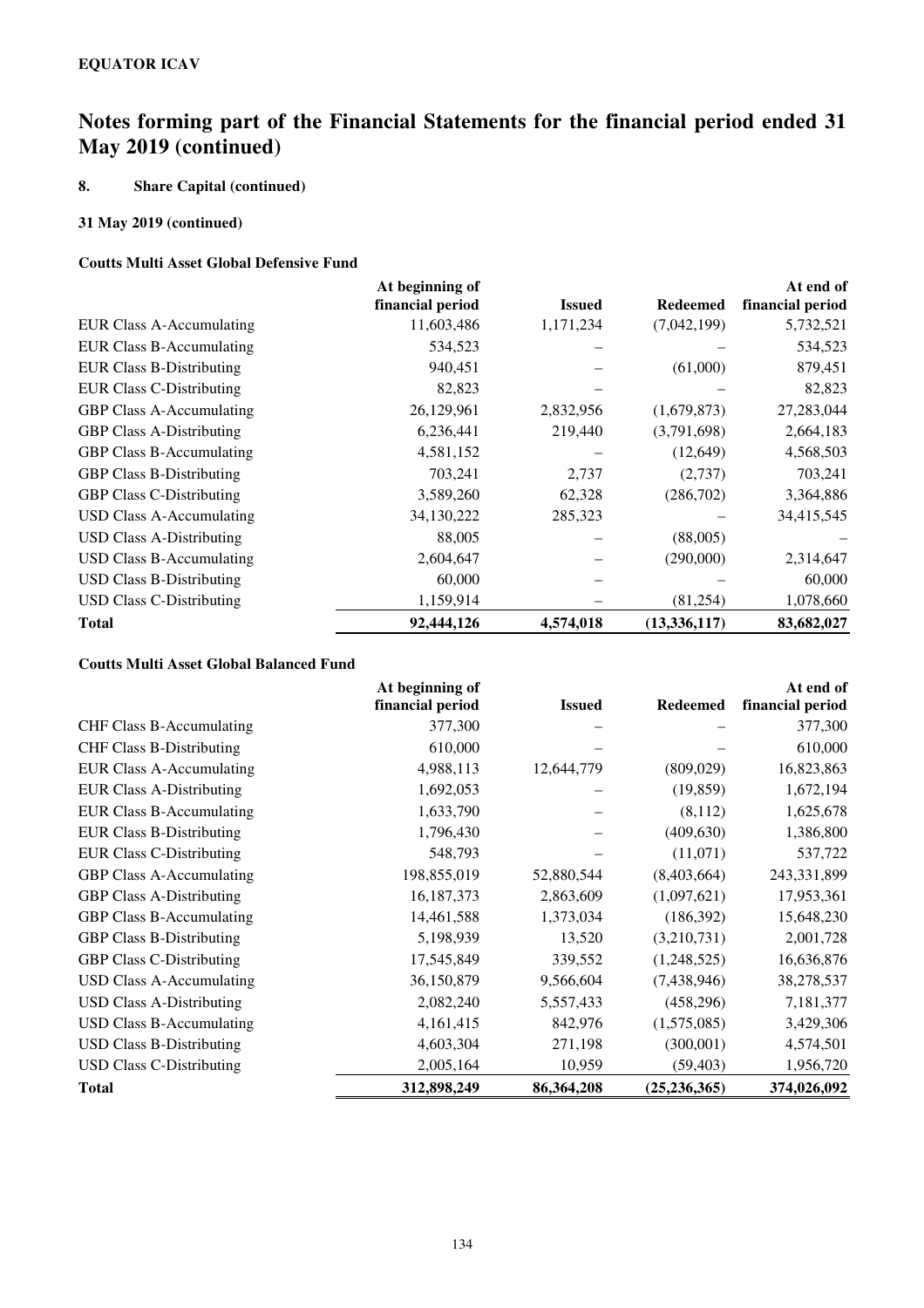## **8. Share Capital (continued)**

## **31 May 2019 (continued)**

### **Coutts Multi Asset Global Growth Fund**

|                                  | At beginning of  |               |                 | At end of        |
|----------------------------------|------------------|---------------|-----------------|------------------|
|                                  | financial period | <b>Issued</b> | <b>Redeemed</b> | financial period |
| <b>EUR Class A-Accumulating</b>  | 15,979,333       | 3,899,505     |                 | 19,878,838       |
| <b>EUR Class A-Distributing</b>  | 1,549,052        |               | (117,974)       | 1,431,078        |
| <b>EUR Class B-Accumulating</b>  | 774,661          |               | (244, 820)      | 529,841          |
| <b>EUR Class C-Distributing</b>  | 441,530          |               | (10, 136)       | 431,394          |
| GBP Class A-Accumulating         | 242,233,916      | 38,923,170    | (18, 741, 929)  | 262,415,157      |
| <b>GBP Class A-Distributing</b>  | 16,953,320       | 9,309,533     | (2,566,368)     | 23,696,485       |
| <b>GBP Class B-Accumulating</b>  | 14,750,791       | 2,545,367     | (3,049,800)     | 14,246,358       |
| <b>GBP Class B-Distributing</b>  | 662,012          | 3,097         | (27, 116)       | 637,993          |
| <b>GBP Class C-Distributing</b>  | 14,792,805       | 149,111       | (824,008)       | 14,117,908       |
| <b>USD Class A-Accumulating</b>  | 27,536,994       | 6,319,995     | (386, 411)      | 33,470,578       |
| <b>USD Class A-Distributing</b>  | 264,577          | 273,577       | (68, 175)       | 469,979          |
| <b>USD Class B-Accumulating</b>  | 475,960          | 286,793       | (2, 442)        | 760,311          |
| <b>USD Class C-Distributing</b>  | 1,546,624        |               | (57, 102)       | 1,489,522        |
| <b>Total</b>                     | 337,961,575      | 61,710,148    | (26,096,281)    | 373,575,442      |
|                                  |                  |               |                 |                  |
| <b>Personal Portfolio 1 Fund</b> |                  |               |                 |                  |
|                                  | At beginning of  |               |                 | At end of        |
|                                  | financial period | <b>Issued</b> | <b>Redeemed</b> | financial period |
| GBP Class A-Accumulating         | 14,281,127       | 4,364,692     | (1,862,135)     | 16,783,684       |
| <b>Total</b>                     | 14,281,127       | 4,364,692     | (1,862,135)     | 16,783,684       |
|                                  |                  |               |                 |                  |
| <b>Personal Portfolio 2 Fund</b> |                  |               |                 |                  |
|                                  | At beginning of  |               |                 | At end of        |
|                                  | financial period | <b>Issued</b> | <b>Redeemed</b> | financial period |
| GBP Class A-Accumulating         | 26,786,479       | 10,333,258    | (3,374,434)     | 33,745,303       |
| <b>Total</b>                     | 26,786,479       | 10,333,258    | (3,374,434)     | 33,745,303       |
| <b>Personal Portfolio 3 Fund</b> |                  |               |                 |                  |
|                                  | At beginning of  |               |                 | At end of        |
|                                  | financial period | <b>Issued</b> | <b>Redeemed</b> | financial period |
| GBP Class A-Accumulating         | 74,385,980       | 37,864,550    | (10, 463, 259)  | 101,787,271      |
| Total                            | 74,385,980       | 37,864,550    | (10, 463, 259)  | 101,787,271      |
|                                  |                  |               |                 |                  |
| <b>Personal Portfolio 4 Fund</b> |                  |               |                 |                  |
|                                  | At beginning of  |               |                 | At end of        |
|                                  | financial period | <b>Issued</b> | <b>Redeemed</b> | financial period |
| GBP Class A-Accumulating         | 50,766,714       | 22, 167, 148  | (6,742,896)     | 66,190,966       |
| <b>Total</b>                     | 50,766,714       | 22, 167, 148  | (6,742,896)     | 66,190,966       |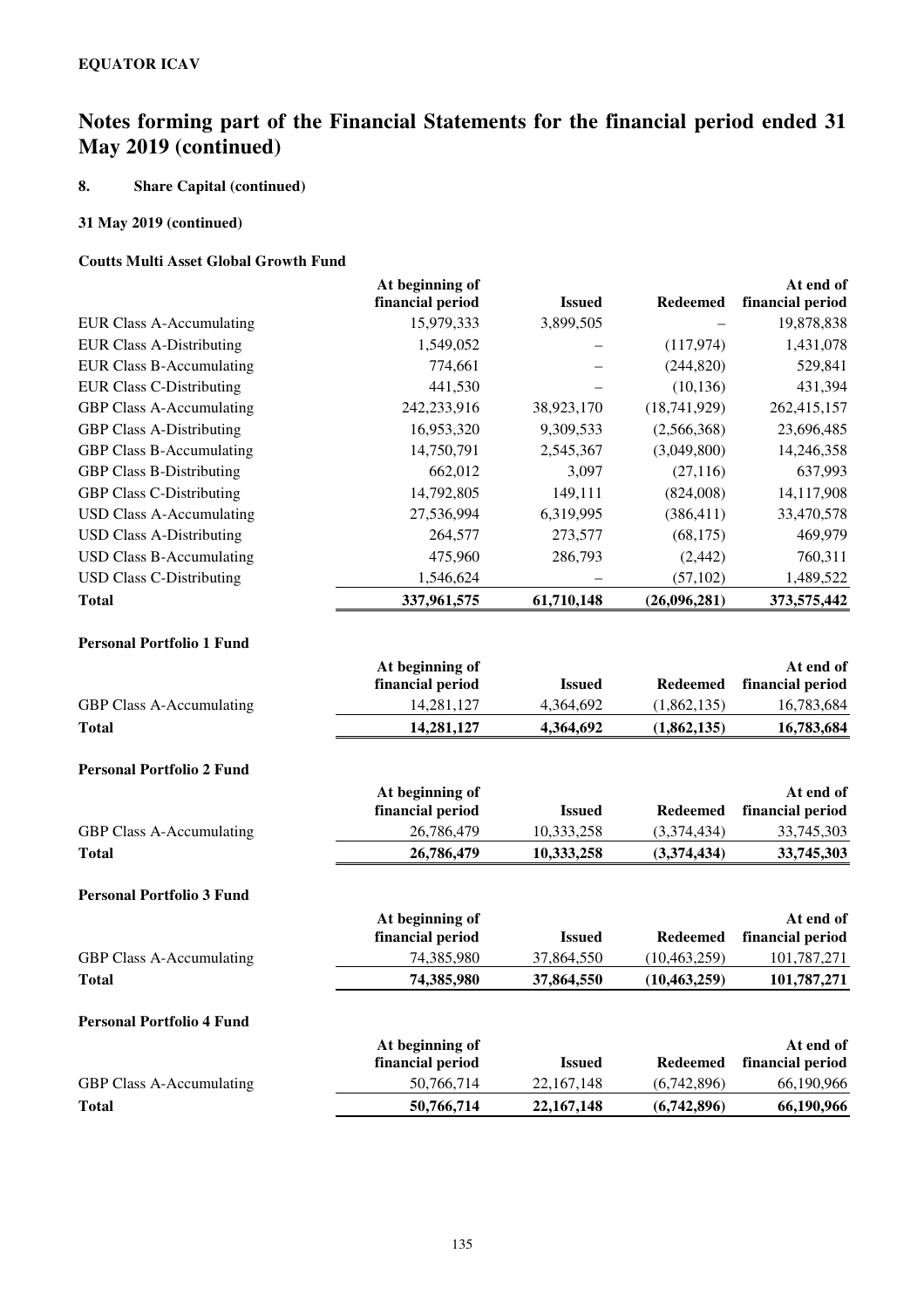## **8. Share Capital (continued)**

### **31 May 2019 (continued)**

### **Personal Portfolio 5 Fund**

|                                       | At beginning of  |               |                 | At end of        |
|---------------------------------------|------------------|---------------|-----------------|------------------|
|                                       | financial period | <b>Issued</b> | <b>Redeemed</b> | financial period |
| GBP Class A-Accumulating              | 40,450,973       | 15,749,268    | (5,235,292)     | 50,964,949       |
| <b>Total</b>                          | 40,450,973       | 15,749,268    | (5,235,292)     | 50,964,949       |
| <b>Equator UK Equity Fund</b>         |                  |               |                 |                  |
|                                       | At beginning of  |               |                 | At end of        |
|                                       | financial period | <b>Issued</b> | <b>Redeemed</b> | financial period |
| <b>GBP Class B-Distributing</b>       | 53,184,307       | 4,650,160     | (7,481,539)     | 50,352,928       |
| <b>GBP Class C-Distributing</b>       | 1,364,621,676    | 14,520,037    | (88,340,562)    | 1,290,801,151    |
| <b>Total</b>                          | 1,417,805,983    | 19,170,197    | (95, 822, 101)  | 1,341,154,079    |
| <b>Equator UK Sovereign Bond Fund</b> |                  |               |                 |                  |
|                                       | At beginning of  |               |                 | At end of        |
|                                       | financial period | <b>Issued</b> | <b>Redeemed</b> | financial period |
| <b>GBP Class B-Distributing</b>       | 8,861,937        | 1,245,432     | (1,866,116)     | 8,241,253        |
| <b>GBP Class C-Distributing</b>       | 588,607,304      | 57,784,369    | (41,990,789)    | 604,400,884      |
| <b>Total</b>                          | 597,469,241      | 59,029,801    | (43,856,905)    | 612,642,137      |
| <b>Equator US Equity Fund</b>         |                  |               |                 |                  |
|                                       | At beginning of  |               |                 | At end of        |
|                                       | financial period | <b>Issued</b> | <b>Redeemed</b> | financial period |
| GBP (Unhedged) Class B-Distributing   | 9,753,563        | 577,021       | (875,969)       | 9,454,615        |
| GBP (Unhedged) Class C-Distributing   | 130,527,639      | 104,313,020   | (10, 550, 456)  | 224,290,203      |
| <b>USD Class B-Distributing</b>       | 13,268,123       | 345,754       | (548, 778)      | 13,065,099       |
| <b>USD Class C-Distributing</b>       | 159,665,411      | 114,493,194   | (13, 559, 751)  | 260,598,854      |
| <b>Total</b>                          | 313,214,736      | 219,728,989   | (25, 534, 954)  | 507,408,771      |

## **30 November 2018**

## **Coutts Multi Asset UK Defensive Fund**

|                                 | At beginning of |               |                 | At end of      |
|---------------------------------|-----------------|---------------|-----------------|----------------|
|                                 | financial year  | <b>Issued</b> | <b>Redeemed</b> | financial year |
| <b>GBP Class A-Accumulating</b> | 43,726,739      | 40,735,374    | (11, 556, 155)  | 72,905,958     |
| <b>GBP Class A-Distributing</b> | 16,470,153      | 3,569,956     | (2,807,507)     | 17,232,602     |
| <b>GBP Class B-Accumulating</b> | 1,652,661       | 854,393       | (1,222,483)     | 1,284,571      |
| <b>GBP Class B-Distributing</b> | 3,998,867       | 2,872,282     | (755,560)       | 6,115,589      |
| <b>GBP Class C-Distributing</b> | 32,153,438      | 1,310,764     | (3,404,246)     | 30,059,956     |
| <b>Total</b>                    | 98,001,858      | 49, 342, 769  | (19,745,951)    | 127,598,676    |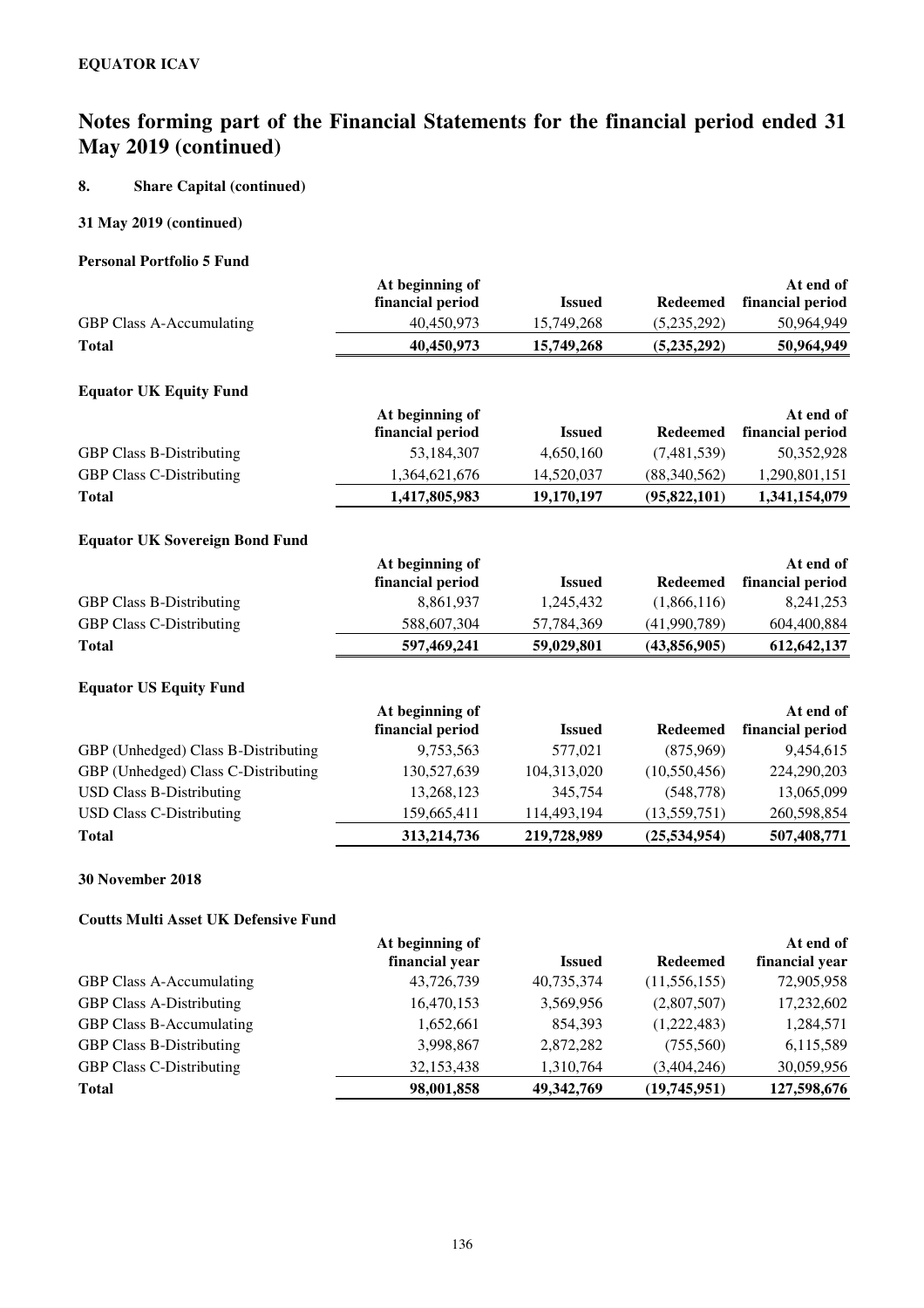## **8. Share Capital (continued)**

### **30 November 2018 (continued)**

### **Coutts Multi Asset UK Balanced Fund**

|                                 | At beginning of |               |                 | At end of      |
|---------------------------------|-----------------|---------------|-----------------|----------------|
|                                 | financial year  | <b>Issued</b> | <b>Redeemed</b> | financial year |
| <b>GBP Class A-Accumulating</b> | 424,719,539     | 373,642,916   | (80, 206, 204)  | 718,156,251    |
| <b>GBP Class A-Distributing</b> | 58,123,911      | 91,694,125    | (11, 637, 288)  | 138,180,748    |
| <b>GBP Class B-Accumulating</b> | 6,484,754       | 9,463,743     | (27, 388)       | 15,921,109     |
| <b>GBP Class B-Distributing</b> | 5,933,048       | 3,676,423     | (626, 973)      | 8,982,498      |
| <b>GBP Class C-Distributing</b> | 181, 372, 173   | 6,644,696     | (18, 967, 737)  | 169,049,132    |
| <b>Total</b>                    | 676, 633, 425   | 485,121,903   | (111, 465, 590) | 1,050,289,738  |

## **Coutts Multi Asset UK Growth Fund**

|                                 | At beginning of |               |                 | At end of      |
|---------------------------------|-----------------|---------------|-----------------|----------------|
|                                 | financial year  | <b>Issued</b> | <b>Redeemed</b> | financial year |
| <b>GBP Class A-Accumulating</b> | 185,052,735     | 89,555,312    | (19, 728, 197)  | 254,879,850    |
| <b>GBP Class A-Distributing</b> | 11,810,577      | 13,668,041    | (4,369,243)     | 21,109,375     |
| <b>GBP Class B-Accumulating</b> | 13,218,977      | 5,161,224     | (7,127,718)     | 11,252,483     |
| <b>GBP Class B-Distributing</b> | 2,509,566       | 2,482,029     | (402, 220)      | 4,589,375      |
| <b>GBP Class C-Distributing</b> | 180,498,254     | 7,795,534     | (16,683,760)    | 171,610,028    |
| <b>Total</b>                    | 393,090,109     | 118,662,140   | (48,311,138)    | 463,441,111    |

### **Coutts Multi Asset UK Equity Growth Fund**

|                                 | At beginning of |               |                 | At end of      |
|---------------------------------|-----------------|---------------|-----------------|----------------|
|                                 | financial year  | <b>Issued</b> | <b>Redeemed</b> | financial year |
| <b>GBP Class A-Accumulating</b> | 85,423,690      | 66,839,613    | (13,263,742)    | 138,999,561    |
| <b>GBP Class A-Distributing</b> | 5,926,205       | 8,490,337     | (440, 564)      | 13,975,978     |
| GBP Class B-Accumulating        | 1,179,596       | 634,934       | (142,767)       | 1,671,763      |
| <b>GBP Class B-Distributing</b> | 561,483         | 230,025       | (553, 883)      | 237,625        |
| <b>GBP Class C-Distributing</b> | 65,908,920      | 1,953,511     | (8,201,973)     | 59,660,458     |
| <b>Total</b>                    | 158,999,894     | 78,148,420    | (22,602,929)    | 214,545,385    |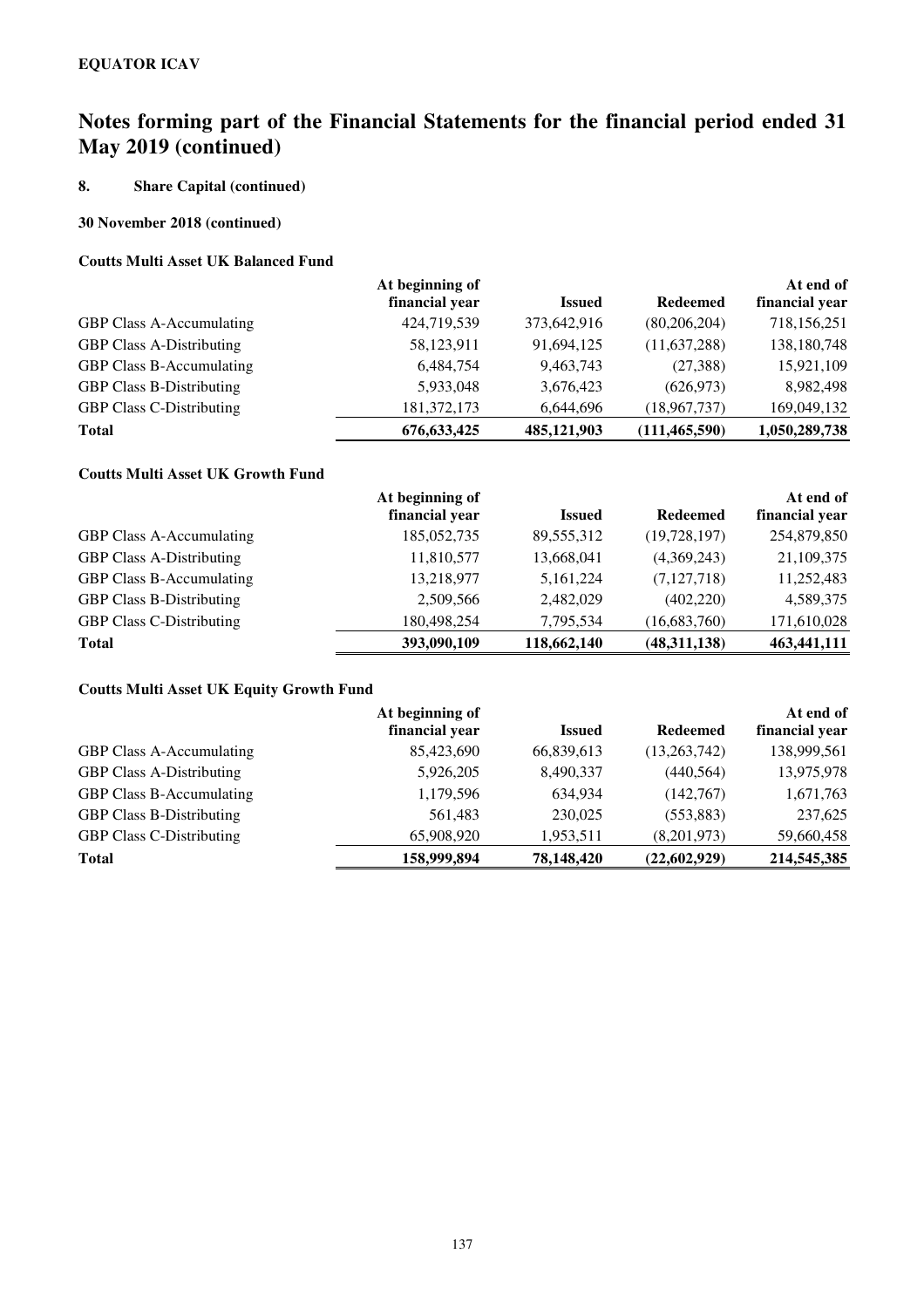## **8. Share Capital (continued)**

### **30 November 2018 (continued)**

### **Coutts Multi Asset Global Defensive Fund**

|                                 | At beginning of |               |                 | At end of      |
|---------------------------------|-----------------|---------------|-----------------|----------------|
|                                 | financial year  | <b>Issued</b> | <b>Redeemed</b> | financial year |
| <b>EUR Class A-Accumulating</b> | 784,188         | 11,974,652    | (1,155,354)     | 11,603,486     |
| <b>EUR Class B-Accumulating</b> | 534,523         |               |                 | 534,523        |
| <b>EUR Class B-Distributing</b> | 1,271,215       |               | (330,764)       | 940,451        |
| <b>EUR Class C-Distributing</b> | 116,279         | 1,671         | (35, 127)       | 82,823         |
| <b>GBP Class A-Accumulating</b> | 17,515,844      | 11,004,079    | (2,389,962)     | 26,129,961     |
| <b>GBP Class A-Distributing</b> | 2,367,627       | 4,098,921     | (230, 107)      | 6,236,441      |
| GBP Class B-Accumulating        | 7,920,542       | 521,272       | (3,860,662)     | 4,581,152      |
| <b>GBP Class B-Distributing</b> | 703,241         | 8,634         | (8,634)         | 703,241        |
| <b>GBP Class C-Distributing</b> | 3,745,941       | 224,116       | (380,797)       | 3,589,260      |
| <b>USD Class A-Accumulating</b> | 6,616,875       | 32,296,665    | (4,783,318)     | 34,130,222     |
| <b>USD Class A-Distributing</b> | 88,005          |               |                 | 88,005         |
| <b>USD Class B-Accumulating</b> | 1,925,357       | 679,290       |                 | 2,604,647      |
| <b>USD Class B-Distributing</b> | 657,636         |               | (597, 636)      | 60,000         |
| <b>USD Class C-Distributing</b> | 839,794         | 470,279       | (150, 159)      | 1,159,914      |
| <b>Total</b>                    | 45,087,067      | 61,279,579    | (13,922,520)    | 92,444,126     |

### **Coutts Multi Asset Global Balanced Fund**

|                                 | At beginning of |               |                 | At end of      |
|---------------------------------|-----------------|---------------|-----------------|----------------|
|                                 | financial year  | <b>Issued</b> | <b>Redeemed</b> | financial year |
| <b>CHF Class A-Accumulating</b> | 126,174         |               | (126, 174)      |                |
| <b>CHF Class B-Accumulating</b> | 377,300         |               |                 | 377,300        |
| <b>CHF Class B-Distributing</b> | 676,000         |               | (66,000)        | 610,000        |
| <b>EUR Class A-Accumulating</b> | 3,794,766       | 1,318,101     | (124, 754)      | 4,988,113      |
| <b>EUR Class A-Distributing</b> | 840,330         | 856,818       | (5,095)         | 1,692,053      |
| <b>EUR Class B-Accumulating</b> | 2,047,694       | 1,214,800     | (1,628,704)     | 1,633,790      |
| <b>EUR Class B-Distributing</b> | 1,472,053       | 391,718       | (67, 341)       | 1,796,430      |
| <b>EUR Class C-Distributing</b> | 840,652         |               | (291, 859)      | 548,793        |
| <b>GBP Class A-Accumulating</b> | 99,790,228      | 112,109,719   | (13,044,928)    | 198,855,019    |
| <b>GBP Class A-Distributing</b> | 10,804,103      | 7,963,920     | (2,580,650)     | 16,187,373     |
| <b>GBP Class B-Accumulating</b> | 9,782,455       | 7,185,634     | (2,506,501)     | 14,461,588     |
| <b>GBP Class B-Distributing</b> | 2,910,356       | 3,319,120     | (1,030,537)     | 5,198,939      |
| <b>GBP Class C-Distributing</b> | 18,755,316      | 725,968       | (1,935,435)     | 17,545,849     |
| <b>USD Class A-Accumulating</b> | 18,177,678      | 19,112,552    | (1, 139, 351)   | 36,150,879     |
| <b>USD Class A-Distributing</b> | 1,780,166       | 302,074       |                 | 2,082,240      |
| <b>USD Class B-Accumulating</b> | 5,474,015       | 1,653,587     | (2,966,187)     | 4,161,415      |
| <b>USD Class B-Distributing</b> | 3,679,020       | 2,015,591     | (1,091,307)     | 4,603,304      |
| <b>USD Class C-Distributing</b> | 2,011,150       | 764,466       | (770, 452)      | 2,005,164      |
| <b>Total</b>                    | 183,339,456     | 158,934,068   | (29, 375, 275)  | 312,898,249    |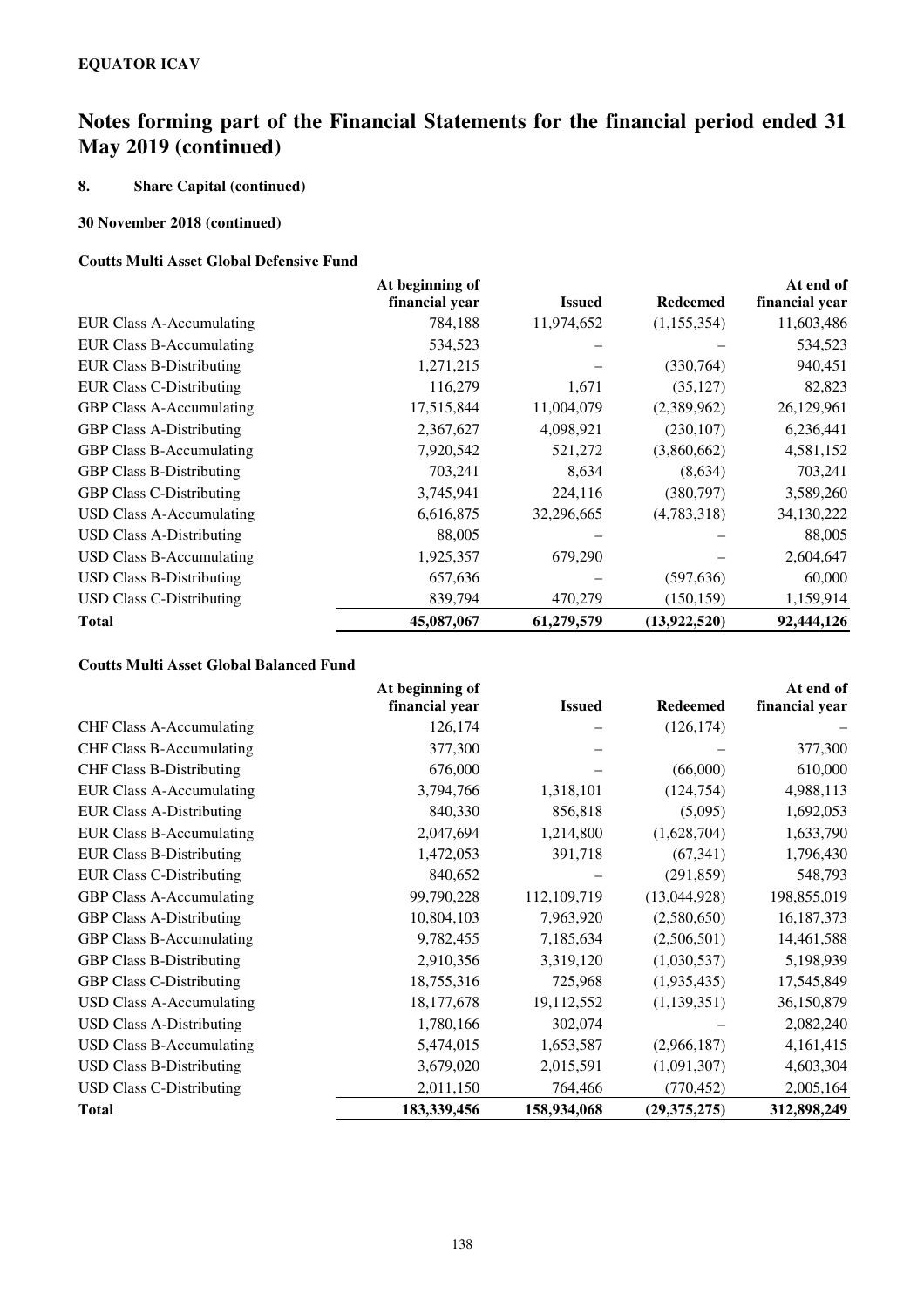## **8. Share Capital (continued)**

### **30 November 2018 (continued)**

### **Coutts Multi Asset Global Growth Fund**

|                                  | At beginning of<br>financial year | <b>Issued</b> | <b>Redeemed</b> | At end of<br>financial year |
|----------------------------------|-----------------------------------|---------------|-----------------|-----------------------------|
| EUR Class A-Accumulating         | 3,047,045                         | 13,032,635    | (100, 347)      | 15,979,333                  |
| <b>EUR Class A-Distributing</b>  | 1,553,882                         |               | (4,830)         | 1,549,052                   |
| <b>EUR Class B-Accumulating</b>  | 2,081,983                         | 529,841       | (1,837,163)     | 774,661                     |
| <b>EUR Class C-Distributing</b>  | 452,756                           | 576           | (11,802)        | 441,530                     |
| <b>GBP Class A-Accumulating</b>  | 125,884,533                       | 132,737,859   | (16,388,476)    | 242,233,916                 |
| <b>GBP Class A-Distributing</b>  | 6,647,292                         | 10,487,982    | (181, 954)      | 16,953,320                  |
| <b>GBP Class B-Accumulating</b>  | 5,428,878                         | 9,419,626     | (97, 713)       | 14,750,791                  |
| <b>GBP Class B-Distributing</b>  | 691,958                           | 44,206        | (74, 152)       | 662,012                     |
| <b>GBP Class C-Distributing</b>  | 15,445,217                        | 839,207       | (1,491,619)     | 14,792,805                  |
| <b>USD Class A-Accumulating</b>  | 9,503,277                         | 19,581,082    | (1,547,365)     | 27,536,994                  |
| <b>USD Class A-Distributing</b>  | 223,134                           | 87,442        | (45,999)        | 264,577                     |
| <b>USD Class B-Accumulating</b>  | 1,958,000                         | 38,341        | (1,520,381)     | 475,960                     |
| <b>USD Class B-Distributing</b>  | 30,500                            |               | (30, 500)       |                             |
| <b>USD Class C-Distributing</b>  | 1,369,746                         | 381,588       | (204, 710)      | 1,546,624                   |
| <b>Total</b>                     | 174,318,201                       | 187,180,385   | (23,537,011)    | 337,961,575                 |
| <b>Personal Portfolio 1 Fund</b> |                                   |               |                 |                             |
|                                  | At beginning of<br>financial vear | <b>Issued</b> | <b>Redeemed</b> | At end of<br>financial vear |

|                                  | IIIIaiiviai vual | 135 u.C       | nuuvinu         | THRUCIAL YEAL  |
|----------------------------------|------------------|---------------|-----------------|----------------|
| <b>GBP Class A-Accumulating</b>  | 8,105,714        | 7,657,757     | (1,482,344)     | 14,281,127     |
| <b>Total</b>                     | 8,105,714        | 7,657,757     | (1,482,344)     | 14,281,127     |
| <b>Personal Portfolio 2 Fund</b> |                  |               |                 |                |
|                                  | At beginning of  |               |                 | At end of      |
|                                  | financial vear   | <b>Issued</b> | <b>Redeemed</b> | financial year |
| <b>GBP Class A-Accumulating</b>  | 9,902,224        | 19,237,498    | (2,353,243)     | 26,786,479     |
| <b>Total</b>                     | 9,902,224        | 19,237,498    | (2,353,243)     | 26,786,479     |
| <b>Personal Portfolio 3 Fund</b> |                  |               |                 |                |
|                                  |                  |               |                 | At end of      |
|                                  | At beginning of  |               |                 |                |
|                                  | financial year   | <b>Issued</b> | <b>Redeemed</b> | financial year |
| <b>GBP Class A-Accumulating</b>  | 23,985,875       | 60,251,969    | (9,851,864)     | 74,385,980     |

|                                 | At beginning of |               |               | At end of      |
|---------------------------------|-----------------|---------------|---------------|----------------|
|                                 | financial vear  | <b>Issued</b> | Redeemed      | financial vear |
| <b>GBP Class A-Accumulating</b> | 16.588.270      | 41.763.681    | (7.585.237)   | 50,766,714     |
| Total                           | 16,588,270      | 41,763,681    | (7, 585, 237) | 50,766,714     |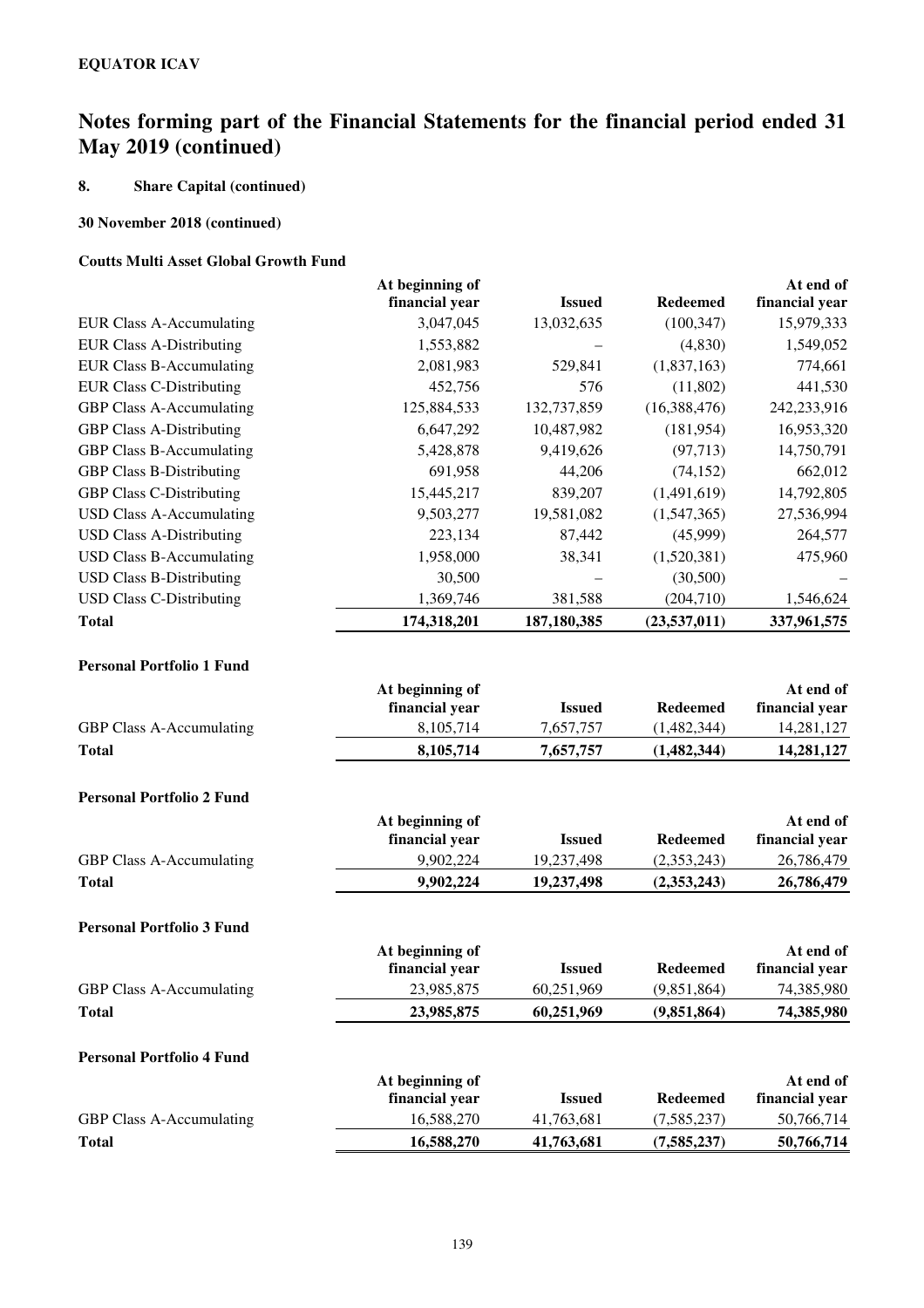### **8. Share Capital (continued)**

### **30 November 2018 (continued)**

### **Personal Portfolio 5 Fund**

|                                       | At beginning of |               |                 | At end of      |
|---------------------------------------|-----------------|---------------|-----------------|----------------|
|                                       | financial year  | <b>Issued</b> | <b>Redeemed</b> | financial year |
| <b>GBP Class A-Accumulating</b>       | 15,483,310      | 29,753,012    | (4,785,349)     | 40,450,973     |
| <b>Total</b>                          | 15,483,310      | 29,753,012    | (4,785,349)     | 40,450,973     |
| <b>Equator UK Equity Fund</b>         |                 |               |                 |                |
|                                       | At beginning of |               |                 | At end of      |
|                                       | financial year  | <b>Issued</b> | <b>Redeemed</b> | financial year |
| <b>GBP Class B-Distributing</b>       | 53,014,596      | 11,090,920    | (10, 921, 209)  | 53,184,307     |
| <b>GBP Class C-Distributing</b>       | 1,493,182,683   | 91,719,190    | (220, 280, 197) | 1,364,621,676  |
| <b>Total</b>                          | 1,546,197,279   | 102,810,110   | (231, 201, 406) | 1,417,805,983  |
| <b>Equator UK Sovereign Bond Fund</b> |                 |               |                 |                |
|                                       | At beginning of |               |                 | At end of      |
|                                       | financial year  | <b>Issued</b> | <b>Redeemed</b> | financial year |
| <b>GBP Class B-Distributing</b>       | 11,194,554      | 739,455       | (3,072,072)     | 8,861,937      |
| <b>GBP Class C-Distributing</b>       | 409,062,689     | 323,966,782   | (144, 422, 167) | 588,607,304    |
| <b>Total</b>                          | 420,257,243     | 324,706,237   | (147, 494, 239) | 597,469,241    |
| <b>Equator US Equity Fund</b>         |                 |               |                 |                |
|                                       | At beginning of |               |                 | At end of      |
|                                       | financial year  | <b>Issued</b> | <b>Redeemed</b> | financial year |
| GBP (Unhedged) Class B-Distributing   | 10,711,714      | 607,129       | (1,565,280)     | 9,753,563      |
| GBP (Unhedged) Class C-Distributing   | 72,920,913      | 73,624,148    | (16,017,422)    | 130,527,639    |
| <b>USD Class B-Distributing</b>       | 13,730,598      | 1,744,145     | (2,206,620)     | 13,268,123     |
| <b>USD Class C-Distributing</b>       | 138, 103, 215   | 54,655,725    | (33,093,529)    | 159,665,411    |
| <b>Total</b>                          | 235,466,440     | 130,631,147   | (52, 882, 851)  | 313,214,736    |

### **9. Net Asset Value**

The Net Asset Value and Net Asset Value per Share of each share class for the financial period ended 31 May 2019 and financial year ended 30 November 2018 are listed below:

### **31 May 2019**

### **Coutts Multi Asset UK Defensive Fund**

| Couns Mund Asset OR Defensive Fund |                        |                                  |
|------------------------------------|------------------------|----------------------------------|
|                                    | <b>Net Asset Value</b> | <b>Net Asset Value per Share</b> |
| <b>GBP Class A-Accumulating</b>    | £98,223,918            | £1.28                            |
| <b>GBP Class A-Distributing</b>    | £22,449,917            | £1.11                            |
| <b>GBP Class B-Accumulating</b>    | £1,749,463             | £1.15                            |
| <b>GBP Class B-Distributing</b>    | £6,334,169             | £1.05                            |
| <b>GBP Class C-Distributing</b>    | £28,458,096            | £1.02                            |
|                                    |                        |                                  |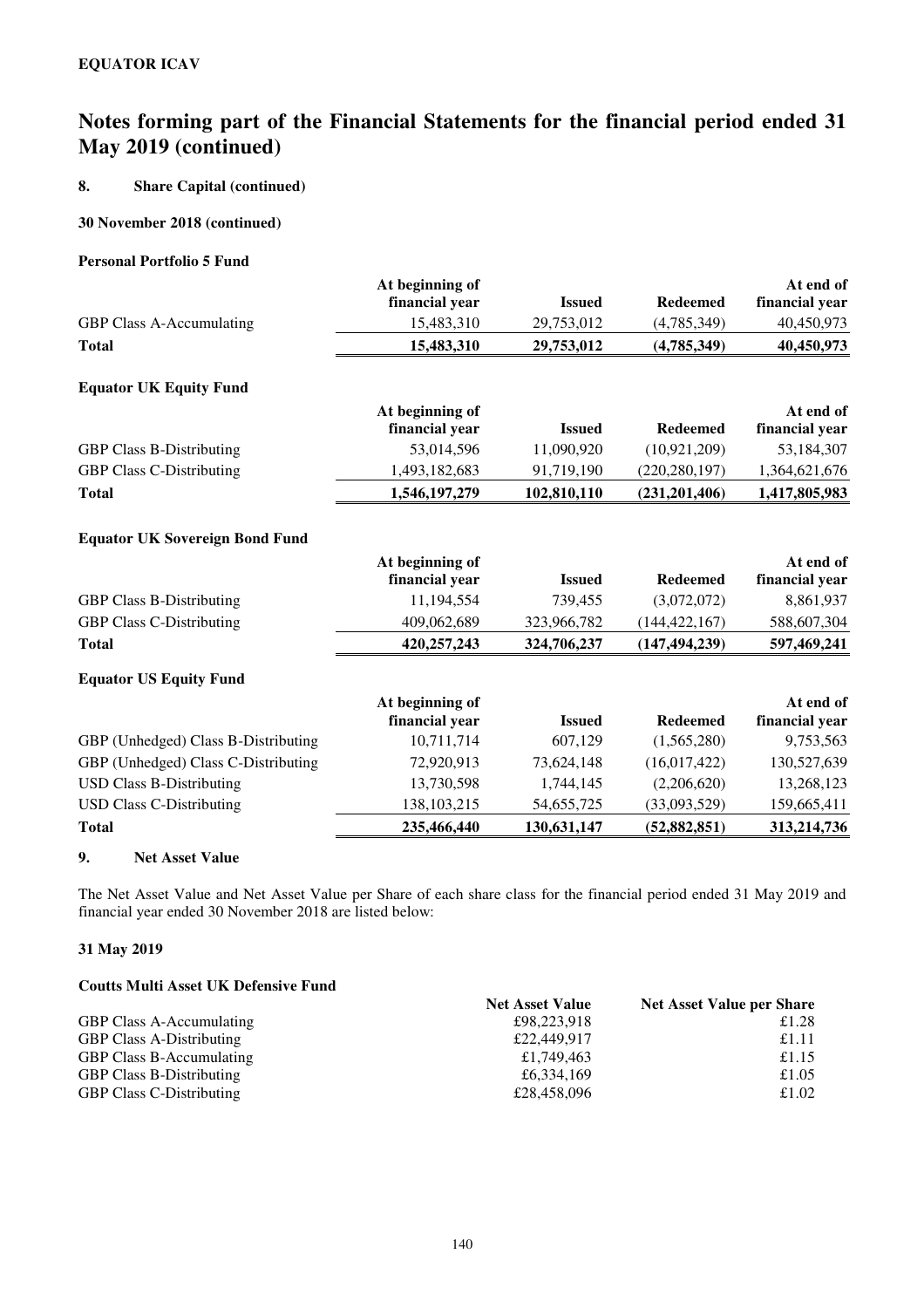### **9. Net Asset Value (continued)**

### **31 May 2019 (continued)**

### **Coutts Multi Asset UK Balanced Fund**

| <b>Net Asset Value</b> | <b>Net Asset Value per Share</b> |
|------------------------|----------------------------------|
| £1,095,731,627         | £1.38                            |
| £211,962,600           | £1.25                            |
| £20,115,904            | £1.29                            |
| £10,548,674            | £1.20                            |
| £208,452,452           | £1.11                            |
|                        |                                  |

### **Coutts Multi Asset UK Growth Fund**

| <u>County mann mount on show in a unu</u> |                        |                                  |
|-------------------------------------------|------------------------|----------------------------------|
|                                           | <b>Net Asset Value</b> | <b>Net Asset Value per Share</b> |
| <b>GBP Class A-Accumulating</b>           | £446,602,462           | £1.45                            |
| <b>GBP Class A-Distributing</b>           | £48,229,502            | £1.36                            |
| <b>GBP Class B-Accumulating</b>           | £15,261,769            | £1.30                            |
| <b>GBP Class B-Distributing</b>           | £6,029,493             | £1.25                            |
| <b>GBP Class C-Distributing</b>           | £190,011,835           | £1.16                            |
|                                           |                        |                                  |

### **Coutts Multi Asset UK Equity Growth Fund**

| Counts muiti Asset Cavalgary Growth I und |                        |                                  |
|-------------------------------------------|------------------------|----------------------------------|
|                                           | <b>Net Asset Value</b> | <b>Net Asset Value per Share</b> |
| <b>GBP Class A-Accumulating</b>           | £213,661,519           | £1.47                            |
| <b>GBP Class A-Distributing</b>           | £20,198,234            | £1.48                            |
| <b>GBP Class B-Accumulating</b>           | £1,955,805             | £1.17                            |
| <b>GBP Class B-Distributing</b>           | £569,896               | £1.33                            |
| <b>GBP Class C-Distributing</b>           | £70,400,088            | £1.23                            |
|                                           |                        |                                  |

### **Coutts Multi Asset Global Defensive Fund**

|                                 | <b>Net Asset Value</b> | <b>Net Asset Value per Share</b> |
|---------------------------------|------------------------|----------------------------------|
| EUR Class A-Accumulating        | €4,906,175             | €0.86                            |
| EUR Class B-Accumulating        | €442.196               | € $0.83$                         |
| EUR Class B-Distributing        | €681,657               | €0.78                            |
| <b>EUR Class C-Distributing</b> | €70.302                | € $0.85$                         |
| <b>GBP Class A-Accumulating</b> | £21,560,513            | £0.79                            |
| <b>GBP Class A-Distributing</b> | £1,849,976             | £0.69                            |
| <b>GBP Class B-Accumulating</b> | £3,455,974             | £0.76                            |
| <b>GBP Class B-Distributing</b> | £477.618               | £0.68                            |
| <b>GBP Class C-Distributing</b> | £2,254,755             | £0.67                            |
| USD Class A-Accumulating        | US\$42,556,238         | US\$1.24                         |
| USD Class B-Accumulating        | US\$2,795,151          | US\$1.21                         |
| USD Class B-Distributing        | US\$67.307             | US\$1.12                         |
| USD Class C-Distributing        | US\$1,149,550          | US\$1.07                         |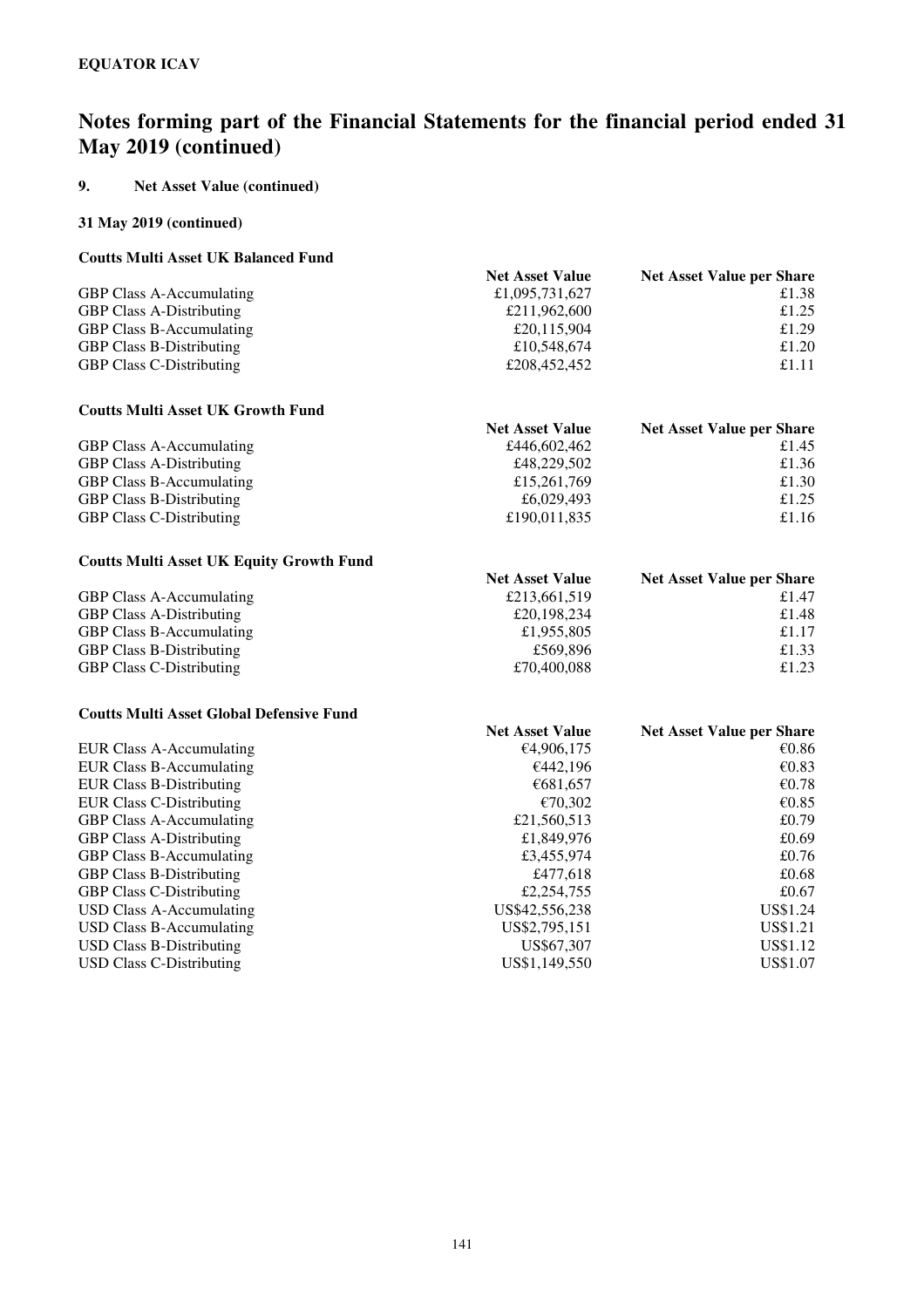## **9. Net Asset Value (continued)**

## **31 May 2019 (continued)**

### **Coutts Multi Asset Global Balanced Fund**

| Coutts Muiti Asset Giobal Dalanceu Fund      |                        |                                  |
|----------------------------------------------|------------------------|----------------------------------|
|                                              | <b>Net Asset Value</b> | <b>Net Asset Value per Share</b> |
| <b>CHF Class B-Accumulating</b>              | CHF405,564             | CHF1.07                          |
| <b>CHF Class B-Distributing</b>              | CHF596,914             | <b>CHF0.98</b>                   |
| <b>EUR Class A-Accumulating</b>              | €15,427,932            | €0.92                            |
| <b>EUR Class A-Distributing</b>              | €1,676,664             | €1.00                            |
| <b>EUR Class B-Accumulating</b>              | €1,468,265             | €0.90                            |
| <b>EUR Class B-Distributing</b>              | €1,162,953             | €0.84                            |
| <b>EUR Class C-Distributing</b>              | €479,006               | €0.89                            |
| <b>GBP Class A-Accumulating</b>              | £200,277,294           | £0.82                            |
| <b>GBP Class A-Distributing</b>              | £13,833,423            | £0.77                            |
| <b>GBP Class B-Accumulating</b>              | £12,433,293            | £0.79                            |
| <b>GBP Class B-Distributing</b>              | £1,464,695             | £0.73                            |
| <b>GBP Class C-Distributing</b>              | £11,627,341            | £0.70                            |
| <b>USD Class A-Accumulating</b>              | US\$51,531,149         | US\$1.35                         |
| <b>USD Class A-Distributing</b>              | US\$9,234,529          | US\$1.29                         |
| <b>USD Class B-Accumulating</b>              | US\$4,472,270          | US\$1.30                         |
| <b>USD Class B-Distributing</b>              | US\$5,553,187          | US\$1.21                         |
| <b>USD Class C-Distributing</b>              | US\$2,191,346          | US\$1.12                         |
| <b>Coutts Multi Asset Global Growth Fund</b> |                        |                                  |
|                                              | <b>Net Asset Value</b> | <b>Net Asset Value per Share</b> |
| <b>EUR Class A-Accumulating</b>              | €18,962,004            | €0.95                            |
| <b>EUR Class A-Distributing</b>              | €1,485,464             | €1.04                            |
| <b>EUR Class B-Accumulating</b>              | €483,914               | €0.91                            |
| <b>EUR Class C-Distributing</b>              | €403,674               | €0.94                            |
| GBP Class A-Accumulating                     | £222,720,232           | £0.85                            |
| <b>GBP Class A-Distributing</b>              | £20,343,122            | £0.86                            |
| <b>GBP Class B-Accumulating</b>              | £11,333,399            | £0.80                            |
| <b>GBP Class B-Distributing</b>              | £510,368               | £0.80                            |
| <b>GBP Class C-Distributing</b>              | £10,344,016            | £0.73                            |
| <b>USD Class A-Accumulating</b>              | US\$44,897,845         | US\$1.34                         |
| <b>USD Class A-Distributing</b>              | US\$677,135            | US\$1.44                         |
| <b>USD Class B-Accumulating</b>              | US\$1,034,638          | US\$1.36                         |
| <b>USD Class C-Distributing</b>              | US\$1,756,999          | <b>US\$1.18</b>                  |
| <b>Personal Portfolio 1 Fund</b>             |                        |                                  |
|                                              | <b>Net Asset Value</b> | <b>Net Asset Value per Share</b> |
| GBP Class A-Accumulating                     | £19,220,199            | £1.15                            |
| <b>Personal Portfolio 2 Fund</b>             |                        |                                  |
|                                              | <b>Net Asset Value</b> | <b>Net Asset Value per Share</b> |
| GBP Class A-Accumulating                     | £40,783,822            | £1.21                            |
| <b>Personal Portfolio 3 Fund</b>             |                        |                                  |
|                                              | <b>Net Asset Value</b> | <b>Net Asset Value per Share</b> |
| GBP Class A-Accumulating                     | £128,419,767           | £1.26                            |
| <b>Personal Portfolio 4 Fund</b>             |                        |                                  |
|                                              | <b>Net Asset Value</b> | <b>Net Asset Value per Share</b> |
| GBP Class A-Accumulating                     | £88,002,201            | £1.33                            |
|                                              |                        |                                  |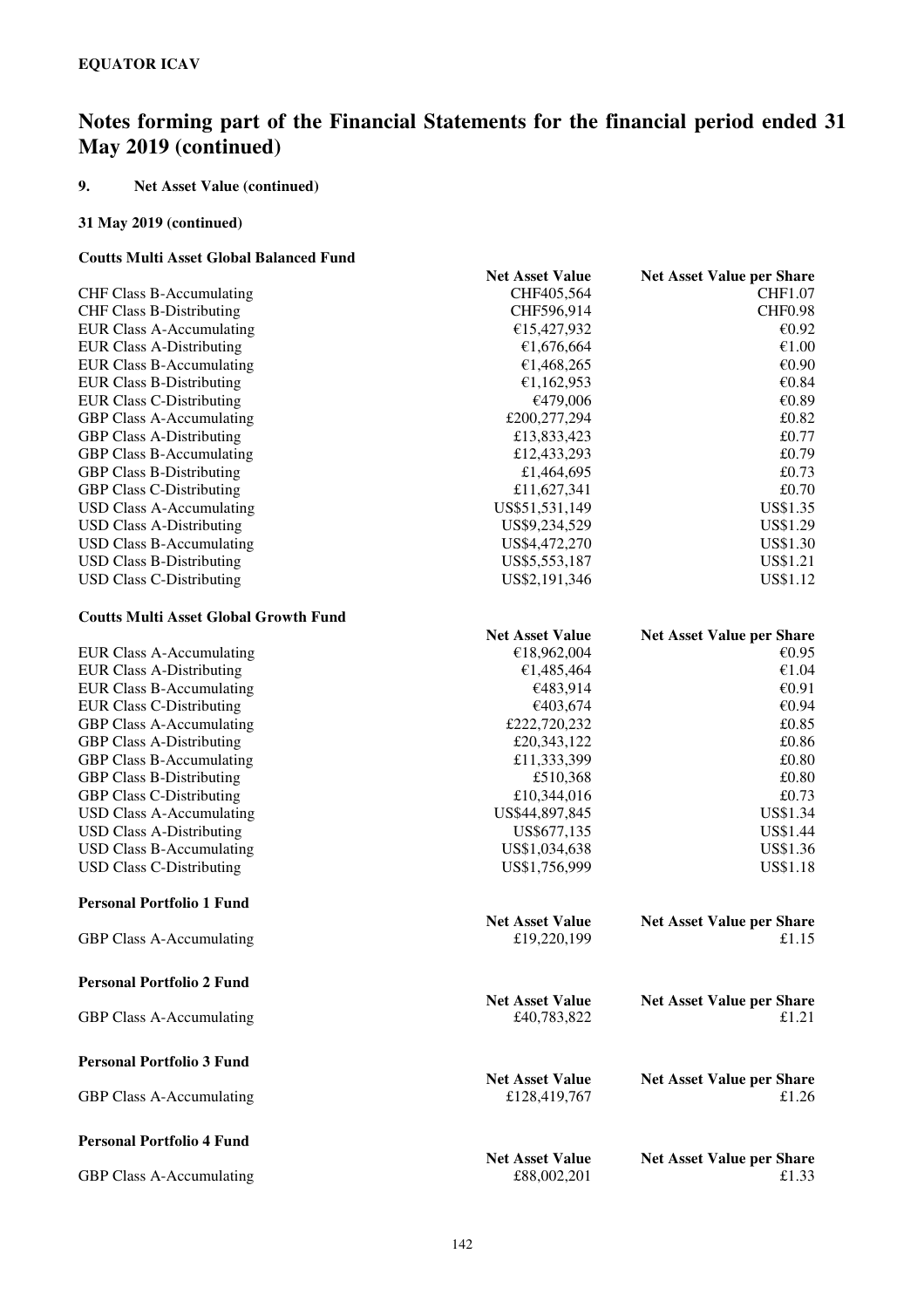## **9. Net Asset Value (continued)**

| <b>Personal Portfolio 5 Fund</b>                                           |                                       |                                           |
|----------------------------------------------------------------------------|---------------------------------------|-------------------------------------------|
| <b>GBP Class A-Accumulating</b>                                            | <b>Net Asset Value</b><br>£72,201,774 | <b>Net Asset Value per Share</b><br>£1.42 |
| <b>Equator UK Equity Fund</b>                                              |                                       |                                           |
| <b>GBP Class B-Distributing</b>                                            | <b>Net Asset Value</b><br>£51,730,685 | <b>Net Asset Value per Share</b><br>£1.03 |
| <b>GBP Class C-Distributing</b>                                            | £1,326,480,473                        | £1.03                                     |
| <b>Equator UK Sovereign Bond Fund</b>                                      |                                       |                                           |
|                                                                            | <b>Net Asset Value</b>                | <b>Net Asset Value per Share</b>          |
| <b>GBP Class B-Distributing</b><br><b>GBP Class C-Distributing</b>         | £8,640,190<br>£634,385,214            | £1.05<br>£1.05                            |
| <b>Equator US Equity Fund</b>                                              |                                       |                                           |
|                                                                            | <b>Net Asset Value</b>                | <b>Net Asset Value per Share</b>          |
| GBP (Unhedged) Class B-Distributing<br>GBP (Unhedged) Class C-Distributing | £11,147,477<br>£265,005,390           | £1.18<br>£1.18                            |
| <b>USD Class B-Distributing</b>                                            | US\$15,586,800                        | US\$1.19                                  |
| <b>USD Class C-Distributing</b>                                            | US\$311,773,887                       | <b>US\$1.20</b>                           |
| 30 November 2018                                                           |                                       |                                           |
| <b>Coutts Multi Asset UK Defensive Fund</b>                                |                                       |                                           |
|                                                                            | <b>Net Asset Value</b>                | <b>Net Asset Value per Share</b>          |
| GBP Class A-Accumulating                                                   | £89,540,890                           | £1.23<br>£1.08                            |
| <b>GBP Class A-Distributing</b><br><b>GBP Class B-Accumulating</b>         | £18,575,378<br>£1,424,794             | £1.11                                     |
| <b>GBP Class B-Distributing</b>                                            | £6,244,003                            | £1.02                                     |
| <b>GBP Class C-Distributing</b>                                            | £29,892,807                           | £0.99                                     |
| <b>Coutts Multi Asset UK Balanced Fund</b>                                 |                                       |                                           |
|                                                                            | <b>Net Asset Value</b>                | <b>Net Asset Value per Share</b>          |
| <b>GBP Class A-Accumulating</b>                                            | £951,544,570                          | £1.33                                     |
| <b>GBP Class A-Distributing</b>                                            | £167,102,198                          | £1.21                                     |
| <b>GBP Class B-Accumulating</b>                                            | £19,859,439                           | £1.25                                     |
| <b>GBP Class B-Distributing</b>                                            | £10,434,568                           | £1.16                                     |
| <b>GBP Class C-Distributing</b>                                            | £181,705,665                          | £1.07                                     |
| <b>Coutts Multi Asset UK Growth Fund</b>                                   |                                       |                                           |
|                                                                            | <b>Net Asset Value</b>                | <b>Net Asset Value per Share</b>          |
| <b>GBP Class A-Accumulating</b>                                            | £356,531,636                          | £1.40                                     |
| <b>GBP Class A-Distributing</b>                                            | £27,907,194                           | £1.32                                     |
| <b>GBP Class B-Accumulating</b>                                            | £14,174,283                           | £1.26                                     |
| <b>GBP Class B-Distributing</b>                                            | £5,567,875                            | £1.21                                     |
| <b>GBP Class C-Distributing</b>                                            | £193,572,768                          | £1.13                                     |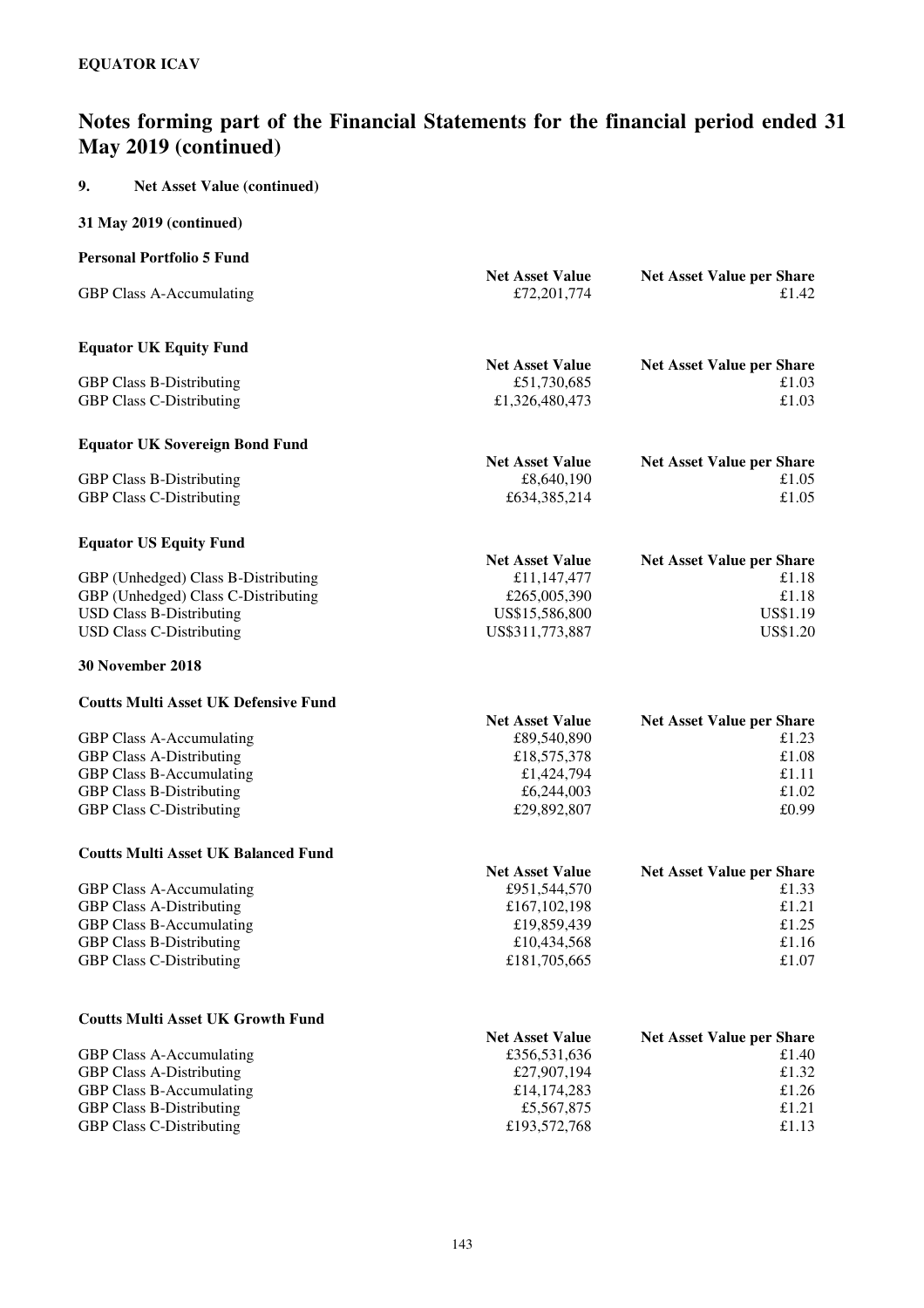### **9. Net Asset Value (continued)**

#### **30 November 2018 (continued)**

#### **Coutts Multi Asset UK Equity Growth Fund**

|                                 | <b>Net Asset Value</b> | <b>Net Asset Value per Share</b> |
|---------------------------------|------------------------|----------------------------------|
| <b>GBP Class A-Accumulating</b> | £196,013,349           | £1.41                            |
| <b>GBP Class A-Distributing</b> | £19,987,778            | £1.43                            |
| <b>GBP Class B-Accumulating</b> | £1,885,340             | £1.13                            |
| <b>GBP Class B-Distributing</b> | £307,030               | £1.29                            |
| <b>GBP Class C-Distributing</b> | £71,066,727            | £1.19                            |

#### **Coutts Multi Asset Global Defensive Fund**

| Coutto mand more choodi Defensive I unu |                        |                                  |
|-----------------------------------------|------------------------|----------------------------------|
|                                         | <b>Net Asset Value</b> | <b>Net Asset Value per Share</b> |
| EUR Class A-Accumulating                | €9.675.601             | €0.83                            |
| EUR Class B-Accumulating                | €431.823               | € $0.81$                         |
| <b>EUR Class B-Distributing</b>         | €716.557               | €0.76                            |
| EUR Class C-Distributing                | €69.100                | €0.83                            |
| <b>GBP Class A-Accumulating</b>         | £20,007,408            | £0.77                            |
| <b>GBP Class A-Distributing</b>         | £4,235,721             | £0.68                            |
| <b>GBP Class B-Accumulating</b>         | £3,366,855             | £0.73                            |
| <b>GBP Class B-Distributing</b>         | £467,083               | £0.66                            |
| <b>GBP Class C-Distributing</b>         | £2,351,685             | £0.66                            |
| USD Class A-Accumulating                | US\$40,443,976         | <b>US\$1.19</b>                  |
| <b>USD Class A-Distributing</b>         | US\$96,235             | US\$1.09                         |
| USD Class B-Accumulating                | US\$3,021,743          | US\$1.16                         |
| USD Class B-Distributing                | US\$65,087             | US\$1.08                         |
| USD Class C-Distributing                | US\$1,195,272          | US\$1.03                         |
|                                         |                        |                                  |

#### **Coutts Multi Asset Global Balanced Fund**

|                                 | <b>Net Asset Value</b> | <b>Net Asset Value per Share</b> |
|---------------------------------|------------------------|----------------------------------|
| <b>CHF Class B-Accumulating</b> | CHF401.214             | CHF1.06                          |
| <b>CHF Class B-Distributing</b> | CHF594,171             | <b>CHF0.97</b>                   |
| <b>EUR Class A-Accumulating</b> | €4,505,234             | €0.90                            |
| <b>EUR Class A-Distributing</b> | €1,685,952             | €1.00                            |
| <b>EUR Class B-Accumulating</b> | €1,457,218             | €0.89                            |
| <b>EUR Class B-Distributing</b> | €1,497,018             | €0.83                            |
| <b>EUR Class C-Distributing</b> | €485,801               | €0.89                            |
| <b>GBP Class A-Accumulating</b> | £160,502,059           | £0.81                            |
| <b>GBP Class A-Distributing</b> | £12,338,638            | £0.76                            |
| <b>GBP Class B-Accumulating</b> | £11,295,237            | £0.78                            |
| <b>GBP Class B-Distributing</b> | £3,764,774             | £0.72                            |
| <b>GBP Class C-Distributing</b> | £12,131,412            | £0.69                            |
| USD Class A-Accumulating        | US\$47,165,592         | US\$1.30                         |
| <b>USD Class A-Distributing</b> | US\$2,617,221          | US\$1.26                         |
| USD Class B-Accumulating        | US\$5,272,706          | US\$1.27                         |
| <b>USD Class B-Distributing</b> | US\$5,462,401          | US\$1.19                         |
| <b>USD Class C-Distributing</b> | US\$2,194,869          | US\$1.09                         |
|                                 |                        |                                  |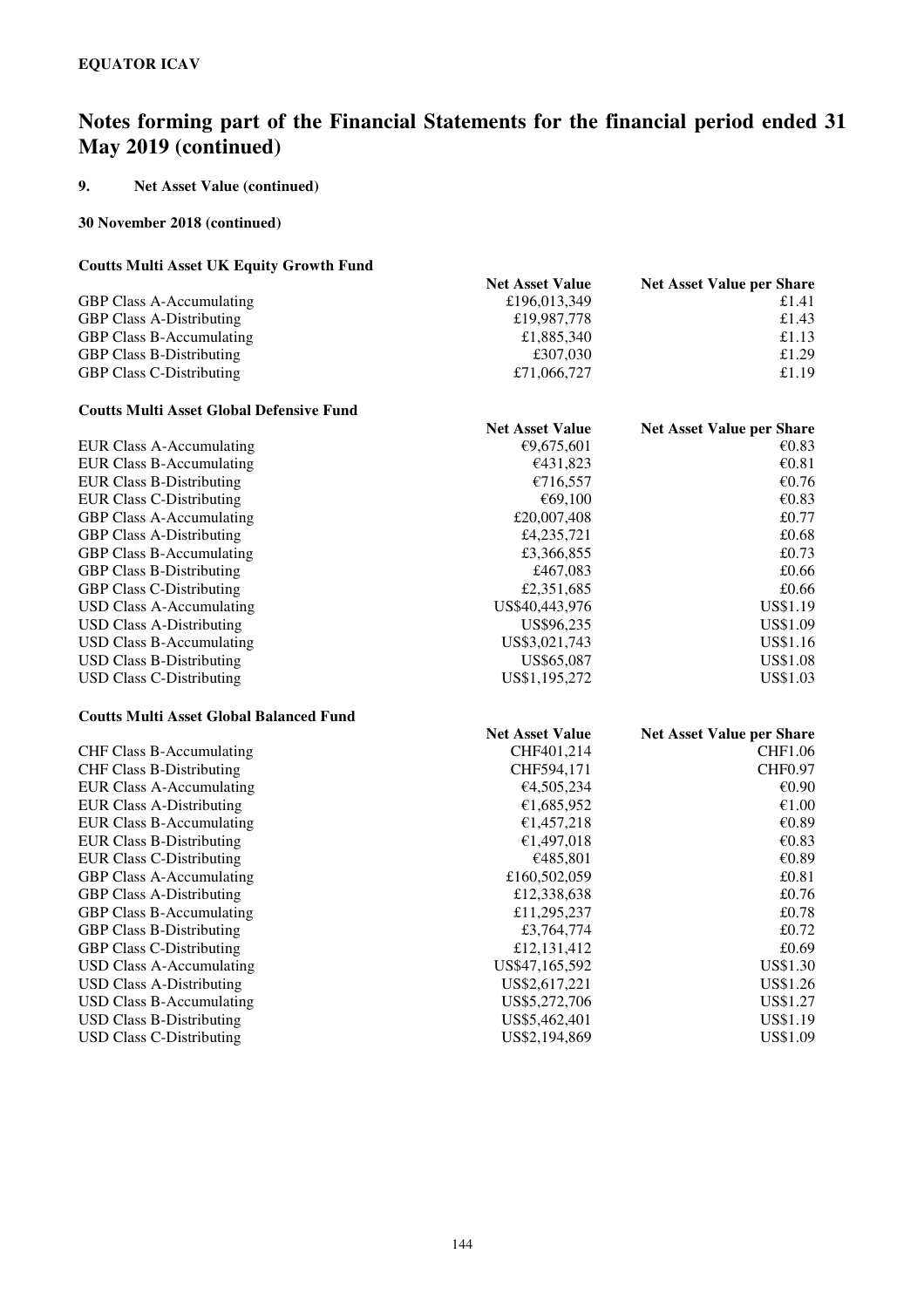## **9. Net Asset Value (continued)**

### **30 November 2018 (continued)**

### **Coutts Multi Asset Global Growth Fund**

| aus Mani Assu Giobal Glowin Fang      |                        |                                  |
|---------------------------------------|------------------------|----------------------------------|
|                                       | <b>Net Asset Value</b> | <b>Net Asset Value per Share</b> |
| EUR Class A-Accumulating              | €15,158,855            | €0.95                            |
| <b>EUR Class A-Distributing</b>       | €1,612,343             | €1.04                            |
| <b>EUR Class B-Accumulating</b>       | €705,639               | €0.91                            |
| <b>EUR Class C-Distributing</b>       | €414,312               | €0.94                            |
| GBP Class A-Accumulating              | £203,631,391           | £0.84                            |
| <b>GBP Class A-Distributing</b>       | £14,532,791            | £0.86                            |
| <b>GBP Class B-Accumulating</b>       | £11,653,031            | £0.79                            |
| <b>GBP Class B-Distributing</b>       | £528,902               | £0.80                            |
| <b>GBP Class C-Distributing</b>       | £10,824,071            | £0.73                            |
| <b>USD Class A-Accumulating</b>       | US\$36,140,489         | US\$1.31                         |
| <b>USD Class A-Distributing</b>       | US\$376,005            | US\$1.42                         |
| <b>USD Class B-Accumulating</b>       | US\$635,280            | US\$1.33                         |
|                                       | US\$1,799,444          | US\$1.16                         |
| <b>USD Class C-Distributing</b>       |                        |                                  |
| <b>Personal Portfolio 1 Fund</b>      |                        |                                  |
|                                       | <b>Net Asset Value</b> | <b>Net Asset Value per Share</b> |
| GBP Class A-Accumulating              | £15,744,387            | £1.10                            |
|                                       |                        |                                  |
| <b>Personal Portfolio 2 Fund</b>      |                        |                                  |
|                                       | <b>Net Asset Value</b> | <b>Net Asset Value per Share</b> |
| GBP Class A-Accumulating              | £31,152,141            | £1.16                            |
|                                       |                        |                                  |
| <b>Personal Portfolio 3 Fund</b>      |                        |                                  |
|                                       | <b>Net Asset Value</b> | <b>Net Asset Value per Share</b> |
| GBP Class A-Accumulating              | £90,630,427            | £1.22                            |
|                                       |                        |                                  |
| <b>Personal Portfolio 4 Fund</b>      |                        |                                  |
|                                       | <b>Net Asset Value</b> | <b>Net Asset Value per Share</b> |
| GBP Class A-Accumulating              | £65,278,410            | £1.29                            |
| <b>Personal Portfolio 5 Fund</b>      |                        |                                  |
|                                       | <b>Net Asset Value</b> | <b>Net Asset Value per Share</b> |
|                                       | £55,575,159            | £1.37                            |
| GBP Class A-Accumulating              |                        |                                  |
| <b>Equator UK Equity Fund</b>         |                        |                                  |
|                                       | <b>Net Asset Value</b> | <b>Net Asset Value per Share</b> |
| <b>GBP Class B-Distributing</b>       | £52,783,310            | £0.99                            |
| <b>GBP Class C-Distributing</b>       | £1,354,517,546         | £0.99                            |
|                                       |                        |                                  |
| <b>Equator UK Sovereign Bond Fund</b> |                        |                                  |
|                                       | <b>Net Asset Value</b> | <b>Net Asset Value per Share</b> |
| <b>GBP Class B-Distributing</b>       | £8,755,188             | £0.99                            |
| <b>GBP Class C-Distributing</b>       | £582,143,756           | £0.99                            |
|                                       |                        |                                  |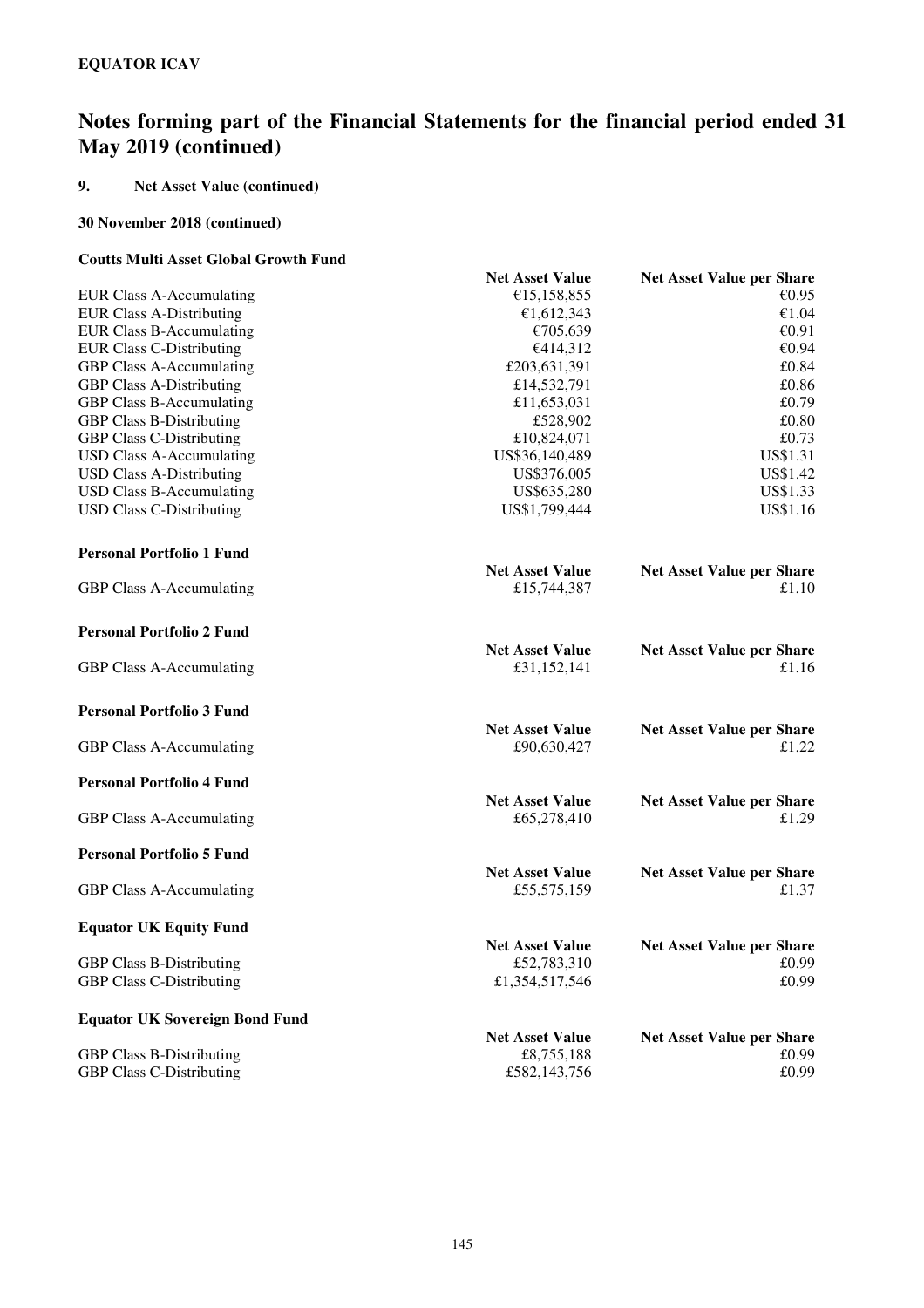#### **9. Net Asset Value (continued)**

#### **30 November 2018 (continued)**

#### **Equator US Equity Fund**

|                                     | <b>Net Asset Value</b> | <b>Net Asset Value per Share</b> |
|-------------------------------------|------------------------|----------------------------------|
| GBP (Unhedged) Class B-Distributing | £11,094,550            | £1.14                            |
| GBP (Unhedged) Class C-Distributing | £148,469,394           | £1.14                            |
| USD Class B-Distributing            | US\$15.394.959         | US\$1.16                         |
| USD Class C-Distributing            | US\$185,318,872        | US\$1.16                         |

#### **10. Cash Balances**

As at 31 May 2019 and 30 November 2018, all cash balances and bank overdrafts were held by the Depositary.

As at 31 May 2019 and 30 November 2018, cash collateral and margin cash was held for derivatives trading with Morgan Stanley & Co. International Plc and The Bank of New York Mellon, respectively.

#### **31 May 2019**

|                                          | <b>Coutts Multi</b>   | <b>Coutts Multi</b>  | <b>Coutts Multi</b>             | <b>Coutts Multi</b>             | <b>Coutts Multi</b>      |
|------------------------------------------|-----------------------|----------------------|---------------------------------|---------------------------------|--------------------------|
|                                          | <b>Asset UK</b>       | <b>Asset UK</b>      |                                 | <b>Asset UK Asset UK Equity</b> | <b>Asset Global</b>      |
|                                          | <b>Defensive Fund</b> | <b>Balanced Fund</b> | <b>Growth Fund</b>              | <b>Growth Fund</b>              | <b>Defensive Fund</b>    |
| <b>Broker</b>                            | £                     | £                    | £                               | £                               | US\$                     |
| Morgan Stanley & Co. International Plc   | 2,102,049             | 36,672,490           | 22,651,312                      | 14,676,058                      | 1,713,389                |
| The Bank of New York Mellon              | 320,000               | 2,180,000            | 300,000                         | (310,000)                       | 340,000                  |
|                                          | 2,422,049             | 38,852,490           | 22,951,312                      | 14,366,058                      | 2,053,389                |
|                                          | <b>Coutts Multi</b>   | <b>Coutts Multi</b>  |                                 | <b>Equator UK</b>               |                          |
|                                          | <b>Asset Global</b>   | <b>Asset Global</b>  | <b>Equator UK</b>               | <b>Sovereign Bond</b>           | <b>Equator US</b>        |
|                                          | <b>Balanced Fund</b>  | <b>Growth Fund</b>   | <b>Equity Fund</b>              | Fund                            | <b>Equity Fund</b>       |
| <b>Broker</b>                            | US\$                  | US\$                 | £                               | £                               | US\$                     |
| Morgan Stanley & Co. International Plc   | 9,520,638             | 13,259,279           | 167,196                         | 128,812                         | 4,283,222                |
| The Bank of New York Mellon              | 5,550,000             | 6,640,000            |                                 |                                 |                          |
|                                          | 15,070,638            | 19,899,279           | 167,196                         | 128,812                         | 4,283,222                |
|                                          |                       |                      |                                 |                                 |                          |
| <b>30 November 2018</b>                  |                       |                      |                                 |                                 |                          |
|                                          | <b>Coutts Multi</b>   | <b>Coutts Multi</b>  | <b>Coutts Multi</b>             | <b>Coutts Multi</b>             | <b>Coutts Multi</b>      |
|                                          | <b>Asset UK</b>       | <b>Asset UK</b>      |                                 | <b>Asset UK Asset UK Equity</b> | <b>Asset Global</b>      |
|                                          | <b>Defensive Fund</b> | <b>Balanced Fund</b> | <b>Growth Fund</b>              | <b>Growth Fund</b>              | <b>Defensive Fund</b>    |
| <b>Broker</b>                            | £                     | £                    | £                               | £                               | US\$                     |
| Morgan Stanley $& Co.$ International Plc | 2,526,230             | 55, 353, 710         | 36,456,387                      | 18,767,334                      | 2,600,912                |
| The Bank of New York Mellon              | 760,000               | 5,910,000            | 2,710,000                       | 980,000                         | (330,000)                |
|                                          | 3,286,230             | 61,263,710           | 39,166,387                      | 19,747,334                      | 2,270,912                |
|                                          |                       |                      |                                 |                                 |                          |
|                                          | <b>Coutts Multi</b>   | <b>Coutts Multi</b>  |                                 | <b>Equator UK</b>               |                          |
|                                          | <b>Asset Global</b>   | <b>Asset Global</b>  | <b>Equator UK</b>               | <b>Sovereign Bond</b>           | <b>Equator US</b>        |
|                                          | <b>Balanced Fund</b>  | <b>Growth Fund</b>   | <b>Equity Fund</b> <sup>1</sup> | Fund <sup>1</sup>               | Equity Fund <sup>1</sup> |
| <b>Broker</b>                            | US\$                  | US\$                 | £                               | £                               | US\$                     |
| Morgan Stanley & Co. International Plc   | 19,661,329            | 23,471,644           | 132,641                         | 102,190                         | 3,789,536                |
| The Bank of New York Mellon              |                       | 240,000              |                                 |                                 |                          |
|                                          | 19,661,329            | 23,711,644           | 132,641                         | 102,190                         | 3,789,536                |

The Depositary shall be entitled, but not obliged, at any time to extend credit to or to advance funds for the account of any Fund to eliminate negative cash balances caused by daily disbursements activity including, but not limited to, the purchase of investments, payments to shareholders, payment of expenses, transfers of monies and foreign exchange transactions.

These are considered to be a liability of the Funds to the Depositary, and are included within bank overdraft on the Statement of Financial Position.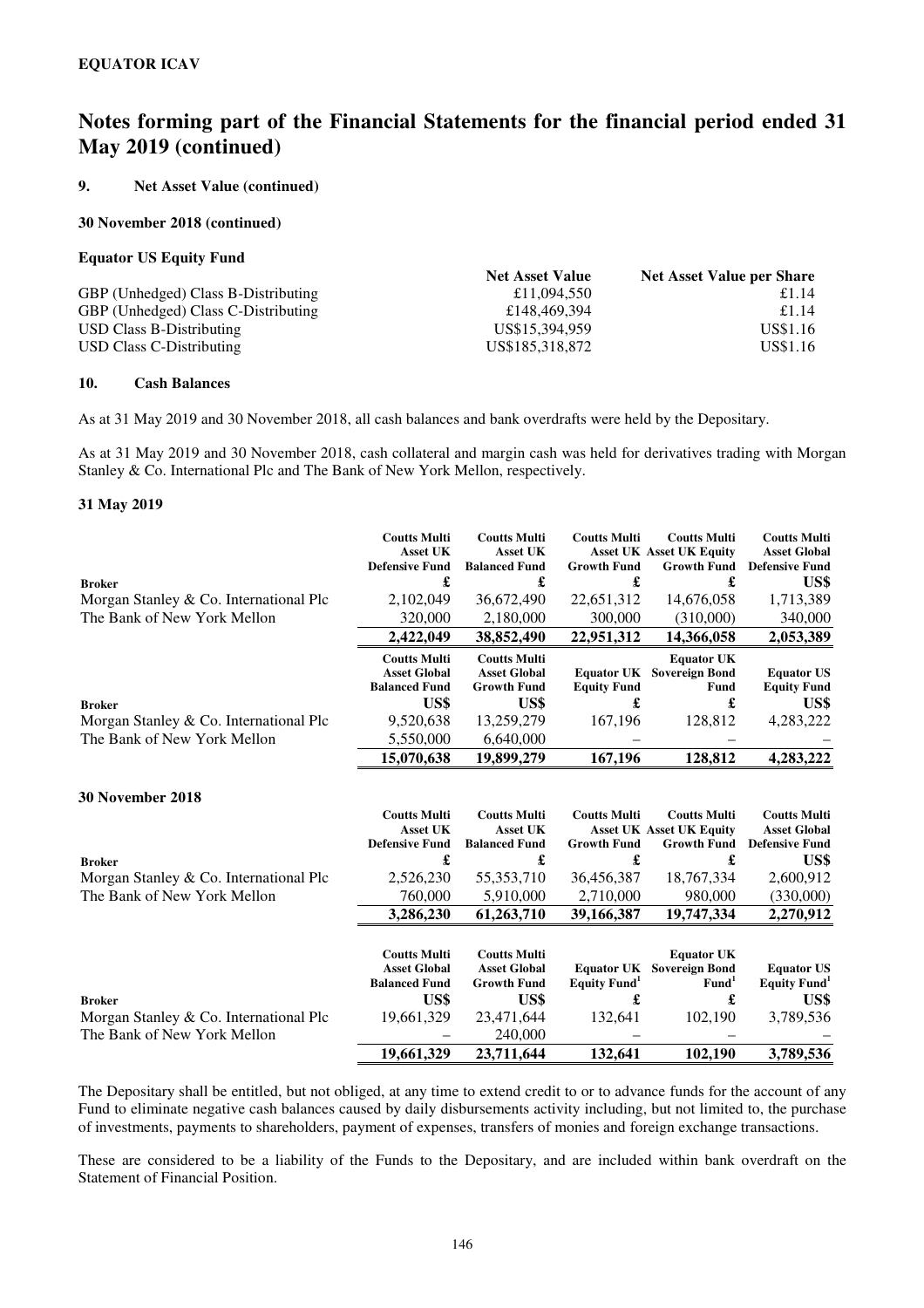#### **10. Cash Balances (continued)**

The ICAV maintains an umbrella cash subscription and redemption account ("Umbrella Cash Account") in the name of the ICAV. All subscriptions payable to a Fund, and redemptions and dividend distributions payable from a Fund will be channelled through this Umbrella Cash Account. Monies held in the Umbrella Cash Account will be treated as an asset of the relevant Fund. Investors will be unsecured creditors of the relevant Fund with respect to the amount subscribed and held in the Umbrella Cash Account until shares are issued.

As such, investors will not benefit from any appreciation in the Net Asset Value of the relevant Fund or any other shareholder rights (including dividend entitlement) until such time as shares are issued. Redeeming shareholders and shareholders entitled to distributions will be unsecured creditors of the relevant Fund, and will not benefit from any appreciation in the Net Asset Value of the Fund or any other shareholder rights (including further dividend entitlement), with respect to the redemption or distribution amount held in the Umbrella Cash Account. As at 31 May 2019 and 30 November 2018, monies held in this Umbrella Cash account are deemed to be immaterial to the relevant Fund to which they are due.

#### **11. Related Parties**

All Directors of the ICAV are also Directors of the Manager, RBS Asset Management (Dublin) Limited. Brian McDermott is a Partner of the Legal Advisers, A&L Goodbody, and a Director of the Corporate Secretary, Goodbody Secretarial Limited. Leslie Gent is an employee of Coutts & Co, the Investment Manager to the ICAV. Ms Gent is a Managing Director and Head of Coutts Investment Products. Keith McGough is an employee of companies within the Royal Bank of Scotland Group plc.

Those Directors of the ICAV who are not associated with the Investment Manager will be entitled to remuneration for their services as Directors provided however that the aggregate fees of each such Director shall not exceed €25,000 per annum. The Directors will be entitled to be reimbursed out of the assets of each Fund for their reasonable out of pocket expenses incurred in discharging their duties as directors. None of the other Directors receive any remuneration for holding the role of Director of the ICAV.

The following transactions with related parties were entered into during the financial period ended 31 May 2019 by the ICAV in the ordinary course of business and on normal commercial terms. The Manager earned a fee of £11,215,529 (31 May 2018: £8,237,830) of which £2,346,326 (30 November 2018: £2,055,841) remained outstanding at the financial period end. Please refer to the Statement of Comprehensive Income and the Statement of Financial Position for details on the management fees charged to the Funds during the financial period ended 31 May 2019 and payable from the Funds at the financial period end.

The ICAV may, in its normal course of business, enter into arm's length transactions with the Royal Bank of Scotland Group plc ("RBS Group") and related entities. These related party transactions may include the purchase and sale of financial instruments issued by the RBS Group and related entities.

Effective 3 December 2018, the Manager sold all its shares in each of the following Funds: Personal Portfolio 1 Fund, Personal Portfolio 2 Fund, Personal Portfolio 3 Fund, Personal Portfolio 4 Fund and Personal Portfolio 5 Fund.

On 1 December 2008, the UK Government through HM Treasury became the ultimate controlling party of The Royal Bank of Scotland Group plc, and therefore the ultimate parent company of the Manager. The UK Government's shareholding is managed by UK Financial Investments Limited, a company wholly owned by the UK Government. Some of the Funds had transactions with UK Government bodies on an arms' length basis and direct investments in government securities at the financial period end are shown in each Portfolio and Statement of Investments where appropriate. The volume and diversity of such transactions in the Funds are such that disclosure of their amounts in the period is impractical.

### **Connected Persons Transactions**

Conditions have been imposed by the Central Bank UCITS Regulation 43(1) for Directors to confirm compliance with regulatory requirements in relation to transactions between the ICAV and connected persons. The Directors are satisfied that there are arrangements in place, evidenced by written procedures, to ensure that all such transactions are carried out on an arm's length basis and are in the best interests of the shareholders and that all such transactions during the financial period complied with these obligations.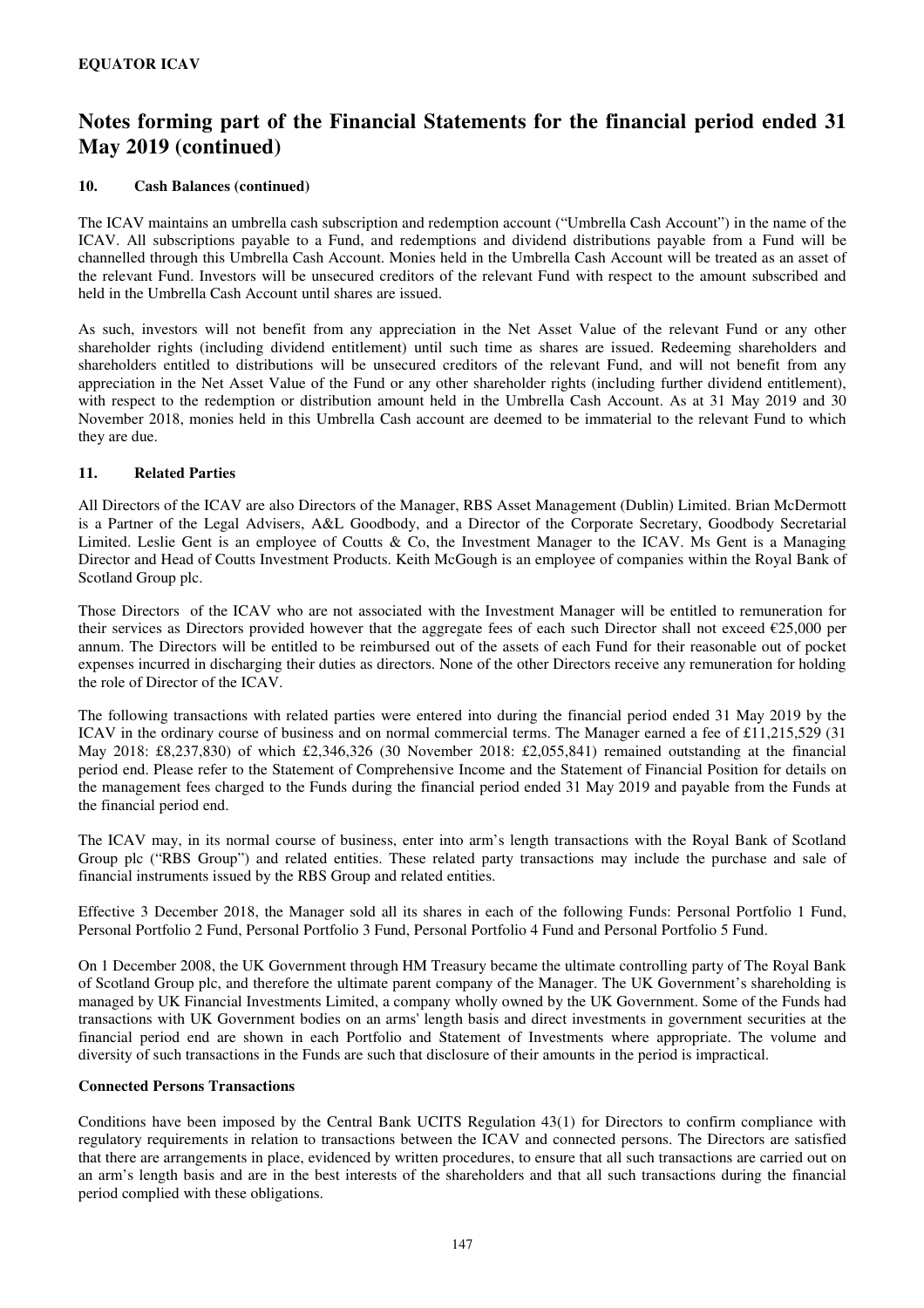#### **12. Financial Instruments and Risks**

#### **Market Risk**

Market risk arises mainly from uncertainty about future prices of financial instruments held. It represents the potential loss the Funds might suffer through holding market positions in the face of adverse price movements due to exposure to interest rate risk, foreign exchange risk and other price risk.

#### **Foreign Exchange Risk**

Although the Funds are denominated in a base currency, the Funds may invest in investments denominated in currencies other than the base currency of that Fund, which may be subject to exchange rate fluctuations. Therefore the Funds may be exposed to foreign exchange risk. The Funds may utilise techniques and instruments to seek to protect (hedge) currency exchange transactions.

In respect of a share class that is not in the base currency of a Fund, the Fund may conduct currency hedging transactions to manage exchange rate fluctuations.

#### **Other Price Risk**

Other price risk is the risk that the value of the financial investments will fluctuate as a result of changes in market prices, other than those arising from foreign exchange risk or interest rate risk whether caused by factors specific to an individual investment, its issuer or any other factor affecting financial investments traded in the market.

#### **Interest Rate Risk**

Interest rate risk is the risk (variability in value) borne by an interest-bearing asset, such as a loan or a bond, due to the variability of interest rates. The Funds' interest rate risk exposure is affected by economic cycle and inflation statistics and is commonly measured by the Funds' duration and yield curve. The Funds' interest rate risk is monitored by the Investment Manager in accordance with the investment policy and guidelines of the ICAV by making minor adjustments to the portfolio duration and yield curve positioning.

#### **Liquidity Risk**

The main liabilities of the Funds are the redemption of any shares that an investor has decided to redeem.

The ICAV's liquidity risk is managed by the Investment Manager in accordance with policies and procedures in place. The Investment Manager estimates on a prudent basis the potential redemptions on any single day. Investment decisions between cash management and core investments, which have various different periods over which they may be liquidated for cash, are made accordingly.

#### **Credit Risk**

Credit risk is the risk that a counterparty to a financial instrument will fail to discharge an obligation or commitment that it has entered into with the ICAV.

The ICAV is primarily exposed to credit risk from investments in debt instruments. Such credit risk is managed by the Investment Manager, as required by the investment objectives for the Funds.

#### **Counterparty Risk**

The ICAV is exposed to counterparty risk on its monetary financial assets, derivatives and assets held by the Depositary. Under the Depositary agreement, the Depositary must segregate, keep and maintain the investments of the ICAV separate from those of the Depositary and its affiliates. Nevertheless, those counterparties could potentially be exposed to the risk of bankruptcy or insolvency. In such an event, the ICAV's rights with respect to securities issued or held by those parties could be delayed or limited.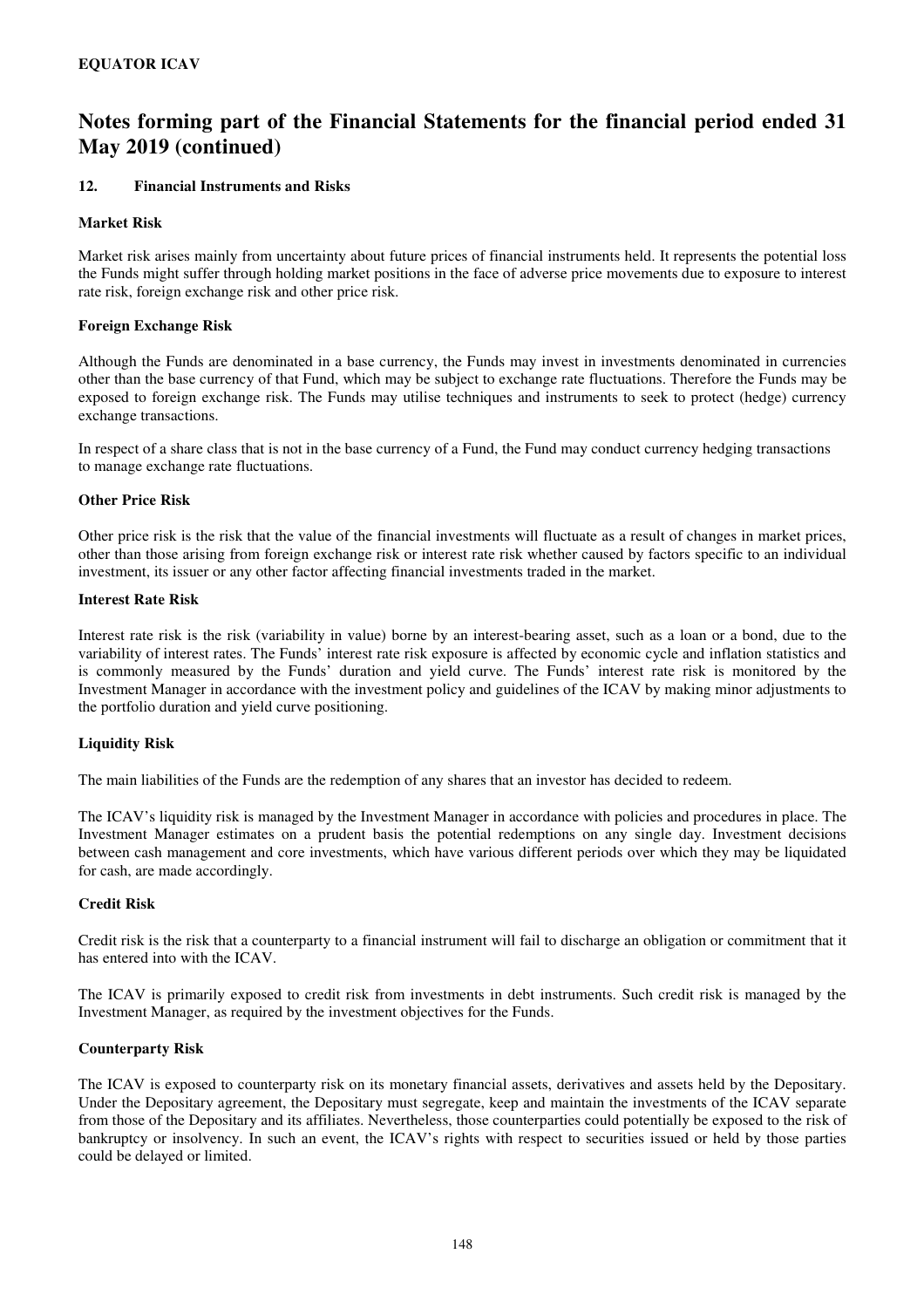### **13. Segregated Liabilities**

The ICAV has segregated liability between its Funds and accordingly any liability incurred on behalf of or attributable to any Fund shall be discharged solely out of the assets of that Fund. While the provisions of the ICAV Act 2015 provide for segregated liability between Funds, these provisions have yet to be tested in foreign courts, in particular, in satisfying local creditors' claims.

#### **14. Efficient Portfolio Management**

In accordance with the Central Bank UCITS Regulations, the revenues arising from efficient portfolio management techniques for the entire reporting period, together with the direct and indirect operational costs and fees incurred, should be disclosed in the financial statements of the UCITS. The ICAV currently invests in futures and forward foreign exchange contracts. Details of all open transactions at the financial period end are disclosed in the Portfolio and Statement of Investments. Realised gains and losses and the net change in unrealised gains and losses on financial derivative instruments are included in "Total gain/(loss) on financial assets and liabilities at fair value through profit or loss" in the Statement of Comprehensive Income.

### **15. Equalisation**

An equalisation account is maintained by the ICAV in respect of each Fund so that the amount distributed on shares or reinvested for shareholders will be the same on all such shares notwithstanding different dates of issue. All equalisation amounts are taken to the Statement of Comprehensive Income.

### **16. Anti-Dilution Levy**

The Directors or the Manager reserve the right to impose an anti-dilution levy representing a provision for duties and charges and other dealing costs relating to either the acquisition or the disposal of assets in order to preserve the value of underlying assets of a Fund. Such a levy may be imposed in the event of receipt for processing of significant subscription or redemption requests in respect of a Fund. This includes where requests for exchange from one Fund into another Fund results in a significant subscription for one Fund or redemption from the other Fund. Any such anti-dilution provision will be calculated by the Investment Manager as representing an appropriate figure for such purposes and will be agreed by the Directors or Manager. The anti-dilution levy will be added to the prices at which shares will be issued in the case of net subscription requests of the Fund or deducted from the price at which shares will be redeemed in the case of net redemption requests of the Fund. The Directors may also apply a provision for duties and charges in any other case where it considers such provision to be in the interests of a Fund. Any such sum will be paid into the account of the relevant Fund. During the financial periods ended 31 May 2019 and 31 May 2018, details of the anti-dilution levies charged are included in the Statement of Changes in Net Assets Attributable to Redeemable Shareholders.

#### **17. Commitments and Contingent Liabilities**

There were no significant commitments and contingent liabilities as at 31 May 2019 and 30 November 2018.

#### **18. Events During the Financial Period**

Effective 3 December 2018, the Manager sold all its shares in each of the following Funds: Personal Portfolio 1 Fund, Personal Portfolio 2 Fund, Personal Portfolio 3 Fund, Personal Portfolio 4 Fund and Personal Portfolio 5 Fund.

On 10 May 2019, an updated Prospectus and Supplements to the Prospectus to effect a number of drafting improvements were filed with the CBI.

There were no other significant events affecting the ICAV during the financial period.

#### **19. Subsequent Events**

There were no significant events affecting the ICAV subsequent to the financial period end.

#### **20. Approval of Financial Statements**

The financial statements were approved by the Directors on 23 July 2019.